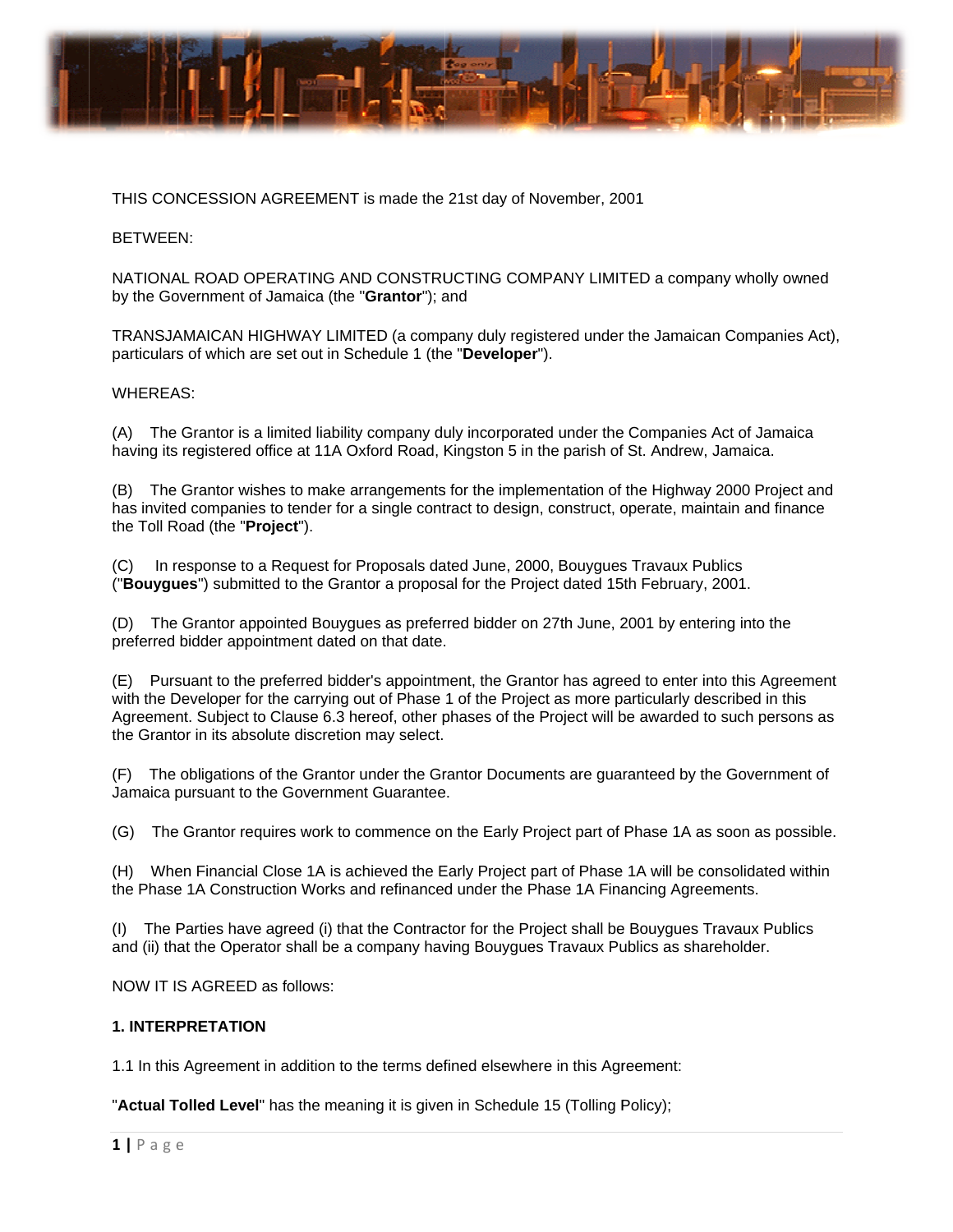"**Affiliate**" means, in relation to any person, a person that controls, is controlled by or is under common control with such person. As used in this definition the terms "control", "controlled by" or "under common control with" shall mean ownership, directly or indirectly, of more than fifty percent (50%) of the voting securities of such person or the power to direct the management or policies of such person, whether by operation of law, by contract or otherwise;

"**Agreed Bank**" means a bank which is at all times rated at least AA by S&P or Aa2 by Moody's;

"**Agreed Form**" means, in relation to any document, the form of that document agreed by the Parties;

"**Amended Corridor**" means the Corridor as amended to reflect the Reviewed Design Documentation;

"**Archaeological Finds**" means antiquities, fossils, coins, articles of value, precious minerals, and other remains of archaeological or cultural interest discovered on a Site;

"**Base Case**" means the base case financial projections as calculated from time to time by the Financial Model;

"**Bridging Bank**" means the bank providing funds with respect to the Early Project;

### "**Bridging Financing Agreements**" means:

(**a**) the Bridging Loan Agreement, the Intercreditor Agreement and any other financing agreements entered into (or to be entered into) for Early Financial Close with the approval of the Grantor, not to be unreasonably withheld or delayed; and

(**b**) any hedging agreement entered into by the Developer before Financial Close 1A with the prior written consent of the Grantor, which consent will not be unreasonably withheld or delayed if that hedging agreement complies with the Hedging Policy, and operated in accordance with the Hedging Policy,

as such agreements may be amended from time to time in accordance with Clause 33.6 (Transfers and Amendments), but shall not include any agreement under which finance is provided to the Developer by a shareholder or any Affiliate of a shareholder of the Developer;

"**Bridging Loan**" means a term loan of US\$ 50,000,000 made by the Bridging Bank to the Developer on the terms of the Bridging Loan Agreement;

"**Bridging Loan Agreement**" means the loan agreement to be entered into between the Bridging Bank and the Developer pursuant to which the Bridging Loan is made available to the Developer;

"**Business Day**" means a day (other than a Saturday or a Sunday) on which banks are open for banking business in Kingston;

"**Capped Toll Level**" has the meaning it is given in Schedule 15 (Tolling Policy);

"**Change of Law**" means after the date of this Agreement the introduction, amendment, modification or repeal of, or any change in the established practice of the administration of, any Statutory Requirement or Required Consent having effect in Jamaica or any part of it and which is binding upon either of the Parties including:

(i) any change in the interpretation of applicable legislation made by an order or judgment of Jamaica's final appellate court,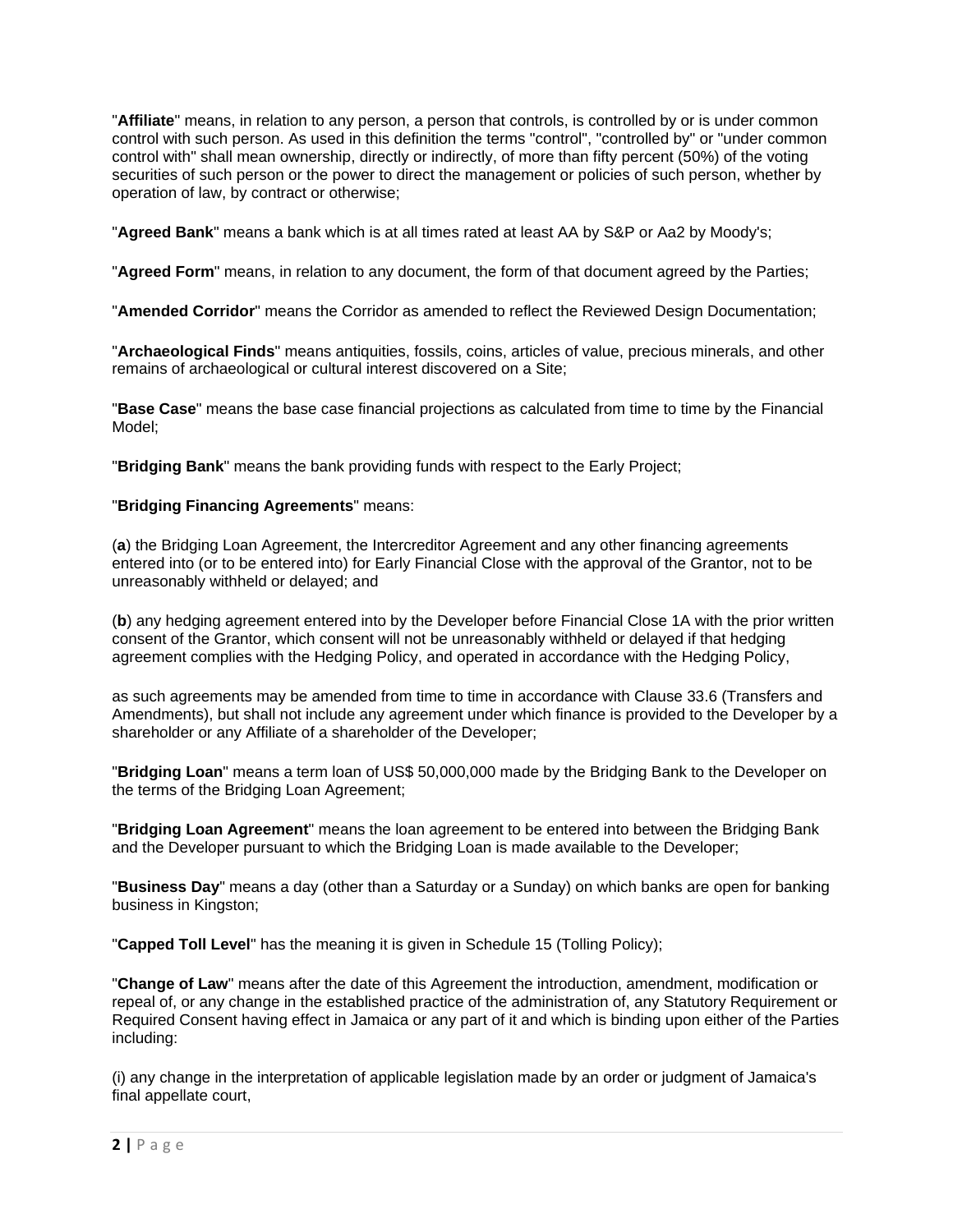(ii) the introduction of conditions to Required Consents which have not been hitherto required as a matter of established practice of the administration of that Required Consent,

(iii) the introduction of any Statutory Requirement or Required Consent controlling the convertibility or transferability of Jamaican Dollars,

but for the avoidance of doubt, does not include:

(a) the entry into force after the date of this Agreement of any Statutory Requirement or Required Consent in existence but not in force at the date of this Agreement; or

(b) the grant or issue of any Required Consent;

(c) the performance or exercise by any statutory or other governmental body of any function or discretion pursuant to any of its functions under applicable law;

(d) the circumstances set out in paragraph 7.1 of Schedule 15; or

(e) the coming into force of the Toll Roads Bill as an Act of the Parliament of Jamaica and/or any regulations promulgated thereunder, to the extent that this legislation and regulations substantially reflects the Toll Roads Principles set out in the Implementation Agreement;

"**Change of Law Variation**" means a Variation agreed between the Parties or determined by the Expert to be necessary, in each case in accordance with Clause 20.2 (Change of Law), as a consequence of a Change of Law which is not a Qualifying Change of Law;

"**Compensation Amount**" means a payment made by the Grantor to the Developer of such amount as is calculated in accordance with Clause 40.3 as being necessary to place the Developer in the same Financial Position that it would have been in had the relevant Compensation Amount Event not occurred;

"**Compensation Amount Event**" means an event described in Clause 19.6 (Grantor Variations), Clause 20.3 (Qualifying Change of Law), Clause 25.6 (Breach by Grantor, Qualifying Force Majeure or Prolonged Force Majeure) which gives rise under those Clauses to an entitlement for the Developer to receive an amount of Compensation Amount;

"**Competent Authority**" includes, the Toll Regulator, any court of competent jurisdiction and any local, national or supranational agency, inspectorate, department, local authority, minister, ministry, official or public or statutory person (whether autonomous or not) in or of the State or any political subdivision thereof and any other entity exercising executive, legislative, judicial, regulatory or administrative functions of or pertaining to government;

"**Competent Authority Consents**" means the consents listed in Part 1 of Schedule 6;

"**Completion Certificate**" means the certificate issued by the Grantor's Representative pursuant to Clause 16 confirming that the conditions precedent to the completion and opening of one or more Sections of the Toll Road as set out in Schedule 10 (Conditions Precedent and Conditions Subsequent) have been satisfied;

"**Concession**" means the rights and obligations acquired and assumed by the Developer under this Agreement;

"**Concession Award Date**" means the date of this Agreement;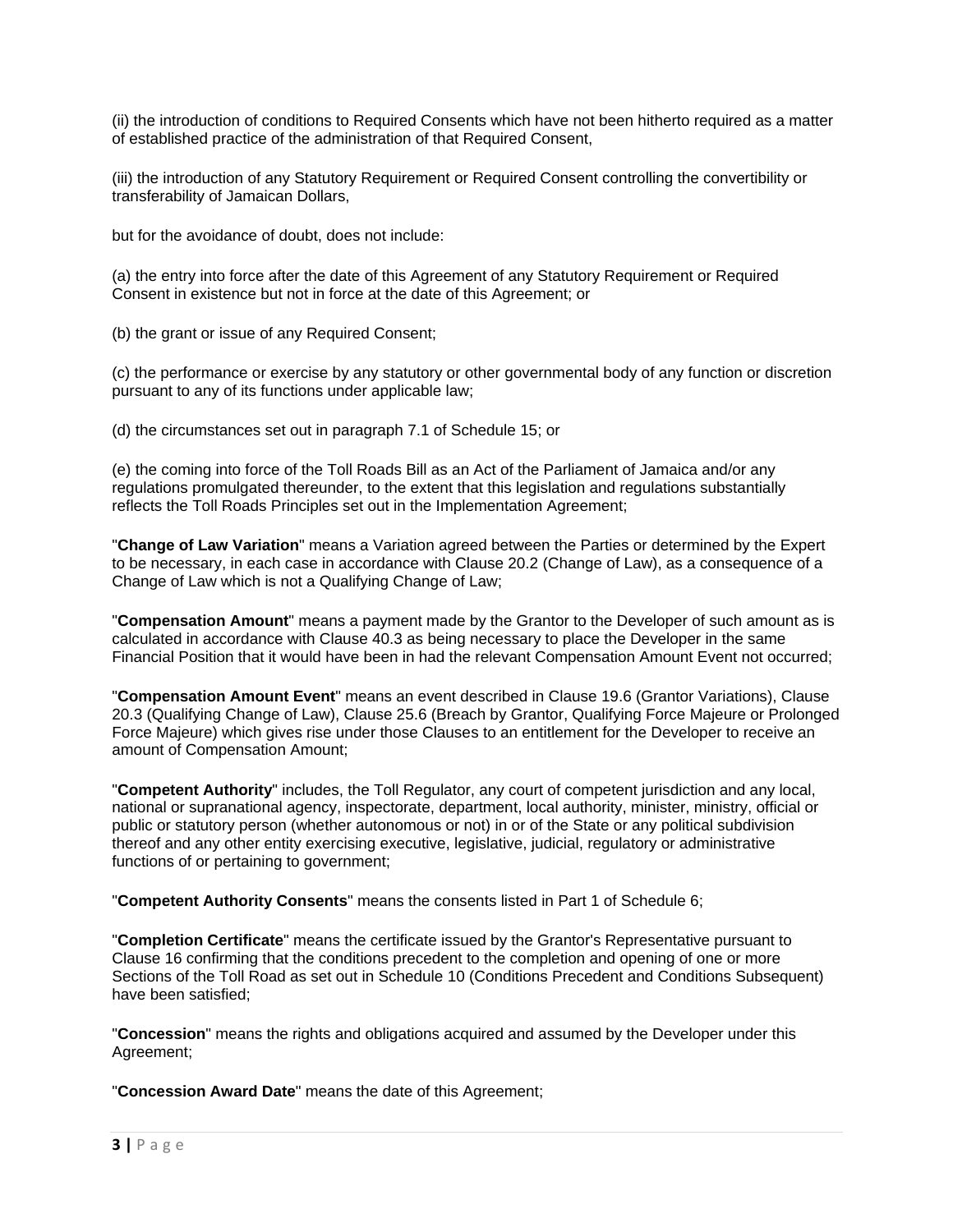"**Concession Period**" means the period specified in Clause 4 (Concession Period) (as that period may be extended pursuant to Clause 4.2) and for the avoidance of doubt ending upon the expiry or termination of this Agreement;

"**Concession Specification**" means the specification for the construction, operation and maintenance of the Toll Road, incorporating the Core Requirements, the Technical Specifications, the Required Consents, the Reviewed Design Documentation, the Reviewed Quality Documentation, the Developer's Timetable, and the Outline Design, for and in relation to the Toll Road. For the purposes of this definition, in the event of any conflict between the Grantor's Core Requirements on the one hand and the Developer's Concession Responsibilities on the other, the former shall prevail;

"**Construction Contract**" means the construction contract in respect of Phase 1 between the Developer and the Contractor, in the Agreed Form;

"**Construction Phase**" means collectively or individually the Early Project Construction Phase, the Phase 1A Construction Phase and the Phase 1B Construction Phase;

"**Construction Timetable**" means the construction timetable, based on the Developer's Timetable as submitted by the Developer pursuant to Schedule 10 (Conditions Precedent and Conditions Subsequent), as the same may be amended or revised in accordance with Clause 14 (Timetable) or extended pursuant to Clause 12 (Time for Completion);

"**Construction Warranty**" means the warranty agreement to be entered into between the Grantor and the Contractor in respect of the Construction Contract and relating to certain obligations of the Contractor;

"**Construction Works**" means the Early Studies, the Early Project Construction Works, the Phase 1A Construction Works and the Phase 1B Construction Works;

"**Contractor**" means Bouygues Travaux Publics or any replacement thereof appointed to carry out the Construction Works in accordance with Clause 35.2 (Sub-Contractors);

"**Contractor's Equipment**" means all appliances or things of whatsoever nature required for the purposes of the construction of the Toll Road but does not include Contract Plant, materials and other things intended to form or forming part of the Toll Road;

"**Contract Plant**" means machinery, computer hardware and software, apparatus, materials, articles and things of all kinds to be provided under this Agreement and intended to form or forming part of the Toll Road and/or for the purposes of operating and maintaining the Toll Road;

"**Core Design and Construction Requirements**" means the specified requirements for the design and construction of the Toll Road, as set out in Part 1 of Schedule 2 (Core Requirements);

"C**ore O&M Requirements**" means the specified requirements for the operation and maintenance of the Toll Road, as set out in Part 2 of Schedule 2 (Core Requirements);

"**Core Requirements**" means the Core Design and Construction Requirements and the Core O&M Requirements as the same may be amended from time to time by a Grantor Variation;

"**Corridor**" means the corridor of land of 100 metres in width centred on the projected line of the Toll Road as shown in the Outline Design;

"**Cost Centre**" means each cost centre as described in Clause 24A;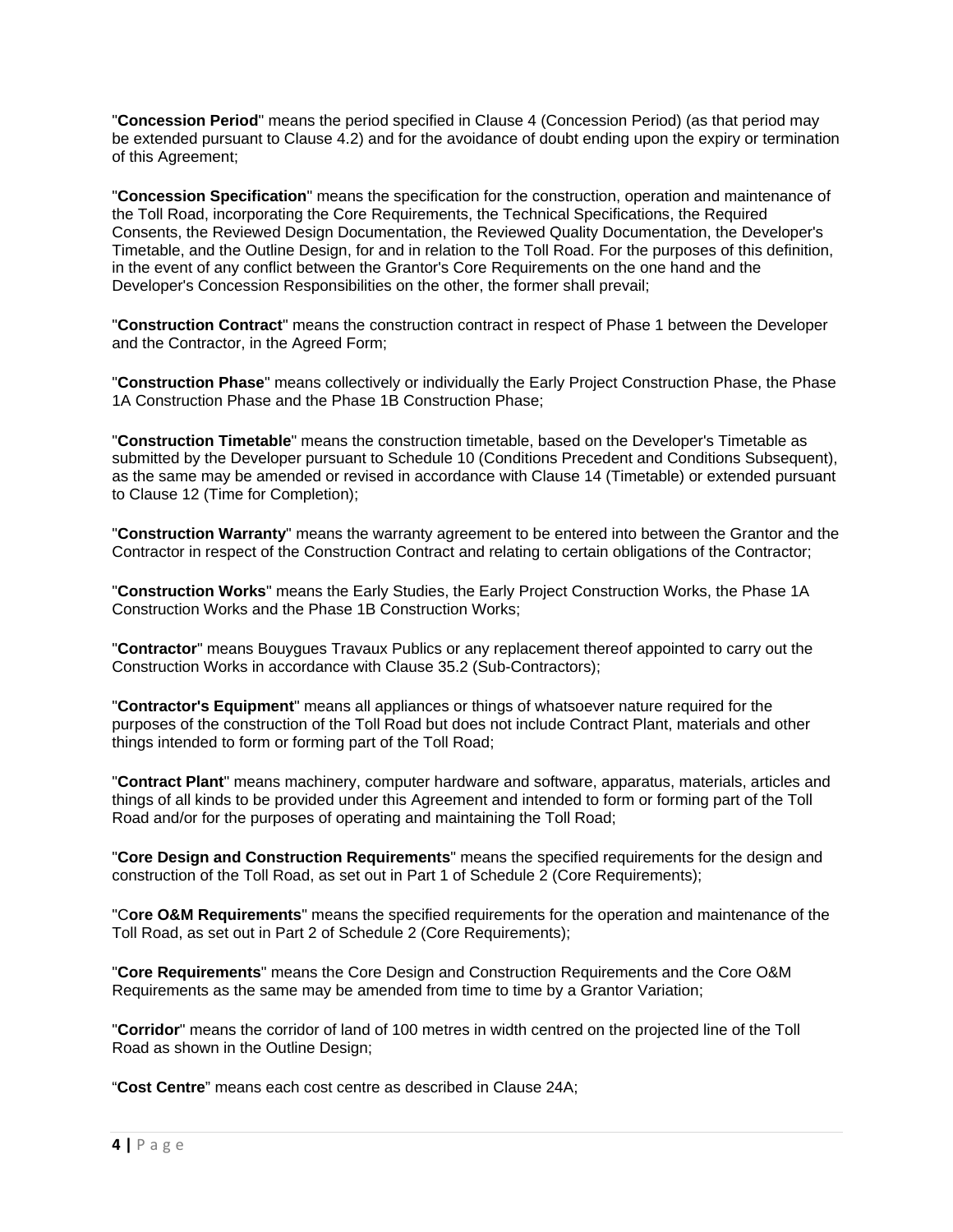"**Custodian**" means the person appointed as Custodian by the parties under the Custody Agreement.;

"**Custody Agreement**" means the agreement in Agreed Form for the custody of the Financial Model between the Grantor, the Developer and the Custodian;

"**Delay Events**" has the meaning given to it in Clause 12.2 (Time for Completion);

"**Design and Construction Specification**" means the technical standards and design and construction specifications for the Toll Road as set out in Part 1 of Schedule 3, that the Parties agree, as at the date hereof, satisfy the Core Requirements;

"**Design Documentation**" means preliminary and detailed design drawings, diagrams, details, documents, specifications, samples, models or information (including calculations, logic or sequence overview diagrams and functional design specifications for computer software) and all amendments and revisions thereto prepared by the Developer in connection with the design of the Toll Road;

"**Design for Approval**" means the design to be developed from the Outline Design in respect of each Phase or Section of the Construction Works so as to allow Detailed Design of that Phase or Section to be effected in accordance with the Concession Specification and so as to obtain the Competent Authority Consents as set out in Schedule 6;

"**Detailed Design**" means the detailed design to be developed from the Design for Approval in respect of each part of a Phase or Section of the Construction Works so as to allow construction of that part in accordance with the Concession Specification;

"**Developer's Concession Responsibilities**" means the Technical Specifications and the Outline Design as may be amended from time to time by a Developer Variation;

"Developer Senior Debt" means the Developer Senior Early Project Debt, the Developer Senior Phase 1A Debt and the Developer Senior Phase 1B Debt;

"**Developer Senior Early Project Debt**" means all amounts outstanding at the date of termination of this Agreement including interest accrued as at that date, from the Developer to the Bridging Bank or the Hedging Counterparty under the Bridging Financing Agreements, to the extent that such amounts have been expended solely for the purposes of fulfilling the Developer's obligations under this Agreement in respect of the Early Project or in hedging floating interest rates under the Bridging Loan Agreement, less:

(i) all cash held by the Developer at the Termination Date;

(ii) any insurance or bond proceeds to the extent not forming part of the aforementioned cash balances irrevocably received by the Developer at the Termination Date; and

(iii) any sums irrevocably received from third parties as at the Termination Date to the extent not forming part of the aforementioned credit balances;

"**Developer Senior Phase 1A Debt**" means all amounts outstanding at the date of termination of this Agreement including interest accrued as at that date, from the Developer to the Lenders or the Hedging Counterparty under the Phase 1A Financing Agreements, to the extent that such amounts have been expended solely for the purposes of fulfilling the Developer's obligations under this Agreement in respect of Phase 1A or in hedging floating interest rates under the Phase 1A loan agreement, less:

(i) all cash held by the Developer at the Termination Date;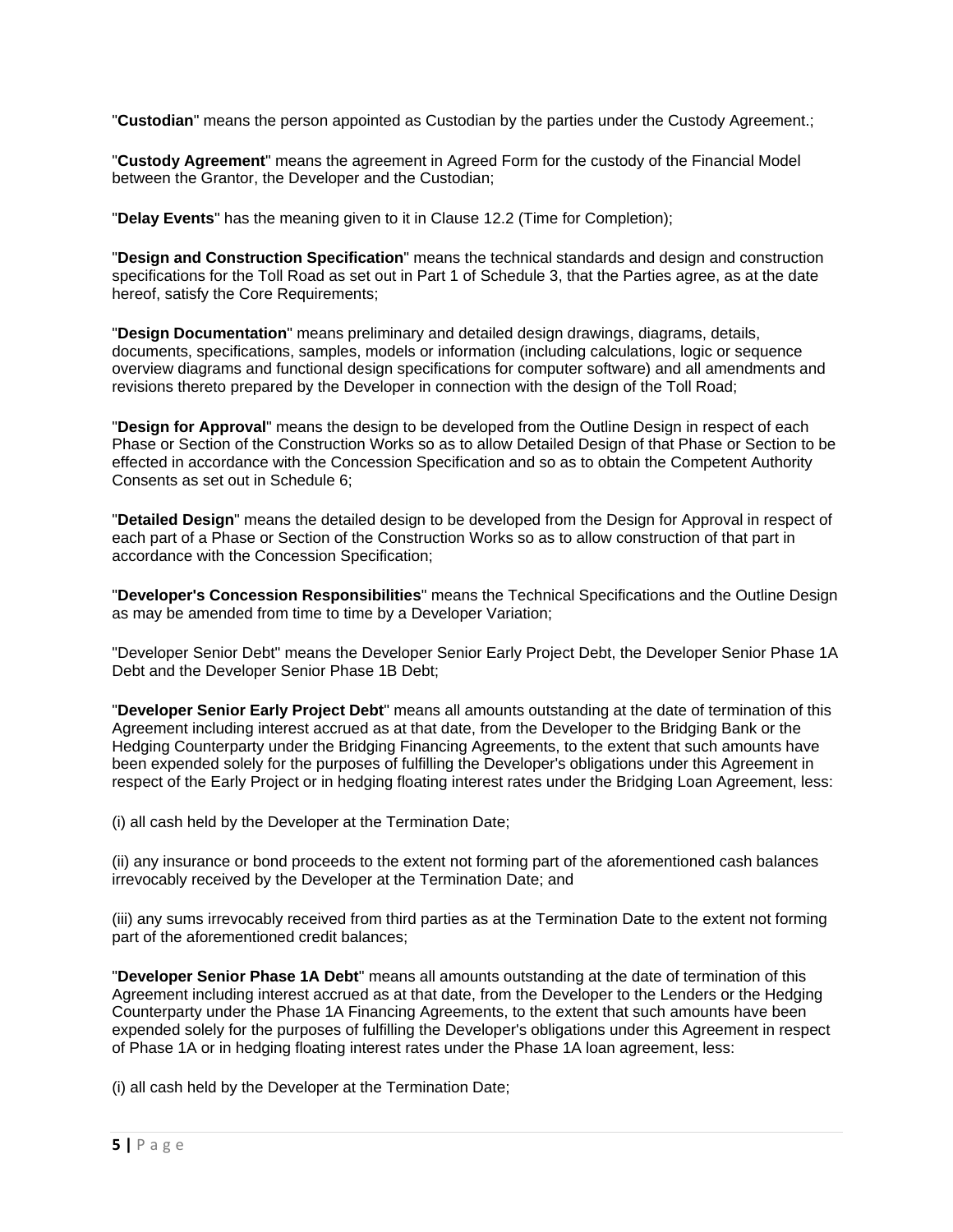(ii) any insurance or bond proceeds to the extent not forming part of the aforementioned cash balances irrevocably received by the Developer at the Termination Date; and

(iii) any sums irrevocably received from third parties as at the Termination Date to the extent not forming part of the aforementioned credit balances;

"**Developer Senior Phase 1B Debt**" means all amounts outstanding at the date of termination of this Agreement including interest accrued as at that date, from the Developer to the Lenders or the Hedging Counterparty under the Phase 1B Financing Agreements, to the extent that such amounts have been expended solely for the purposes of fulfilling the Developer's obligations under this Agreement in respect of Phase 1B or in hedging floating interest rates under the Phase 1B loan agreement, less:

(i) all cash held by the Developer at the Termination Date;

(ii) any insurance or bond proceeds to the extent not forming part of the aforementioned cash balances irrevocably received by the Developer at the Termination Date; and

(iii) any sums irrevocably received from third parties as at the Termination Date to the extent not forming part of the aforementioned credit balances;

"**Developer's Representative**" means the person appointed by the Developer in accordance with the provisions of Clause 37 (Developer's Representative);

"**Developer's Timetable**" means the timetable identifying the order in which the Developer intends to carry out the investigations, design, construction, commissioning, testing, operation, maintenance and related works appearing in the Concession Specification set out in Schedule 4 (Developer's Timetable) as the same may be amended or revised with the approval of the Grantor's Representative in accordance with Clause 14 (Timetable) or extended pursuant to Clause 12 (Time for Completion);

"**Developer Variation**" means any change to the Developer's Concession Responsibilities whether by addition, modification, omission or otherwise, made in accordance with Clause 19A of this Agreement;

"**Early Financial Close**" means the date on which bridging financing made available to the Developer in respect of the Early Project Construction Works becomes unconditional pursuant to the Bridging Loan Agreement;

"**Early Project**" means that part of the Toll Road comprising the dualisation of Old Harbour Bypass and the construction of the section of the Toll Road from Kingston to Sandy Bay as more particularly described in Schedule 3 (Specification);

"**Early Project Construction Phase**" means the period of time commencing on the Effective Date and ending on the Early Project Handover Date;

"**Early Project Construction Works**" means all the work concerning the detailed design, specification, construction and completion of the Early Project in accordance with the provisions of this Agreement;

"**Early Project Cost**" means the overall cost of the Early Project;

"**Early Project Final Completion Certificate**" means the Final Completion Certificate issued in respect of Early Project;

"**Early Project Handover Date**" means the date of issue by the Grantor's Representative of the Early Project Final Completion Certificate;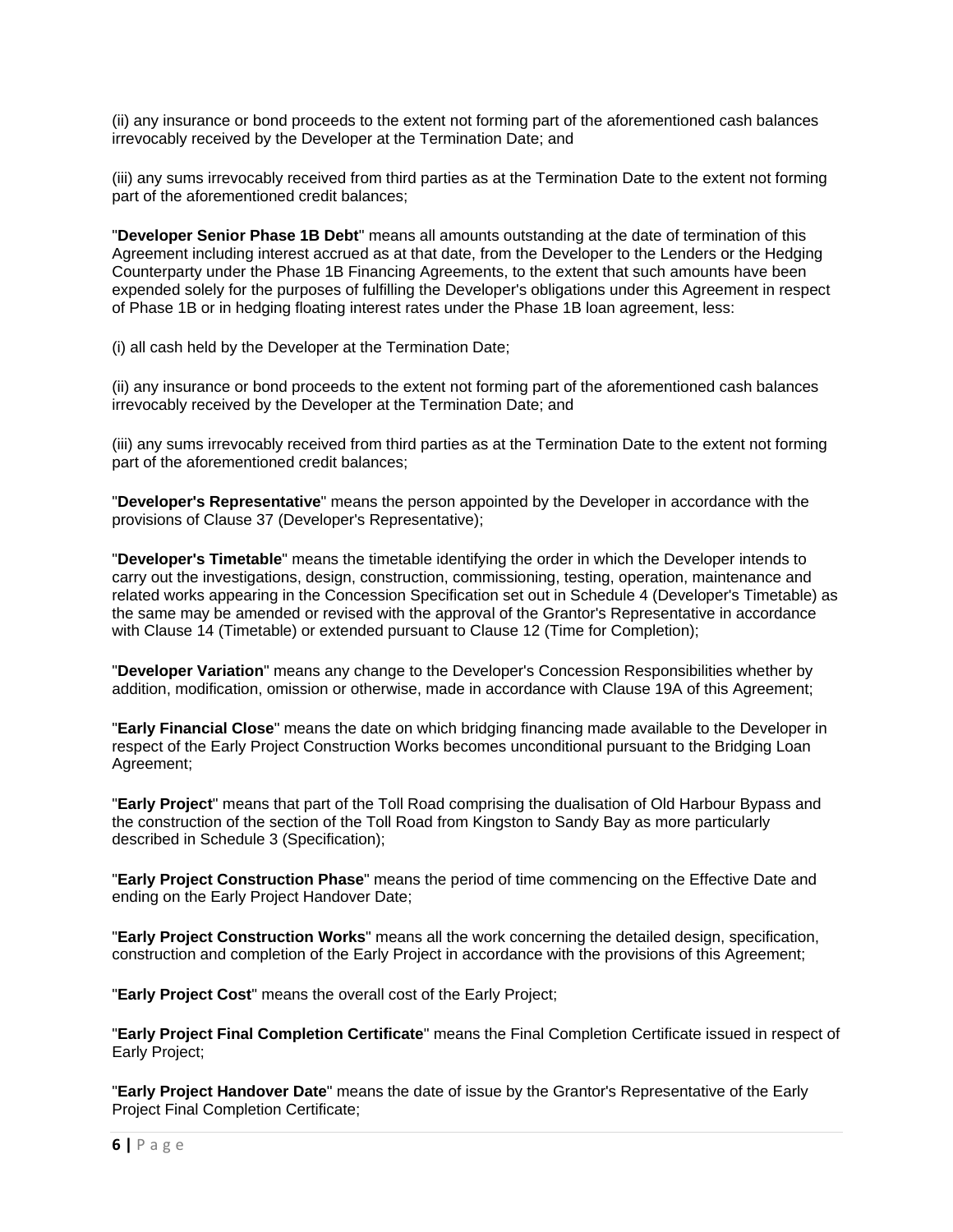"**Early Project Land Documents**" means the licences, leases, sub-leases, schedules and other agreements in the Agreed Form as listed in Part 1A of Schedule 9 (Land Documents) to be entered into by the Grantor and the Developer pursuant to Clause 7 (Land issues and other Grantor obligations);

"**Early Project Sites**" means:

(a) that part of the Corridor required for the construction of the Early Project;

(b) any additional land required for the construction of interchanges in the Early Project as reflected in the Reviewed Design Documentation; and

(c) such other sites required for the construction of the Early Project as may be acquired pursuant to Clause 7.2;

"**Early Studies**" means the Design for Approval and the environmental impact assessment performed for the purpose of constructing the Toll Road between Kingston and Sandy Bay, the traffic studies performed for the purposes of Phase 1, and all due diligence performed in order to reach Early Financial Close;

"**EFC Developer Conditions Subsequent**" means the conditions subsequent set out in Part 2 of Schedule 10 (Conditions Precedent and Conditions Subsequent) and any Effective Date Condition Precedent which becomes an EFC Condition Subsequent by the operation of Clause 2.2;

"EFC First Payment" shall have the meaning ascribed thereto in Schedule 19, 1.2.1 (b);

"**EFC Grantor Conditions Subsequent**" means the conditions subsequent set out in Part 4 of Schedule 10 (Conditions Precedent and Conditions Subsequent);

"**EFC Joint Conditions Subsequent**" means the conditions subsequent set out in Part 3 of Schedule 10 (Conditions Precedent and Conditions Subsequent);

"**EFC Long Stop Date**" has the meaning set out in Clause 2.2 (Conditions Subsequent regarding Early Financial Close);

"**Effective Date**" means the date this Agreement becomes unconditional in accordance with Clause 2.1 (Conditions Precedent and Effective Date);

"**Effective Date Conditions Precedent**" means the conditions subsequent listed in Part 1 of Schedule 10 (Conditions Precedent and Conditions Subsequent);

"**Emergency Services**" means the police, ambulance, medical, fire, civil defence, military and other emergency services of the State;

"Environmental Documentation" means the environmental documentation to be developed from the strategic environmental assessment (the "SEA") in accordance with the procedures and requirements of the relevant Parish Councils and the Natural Environmental and Planning Authority under the Environmental Permit and License (P&L) System including, inter alia, environmental impact assessments and an environmental management plan;

"**Estimated Capital Cost**" means, in relation to a Grantor Variation or a Qualifying Change of Law Variation, the estimated capital cost of that Grantor Variation or Qualifying Change of Law Variation as agreed between the Parties, or determined by the Expert;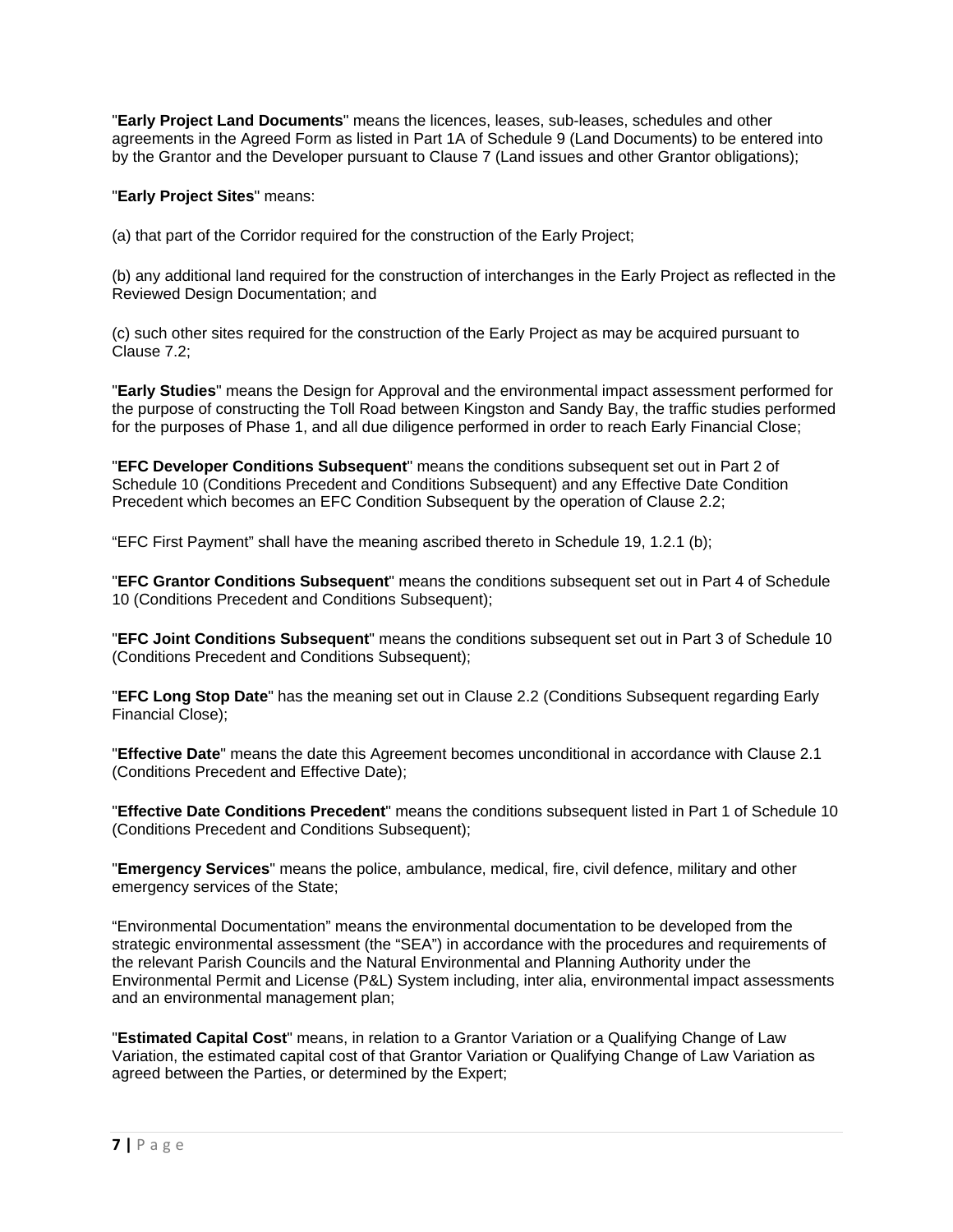"**Estimated Operating Cost**" means, in relation to a Grantor Variation or a Qualifying Change of Law Variation, the estimated increase or reduction in operating costs for each year remaining in the Concession Period due to that Grantor Variation or Qualifying Change of Law Variation, as agreed by the Parties or determined by the Expert;

"**Existing Road Section**" means each of the following sections of the Toll Road to be leased to the Developer by the Grantor in accordance with this Agreement and the Leases (in the Agreed Form):

- (a) Portmore Causeway;
- (b) Old Harbour Bypass; and
- (c) Melrose Bypass,

as more specifically set out in the Core Requirements;

"**Existing Road Transfer Date**" means, in relation to each Existing Road Section, the date on which the Land Documents leasing the land comprising such Existing Road Section are executed by the Grantor;

"**Expansion Schemes**" means the future upgrades and additional lanes to be made or added to the Toll Road as set out in Part 1 of Schedule 17;

"**Expansion Scheme Trigger Event**" means the trigger events applicable to each of the Expansion Schemes as set out in Part 2 of Schedule 17;

"**Expert**" means an expert appointed under Clause 47 (Expert Determination);

"**Expiry Date**" shall have the meaning given in Clause 4.1 (Concession Period);

"**Final Completion Certificate**" has the meaning given to it in Clause 16.10 (Construction Completion);

"**Financial Close 1A**" means the date on which financing on terms reflected in the Financial Model, or such other terms as the Parties may agree, is made available to the Developer in respect of the Phase 1A Construction Works becomes unconditional;

"**FC1A Developer Conditions Subsequent**" means the conditions listed in Schedule 10 Part 5;

"**FC1A Grantor Conditions Subsequent**" means the conditions listed in Schedule 10 Part 6;

"**FC1A Joint Conditions Subsequent**" means the conditions listed in Schedule 10 Part 7;

"**FC1A Long Stop Date**" has the meaning set out in Clause 2.3 (Conditions Subsequent regarding Financial Close 1A);

"**Financial Close 1B**" means the date on which financing on terms reflected in the Financial Model, or such other terms as the Parties may agree, is made available to the Developer for the Phase 1B Construction Works becomes unconditional;

"**FC1B Developer Conditions Subsequent**" means the conditions listed in Schedule 10 Part 8;

"**FC1B First Payment**" shall have the meaning ascribed thereto in Schedule 19, 1.3.1;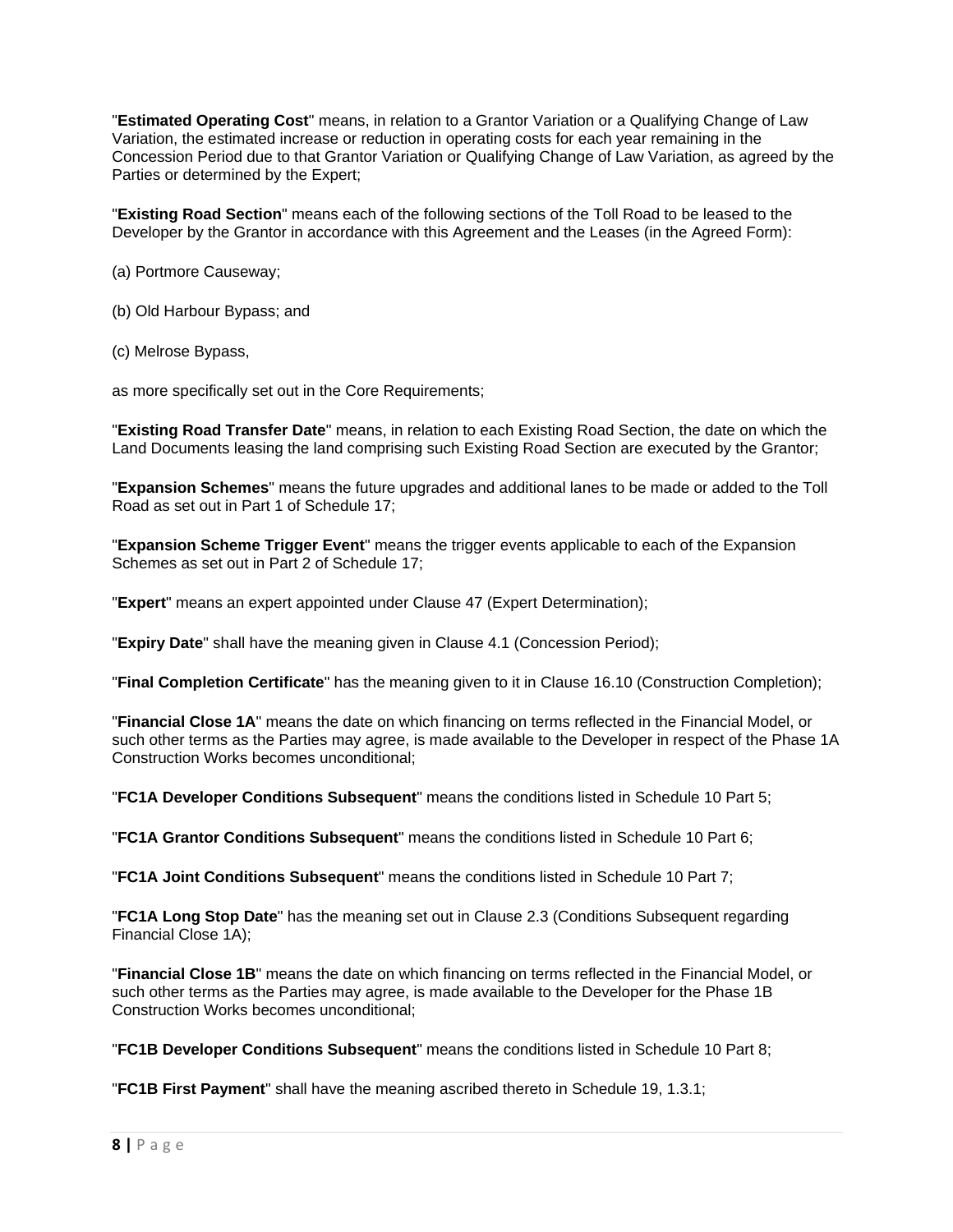"**FC1B Grantor Conditions Subsequent**" means the conditions listed in Schedule 10 Part 9;

"**FC1B Joint Conditions Subsequent**" means the conditions listed in Schedule 10 Part 10;

"**FC1B Long Stop Date**" has the meaning set out in Clause 2.4 (Conditions Subsequent regarding Financial Close 1B);

"**Financial Model**" means the financial model provided by the Developer and agreed by the Grantor and as amended from time to time in accordance with Clause 40.3, embodied in its financial model software setting out the basis on which the financing of the Project and/or the costs and revenues from the Project have been calculated by the Developer (including without limitation the assumptions used, the cell logic network for the financial model software and any accompanying documentation necessary to operate the financial model), whether embodied on tape, disk or other electronic storage medium;

"**Financial Position**" in relation to the Developer, includes, without limitation, the Developer's capacity, immediately before the relevant event, to make payments when due under the Financing Agreements and to pay dividends that will enable the Shareholders to achieve the Internal Rate of Return as and when forecasted in the Financial Model;

"**Financing Agreements**" means the Bridging Financing Agreements, the Phase 1A Financing Agreements, and the Phase 1B Financing Agreements;

"**Fixed Cost Centre**" shall have the meaning ascribed thereto in Schedule 19, 1.1.1;

"**Fixed Cost Centre Task**" means a task set out in the Schedule of Tasks;

"**Force Majeure Event**" means any event or circumstances (or combination of events and/or circumstances) beyond the reasonable control or not due to the misconduct of the affected Party (or any of its subcontractors in the case of the Grantor, or Material Subcontractors in the case of the Developer) and which the affected Party could not reasonably foresee at the date of the signing of this Agreement or reasonably provide against which:

(a) causes material and unavoidable physical damage or destruction to the Toll Road or, without limitation, its toll facilities or functions;

(b) materially delays the scheduled time of completion of the Toll Road without opportunity to otherwise repair the schedule; or

(c) materially interrupts the full and regular operation of all or any material portion of the Toll Road, including, without limitation, its toll collection facilities or functions,

and which has a materially adverse impact on the Financial Position of the Developer, including (but without limitation) any of the following occurring in Jamaica if the affected Party could not reasonably foresee them at the date of the signing of this Agreement or reasonably provide against them and they have the effects set out in paragraphs (a), (b) or (c) above:

(1) war, civil war, armed conflict or terrorism;

(2) riot or civil commotion or actions of Protestors (other than the use by Protestors of stationary vehicles or other obstacles in the Toll Road as part of their protest except where in the reasonable opinion of the Developer's Representative, due to the security situation, the removal of such vehicles or obstacles by the Developer would risk physical injury to members of the Developer's or any of its subcontractors' staff);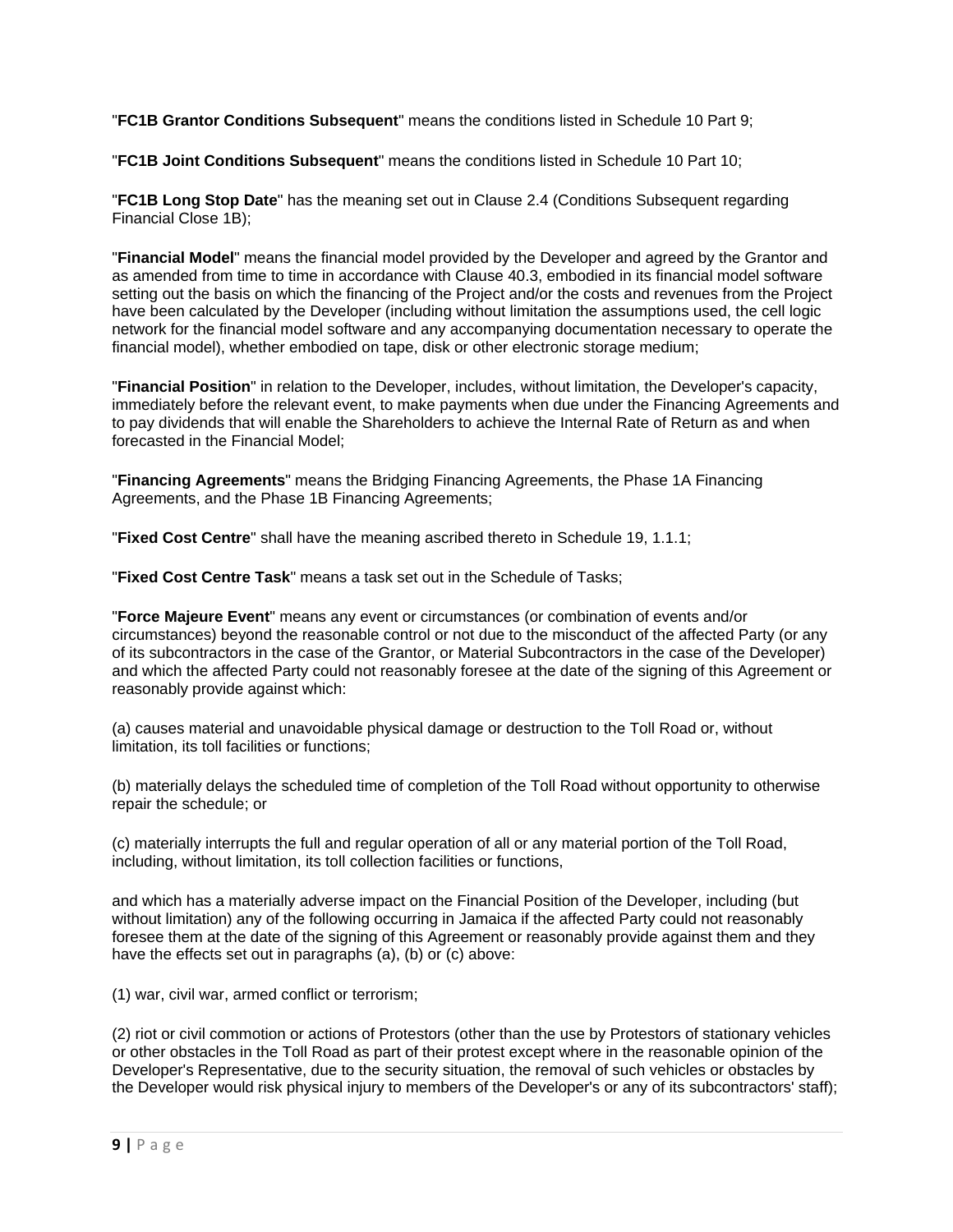(3) any nationwide (i) official or unofficial strike; (ii) lockout; (iii) go-slow; or (iv) other dispute, or any such dispute which generally affects the road network in Jamaica or a significant sector of it;

(4) earthquake, tidal wave, hurricane, tornado, or landslide (except collapse of the Construction Works or landslide within the Sites);

(5) fire, explosion, lightning, storm, tempest, flood, earthquakes or other act of God;

(6) any epidemic or plague; or

(7) expropriation, sequestration or requisition (by a single or a series of events) of any part of the Toll Road, the Contract Plant, the Construction Works, or the Contractor's Equipment by the Government of Jamaica;

PROVIDED THAT:

(i) such event shall not constitute a Force Majeure Event hereunder to the extent that it could have been prevented or overcome by the affected Party through the exercise of such diligence and reasonable care as would be exercised by a prudent person under similar circumstances;

(ii) none of the following events shall constitute a Force Majeure Event:

(A) strikes by employees of (1) the Developer, (2) the Contractor and/or its sub-contractors, (3) the Operator and/or its subcontractors or (4) any other company undertaking any part of the operation and maintenance of the Toll Road (unless the strike also generally affects the road network in Jamaica or a significant sector of it; or the strike was caused by the actions of the State acting in a discriminatory manner);

(B) geotechnical and ground risks other than the discovery of Ground Contamination, or ground conditions that could not have been foreseen by an experienced contractor or Archaeological Finds at the Sites; and

(C) machinery breakdown (excluding any machinery breakdown which occurs as a result of another Force Majeure Event);

"**GCT**" means general consumption tax as provided for in the General Consumption Tax Act;

"**Good Engineering and Operating Practices**" means the standards, practices, methods and procedures conforming to all applicable laws and that degree of skill, diligence, prudence and foresight which would reasonably be expected from a skilled and experienced contractor, engineer or operator, as the case may be, engaged in the same or similar type of undertaking under the same or similar circumstances;

"**Government Guarantee**" means the parliamentary guarantee of the Grantor's obligations under this Agreement in the Agreed Form dated on or about the date of this Agreement given by the Government of Jamaica in favour of the Developer;

"**GPD Loan Agreement**" means the loan agreement of today's date between the Grantor and the Developer pursuant to which the Grantor agrees to make certain loans available to the Developer on a basis which is subordinated to the rights of the Lenders under the Financing Agreements;

"**GPD Monthly Amount**" means the amount of Grantor Procured Debt that must be paid in accordance with the monthly invoices;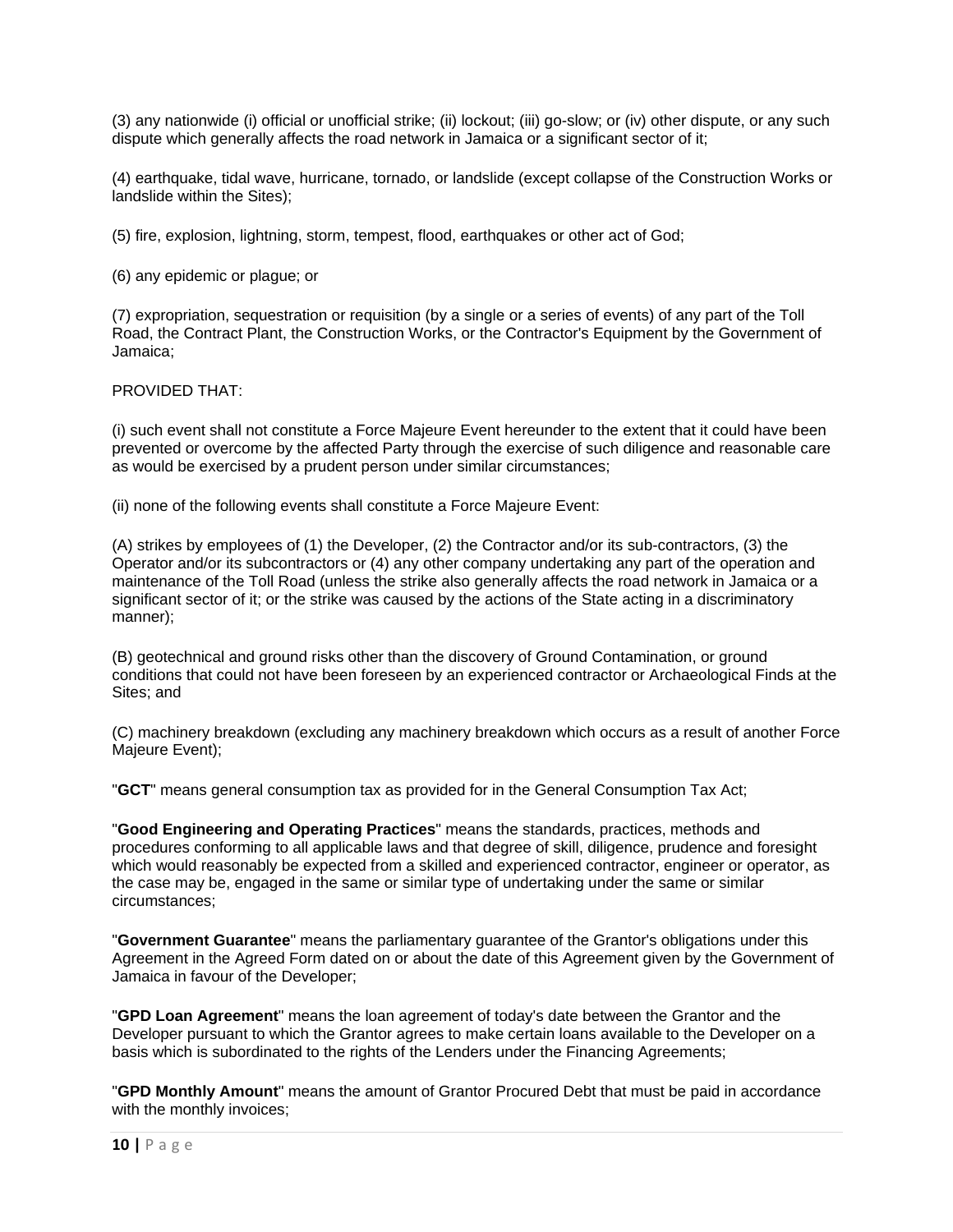"**Grantor Documents**" means this Agreement, the Implementation Agreement, the GPD Loan Agreement, the Construction Warranty, the Head Lease, the Leases, the Shareholders Equity Undertaking, the Grantor Working Capital Reserve Agreement, the Custody Agreement, the O&M Warranty, the Intercreditor Agreement and the Subordinated Debt Agreement;

"**Grantor EFC Letter of Credit**" means a letter of credit of a face amount equal to the Grantor Working Capital Reserve and the Grantor Early Project Commitment (as defined in the GPD Loan Agreement) less the amount of the Preliminary Payment in the Agreed Form;

"**Grantor FC1A Letter of Credit**" means a letter of credit of a face amount equal to the Grantor Working Capital Reserve in the Agreed Form;

"**Grantor FC1B Letter of Credit**" means a letter of credit of a face amount equal to the Grantor Phase 1B Commitment in the Agreed Form;

"Grantor Procured Debt" means the funds provided by the Grantor to the Project through the GPD Loan Agreement;

"**Grantor's Proportion**" means with respect to a payment, the proportion of that payment payable by the Grantor pursuant to Schedule 19, Item 1.2.3;

"**Grantor's Representative**" means the person appointed by the Grantor in accordance with Clause 36 (Grantor's Representative);

"**Grantor Termination Notice**" has the meaning given to it in Clause 28.1 (Grantor Termination;

"**Grantor Variation**" has the meaning given to it in Clause 19.1 (Grantor Variations);

"**Grantor Working Capital Reserve**" means the amount of the commitment of the Grantor to lend established under the Grantor Working Capital Reserve Agreement;

"**Grantor Working Capital Reserve Agreement**" means the Agreement between the Grantor and the Developer dated as of Early Financial Close under which the Grantor agrees to provide a working capital facility to the Developer of up to US\$3,500,000 from Early Financial Close and up to US\$10,000,000 from Financial Close 1A on terms which are subordinated by the Intercreditor Agreement to the rights of the Lenders under the Financing Agreements;

"**Ground Contamination**" means the presence of any polluting or toxic substance, material or waste in, on or under the Sites which is injurious to plant or animal life and which is subject to regulation under the Natural Resources Conservation Authority Act of Jamaica;

"**Handover Date**" means, in relation to each Section, the date of issue by the Grantor's Representative of the Completion Certificate for that Section;

"**Head Lease**" means the lease in the Agreed Form by which the Commissioner of Lands leases the land for the Sites to the Grantor for the purpose of subleasing that land to the Developer;

"**Hedging Counterparty**" means a counterparty to the Developer under any hedging agreement entered into with the agreement of the Grantor pursuant to the Hedging Policy;

"**Hedging Policy**" means the policy agreed between the Grantor and the Developer for the hedging by the Developer of floating rate hedging risk as set out in Schedule 13 (Hedging Policy);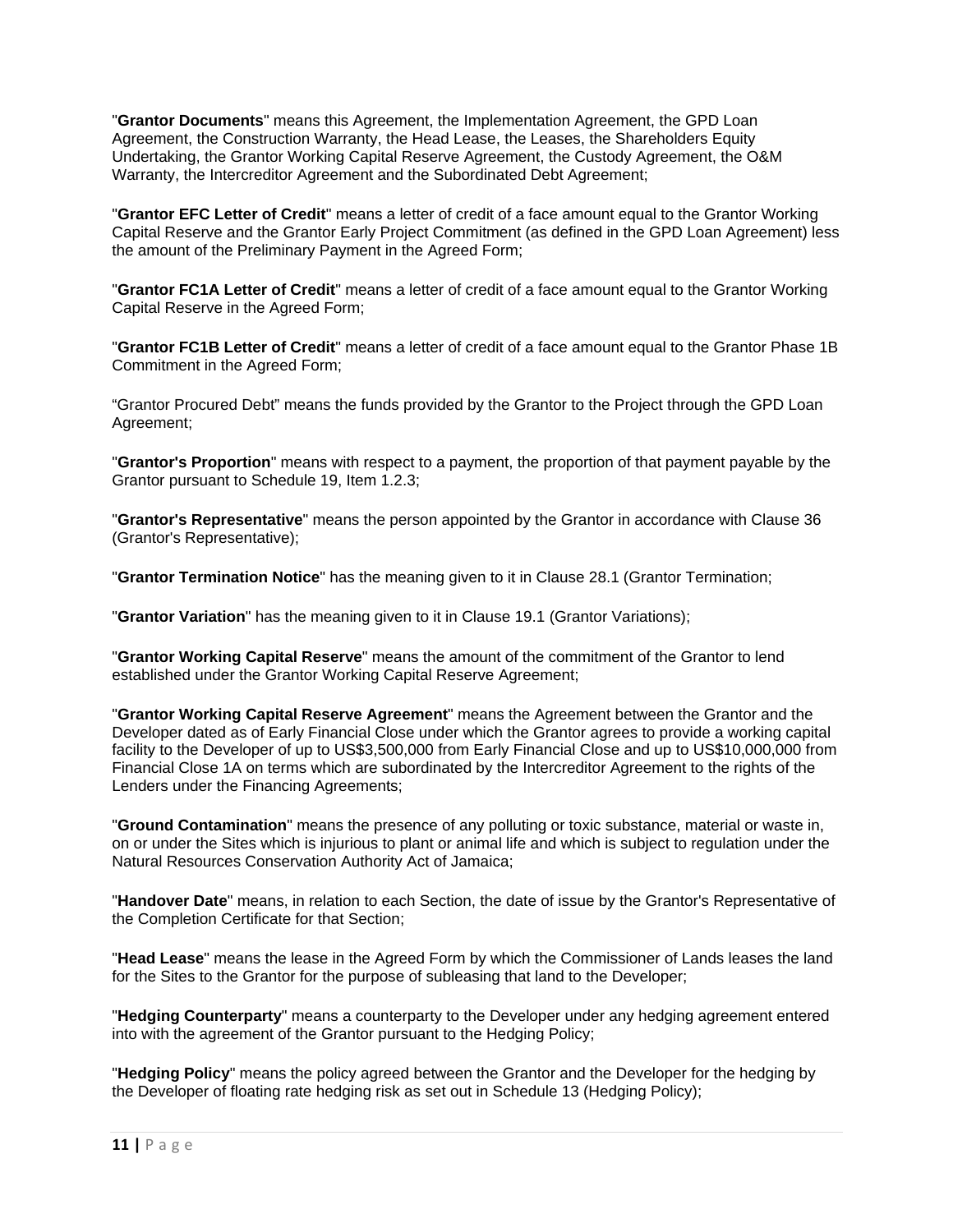"**Implementation Agreement**" means the agreement of today's date between the Government of Jamaica and the Developer under which the Government of Jamaica agrees to procure that the Developer is granted the necessary rights to collect Tolls from users of the Toll Road and/or to perform its obligations under this Agreement;

"**Independent Engineer**" means the engineer jointly appointed by the Developer and the Lenders under the Financing Agreements pursuant to the Construction Contract;

"**Indexed**" means increased on each anniversary of the date of this Agreement in line with the index specified in paragraph 1 of Schedule 20;

"**Indicative Payment Schedule**" means the milestones schedule set out in Schedule 19;

"**Initial Toll Levels**" means the initial Toll Levels set out in paragraph 4 of the Tolling Policy;

"**Insolvency Event**" means the occurrence of any of the following events:

(a) a petition is presented (which is not discharged within 14 days or such other time as such period is extended by a court of competent jurisdiction) or an order is made or a resolution is passed for the winding-up or dissolution of the Developer;

(b) the Developer becomes insolvent or is deemed unable to pay its debts within the meaning of the Companies Act of Jamaica or stops or threatens to stop making payments generally or declares a moratorium on all or any part of its debts;

(c) any preparatory or other steps are taken by any person to appoint an administrative or other receiver or similar official over the Developer or any of its property or assets;

(d) the Developer entering into any compromise or arrangement with any of its creditors which, in the reasonable opinion of the Grantor, jeopardises the ability of the Developer to complete or operate and maintain the Toll Road; or

(e) anything analogous to any of the above stated events occurs in respect of the Developer in any other jurisdiction or any Affiliate of the Developer which, in the reasonable opinion of the Grantor, jeopardises the ability of the Developer to complete the Toll Road;

"**Insurance Certificates**" means certificates evidencing the entry into the insurance policies required pursuant to Clause 42 (insurance) hereof;

"**Intellectual Property Rights**" means all rights in inventions, patents, copyrights, design rights, trade marks and trade names, service marks, trade secrets, know-how and other intellectual property rights (whether registered or unregistered) and all applications for any of them, anywhere in the world;

"**Intercreditor Agreement**" means the Deed of Subordination and the Deed of Postponement between the Lender, the Developer and the Grantor, pursuant to which the grantor's rights against the Developer in relation to the Developer in relation to the Grantor Procured Debt are subordinated to the Lender's rights under the Bridging Loan Agreement;

"**Internal Rate of Return**" or "**IRR**" means the value that solves the following equation: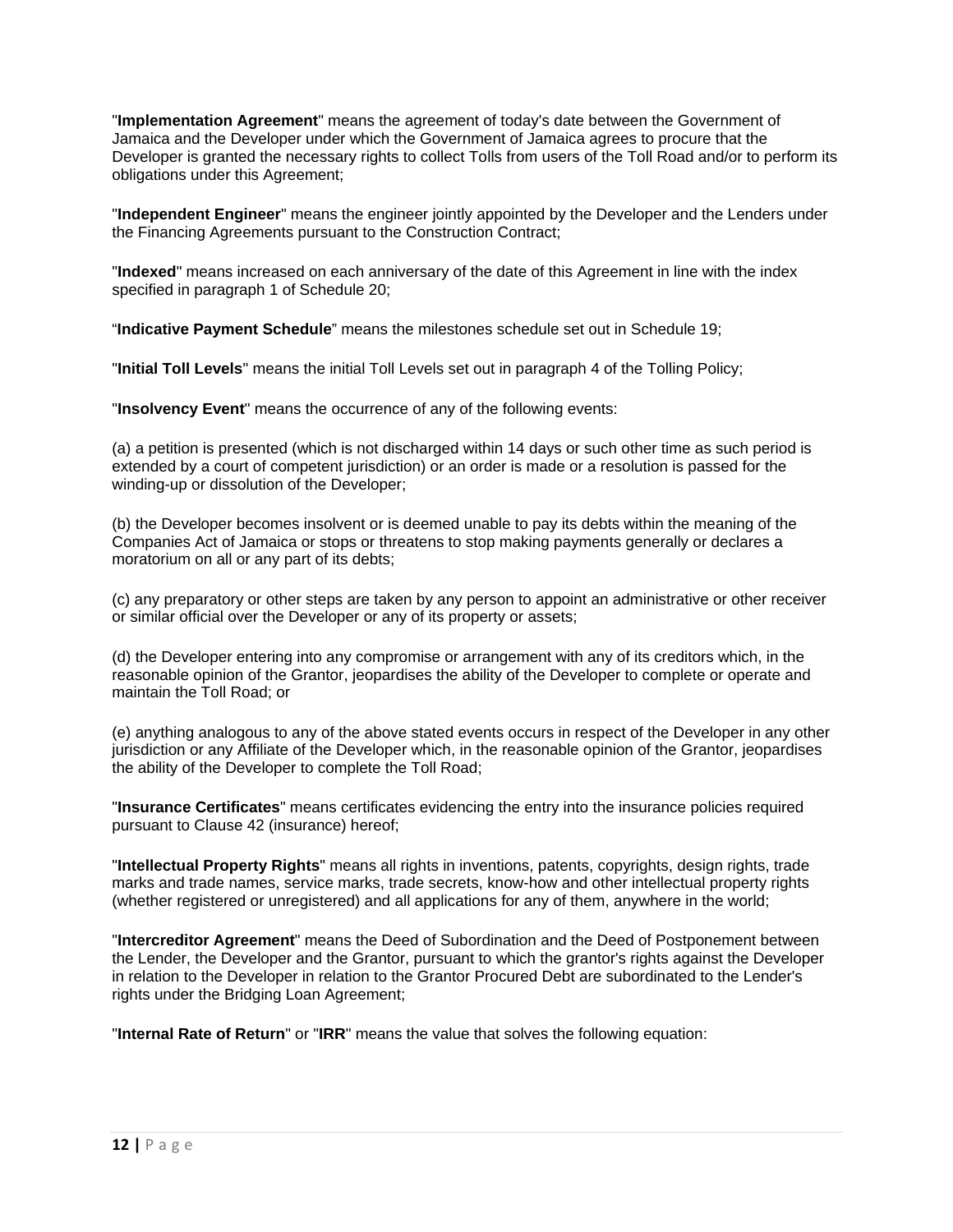where:

(a) 0 is the reference period;

(b) N is the period in which IRR is calculated;

(c) Ki is the equity amount disbursed by the Shareholders in year i in equivalent US Dollars at the date of payment; and

(d) Di is the amount of Shareholder's distributions received by them in year i in equivalent US Dollars at the date of payment.

Where the IRR is described as "nominal", the calculation of the IRR shall take into account the Ki and Di flows in nominal terms;

Where the IRR is described as "real", the calculation of the IRR shall take into account Ki and Di flows which have been discounted on the basis of the US CPI rate documented by the US Bureau of Labor Statistics; and

Where the IRR is described as "before tax", the calculation of the IRR shall take into account Ki and Di flows before corporate tax or withholding tax of any kind on dividends, while an IRR described as "after tax" shall take into account Ki and Di flows net of any corporate tax or withholding tax of any kind on Shareholder's distributions

For the purposes of calculating the IRR component of any termination sum under Clause 31 of this Agreement,

(a) "Ki" shall mean the equity amount which has been disbursed at the date of payment of that Termination Sum in accordance with the Grantor Documents; and

(b) the IRR takes the value given in Schedule 12;

"Jamaican Dollars" and "Jam\$" means the lawful currency from time to time of the State;

"Land Documents" means the master lease described in Part 1 of Schedule 9 (Land Documents), the Early Project Land Documents, the Phase 1A Land Documents, and the Phase 1B Land Documents;

"Latest Time for Early Project Completion" means the date falling twelve months after the Time for Early Project Completion;

"Latest Time for Phase 1A Completion" means the date falling twelve months after the Time for Phase 1A Completion;

"Latest Time for Phase 1B Completion" means the date falling twelve months after the Time for Phase 1B Completion;

"Leases" means the leases, the schedules and the sub-leases listed in Schedule 9;

"Lender" means any person providing finance to the Developer under any Financing Agreement (but for the avoidance of doubt shall not include any shareholder or Affiliate of any shareholder of the Developer);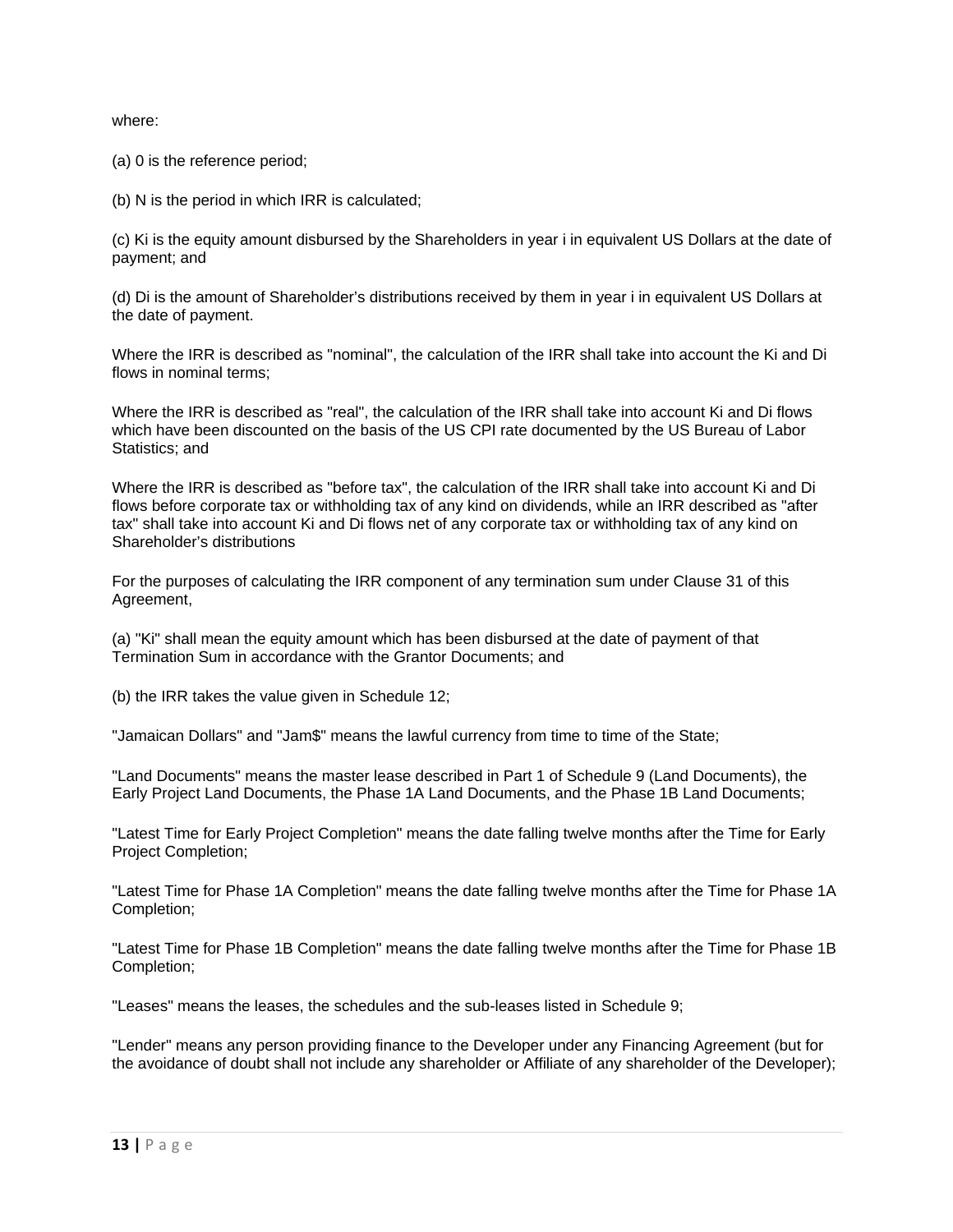"Lenders' Agent" means the agent for the Lenders appointed under the terms of the Financing Agreements;

"Material Sub-contractor" means any sub-contractor (whether or not employed directly by the Developer) that has responsibility for not less than 10% of the Construction Works or the O&M Works;

"Milestone" means a proportion or an identified part of the works, part of a Fixed Cost Center, as defined in the Construction Contract and/or the Construction Timetable;

"Modification" means:

(a) a Grantor Variation;

(b) a Qualifying Change of Law Variation;

(c) a Change of Law Variation; or

(d) a Developer Variation,

and a Modification shall be deemed to be "made" on the date on which it is agreed between the Parties or determined by an Expert to be required;

"Monthly Statement" has the meaning given in Clause 24A.2;

"Moody's" means Moody's Investors Services Limited;

"NRCA" means the Natural Resources Conservation Authority;

"NWA" means the National Works Agency;

"O&M Contract" means the operation and maintenance contract in respect of the Toll Road between the Operator and the Developer, in the Agreed Form;

"O&M Specification" means the technical standards and operation and maintenance specification set out in Part 2 of Schedule 3 and in Schedule 21 (Technical Standards) that the Parties agree, as at the date hereof, satisfy the Core Requirements;

"O&M Term Sheet" means a term sheet agreed by the Operator and the Developer and in the Agreed Form setting out the principal commercial terms of the O&M Contract;

"O&M Warranty" means the warranty agreement to be entered into between the Grantor and the Operator and relating to certain obligations of the Operator;

"O&M Works" means the design planning and execution of all works and functions associated with the operation, repair and maintenance of the Toll Road and its facilities;

"Operator" means a company having Bouygues Travaux Publics (together with any affiliate or parent company) as majority shareholder or any replacement thereof appointed in accordance with Clause 35.3 (Sub-Contractors) for the operation and maintenance of the Toll Road;

"Outline Design" means the design as set out in Schedule 22 that the Parties agree, as at the date hereof, satisfies the Core Requirements;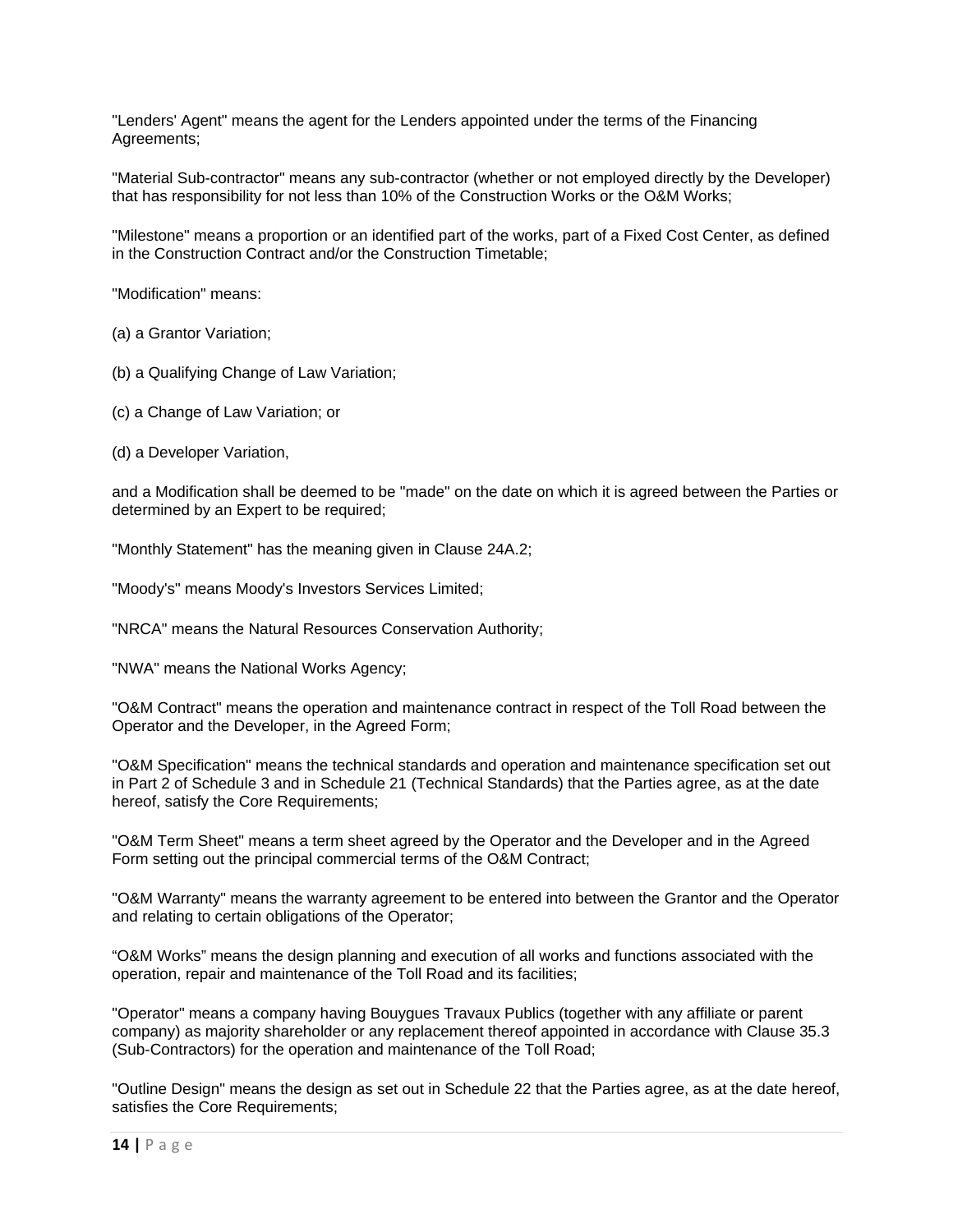"Party" means a party to this Agreement;

"Payment Schedule" means the Schedule set out in Part 2 of Schedule 19;

"Penalty Points" means points awarded pursuant to Clause 17 (Operation and Maintenance);

"Performance Bond" means each of the on-demand bonds in the Agreed Form issued by an Agreed Bank and provided to the Developer and assigned to the Grantor and the Lenders by the Contractor and by the Operator;

"Permitted Security Interest" means:

(a) any lien arising by operation of law in the ordinary course of business and securing amounts not more than 30 days overdue; and

(b) any security interest arising under the Financing Agreements;

"Phase" means (if Financial Close 1A is not achieved) the Early Project and (if Financial Close 1A is achieved) Phase 1A and, if the Phase 1B Commencement Notice has been given, Phase 1B;

"Phase 1" means Phase 1A and Phase 1B;

"Phase 1A" means that part of the Toll Road comprising the Early Project, the tolling and dualisation of Portmore Causeway and the Dyke Road as more particularly described in Schedule 3 (Specification) ;

"Phase 1A Construction Phase" means the period of time commencing on the Effective Date and ending on the Phase 1A Handover Date;

"Phase 1A Construction Works" means all the work concerning the detailed design, specification, construction and completion of Phase 1A in accordance with the provisions of this Agreement;

"Phase 1A Final Completion Certificate" means the Final Completion Certificate issued in respect of Phase 1A;

"Phase 1A Financing Agreements" means:

(a) the financing agreements entered into (or to be entered into) for Phase 1A with the approval of the Grantor, not to be unreasonably withheld or delayed ;

(b) any hedging agreement entered into by the Developer with the prior written consent of the Grantor, not to be unreasonably withheld or delayed if that hedging agreement complies with the Hedging Policy, and operated in accordance with the Hedging Policy,

as such agreements may be amended from time to time in accordance with Clause 33.6 (Transfers and Amendments), but shall not include any agreement under which finance is provided to the Developer by a shareholder or any Affiliate of a shareholder of the Developer;

"Phase 1A Handover Date" means the date of issue by the Grantor's Representative of the Phase 1A Final Completion Certificate;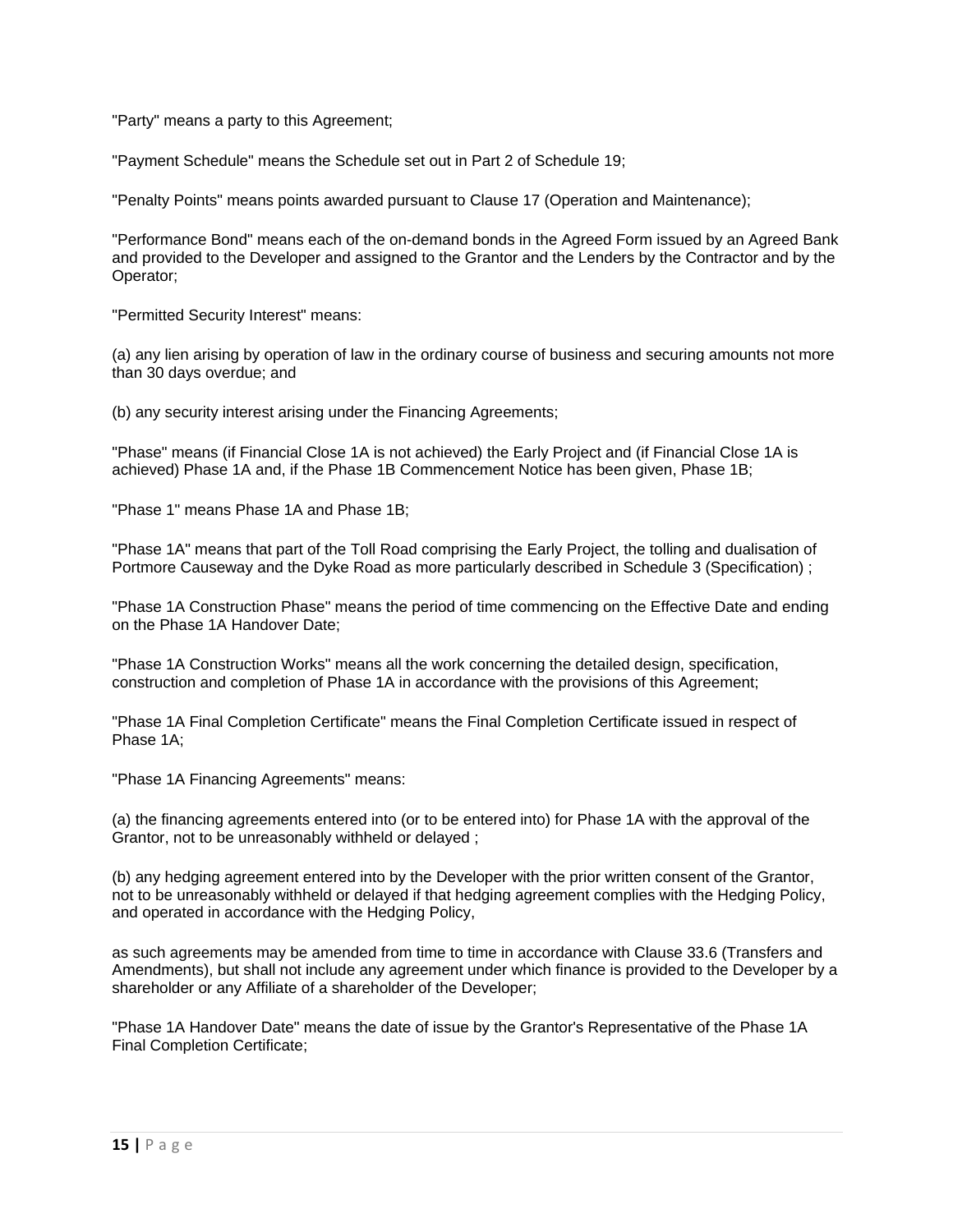"Phase 1A Land Documents" means the licences, leases, sub-leases, schedules and other agreements in the Agreed Form as listed in Part 1B of Schedule 9 (Land Documents) to be entered into by the Grantor and the Developer pursuant to Clause 7 (Land issues and other Grantor obligations);

"Phase 1A Sites" means:

(a) that part of the Corridor required for the construction of Phase 1A;

(b) any additional land required for the construction of interchanges in Phase 1A as reflected in the Reviewed Design Documentation; and

(c) such other sites required for the construction of Phase 1A as may be acquired pursuant to Clause 7.2;

"Phase 1B" means that part of the Toll Road between Sandy Bay and Williamsfield as more particularly described in Schedule 3 (Specification);

"Phase 1B Commencement Date" means the date for the commencement of the Phase 1B Construction Works;

"Phase 1B Commencement Notice" has the meaning it is given in Clause 6.1 (Phase 1B Construction);

"Phase 1B Construction Phase" means the period of time commencing on the Phase 1B Commencement Date and ending on the Phase 1B Handover Date;

"Phase 1B Construction Works" means all the work concerning the detailed design, specification, construction and completion of the Phase 1B of the Toll Road in accordance with the provisions of this Agreement;

"Phase 1B Final Completion Certificate" means the Final Completion Certificate issued in respect of Phase 1B;

"Phase 1B Financing Agreements" means:

(a) the financing agreements entered into (or to be entered into) for Phase 1B with the approval of the Grantor, not to be unreasonably withheld or delayed; and

(b) any hedging agreement entered into by the Developer with the prior written consent of the Grantor not to be unreasonably withheld or delayed if that hedging agreement complies with the Hedging Policy and operated in accordance with the Hedging Policy,

as such agreements may be amended from time to time in accordance with Clause 33.6 (Transfers and Amendments), but shall not include any agreement under which finance is provided to the Developer by a shareholder or any Affiliate of a shareholder of the Developer;

"Phase 1B Handover Date" means the date of issue by the Grantor's Representative of the Phase 1B Final Completion Certificate;

"Phase 1B Land Documents" means the licences, leases, sub-leases, schedules and other agreements in the Agreed Form as listed in Part 1C of Schedule 9 (Land Documents) to be entered into by the Grantor and the Developer pursuant to Clause 7 (Land issues and other Grantor obligations);

"Phase 1B Long Stop Date" has the meaning set out in Clause 6.1 (Phase 1B Construction);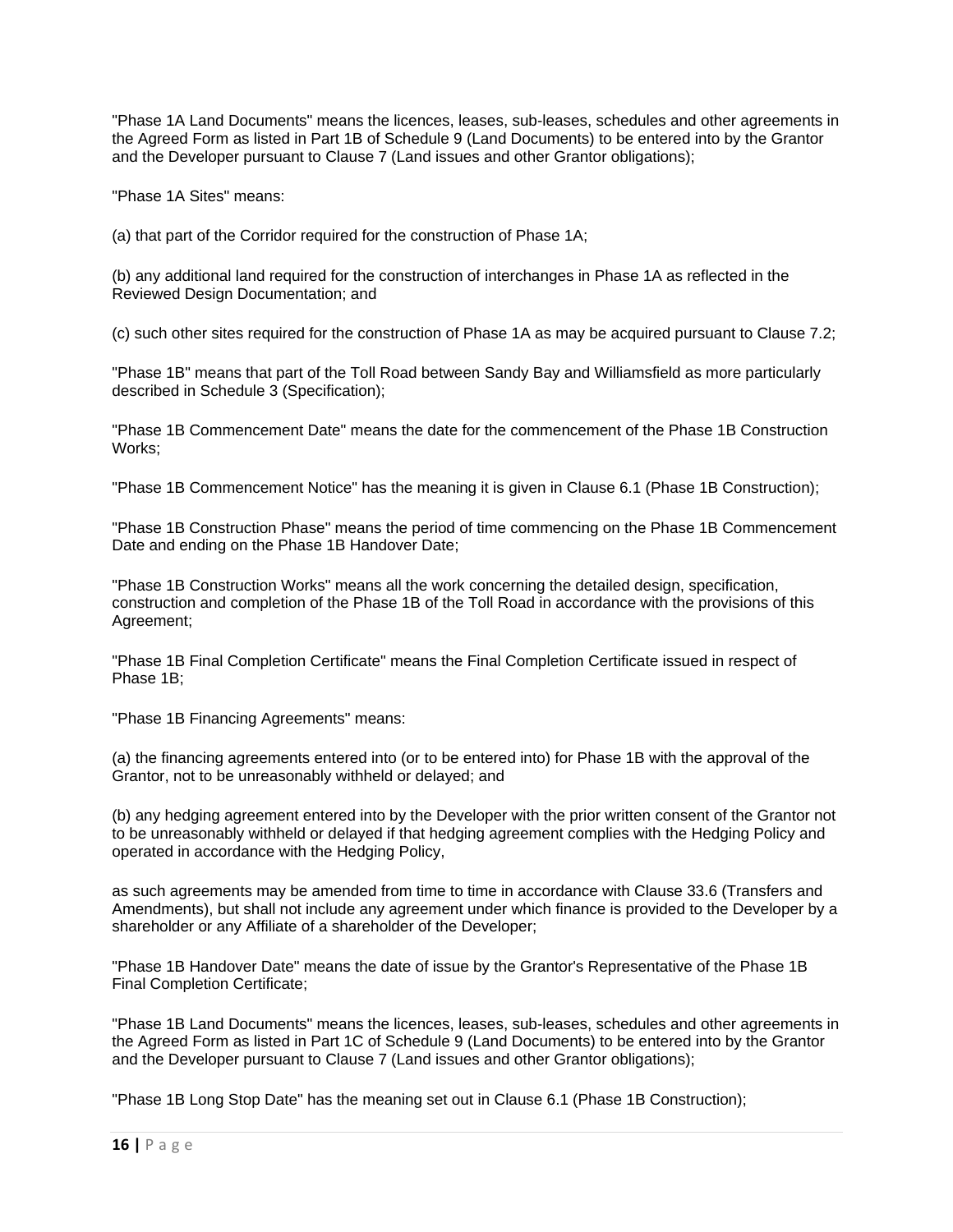"Phase 1B Sites" means:

(a) that part of the Corridor required for the construction of Phase 1B;

(b) any additional land required for the construction of interchanges in Phase 1B as reflected in the Reviewed Design Documentation; and

(c) such other sites required for the construction of Phase 1B as may be acquired pursuant to Clause 7.2;

"Phase 2" means Phase 2A and Phase 2B;

"Phase 2A" means all the work concerning the detailed design, specification, construction, completion, operation and maintenance of a toll road extending between Bushy Park Junction and Ocho Rios;

"Phase 2B" means all the work concerning the detailed design, specification, construction, completion, operation and maintenance of a toll road extending between Williamsfield and Montego Bay, with the exception of the Montego Bay bypass;

"Preliminary Payment" shall have the meaning ascribed thereto in Schedule 19, paragraph 1.21;

"Prohibited Act" means:

(a) offering, giving or agreeing to give to any servant of the Grantor or the Government any gift or consideration of any kind as an inducement or reward:

(i) for doing or not doing (or for having done or not having done) any act in relation to the obtaining or performance of this Agreement or any other contract with the Grantor; or

(ii) for showing or not showing favour or disfavour to any person in relation to this Agreement or any other contract with the Grantor;

(b) entering into this Agreement or any other contract with the Grantor in connection with which commission has been paid or has been agreed to be paid by the Developer or on its behalf, or to its knowledge, unless before the relevant contract is entered into particulars of any such commission and of the terms and conditions of any such contract for the payment thereof have been disclosed in writing to the Grantor;

(c) committing any offence:

(i) under the Corruption Prevention Act 2000; or

(ii) under any Statutory Requirement creating offences in respect of fraudulent acts; or

(d) defrauding or attempting to defraud or conspiring to defraud the Grantor or the State;

"Project Agreements" means the Construction Contract and the O & M Contract;

"Prolonged Force Majeure Event" shall have the meaning given in Clause 26.5 (Force Majeure);

"Protestor" means any person engaged in protest action against the construction or operation of the Project or against the construction or operation of tolled highways generally;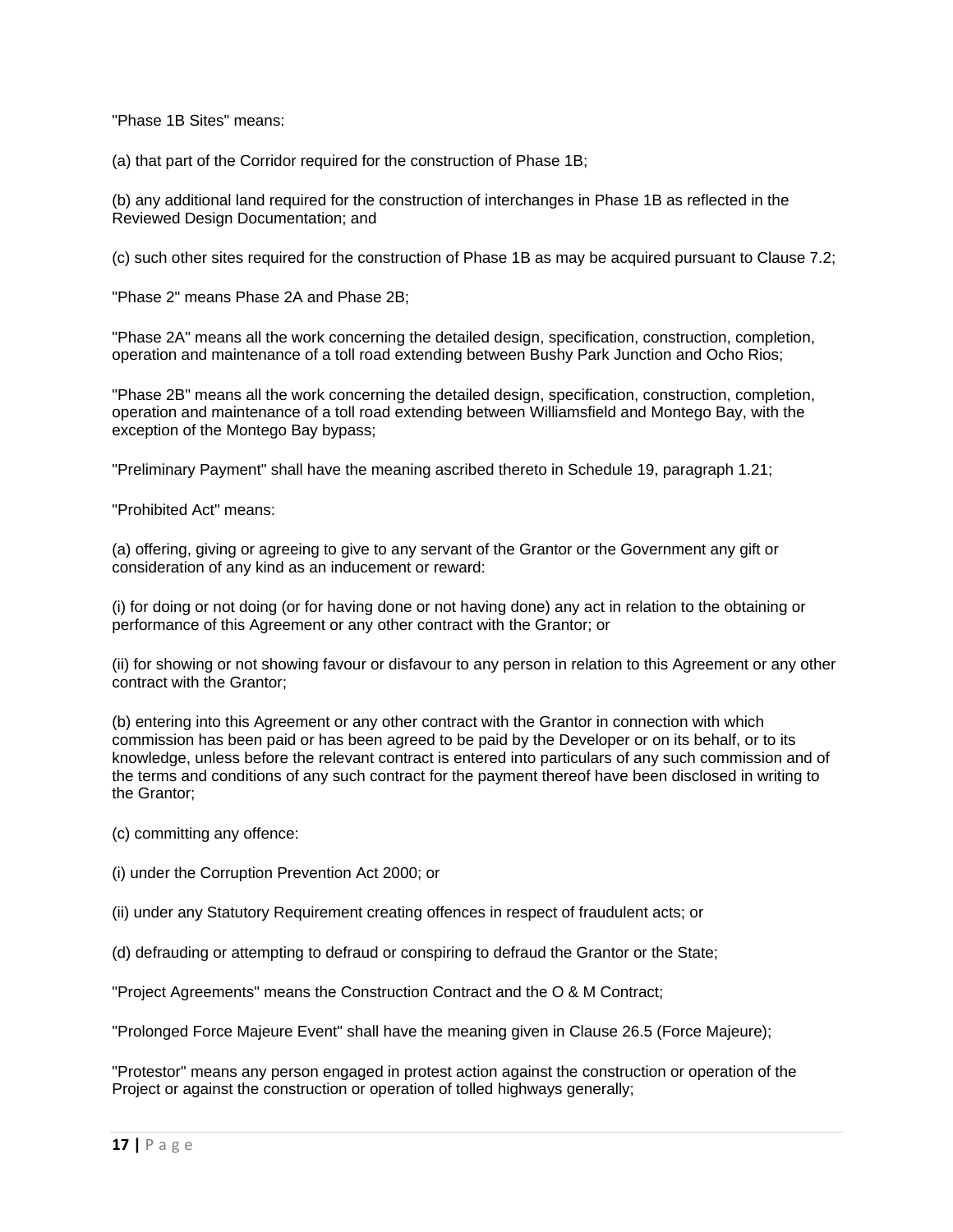"Qualifying Change of Law" means a Change of Law if and to the extent that it is:

(a) the introduction of, or a change in, (and not merely the expiry by effluxion of time of an exemption relating to) a Tax imposed by reference to, or which has effect solely and specifically in relation to, the specific activity carried on by the Developer in its capacity as developer, builder, owner or operator of a toll road (or on its income as such) (and for these purposes a change by any Commissioner appointed pursuant to the Revenue Administration Act of Jamaica (or any other competent taxing authority) of any published practice, guideline or instruction in relation to any such Tax shall constitute a change in such a Tax);

(b) the introduction of any Statutory Requirement or Required Consent controlling the convertibility or transferability of Jamaican Dollars,

(c) a Change of Law (other than one relating to Tax) the terms of which apply expressly to or which has effect specifically in relation to:

(i) the Developer and not other firms;

(ii) the design, construction, operation, maintenance or financing of the Toll Road and not other roads; or

(iii) the design, construction, operation, maintenance or financing of toll roads and not other roads,

but excluding:

 (A) any Change of Law that arises as a result of breach by the Developer of any of its obligations under this Agreement or the Land Documents;

 (B) any amendment or renewal of an existing, or issue of a new, Required Consent except to the extent due to:

(i) a Qualifying Change of Law relating to a Statutory Requirement; or

 (ii) a change of policy of a Competent Authority which, if it were a Change of Law, would be a Qualifying Change of Law;

 (C) any amendment or renewal of an existing, or issue of a new, Required Consent required as a consequence of a Modification to the extent that it has been compensated for by the payment of or an adjustment to, the Compensation Amount as a result of the Modification; and (D) any Change of Law relating to a Required Consent which is due to:

(i) a Change of Law relating to a Statutory Requirement which itself would not be a Qualifying Change of Law; or

(ii) a change of a policy of a Competent Authority which, if it were a Change of Law, would not be a Qualifying Change of Law;

"Qualifying Change of Law Variation" means a Variation agreed between the Parties or determined by the Expert to be necessary, in each case in accordance with Clause 20.2 (Change of Law), as a consequence of a Qualifying Change of Law;

"Qualifying Force Majeure Event" means a Force Majeure Event arising directly from:

(a) the discovery of any Ground Contamination or Archaeological Finds at the Sites;

(b) delay without good reason in the importation of equipment and materials at Jamaican customs and provided that such delay is not due to any failure of the Developer or its sub-contractors to follow the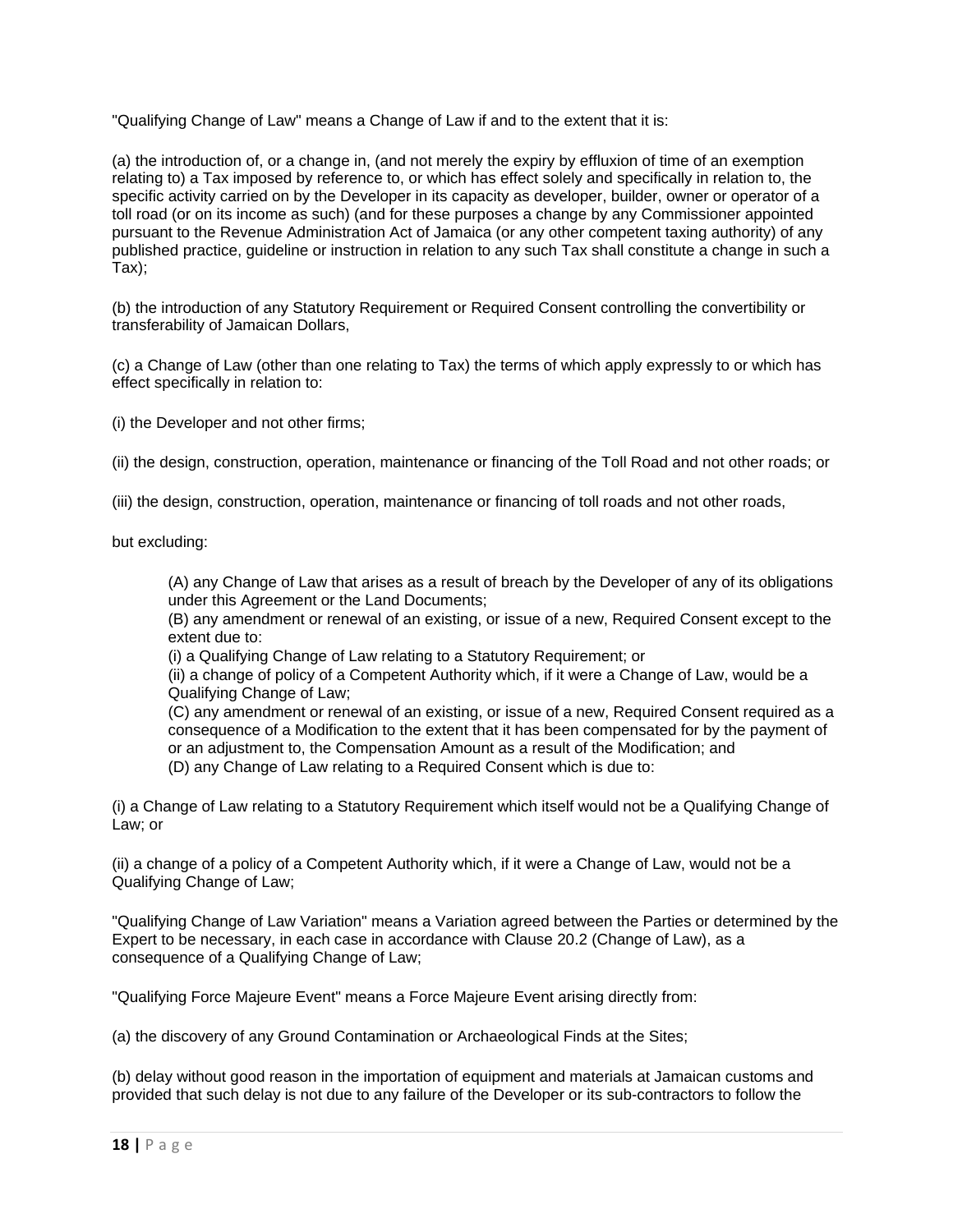relevant importation regulations and procedures or due to any breach of contract or negligence on the part of the Developer or its sub-contractors;

(c) delay without good reason in the issue of any Required Consent and provided that such delay is not due to any failure of the Developer, the Contractor, the O&M Contractor or any of their or its subcontractors to follow the relevant regulations and procedures or due to any breach of contract or negligence on the part of the Developer or its sub-contractors;

(d) delay or inability of the Developer without good reason to obtain work permits for foreign employees and provided that such delay is not due to any failure of the Developer or its sub-contractors to follow the relevant work permit application procedures or due to any breach of contract or negligence on the part of the Developer or its sub-contractors;

(e) events required to be insured against pursuant to Clause 42 (Insurance) which although insurable on the Concession Award Date cease to be insurable on reasonable commercial terms during the Concession Period, other than as a result of any act or omission on the part of the Developer or its subcontractors;

(f) failure of the police, after a request for assistance to control Protestors, to take appropriate action to do so within 7 days of that request; and

(g) expropriation, sequestration or requisition (by a single or a series of events) of any part of the Toll Road, the Contract Plant, the Construction Works, or the Contractor's Equipment by the Government of Jamaica;

"Quality Documentation" means the quality manuals, quality plans, quality procedures, calibration, sample, trial, inspection and test plans, work instructions or like documentation, as appropriate, which describe and define a quality management system under the quality management plan for the design, construction, operation and management of the Toll Road in accordance with the Concession Specification and include the health and safety management plan and the environmental management plan as set out in Schedule 5;

"Reference Rate" means the interest rate set out in paragraph 2 of Schedule 20;

"Related Dispute" has the meaning given in Clause 49.

"Related Contract" has the meaning given in Clause 49.

"Relocation Schedule" has the meaning given in Clause 8.1;

"Remedial Period" has the meaning given in Clause 17.4(b);

"Request for Proposals" means the request for proposals dated June 2000 as reissued by the Grantor in December 2000;

"Required Consents" means all consents, licences, authorisations, permissions, approvals and permits of any Competent Authority which are necessary for the construction or operation of the Toll Road or for the performance of any of the Developer's obligations under this Agreement, including the Competent Authority Consents;

"Reviewed Design Documentation" means the draft or revised design information, drawings and manuals submitted to the Grantor and returned to the Developer marked as "reviewed without comments" in accordance with Clause 13.2 (Design Information, Drawings);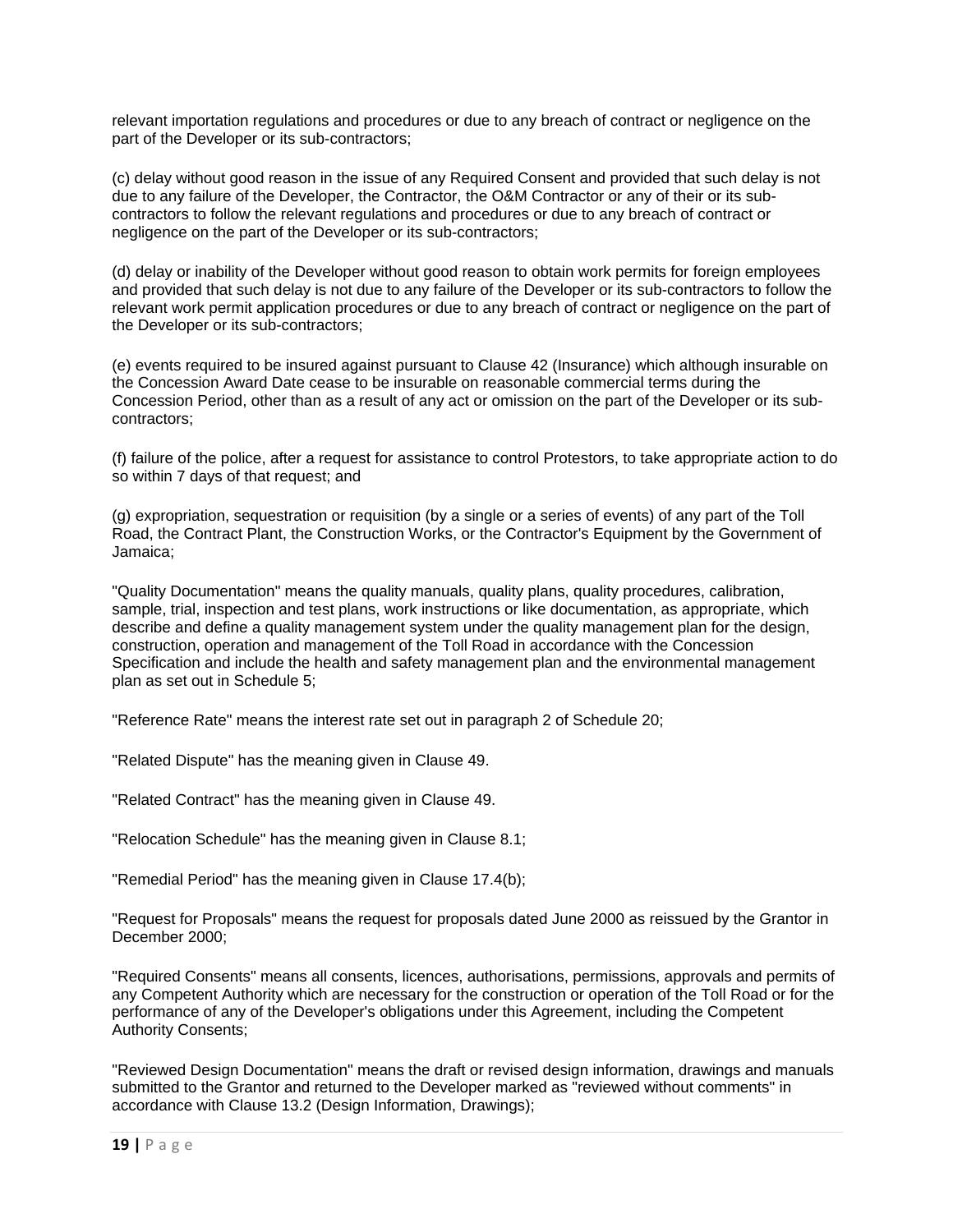"Reviewed Quality Documentation" means the draft or revised Quality Documentation submitted to the Grantor and returned to the Developer marked as "reviewed without comments" in accordance with Clause 13A.2 (Quality Documentation);

"S&P" means Standard & Poor's Rating Services, a division of the McGraw-Hill Companies Inc;

"Schedule of Tasks" means the schedule in the Agreed Form setting out, with respect to each Fixed Cost Centre, the tasks comprising that Fixed Cost Centre and the value of that task as a percentage of the CCLS for that Fixed Cost Centre;;

"Secondary Developments" means construction works of any kind on the Sites which are not included in the Project and which are intended to facilitate the use of the Toll Road, including, without limitation, the provision of petrol stations and ancillary services, or which relate to electricity and telecommunications cables and fibre optics;

"Section" means each of the following stand alone portions of the Toll Road which can be operated prior to completion of the whole phase:

- (a) as part of the Early Project:
- (i) Old Harbour Bypass; and
- (ii) Kingston to Spanish Town;
- (iii) Spanish Town to Bushy Park; and
- b) as part of Phase 1A:
- Portmore Causeway; and
- (c) as part of Phase 1B:
- (i) Sandy Bay to May Pen;
- (ii) May Pen to Williamsfield,

as more particularly described in the Core Requirements;

"Shareholders" means the Sponsor and the other shareholders of the Developer;

"Shareholder Contribution Amount" means the amount equal to the aggregate of all amounts paid by the Shareholders to the Developer by way of subscription for shares in the capital of the Developer less any amount paid to the Shareholders in reduction of the capital of the Developer;

"Shareholders EFC Letter of Credit" means a letter of credit of a face amount equal to the Shareholders Early Project Commitment (as defined in the Shareholder Equity Undertaking) less the amount of the Preliminary Payment in the Agreed Form;

"Shareholders Equity Undertaking" means the undertaking dated on or about the date of this Agreement between the Shareholders relating to the subscription of equity in and/or the advance of money to, the Developer;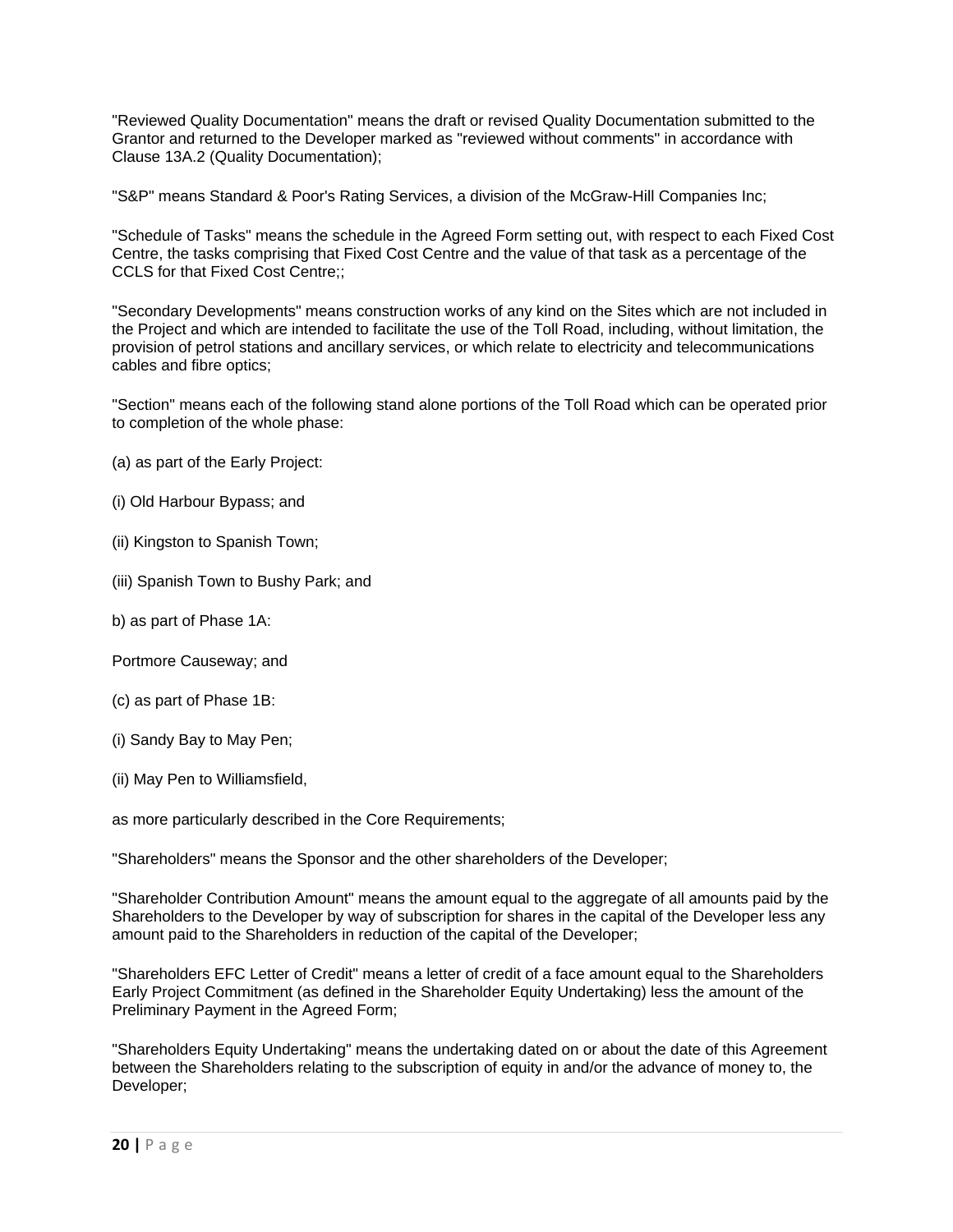"Shareholders FC1A Letter of Credit" means a letter of credit of a face amount equal to the Shareholders FC1A Commitment in the Agreed Form;

"Shareholders FC1B Letter of Credit" means a letter of credit of a face amount equal to the Shareholders Phase 1B Commitment in the Agreed Form;

"Sites" means the Early Project Sites, the Phase 1A Sites and the Phase 1B Sites;

"Snagging Matters" means minor items of outstanding work which would not materially impair the use and enjoyment of the Toll Road or its maintenance and operation by the Developer;

"Snagging Notice" means a notice to be issued by the Grantor's Representative in accordance with Clause 16.5 (Construction Completion);

"Sponsor" means Bouygues Travaux Publics;

"State" means Jamaica;

"Statutory Requirements" means all applicable statutes, laws, regulations, rules, by-laws, guidelines, standards, proclamations, schemes, notifications, directions, notices, forms or orders and any other requirements from time to time having the force of law;

"Step-In Security Agreement" means the agreement between the Grantor and the Developer by which the Developer grants the Grantor security over the Developer's rights and obligations under this Agreement and the Project Agreements, subordinated to the rights of the Lenders under the Financing Agreements;

"Subordinated Debt Agreement" means the agreement between the Developer and the Grantor pursuant to which the Developer agrees to repay the development costs (including, but not limited to, amounts paid to acquire land necessary to construct the Project, preliminary design and development work during the tender process and costs associated with the Grantor's consultants on the Project) to the value of US\$20,000,000 incurred by the Grantor in connection with the Project;

"Tax" means any kind of tax, duty, levy, charge, contribution, impost or any similar charge, whether or not similar to any in force at the date of this Agreement and whether imposed by a local, municipal, governmental, state, federal or other body or authority in Jamaica or elsewhere;

"Technical Specifications" means the Design and Construction Specification and the O&M Specification as described in Schedule 3;

"Termination Date" means any date of termination of this Agreement in accordance with Clauses 26.6 (Force Majeure), 27.2 (Termination by Developer), 28.3 (Termination by Grantor) and 29 (Bankruptcy and Insolvency);

"Time for Early Project Completion" means the date falling on the earlier of 33 months after the Effective Date or 31 months from Early Financial Close, subject to any extensions of time permitted under Clause 12.2 (Time for Completion);

"Time for Completion" means the Time for Early Project Completion, the Time for Phase 1A Completion or the Time for Phase 1B Completion as the case may be;

"Time for Phase 1A Completion" means the date falling 27 months after Financial Close 1A, subject to any extensions of time permitted under Clause 12.2 (Time for Completion);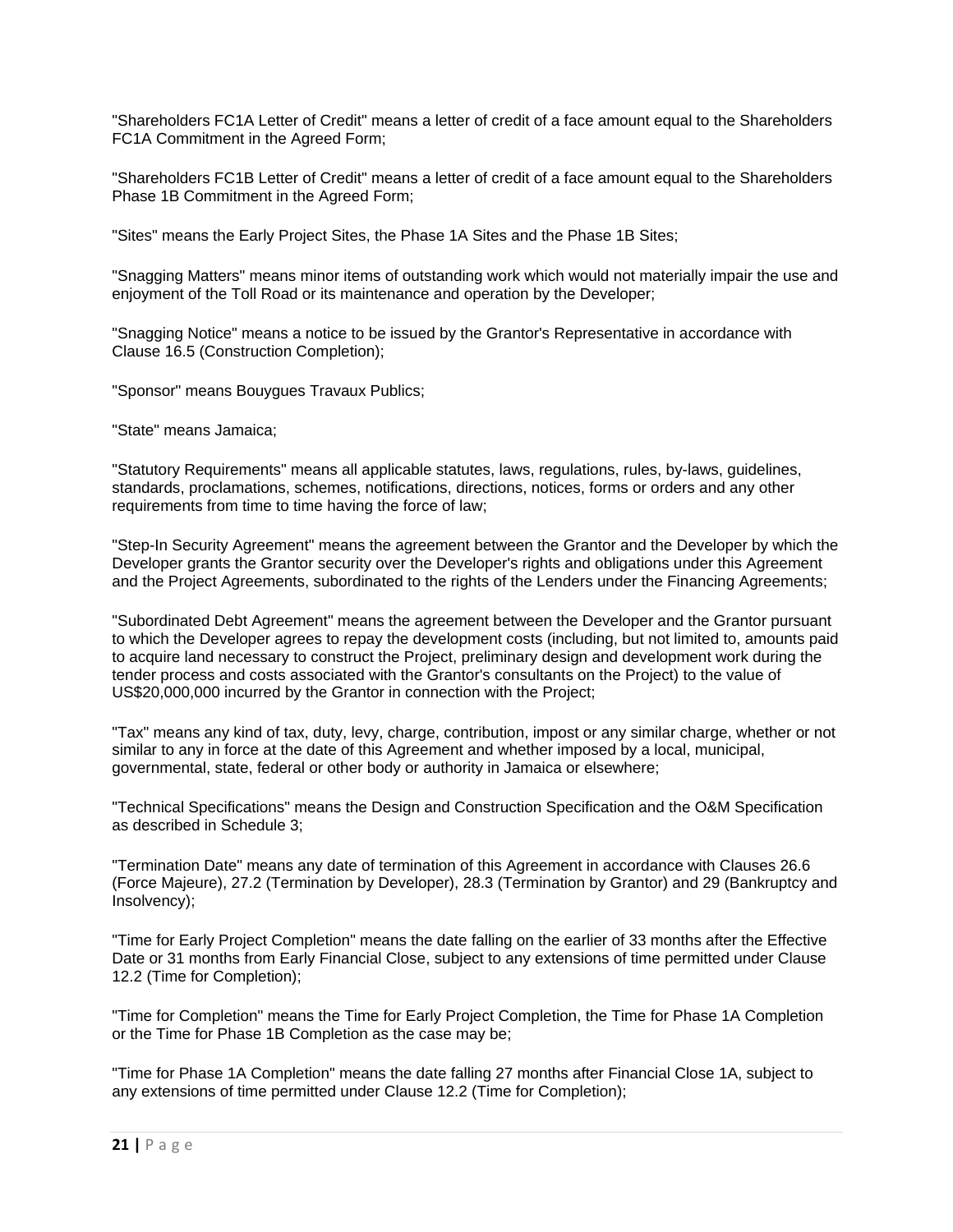"Time for Phase 1B Completion" means the date falling 34 months after Financial Close 1B, subject to any extensions of time permitted under Clause 12.2 (Time for Completion);

"Time Related Cost Centre" shall have the meaning ascribed thereto in Schedule 19, 1.1.2;

"Toll Levels" means the levels of Tolls the Developer is entitled to charge in accordance with Clause 22 (Toll Revenues) and the Tolling Policy;

"Tolling Authority" means, when enacted into law, the authority responsible for the regulation of Tolls on users of the Toll under the Toll Roads Bill;

"Toll Revenues" means the revenues earned by the imposition of Tolls on users of the Toll Road;

"Toll Road" means the road to be designed, constructed, operated and maintained by the Developer in accordance with the terms of this Agreement;

"Toll Roads Bill" means the Bill to be laid before the Parliament of Jamaica which will set out the legal framework applicable to the construction, operation and maintenance of Toll Roads in Jamaica;

"Tolling Policy" means the tolling policy set out in Schedule 15;

"Tolls" means the tolls charged to users of the Toll Road in accordance with Clause 22 (Toll Revenues);

"US\$", "US Dollars" and "USD" means the lawful currency for the time being of the United States of America;

"Utilities" means water, wastewater, electricity, irrigation and telecommunications and where the context so requires, conduits, pipes, cables, transmission lines and other infrastructure relating to the supply or transmission of the same;

"Variable Cost Centre" shall have the meaning ascribed thereto in Schedule 19, 1.1.3;

"Variation" means any change to the Concession Specification whether by addition, modification, omission or otherwise made in accordance with this Agreement.

1.2 Where the context requires words importing the singular shall include the plural and vice versa.

1.3 Where the context requires words importing persons shall include firms and corporations.

1.4 A reference in this Agreement to any Clause, paragraph, Schedule or part is, except where it is expressly stated to the contrary, a reference to such clause, paragraph, schedule or part of this Agreement.

1.5 Headings are for convenience of reference only.

1.6 Each reference to this Agreement or to any other document, contract or agreement shall include a reference to each permitted variation of, or supplement to, this Agreement and such other document, contract or agreement as amended, varied, supplemented or novated from time to time.

1.7 Each reference to this Agreement refers to this Agreement together with the Schedules hereto.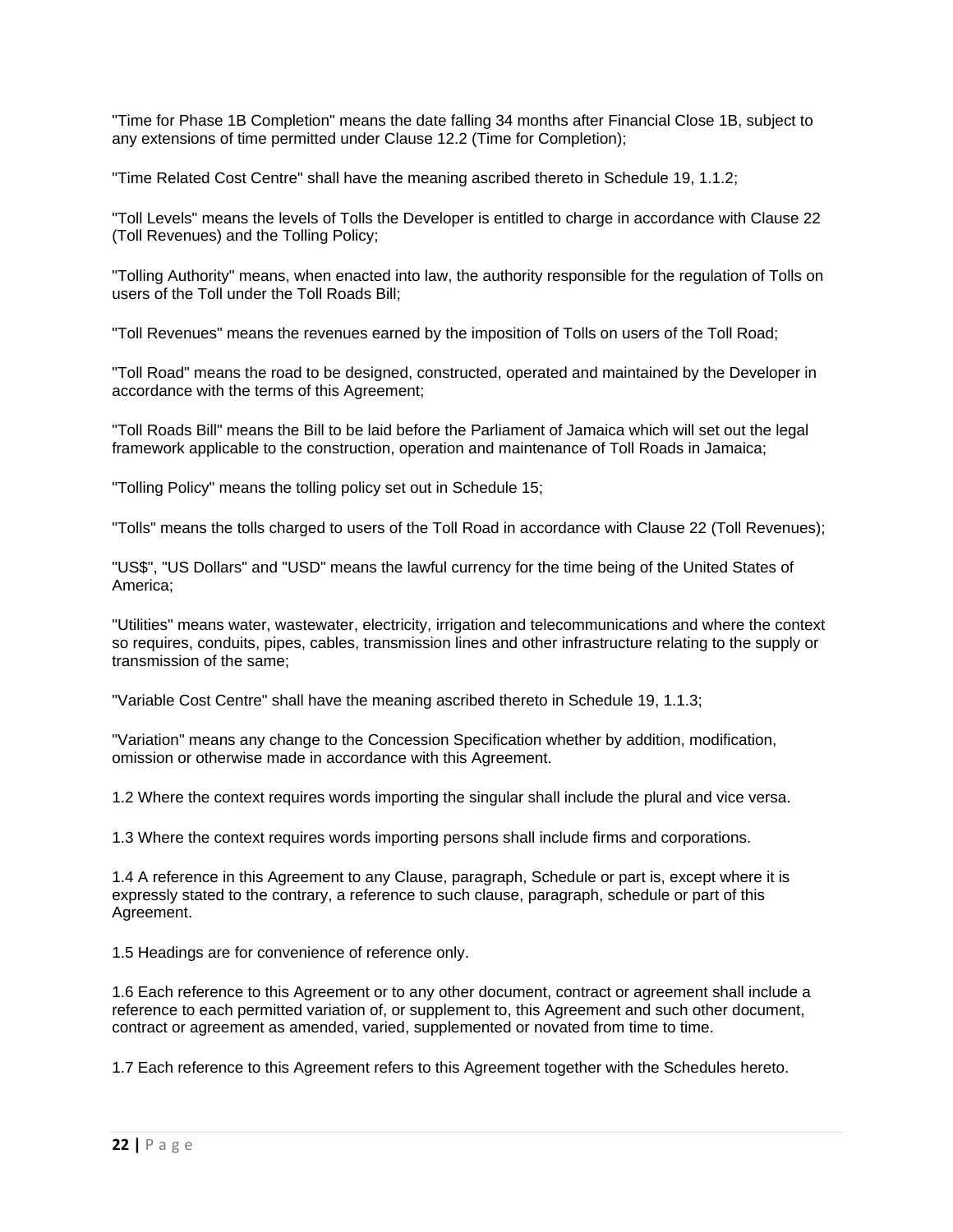1.8 References to any statute or statutory provision shall include any statute or statutory provision which amends or replaces or has amended or replaced it and shall include any subordinate legislation made under any such statute.

1.9 A person includes its successors and permitted assignees or transferees.

1.10 In the event of any conflict between any provision of this Agreement (other than the Schedules) and the Schedules, the provisions of this Agreement (other than the Schedules) shall prevail over the Schedules.

1.11 For the purposes of this Agreement, a month shall mean a calendar month and a year shall mean a calendar year.

1.12 Any reference in this Agreement to the "termination" of this Agreement shall, where the context so permits, include the expiry of this Agreement pursuant to Clause 4.1 (Concession Period) and the verb "terminate" shall be construed accordingly.

2. CONDITIONS PRECEDENT, EFFECTIVE DATE, CONDITIONS SUBSEQUENT AND FINANCIAL CLOSES 1A AND 1B

2.1 Conditions Precedent to Effective Date

With the exception of Clause 1 (Interpretation), this Clause 2 and Clauses 3 (Representations and Warranties), 9 (Own Enquiries), 41 (Indemnity), 44 (Confidentiality), 46 (Notices Provisions), 47 (Dispute Resolution and Expert Determination), 48 (Arbitration), 49 (Joinder), 50 (Costs and Expenses) and 51 (Governing Law) which shall be immediately enforceable on signature of this Agreement, the provisions of this Agreement are conditional upon the Effective Date Conditions Precedent being satisfied or waived by both Parties. If any Effective Date Condition Precedent is waived by both Parties, that Effective Date Condition Precedent shall immediately become an EFC Joint Condition Subsequent, an EFC Developer Condition Subsequent, or an EFC Grantor Condition Subsequent as agreed by the Parties at the time of the waiver.

2.2 Conditions Subsequent regarding Early Financial Close

In the event that:

(a) any of the EFC Developer Conditions Subsequent have not been satisfied by the Developer or been waived by the Grantor;

(b) any of the EFC Grantor Conditions Subsequent have not been satisfied by the Grantor or been waived by the Developer; or

(c) any of the EFC Joint Conditions Subsequent have not been satisfied,

on or before the date falling three months after the Effective Date (or such later date as the Parties may agree) (the "EFC Long Stop Date") this Agreement shall be terminable by written notice given to the other Party by the Grantor in the case of paragraph (a) above; by the Developer in the case of paragraph (b) above; and by either party in the case of paragraph (c) above.

2.3 Conditions Subsequent regarding Financial Close 1A

In the event that: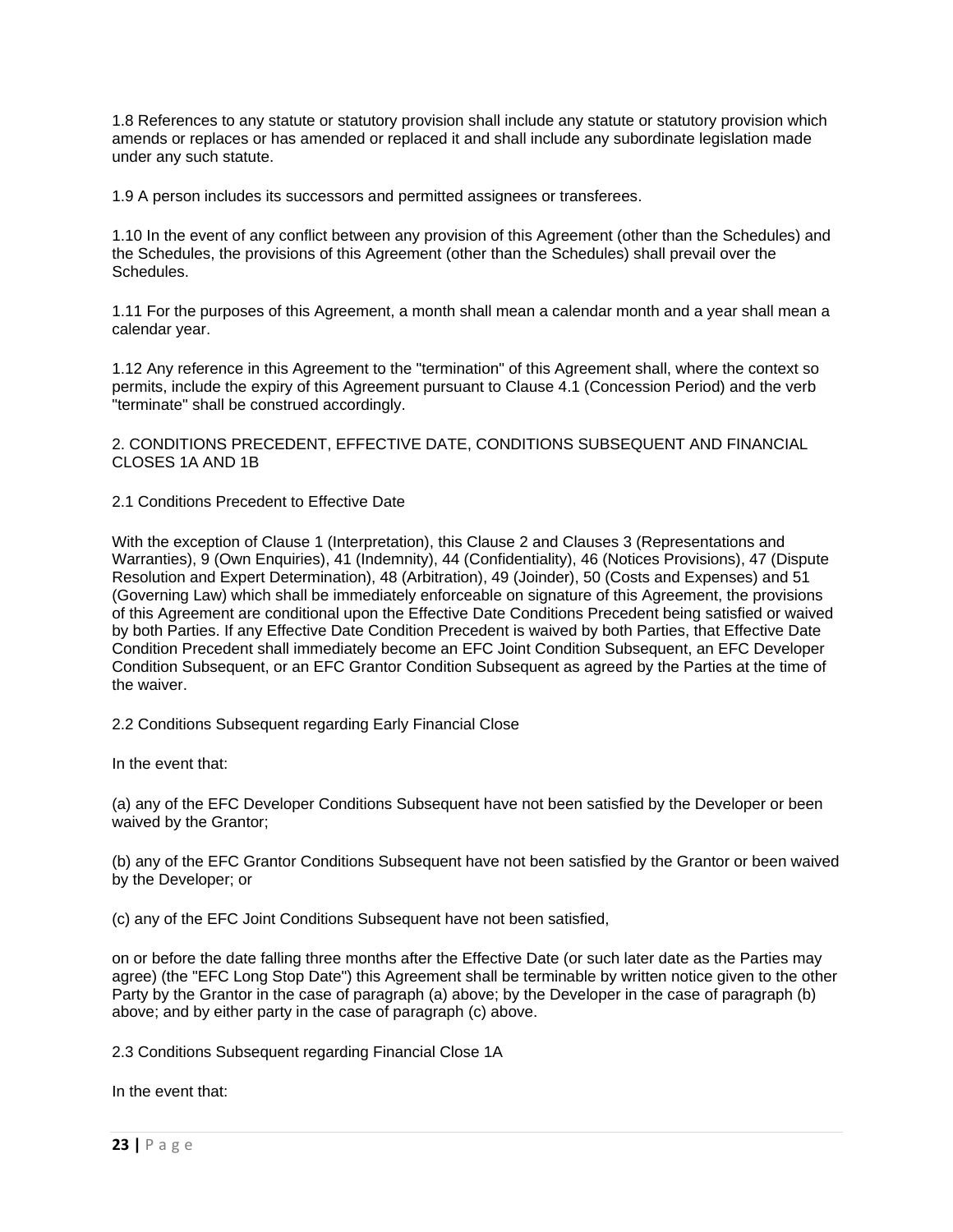(a) any of the FC1A Developer Conditions Subsequent have not been satisfied by the Developer or been waived by the Grantor;

(b) any of the FC1A Grantor Conditions Subsequent have not been satisfied by the Grantor or been waived by the Developer;

(c) any of the FC1A Joint Conditions Subsequent have not been satisfied or waived by both Parties

on or before the later of the date falling 21 months after the Effective Date (or such later date as the Parties may agree) and the date falling 18 months after the EFC Long Stop Date (the "FC1A Long Stop Date") this Agreement shall be terminable with effect from the Time For Early Project Completion by written notice given to the other Party by the Grantor in the case of paragraph (a) above; by the Developer in the case of paragraph (b) above; and by either Party in the case of paragraph (c) above.

2.4 Conditions Subsequent regarding Financial Close 1B

In the event that the Phase 1B Commencement Notice has been issued and:

(a) any of the FC1B Developer Conditions Subsequent have not been satisfied by the Developer or been waived by the Grantor;

(b) any of the FC1B Grantor Conditions Subsequent have not been satisfied by the Grantor or been waived by the Developer;

(c) any of the FC1B Joint Conditions Subsequent have not been satisfied or waived by both Parties

on or before 36 months after the FC1A Long Stop Date (or such later date as the Parties may agree) (the "FC1B Long Stop Date") this Agreement shall be terminable with respect to Phase 1B by written notice given to the other Party, by the Grantor in the case of paragraph (a) above; by the Developer in the case of paragraph (b) above; and by either Party in the case of paragraph (c) above.

# 3. **REPRESENTATIONS AND WARRANTIES**

3.1 The Developer represents and warrants to the Grantor that (subject, in the case of paragraphs (a), (b), (d), (e) and (f) and (i) below, with respect to the matters covered by the Toll Roads Bill, to the entry into force of that Bill as an Act of the Parliament of Jamaica):

(a) it is a private company incorporated under the Companies Act of Jamaica duly organised, validly existing and in good standing under the laws of Jamaica, and has the necessary power and authority to enter into and perform its obligations under this Agreement;

(b) this Agreement constitutes the legal, valid and binding obligation of the Developer, enforceable against the Developer in accordance with the terms hereof except as such enforceability may be limited by laws affecting the rights of creditors generally;

(c) there are no actions, suits or proceedings pending or, to the Developer's knowledge, threatened, against or affecting the Developer before any court or administrative body or arbitral tribunal that, if decided adversely, could have a material adverse effect on the ability of the Developer to meet and to carry out its obligations under this Agreement;

(d) the execution, delivery and performance by the Developer of this Agreement have been duly authorised by all requisite corporate action, and will not contravene any provision of, or constitute a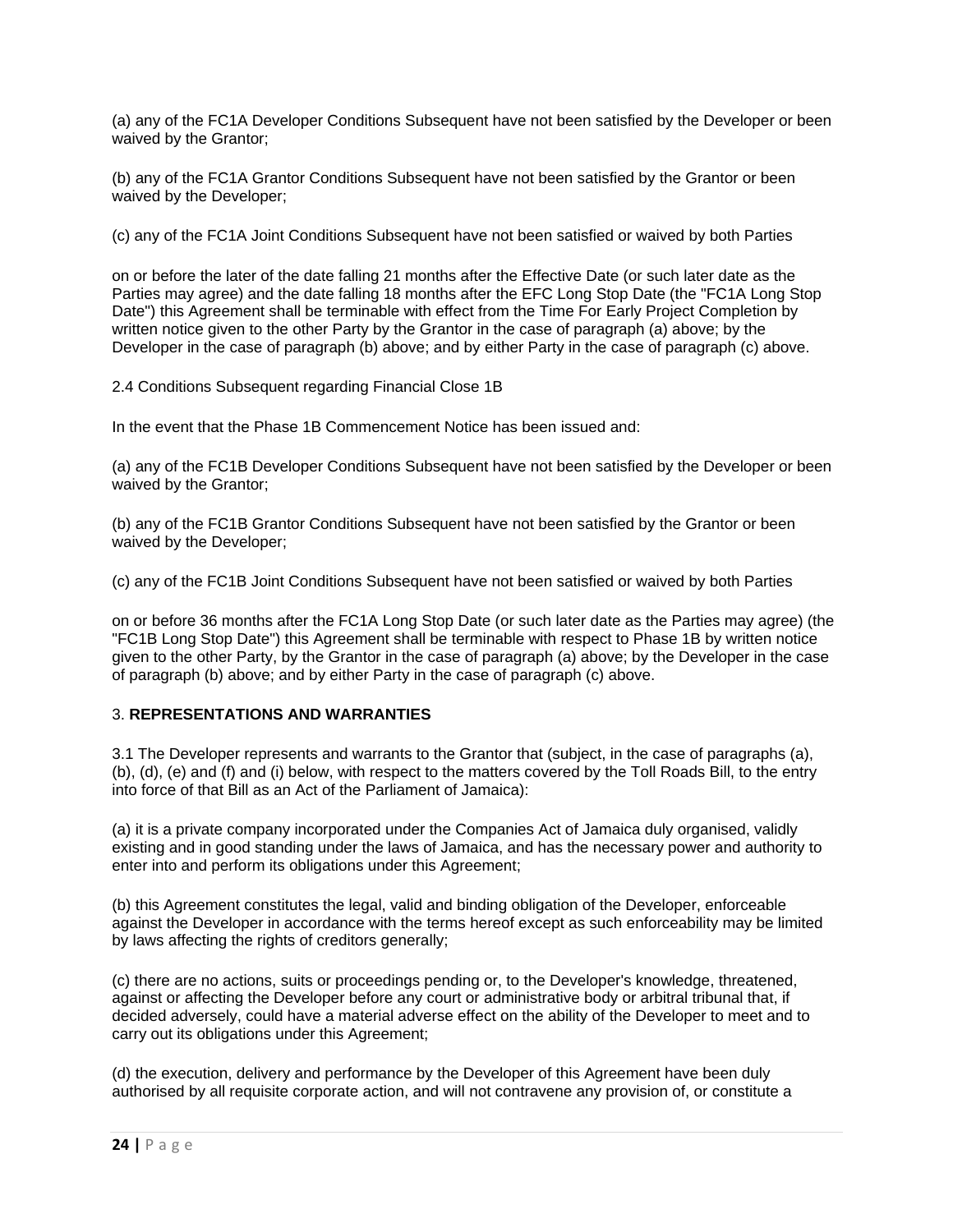default under, any other agreement or instrument to which it is a party or by which it or its property may be bound;

(e) in the entering into of this Agreement by the Developer, the Developer or any Affiliate, agent, officer or employee thereof has not committed any Prohibited Act;

(f) all acts, conditions and things required to be done, fulfilled and performed in order:

(i) to enable the Developer lawfully to enter into, exercise the Developer's rights under, and perform and comply with the obligations expressed to be assumed by the Developer in, this Agreement; and

(ii) to ensure that the obligations expressed to be assumed by the Developer in this Agreement are legal, valid, and binding,

have been done, fulfilled and performed;

(g) the Project Agreements have been, or when entered into will be, duly executed by the Developer and the relevant counterparties and when entered into, will be binding in accordance with their terms;

(h) it has not taken any corporate action or any other steps nor have any legal proceedings been started or (to the best of its knowledge and belief) threatened in writing against it for its winding-up, dissolution, administration or re-organisation or for the appointment of a receiver, administrator, administrative receiver, trustee or similar officer of it or of any or all of its assets or revenues;

(i) its execution of this Agreement and its exercise of its rights and performance of its obligations hereunder do not:

(i) conflict with any agreement, mortgage, bond or other instrument or treaty to which it is a party or which is binding upon it or any of its assets;

(ii) conflict with its constitutive documents and rules and regulations; or

(iii) conflict with any applicable law, regulation or official or judicial order of Jamaica;

(j) The Sponsor is the sole beneficial owner of the equity in the Developer issued to it free of all liens, charges, encumbrances or other third party rights. All of the issued and allotted share capital of the Developer on the date of this Agreement is held by the Sponsor.

(k) The Sponsor has the resources to provide the equity under the Shareholders Equity Undertaking in due time under the Shareholders Equity Undertaking.

3.2 The Developer acknowledges that the Grantor has entered into this Agreement in reliance on the representations and warranties made by the Developer herein.

3.3 The Grantor represents and warrants to the Developer that (subject, in the case of paragraphs (a), (b), (d), (e) and (g) below, with respect to the matters covered by the Toll Roads Bill, to the entry into force of that Bill as an Act of the Parliament of Jamaica):

(a) it is a private company incorporated under the Companies Act of Jamaica duly organised, validly existing and in good standing under the laws of Jamaica, and has the necessary power and authority to enter into and perform its obligations under this Agreement;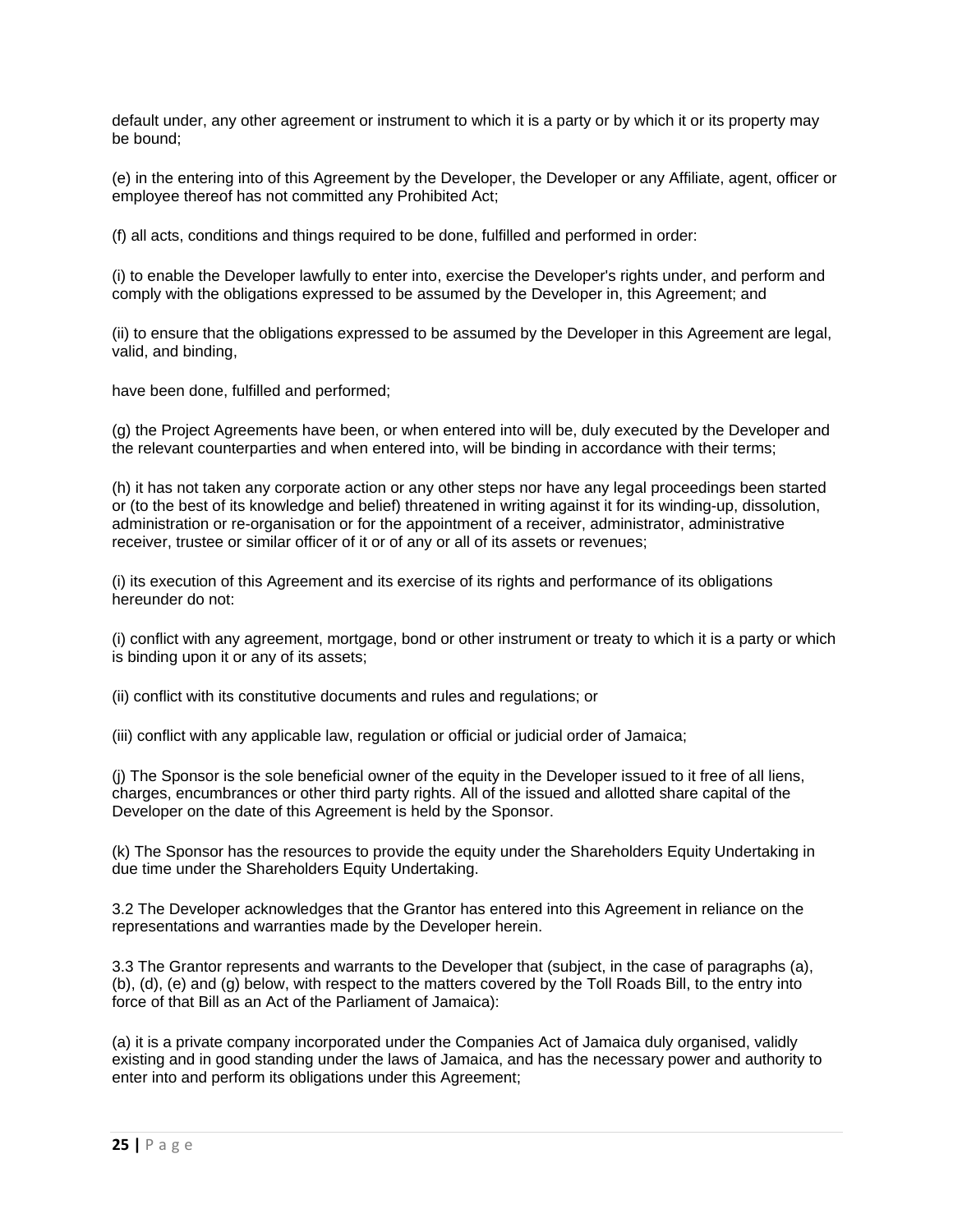(b) this Agreement constitutes the legal, valid and binding obligation of the Grantor, enforceable against the Grantor in accordance with the terms hereof except as such enforceability may be limited by laws affecting the rights of creditors generally:

(c) there are no actions, suits or proceedings pending or to the Grantor's knowledge, threatened, against or affecting the Grantor before any court or administrative body or arbitral tribunal that, if decided adversely, could have a material adverse effect on the ability of the Grantor to meet and to carry out its obligations under this Agreement;

(d) the execution, delivery and performance by the Grantor of this Agreement have been duly authorised by all requisite corporate action, and will not contravene any provision of, or constitute a default under, any other agreement or instrument to which it is a party or by which it or its property may be bound;

(e) all acts, conditions and things required to be done, fulfilled and performed in order:

(i) to enable the Grantor lawfully to enter into, exercise the Grantor's rights under, and perform and comply with the obligations expressed to be assumed by the Grantor in, this Agreement; and

(ii) to ensure that the obligations expressed to be assumed by the Grantor in this Agreement are legal, valid, and binding (including but without limitation fulfilment of the requirements of Jamaican law concerning public procurement),

have been done, fulfilled and performed;

(f) it has not taken any corporate action or any other steps nor have any legal proceedings been started or (to the best of its knowledge and belief) threatened in writing against it for its winding-up, dissolution, administration or re-organisation or for the appointment of a receiver, administrator, administrative receiver, trustee or similar officer of it or of any or all of its assets or revenues;

(g) its execution of this Agreement and its exercise of its rights and performance of its obligations hereunder do not:

(i) conflict with any agreement, mortgage, bond or other instrument to which it is a party or which is binding upon it or any of its assets;

(ii) conflict with its constitutive documents and rules and regulations; or

(iii) conflict with any applicable law, regulation or official or judicial order of Jamaica;

(h) it has a valid title sufficient to grant the rights conferred by the Land Documents; and

(i) it has the resources to provide the loans under the GPD Loan Agreement in due time under the GPD Loan Agreement.

3.4 The Grantor acknowledges that the Developer has entered into this Agreement in reliance on the representations and warranties made by the Grantor herein, and in reliance on the undertakings of the Government under the Implementation Agreement and the Government Guarantee.

### 4. CONCESSION PERIOD

4.1 The Concession Period shall commence on the Concession Award Date and shall, subject to Clause 4.2, end on the date which is thirty-five years after the Concession Award Date (the "Expiry Date") unless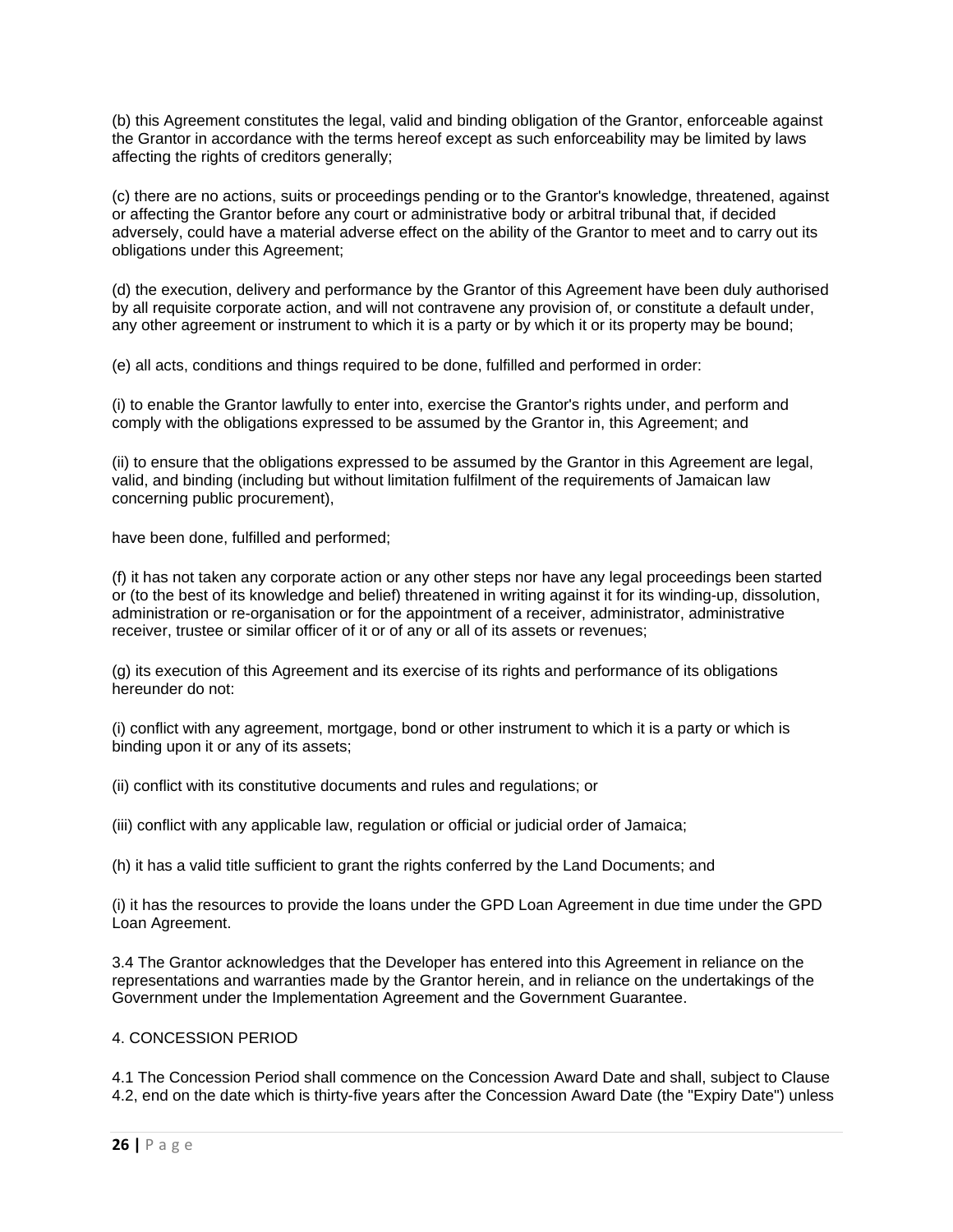terminated earlier by mutual agreement or in accordance with the express terms of any other provision of this Agreement.

4.2 The period of thirty-five years referred to in Clause 4.1 shall be automatically extended by:

(a) any period of extension granted to the Developer under Clause 12.2 (Time for Completion);

(b) any period during which the Developer was unable to operate a material part of the Toll Road resulting in a material reduction in revenues due to a breach by the Grantor of its obligations under this Agreement or any Force Majeure Event; and

(c) any period of time after EFC Long Stop Date by which the entry into force of the Toll Roads Bill as an Act of the Parliament of Jamaica has been delayed.

provided that no day of delay may be counted more than once in calculating any extension.

5. GENERAL AND CONSTRUCTION OBLIGATIONS

5.1 From the Effective Date, the Developer shall have the right and obligation at its cost, with due care and diligence and in accordance with Good Engineering and Operating Practices, to carry out the Early Studies.

5.1A From Early Financial Close, the Developer shall have the right and obligation at its cost, with due care and diligence and in accordance with Good Engineering and Operating Practices, to design, build, operate, partially finance and maintain the Early Project subject to and in accordance with the provisions of this Agreement.

5.1B From Financial Close 1A, the Developer shall have the right and obligation at its cost, with due care and diligence and in accordance with Good Engineering and Operating Practices, to design, build, operate, partially finance and maintain the Early Project and the balance of the Phase 1A of the Toll Road not included in the Early Project subject to and in accordance with the provisions of this Agreement.

5.1C From Financial Close 1B, the Developer shall have the right and obligation at its cost, with due care and diligence and in accordance with Good Engineering and Operating Practices, to design, build, operate, partially finance and maintain Phase 1B of the Toll Road subject to and in accordance with the provisions of this Agreement.

5.2 The Developer shall ensure that the Construction Works are carried out in accordance with the Concession Specification.

5.3 The Developer warrants that the Toll Road, constructed in accordance with the Developer's Concession Responsibilities and the Reviewed Design Documentation and operated and maintained in accordance with the Developer's Concession Responsibilities, shall meet the Core Requirements.

5.4 The Developer shall perform its obligations under this Agreement at its own risk and without recourse to the State or other public funds or guarantees now or in the future, save as expressly provided in this Agreement.

5.5 The Developer shall use all reasonable endeavours to ensure that the construction of the Toll Road will not cause any major disruption to existing traffic.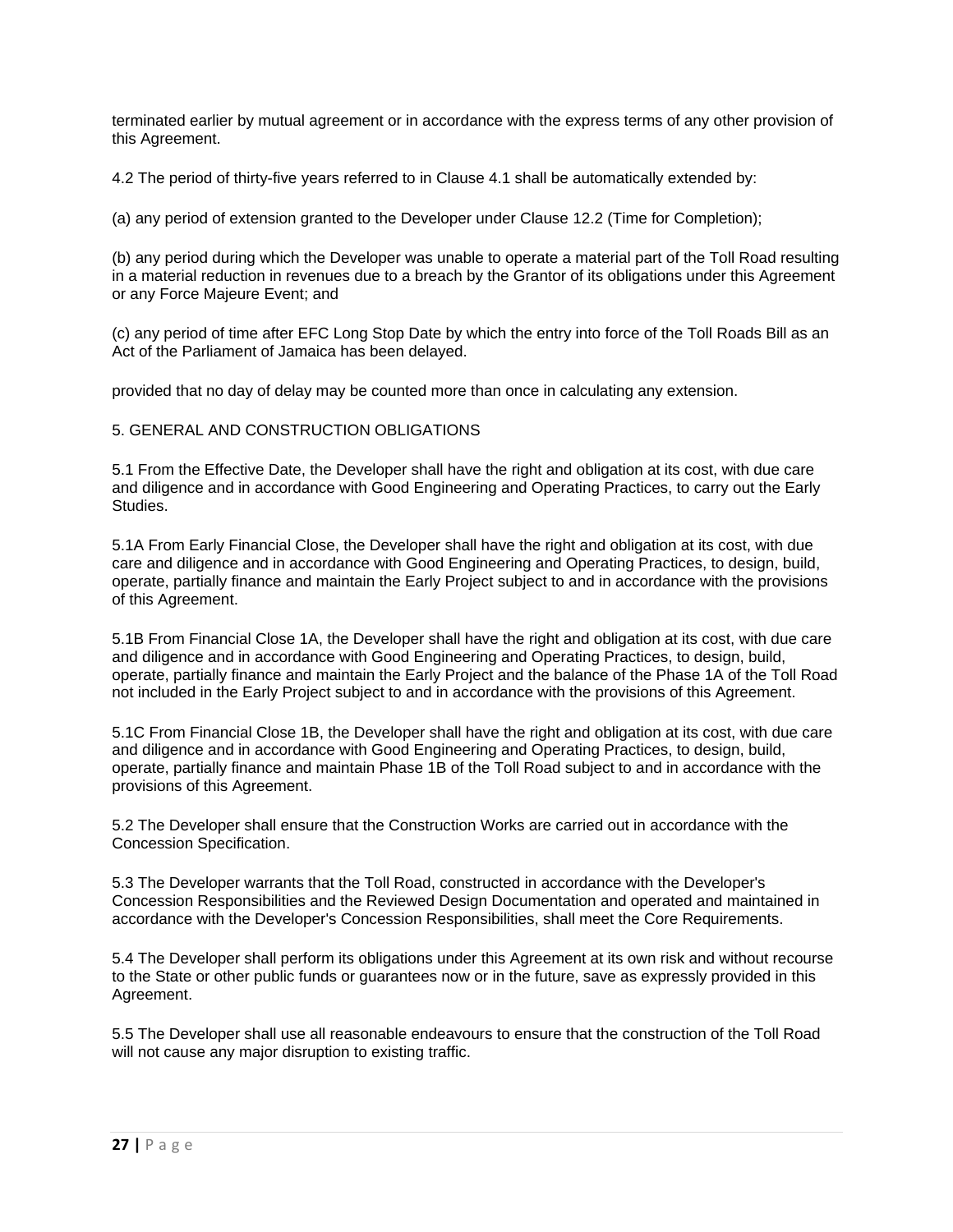5.6 The Developer will, to the maximum extent reasonably and economically possible, use, and procure that its sub-contractors use, labour, technical expertise, products and materials produced or originating in Jamaica.

5.7 Should a payment of a loan under the GPD Loan Agreement or the Grantor Working Capital Reserve Agreement be delayed, the Developer shall have the right to suspend the Construction Works for so long as the payment remains outstanding, after providing five (5) Business Days prior written notice.

5.8 The Developer shall ensure that no change is made to the general nature or scope of the business of the Developer from that carried on as at the date of this Agreement, and shall not engage in any business or activities other than the business and activities envisaged by this Agreement.

5.9 The Developer shall use all reasonable efforts to execute the Bridging Loan Agreement and carry out any actions on the Developer's part required to make the provisions of the Bridging Loan Agreement unconditional before the EFC Long Stop Date.

## 6. PHASE 1B CONSTRUCTION AND PHASE 2 RIGHT OF REFUSAL

6.1 At any time prior to the date falling 36 months after the FC1A Long Stop Date (or by such later date as the Grantor may agree) (the "Phase 1B Long Stop Date") the Developer may issue a notice (the "Phase 1B Commencement Notice") informing the Grantor that it will start to design, build, operate and maintain Phase 1B. The Developer agrees to use all reasonable efforts to issue the Phase 1B Commencement Notice prior to the Phase 1B Long Stop Date.

6.2 If the Developer fails to issue the Phase 1B Commencement Notice by the Phase 1B Long Stop Date, the Developer shall cease to have any exclusive rights or obligations with respect to the development of Phase 1B and the Grantor shall be entitled to award that phase of the Project to another person after competitive bidding or bilateral negotiation as it sees fit.

6.3 On or before the Phase 1B Long Stop Date, the Developer may issue a notice (the "Phase 2 Commencement Notice") informing the Grantor that it is willing to enter into a concession agreement with respect to Phase 2, or either of Phase 2A or Phase 2B. If the Phase 2 Commencement Notice has not been issued with respect to Phase 2, Phase 2A or Phase 2B by the Phase 1B Long Stop Date or if the corresponding concession agreement has not been entered into within 3 months of the Phase 1B Long Stop Date, the Grantor may award Phase 2, Phase 2A or Phase 2B (as the case may be) to such persons as the Grantor in its absolute discretion may select.

## 7. LAND ISSUES AND OTHER GRANTOR OBLIGATIONS

7.1 The Grantor shall procure that the Developer and its subcontractors shall have such access to the Sites prior to the relevant dates for delivery of the Sites as set out in Schedule 8 (Land Delivery Schedule) during normal working hours, on reasonable notice, as will be sufficient for the survey and design requirements of the relevant part of the Toll Road.

7.2 The Grantor undertakes to lease the land for the Sites to the Developer in accordance with the Land Delivery Schedule set out in Schedule 8 (Land Delivery Schedule) hereof, at its expense and liability. The Developer shall not be responsible for payment of compensation in connection with the acquisition of the Sites. To the extent that the Amended Corridor differs from the Corridor, the Developer may request that the Grantor acquire at the Grantor's cost any additional land which the Developer requires for the construction of the Early Project Construction Works, the Phase 1A Construction Works, or the Phase 1B Construction Works, as the case may be, and the Grantor shall make all reasonable efforts to obtain the same in sufficient time so as not to delay the progress of the Construction Works.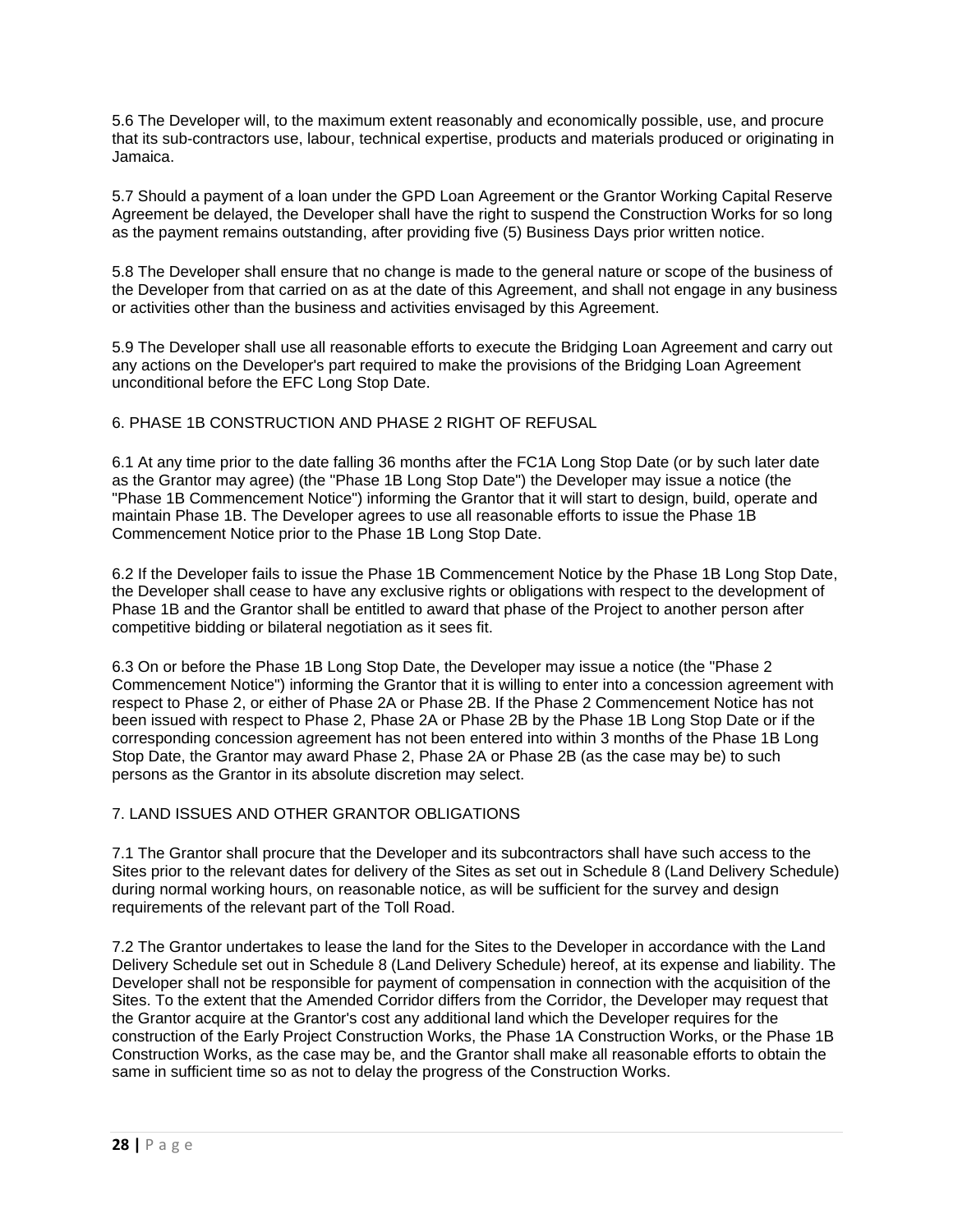7.3 Subject to the provisions of Clause 7.2 above, the Developer will be solely responsible for acquiring or leasing any land required for the construction, operation or maintenance of the Toll Road other than the Sites.

7.4 Commencing on and/or after the date of Early Financial Close, the Grantor shall execute the Early Project Land Documents and deliver each of the Early Project Sites to the Developer with vacant possession thereof for the purposes of implementing this Agreement on the dates set out in the delivery schedule agreed by the Grantor and the Developer and set forth in Schedule 8 (Land Delivery Schedule). The Grantor shall inform the Developer in writing of the date of delivery of any part and/or parts of the Early Project Sites, whether the delivery date is as set forth in Schedule 8 (Land Delivery Schedule) or if it is prior to or after such date.

7.5 Commencing on and/or after the date of Financial Close 1A, the Grantor shall execute the Phase 1A Land Documents and deliver each of the balance of the Phase 1A Sites to the Developer which have not already been delivered to the Developer under Clause 7.4, with vacant possession thereof for the purposes of implementing this Agreement on the dates set out in the delivery schedule agreed by the Grantor and the Developer and set forth in Schedule 8 (Land Delivery Schedule). The Grantor shall inform the Developer in writing of the date of delivery of any part and/or parts of the Phase 1A Sites, whether the delivery date is as set forth in Schedule 8 (Land Delivery Schedule) or if it is prior to or after such date.

7.6 Commencing on the date of Financial Close 1B, the Grantor shall execute the Phase 1B Land Documents and deliver each of the Phase 1B Sites to the Developer with vacant possession thereof for the purposes of implementing this Agreement on the dates set out in the delivery schedule agreed by the Grantor and the Developer and set forth in Schedule 8 (Land Delivery Schedule). The Grantor shall inform the Developer in writing of the date of delivery of any part and/(or) parts of the Phase 1B Sites, whether the delivery date is the Phase 1B Commencement Date or if it is prior to or after such date.

7.7 Subject to any provision to the contrary herein, the Developer shall be responsible, at its own cost and risk, for the removal of all structures, buildings and other impediments hindering construction on the relevant part(s) of the Sites. Furthermore, the Developer shall be responsible for the costs of any diversions to and re-routing of roads not forming part of the Toll Road but which it deems to be necessary for the Construction Works.

7.8 In the event of inconsistency between the terms of any of the Land Documents and this Agreement the terms of this Agreement shall prevail. Subject as aforesaid both Parties undertake to comply with their obligations under the Land Documents.

7.9 In the event that the Concession Period is extended in accordance with this Agreement the Grantor and the Developer will as soon as reasonably practicable following agreement of such extension execute variations of such of the Leases as are required recording that the date of expiry of the Lease(s) will correspond with the date of the expiry of the Concession Period.

7.10 All disputes or differences arising out or relating to the Land Documents, their interpretation or any breach thereof shall be determined in accordance with Clause 48 (Disputes).

7.11 All agreements and other arrangements made by the Developer with another person under which rights to use, occupy, share or exploit land or other property of the Developer are granted shall be for a term no longer than the remaining term of this Agreement and shall include provisions enabling them to be terminated or transferred to the Grantor and/or to any nominee of the Grantor in the event that this Agreement is terminated prior to expiry of its term.

7.12 For the avoidance of doubt, the Developer shall be responsible for any remedial or other works required as a result of any defects in the Existing Road Sections. All costs of and associated with any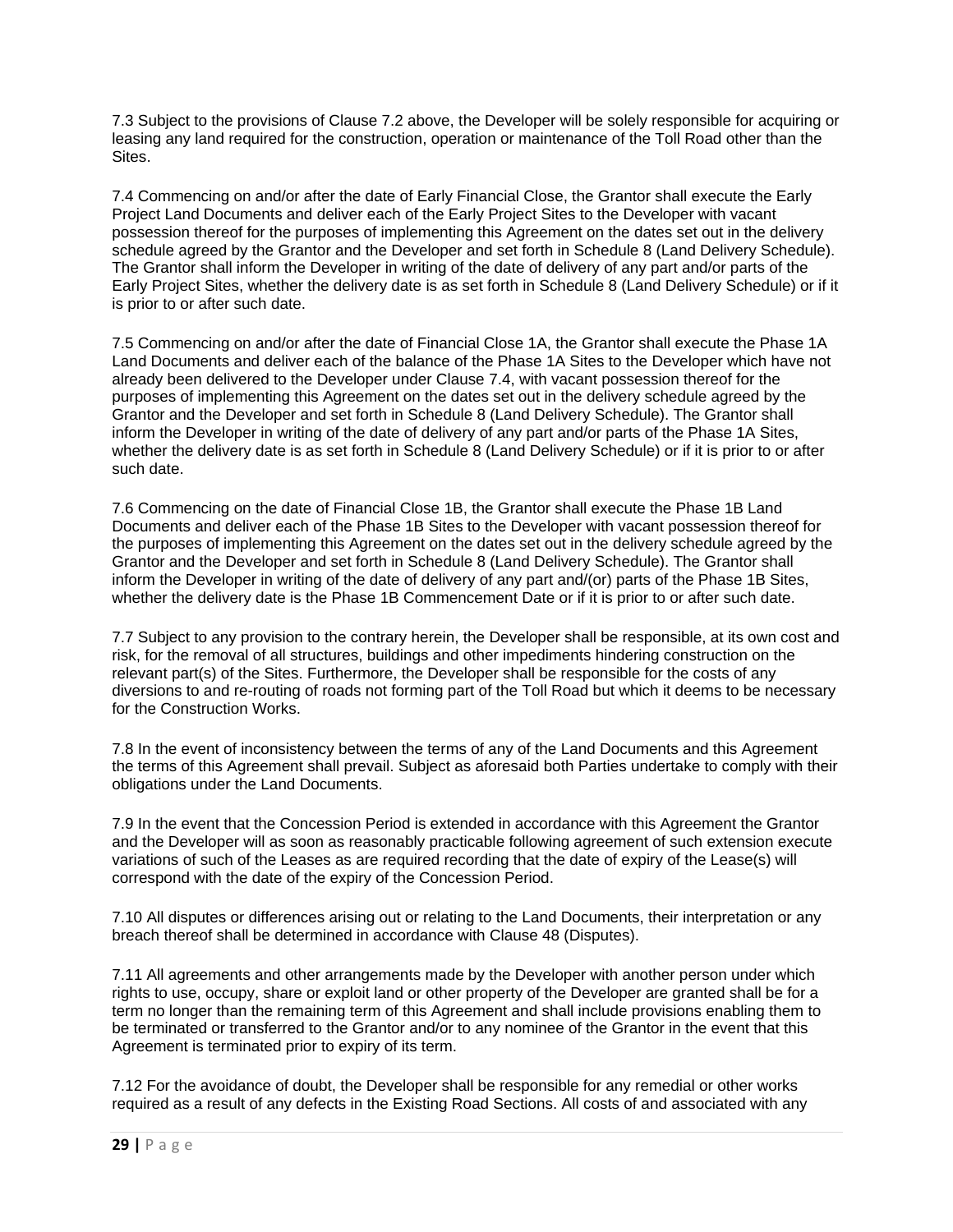defect in the Existing Road Sections (including without limitation any latent defect). and any remedial or other works in respect thereof shall be borne by the Developer.

7.13 It is agreed between the Parties that should the Developer and the Material Subcontractors not be relieved from import duties on buildings materials (including cement) and construction equipment, corresponding amounts to the import duties paid will be refunded by the Grantor either directly concerning the Developer or indirectly through the Developer concerning the Material Subcontractors, provided that the Developer is not finally declared by the Anti-Dumping Commission as being knowingly engage in dumping practices concerning the said materials or equipment.

7.14 In the event that any Tolling Authority under applicable law imposes some measures in the exercise of its duties in excess of the Developer's obligation under this Agreement, the Developer shall be relieved of its said obligations to the extent that it complies with the requirement of the Competent Authority.

# 8. UTILITIES PROVISIONS

8.1 Schedule 7 sets forth a schedule of milestones for the clearance, relocation and diversion of Utilities (a "Relocation Schedule") affecting the Construction Works or necessary to operate the Toll Road which is indicative only. The Developer shall be responsible for the scheduling, co ordination and supervision of the clearance of those Utilities from the Sites to alternative locations by liaison with the authorities, companies or public works contractors responsible for those Utilities (each a "Utility Company"). In particular the Developer shall (with the assistance of the Grantor) seek to obtain before the commencement of the Early Project Construction Works, the Phase 1A Construction Works, or the Phase 1B Construction Works, between the Effective Date and either Early Financial Close, Financial Close 1A or Financial Close 1B the agreement of all the relevant Utility Companies to a firm Relocation Schedule with respect to the Utilities located within the Early Project Sites, the Phase 1A Sites and the Phase 1B Sites respectively. Upon reaching agreement on a firm Relocation Schedule (and with the agreement of the Grantor) the agreed Relocation Schedule (the "Agreed Schedule") shall be substituted for Schedule 7. If any Utility Company fails to carry out the necessary work to effect the clearance of those Utilities from the Sites to alternative locations in accordance with the timetable set out in the Agreed Schedule for reasons other than a failure by the Developer to fulfil its responsibilities under this Clause 8.1, then (provided the Developer shall first have consulted with the Grantor and given the Grantor 30 days to require the Utility Company to commence the work) the Developer shall be entitled to make a proposal to the Grantor's Representative for a Developer Variation for the increase in cost and time arising from that failure. These costs will be borne by the Grantor, who will also grant to the Developer the necessary extensions of time.

8.2 Except to the extent that the Developer is responsible for any failure by a Utility Company to carry out clearance of Utilities by the milestones set out in Schedule 7, the Grantor shall bear all the costs of relocation of Utilities.

8.3 The Developer shall not be responsible for maintenance of the Utilities required to be retained in, on, over, under or through the Sites.

8.4 Nothing in this Agreement or in the Land Documents shall limit or restrict the right of the Grantor or any Utility Company to gain access to or to use the infrastructure applicable to Utilities which is situated in, on, over, under or through the Sites and which is not to be cleared pursuant to this Clause 8. In respect thereof, and after being given reasonable notice (except in the case of an emergency), the Developer shall afford to contractors, agents or employees of the Grantor or of the relevant Utility Company, the right to enter the Sites in connection with the maintenance of such infrastructure.

8.5 The Grantor shall, and shall procure that any Utility Company or the contractors, agents or employees referred to in Clause 8.4 above, will, in exercising the rights described in Clause 8.4 above, comply at all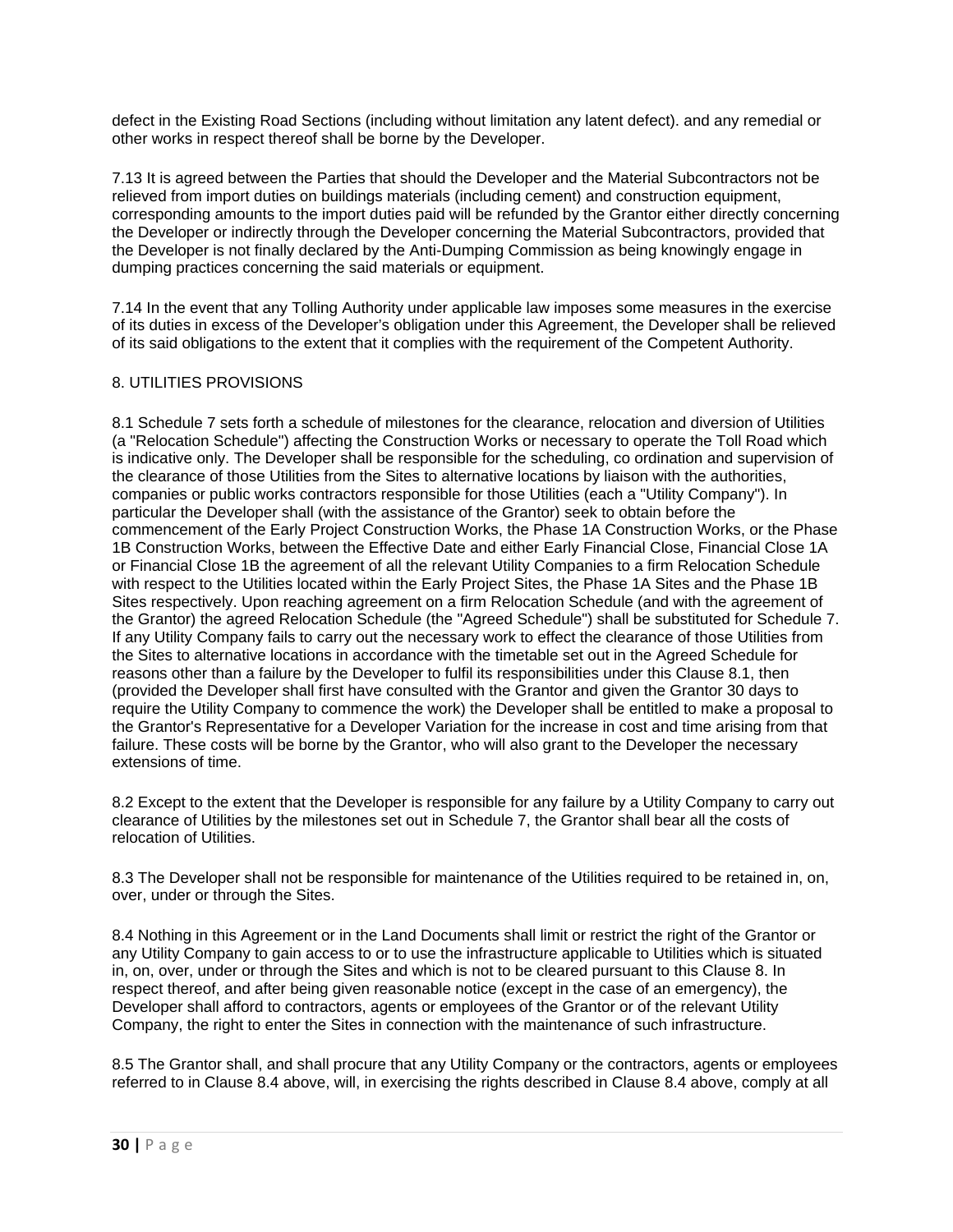times with any relevant health and safety requirements at the Sites and not cause any disruption or unnecessary interference or disturbance to the Construction Works or the operation of the Toll Road.

## 9. OWN ENQUIRIES

9.1 Notwithstanding any reports, data or opinions made available to it, or used to obtain Required Consents, the Developer shall be deemed to have satisfied itself as to the suitability of the property and facilities to which it will acquire rights and the nature and extent of the risk assumed by it in relation to the Concession and shall be deemed to have gathered all information necessary to perform its obligations under this Agreement including information as to the nature, location and condition of the property (including hydrological, geological, geotechnical and sub-surface conditions), local conditions and facilities, and obligations assumed as a result of Required Consents and Statutory Requirements.

9.2 The Developer shall not in any way be relieved from any obligation under this Agreement, nor shall it be entitled to claim against the Grantor on grounds that any information whether obtained from the Grantor or otherwise (including information made available by the Grantor with the exception of the information contained in the representations and warranties made by the Grantor in Clause 3.3 (Representations and Warranties) hereof) be incorrect or insufficient (whether or not contained in the Core Requirements or any other part of the Concession Specification) and shall make its own enquiries as to the accuracy and adequacy of such information.

9.3 The Developer hereby confirms and agrees that if any person on its behalf uses any information provided by the State or the Grantor or any other department, office or agency of the State or any of their respective advisers whether before or after signature of this Agreement in any manner, such use will be made on the basis of the assumption that the Developer and not the State or the Grantor or any other department, office or agency of the State or their advisers is responsible for producing the information and that it is complete, correct and accurate.

### 10. ARCHAEOLOGICAL FINDS AND CONTAMINATED LAND

10.1 As between the Grantor and the Developer, any Archaeological Finds shall be deemed to be the property of the Grantor.

10.2 The Developer shall inform the Grantor's Representative forthwith upon the discovery of any Archaeological Finds, and comply with the directions of the Grantor's Representative in relation to the removal or disposal of such Archaeological Finds, and if so directed by the Grantor's Representative shall allow the Grantor to enter the relevant Site for the purposes of such removal or disposal.

10.3 The Developer shall not attempt to remove any Archaeological Find without the Grantor's Representative's sanction and shall procure that its employees and sub-contractors shall neither remove nor damage such Archaeological Finds.

10.4 In the event that the relevant Archaeological Find cannot be moved, or that it is inappropriate that it be moved, then the Developer shall allow the Grantor or any Competent Authority to carry out any investigation which they deem is appropriate in connection with its or their statutory duties or which is otherwise required by law.

10.5 The Developer shall be responsible for dealing in accordance with the Statutory Requirements with any Ground Contamination encountered in the carrying out of the Construction Works.

10.6 The provisions of this Clause 10 shall not affect the rights or obligations of either Party under any Statutory Requirement or Required Consent.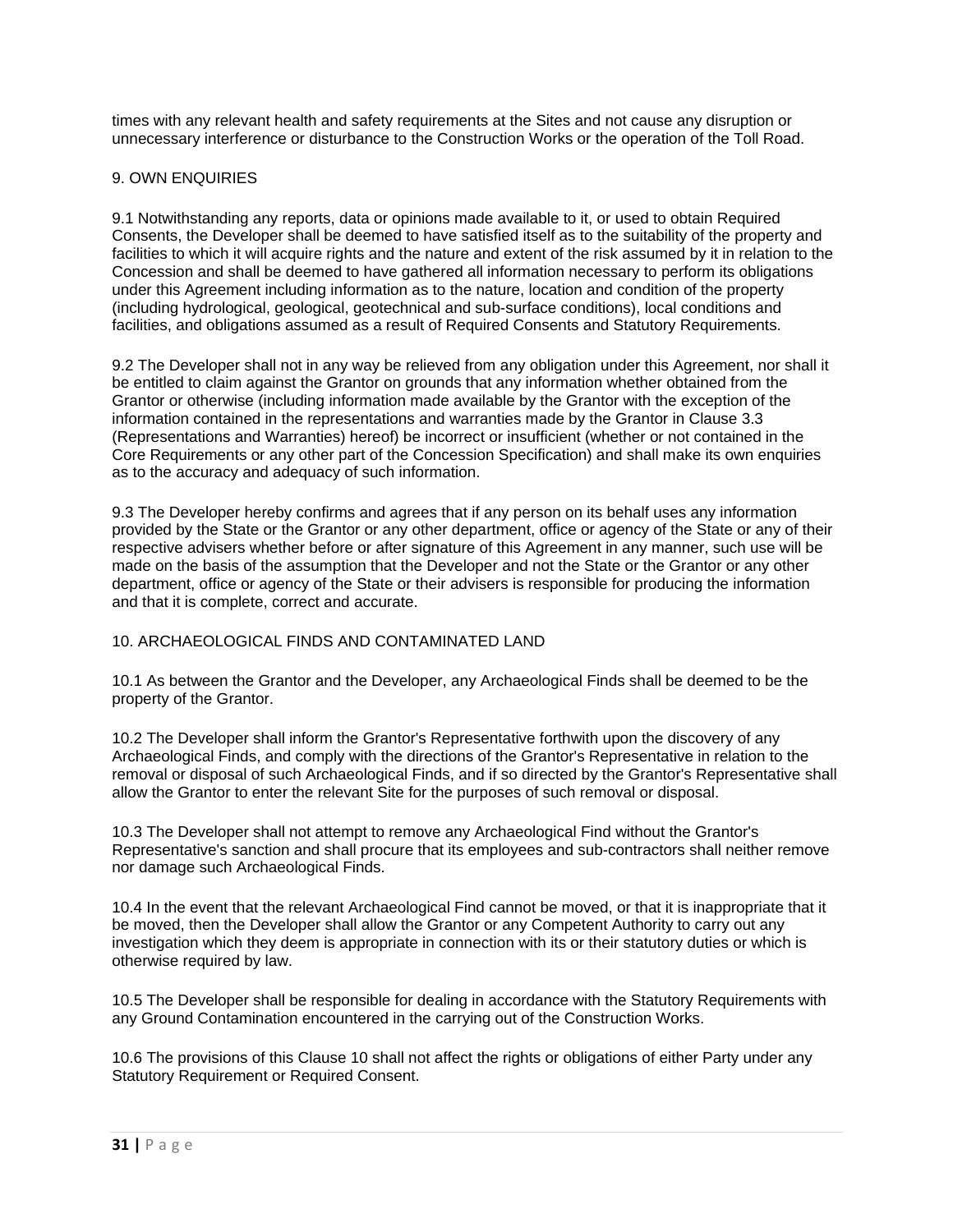# 11. STATUTORY REQUIREMENTS AND REQUIRED CONSENTS

11.1 The Developer shall at its own cost (but without prejudice to its rights under Clause 20.3 (Change of Law)) carry out its obligations under this Agreement so as to comply at all times with all Statutory Requirements and Required Consents (including those introduced after the date of this Agreement).

11.2 The Developer shall be responsible for applying for, obtaining and maintaining, at its own cost, all Required Consents. Provided that subject to and in accordance with the provisions of this Agreement, the Grantor shall, at the Developer's request:

(a) use reasonable efforts to assist the Developer in its dealings with any Competent Authority to the extent permitted by the provisions of any Statutory Requirements in connection with executing and implementing the Project in accordance with the provisions set forth in this Agreement; and

(b) use reasonable efforts to assist the Developer to the extent permitted by the provisions of any Statutory Requirements to obtain the Required Consents necessary for the construction, operation and maintenance of the Toll Road, PROVIDED THAT the Grantor shall bear no liability whatsoever if the Developer does not succeed in obtaining any such Required Consents nor shall the above be construed as permitting the Developer to avoid complying with and performing the requirements of any Statutory Requirements.

11.3 If the Developer fails to pay any fee or other amount due pursuant to a Statutory Requirement or Required Consent when it is due, the Grantor may (at its sole discretion) pay such fee and the amount so paid shall be immediately due and payable by the Developer to the Grantor.

11.4 The Developer shall comply with any decree, declaration, order, judgment, direction, stipulation or requirement given, made or issued by any Competent Authority against or in relation to the Developer or the Grantor as a result of a breach by the Developer of any Statutory Requirement or Required Consent.

11.5 The Developer shall provide the Grantor with all information reasonably requested by it in relation to the Required Consents (including, if so requested, copies of applications together with supporting documentation and copies of Required Consents) and shall consult with the Grantor in connection therewith.

11.6 The Grantor is hereby authorised to assign or delegate to the Developer the Grantor's rights under the toll order to be made with respect to the Highway 2000 (as referred to in the toll order) for the period of 35 years from November 21, 2001, such assignment or delegation to be on the terms and conditions specified in this Agreement.

### 12. TIME FOR COMPLETION

12.1 The Developer shall execute or procure the execution of the Construction Works:

(a) in accordance with the Design and Construction Specification, the Reviewed Quality Documentation and the Reviewed Design Documentation; and

(b) so that they shall be completed in accordance with the Design and Construction Specification and the Reviewed Design Documentation and comply with the Core Requirements (and, in the event of any conflict, the Core Requirements shall take precedence),

all within the Time for Early Project Completion (in respect of the Early Project Construction Works) and the Time for Phase 1A Completion (in respect of the Phase 1A Construction Works) and the Time for Phase 1B Completion (in respect of the Phase 1B Construction Works).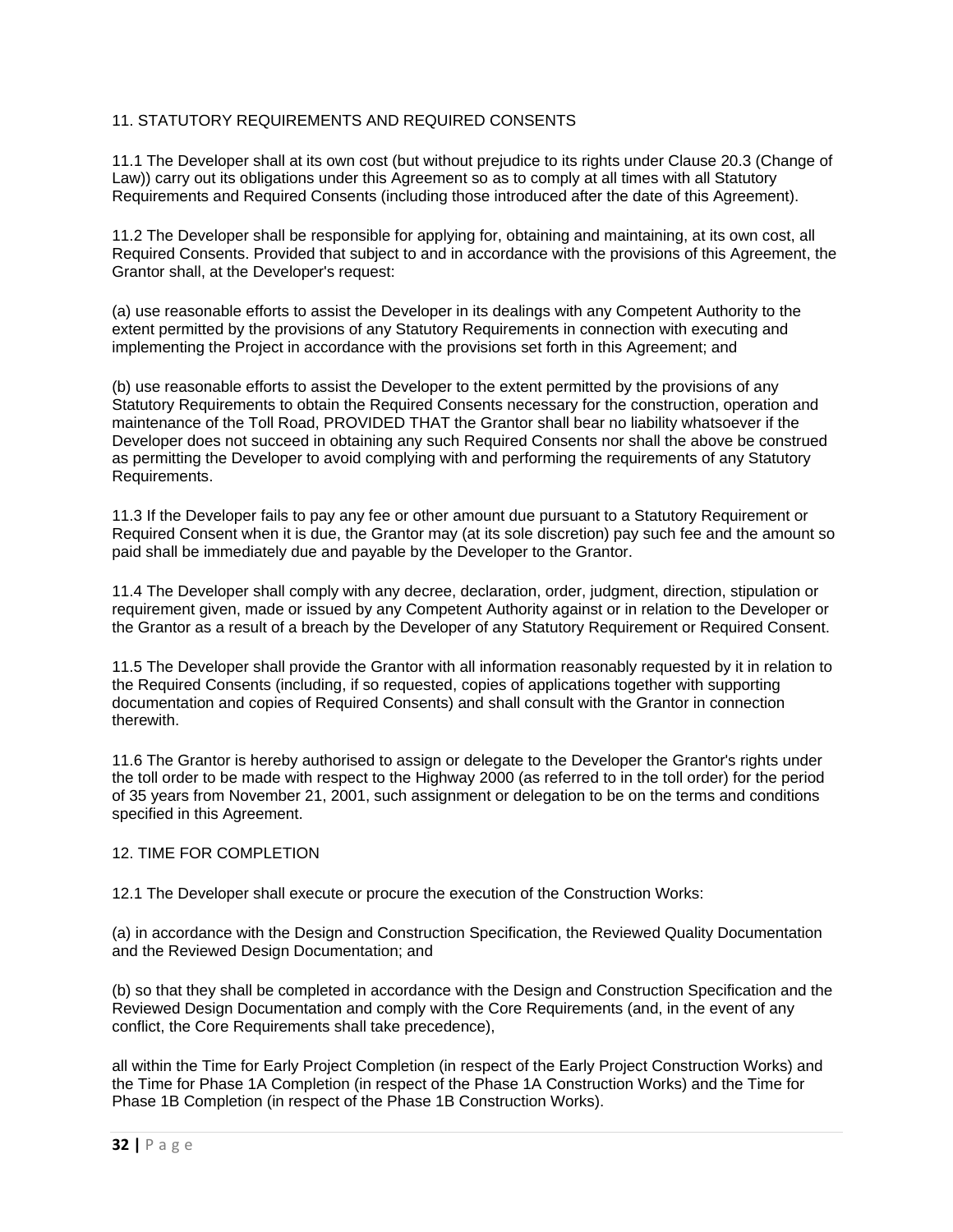12.2 If by reason of:

(a) a Grantor Variation;

(b) a Change of Law Variation or a Qualifying Change of Law Variation;

(c) a Force Majeure Event including, for the avoidance of doubt, any Qualifying Force Majeure Event; or

(d) a breach by the Grantor of any of its obligations under this Agreement, including, without limitation, a breach of Clause 8.5 or Clause 15.10, a delay leading to a suspension under Clause 5.7 hereof, or a breach by the Government under the Implementation Agreement,

(each a "Delay Event"), Early Financial Close, Financial Close 1A, or Financial Close 1B has been delayed or the Developer has been delayed in the completion of the Early Project Construction Works, the Phase 1A Construction Works or the Phase 1B Construction Works then, provided that the Developer has complied and continues to comply with all obligations under Clause 12.3, the Grantor's Representative shall, on receipt of such notice and particulars, grant to the Developer from time to time in writing either prospectively or retrospectively, such extension of the EFC Long Stop Date, the FCIA Long Stop Date or the FC1B Long Stop Date, as the case may be, (but in any event such extension shall not be greater than 4 months beyond the relevant date, in the case of (b) and (c) above) or extension of the Time for Early Project Completion, the Time for Phase 1A Completion and/or the Time for Phase 1B Completion (as the case may be) as shall be reasonable in relation to such Delay Event.

12.3 In order to obtain an extension as described above:

(a) the Developer must within 28 days after it became aware that the Delay Event has caused or is likely to cause delay (or, if earlier, within 28 days after the date on which it should have become so aware) give to the Grantor's Representative notice of its claim for an extension of time and as soon as reasonably practicable but in any event within 15 days after such notice (so far as practicable) supply the Grantor's Representative with full particulars of the extension to which it considers itself entitled; and

(b) the Developer must establish to the reasonable satisfaction of the Grantor that:

(i) the event in question had a material effect on the time for the achievement by the Developer of the Time for Early Project Completion, the Time for Phase 1A Completion and/or the Time for Phase 1B Completion (as the case may be);

(ii) the lost time could not reasonably be recovered by Time for Early Project Completion, the Time for Phase 1A Completion and/or the Time for Phase 1B Completion (as the case may be) by the Developer and its contractors acting in accordance with Good Engineering and Operating Practices; and

(iii) the Developer has procured that its contractors have, at all times, taken all reasonable steps within their respective powers and consistent with Good Engineering and Operating Practices to:

(A) prevent Delay Events affecting the performance of the Developer's obligations under this Agreement; and

(B) mitigate the effect of any Delay Event and recover any time lost as a result of any Delay Event.

12.4 The Developer shall not be entitled to any extension of the time in respect of a Delay Event, to the extent that such extension is based on an application made or information provided after the dates laid down in paragraph (a) of Clause 12.3. The Developer shall be deemed to have waived all rights and claims to which it might otherwise have become entitled on the basis of such application or information.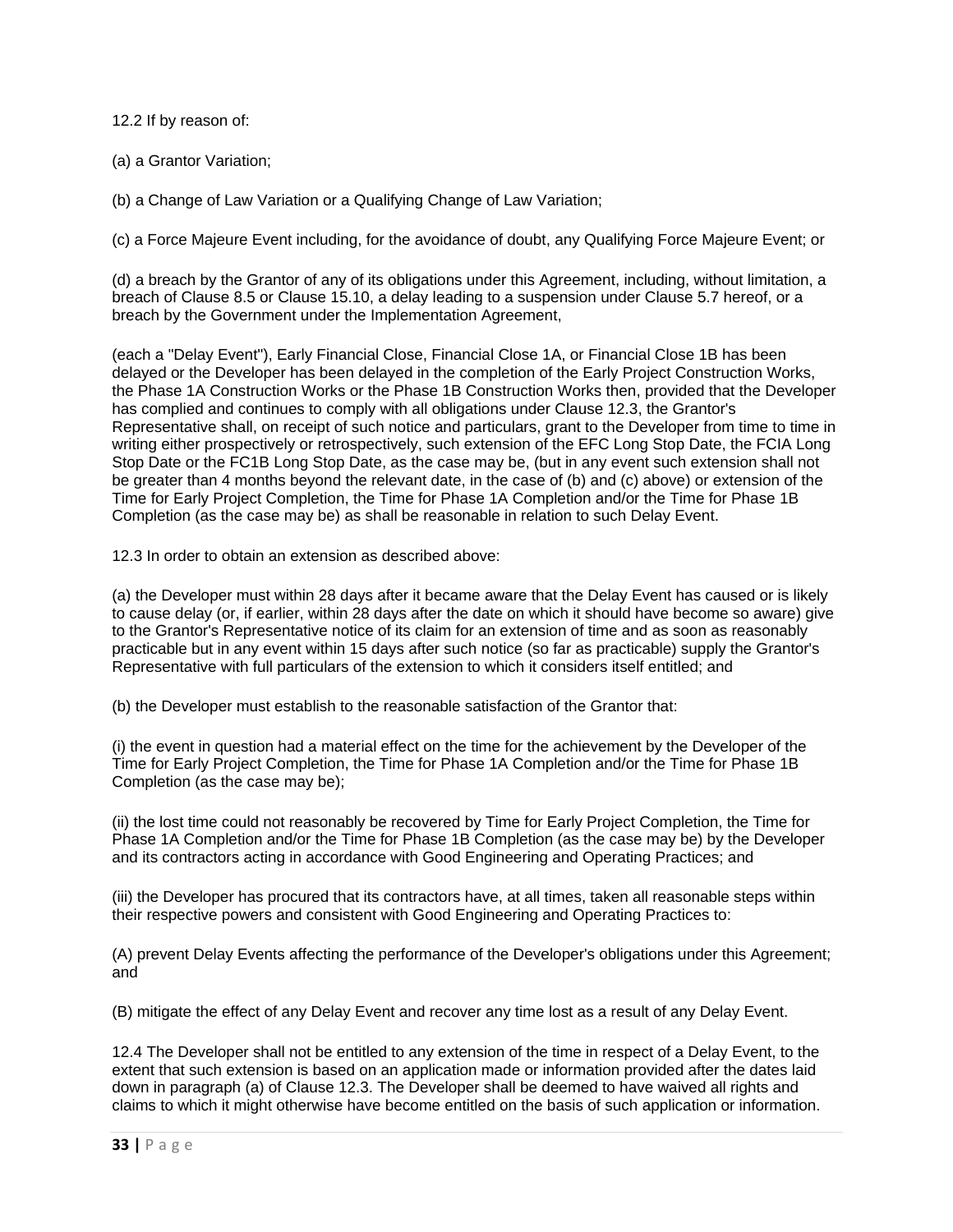12.5 If the Developer fails to receive the Early Project Final Completion Certificate in accordance with Clause 16 (Construction Completion):

(a) within three months of the Time for Early Project Completion, the Developer shall pay to the Grantor by way of liquidated damages the sum set out in paragraph 4 of Schedule 20 each day between the Time for Early Project Completion and the earlier of the Early Project Handover Date and the Latest Time for Early Project Completion; and

(b) by the Latest Time for Early Project Completion, the Grantor may terminate this Agreement in accordance with Clause 28 (Termination by Grantor).

12.6 If the Developer fails to receive the Phase 1A Final Completion Certificate in accordance with Clause 16 (Construction Completion):

(a) within three months of the Time for Phase 1A Completion, the Developer shall pay to the Grantor by way of liquidated damages the sum set out in paragraph 4 of Schedule 20 each day between the Time for Phase 1A Completion and the earlier of the Phase 1 Handover Date and the Latest Time for Phase 1A Completion; and

(b) by the Latest Time for Phase 1A Completion, the Grantor may terminate this Agreement in accordance with Clause 28 (Termination by Grantor).

12.7 If the Developer fails to receive the Phase 1B Final Completion Certificate in accordance with Clause 16:

(a) within three months of the Time for Phase 1B Completion, the Developer shall pay to the Grantor by way of liquidated damages the sum set out in paragraph 4 of Schedule 20 for each day between the Time for Phase 1B Completion and the earlier of the Phase 1B Handover Date and the Latest Time for Phase 1B Completion; and

(b) by the Latest Time for Phase 1B Completion, the Grantor may terminate this Agreement in accordance with Clause 28 (Termination by Grantor).

### 13. DESIGN INFORMATION, DRAWINGS AND MANUALS

13.1 The Developer shall submit, either as one set or as a number of partial sets in respect of a Phase or Section of the Toll Road, for the review of compliance by the Grantor's Representative in accordance with the content set out in Part 1 of Schedule 3 (Specification) draft or revised design information, drawings and manuals in relation thereto in a form and to a level of detail as will satisfy the Core Requirements and in particular the requirements of the Competent Authorities set out in Schedule 6 (Competent Authority Consents).

Such information, documents and manuals shall be submitted:

(a) in the case of the draft Design for Approval, not less than 30 days prior to commencement of any detailed design activity on the Construction Timetable; or

(b) in the case of the draft or revised Detailed Design, not less than 60 days prior to commencement of any construction activity on the Construction Timetable; or

(c) in the case of an application for a Competent Authority Consent for information only, not later than 7 days after submission to and 7 days after approval by the relevant Competent Authority. No change to the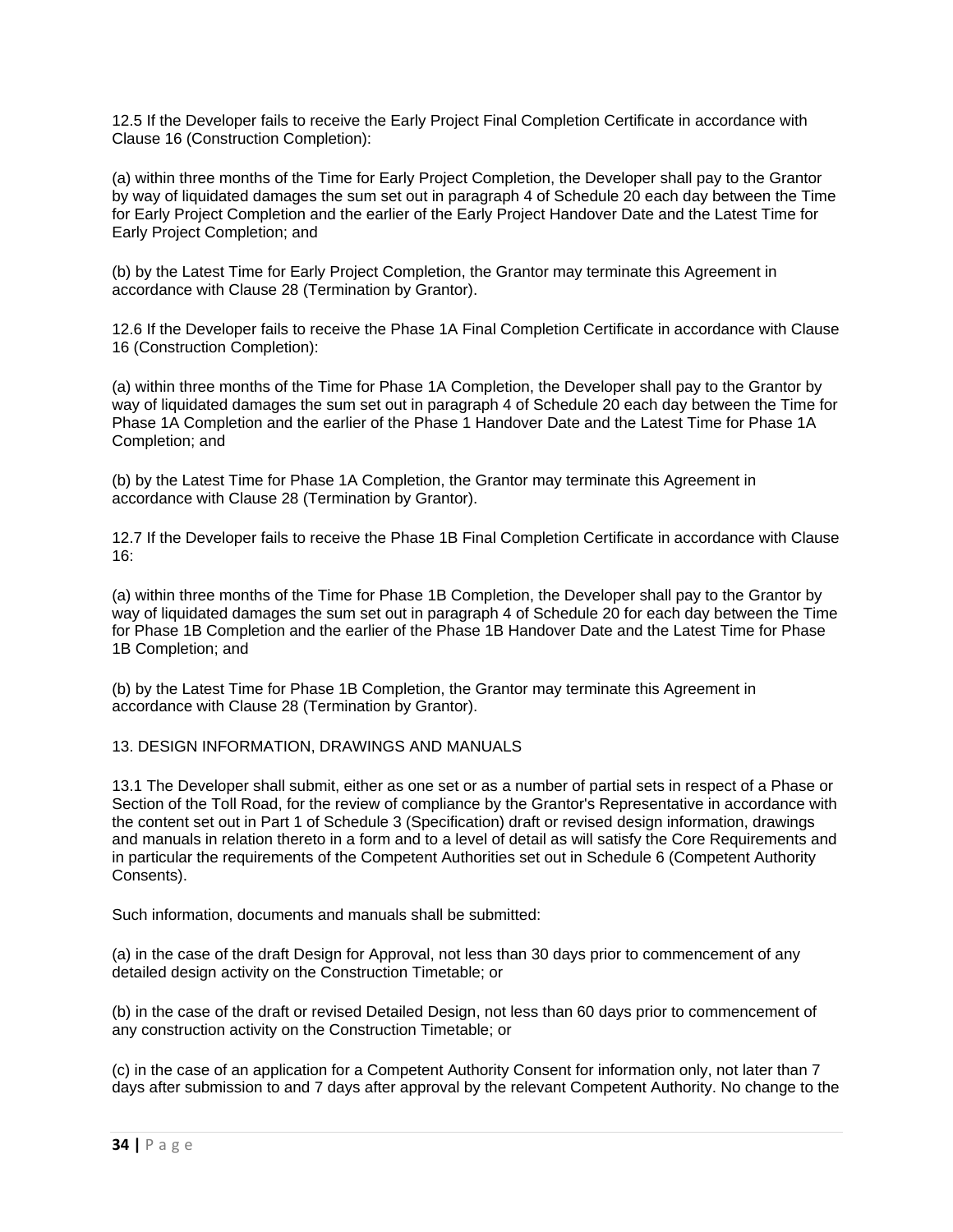requirements of the approved Competent Authority Consent shall be made without the prior written approval of the relevant Competent Authority.

13.2 Within 30 days of the receipt of such draft or revised information, drawing or manual, the Grantor's Representative shall either:

(a) return the same marked as "reviewed without comments" such marking not to be unreasonably withheld if minor modifications may be undertaken at a later date subject to satisfying the requirements of Schedule 6 (Competent Authority Consents); or

(b) return the same marked as "reviewed with comments" in which case the draft information, drawings or manuals shall be modified by the Developer as often and to the extent necessary until the same is returned reflecting the comments appended thereto,

provided that (i) in the case of Old Harbour Bypass, the Grantor's Representative shall use his reasonable endeavours to accomplish (a) or (b) within 15 days, and (ii) this Clause 13.2 shall not apply to applications for Required Consents.

On each submission of the draft or revised information, drawings or manuals, the Grantor's Representative shall return the submitted draft or revised information, drawings or manuals marked as either "reviewed with comments" or "reviewed without comments" within 30 days of its receipt by the Grantor's Representative. If any such draft or revised information, drawing or manual is not so returned by the Grantor's Representative within 30 days of submission it shall be deemed to have been returned marked as "reviewed without comments".

13.3 For the purposes of Clauses 13.1 or 13.2, the Grantor's Representative may call for such further or other draft or revised Design Documentation as may be reasonably necessary. For the avoidance of doubt, the Grantor's representative may raise comments in relation to any submission or revision or substitution of the Design Documentation or any course of action detailed therein:

(a) that is not to a standard equal to or better than the Concession Specification; or

(b) that is not in accordance with Good Engineering and Operating Practice; or

(c) on the ground that the proposed document or course of action would be inconsistent with the Toll Regulator's duties or the NWA's duties or the NRCA's duties; or

(d) on the ground that the Developer has not provided all information required in respect of such submission; or

(e) on the ground that the adoption of such document or proposed course of action would result in a conflict with any Statutory Requirement; or

(f) under any express provision set out elsewhere in this Agreement.

Upon the return of any draft Detailed Design marked as "reviewed with comments", the Developer may, at its own risk and cost, proceed with the Construction Works but shall subsequently ensure that account is taken of any comments received from the Grantor's Representative, subject to notification by the Developer of any dispute under Clause 13.9. If the Developer disagrees with the Grantor's Representative's comments it shall notify the Developer to that effect in writing within 7 days of receiving those comments and the Parties shall attempt in good faith for a period of 7 days to resolve that dispute.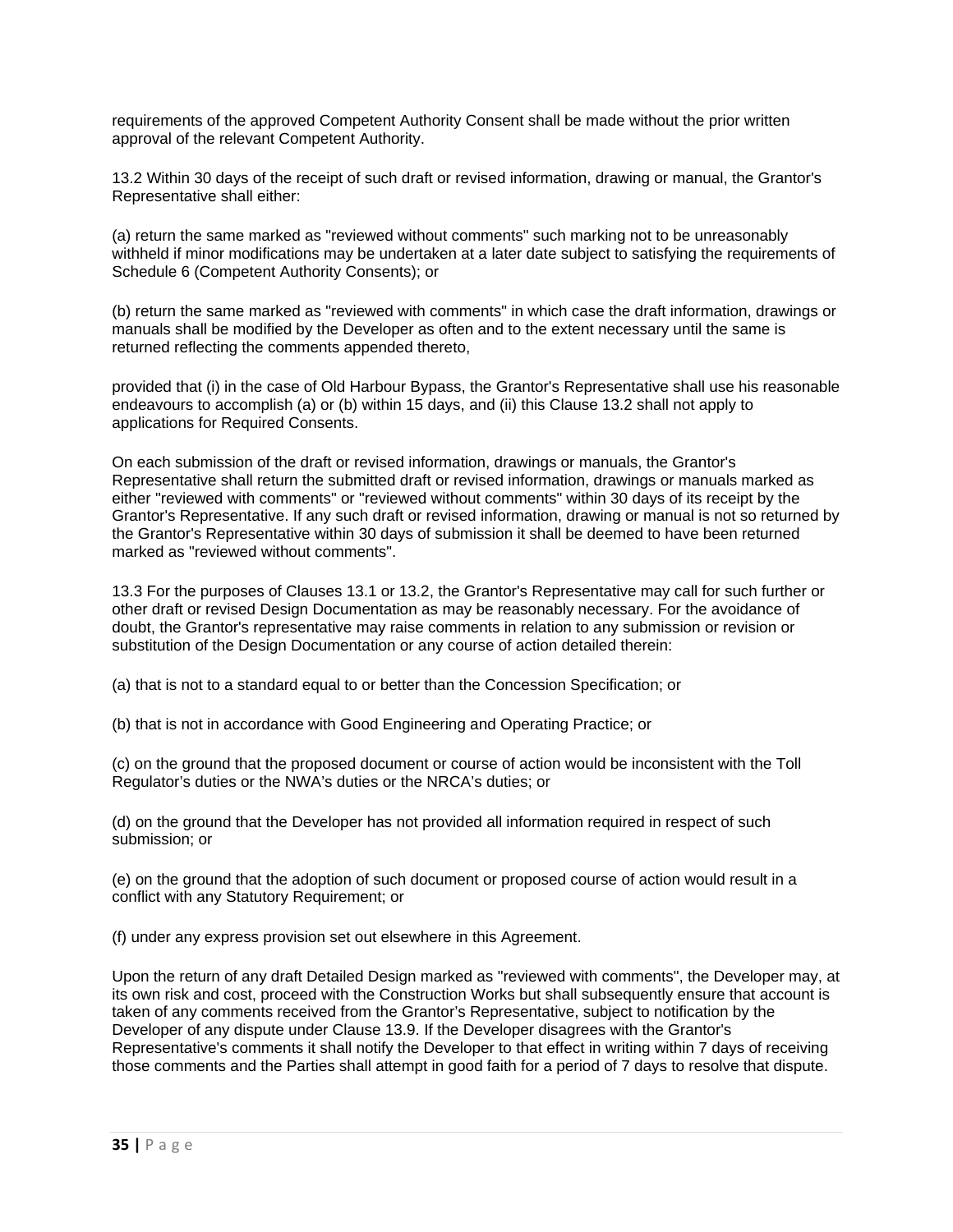13.4 The Toll Road shall be constructed and the Construction Works and O&M Works carried out and completed in accordance with the Reviewed Design Documentation.

13.5 Within the time or times stated in the Construction Timetable or in any event no later than the dates expressed in this Clause 13.5, the Developer shall supply for review by the Grantor's Representative five copies of:

(a) drawings of each Phase or Section of the Toll Road as built (or as substantially built) no later than 3 months after the date of the relevant Handover; and

(b) draft or revised operating and maintenance manuals (including health and safety) and instructions for each Phase or Section of the Toll Road no later than two months prior to the relevant Handover Date,

in each case in the form and in such detail as may be reasonably required by the Grantor.

13.6 The Developer shall:

(a) revise and amend the operating and maintenance manuals, instructions and drawings submitted under Clause 13.5 in accordance with any reasonable substantive comments made thereon by the Grantor's Representative within 30 days after receipt by the Grantor's Representative of such materials; and

(b) supply to the Grantor's Representative five copies of the operating and maintenance manuals, instructions and drawings, together with the computer disks and transparencies or microfiches of such manuals and drawings, as so revised and amended all at the latest within three months after the receipt of the comments of the Grantor's Representative.

13.7 The operating and maintenance manuals, instructions and drawings submitted under Clause 13.5 shall be periodically updated during the Concession Period and shall continue to be in such detail as will enable the Grantor to operate, maintain and extend all parts of the Toll Road to which they relate in the event of termination of this Agreement.

13.8 The submission of information, drawings or manuals, to the Grantor's Representative, its review by or on behalf of the Grantor and the making of any comments thereon (including any approvals) shall not relieve the Developer of any of its obligations under this Agreement.

13.9 Any dispute under Clauses 13.2, 13.3 (if not resolved by the Parties in accordance with the procedure set out in Clause 13.3), 13.6 or 13.7 shall be referred to an Expert for determination in accordance with Clause 47 (Expert Determination). If the Developer does not refer a dispute to an Expert within 30 days of receipt of a "review with comments", the comments of the Grantor's Representative shall be deemed to have been accepted by the Developer.

## 13A. QUALITY DOCUMENTATION REVIEW

13A.1 The Developer shall submit for the review of the Grantor's Representative, no later than the delivery dates prescribed under Clause 13B.3, comprehensive draft or revised Quality Documentation in a form in accordance with the requirements of Clause 13B and Schedule 5.

13A.2 Within 30 days of the receipt of such draft or revised Quality Documentation, the Grantor's Representative shall either:

(a) return the same marked as "reviewed without comments"; or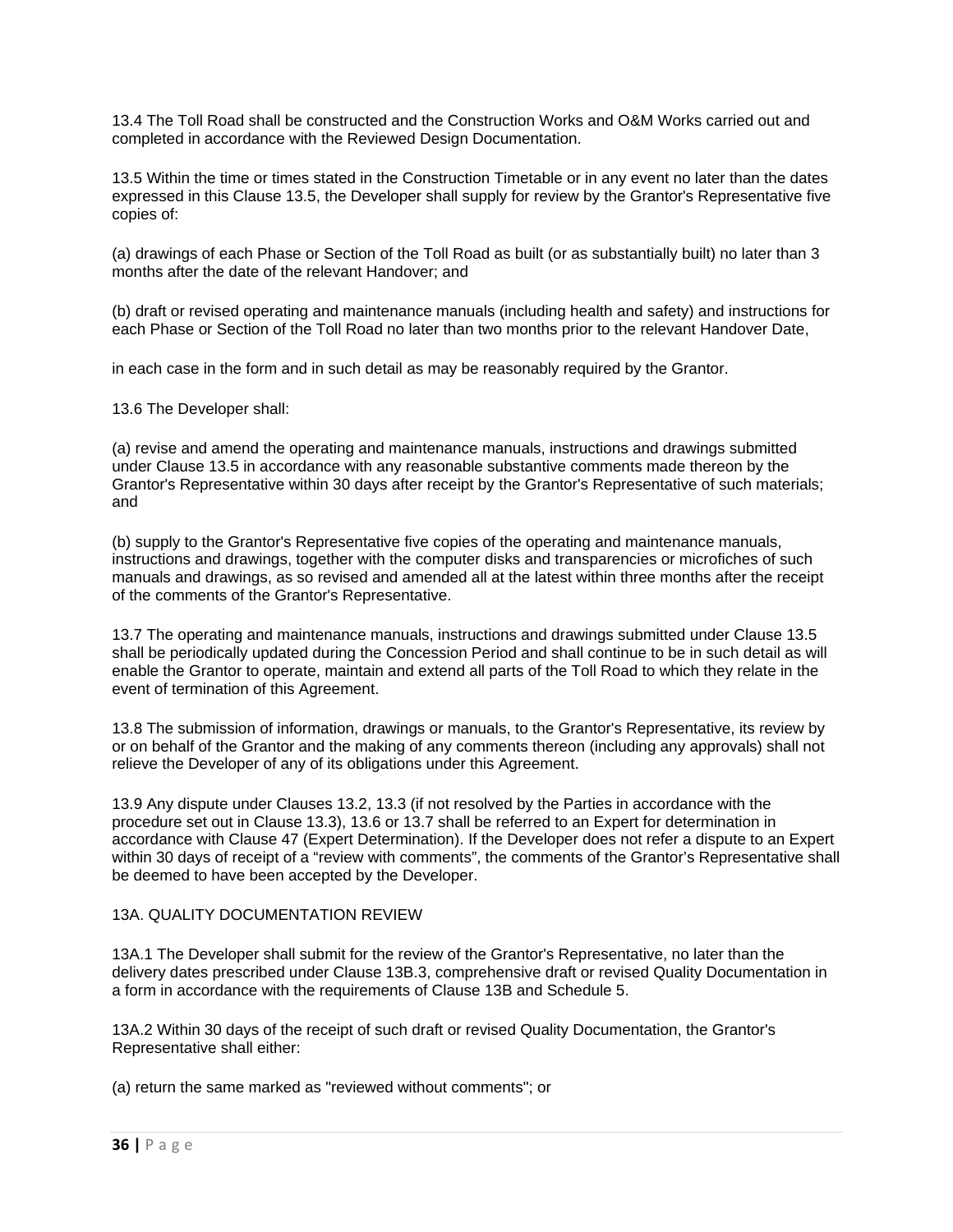(b) return the same marked as "reviewed with comments" in which case the draft or revised Quality Documentation shall be modified by the Developer as often and to the extent necessary until the same is returned reflecting the comments appended thereto.

On each submission of the draft or revised Quality Documentation, the Grantor's Representative shall return the submitted draft or revised Quality Documentation marked as either "reviewed with comments" or "reviewed without comments" within 30 days of its receipt by the Grantor's Representative. If any draft or revised Quality Documentation is not so returned by the Grantor's Representative within 30 days of submission they shall be deemed to have been returned marked as "reviewed without comments".

13A.3 For the avoidance of doubt, the Grantor's Representative may raise comments in relation to any submission or revision or substitution of the Quality Documentation or any course of action detailed therein:

(a) that is not to a standard equal to or better than the Concession Specification; or

(b) that is not in accordance with Good Engineering and Operating Practice; or

(c) on the ground that the proposed document or course of action would be inconsistent with the Toll Regulator's duties or the NWA's duties or the NRCA's duties; or

(d) on the ground that the Developer has not provided all information required in respect of such submission; or

(e) on the ground that the adoption of such document or proposed course of action would result in a conflict with any Statutory Requirement; or

(f) under any express provision set out elsewhere in this Agreement.

13A.4 The Toll Road shall be designed, constructed, operated and maintained and the Construction Works and Operation Works shall be carried out and completed in accordance with the Reviewed Quality Documentation.

13A.5 The submission of Quality Documentation to the Grantor's Representative, its review by or on behalf of the Grantor and the making of any comments thereon (including any approvals) shall not relieve the Developer of any of its obligations under this Agreement.

13A.6 If the Developer disagrees with comments made by the Grantor's Representative under Clause 13A.2, it shall notify the Grantor to that effect in writing within 7 days of receiving those comments and the Parties shall attempt in good faith for a period of 7 days to resolve that dispute. Any dispute under Clause 13A.2 which has not been resolved by the Parties in accordance with this procedure shall be referred to an Expert for determination in accordance with Clause 47 (Expert Determination).

## 13B. QUALITY DOCUMENTATION CONTENT

13B.1 The Developer shall procure that all aspects of the Concession (with the exception of financing) are the subject of quality management systems which comply with the provisions of this Clause 13B.

13B.2 The quality management systems referred to in Clause 13B shall comply with:

(a) the relevant part of the BS EN ISO 9001:2000 series; and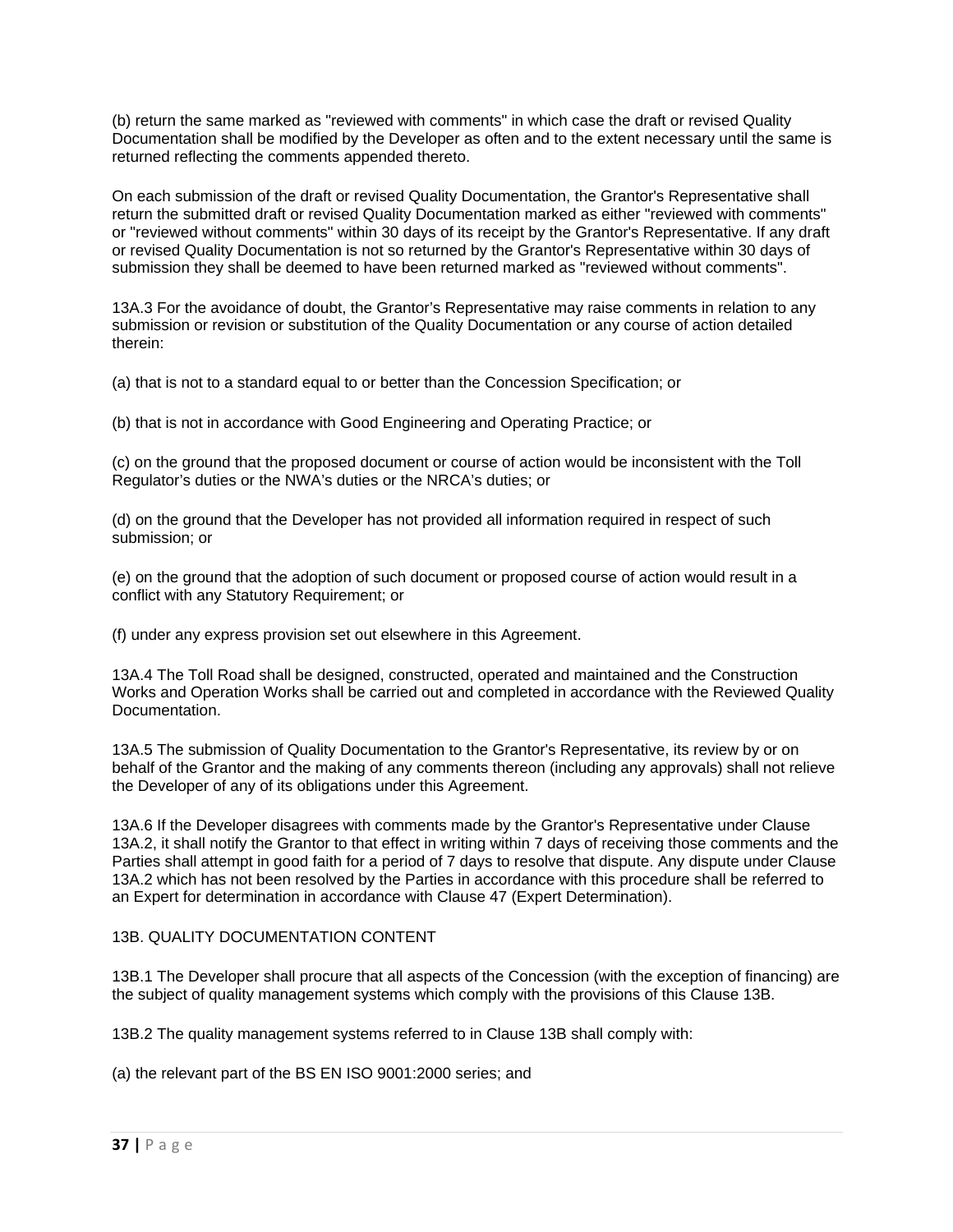(b) Good Engineering and Operating Practices,

and shall be reflected in appropriate Quality Documentation which complies with the requirements set out in Schedule 5 (Principles for Management Plans and Quality Documentation).

13B.3 Without limitation on the generality of Clause 13B.2, there shall be:

(a) Quality Documentation for the Developer meeting the requirements set out in Schedule 5 (Principles for Management Plans and Quality Documentation) to be submitted for review under Clause 13A.2 no later than 30 days after the Concession Award Date;

(b) design Quality Documentation for the Contractor describing its procedures and quality management system for undertaking the activities associated with the Design Documentation and activities in respect of design and certification under the Construction Contract and meeting the requirements set out in Schedule 5 (Principles for Management Plans and Quality Documentation) to be submitted for review under Clause 13A.2 no later than 30 days after the Concession Award Date;

(c) construction Quality Documentation for the Contractor, including the health and safety management plan and environmental management plan, describing its procedures and quality management system for undertaking the activities covered by the Construction Contract and meeting the requirements set out in Schedule 5 (Principles for Management Plans and Quality Documentation) to be submitted for review under Clause 13A.2 no later than 30 days prior to commencement of the Construction Works;

(d) operation and maintenance Quality Documentation for the Operator describing its procedures and quality management system for undertaking the activities covered by the O&M Contract and meeting the requirements set out in Schedule 5 (Principles for Management Plans and Quality Documentation) to be submitted for review under Clause 13A.2 no later than 60 days prior to the date for handover of the first Phase or Section of the Construction Works as detailed on the Construction Timetable;

(e) Quality Documentation for any other party contracting with the Developer describing the procedures and quality management system for undertaking the activities covered by that party's contract with the Developer and meeting the requirements set out in Schedule 5 (Principles for Management Plans and Quality Documentation) no later than 60 days prior to commencing any activity upon the Toll Road;

(f) Quality Documentation in respect of Competent Authority Consents which is to be submitted for information only, not later than 7 days after submission to and 7 days after approval by the relevant Competent Authority. No change to the requirements of the approved Competent Authority Consent shall be made without the prior written approval of the relevant Competent Authority.

13B.4 The Developer shall not commence or permit the commencement of any aspect of the Concession before those parts of the Quality Documentation which concern such aspect have been submitted to the Grantor's Representative under the review procedure of Clause 13A and there has been no objection thereto in accordance with the review procedure with the exception of the Design for Approval of the first Section of the Toll Road. The Developer may, at its own risk and cost, proceed with the relevant aspect of the Concession prior to receiving a no objection thereto, but shall subsequently ensure that account is taken of any comments received from the Grantor's Representative, subject to notification by the Developer of any dispute under Clause 13A.6.

13B.5 The Developer shall comply with the Developer's Quality Documentation and shall procure that:

(a) the Contractor complies with the Quality Documentation appropriate to the activities undertaken, and the Contractor's design and construction quality management system;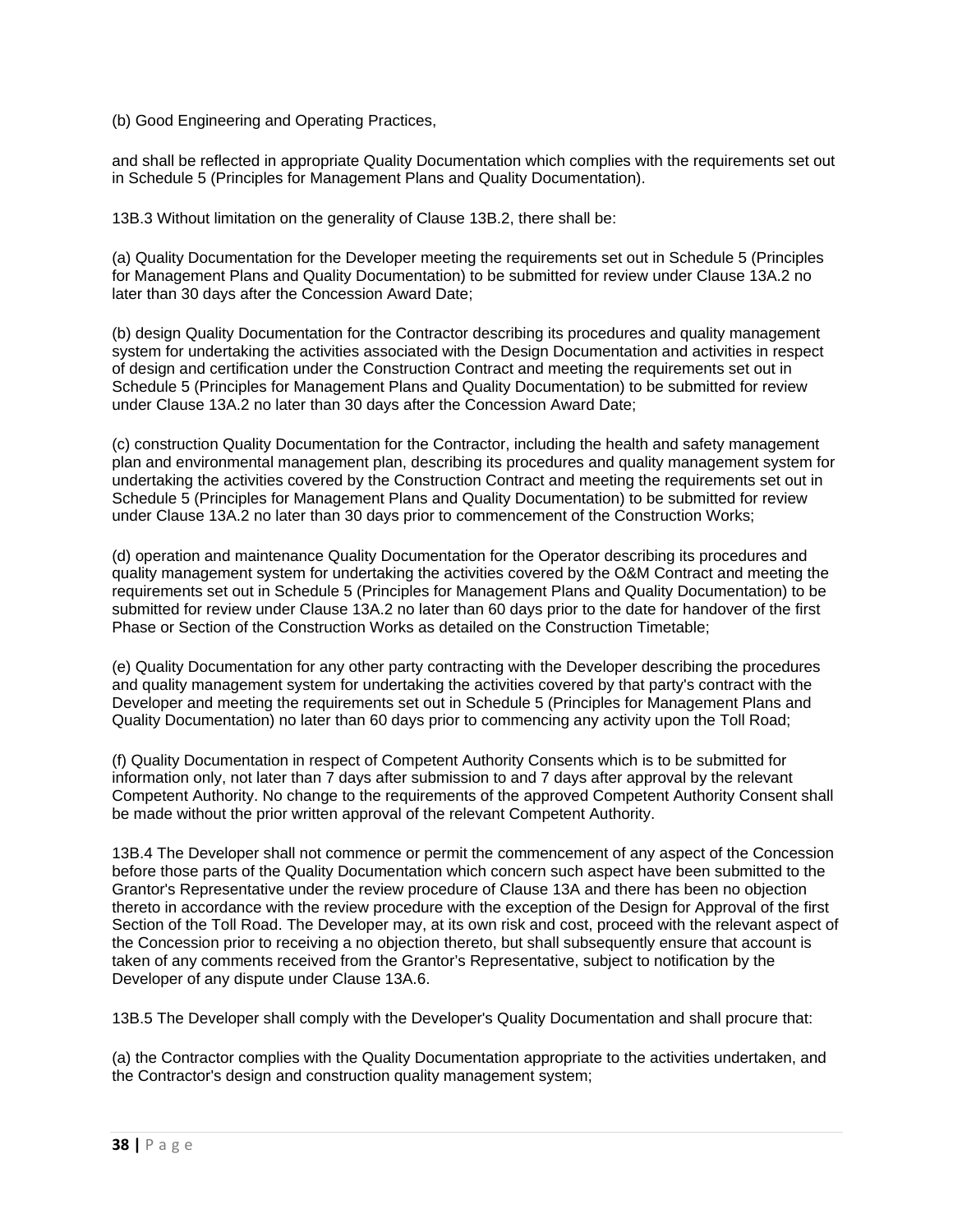(b) the Operator complies with the Quality Documentation appropriate to the activities undertaken, and the Operator's quality management system;

(c) any other party contracting with the Developer complies with the Quality Documentation appropriate to the activities undertaken and that party's quality management system.

13B.6 The Developer shall submit to the Grantor's Representative in accordance with the review procedure of Clause 13A, in compliance with the requirements of Clause 13B.2, any proposed changes or additions to or revisions of any of the Quality Documentation and no such changes or additions to or revisions shall be given effect unless there has been no objection thereto in accordance with the review procedure.

13B.7 If the Developer fails to propose any change required pursuant to Clause 13B.6, then the Grantor may propose such change and it shall be dealt with in accordance with the review procedure of Clause 13A as though it had been proposed by the Developer.

13B.8 If there is no objection under the review procedure of Clause 13A to a part of the Quality Documentation referred to in Clause 13B.4 or a change, addition or revision pursuant to Clause 13B.6 or Clause 13B.7, then the Reviewed Quality Documentation shall be amended to incorporate such part, change, addition or revision.

13B.9 If any Quality Documentation refers to, relies on or incorporates any quality manual, plan, procedure or like document then such quality manual, plan, procedure or other document or the relevant parts thereof shall (unless the Grantor's Representative otherwise agrees) be submitted to the Grantor's Representative at the time that the relevant Quality Documentation or part of or change, addition or revision is submitted in accordance with the review procedure Clause 13A. The Grantor's Representative may require the amendment of any such quality manual, plan or procedure or other document to the extent necessary to enable the relevant Quality Documentation to satisfy the requirements of Clause 13B.2.

13B.10 Notwithstanding any other provision of this Clause 13B, the Developer shall provide the Grantor's Representative with such information as the Grantor's Representative may reasonably require to demonstrate compliance with this Clause 13B and the provisions of Schedule 5.

13B.11 Where the Developer is required to carry out any calibration, sample, trial or test, such calibration, sample, trial or test shall be carried out by the Contractor or a materials testing contractor in accordance with the provisions of Clause 13B.12 to Clause 13B.14 inclusive.

13B.12 Save as referred to in Clause 13B.13, all on-site and off-site calibrations, samples, trials and tests shall be carried out by laboratories accredited by the Jamaican Bureau of Standards for such calibrations, samples, trials and tests.

13B.13 In respect of any calibration, sample, trial or test to be carried out at an on-site laboratory during an initial period of not exceeding 30 days from the first calibration, sample, trial or test to be carried out at the laboratory:

(a) the Developer shall take two samples for calibration, sampling, trial or testing, one of which shall be calibrated, sampled, tried or tested at the on-site laboratory; and

(b) if the on-site laboratory does not obtain accreditation within such initial period, then the calibration, sample, trial or test referred to in Clause 13B.13(a) shall not constitute a valid calibration, sample, trial or test in accordance with this Agreement and the second set of samples shall be taken and calibrated, sampled, tried or tested at an off site accredited laboratory.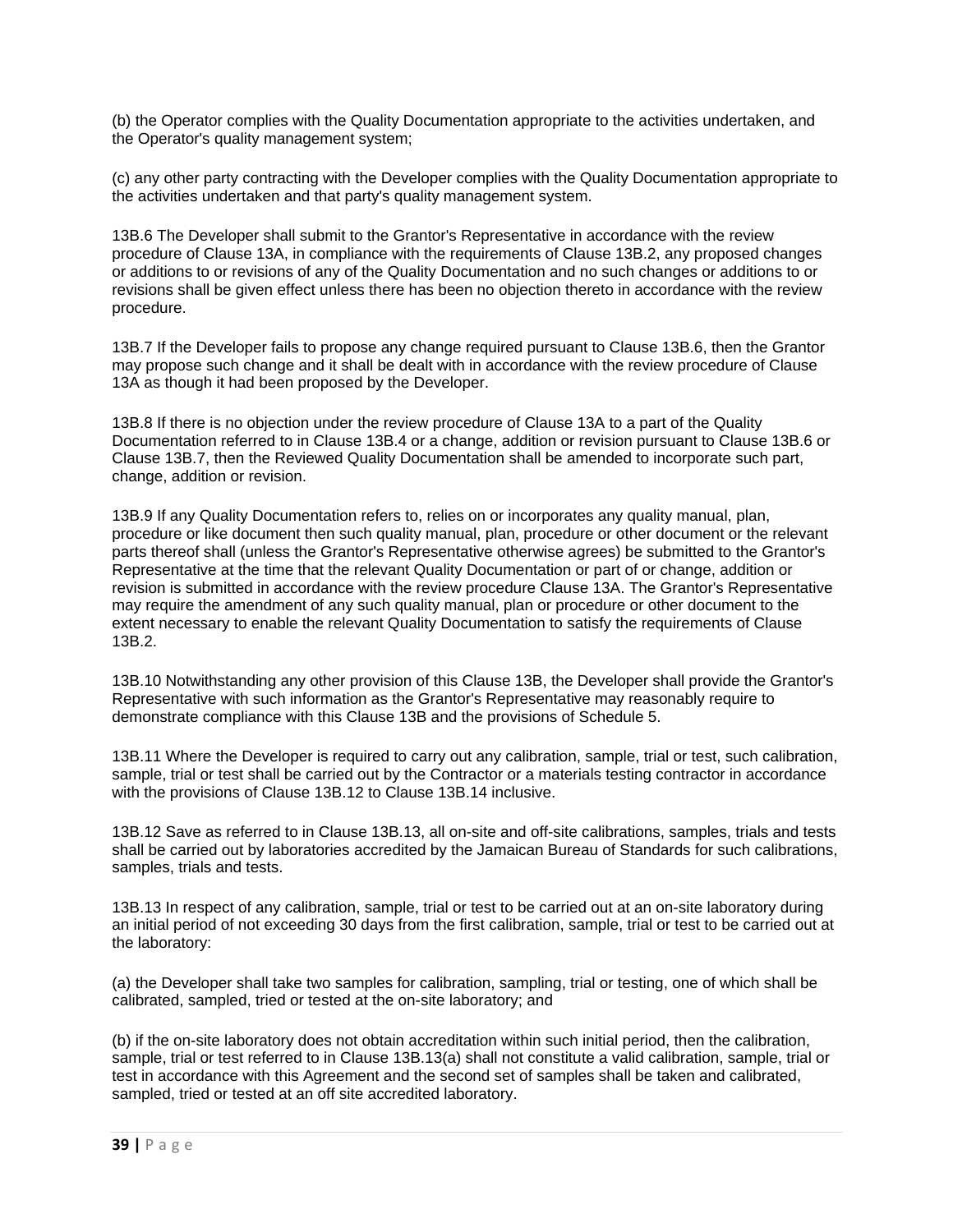13B.14 For the avoidance of doubt, the Developer shall be responsible, without limitation, at its own expense for any remedial work required as a result of any failure to pass any calibration, sample, trial or test required in accordance with this Agreement or as a result of any laboratory not being accredited as required by this Agreement.

13B.15 The Developer shall be responsible for quality management and for ensuring the establishment and maintenance of the Developer's management plans and quality management system and reporting on performance of the said plans and system. Without limitation to the foregoing, the Developer's responsibilities shall include:

(a) ensuring effective operation of the Developer's quality management system;

(b) auditing the Developer's quality management systems and the other quality management systems referred to in Clause 13B.3 at regular intervals and reporting the findings of such audits to the Grantor's Representative;

(c) reviewing all quality management systems referred to in Clause 13B.2 and Clause 13B.3 at intervals agreed with the Grantor's Representative to ensure continued suitability and effectiveness;

(d) liaising with the Grantor's Representative on all matters relating to quality management; and

(e) ensuring that relevant quality records are retained for the retention periods required by Clause 15.3.

13B.16 Without limitation to Clause 15 (Monitoring of Performance), the Grantor's Representative may carry out audits of the quality management system referred to in Clause 13B.3 (including without limitation all Quality Documentation) at approximate intervals of 3 months and may carry out other periodic monitoring, spot checks and auditing of such quality management systems.

## 14. TIMETABLES

14.1 The Developer shall carry out all investigations, design, construction, commissioning, testing, operation, maintenance and related works, and enter into all Financing Agreements, in accordance with the Developer's Timetable as set out in Schedule 4 (Developer's Timetable).

14.2 The Grantor's Representative may notify the Developer if in his opinion the Developer is departing from the Developer's Timetable and/or the Construction Timetable but no such notice or review by the Grantor's Representative of the Developer's Timetable and/or the Construction Timetable or any comment thereon shall relieve the Developer of any of its obligations under this Agreement.

14.3 Subject to Clause 14.4, the Developer may propose amendments or revisions to the Developer's Timetable from time to time and shall promptly submit a copy of such amended or revised timetable to the Grantor's Representative for his approval, such approval not to be unreasonably withheld or delayed. The Developer shall submit to the Grantor's Representative proposed amendments or revisions to the Construction Timetable from time to time, for the Grantor's Representative's comments, but not for his approval.

14.4 For the avoidance of doubt no amendment or revision to the Developer's Timetable shall relieve the Developer of its obligations to complete each Phase of the Toll Road by the relevant Time for Completion.

## 15. MONITORING OF PERFORMANCE

15.1 The Developer shall provide the Grantor's Representative with accurate and complete information with respect to the Early Studies, the Early Project Construction Works, the Phase 1A Construction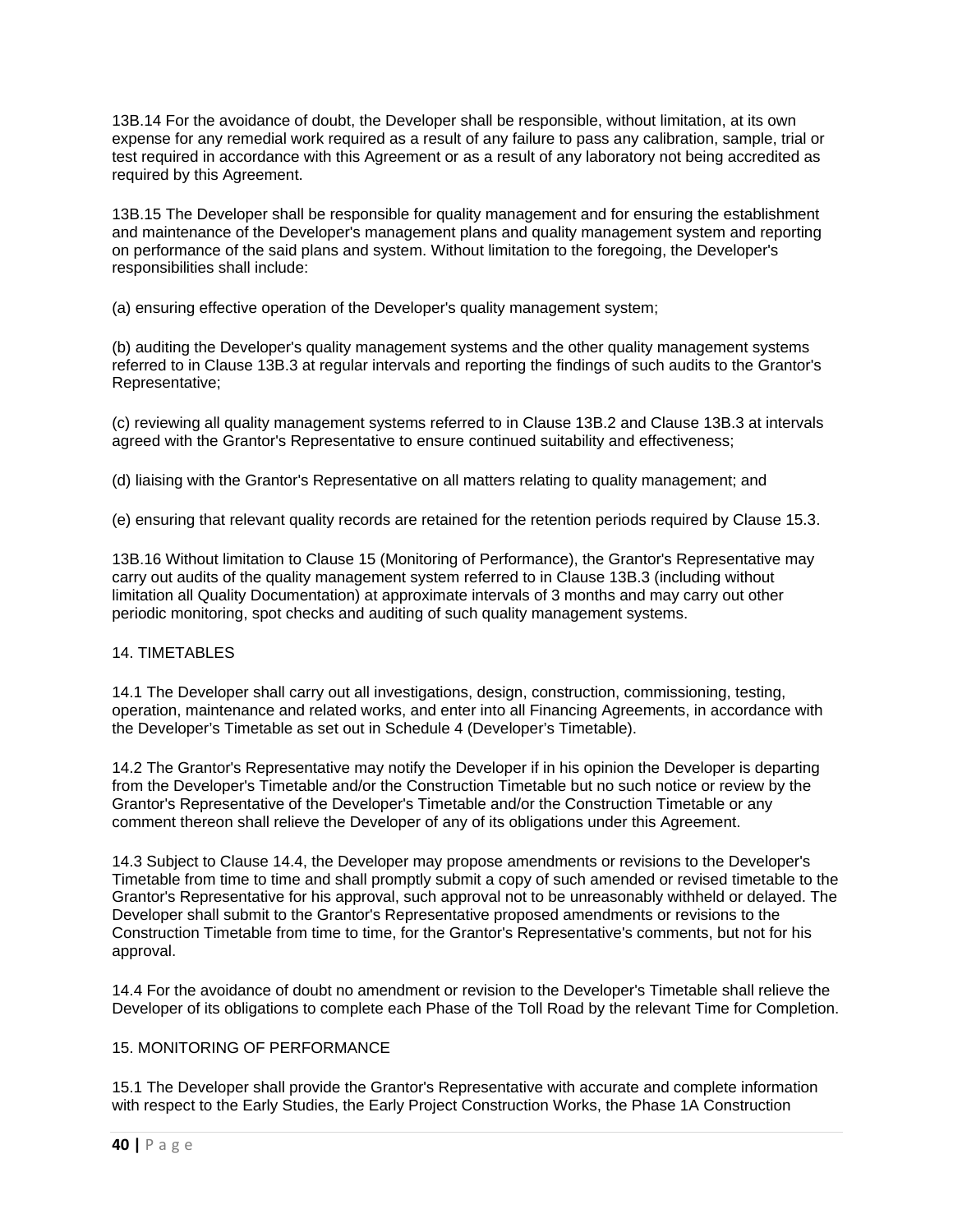Works, the Phase 1B Construction Works and the O&M Works (as the case may be) and the events affecting the performance of the relevant Construction Works and the operation and maintenance of the Toll Road to the extent such information is required, in the reasonable opinion of the Grantor, to enable the Grantor to monitor the performance by the Developer of its obligations under this Agreement or to exercise the Grantor's rights thereunder.

15.2 The Developer shall immediately after it becomes apparent notify the Grantor's Representative of all incidents of whatsoever nature affecting or likely to affect materially the progress of the Construction Works or the performance of the O&M Works.

15.3 The Developer shall maintain its books and records in the manner described in the Concession Specification for a period of at least five years and shall permit the Grantor to have access to all such books and records and all other information in its possession as may be required in the reasonable opinion of the Grantor to enable the Grantor to monitor the performance by the Developer of its obligations under this Agreement, or to exercise the Grantor's rights thereunder, or to verify amounts due from one Party to the other under this Agreement, to audit the same and to take copies of all or part thereof.

15.4 In the event that a matter has been referred to an Expert for determination, the Developer shall also permit the Expert to have access to its books and records and all other information in its possession as the Expert may require in order to determine the matter in question, and to take copies of all or part thereof for such purpose, and the Developer agrees and acknowledges that the Grantor is entitled to disclose copies of the same in its possession to the Expert.

15.5 The provisions of clauses 15.2 and 15.3 are subject to the provisions of Clause 44 (Confidentiality).

15.6 During the Concession Period the Developer shall supply the Grantor's Representative with such information as is required to be provided by the Developer pursuant to the Concession Specification or as may be reasonably required by the Grantor's Representative having regard to the Grantor's statutory duties or the obligations to be performed by the Developer under this Agreement.

15.7 The Grantor or the Grantor's Representative may at all times enter upon the Sites and inspect the construction, operation and maintenance of the Toll Road to ensure the Developer's obligations under this Agreement are being performed.

15.8 The Grantor and the Grantor's Representative shall at all times have access to the Construction Works and the Sites and the Developer shall afford, and shall procure that the Contractor shall afford, every facility for and assurance in obtaining such access.

15.9 The Grantor and the Grantor's Representative shall at all times, during working hours, have access to the Early Project, Phase 1A and Phase 1B following the Early Project Handover Date, the Phase 1A Handover Date and the Phase 1B Handover Date as the case may be and shall be entitled, at the Grantor's cost, to conduct tests and shall be entitled to have access to test results carried out by or on behalf of the Developer.

15.10 The Grantor and the Grantor's Representative shall, without prejudice to Clause 15.6, in exercising their rights of access to the Sites, comply at all times with any relevant health and safety requirements at the Sites and shall not cause any unnecessary disruption to the Construction Works.

## 16. CONSTRUCTION COMPLETION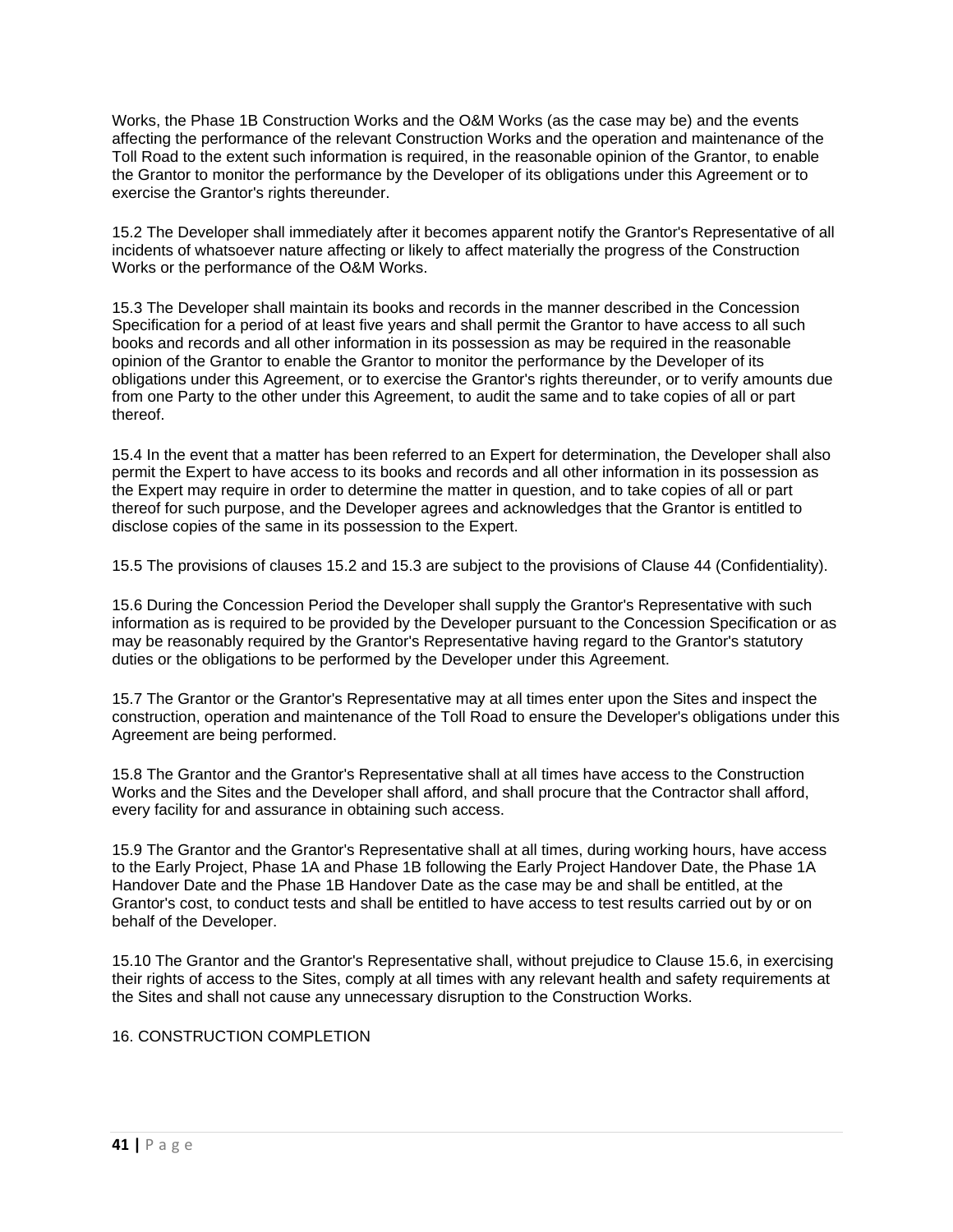16.1 The Developer shall give the Grantor's Representative not less than 28 days' notice of the date when one or more Sections of the Toll Road (the "Completed Part") will be complete for the purposes of issuing a Completion Certificate.

16.2 After receipt of the notice referred to in Clause 16.1 by the Grantor's Representative and upon the Developer confirming to the Grantor's Representative that in respect of the Completed Part all of the conditions precedent to issuance of the Completion Certificate as set out in Schedule 10 (Conditions Precedent and Conditions Subsequent) have been satisfied in all material respects, the Grantor's Representative shall within 14 days of receipt of such confirmation commence an inspection of the Completed Part in accordance with Clause 16.3.

16.3 The Grantor's Representative shall inspect the Completed Part in conjunction with the Developer prior to issuance of any Completion Certificate.

16.4 The Grantor's Representative shall within 28 days of the commencement of the inspection referred to in Clauses 16.2 and 16.3 either:

(a) in accordance with Clause 16.5, issue the Completion Certificate (whether or not subject to Snagging Matters); or

(b) in accordance with Clause 16.6, notify the Developer in writing of its decision not to issue the Completion Certificate and to state the reasons for such decision.

16.5 Provided that the Grantor's Representative is satisfied in respect of the Completed Part that the conditions precedent to issuance of a Completion Certificate as set out in Schedule 10 (Conditions Precedent and Conditions Subsequent) have been satisfied in all material respects and that none of the grounds for refusal set out in Clause 16.6 exist, then the Grantor's Representative shall issue the Completion Certificate in respect of the Completed Part. The Grantor's Representative shall issue a Completion Certificate notwithstanding that there are Snagging Matters. Where there are Snagging Matters, the Grantor's Representative shall, within 14 days of the date of issue of the Completion Certificate, issue a Snagging Notice which shall specify the Snagging Matters. Following the issue of a Snagging Notice, the Developer shall, in consultation with the Grantor's Representative, rectify all Snagging Matters within 28 days of the issue of the Snagging Notice. The Grantor shall be entitled to retain from any payment due to the Developer an amount equal to 150% of the cost of carrying out the Snagging Matters. A pro rata proportion of the amount so retained shall be paid to the Developer upon each Snagging Matter being rectified.

16.6 The Grantor's Representative, in accordance with Clause 16.4(b), shall refuse to issue a Completion Certificate in respect of the Completed Part, if:

(a) there has, in respect of the completion of the Completed Part, been material non-compliance with the Concession Specification;

(b) the Completed Part does not comply with any Statutory Requirements or any Required Consent which needs to be satisfied prior to the opening of that Completed Part to traffic;

(c) the Grantor's Representative believes on reasonable grounds that any lane or any part of any lane of the Completed Part will be closed at any time in the next 12 months in order to complete the Completed Part to the standard required for the Completion Certificate; or

(d) satisfactory written evidence of compliance with Clause 42 (Insurance) has not been received.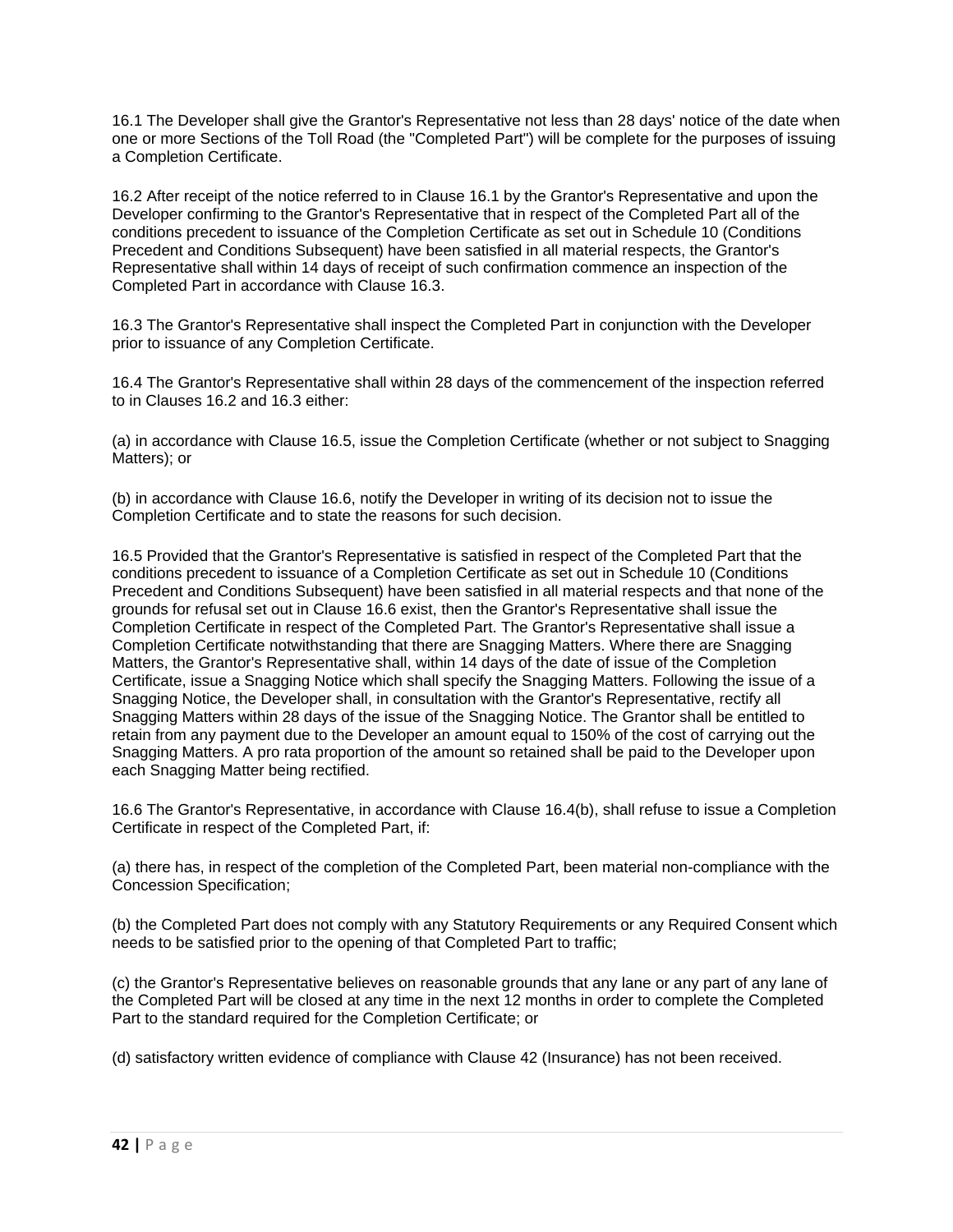16.7 In the event of service of a notice by the Grantor's Representative under Clause 16.4(b) and following completion by the Developer of such further works or other measures necessary or appropriate to remedy or remove the cause of the refusal to issue the Completion Certificate in respect of the Completed Part, the Developer may give notice to the Grantor's Representative that such further works have been completed or measures taken and the Grantor's Representative shall inspect such further works or measures within 10 days of such notice and the provisions of Clauses 16.2 to 16.6 (inclusive) and this Clause 16.7 shall apply mutatis mutandis.

16.8 The issue of a Completion Certificate shall be without prejudice to:

(a) the obligation of the Developer to complete any Snagging Matters;

(b) the obligations of the Developer to operate and maintain the Toll Road in accordance with the terms of this Agreement; and/or

(c) any warranties (as to defects or otherwise) given by the Developer under this Agreement.

16.9 Upon issue by the Grantor's Representative of a Completion Certificate in respect of all Sections of a Phase, the Grantor's Representative shall issue a certificate (the "Final Completion Certificate") confirming completion of that Phase.

16.10 As from the date of issue of a Completion Certificate in respect of a Completed Part, the Developer shall be responsible for and shall operate and maintain that Completed Part in accordance with this Agreement.

### 17. OPERATION AND MAINTENANCE

17.1 The Developer shall be obliged at its own expense to operate and maintain the Toll Road in accordance with the Concession Specification.

17.2 The Developer warrants that the O&M Specification complies with the Core O&M Requirements.

17.3 Without prejudice to the obligations of the Developer under Clauses 17.1 and Clause 13A.4, and 17.2, the Developer shall ensure on a continuing basis that, at all times during the Concession Period its maintenance and operating procedures are sufficient to ensure that, save as expressly provided otherwise by this Agreement, the Core O&M Requirements are continuously met.

#### 17.4 If at any time:

(a) any report indicates or the Grantor's Representative is notified or otherwise becomes aware that the Developer has failed to perform any of its obligations under this Agreement in respect of O&M Works; or

(b) the Grantor's Representative serves a notice under Clause 21.1 and the Developer fails to remedy the failure within a reasonable period (the "Remedial Period") as defined by reference to the table set out in Part 2 of Schedule 11 (Penalty Points),

then the Grantor's Representative may (without prejudice to any other right or remedy available to the Grantor) by notice to the Developer award points (herein called "Penalty Points") calculated by reference to the table set out in Schedule 11.

17.5 The Parties acknowledge that Schedule 11 provides the detailed list of the matters which may attract Penalty Points. However, if more than one Notice of Default is issued under Clause 21.1 (Step-In Rights) with respect to failures by the Developer to comply with any requirement of this Agreement then the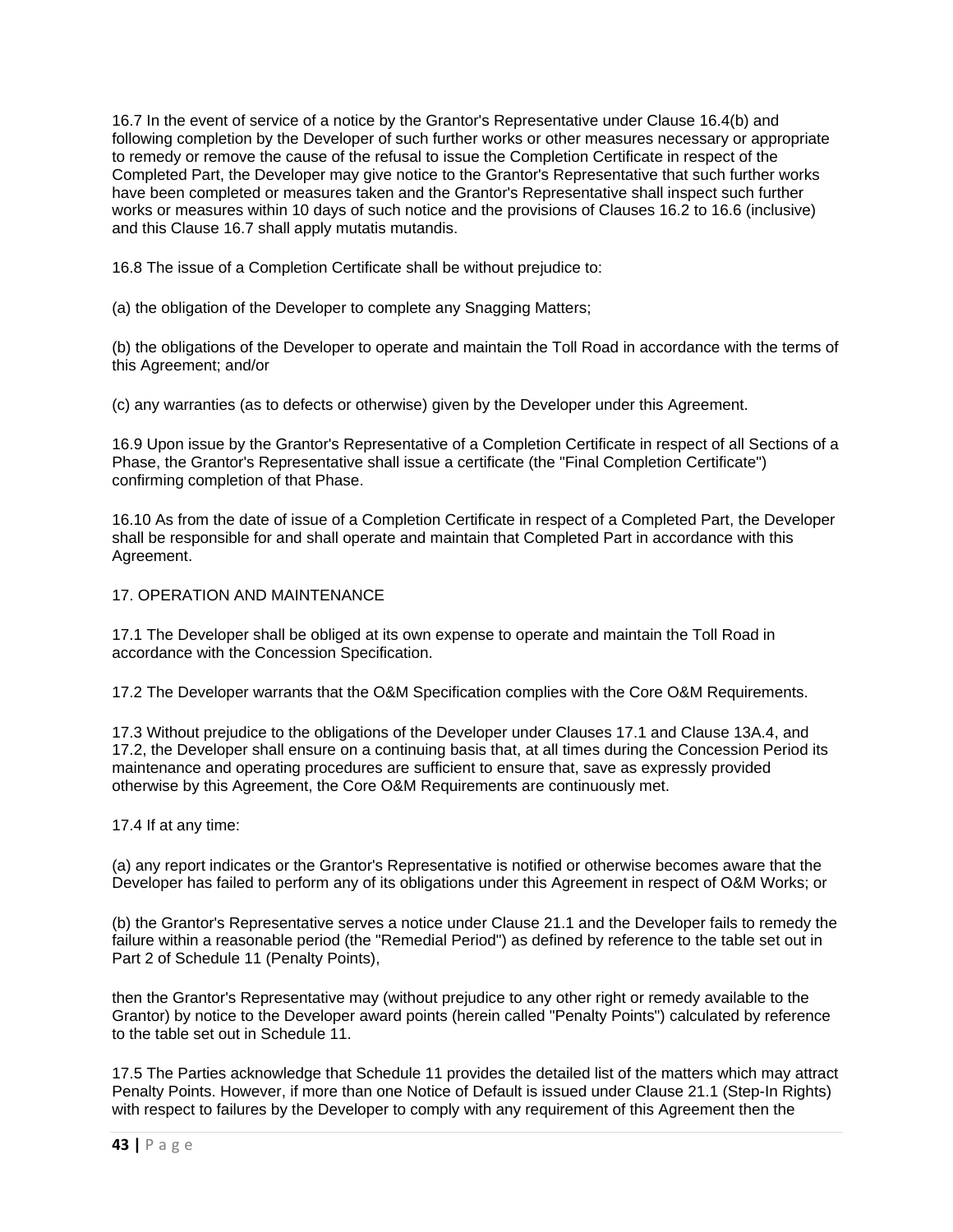Grantor may propose and the Parties shall agree within 30 days the penalty points and Remedial Period which shall from that time apply with respect to that requirement. For the avoidance of doubt, the number of points set out in Schedule 11 in respect of a matter is the maximum number of Penalty Points which may be awarded in respect of a single breach of the relevant obligation.

17.6 The Developer may, within 28 days of receipt of any notice pursuant to Clause 17.4, object to the award of any such Penalty Points or, where Penalty Points or any Remedial Period proposed by the Grantor in accordance with Clause 17.5 has not been agreed between the parties, to the number of such Penalty Points and/or the duration of the Remedial Period. If the Grantor's Representative and the Developer are unable to reach agreement on any such matter within 14 days of such objection by the Developer, the matter shall be subject to determination by an Expert upon the application of either Party pursuant to Clause 47 (Expert Determination) or otherwise in accordance with Clause 48 (Disputes). In respect of any dispute as to the number of Penalty Points to apply pursuant to Clause 17.5 or the duration of the Remedial Period, the issue for decision shall be how many Penalty Points should be awarded or the duration of the Remedial Period in comparison with the number of Penalty Points and duration of the Remedial Period set out in Schedule 11 for defaults of equivalent severity.

17.7 Without prejudice to any other right or remedy available to the Grantor, if at any time the Developer has committed any material breach of its obligations under this Agreement or has been awarded 100 Penalty Points in any 3 year period or 42 or more Penalty Points in any one year period, then the Grantor's Representative may give written notice (herein called a "Warning Notice") to the Developer setting out in general terms the matter or matters giving rise to such notice and containing a reminder to the Developer of the implications of such notice. Any such notice shall state on the face that it is a "Warning Notice" and shall be signed for or on behalf of the Grantor.

17.8 In the event of the Developer having received a Warning Notice under Clause 17.7, the Grantor's Representative may (without prejudice to any other right or remedy available to the Grantor) by notice to the Developer increase the level of its monitoring of the Developer until such time as the Developer shall have demonstrated to the reasonable satisfaction of the Grantor's Representative that it will perform and is capable of performing its obligations under this Agreement. The notice to the Developer shall specify the additional measures to be taken by the Grantor's Representative in monitoring the Developer in response to the matters which led to such Penalty Points being awarded or Warning Notice sent. The Developer shall compensate the Grantor for all costs incurred by it as a result of such increased level of monitoring (including without limitation, the relevant administration expenses of the Grantor, including an appropriate sum in respect of general staff costs and overheads and the cost of the installation and operation of on-line electronic recording systems to assist the Grantor in that monitoring).

17.9 In the event the Developer is awarded a total of 15 or fewer Penalty Points in any one year, the number of Penalty Points (if any) accrued in the previous year shall be reduced by 50% for the purpose of calculating Penalty Points in accordance with Clause 17.7.

## 18. TRAFFIC MANAGEMENT

18.1 From and after each Handover Date in respect of a Section until the expiry of the Concession Period, the Developer shall ensure that the Section is open to traffic and that the traffic flow along the Toll Road is convenient and safe at all times, in accordance with the Core Requirements.

18.2 The Developer shall ensure that during the Concession Period, the entrances to and exits from the Toll Road shall be only by and through the points of access and egress approved by the Grantor in advance and in writing.

18.3 The Developer or anyone on its behalf shall not prevent any vehicle from travelling on the Toll Road except as a result of breach of any applicable traffic regulations or the non-payment of any Toll which should be paid in accordance with this Agreement for travelling on the Toll Road.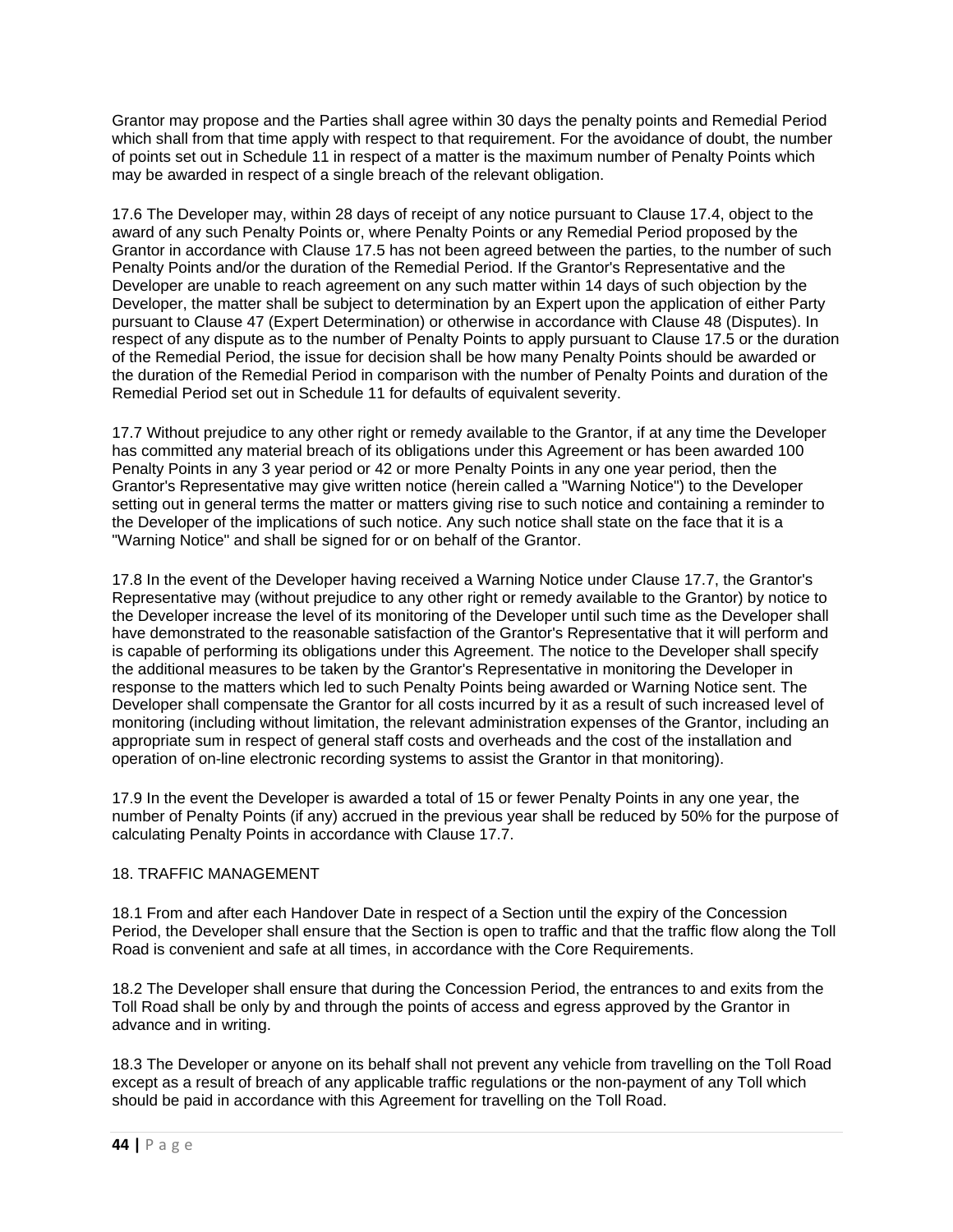18.4 The Developer shall be responsible for ensuring the proper traffic management (including installation of traffic signs) on the Toll Road and fulfilling the provisions of any applicable Statutory Requirement.

18.5 The Developer shall be obliged to remove or ensure the removal without delay of any stationary vehicles or other obstacle from the Toll Road.

18.6 The Grantor shall procure that the Jamaican police will provide traffic safety and security services on the Toll Road at no cost to the Developer, subject to the Developer providing such facilities as may be reasonably required by the Jamaican police for such purposes.

18.7 The Developer shall procure that the Operator cooperates with the Emergency Services in relation to their activities in respect of the Toll Road. The Grantor shall assist the Developer as far as possible in coordinating the arrangements with the Emergency Services. Subject to procedures to be jointly established by the Parties, cars or other vehicles belonging to the Jamaican Emergency Services shall be exempt from the obligation to pay Tolls when they are on duty.

18.8 The Developer shall be entitled, if the need is imperative, to stop traffic immediately and shall report any such initiative to the authorities responsible for policing traffic. The Developer shall take all measures of a technical nature to limit the inconvenience to users resulting from any interruption to traffic.

### 19. GRANTOR VARIATIONS

19.1 The Grantor shall, subject to and in accordance with this clause, have the power by notice to the Developer from time to time during the Concession Period to propose variations to the Core Requirements ("Grantor Variations").

19.2 As soon as practicable and in any event within 28 days after receipt of a notice under Clause 19.1, the Developer shall notify the Grantor's Representative (together with full supporting details):

(a) whether, in the Developer's opinion, any adjustments to the provisions of this Agreement (including adjustments to the Developer's Concession Responsibilities but excluding any changes to the Compensation Amount) would be necessary as a result of the proposed Grantor Variation to enable the Developer to perform its obligations under this Agreement;

(b) the Estimated Operating Cost and the Estimated Capital Cost of the proposed Grantor Variation;

(c) subject to paragraph (d) below, the steps which the Developer proposes to take to implement the proposed Grantor Variation and the proposed timetable for taking those steps and, if appropriate, an estimate of the likely extension of time required under Clause 12.2 (Time for Completion); and

(d) if the Developer objects to the proposed Grantor Variation on any one or more of the following grounds:

(i) that implementation of the proposed Grantor Variation is impossible or not technically feasible, would be unsafe for the Developer's personnel or would be contrary to Good Engineering and Operating Practices;

(ii) that implementation of the proposed Grantor Variation would infringe any Statutory Requirements or any Land Documents or any other title burdens, conditions or restrictions affecting the Toll Road; or

(iii) that the Developer is unable to procure the necessary rights of access and/or use of such areas of land as it reasonably requires outside of the Sites to implement the proposed Grantor Variation,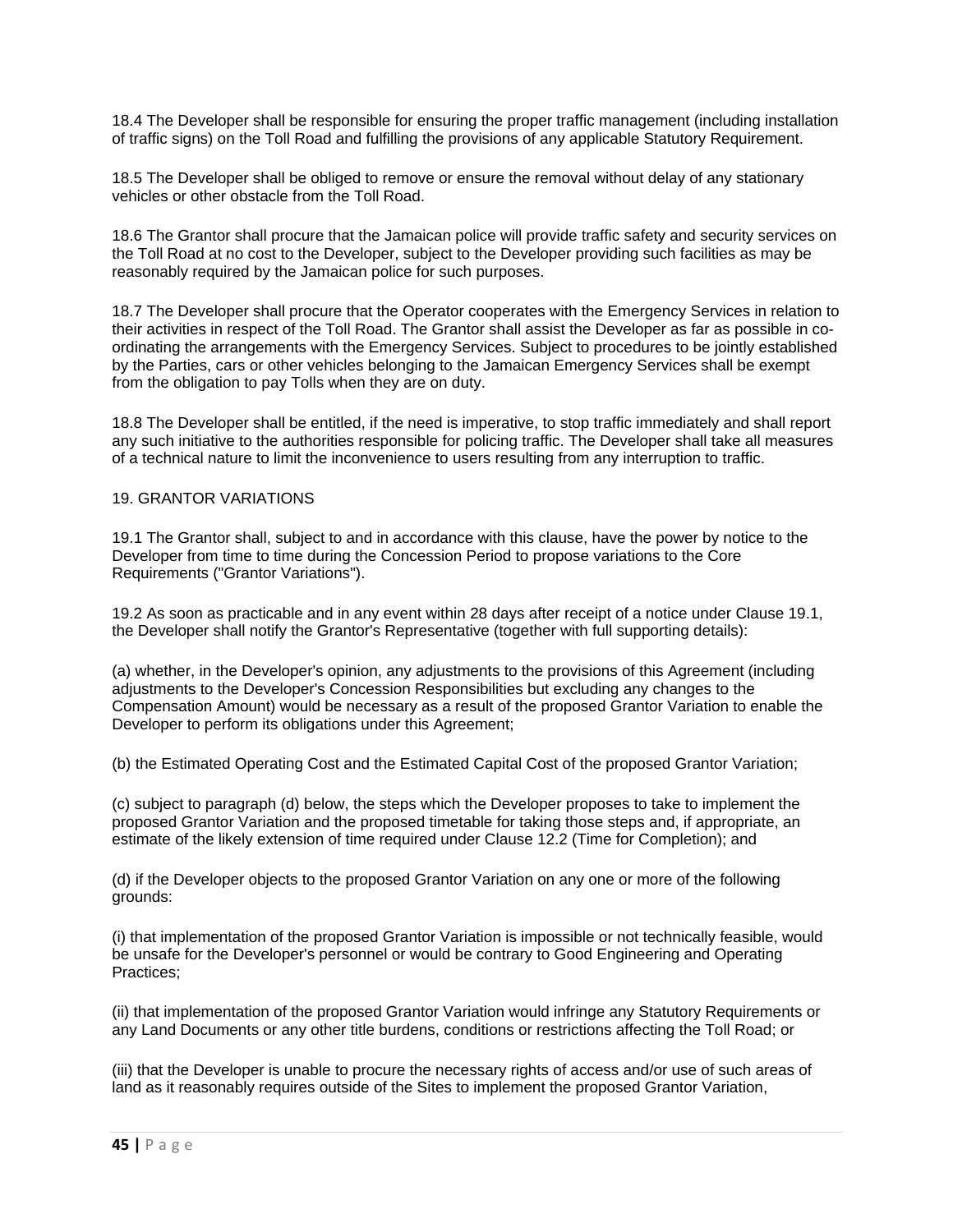provided that the Developer shall not be entitled to object where the ground of objection in question can be adequately and reasonably mitigated or overcome by the exercise of Good Engineering and Operating Practices.

19.3 As soon as practicable after the Grantor's Representative receives the Developer's notice under Clause 19.2, the Parties shall discuss and agree the matters referred to in Clause 19.2. During the course of these discussions the Grantor's Representative may propose modifications of the proposed Grantor Variation, in which event the Developer shall, as soon as practicable and in any event within 14 days after receipt of the proposed modifications, notify the Grantor's Representative of any modifications to its notice under Clause 19.2 (including, without limitation, as to whether the Developer's opinion on the matters in Clause 19.2(a) is correct and as to whether the Developer is reasonably entitled to object to the Grantor Variation on one of the grounds specified in Clause 19.2(d)). If the Parties cannot agree on the matters referred to in Clause 19.2 the dispute will be determined by an Expert in accordance with Clause 47 (Expert Determination).

19.4 As soon as practicable after the matters referred to in Clause 19.2 are agreed, or have been determined by the Expert pursuant to Clause 19.3, the Grantor's Representative shall either confirm the Grantor Variation (as modified under Clause 19.3, if applicable) or withdraw it. The Grantor shall indemnify the Developers for reasonable costs incurred in relation to any Grantor Variation which it has proposed and then withdrawn. If the Grantor does not confirm the Grantor Variation within thirty days after agreement or determination it shall be deemed to have been withdrawn. The Grantor's Representative may not confirm a Grantor Variation if it is agreed, or determined by the Expert, that the Developer was reasonably entitled to object to the Grantor Variation on one of the grounds specified in Clause 19.2(d).

19.5 The Developer shall, subject to the provisions of this clause, carry out with all diligence and complete within a reasonable period all work necessary to comply with an Grantor Variation and, as from completion of such work or (if earlier) expiry of such reasonable period, be bound by this Agreement as though that Variation were provided for in the Concession Specification.

19.6 Any Grantor Variation shall give rise to a payment of, or an adjustment to, the Compensation Amount so as to put the Developer in the same Financial Position as it would have been in had the Grantor Variation not been made provided that the Grantor may (at its sole option) meet the whole or any part of the Estimated Capital Cost or Estimated Operating Cost of any Grantor Variation.

19.7 In any case where the Developer is required to carry out a Grantor Variation, the Developer shall keep contemporaneous records of the cost of and time expended on making the Grantor Variation. Such records shall be open to inspection by the Grantor's Representative at all reasonable times.

19.8 The implementation of any Variation proposed by the Grantor, other than a Grantor Variation, shall be subject to agreement between the Developer and the Grantor on the price and timing of that Variation.

## 19A. DEVELOPER VARIATION

19A.1 The Developer shall be entitled to make proposals to the Grantor's Representative for variations to the Design and Construction Specification and the O&M Specification by notice to the Grantor's Representative, but no variation so proposed shall be carried out by the Developer except as agreed in writing by the Grantor's Representative. Each proposal may include any number of variations. Expansion Schemes will be deemed to be a Developer Variation upon the occurrence of an Expansion Scheme Trigger Event in accordance with the provisions of Part 2 of Schedule 17 (Expansion Schemes).

19A.2 The Grantor shall not withhold or delay its consent to any variation which would not conflict with the Core Requirements and which would not result in the Developer's Concession Responsibilities being less stringent than the standards set out in Schedule 21 (Technical Standards). If the Grantor fails either to give its permission or to refuse its permission within 30 days of the proposal being received by it, then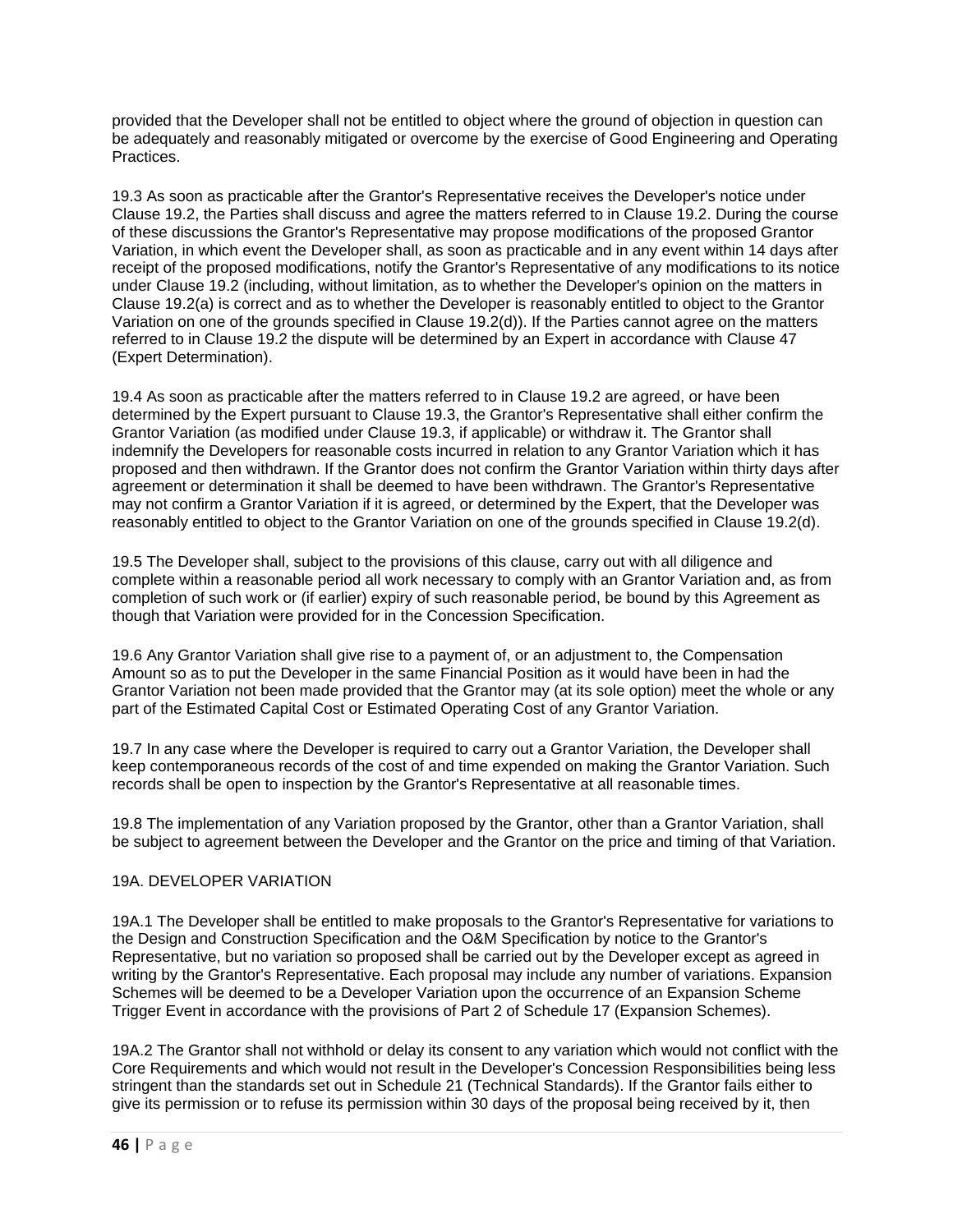permission to proceed with the variation shall be deemed to have been given. In the event the Developer Variation arises as a result of an Expansion Scheme Trigger Event, the Developer shall commence the Design and Construction Works within 28 days after receipt of the Grantor's permission to proceed with the variation has been given or has been deemed to have been given.

19A.3 All Developer Variations, with the exception of Developer Variations made in accordance with Clause 8.1 hereof, are to be made at the sole cost and expense of the Developer.

## 20. CHANGE OF LAW

20.1 Where a Change of Law occurs or is due to occur, either Party may by written notice to the other advise that Party's opinion of the following matters:

(a) the Variation(s), if any, that need to be made to the Toll Road to comply with the Change of Law;

(b) whether any adjustments to the provisions of this Agreement (other than to the Compensation Amount) are necessary to enable the Developer or the Grantor to comply, in the performance of each Party's obligations under this Agreement, with the Change of Law;

(c) in the case of a Change of Law which is a Qualifying Change of Law, the Estimated Operating Costs of, and/or reduction in toll revenues due to the Qualifying Change of Law and the Estimated Capital Cost of any Variation required to comply with the Qualifying Change of Law (but not including any cost which is or would be incurred prior to the date on which the Variation is agreed by the Parties or determined by the Expert under Clause 20.2),

and shall give full supporting details of its opinion.

20.2 As soon as practicable after receipt of any notice from either Party pursuant to Clause 20.1 the Parties shall discuss and agree the matters referred to in Clause 20.1 and any ways in which the effects of the Change of Law may be mitigated or avoided. For the purpose of this clause no account shall be taken of any increase in operating costs or capital costs of any required Variation which would not have been suffered or incurred had the Toll Road been designed, constructed, operated and maintained in accordance with Good Engineering and Operating Practices and the Concession Specification. If the Parties cannot agree on the matters referred to in this Clause 20.2, the dispute shall be determined by an Expert in accordance with Clause 47 (Expert Determination).

20.3 In the event of a Qualifying Change of Law, a Compensation Amount will be paid or adjusted so as to put the Developer in the same Financial Position as it would have been in had the Qualifying Change of Law not been made provided that the Grantor may (at its sole option) meet the whole or any part of the Estimated Capital Cost required for the Qualifying Change of Law Variation.

20.4 In any case where the Developer is required to proceed with a Qualifying Change of Law Variation the Developer shall keep contemporaneous records of the cost of, reduction in toll revenues due to, and time expended on, making the Qualifying Change of Law Variation. Such records shall be open to inspection by the Grantor's Representative at all reasonable times.

20.5 In the event that the Parties agree to a Change of Law Variation or a Qualifying Change of Law Variation, or the Expert determines that such a Variation is necessary, the Developer shall carry out any work required for that Change of Law Variation or Qualifying Change of Law Variation in accordance with its obligations under this Agreement, subject to agreement between the Developer and the Grantor, or determination by the Expert, on the price and timing of any such Qualifying Law Variation and shall commence that work as soon as is reasonably practicable.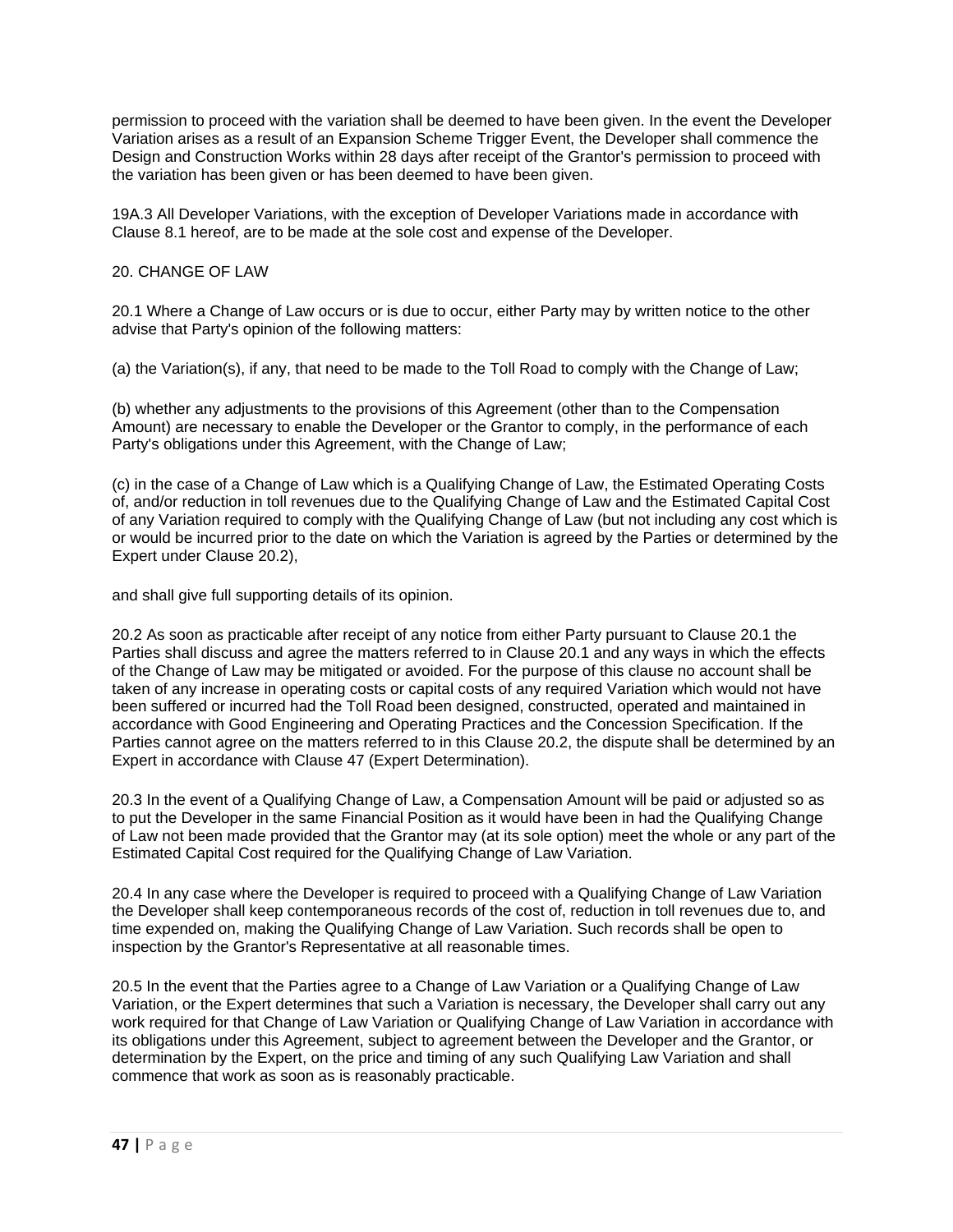20.6 For the avoidance of doubt, save insofar as it is otherwise agreed by the Parties or specified in this Agreement, any Change of Law Variation shall be carried out entirely at the Developer's cost and shall not give rise to any a payment of, or an adjustment to, the Compensation Amount.

## 21. STEP-IN RIGHTS

21.1 If the Grantor or the Grantor's Representative becomes aware that the Toll Road does not, or the Developer has failed or is failing to, comply in some respect with the requirements of this Agreement, including the Concession Specification, the Grantor may issue a notice to the Developer giving details of the failure to comply (a "Notified Default") and requiring the Developer to remedy the Notified Default within a reasonable period, such period to be agreed between the Parties within 30 days and in default of agreement as determined by the Expert, by reference to the nature and consequences of the default and the remedial action required.

21.2 If the Developer fails to remedy a Notified Default within the period fixed by the Grantor under Clause 21.1 then, without prejudice to the Grantor's other rights, the Grantor may arrange for the Notified Default to be remedied and shall be entitled to recover the costs of such work from the Developer.

21.3 Notwithstanding any other provision of this Agreement, the Grantor may take such action as it considers necessary in order to prevent, mitigate or eliminate an immediate and serious risk to health, security, safety or the environment where such functions are not being properly discharged through the Developer under this Agreement (including, without prejudice to the generality of this provision, the suspension of the Developer's rights under this Agreement). The Grantor may for this purpose enter upon any of the Sites and, for such period as is necessary for the purposes referred to above, take over all or part of the operation and maintenance of the Toll Road. The Grantor shall act reasonably and in proportion to the relevant breach at all times in exercising and performing its step-in rights under this Clause 21.3.

21.4 The Developer shall co-operate fully with whatever action the Grantor deems it appropriate to take for the purposes of Clause 21.3 and shall provide all reasonable assistance to the Grantor for that purpose and for the avoidance of doubt the Developer shall not be obliged to perform and discharge obligations under this Agreement for so long as those obligations are being performed and discharged by the Grantor pursuant to Clause 21.3.

21.5 For each day on which the Grantor takes over the operation of or continues to operate any part of the Toll Road (whether or not that take over has arisen for reasons which do not arise from any breach by the Developer of its obligations under this Agreement), the Developer shall, as from the Handover Date for that part of the Toll Road, be entitled to receive the Toll Revenues and, to the extent that any Compensation Amount is due under this Agreement at the time of that take over or continuation of operation by the Grantor, that Compensation Amount.

21.6 For each day on which the Grantor takes over or continues to operate any part of the Toll Road for reasons which do arise from a breach by the Developer, the Developer shall pay the Grantor all the Grantor's reasonable costs of such operation. The Developer may request such documentary evidence as it shall require to determine whether the costs of the Grantor have been reasonably incurred.

21.7 Any dispute about the amounts due to the Developer under Clauses 21.5 and 21.6 shall be subject to determination by an Expert upon the application of either Party pursuant to Clause 47 (Expert Determination), if only the amount of compensation is in dispute, or otherwise in accordance with Clause 48 (Disputes).

## 22. TOLL REVENUES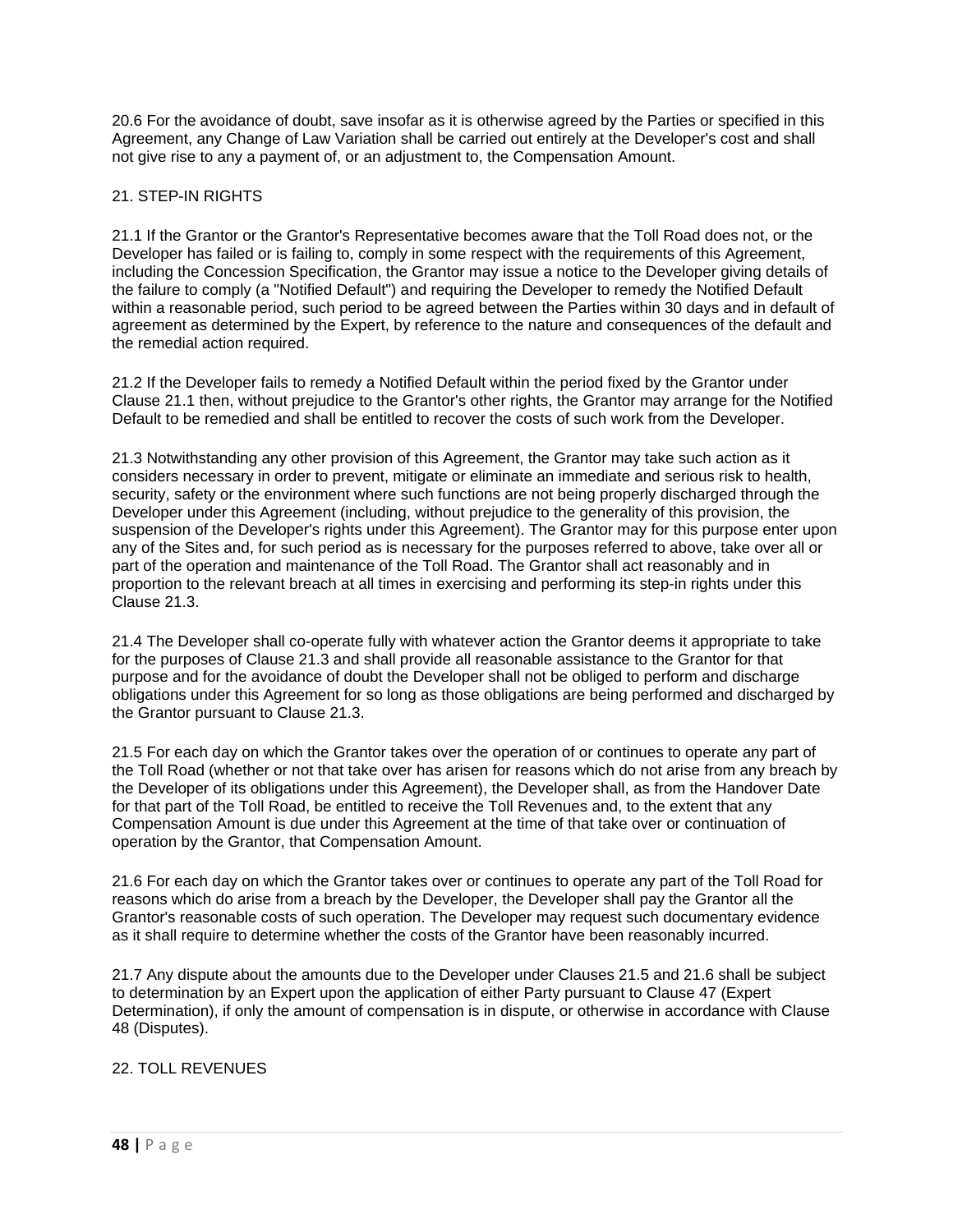22.1 All expenses relating to the collection of Tolls on the Toll Road shall be borne by the Developer. Subject to Clause 24 (Developer Payments), the Developer will have sole rights to revenue arising out of the collection of Tolls and from the operation of Secondary Developments initiated by the Developer, during the Concession Period.

22.2 Any new toll equipment shall only be erected to the extent its construction complies with the Core Requirements.

22.3 In the event that the Toll Regulator does not grant permission to the Developer to set the Tolls at the level that the Developer requests in accordance with the Tolling Policy, insofar as the requested Toll Levels are equal to or below the Capped Toll Level for that period, and the rate of increase of the toll from the previous period is in line with paragraph 7.1 of Schedule 15 (Tolling Policy), the Developer can require the Grantor to pay an amount as calculated in paragraph 7 of Schedule 15 (Tolling Policy) during the period in which the actual Toll Levels are below those requested by the Developer.

22.4 The amount payable under Clause 22.3 will continue throughout the period in which the Toll Regulator requires the Developer to hold Toll Levels below those requested by the Developer, insofar as the requested Toll Levels are equal to or below the Capped Toll Level for that period, and the rate of increase of the toll from the previous period is in line with paragraph 7.1 of Schedule 15 (Tolling Policy).

22.5 Any dispute as to the level of any amount of Compensation Amount payable shall be determined by the Expert pursuant to Clause 47 (Expert Determination).

22.6 The Developer shall be entitled at any time to collect Tolls at or below the Capped Toll Levels for the relevant period. The Developer may on the termination of each six month period following the first Handover Date, apply to the Toll Regulator, in accordance with the Tolling Policy, for the Toll Regulator's approval to an increase in the Toll Levels. From the date that the Toll Regulator approves the proposed increase the Developer shall be entitled to collect Tolls at the increased Toll Levels.

## 23. SECONDARY DEVELOPMENTS

23.1 Subject to Clause 7.11, each Party agrees that the other Party (itself or its nominee) shall have the right to undertake install, develop, construct, possess, and/or sub license or sublet Secondary Developments at the Sites at no cost to the first Party provided that:

(a) the development concerned does not materially and adversely affect the Construction Works, the O&M Works and the use of the Toll Road; and

(b) the second Party gives its prior written consent (not to be unreasonably withheld or delayed) in each particular case.

23.2 The use by the Developer of the Secondary Developments shall not survive the termination of this Agreement.

23.3 The Developer agrees that the Grantor (and/or its nominees) shall in particular have a priority right to place electricity and telecommunications cables and fibre optics within the Sites at no charge to either Party.

23.4 The Grantor agrees that the Developer (and/or its nominees) shall in particular have a priority right to develop gas stations and service areas within the Sites at no charge to either Party.

23.5 The Developer shall, at its own cost, maintain, or if necessary, provide suitable alternative accommodation for the vendors at Melrose Hill.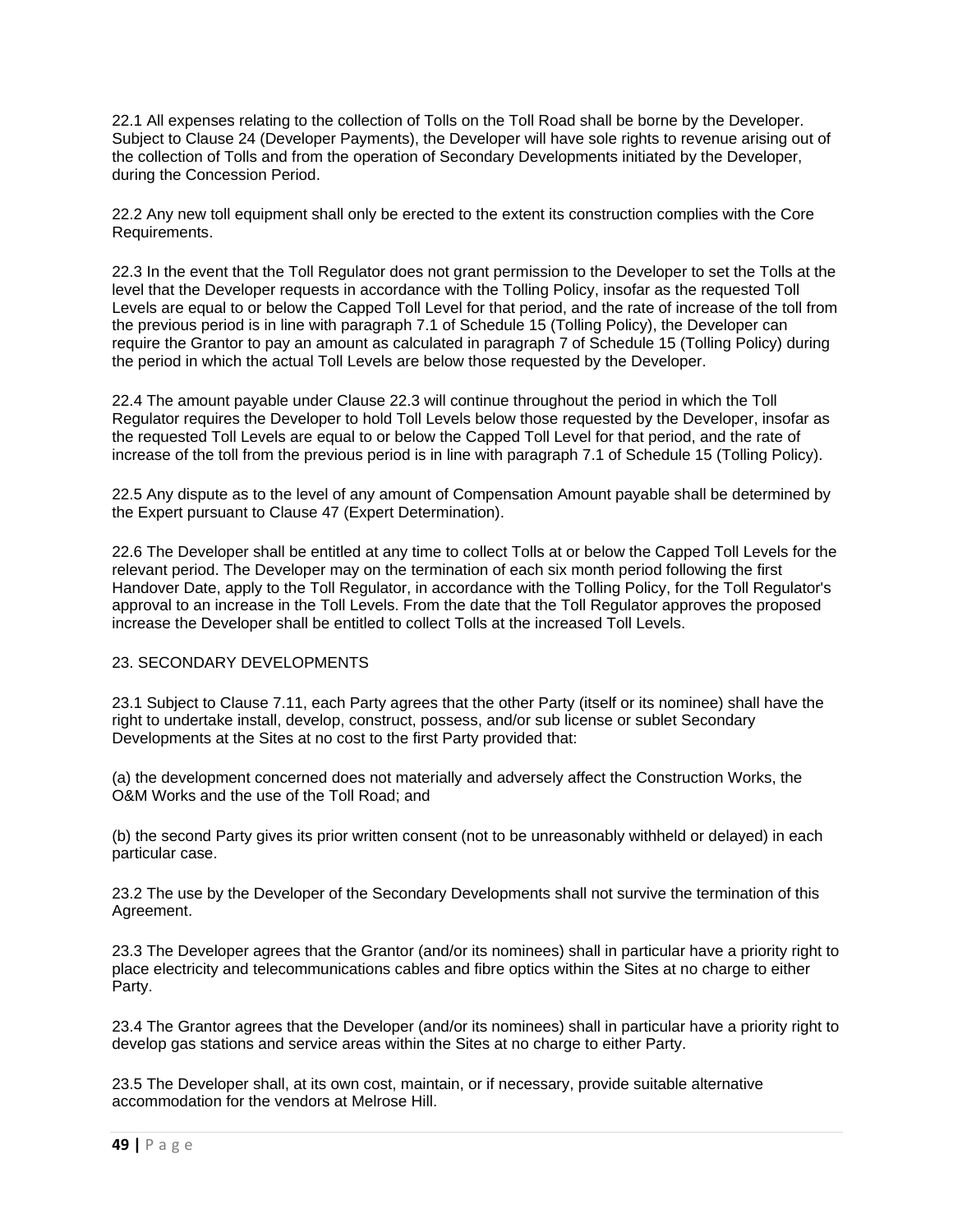## 24. DEVELOPER PAYMENTS

24.1 In this Clause 24:

(a) "Calculation Period" means the periods set out in Clause 24.2;

(b) "Upside Amount" means the amount payable by the Developer to the Grantor, in respect of a particular Calculation Period in accordance with the Upside Formula;

(c) "Upside Formula" means the formula set out in Schedule 18.

24.2 The following provisions shall apply to the duration of Calculation Periods:

(a) the first Calculation Period shall commence on the first Handover Date and end on the last date of the calendar year in which the first Handover Date falls;

(b) the second Calculation Period and each successive Calculation Period until and including the penultimate Calculation Period shall commence on the first date of the next calendar year and end on the last date of that calendar year; and

(c) the last Calculation Period shall begin on the first date of the calendar year in which the Concession Period ends and end on the last date of the Concession Period.

24.3 The Parties agree that the Developer has entered into this Agreement on the basis of certain assumptions regarding the expected gross revenues to be earned by the Developer by, inter alia, the charging of Tolls. The Developer agrees that, in the event that the Developer's gross revenues are above those set out in the Base Case, it will pay the Upside Amount to the Grantor in relation to the relevant Calculation Period.

24.4 The Upside Formula shall determine the Upside Amount for each Calculation Period.

24.5 In respect of each Calculation Period and no later than 60 days after the end of the relevant Calculation Period, the Developer shall:

(a) calculate the Upside Amount in accordance with the Upside Formula, and shall advise the Grantor of such amount (together with such supporting documentation and other information as is reasonably required to demonstrate the accuracy of the calculation); and

(b) pay to the Grantor the Upside Amount (if any) notified under paragraph (a).

24.6 If the Grantor disagrees with the Developer's calculation it shall notify the Developer to that effect.

24.7 If the Parties are unable to agree within 30 days of the Grantor's notification of its disagreement in accordance with Clause 24.6, any or all of the calculation of the Upside Amount for a particular Calculation Period, the dispute shall be referred to the Expert for determination.

24.8 No later than 7 days following the date on which (a) the Grantor and the Developer agree the Upside Amount for a particular Calculation Period or (b) if the Grantor and the Developer are unable to agree, the Expert determines the Upside Amount for a particular Calculation Period, the Developer shall pay to the Grantor the balance of the Upside Amount (if any) for such Calculation Period, with interest at the Reference Rate from the date the amount would have become due under Clause 24.5 to the date of payment.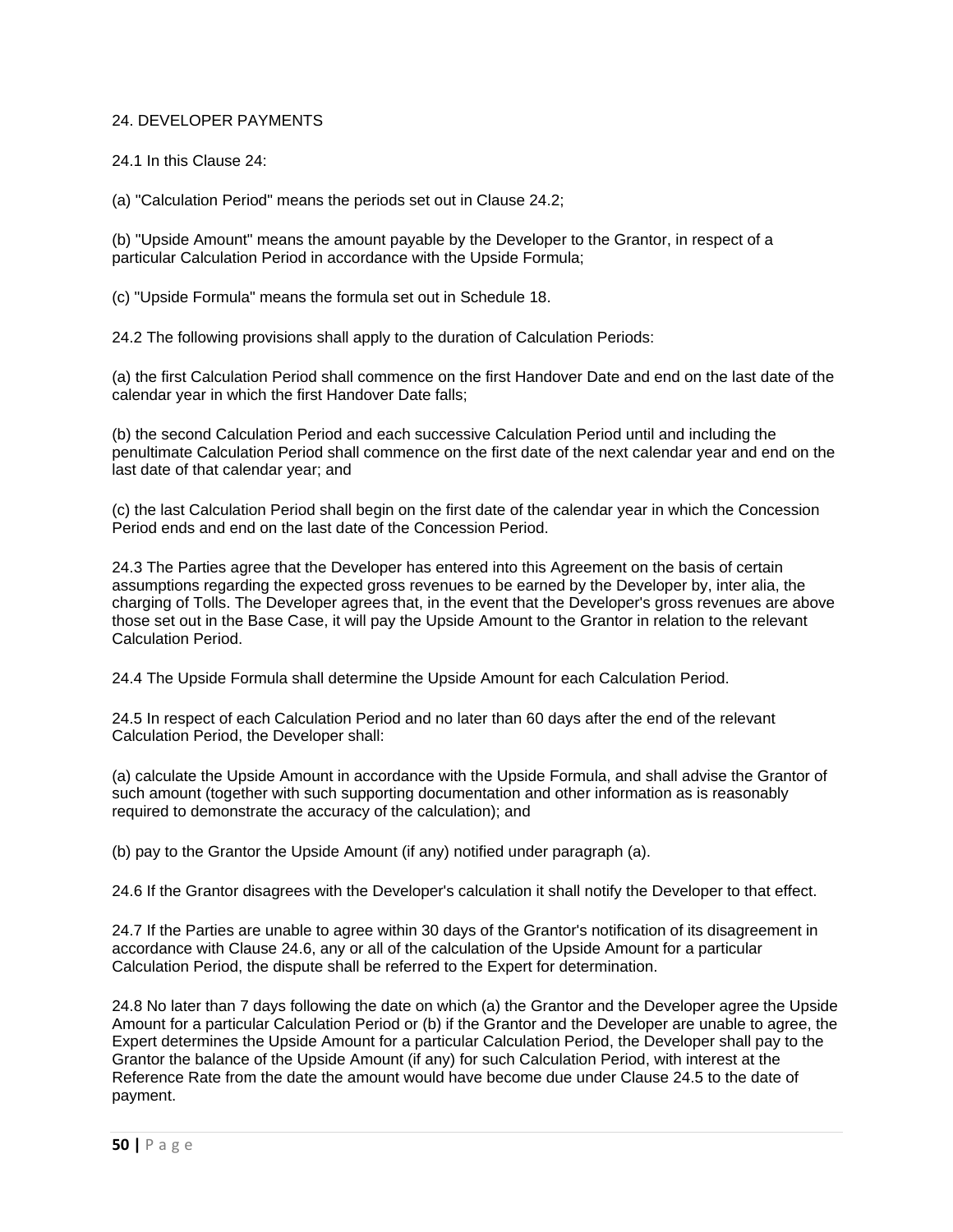24.9 The Developer shall retain for a minimum period of 10 years after the date on which the relevant data were created all source data and information used or relied upon by the Developer for the purpose of calculating the Toll Revenues, the Developer's other revenues and the Developer's operation and maintenance costs.

24.10 The source data and other information referred to in Clause 24.9 shall be made available for inspection by the Grantor (and its agents and advisers) during normal business hours and on prior notice to the Developer. The Grantor (and its agents and advisers) shall be entitled to take copies of such source data and other information as it or they see fit.

24.11 If any breach by the Developer of its undertakings under this Agreement has a material effect on the traffic on the Toll Road or part thereof, the data which was used for the purpose of payment under Clause 24.4 shall be determined such that the results of the payment will be as if the breach had not occurred.

24.12 For the avoidance of doubt, in no circumstances will the Grantor be liable to pay the Developer any sums under this Clause 24 in the event that the Developer's net revenues are less than the assumed levels.

### 24A. CERTIFICATES AND PAYMENT

## 24A. CERTIFICATES AND PAYMENT

### 24A.1 Preliminary Payment and First Payment

(a) The Grantor shall pay to the Developer, as a Disbursement under, and subject to the conditions set out in, the GPD Loan Agreement, the Grantor's Proportion of the Preliminary Payment within five (5) Business Days after the execution of the Concession Agreement.

(b) The Grantor shall pay to the Developer, as a Disbursement under, and subject to the conditions set out in, the GPD Loan Agreement, the EFC First Payment within five (5) Business Days after the Early Financial Close.

(c) The Grantor shall pay to the Developer, as a Disbursement under, and subject to the conditions set out in, the GPD Loan Agreement, the FCIB First Payment within five (5) Business Days after the Financial Close 1B.

#### 24A.2 Monthly Payments

The Grantor shall pay to the Developer the Grantor's Proportion of the Monthly Payments as set out in Schedule 19 and in accordance with the following principles:

(a) At the end of each month after the First Payment, the Developer shall submit to the Grantor a Monthly Statement setting out:

(i) the Time Related Cost Centres of an amount specified in the Payment Schedule for the month with respect to which the relevant Statement relates;

(ii) the Variable Cost Centres of an amount specified in the relevant Statement (the Payment Schedule giving an indication only of the amount likely to be payable with respect to the month to which the relevant Statement relates);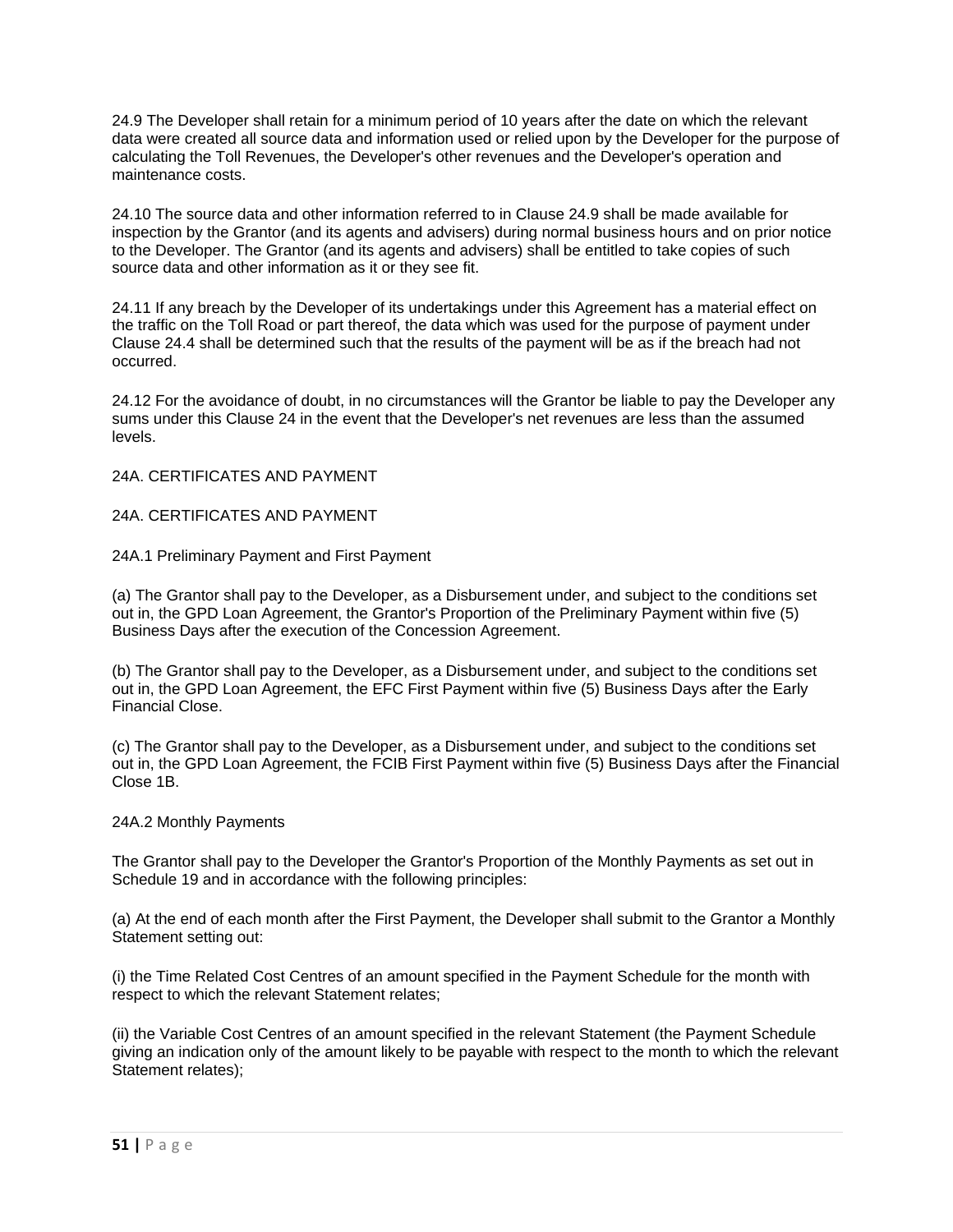(iii) the progress of completion of each Fixed Cost Centre and each Fixed Cost Centre Task since the last Monthly Statement paid by the Grantor, (whether this is equal to, less than, or greater than the percentages set out for indicative purposes in the Payment Schedule);

(iv) the amount of the Grantor's Proportion of the Monthly Payment payable by the Grantor with respect to that Monthly Statement; and

(v) the payment instructions for the proposed Disbursement under the GPD Loan Agreement.

The application shall be accompanied by statements:

(a) from the Independent Engineer, endorsed by the Developer, that, in its opinion, the percentages of the relevant Fixed Cost Centres have been completed in accordance with the Concession Specification; and

(ii) from the Developer that the amounts payable with respect to each Variable Cost Centre is a true and accurate reflection of the costs comprised in that Variable Cost Centre.

All Monthly Statements shall be sent together with evidence satisfactory to the Grantor in support of the opinions set out in the accompanying statements.

(b) On receipt of each Monthly Statement, the Grantor's Representative shall either:

(i) accept that Monthly Statement, by the issue of a Monthly Certificate, within fourteen (14) calendar days of that Monthly Statement, together with a list, if necessary, of all items of work to be rectified or completed by the next Monthly Statement. The Grantor shall then pay to the Developer as a Disbursement under the GPD Loan Agreement the Grantor's Proportion of the relevant Monthly Payment within five (5) Business Days of the issue of the Monthly Certificate; or

(ii) reject all or part of the Monthly Statement solely on the basis that:

(A) the computations or amounts set out in the Monthly Statement are incorrect; or

(B) that the Fixed Cost Centre Task has not been carried out; or that the Fixed Cost Centre Task has not been carried out in accordance with the Concession Specification.

In which case, the Grantor shall:

(1) issue to the Developer a Monthly Certificate related to the undisputed amount of the Monthly Statement within fourteen (14) calendar days of the relevant Monthly Statement. The Grantor shall pay as a Disbursement to the Developer under the GPD Loan Agreement the Grantor's Proportion of the Monthly Payment which corresponds to this undisputed amount (if any) within five (5) Business Days of the date of the issue of the Monthly Certificate, and

(2) notify the Developer of the basis for rejecting the disputed amount of the Monthly Statement (giving reasonable details) within seven (7) calendar days of receipt of the relevant Monthly Statement. The Parties shall then attempt in good faith to resolve that dispute for a further period of five Business Days. If an agreement is reached, the provisions of Clause 24.A.2 (b)(i) shall apply. If an agreement is not reached, the Grantor shall, within five (5) Business Days, either pay the disputed amount of the Monthly Statement as a Disbursement under the GPD Loan Agreement, or refer to an expert for determination of the dispute in accordance with Clause 47 (Expert Determination). The Expert shall, on making his decision, issue the Monthly Certificate stating the amount which he has determined is due.

24A.3 Currency of payment by the Grantor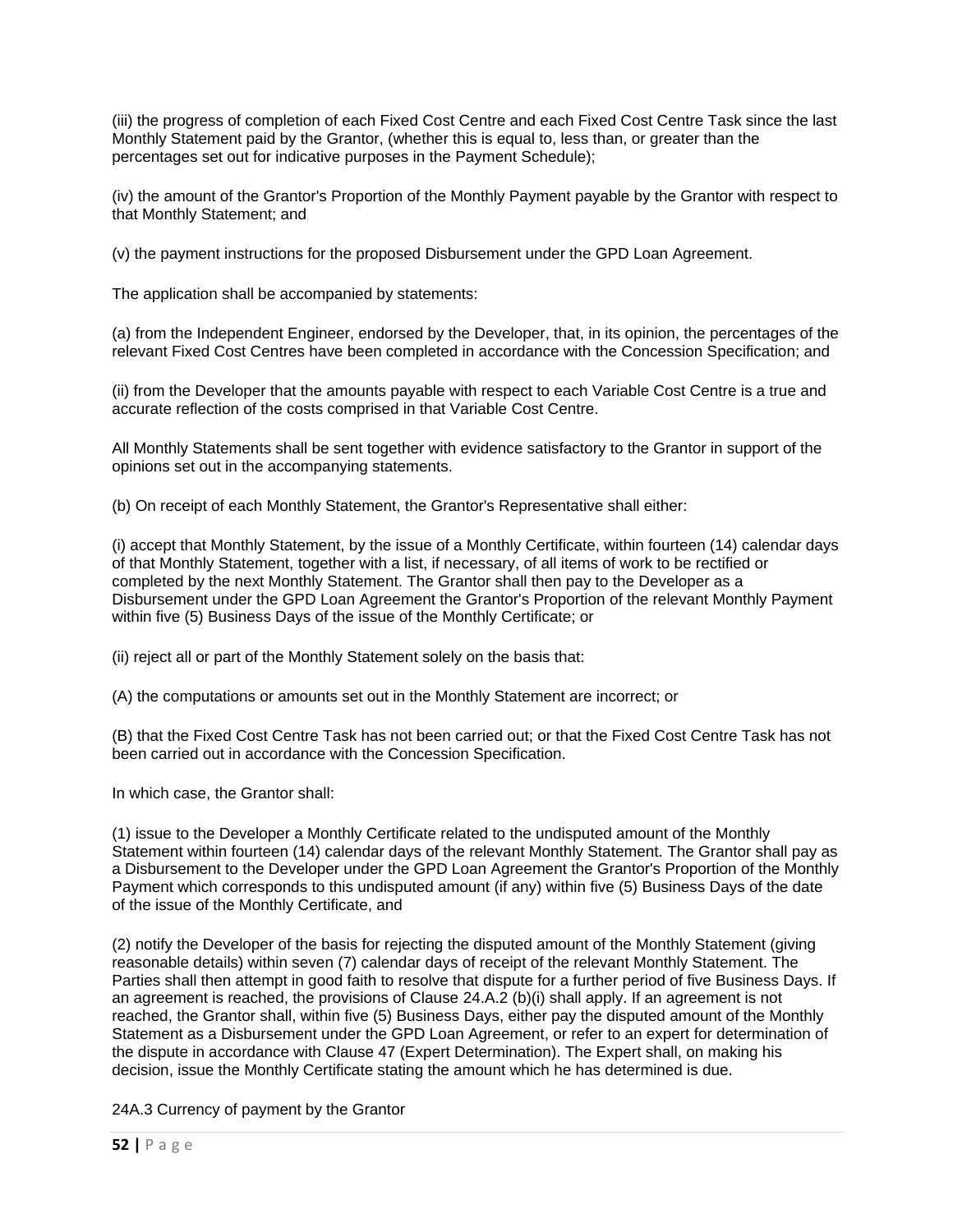(a) With respect to each of the Grantor Early Project Commitment and the Grantor Phase 1B Commitment, fifty per cent. (50%) of the amount of each Disbursement shall be paid in Jamaican Dollars and fifty per cent (50%) of the amount of each Disbursement shall be paid in US Dollars, save for the Disbursement related to the Preliminary Payment which shall be paid 100% in USD Dollars.

(b) The amount of a Disbursement in Jamaican Dollars will be calculated as an amount equal to the US Dollar Amount (as defined in the GPD Loan Agreement) of the Disbursement converted to Jamaican Dollars at the Rate of Exchange (as defined in the GPD Loan Agreement), at the date of the payment.

### 24A.4 Grantor's Proportion Maximum Amount

Notwithstanding any other provision of this Agreement:

(a) the total amount of Disbursements payable under the GPD Loan Agreement pursuant to this Agreement shall not exceed, with respect to the Early Studies and the Early Project, the Grantor Early Project Commitment, (as defined in the GPD Loan Agreement) and with respect to Phase 1B, the Grantor Phase 1B Commitment (as defined in the GPD Loan Agreement) shall not exceed USD 87,500,000; and

(b) the maximum Disbursement under GPD Loan Agreement for the Early Studies shall be USD 2,200,000.

#### 25. COMPENSATION AMOUNT

25.1 The Grantor shall pay the Developer the amount of any Compensation Amount which may from time to time be due in accordance with the provisions of this Agreement within 30 days after receipt of an invoice accompanied by a properly completed certificate.

25.2 The payments to be made by the Grantor whether by way of Compensation Amount or otherwise shall be as expressly stated in this Agreement and shall not be increased or reduced save in accordance with:

- (a) Clause 19.6 (Grantor Variations);
- (b) Clause 20.3 (Change of Law);

(c) Clause 25.6 (Grantor Breach, Qualifying Force Majeure Event, Prolonged Force Majeure Event and delay in the entry into force of the Toll Roads Bill as an Act of the Parliament of Jamaica);

- (d) Clause 25.8 (Competing Roads);
- (e) Clause 25.9 (GPD Loan Agreement); or
- (f) a Variation agreed in accordance with Clause 19.8 (Grantor Variations).

25.3 Where the amount of any payment is disputed, the undisputed amount shall be paid. Either Party shall refer to an Expert any dispute about the calculation of any Compensation Amount for determination in accordance with Clause 47 (Expert Determination). Where a disputed amount is determined by the Expert to be due, it shall be paid within 7 days after the date of determination, with interest at the Reference Rate from the date the amount would have become due under Clause 25.4 above to the date of payment.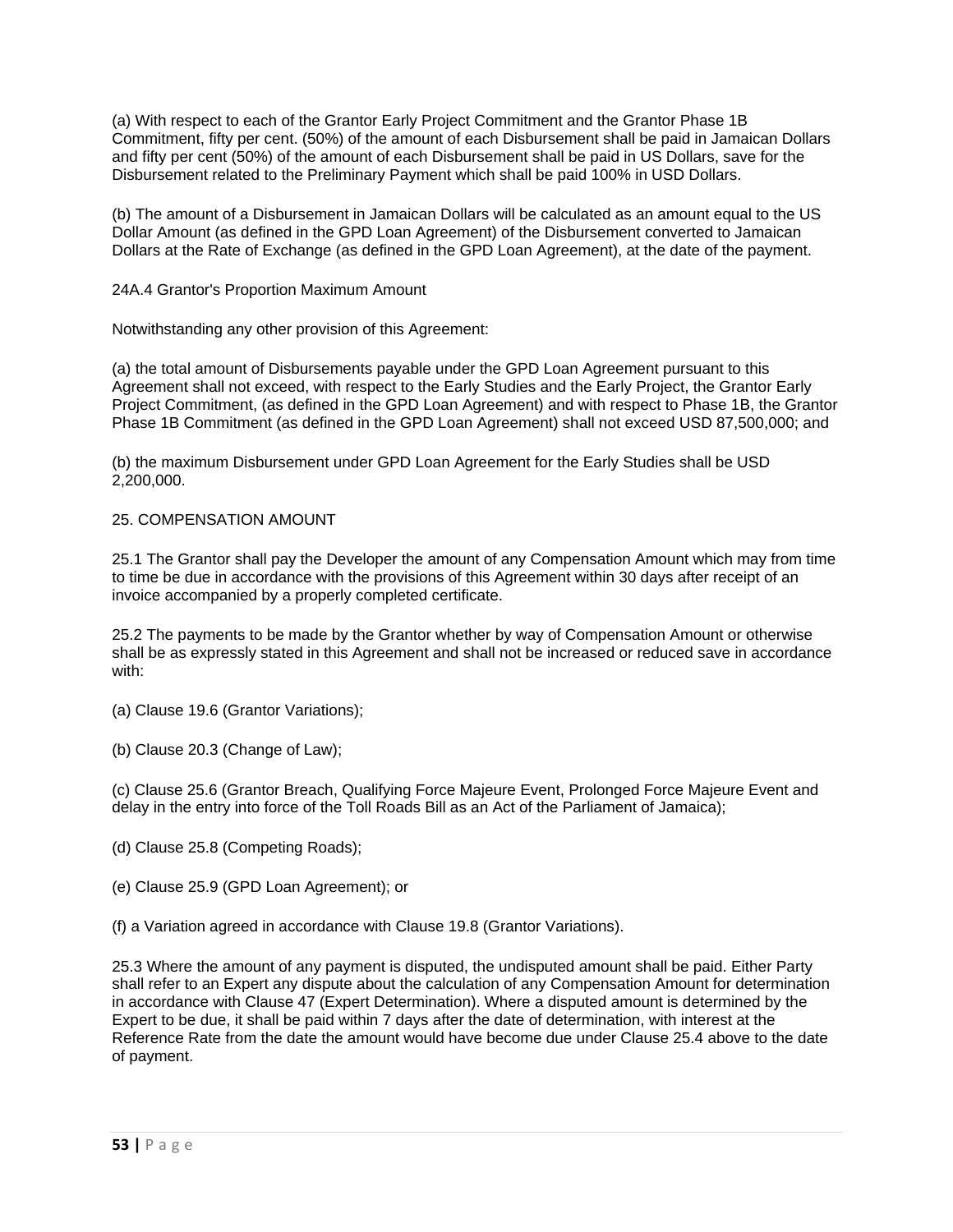25.4 If any supply made under or contemplated by this Agreement is or becomes chargeable to GCT then the person receiving that supply (the "Recipient") shall in addition pay the amount of that GCT to the person making the supply (the "Supplier") against receipt by the Recipient from the Supplier of a proper GCT invoice in respect of the supply.

25.5 The Parties acknowledge the tax exemptions to be made available to the Developer pursuant to the Implementation Agreement.

25.6 The Developer shall be entitled to a payment of, or an adjustment to, the Compensation Amount if:

(i) a breach by the Grantor of its obligations under this Agreement, including, without limitation, a delay in payment under the GPD Loan Agreement leading to a suspension under Clause 5.7 and a delay in the entry into force of the Toll Roads Bill as an Act of the Parliament of Jamaica until after the EFC Long Stop Date; or

- (ii) the occurrence of a Qualifying Force Majeure Event;
- (iii) a Prolonged Force Majeure Event;
- (iv) a Grantor Variation; or
- (v) a Qualifying Change of Law,

increases the costs of the Developer as set out in the Milestone Schedule, including costs of construction or operation and maintenance of the Toll Road (whether or not, with respect to paragraph (ii) above, that increase occurs during the period that the relevant Qualifying Force Majeure Event or Prolonged Force Majeure Event is subsisting), or results in the Developer losing revenue, provided that the Developer has, in accordance with Good Engineering and Operating Practices, mitigated any such increase in costs (and/or loss of revenue), and the payment of, or an adjustment to, the Compensation Amount shall (subject to Clause 12.2 (Time for Completion) and the provisions of Clause 26.6 be the sole remedy available to the Developer for that breach or event. The adjustment will be calculated so as to put the Developer in the same Financial Position (in accordance with Clause 40.3) as it would have been in had the Grantor's breach or Qualifying Force Majeure Event or Prolonged Force Majeure Event not occurred.

25.7 Any claim for a payment of, or an adjustment to, the Compensation Amount mentioned in Clause 25.6 must be made by notice from the Developer to the Grantor's Representative within 28 days after the date on which the Developer became aware of the increased costs and/or (if applicable), the loss of revenue, or (if earlier) of the date on which it should have become so aware. The notice must set out the Developer's estimate of the increase in its costs as set out in the Milestone Schedule, including costs of construction or operation and maintenance costs and/or (if applicable), the loss of revenue, due to the breach by the Grantor and must be supported by full details of the claim. As soon as practicable after the Grantor receives the Developer's notice the Parties shall discuss and agree the estimated increase in the Developer's costs as set out in the Milestone Schedule, including costs of construction or operation and maintenance costs and/or (if applicable), the loss of revenue, due to the breach, Qualifying Force Majeure Event, Prolonged Force Majeure Event, Grantor Variation, Qualifying Change of Law. If the Parties cannot agree on the costs and/or the amount of lost revenue due to the breach, Qualifying Force Majeure Event, Prolonged Force Majeure Event, Grantor Variation or Qualifying Change of Law, then the dispute shall be determined by an Expert in accordance with Clause 47 (Expert Determination). Notwithstanding the foregoing, the Grantor shall not be liable for the additional costs in construction or operation and maintenance and/or the loss of revenue resulting from a Prolonged Force Majeure Event to the extent those costs arise or revenue is lost within the first nine months of the occurrence of the relevant Force Majeure Event.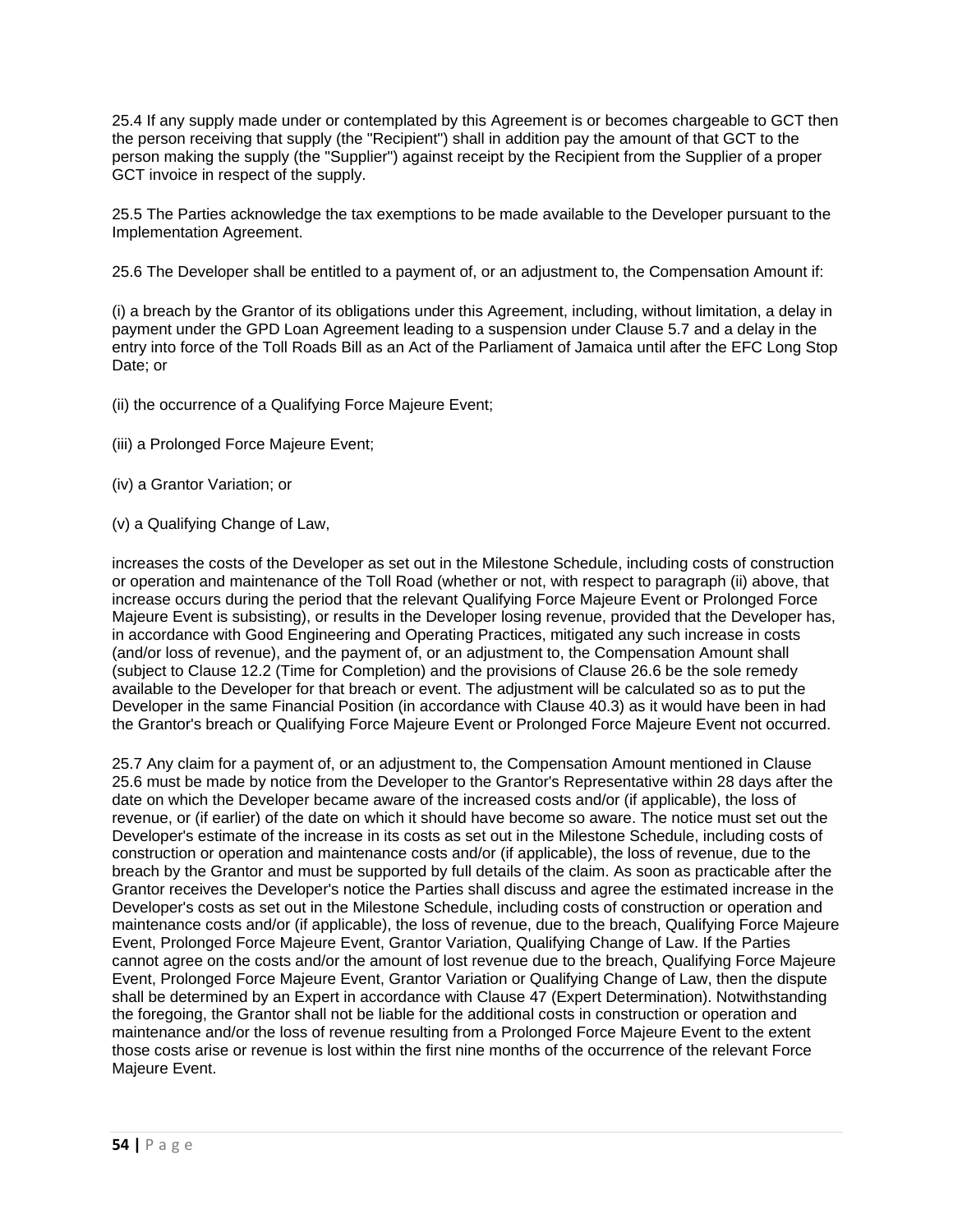25.8 The Developer shall be entitled to a payment of, or an adjustment to, the Compensation Amount to reflect any reduction in traffic levels that arise solely from the carrying out of works by or on behalf of the Government of Jamaica which:

(a) provides a new rail public transport passenger link between Spanish Town and Kingston; or

(b) enhances the speed or capacity of competing roads within the transport corridor served by the Toll Road,

except those schemes or projects included in the list below:

(i) Northern Jamaican Development Project improving the Northern coastal road from Negril to Fair Prospect

(ii) Upgrading of the Three Miles roundabout in Kingston;

(iii) Improvement to the Jose Marti and Old Harbour roundabouts on Spanish-Town by pass;

(iv) Widening of Washington Boulevard, in Kingston, between Molynes Road and Duhaney Park Avenue;

(v) expansion and upgrading of Port Bustamante in Kingston; and

(vi) expansion and upgrading of Norman Manley International Airport in Kingston and Sangster International Airport in Montego Bay.

(vii) the refurbishment of the existing single track passenger rail link between Kingston, Spanish Town and Williamsfield, and Spanish Town and Ewarton, (to the level operating before the closure of the rail link for the carriage of passengers).

For the purposes of determining the amount of Compensation Amount payable under this Clause, the reduction in actual traffic levels on the Toll Road (if any) will be determined by an independent traffic advisor mutually agreed between the Grantor and the Developer. If no agreement can be reached on the appointment of the independent traffic adviser, either Party may request the President of the International Chamber of Commerce to appoint the independent traffic adviser.

25.9 Provided that the Developer has given the Grantor 5 Business Days' notice of a delay in a payment to be made by the Grantor to the Developer under the GPD Loan Agreement, the Developer shall be entitled to a payment of, or an adjustment to, the Compensation Amount to reflect any costs to the Developer which arise after the notice period has elapsed and which are directly caused by the delay.

25.10 To the extent that the Developer receives or has a right to receive any sum from any person (including without limitation any State entity or insurance company) with respect to any event for which the Developer has received or has a claim for a Compensation Amount hereunder, then the Developer shall hold that sum and that right and its proceeds on trust for the Grantor absolutely and shall assign the same free of any security to the Grantor and give the Grantor reasonable assistance in recovering the same.

#### 26. FORCE MAJEURE

26.1 No Party shall be in breach of its obligations under this Agreement (other than payment obligations) or incur any liability to the other Party for any losses or damages of any nature whatsoever incurred or suffered by that other (otherwise than under any express indemnity in this Agreement) if and to the extent that it is prevented from carrying out those obligations by, or such losses or damages are caused by, a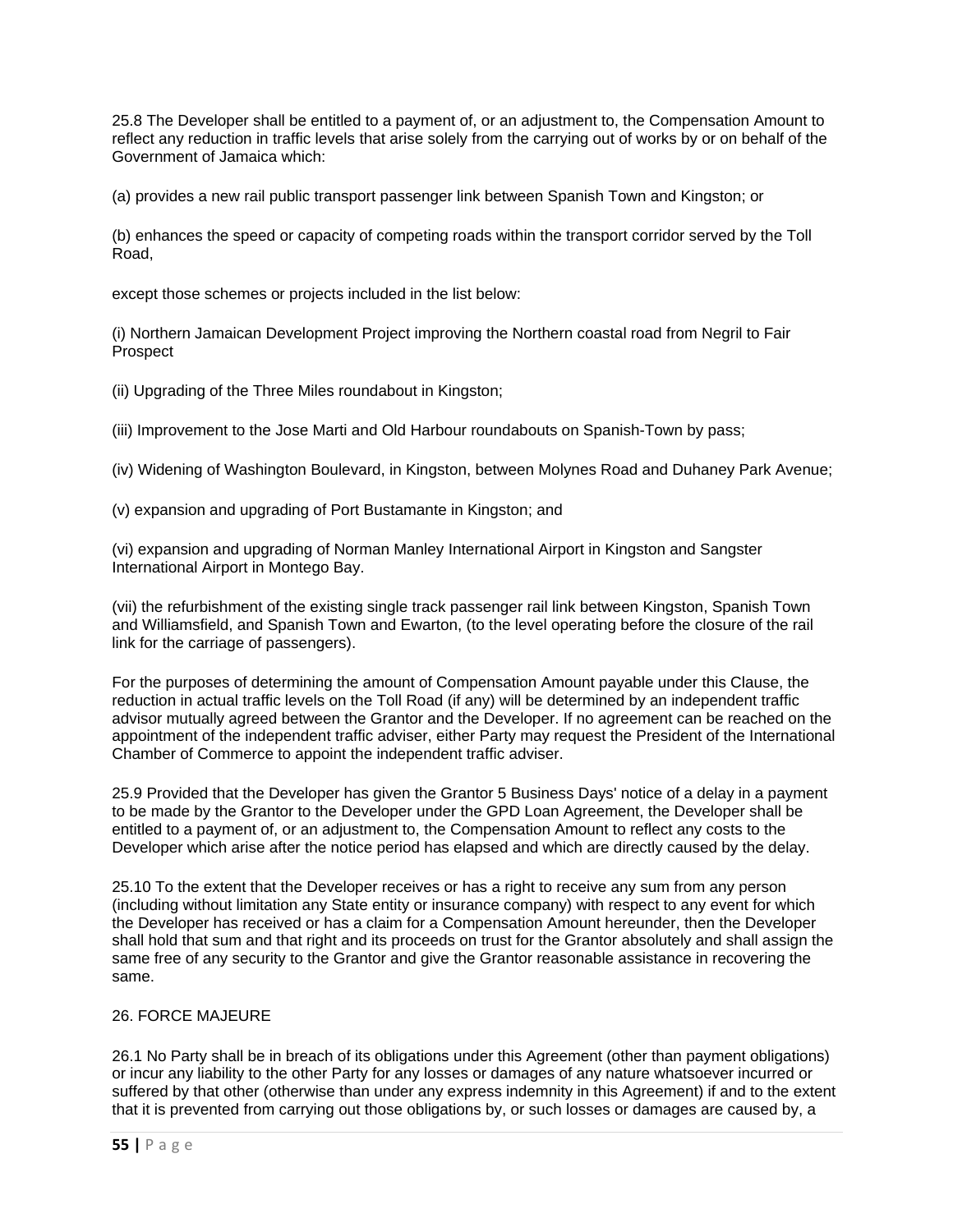Force Majeure Event except to the extent that the relevant breach would have occurred, or the relevant losses or damages would have arisen, even if the Force Majeure Event had not occurred (in which case this Clause 26 shall not apply to that extent).

26.2 As soon as reasonably practicable following the date of commencement of a Force Majeure Event, and within a reasonable time following the date of termination of a Force Majeure Event, any Party invoking it shall submit to the other Party reasonable proof of the nature of the Force Majeure Event and of its effect upon the performance of the Party's obligations under this Agreement.

26.3 The Developer shall, and shall procure that its sub-contractors shall, at all times take all reasonable steps within their respective powers and consistent with Good Engineering and Operating Practices (but without incurring unreasonable additional costs) to:

(a) prevent Force Majeure Events affecting the performance of the Developer's obligations under this Agreement;

(b) mitigate the effect of any Force Majeure Event; and

(c) comply with its obligations under this Agreement and (without limiting any of its other obligations under this Clause 26.3) comply with the Concession Specification in respect of the Toll Road to the extent not prevented by the relevant Force Majeure Event.

The Parties shall consult together in relation to the above matters following the occurrence of a Force Majeure Event.

26.4 This clause is without prejudice to the requirement for the Developer to comply with Clause 12 (Time for Completion) in order to obtain extensions of time for any Force Majeure Event.

26.5 Should Clause 26.1 apply as a result of a single Force Majeure Event for a continuous period of more than 9 months (a "Prolonged Force Majeure Event") then subject to Clause 26.6 the provisions of Clause 25.6 (Compensation Amount) shall apply, provided that the Developer shall assign to the Grantor its rights of compensation in respect of any Force Majeure Event arising from an expropriation, sequestration or requisition by the Government of Jamaica.

26.6 Either Party may, following a Prolonged Force Majeure Event affecting the other Party's obligations under this Agreement, at its option and instead of paying any additional costs established pursuant to Clause 25.6 (Compensation Amount) by notice to the other Party terminate the Parties' rights and obligations under this Agreement to the extent they relate to the affected Phase.

26.7 Save as provided in Clauses 25.6 (Compensation Amount) and 31 (Termination Payments) the Grantor shall not be liable for any costs resulting from a Force Majeure Event or a Qualifying Force Majeure Event.

## 27. TERMINATION BY DEVELOPER

#### 27.1 If:

(a) the Grantor fails to pay an amount of money exceeding US\$100,000 due under this Agreement, and that amount remains outstanding for more than 90 days;

(b) the Government expropriates, sequestrates or requisitions (by a single or a series of events) the whole or substantially the whole of the Toll Road, the Contract Plant, the Construction Works, or the Contractor's Equipment);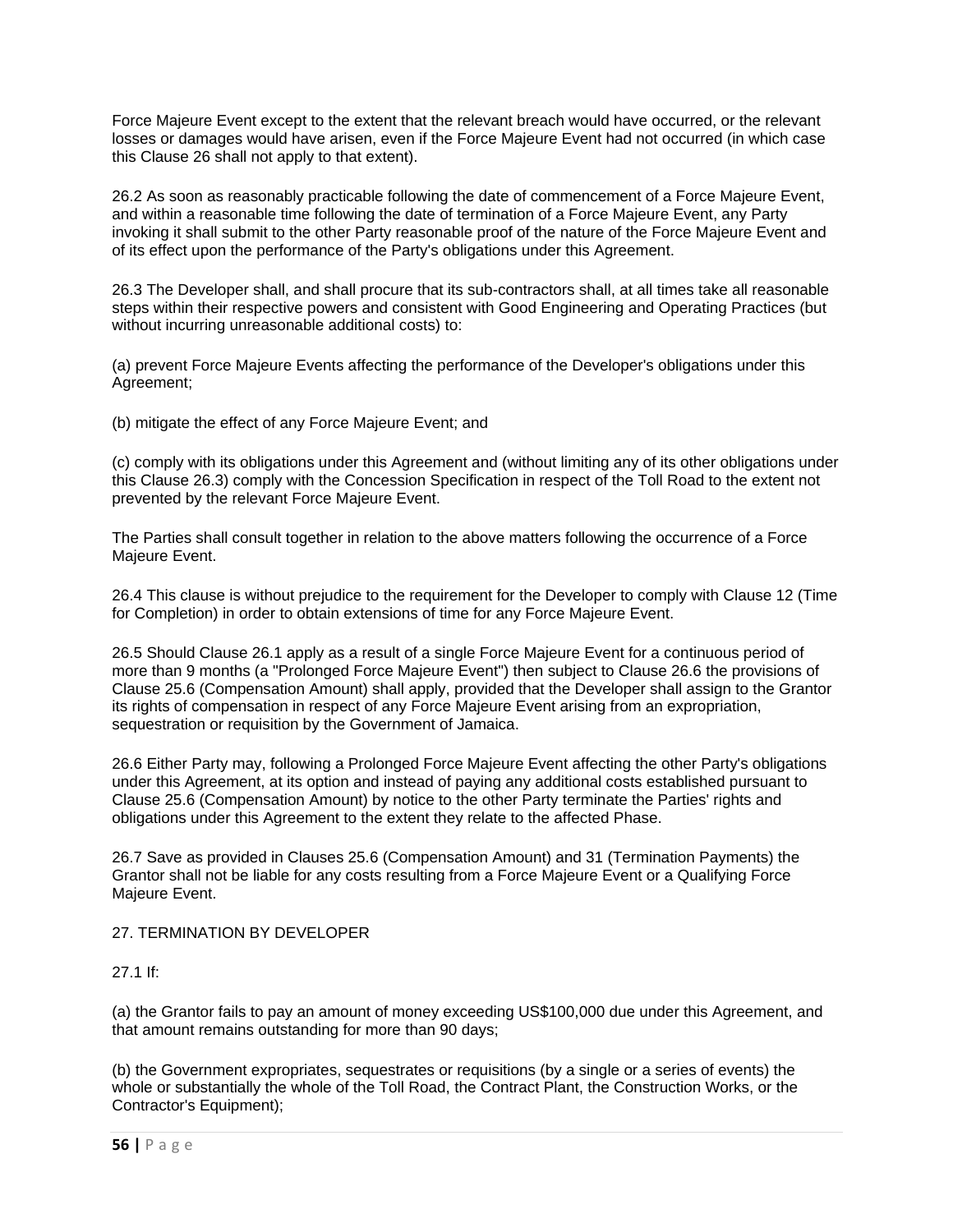(c) the Grantor is in breach, and that breach has not been remedied for more than 90 days, of any of its obligations under this Agreement or the GPD Loan Agreement, Lease Agreement and Grantor Working Capital Reserve Agreement:

(i) in a manner or to an extent that is material in the context of the Grantor's obligations, and/or the Developer's rights, under this Agreement or the Developer's obligations under any Financing Agreement; or

- (ii) where the breach is:
- (A) deliberate or wilful; or

(B) indicates an intention, desire or preference not to comply with the relevant obligations; or

(C) is repeated or persistent to such an extent as is, in the Developer's reasonable opinion, material,

(d) the Government of Jamaica is in breach, for more than 90 days, of its obligations under the Implementation Agreement, the Government Guarantee or any other document with respect to the Project to which it is a party or that it issued;

(i) in a manner or to an extent that is material in the context of the Grantor's obligations, and/or the Developer's rights, under this Agreement or the Developer's obligations under any Financing Agreement; or

- (iii) where the breach is:
- (A) deliberate or wilful; or
- (B) indicates an intention, desire or preference not to comply with the relevant obligations,
- (C) is repeated or persistent to such an extent as is, in the Developer's reasonable opinion, material;

(e) the Grantor's ability to act as Grantor under the Jamaican legislation is terminated by, or becomes ineffective due to, an act of the Government of Jamaica, and this termination or ineffectiveness lasts for more than 90 days; or

(f) the Grantor's ability to act as Grantor under the Jamaican legislation is terminated or becomes ineffective due to a final decision of the Privy Council of the United Kingdom or any final appellate court of Jamaica, which is brought about by a third party constitutional proceeding.

the Developer may give the Grantor a notice in writing (a "Developer Termination Notice") specifying (i) (in the case of paragraph (a)) the non-payment of the amount and requiring payment of that amount or (ii) (in the case of paragraph (b)) specifying the act concerned and requiring release of the same, within 60 days or such further period as may be allowed by the Developer or (iii) (in the case of paragraph (c)) specifying the breach that shall be remedied within 60 days or (iv) ( in the case of paragraph (d) or (e)) specifying the breach that will lead to termination.

27.2 Upon expiry of the Developer Termination Notice, the Developer may, unless the ground or grounds for termination specified in the notice has or have been remedied, without prejudice to any other right under this Agreement, by notice to the Grantor forthwith terminate this Agreement.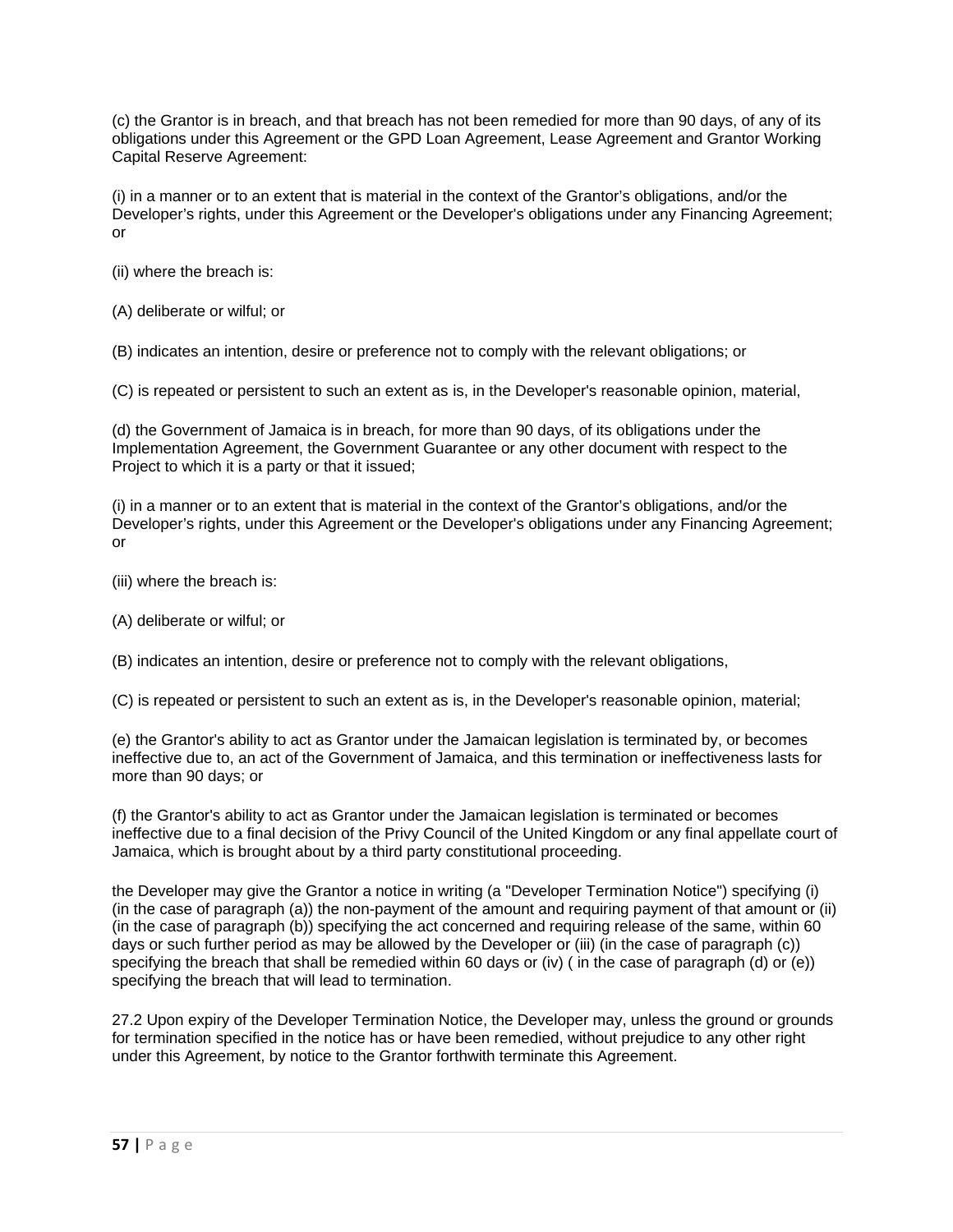27.3 This Clause shall not apply in the case of Clause 27.1 to amounts which are disputed by the Grantor to be due and which have been referred to the Expert for determination in accordance with the terms of this Agreement and in respect of which the Expert has not made a determination.

27.4 If a Qualifying Change of Law makes it illegal or impossible (but not merely more expensive) for the Developer to perform substantially all its material obligations under this Agreement in respect of any Phase, then (subject to the following provisions of this Clause 27.4) the Developer may give 90 days' notice to the Grantor to terminate this Agreement and unless the illegality or impossibility has been removed prior to the expiry of that notice, the Parties' rights and obligations under this Agreement shall terminate on such expiry. However, the Developer shall not give any such notice in respect of any action or change that results from any breach by the Developer (or any of its employees, agents or subcontractors) of:

(a) any obligation of any such person under this Agreement or the Land Documents; or

(b) any Statutory Requirement or Required Consent.

### 28. TERMINATION BY GRANTOR

28.1 If:

(a) the Developer shall in whole or in part assign this Agreement, remove or replace the Contractor or sub let the whole or a part of the Construction Works otherwise than in accordance with Clause 34 (Assignment and Security) or remove or replace the Contractor or the Operator otherwise than in accordance with Clauses 35.2 and 35.3 (Sub-Contractors); or

(b) the Grantor is entitled to terminate the Early Project under Clause 12.5(b) (Time for Completion) of this Agreement or Phase 1A of this Agreement under Clause 12.6(b) (Time for Completion) or Phase 1B of this Agreement under Clause 12.7(b) (Time for Completion); or

(c) there is a breach of this Agreement under Clause 33 (Transfers and Amendments); or

(d) a Prohibited Act is committed:

(i) by the Developer or by an employee not acting independently of the Developer; or

(ii) by an employee of the Developer acting independently of the Developer; or

(iii) by a sub-contractor or by an employee of that sub-contractor not acting independently of that subcontractor; or

(iv) by an employee of a sub-contractor acting independently of that sub-contractor; or

(v) by any other person not specified in paragraphs (i) to (iv) above; or

(e) the Developer is in breach of any of its obligations under this Agreement:

(i) in a manner or to an extent that is material in the context of the Developer's obligations, and/or the Grantor's rights, under this Agreement or any other agreement with respect to the Project to which it is a party or which it issued and/or the Grantor's statutory and other duties and functions; or

(ii) where the breach is: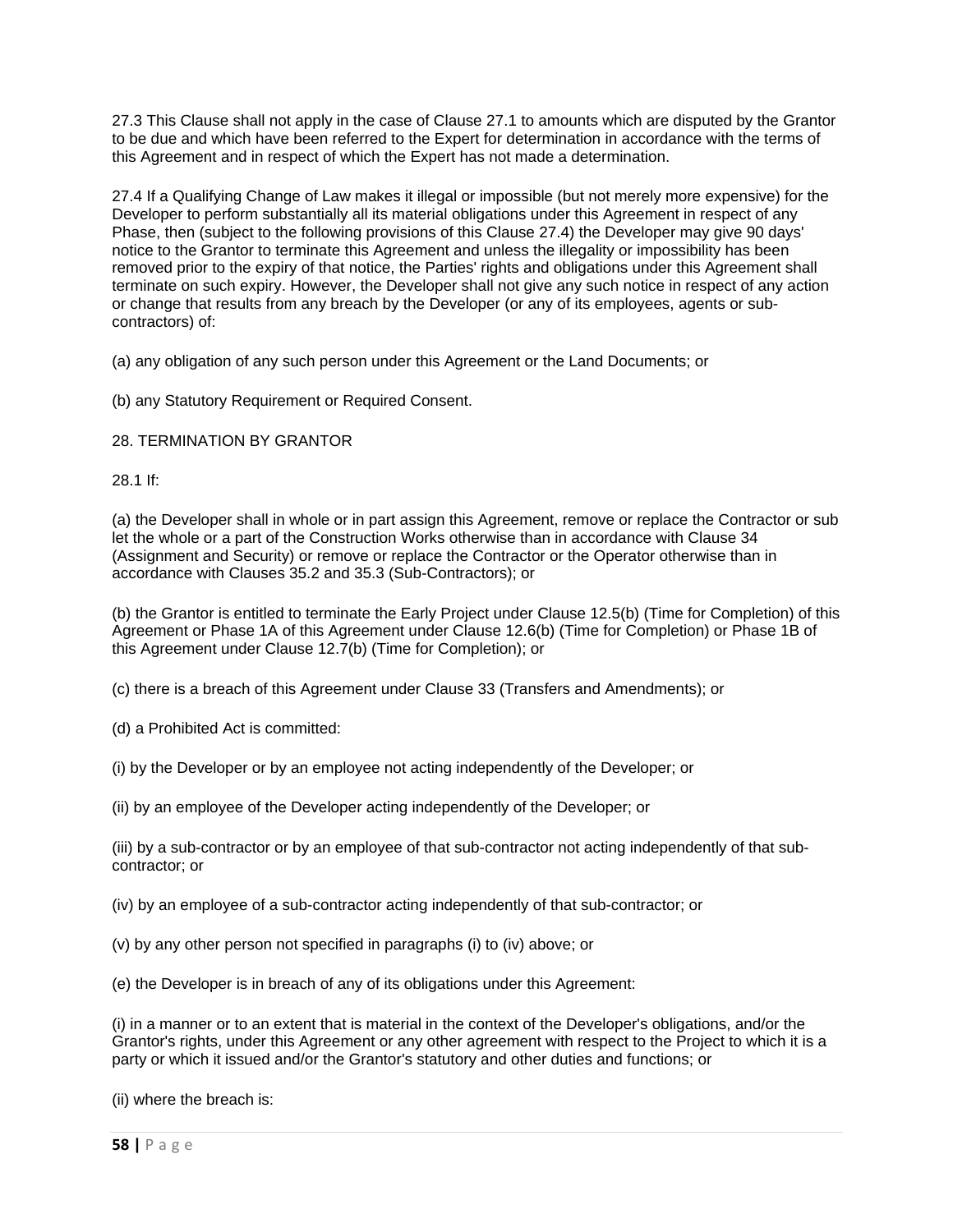(A) deliberate or wilful; or

(B) indicates an intention, desire or preference not to comply with the relevant obligations; or

(C) is repeated or persistent to such an extent as is, in the Grantor's reasonable opinion, material;

(f) the Shareholders fail to subscribe for equity and/or advance moneys in accordance with the Shareholders Equity Undertaking and that amount remains outstanding for more than 90 days;

(g) the Developer, the Contractor, the Operator or the Sponsor breaches or seeks to vary (without the Grantor's consent) any material term of a Project Agreement;

(h) the Developer fails to pay within 90 days of demand any amount exceeding US\$100,000 required to be paid by it in accordance with this Agreement, or

(i) the Developer receives three or more Warning Notices,

then the Grantor may give in relation to the provisions set out in paragraphs (a), (c), (d), (f), (h) or (i) above not less than 60 days' notice in writing and in relation to the provisions set out in paragraphs (b) (e) or (g) above, not less than 120 days' notice in writing (a "Grantor Termination Notice") to the Developer to terminate the Parties' rights and obligations under this Agreement or, at the Grantor's discretion, the Phase affected by such default.

28.2 In the Grantor Termination Notice the Grantor shall specify the ground or grounds of termination and details of the breach or breaches concerned. If the ground or grounds are any of those mentioned under Clause 28.1(d) the Grantor Termination Notice shall specify:

(a) the nature of the Prohibited Act;

(b) the identity of the party whom the Grantor believes has committed the Prohibited Act; and

(c) the date on which this Agreement will terminate.

28.3 Upon the expiry of a Grantor Termination Notice the Grantor may, without prejudice to any other remedy under this Agreement, by notice to the Developer, immediately terminate this Agreement or a Phase of this Agreement and the relevant Land Documents and enter the relevant Sites and expel the Developer from them, but without releasing the Developer from any of its obligations or liabilities which have accrued under this Agreement or in respect of a Phase which has not been so terminated and without affecting the rights and powers conferred by this Agreement on the Grantor or the Grantor's Representative, unless:

(a) the ground or grounds for termination specified in the notice has or have been remedied; or

(b) in respect of the grounds mentioned under Clauses 28.1(d)(ii) and (iv) the Developer has terminated the employee's employment and (if necessary) procures the performance of the relevant obligations by another person; or

(c) in respect of the ground mentioned under Clause 28.1(d)(iii), the Developer has terminated the relevant agreement which created the sub-contractor's obligations and procures the performance of those obligations by another person; or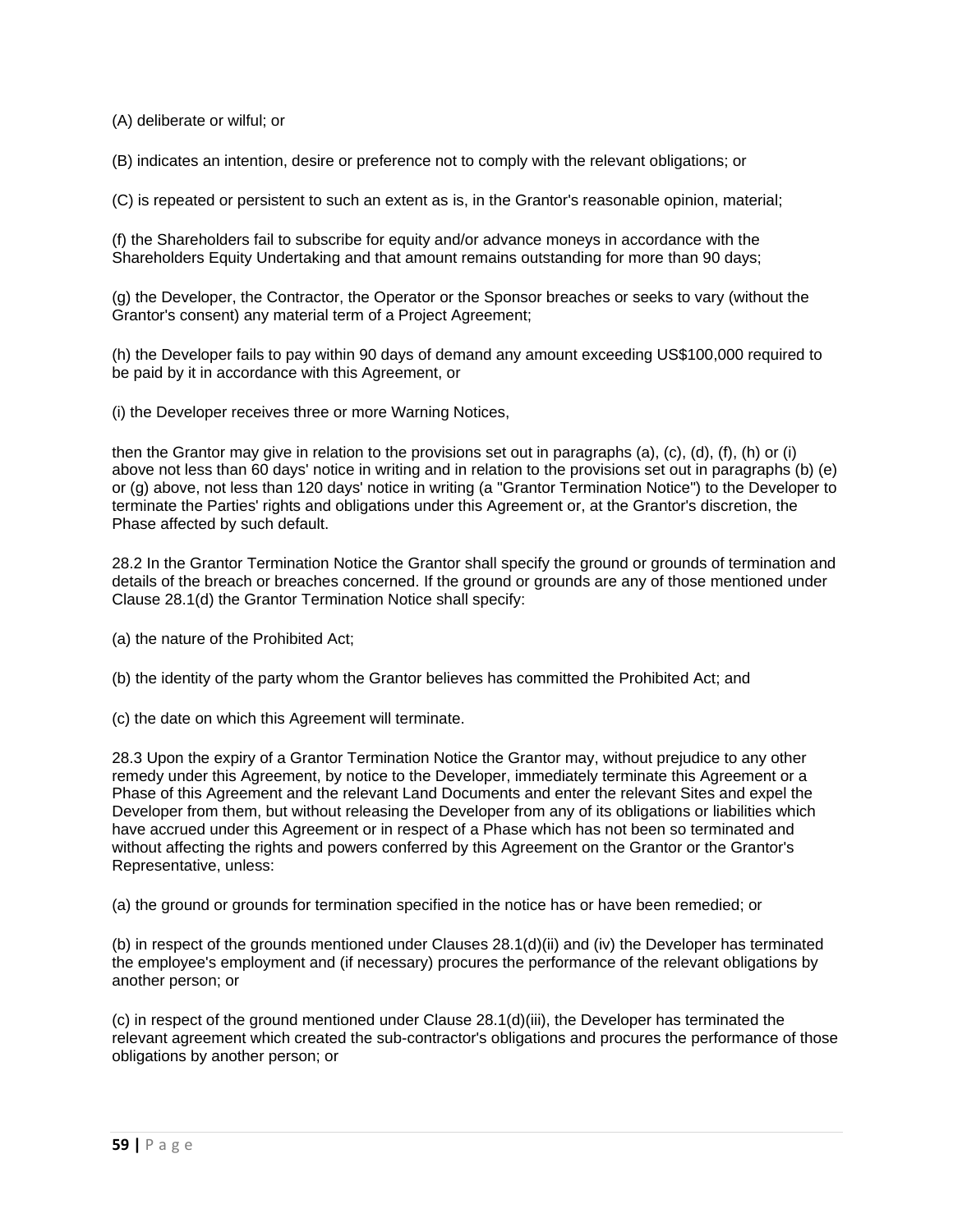(d) in respect of the ground mentioned under Clause  $28.1(d)(v)$ , the Developer has procured the termination of the person's employment and of their employer's (where not employed by the Developer or a sub-contractor of the Developer) and (if necessary) the performance of the relevant obligations by another person; or

(e) in respect of the ground mentioned under Clause 28.1(e), remedial action has commenced and is being pursued with all diligence and is completed to the reasonable satisfaction of the Grantor within a reasonable period.

28.4 For the purposes of this Clause 28, the "relevant Land Documents", the "relevant Sites" and the "relevant Construction Works" shall mean:

(a) in the case of a termination of Phase 1A, the Phase 1A Land Documents, the Phase 1A Sites and the Phase 1A Construction Works;

(b) in the case of a termination of Phase 1B, the Phase 1B Land Documents, the Phase 1B Sites and the Phase 1B Construction Works; and

(c) in the case of a termination of this Agreement, the Land Documents, the Sites and the Construction Works.

#### 29. BANKRUPTCY AND INSOLVENCY

If an Insolvency Event occurs in relation to the Developer, the Grantor shall be entitled to terminate this Agreement forthwith (and without payment of any amount by way of compensation except under Clause 31 (Termination Payments)) by notice to the Developer or to the administrator, receiver, manager or liquidator or to any person in whom this Agreement may become vested, in any of which events the provisions of Clause 28 (Termination by Grantor) shall apply.

#### 30. VOLUNTARY TERMINATION

30.1 The Grantor shall be entitled to terminate this Agreement by giving not less than 12 months and no more than 18 months' written notice to the Developer. Any such notice shall be irrevocable by the Grantor.

30.2 If the payment specified in Clause 31.1 (Termination Payments) in the case of termination under this Clause 30 has not been paid in full, in accordance with the provisions of this Agreement, then the termination by the Grantor pursuant to Clause 30.1 shall not take effect until such payment has been paid in full. If, by a date three months after the date such payment is due, such payment has not been paid in full the Developer may, by notice to the Grantor, cancel such termination, in which case the Concession Period shall continue and any right of the Grantor under Clause 30.1 shall terminate and the Grantor shall pay the Developer's costs arising from actions taken as a result of the notice given in Clause 30.1.

#### 31. TERMINATION PAYMENTS

#### 31.1 Grantor Responsibility Termination

(a) If a Grantor Responsibility Termination occurs in respect of this Agreement prior to Early Financial Close, the Grantor shall pay the Developer by way of compensation a capital sum calculated in accordance with Part 1.1 of Schedule 12.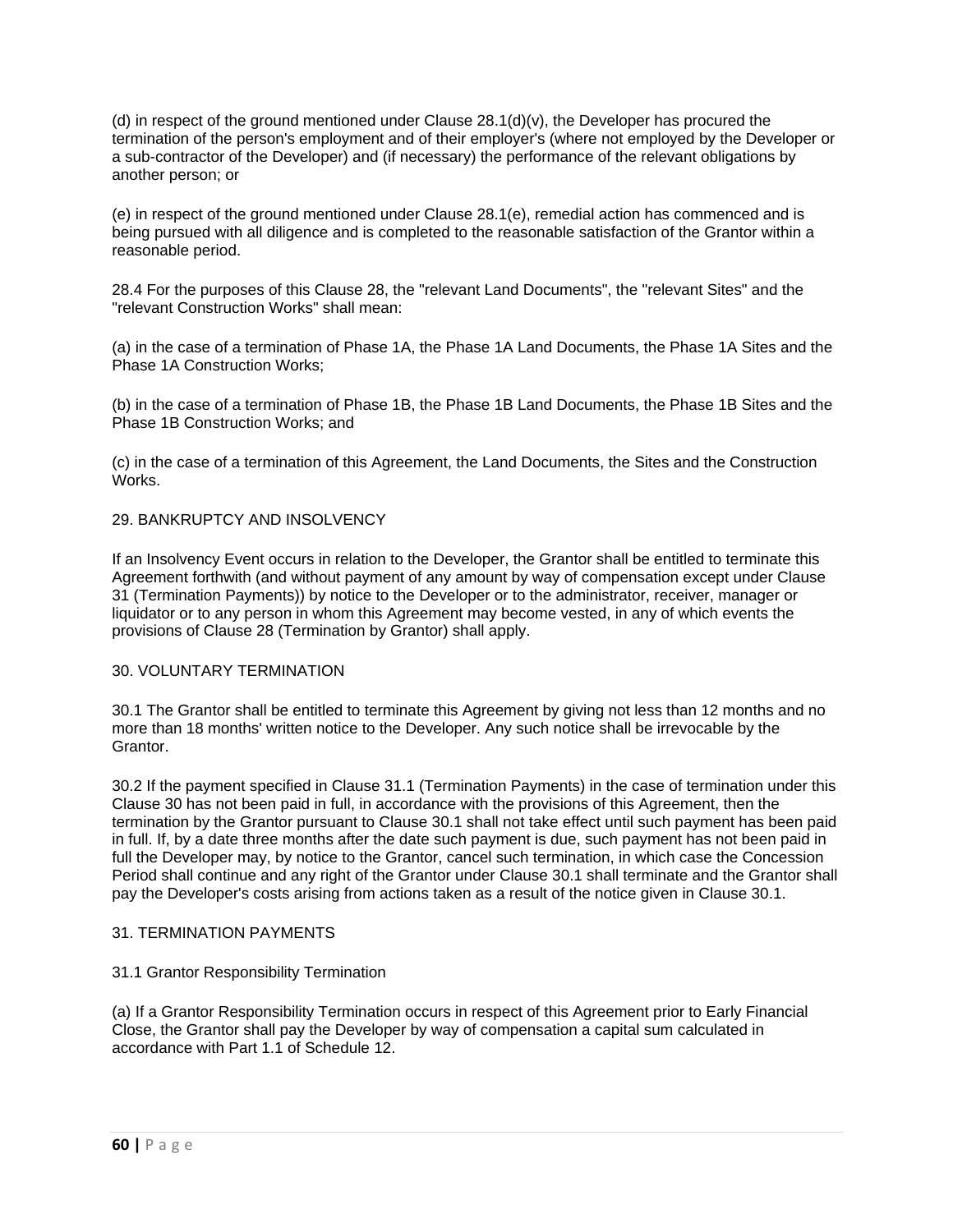(b) If a Grantor Responsibility Termination occurs in respect of this Agreement on or after Early Financial Close but prior to Financial Close 1A, the Grantor shall pay the Developer by way of compensation a capital sum calculated in accordance with Part 1.2 of Schedule 12.

(c) If a Grantor Responsibility Termination occurs in respect of this Agreement on or after Financial Close 1A but prior to Financial Close 1B, the Grantor shall pay the Developer by way of compensation a capital sum calculated in accordance with Part 1.3 of Schedule 12.

(d) If a Grantor Responsibility Termination occurs in respect this Agreement on or after Financial Close 1B and the whole of the Agreement is terminated the Grantor shall pay the Developer by way of compensation a capital sum calculated as the aggregate of:

(i) the capital sum calculated in accordance with Part 1.3 of Schedule 12; and

(ii) the capital sum calculated in accordance with Part 1.4 of Schedule 12.

(e) If a Grantor Responsibility Termination occurs in respect of this Agreement on or after Financial Close 1B and Phase 1B only is terminated, the Grantor shall pay the Developer by way of compensation the capital sum calculated in accordance with Part 1.4 of Schedule 12.

### 31.2 Developer Responsibility Termination

(a) If a Developer Responsibility Termination occurs in respect of this Agreement prior to Early Financial Close, the Grantor shall pay the Developer by way of compensation a capital sum calculated in accordance with Part 2.1 of Schedule 12.

(b) If a Developer Responsibility Termination occurs in respect of this Agreement on or after Early Financial Close but prior to Financial Close 1A, the Grantor shall pay the Developer by way of compensation a capital sum calculated in accordance with Part 2.2 of Schedule 12.

(c) If a Developer Responsibility Termination occurs in respect of this Agreement on or after Financial Close 1A but prior to Financial Close 1B, the Grantor shall pay the Developer by way of compensation a capital sum calculated in accordance with Part 2.3 of Schedule 12.

(d) If a Developer Responsibility Termination occurs in respect this Agreement on or after Financial Close 1B and the whole of the Agreement is terminated, the Grantor shall pay the Developer by way of compensation a capital sum calculated as the aggregate of:

(i) the capital sum calculated in accordance with Part 2.3 of Schedule 12; and

(ii) the capital sum calculated in accordance with Part 2.4 of Schedule 12.

(e) If a Developer Responsibility Termination occurs in respect of this Agreement on or after Financial Close 1B and Phase 1B only is terminated, the Grantor shall pay the Developer by way of compensation the capital sum calculated in accordance with Part 2.4 of Schedule 12.

31.3 No Responsibility Termination

(a) If a No Responsibility Termination occurs in respect of this Agreement prior to Early Financial Close, the Grantor shall pay the Developer by way of compensation a capital sum calculated in accordance with Part 3.1 of Schedule 12.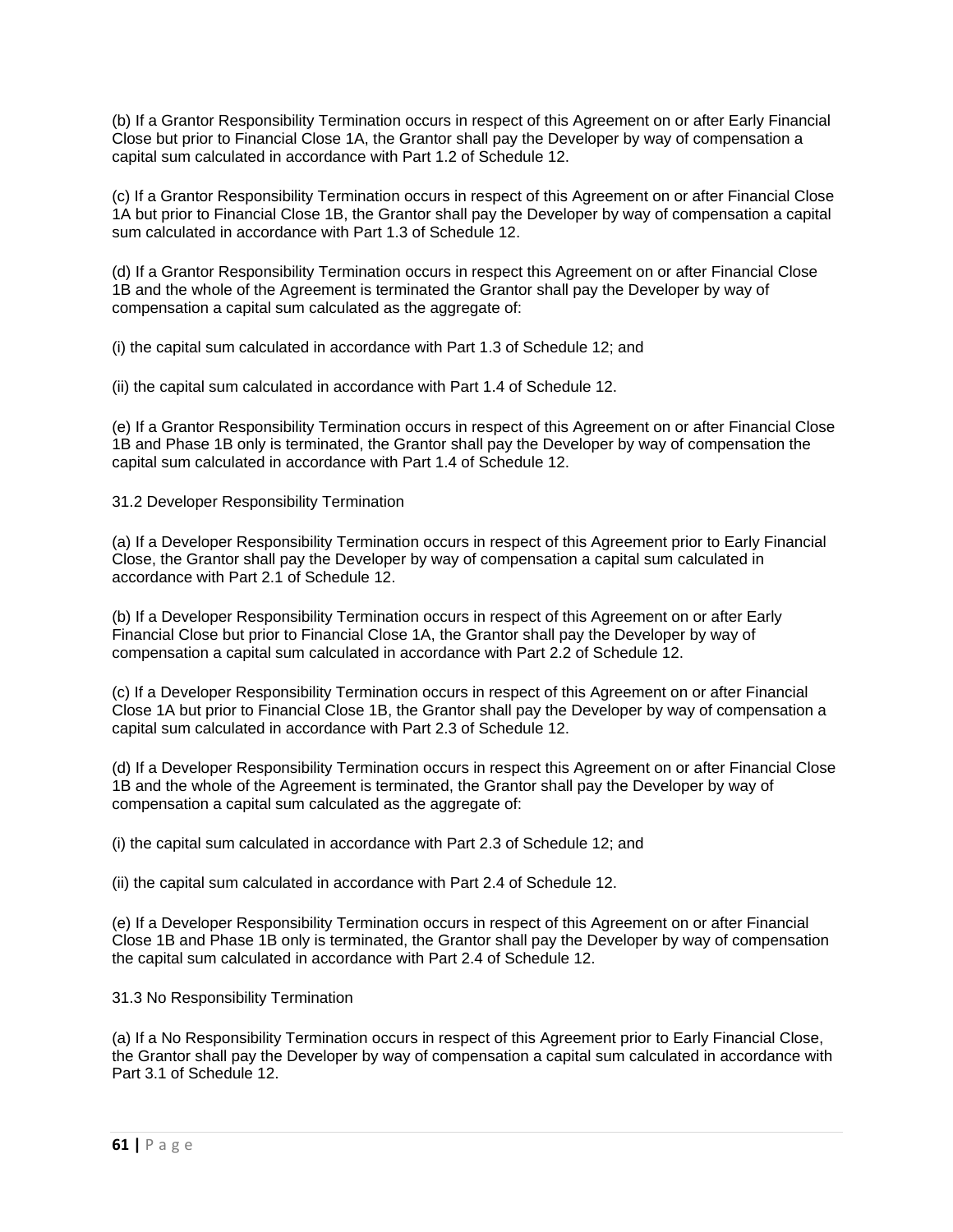(a) If a No Responsibility Termination occurs in respect of this Agreement on or after Early Financial Close but prior to Financial Close 1A, the Grantor shall pay the Developer by way of compensation a capital sum calculated in accordance with Part 3.2 of Schedule 12.

(b) If a No Responsibility Termination occurs in respect of this Agreement on or after Financial Close 1A but prior to Financial Close 1B, the Grantor shall pay the Developer by way of compensation a capital sum calculated in accordance with Part 3.3 of Schedule 12.

(c) If a No Responsibility Termination occurs in respect this Agreement on or after Financial Close 1B and the whole of this Agreement is terminated, the Grantor shall pay the Developer by way of compensation a capital sum calculated as the aggregate of:

(i) the capital sum calculated in accordance with Part 3.3 of Schedule 12; and

(ii) the capital sum calculated in accordance with Part 3.4 of Schedule 12.

(d) If a No Responsibility Termination occurs in respect of this Agreement on or after Financial Close 1B and Phase 1B only is terminated, the Grantor shall pay the Developer by way of compensation the capital sum calculated in accordance with Part 3.4 of Schedule 12.

31.4 To the extent that the Developer has the right to receive any insurance or bond proceeds in or sums due and payable from third parties in respect of the Phase being terminated, but in either case such proceeds or sums (as applicable) have not been irrevocably received by the Developer by or before the Termination Date then in such case the Developer shall hold such right and such proceeds and sums on trust for the Grantor absolutely and shall assign any such rights and claims free of any security in relation to such insurance or bond proceeds and sums due and payable from third parties to the Grantor and give the Grantor reasonable assistance in prosecuting such rights and claims.

31.5 The sum paid under this Clause in respect of any termination is in full and final settlement of all the Developer's claims and rights against the Grantor for breaches and/or termination of this Agreement whether under contract, tort, restitution or otherwise but it is without prejudice to:

(a) any antecedent liability of the Developer to the Grantor which may be set off pursuant to Clause 45.12 of this Agreement;

(b) any antecedent liability of the Grantor to the Developer that arose prior to the Termination Date (but not from the termination itself) to the extent such liability has not already been taken into account in determining or agreeing the sum due on termination; or

(c) any breach by either party of their obligations under this Agreement which continue after the Termination Date.

31.6 Any sum due under this Clause 31 shall be paid:

(a) in the case of sums due from the Grantor to the Developer, less any amounts referred to in Clause 31.5(a), by the Grantor to the Developer in a single instalment on the day falling 30 days after the date that is the later of:

(i) the date that the Grantor receives an invoice from the Developer for such sums; and

(ii) the date that the Grantor receives a signed certificate from the Lenders with respect to the amount of the Developer Senior Debt, and with respect to all other sums, certified audited statements demonstrating the amount of such claims; and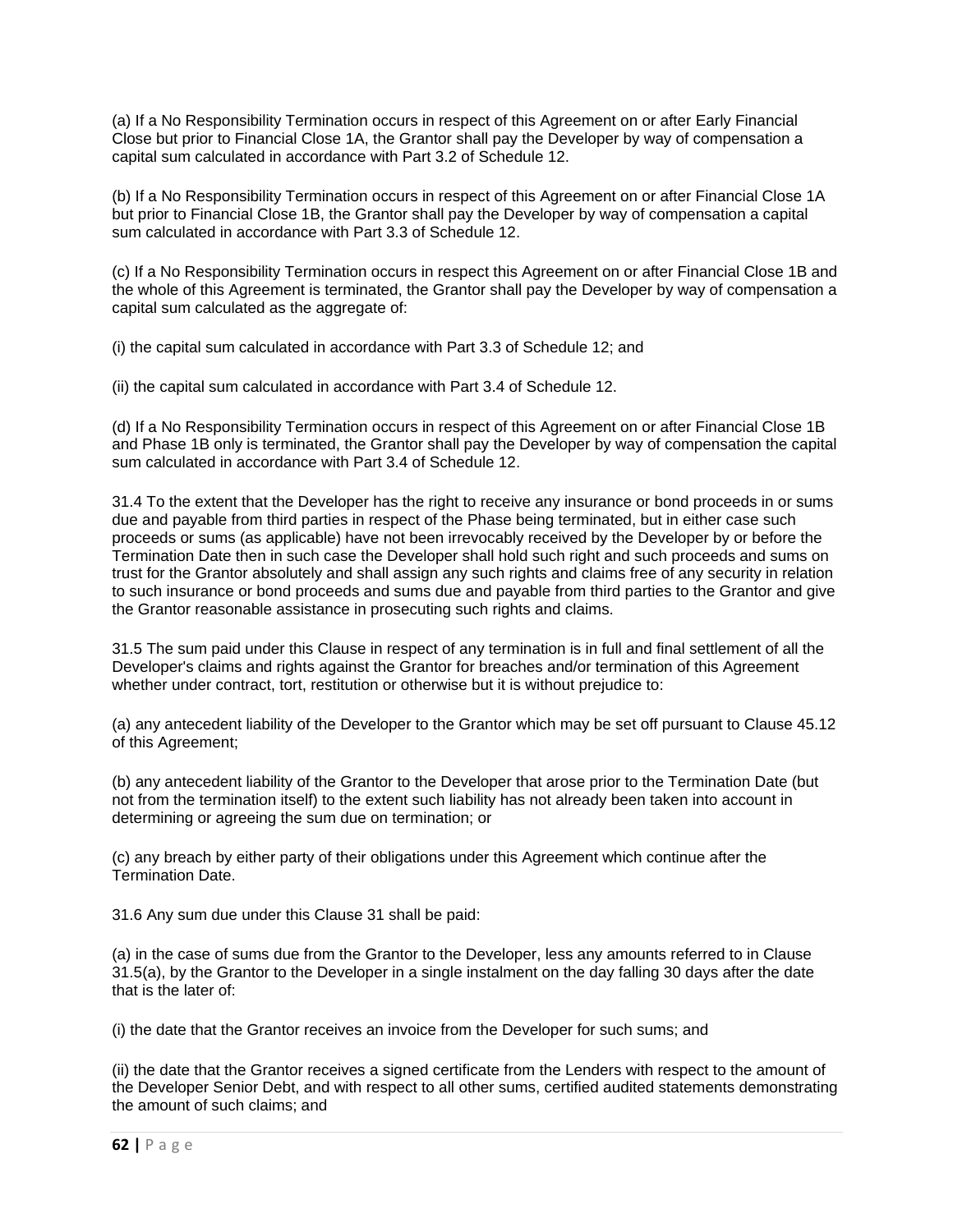(b) in the case of sums due from the Developer to the Grantor, by the Developer to the Grantor within 30 days after the date that the Developer receives an invoice from the Grantor for such sums.

31.7 In addition to such sums the Grantor will pay to the Developer, or the Developer shall pay to the Grantor (as the case may be), interest on the sums due under this Clause 31 (or any part that remains outstanding) at the Reference Rate (or, in relation to the payment of interest on the Bridging Loan, at the rate provided for in the Bridging Loan Agreement) from (but excluding) the Termination Date to (and including) the date on which such sum falls due or if earlier the date of payment of such sums (or part thereof).

31.8 The Developer will give to the Grantor the invoice and supporting information referred to in Clause 31.6 as soon as practicable and in any event within 30 days of the Termination Date.

31.9 The costs and/or expenses to be taken into account in the calculation of all termination sums due pursuant to this Clause 31 shall only be such costs and/or expenses to the extent that they are reasonable and proper in quantum and shall have been or will be reasonably and properly incurred.

31.10 The Developer and the Grantor shall use all reasonable endeavours to mitigate all costs and expenses and other sums claimed as part of or as deductions from any termination sums due pursuant to this Clause 31.

31.11 The amount of any compensation paid pursuant to this Clause 31 including the identification and calculation of each element comprised in or to be deducted from it, the ascertainment of any amount or matter requiring to be estimated or anticipated and (where so required by the provisions of this Clause 31) the reasonableness of any amount or matter, shall be as agreed between the Parties or, if they are unable to agree within a period which is reasonable in the light of the amounts and matters requiring to be so identified, ascertained or calculated, as referred to and determined in accordance with Clause 48 (Disputes) and so that an interim or partial amount of compensation may be declared payable pending final determination where, because of difficulty in resolving particular elements comprised in it, undue delay would otherwise be caused in payment or commencement of payment of compensation.

31.12 If the payment of any amount is disputed then any undisputed element of that amount shall be paid and the disputed element shall be dealt with in accordance with Clause 48 (Disputes).

31.13 The Grantor shall be entitled but shall not be obliged to rely on the certificate of the Lender's Agent as conclusive as to the amount of the Developer Senior Debt.

31.14 In this Clause 31:

(a) "Grantor Responsibility Termination" means a termination of all or part of this Agreement:

(i) by the Developer in accordance with Clause 2.2(b) (Conditions Subsequent regarding Early Financial Close), or Clause 2.3(b) (Conditions Subsequent Regarding Financial Close 1A) or Clause 2.4(b) (Conditions Subsequent Regarding Financial Close 1B);

(ii) by the Developer in accordance with Clause 27.2 (Termination by Developer);

(iii) by the Developer in accordance with Clause 27.4 (Termination by Developer);

(iv) by the Grantor in accordance with Clause 30 (Voluntary Termination); or

(v) by the Grantor or the Developer for Prolonged Force Majeure in accordance with Clause 26.6 (Force Majeure) provided that the relevant Event of Force Majeure is solely due to expropriation, sequestration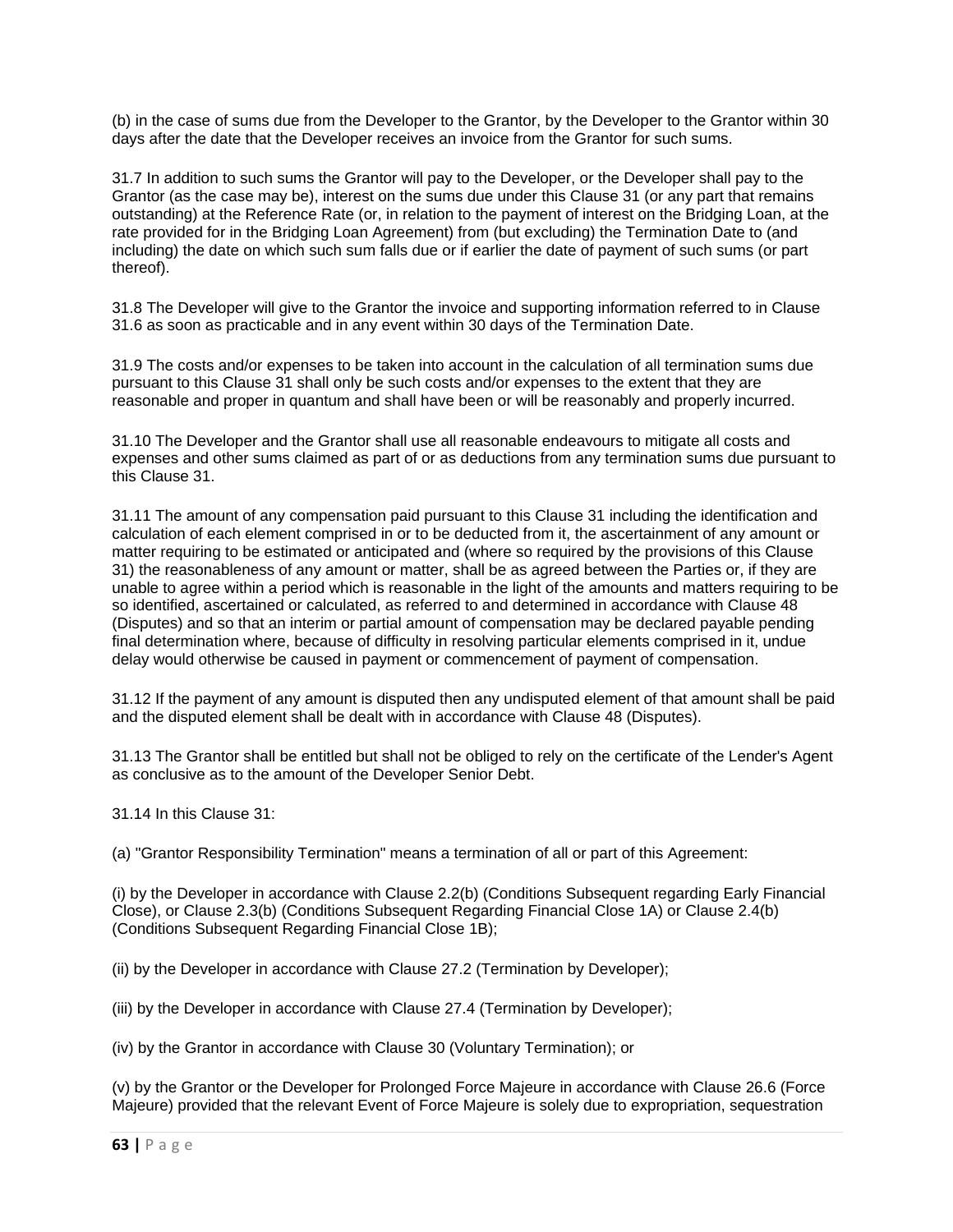or requisition by the Government of Jamaica (by a single or a series of events) of any part of the Toll Road, the Contract Plant, the Construction Works, or the Contractor's Equipment);

(b) "Developer Responsibility Termination" means a termination of all or part of this Agreement by the Grantor:

(i) by the Grantor in accordance with Clause 2.2(a) (Conditions Subsequent regarding Early Financial Close), Clause 2.3(a) (Conditions Subsequent Regarding Financial Close 1A); Clause 2.4(a) (Conditions Subsequent Regarding Financial Close 1B); or

(ii) in accordance with Clause 28.3 (Termination by Grantor) (other than for a reason specified in Clause 28.1(d)); or

(iii) in accordance with Clause 29 (Bankruptcy and Insolvency); and

(c) "No Responsibility Termination" means a termination of all or part of this Agreement :

(i) by the Grantor or by the Developer in accordance with Clause 2.2(c) (Conditions Subsequent regarding Early Financial Close), Clause 2.3(c) (Conditions Subsequent Regarding Financial Close 1A) or Clause 2.4(c) (Conditions Subsequent Regarding Financial Close 1B);

(ii) by the Grantor in accordance with Clause 28.3 (Termination by Grantor) for a reason specified in Clause 28.1(d) (Prohibited Acts); or

(iii) by the Grantor or by the Developer in accordance with Clause 26.6 (Force Majeure).

### 32. OTHER CONSEQUENCES OF TERMINATION

32.1 On termination of this Agreement or of any Phase for any reason:

(a) the relevant Land Documents shall terminate in accordance with their terms and both the Grantor and the Developer will execute any deeds reasonably required to record the termination of the relevant Land Documents;

(b) all interests in the Toll Road or, in the case of a partial termination, the relevant Phase shall vest in the Grantor or any person nominated by it;

(c) up-to-date versions of all maintenance manuals, project specific health and safety manuals and drawings referred to in Clause 13.5 (Design Information Drawings and Manuals) shall be delivered to the Grantor in respect of the relevant Phase;

(d) all other books and records reasonably required to enable the Grantor or a successor concessionaire to own, operate and maintain the relevant Phase or the Toll Road (as the case may be) shall be delivered to the Grantor;

(e) the Grantor shall be entitled (and the Developer shall ensure that this right is obtained) to purchase all spare parts, tools and moveable property used in the relevant Phase of the Toll Road (to the extent owned or leased (to the extent possible, the Developer having used all reasonable endeavours to enable such leased property to be transferred) by the Developer) free from all liens, charges and encumbrances at fair market value as agreed by the Parties or in default of agreement within thirty (30) days of termination as determined by the Expert;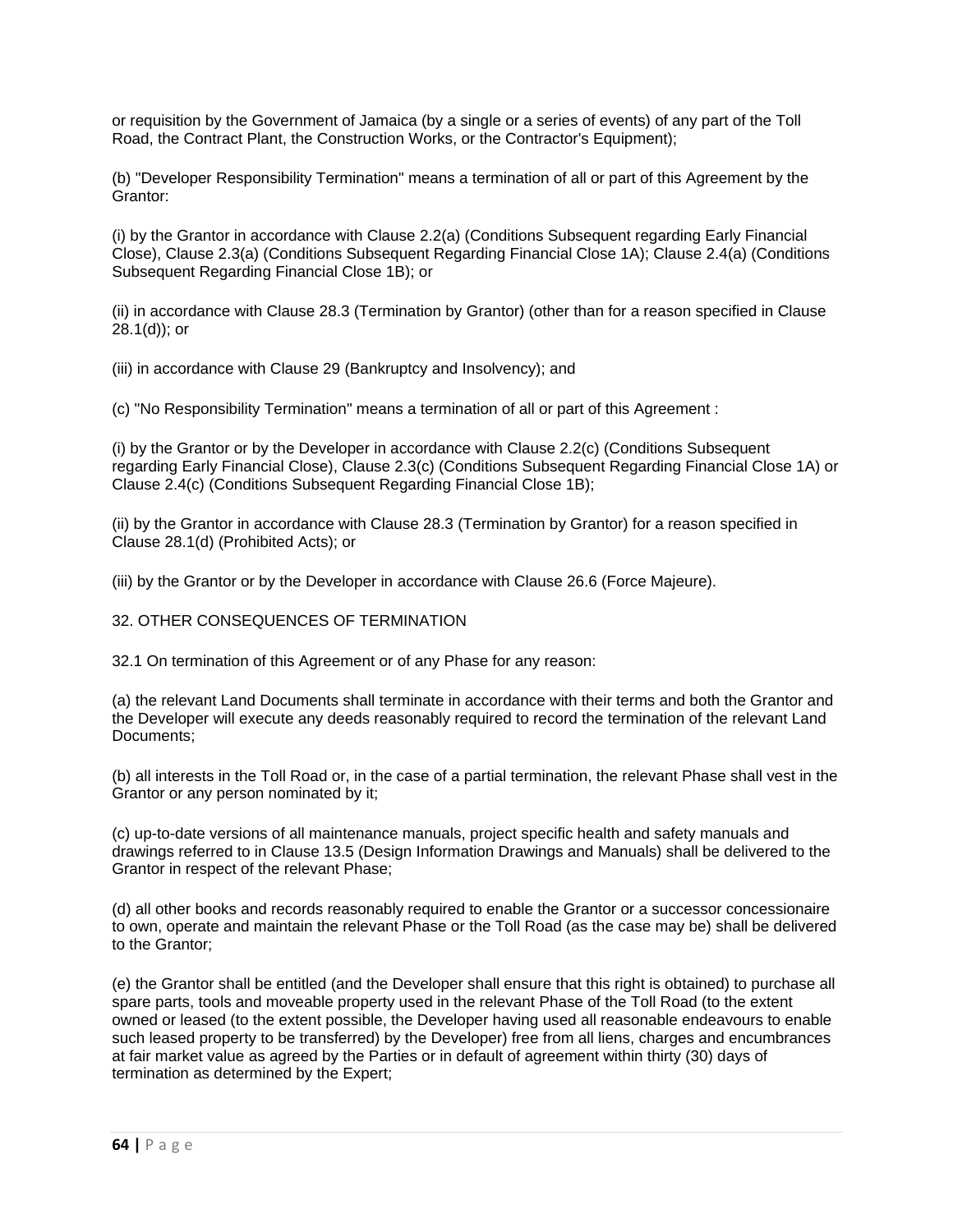(f) the Developer shall transfer the rights to all development studies and other studies and investigations made for the purpose of the Construction Works to the Grantor; and

(g) the Developer shall transfer all its receivables to the Grantor.

provided that in the event of termination by the Developer pursuant to Clause 27.2 or 27.4 (Termination by Developer) or Clause 30.1 (Voluntary Termination), if the Developer incurs costs or expenses arising from the obligations set out in this Clause 32.1, the Grantor shall reimburse the Developer for such costs reasonably and properly incurred. The Grantor may request such documentary evidence as it shall require to determine whether the costs of the Developer have been reasonably and properly incurred.

32.2 If so required by the Grantor, as soon as practicable after termination in accordance with Clause 27 (Termination by Developer), Clause 28 (Termination by Grantor) or Clause 29 (Bankruptcy and Insolvency) the Developer shall assign or procure the assignment to the Grantor or to any contractor nominated by it the benefit of any or all of the contracts and sub-contracts relating to the O&M Works and the Construction Works which have been let by the Developer or the Contractor together (including but without limitation the Project Agreements) with all relevant Required Consents (to the extent capable of transfer or assignment). The Grantor may itself complete the Toll Road or the Phase being terminated (as the case may be) in accordance with this Agreement or may employ any other contractor so to do.

32.3 For the purposes of this Clause 32, the "relevant Land Documents" and the "relevant Phase" shall mean:

(a) in the case of a termination of Phase 1A, the Phase 1A Land Documents and Phase 1A;

(b) in the case of a termination of Phase 1B, the Phase 1B Land Documents and Phase 1B; and

(c) in the case of a termination of the Agreement, the Land Documents and Phase 1A and Phase 1B.

32.4 In the event of a Developer Responsibility Termination before Early Finance Close, the cash balances held by the Developer would be transferred to the Grantor.

## 33. TRANSFERS, AMENDMENTS AND DISTRIBUTIONS

33.1 Shares in the capital of the Developer may be freely transferred provided that the Sponsor, together with any affiliate or parent company, remains the majority shareholder of the Developer. Otherwise, no shares in the capital of the Developer may be transferred, other than in accordance with Clause 33.2 or with the prior written consent of the Grantor, until the earlier of the date falling two years after the Phase 1B Handover Date or four years after the Phase 1A Handover Date. The Developer shall procure that the Shareholders Equity Undertaking contains provisions giving effect to the provisions of Clauses 33.1 and 33.2.

33.2 Shares may be transferred upon the insolvency of any shareholder firstly to other shareholders in the Developer on a pre-emptive basis and thereafter, but only with the prior written consent of the Grantor, to any third party.

33.3 The Developer shall not be entitled to pay any dividends or make other similar distributions to the Shareholders until the Phase 1A Handover Date. The Developer shall not pay any dividend or other similar distribution (or make any payment or other distribution which would result in such a payment being made by a third party) to the Sponsor or to any of its Affiliates which would cause the IRR to exceed 8% (in real terms and after tax) unless it has issued the Phase 1B Commencement Notice and the Phase 1B Handover Date has occurred.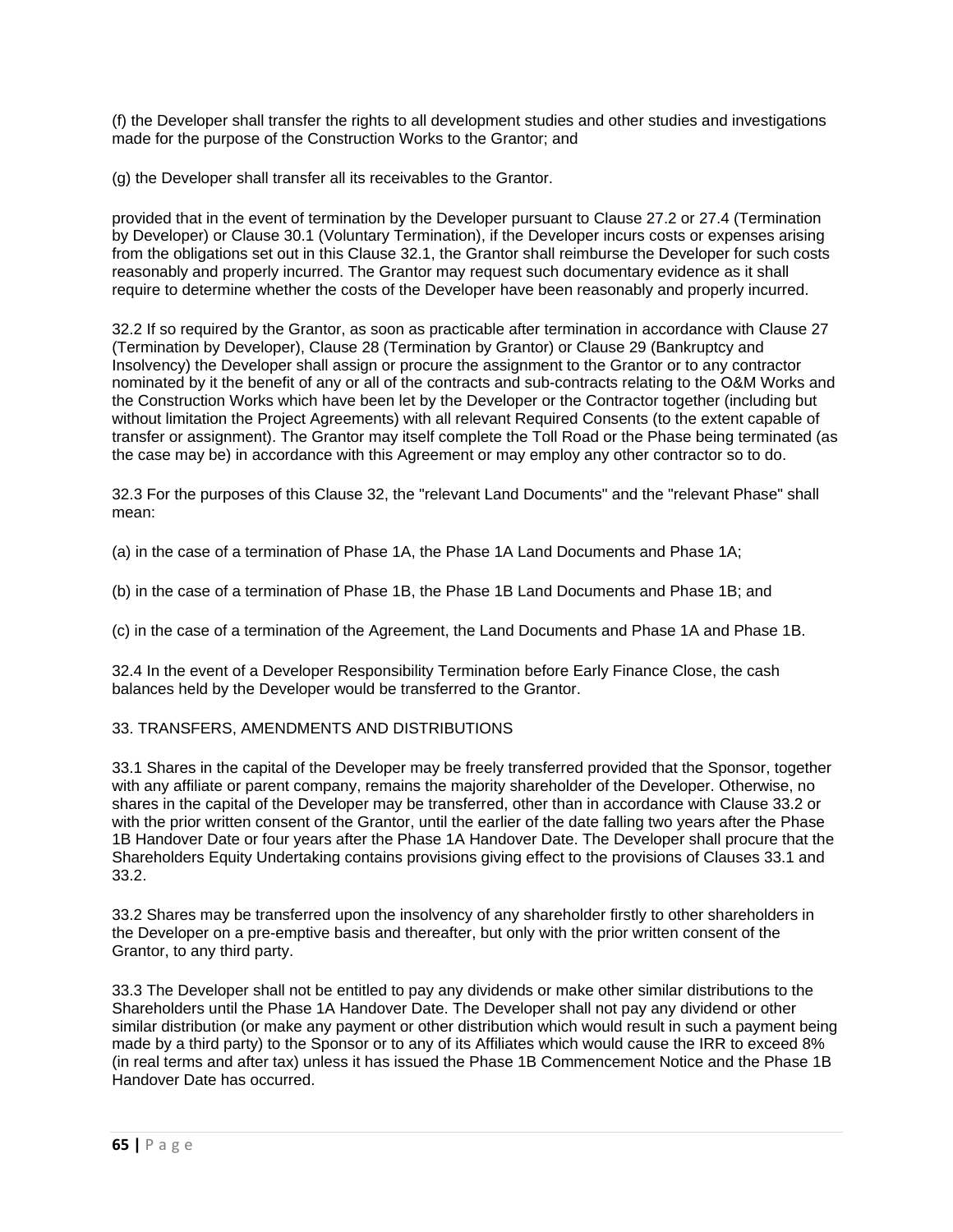33.4 If the Grantor consents under Clause 35.2 (Sub-Contractors) to a replacement Contractor or under Clause 35.3 (Sub-Contractors) to a replacement Operator, Clause 33.1 shall not apply to a transfer, contemporaneously with the taking effect of the appointment of the replacement Contractor or Operator (as the case may be), to such replacement Contractor or Operator (or to one of its Affiliates) of the entire interest in the equity share capital of the Developer held by the Contractor or Operator which is being replaced together with any such interest held by any Affiliate of such Contractor or Operator, provided that the acceptability to the Grantor of the replacement Contractor or Operator or its Affiliates as shareholders in the Developer is a ground on which the Grantor may withhold its consent to the replacement (or impose conditions thereon) under Clause 35.2 or Clause 35.3, as applicable.

33.5 Nothing in this clause shall restrict the ability of Lenders to take security over any interest in the share capital of the Developer or to enforce that security.

33.6 The Developer shall not, without the Grantor's prior written consent (not to be unreasonably withheld or delayed):

(a) terminate or make any amendments to any Project Agreement which could affect its ability to perform its obligations under this Agreement to any material extent;

(b) amend any Financing Agreement or enter into any new agreement for the financing or re-financing, in any form, of the Toll Road which (in any such case):

(i) would increase the aggregate amount of principal, fees or other charges capable of being borrowed or payable by the Developer;

(ii) would reschedule the dates on which payments are due under any such agreement; or

(iii) would (on the assumption that it were performed in accordance with its terms) result in an increase in the amount of Developer Senior Debt outstanding at any time.

## 34. ASSIGNMENT AND SECURITY

34.1 Without prejudice to any assignment or other transfer of the rights or obligations of either Party under this Agreement required or effected by or under statute or by operation of law, and save as permitted by this clause or with the prior written consent of the other Party, neither Party may assign this Agreement or the rights arising under this Agreement nor create any security over this Agreement or such rights or over any property or rights forming part of the Toll Road.

34.2 For the purpose of financing the construction or operation of the Toll Road, the Developer may in security assign its rights under this Agreement to the Lenders (or the Lenders' Agent) and create any other forms of security over it or over any property or rights forming part of the Toll Road to the Lenders (or the Lenders' Agent) provided that all such rights and forms of security (but for the avoidance of doubt not including security over the Project Agreements) shall cease in relation to the Toll Road upon termination of this Agreement.

34.3 The Grantor shall upon the request of the Developer enter into a direct agreement with the Lenders in a form approved by the Grantor.

34.4 The Grantor may transfer or assign its rights and obligations under this Agreement to a different company wholly owned by the State and/or a governmental department and the Developer shall cooperate with the Grantor in completing the formalities of any transfer or assignment including by executing any additional documents as may be required by the Grantor PROVIDED THAT at the same time the Grantor procures that the Government Guarantee is amended to guarantee the obligations of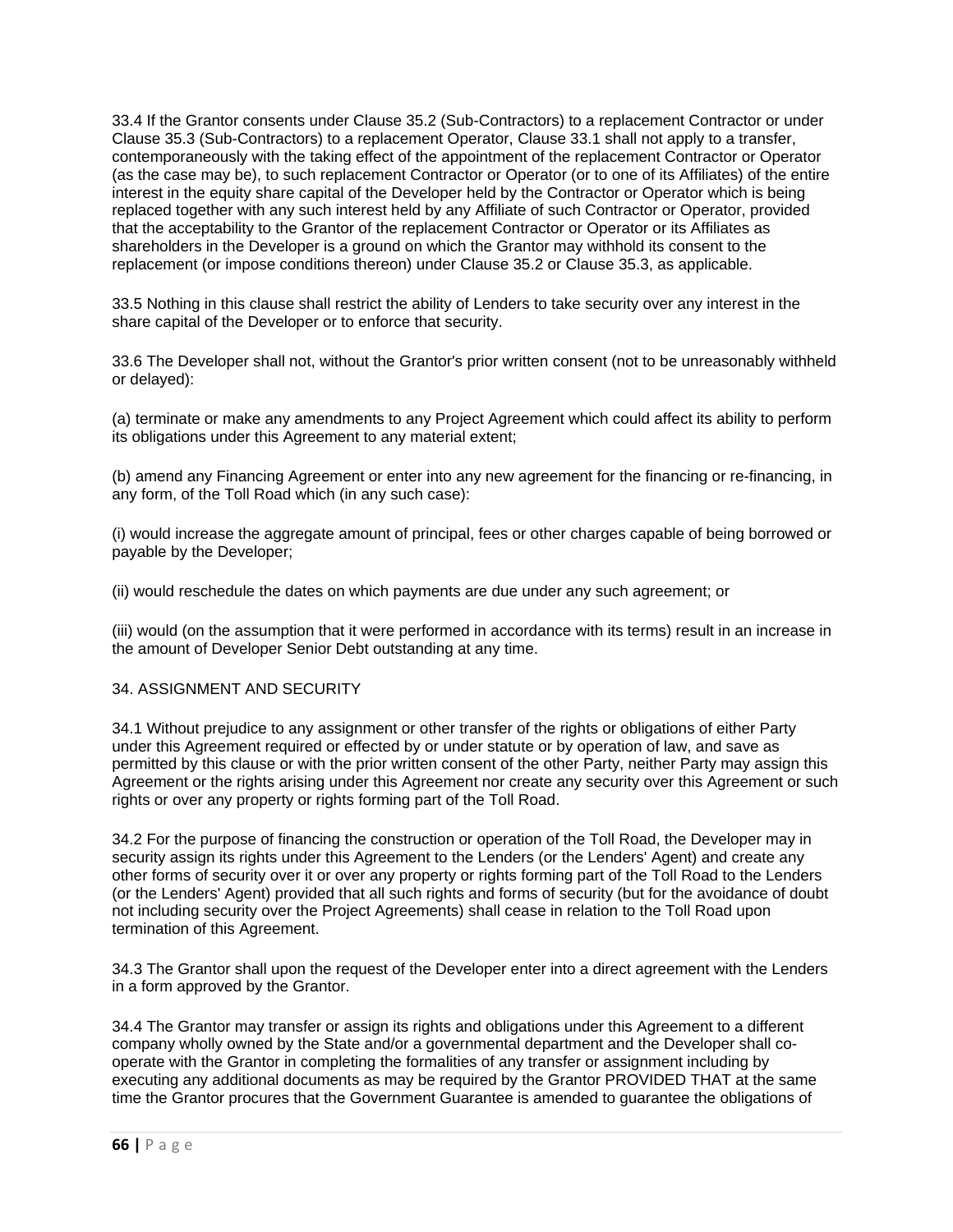such assignee or transferee on the same terms as the Grantor's obligations are guaranteed. All costs of such an assignment shall be borne by the Grantor and/or the assignee or transferee.

# 35. SUB-CONTRACTORS

35.1 Subject to Clauses 35.2 and 35.3 the Developer may subcontract any of its obligations under this Agreement but without relieving the Developer of its obligations under the terms of this Agreement.

35.2 The Developer agrees that it shall not remove or replace the Contractor without the consent of the Grantor which shall not be withheld unless, in the Grantor's opinion, the proposed replacement contractor does not have the relevant experience or will not be a competent or responsible contractor or will not have adequate financial resources to discharge the obligations of the Developer under this Agreement for the construction of the Toll Road. The Developer shall as a precondition to any such removal or replacement procure that an agreement in terms substantially the same as the terms of the relevant Construction Warranty is entered into in respect of the new contractor with a person acceptable to the Grantor.

35.3 The Developer agrees that it shall not remove or replace the Operator without the consent of the Grantor which shall not be withheld unless, in the Grantor's opinion, the proposed replacement operator does not have the relevant experience or will not be a competent or responsible operator or will not have adequate financial resources to discharge the obligations of the Developer under this Agreement for the operation and maintenance of the Toll Road. The Developer shall as a precondition to any such removal or replacement procure that an agreement in terms substantially the same as the terms of the O&M Warranty is entered into in respect of the new operator with a person acceptable to the Grantor.

35.4 The Developer shall inform the Grantor as soon as practicable of the engagement, employment or termination of any persons as a Material Sub contractor and the reasons for termination, (subject to confidentiality restraints). The Developer shall also provide the Grantor's Representative with regularly updated details of the Contractor's and the Operator's Material Sub-contractors in accordance with the requirements of Schedule 5 (Principles for Management Plans and Quality Documentation).

35.5 No additional sub-contractor shall carry out any activities until:

(a) the Grantor has been notified in writing of the person concerned and the terms of engagement or employment; and

(b) the Developer has provided the Grantor a waiver of liability confirming agreement to the terms and conditions of Clause 9 (Own Enquiries) in a form satisfactory to the Grantor acting reasonably.

35.6 The Developer shall procure that the Sponsor shall remain the majority shareholder in the Operator.

## 36. GRANTOR'S REPRESENTATIVE

36.1 The Grantor shall appoint a duly authorised and competent representative, who is fluent in English, to act as the Grantor's agent in connection with this Agreement.

36.2 The Grantor's Representative has authority to act on behalf of the Grantor under this Agreement only where, and to the extent that, this Agreement so provides expressly or the Grantor notifies the Developer in writing. In the absence of such express provision, the Grantor's Representative shall have no authority to give instructions to the Developer, derogate from or amend this Agreement, relieve the Developer of any duty or obligation under this Agreement or otherwise to act on behalf of the Grantor under this Agreement.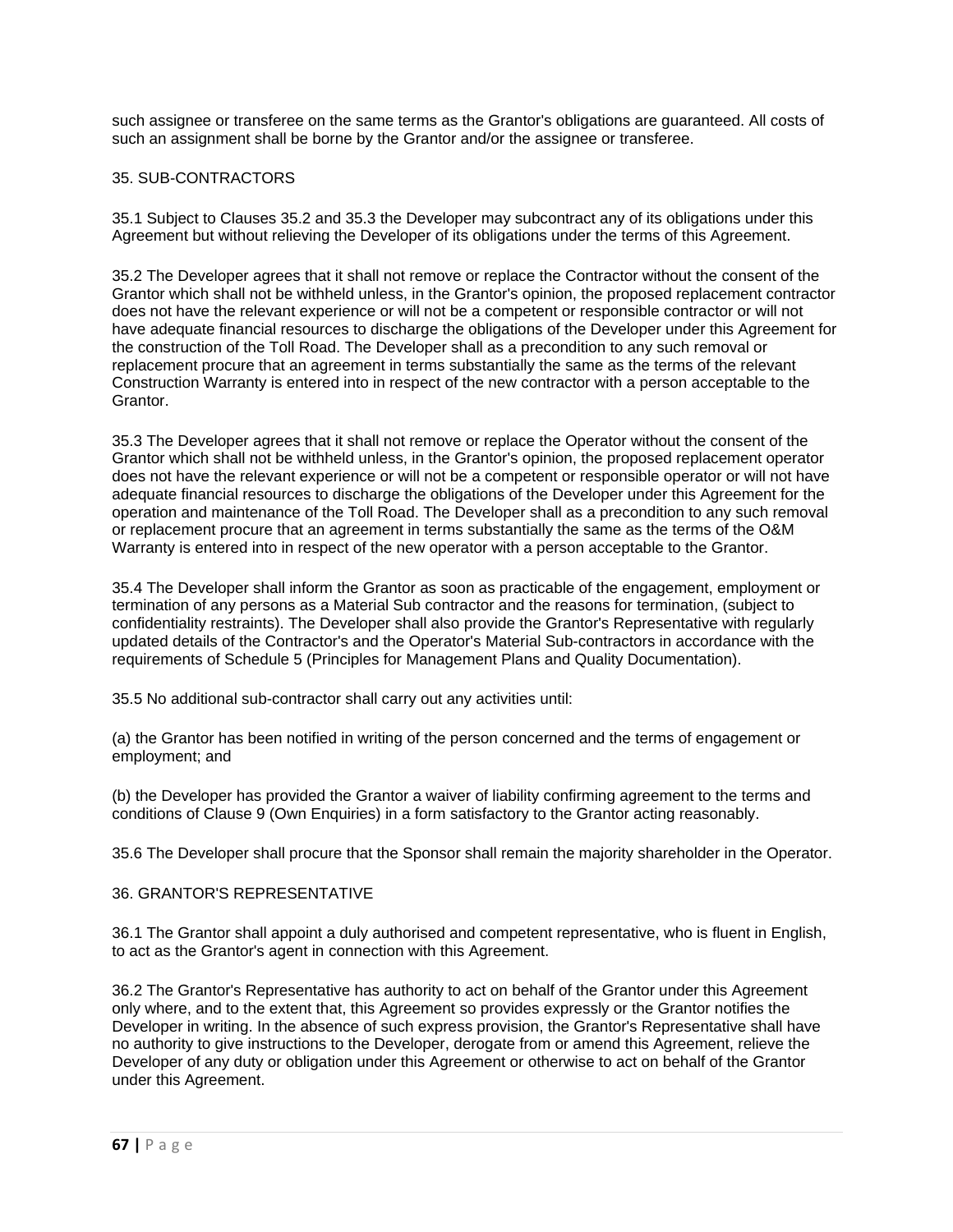36.3 The Grantor may from time to time in writing delegate to the Grantor's Representative any of the powers and authorities vested in the Grantor pursuant to this Agreement and shall furnish the Developer with a copy of all such written delegations of powers and authorities.

36.4 Any notice or consent given by the Grantor's Representative to the Developer under this Agreement or within the terms of such delegation, but not otherwise, shall bind the Developer and the Grantor (for whom the Grantor's Representative shall be deemed to act as agent) as though it had been given by the Grantor.

36.5 In the discharge of his functions under this Agreement the Grantor's Representative shall not owe any duty to the Developer and shall incur no liability to it.

36.6 The Grantor may remove and replace the Grantor's Representative at any time without the consent of the Developer but shall give the Developer immediate notice of any removal or replacement and provided always that no such removal or replacement of any person as the Grantor's Representative shall invalidate or otherwise affect any actions or decisions of such person in his capacity as the Grantor's Representative prior to such removal or replacement. In the event that the Grantor removes the Grantor's Representative, then, until it appoints a replacement, any notification to be made by the Developer to the Grantor's Representative shall be made to the Grantor.

### 37. DEVELOPER'S REPRESENTATIVE

37.1 The Developer shall appoint a duly authorised and competent representative, who is fluent in English, to superintend the carrying out of the Toll Road and to act as the Developer's agent in connection with this Agreement.

37.2 The Developer's Representative shall, together with such of the Developer's staff as may be appropriate, attend all meetings with the Grantor's Representative at times and at frequencies reasonably required by the Grantor's Representative.

37.3 The Developer's Representative shall be deemed to have full power and authority to act on behalf of the Developer.

37.4 Subject to the approval of the Grantor the Developer may, and if so required by the Grantor due to serious misconduct, shall, remove or replace the Developer's Representative at any time provided always that no such removal or replacement of any person as the Developer's Representative shall invalidate or otherwise affect any actions or decisions of such person in his capacity as the Developer's Representative prior to such removal or replacement.

37.5 The Grantor shall be entitled to request the Developer to remove, or procure the removal, from the Sites of any person whose behaviour or activities are likely, in the opinion of the Grantor, to bring the Grantor or the Project into disrepute.

#### 38. HANDBACK

38.1 On the Expiry Date, each element of the Toll Road shall be in a condition which is:

(a) consistent with the due performance by the Developer of its obligations under this Agreement including the construction, operation and maintenance of the Toll Road in compliance with the Concession Specification; and

(b) consistent with the Toll Road having been designed and constructed in accordance with the applicable design life requirements set out in the Core Requirements,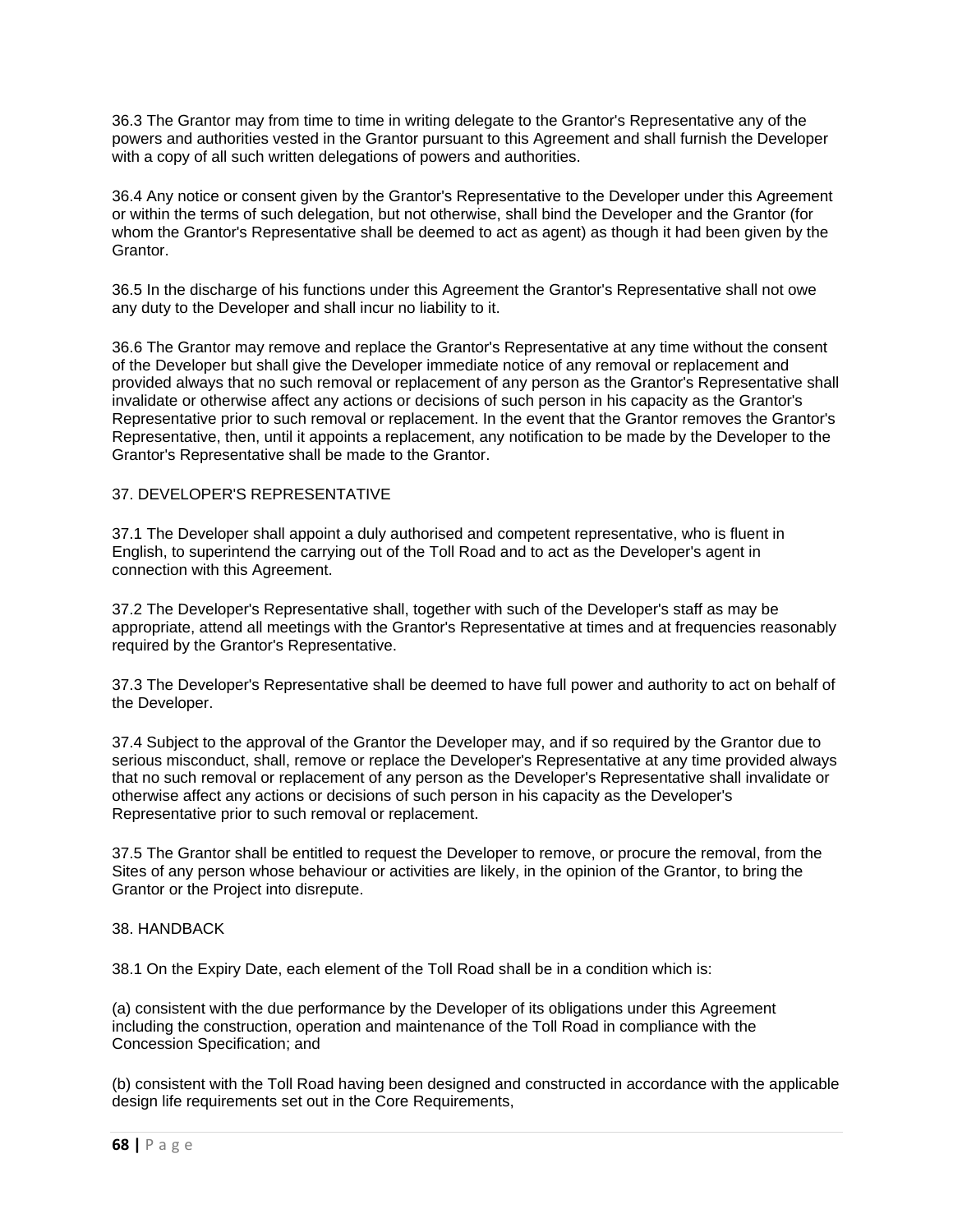(together referred to as the "Handback Requirements").

38.2 Not less than three years prior to the Expiry Date, the Developer and the Grantor's Representative shall conduct a joint inspection of the Toll Road.

38.3 Within 30 days after the completion of the inspection, if it is found that any element of the Toll Road is not in a condition consistent with the Handback Requirements, the Developer shall forthwith provide to the Grantor's Representative:

(a) the Developer's proposal as to the works (if any) (the "Handback Works") required to be carried out in order to procure that the Toll Road will, on the Expiry Date, satisfy the Handback Requirements;

(b) the Developer's proposal as to the programme (the "Handback Programme") for the carrying out of the Handback Works over the remainder of the Concession Period, such programme shall describe the total works to be carried out and the method of carrying out such works during the overall period in which the Handback Works shall be executed; and

(c) the Developer's estimate of the cost of carrying out the Handback Works (the "Handback Amount").

38.4 The Grantor's Representative may, within 30 days after receipt of the details set out in Clause 38.3 from the Developer, raise comments on the Developer's proposals and estimate referred to in Clause 38.3.

38.5 On agreement, or determination in accordance with Clause 47 (Expert Determination), of the Handback Works, the Handback Programme and/or the Handback Amount (as the case may be), the Developer shall procure that the Handback Works are carried out in accordance with the Handback Programme. The Developer shall carry out the Handback Works at its own cost notwithstanding that the actual cost of the Handback Works may be higher than the Handback Amount.

38.6 The Developer shall within seven days of the agreement or determination referred to in Clause 38.5, procure the provision of a bond (the "Handback Bond") in favour of the Grantor for an amount equal to the Handback Amount from a bank acceptable to the Grantor. Any failure of the Developer to procure the provision of the Handback Bond shall entitle the Grantor to terminate this Agreement on 30 days' written notice. No payment shall be due to the Developer from the Grantor upon such a termination.

38.7 The Developer shall carry out the Handback Works to the satisfaction of the Grantor's Representative in accordance with Good Engineering and Operating Practices and in accordance with the Handback Programme so as to meet the Handback Requirements.

38.8 Not later than one year before the Expiry Date, the Developer and the Grantor's Representative shall conduct a joint inspection of the Toll Road. Such inspection shall confirm whether or not the condition of the Toll Road is such that it can reasonably be expected to be in accordance with the Handback Requirements on the Expiry Date. The Grantor shall notify the Developer of any Handback Works which are still outstanding and the Developer shall promptly complete such Handback Works at its own cost.

38.9 On, or within 30 days after the Expiry Date, the Grantor's Representative shall either:

(a) issue to the Developer a certificate confirming the compliance of the Toll Road with the Handback Requirements (the "Handback Certificate"); or

(b) notify the Developer of its decision not to issue the Handback Certificate stating the reasons for such decision.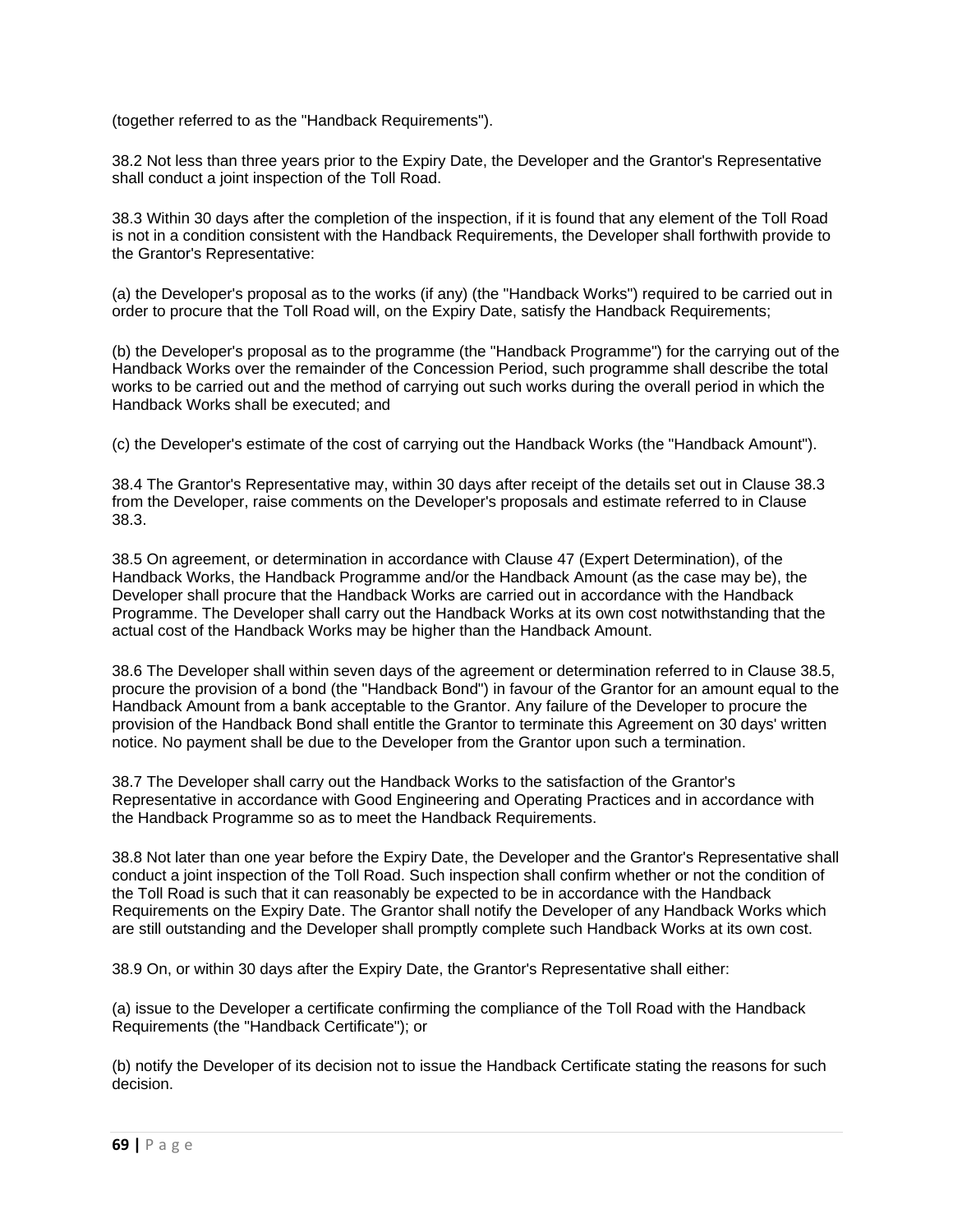38.10 Any notice given by the Grantor's Representative in accordance with Clause 38.9 shall set out each respect in which the Handback Works have not been completed or the Toll Road does not comply with the Handback Requirements and shall state the Grantor's estimate of the cost of procuring that the Toll Road complies in all respects with the Handback Requirements.

38.11 The Developer may, within 14 days after receipt of the notice given in accordance with Clause 38.10 by notice to the Grantor's Representative, object to any matter set out in the Grantor's Representative's notice. The notice from the Developer shall give details of the grounds of such objection and shall set out the Developer's proposals in respect of such matters.

38.12 If no agreement is reached between the Developer and the Grantor's Representative as to any matter referred to in the Developer's notice given in accordance with Clause 38.11 within 30 days of receipt of that notice by the Grantor's Representative, then either the Developer or the Grantor's Representative may refer the matter for determination by the Expert in accordance with Clause 47 (Expert Determination) as to:

(a) whether the Toll Road complies in all respects with the Handback Requirements; and

(b) the estimated cost of procuring that the Toll Road complies in all respects with the Handback Requirements, where the Toll Road does not comply in all respects with the Handback Requirements.

38.13 If it is agreed or determined in accordance with Clause 47 (Expert Determination) that the Toll Road did not, at the Expiry Date, comply in all respects with the Handback Requirements, the Developer shall pay to the Grantor an amount equal to the estimated cost of completing such Handback Works or procuring that the Toll Road comply in all respects with the Handback Requirements. Such payment shall be made not later than fourteen (14) days after the estimated cost has been agreed or determined and, upon such payment being received by the Grantor, the Grantor's Representative shall issue the Handback Certificate and return the Handback Bond to the Developer. In the event that the Developer fails to make such payment the Grantor shall be entitled to recover such payment by way of a demand under the Handback Bond and by action against the Developer.

#### 39. FINANCIAL STATEMENTS AND REPORTING

39.1 The Developer shall make arrangements with respect to the installation and operation of an accounting and cost control system and for the appointment of auditors from a firm of reputable independent accountants.

39.2 All books of account of the Developer shall be kept in accordance with applicable Jamaican laws and regulations.

39.3 The Developer shall, as soon as available but in any event within 90 days after the end of each financial year, furnish to the Grantor:

(a) two copies of its complete financial statements for such financial year (which are in agreement with its books of accounts and prepared in accordance with international accounting standards consistently applied), together with an audit report thereon; and

(b) a copy of any management letter or other communication sent by the independent auditors to the Developer or to its management in relation to the Developer's financial, accounting and other systems, management and accounts.

39.4 The Developer shall, as soon as available but in any event within sixty 60 days of the end of each six month period of each financial year furnish to the Grantor: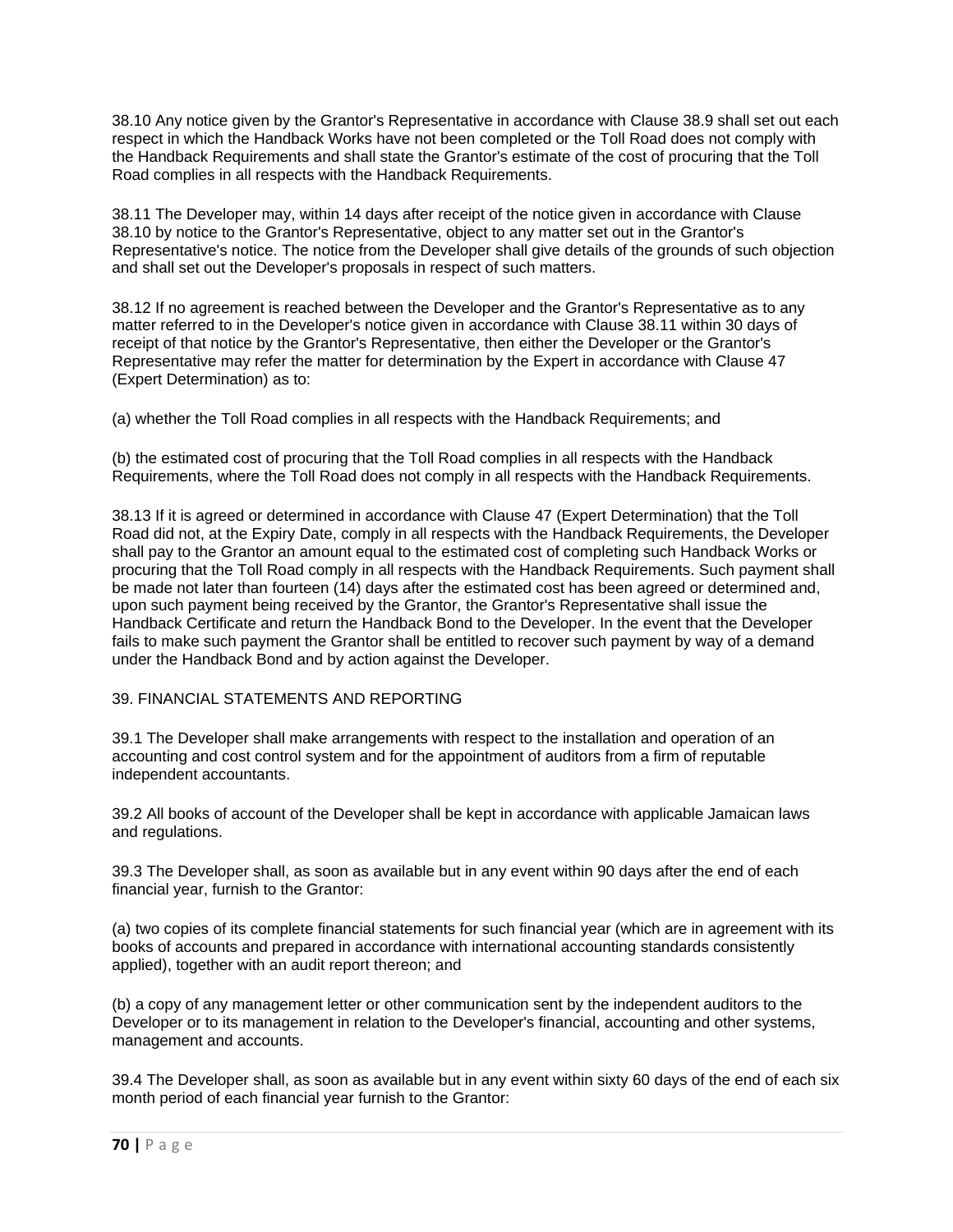(a) two copies of the Developer's complete financial statements for such six month period, all in accordance with international accounting standards consistently applied, and, if requested, certified by an officer of the Developer;

(b) a report on any factors materially and adversely affecting or which might materially and adversely affect the Developer's business and operations or its Financial Position; and

(c) a report on the implementation and progress of the Project, containing such information as the Grantor may reasonably require and disclosing any factors of which the Developer is aware which materially and adversely affect, or which would be likely materially and adversely to affect, the carrying out of the Project.

39.5 The Developer shall promptly notify the Grantor of any material change in its management and organization structure and arrangements for the supervision of the Construction Works or the O&M Works.

### 40. FINANCIAL MODEL

40.1 Immediately after execution of this Agreement, the Developer shall deliver two copies of the Financial Model to the Custodian (both on disk and in hard copy) to be held in custody in accordance with the provisions of the Custody Agreement.

40.2 Either Party and/or their professional advisers shall have the right to inspect and audit the Financial Model at all reasonable times.

40.3 If a Compensation Amount Event occurs, and for so long as the Compensation Amount Event continues, the Base Case shall be recalculated by the running of the Financial Model (using assumptions amended to take into account the change in circumstances giving rise to that event) to determine the amount of Compensation Amount which is necessary to put the Developer in the same Financial Position that it would have been in had that event not occurred.

40.4 Unless otherwise agreed between the Parties, any amendments to the Financial Model shall reflect, be consistent with and be made only in accordance with the provisions of this Agreement, and shall in all cases be subject to the prior written approval of the Grantor (such approval not to be unreasonably withheld or delayed). In the event that the Parties fail to agree any proposed amendments to the Financial Model the matter shall be referred for resolution in accordance with Clause 48 (Disputes).

40.5 Following the approval of any amendment of the Financial Model by the Grantor, the Developer shall promptly deliver a copy of the revised Financial Model to the Grantor, and two copies to the Custodian, in the same form as the original form (or such other form as may be agreed by the Parties from time to time).

40.6 The Parties shall instruct the Custodian to keep a copy of all versions of the Financial Model on disk and in hard copy (or such other form as may be agreed by the Parties from time to time).

#### 41. INDEMNITY

41.1 The Developer shall, subject to Clause 41.2, be responsible for, and shall release and indemnify the Grantor, the State, any ministry, and their respective employees, agents and contractors on demand from and against, all liability for death or personal injury, loss of or damage to property (including property belonging to the Grantor or the State or for which they are responsible), actions, penalties, liabilities, claims, demands, costs, charges and expenses (including legal expenses on an indemnity basis) which may arise out of, or in consequence of, the design, construction, operation or maintenance of the Toll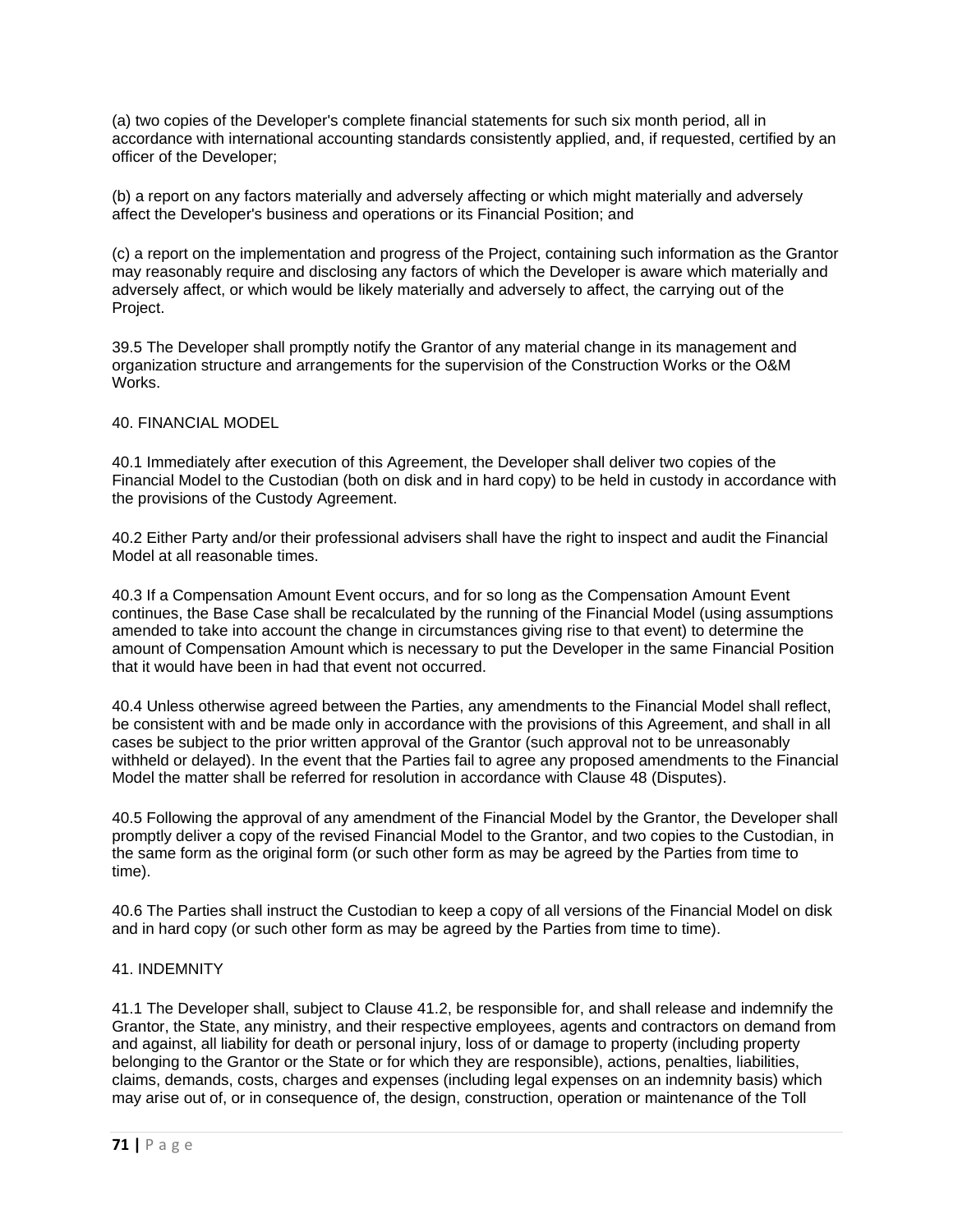Road or the performance or non performance by the Developer of its obligations under this Agreement or the presence on the Grantor's property of the Developer, its employees, agents or contractors.

41.2 The Developer shall not be responsible or be obliged to indemnify any person pursuant to Clause 41.1 for any injury, loss, damage, cost and expense caused by the negligence of the Grantor, the State, any ministry, or their respective employees, agents or contractors or by the breach by the Grantor of its obligations under this Agreement and provided further that the Developer's liability to indemnify the Grantor and the State as provided in Clause 41.1 shall be reduced proportionately to the extent that the negligence of the Grantor, the State, any ministry, or their respective employees, agents or contractors or the Grantor's breach is determined to have contributed to the said injury, loss, damage, costs and expenses.

41.3 The Developer's liability to the Grantor arising under any indemnity in this Agreement shall be without prejudice to any other right or remedy available to the Grantor.

41.4 An indemnity given by either Party under any provision of this Agreement shall be without limitation to any indemnity by that Party under any other provision of this Agreement.

41.5 Without prejudice to Clause 9.2 (Own Enquiries), the Grantor shall be responsible for, and shall release and indemnify the Developer, its employees, agents and contractors on demand from and against all liability for death or personal injury and loss of or damage to property, claims, costs, demands and expenses (including legal expenses on an indemnity basis) to the extent resulting from any negligent act or omission of the Grantor, its employees, agents or representatives or from any breach by the Grantor of its obligations under this Agreement, except to the extent that any such liability arises from the exercise by the Grantor of its step-in-rights under Clause 21 (Step-in Rights) as a result of a breach by the Developer of its obligations under this Agreement, in which case the Grantor shall only be responsible for loss of or damage to property to the extent resulting from any wilful act or omission of the Grantor, its employees, agents or contractors.

41.6 If one Party (the "Beneficiary") becomes aware of any matter which might give rise to a claim for an indemnity under this Agreement from the other Party (the "Undertaker"), the following provisions shall apply:

(a) the Beneficiary shall immediately give written notice to the Undertaker of the matter in respect of which the indemnity is being claimed (stating in reasonable detail the nature of the matter and, so far as practicable, the amount claimed) and shall consult with the Undertaker with respect to the matter (and if the matter has become the subject of any proceedings the Beneficiary shall give the notice within sufficient time to enable the Undertaker time to contest the proceedings before any first instance judgement in respect of such proceedings is given);

(b) the Beneficiary shall take such action and institute such proceedings, and give such information and assistance, as the Undertaker or its insurers may reasonably request to dispute, resist, appeal, compromise, defend, remedy or mitigate the matter or enforce against any person (other than the Undertaker) the rights of the Beneficiary or its insurers in relation to the matter;

(c) in connection with any proceedings related to the matter (other than against the Undertaker) the Beneficiary shall use professional advisers nominated by the Undertaker or its insurers and approved by the Beneficiary (such approval not to be unreasonably withheld or delayed) and if the Undertaker or its insurers so requests and the Beneficiary consents (such consent not to be unreasonably withheld or delayed), allow the Undertaker or its insurers the exclusive conduct of the proceedings in each case;

(d) the Undertaker shall fully indemnify the Beneficiary for all costs incurred as a result of any request or nomination by the Undertaker or its insurers pursuant to paragraphs (b) or (c);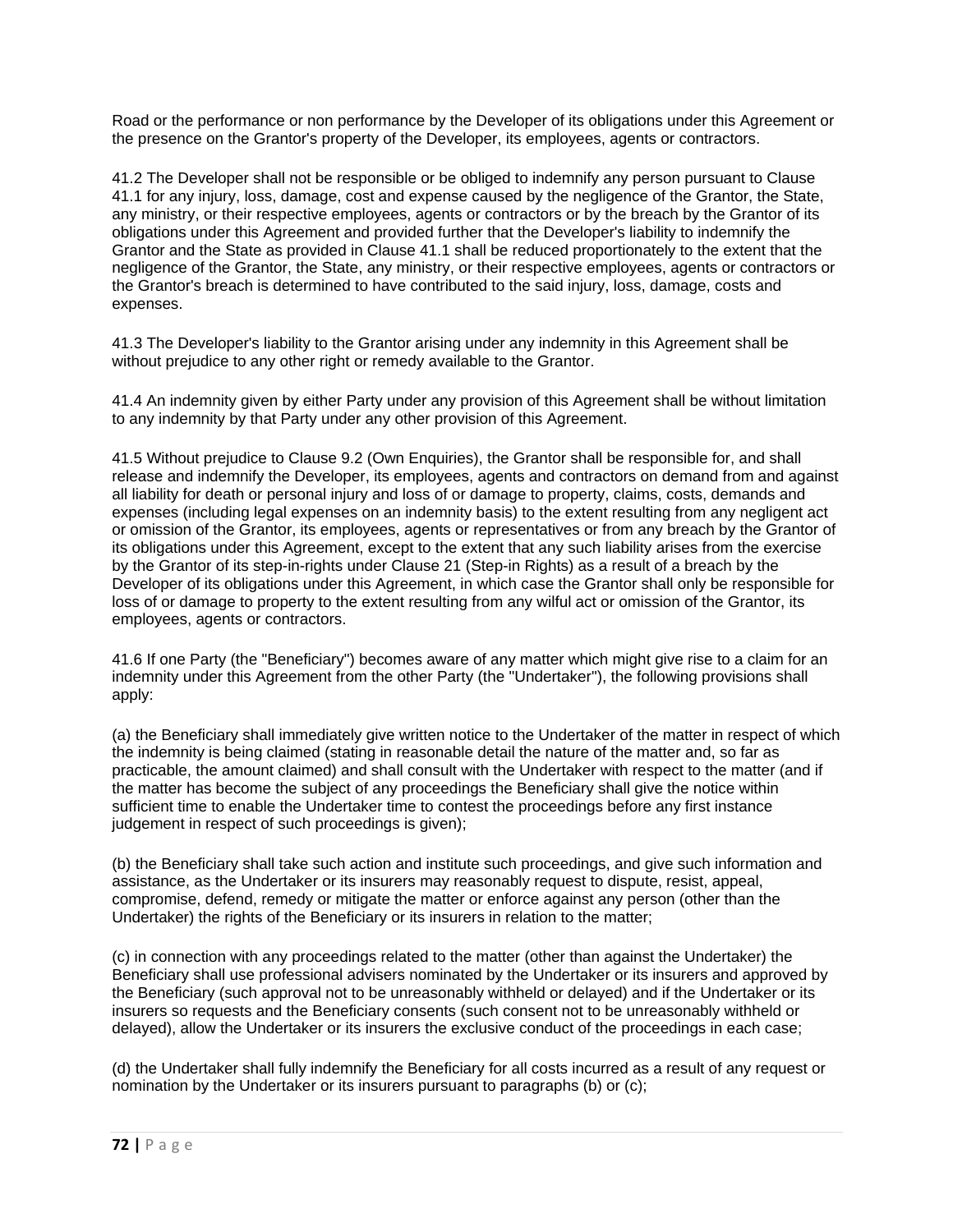(e) the Beneficiary shall not admit liability in respect of or settle the matter without the prior written consent of the Undertaker (such consent not to be unreasonably withheld or delayed); and

(f) if the Undertaker has conduct of any litigation and negotiations in connection with a claim, the Undertaker shall promptly take all proper action to deal with the claim so as not, by any act or omission in connection with the claim, to cause the Beneficiary's business interests to be materially prejudiced.

41.7 The indemnities contained in this clause shall, for the avoidance of doubt, extend to include all costs and expenses suffered or reasonably incurred by the Beneficiary in connection with enforcing its rights under this clause.

41.8 Without prejudice to Clauses 2.2 (Conditions Precedent and Effective Date), 12.5, 12.6 or 12.7 (Time for Completion), neither Party shall have any liability to the other for loss of revenue or profit or other indirect or consequential loss arising from or in connection with the performance or nonperformance of its obligations under this Agreement, whether or not as a result of negligence or default, and whether such liability would arise in contract, tort or otherwise except to the extent that such losses comprise part of the liquidated sums payable under Clause 31 (Termination Payments).

41.9 The provisions and obligations set out in this clause shall survive and remain in force upon and following the termination of this Agreement.

### 42. INSURANCE

42.1 The Developer shall, throughout the Construction Phase, take out and maintain or cause the Contractor to take out and maintain the insurances described in Part 1 of Schedule 14 and any other insurances as may be required by law.

42.2 The Developer shall, from the Early Project Handover Date or the Phase 1A Handover Date, whichever is earlier, take out and maintain or cause the Operator to take out and maintain the insurances described in Part 2 of Schedule 14 and any other insurances as may be required by law.

42.3 No Party shall take or fail to take any reasonable action, or (insofar as it is reasonably within its power) permit anything to occur in relation to it, which would entitle any insurer to refuse to pay any claim under any insurance policy in which such Party is a co insured or additional insured person.

42.4 The insurances referred to in Clauses 42.1 and 42.2 shall:

(a) name the Developer as co-insured with any other party maintaining the insurance;

(b) contain a clause waiving the insurers' subrogation rights against the Grantor, its employees and agents;

(c) provide for 30 days' prior written notice of their cancellation, non-renewal or amendment to be given to the Grantor; and

(d) provide for payment of any proceeds to be made by insurers in accordance with Clauses 42.12 to 42.15.

The Developer shall ensure that the Grantor is named, and shall procure that any other party maintaining the insurances names the Grantor, on each policy as a co-insured for its separate interest.

42.5 The Developer shall furnish copies of all insurance policies relating to the above to the Grantor on request and the Grantor shall be entitled to inspect during ordinary business hours such original policies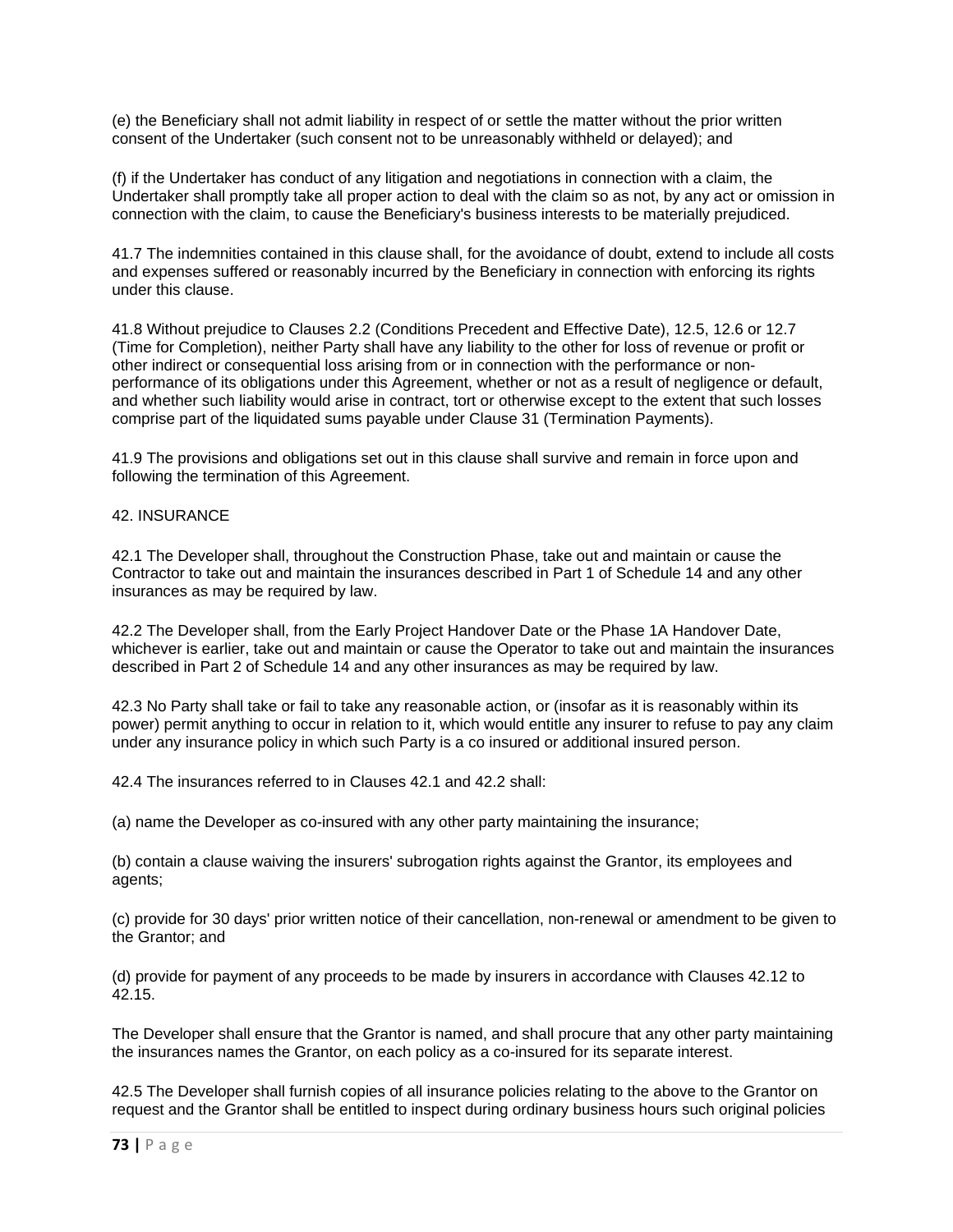of insurance taken out and maintained pursuant to Clauses 42.1 and 42.2 which are or should be in the custody of the Developer, together with evidence that the premiums payable thereunder have been paid and that the insurances are in full force and effect.

42.6 Renewal certificates in relation to such insurances shall be obtained as and when necessary and copies thereof (certified in a manner acceptable to the Grantor) shall be forwarded to the Grantor as soon as possible but in any event at least 10 days before the renewal date.

42.7 If the Developer fails to maintain or procure the maintenance of such insurances, the Grantor may pay any premiums required to keep such insurance in force or itself procure such insurance and may in either case recover the reasonably and necessarily incurred amounts thereof on written demand from the Developer or deduct the amounts from the Compensation Amount.

42.8 The Developer shall give the Grantor notification within 30 days after any claim of an amount in excess of US\$30,000 with respect to any of the insurance policies referred to in this clause accompanied by full details of the incident giving rise to such claim.

42.9 Neither failure to comply nor full compliance with the insurance provisions of this Agreement shall limit or relieve the Developer of its liabilities and obligations under this Agreement.

42.10 The premiums in respect of insurance referred to in this clause shall be the responsibility of the Developer.

42.11 The insurances referred to in this clause shall be effected with insurers approved by the Grantor such approval not to be unreasonably withheld or delayed.

42.12 All insurance proceeds received under any policy referred to in Part 1, paragraphs 1, 6 and 7, and Part 2, paragraphs 1 and 5 of Schedule 14 (the "Physical Damage Policies") shall be applied, subject to and in accordance with this Agreement to repair, reinstate and replace each part or parts of the Toll Road in respect of which the proceeds were received.

42.13 All insurance proceeds paid under any Physical Damage Policy in respect of a single event (or a series of related events) in an amount in excess of US\$20,000,000 (Indexed) shall be paid to the Grantor (and the Grantor shall be named on those policies as sole loss payee). The Grantor shall be obliged to invest at its discretion all insurance proceeds paid to it under this clause and the Developer shall be entitled to be paid the interest accruing in and credited to the account in which such proceeds are invested as and when the principal sum in respect of which the interest has accrued is payable to the Developer pursuant to this clause.

42.14 Where a claim is made or proceeds of insurance are received or are receivable under any Physical Damage Policy in respect of a single event (or a series of related events) (the "Relevant Incident") in an amount in excess of US\$20,000,000 (Indexed):

(a) the Developer shall deliver as soon as practicable and in any event within 28 days after the making of the claim a plan prepared by the Developer for the carrying out of the works necessary (the "Reinstatement Works") to repair, reinstate or replace (the "Reinstatement Plan") the property which is the subject of the relevant claim or claims in accordance with Clause 42.15 below. The proposed Reinstatement Plan shall be agreed within 28 days by the Grantor, who must make any comments within 14 days in order to allow the Developer to propose any amendments to its proposal. The Reinstatement Plan shall set out:

(i) if not the Contractor, the identity of the person proposed to effect the Reinstatement Works, which shall be subject to the prior written approval of the Grantor; and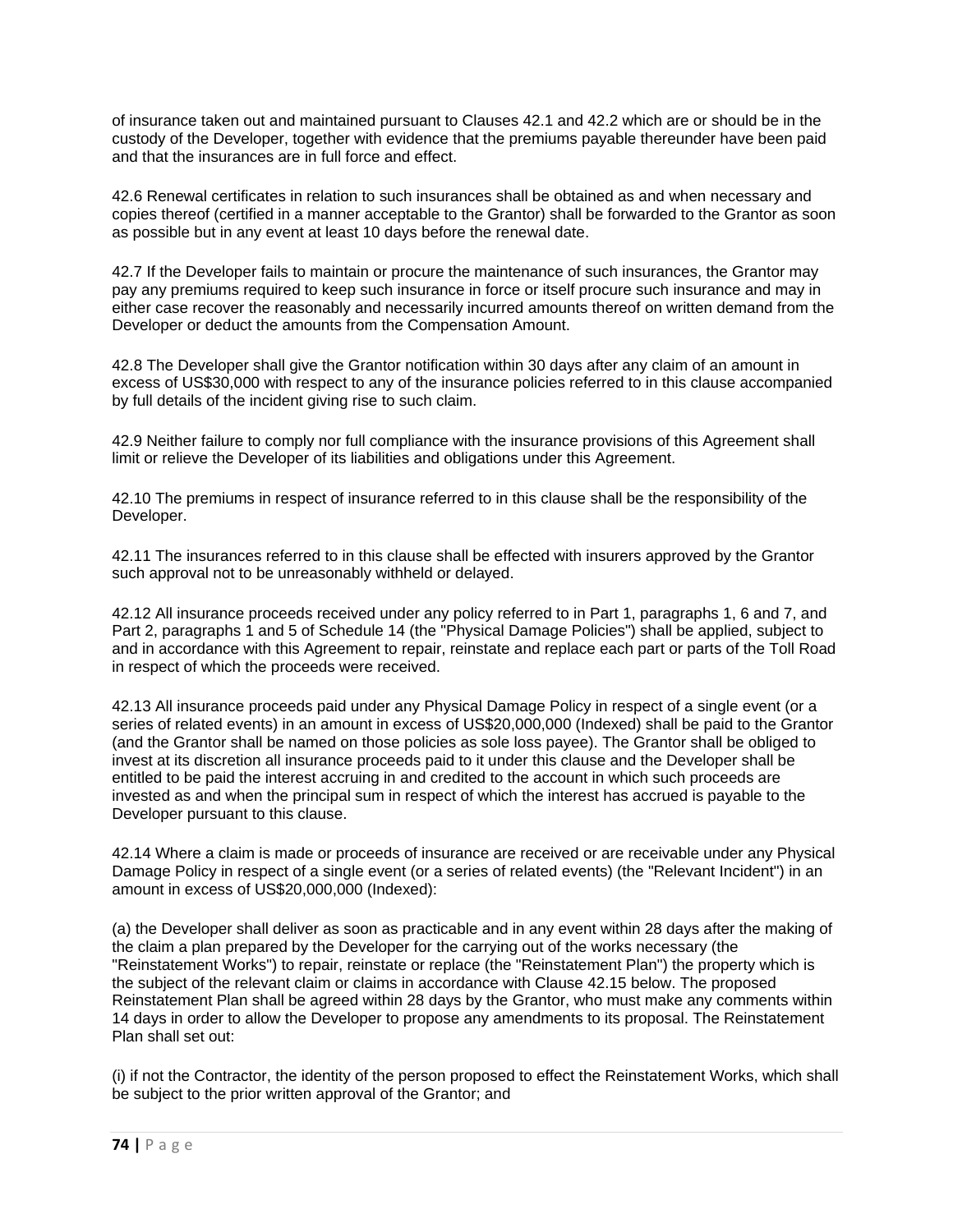(ii) the proposed terms and timetable upon which the Reinstatement Works shall be effected (including the date that the affected part of the Toll Road will become fully operational), the final terms of which shall be subject to the prior written approval of the Grantor;

(b) provided that the Grantor is satisfied that the Reinstatement Plan will enable the Developer to comply with Clause 42.15 below within a reasonable timescale:

(i) the Reinstatement Plan will be adopted;

(ii) the Developer shall enter into contractual arrangements to effect the Reinstatement Works with the person identified in the approved Reinstatement Plan on the terms approved by the Grantor; and

(iii) the proceeds received by the Grantor under any Physical Damage Policy in respect of the Relevant Incident (the "Relevant Proceeds") (together with any interest accrued thereon) will be paid by the Grantor to the Developer as required by the Developer to enable it to make payments in accordance with the terms of the contractual arrangements, referred to in (ii) of this paragraph (b), and to meet any other costs and expenses of the Developer for the sole purposes of financing the Reinstatement Works;

(c) if the Grantor is not satisfied, on reasonable ground(s), that the Reinstatement Plan will enable the Developer to comply with Clause 42.15 below within a reasonable timescale, the Developer shall amend the Reinstatement Plan so that the Grantor is so satisfied and, until the Grantor is so satisfied, no amount of the Relevant Proceeds shall be payable to the Developer and the Reinstatement Plan will not be adopted.

42.15 Where insurance proceeds shall be used, in accordance with this Agreement to repair, reinstate or replace any part of the Toll Road, the Developer shall carry out the work with due care and diligence and in accordance with the Developer's Concession Responsibilities so that on completion of the work, that part of the Toll Road meets the Core Requirements. The provisions of this clause shall not prejudice the Developer's obligations under the other provisions of this Agreement.

42.16 Nothing in this clause shall oblige the Developer to take out insurance which is not available or is available only at a cost or on terms other than in accordance with good commercial practice and on normal commercial rates taking into account the nature of the Toll Road (provided that the reason for the non-availability of the cost or terms is not connected with the claims record or acts or omissions of the Developer, Contractor or Operator or any of their respective contractors or sub-contractors).

# 43. INTELLECTUAL PROPERTY RIGHTS

43.1 All Intellectual Property Rights which may subsist in those parts of the Concession Specification or in the Design Documentation or other design material of whatever nature prepared by the Developer specifically for the Toll Road, shall (as between the Grantor and the Developer) vest in the Developer and the Developer hereby grants to the Grantor (or, in the event that any such right is vested in a third party, agrees to procure the grant to the Grantor, at no cost to the Grantor, of) a perpetual royalty free non exclusive licence to use (or to license others to use) the same to the extent required to enable the Grantor to exercise its rights and perform its obligations under this Agreement and to enable it to relet the Concession or to own, construct, operate, maintain and, if applicable, sell the Toll Road with the benefit of such licence after the termination (in whole or in part) of this Agreement.

43.2 Except as provided in Clause 44 (Confidentiality) or pursuant to an assignment under Clause 34 (Assignment and Security), drawings or information supplied by the Developer shall not without the Developer's consent be used, copied or communicated to a third party by the Grantor's Representative or the Grantor otherwise than as strictly necessary for the purposes of, or otherwise permitted by, this Agreement.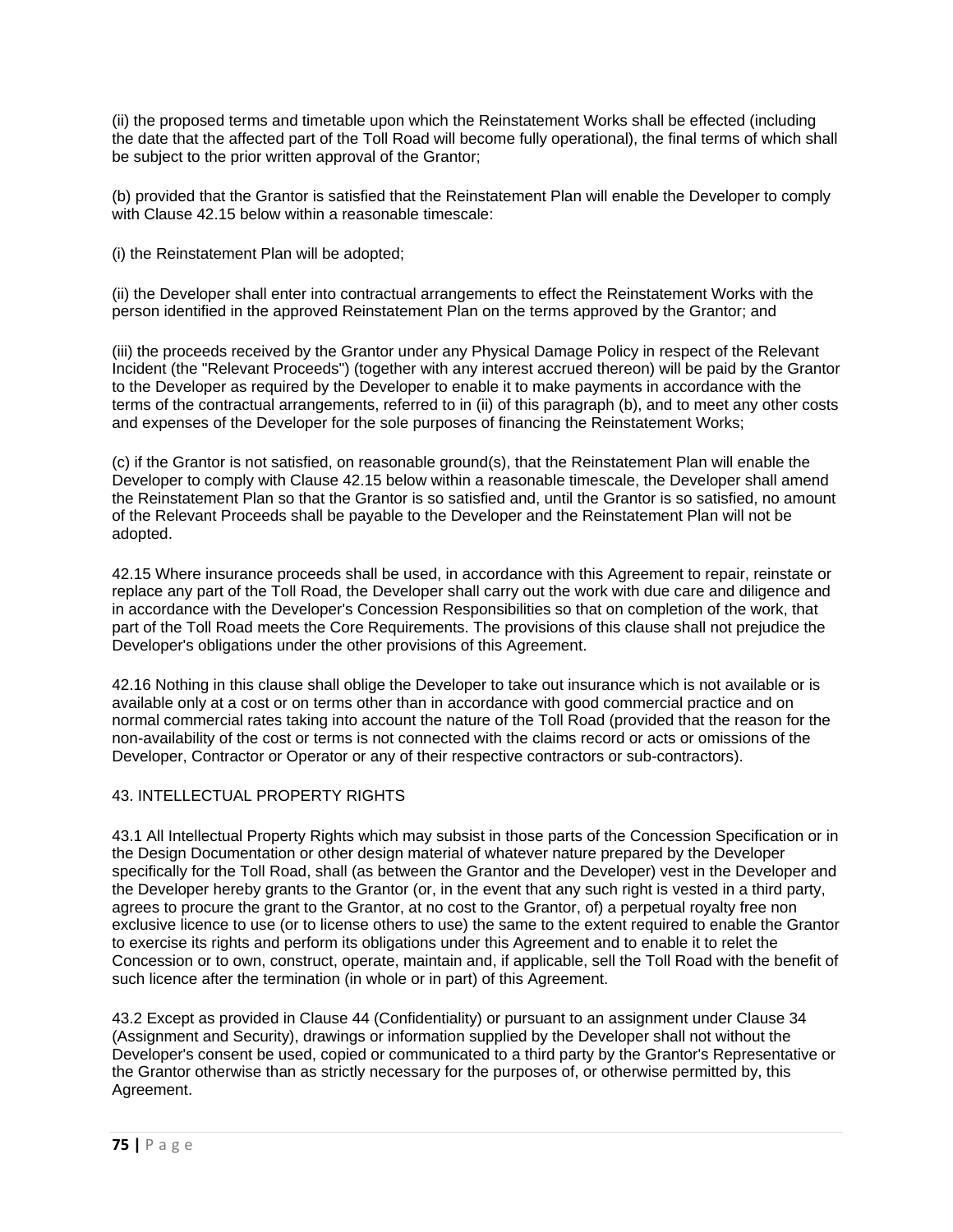43.3 Drawings and information supplied by the Grantor and the Grantor's Representative to the Developer for the purposes of this Agreement shall remain the property of the Grantor. They shall not without the consent of the Grantor be used, copied or communicated to a third party by the Developer otherwise than as strictly necessary for the purposes of, or otherwise permitted by, this Agreement.

43.4 Each Party agrees to do whatever may be necessary to give effect to or confirm the terms of the licences provided for by this clause.

43.5 The Developer shall indemnify the Grantor on demand against all actions, claims, demands, liabilities, costs, charges and expenses (including legal expenses on an indemnity basis) arising from, or incurred by reason of, any infringement or alleged infringement of letters patent, registered design, copyright, trade mark or trade name protected in Jamaica or any other country by the use or possession of any Contract Plant supplied by the Developer, but such indemnity shall not cover any use by the Grantor of the Toll Road otherwise than for the purpose indicated by, or reasonably inferred from, the Concession Specification or any infringement which is due to the use of any Contract Plant in association or combination with any other Contract Plant not supplied by the Developer.

43.6 In the event of any claim being made or action brought against the Grantor arising out of the matters referred to in this clause, the Developer shall be promptly notified thereof and may at his own expense conduct all negotiations for the settlement of the same, and any litigation that may arise therefrom. The Grantor shall not, unless and until the Developer has failed to take over the conduct of the negotiations or litigation, make any admission which might be prejudicial thereto. The conduct by the Developer of such negotiations or litigation shall be conditional upon the Developer having first given to the Grantor such reasonable security as shall from time to time be required by the Grantor to cover the amount ascertained or agreed or estimated, as the case may be, of any compensation, damages, expenses and costs for which the Grantor may become liable. The Grantor shall, at the request of the Developer, afford all available assistance for the purpose of contesting any such claim or action, and shall be repaid all reasonable expenses incurred in so doing.

43.7 If the Grantor is prevented from using the Toll Road in consequence of any infringement of letters patent, registered design, copyright, trade mark or trade name and the Developer is unable within 30 days after notice thereof from the other Party to procure the removal at its own expense of the cause of prevention then the Parties shall meet and use their best endeavours to agree an alternative method (including if necessary amendments to this Agreement) for avoiding the infringement, failing which (subject to the Grantor's rights under Clause 19 (Grantor Variations) to make a Grantor Variation which would avoid the infringement), the Grantor may treat such prevention as a material breach of its obligations by the Developer and exercise the powers and remedies available to it under Clause 28 (Termination by Grantor).

43.8 The provisions and obligations set out in this clause shall survive and remain in force upon and following the termination of this Agreement.

# 44. CONFIDENTIALITY

44.1 Subject to clause 44.2, the Parties to this Agreement shall keep confidential all matters relating to this Agreement and shall not make any disclosure, and shall use their best endeavours to prevent their employees, agents and servants from making any disclosure, to any person of any information, data, documents, secrets, dealings, transactions or affairs of or relating to this Agreement.

44.2 The confidentiality obligation of the Parties shall not apply to the following:

(a) any matter which a Party can demonstrate is already generally available and in the public domain otherwise than as a result of a breach of this clause;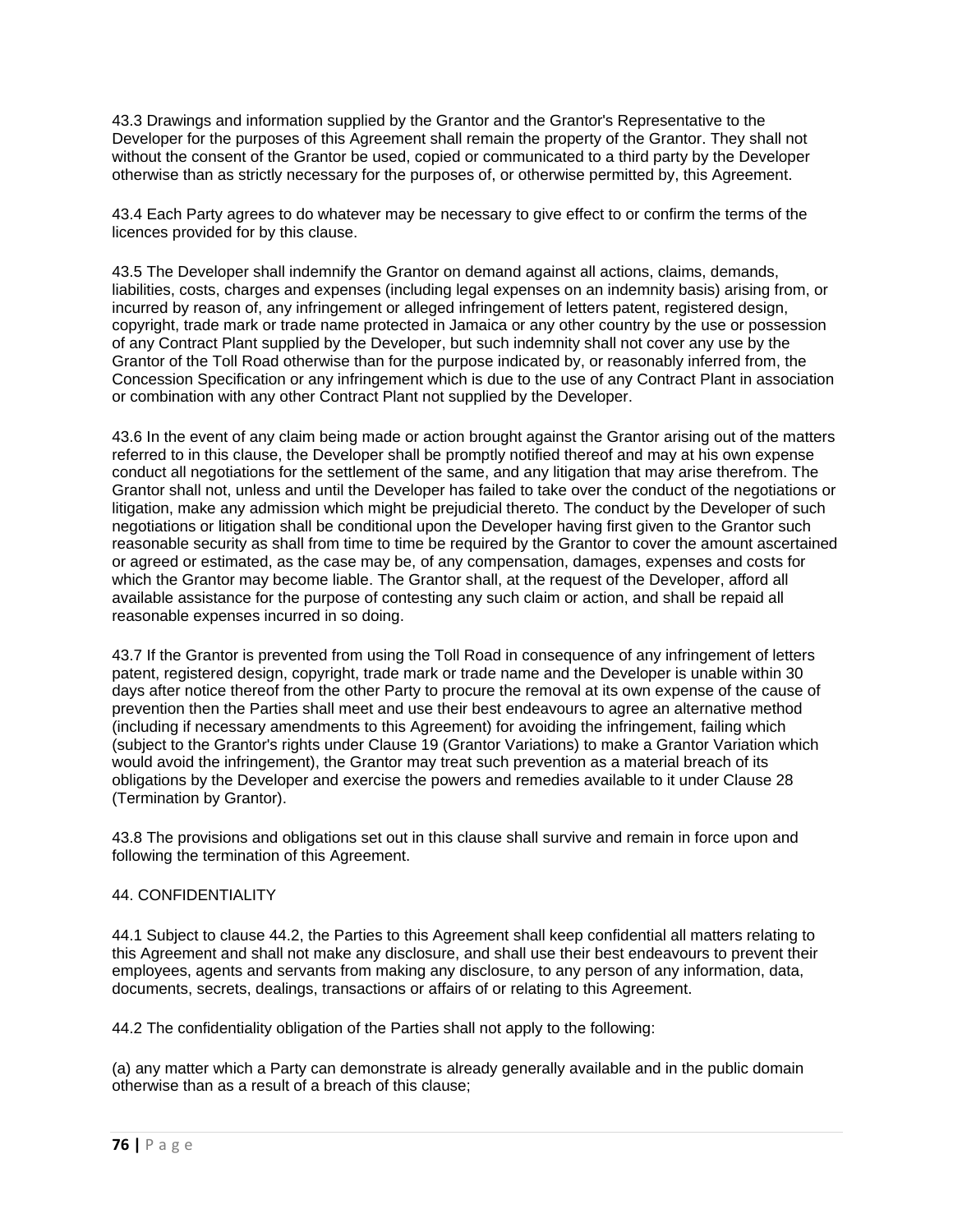(b) any disclosure which may reasonably be required for the performance of that Party's obligations under this Agreement or to enable the Expert to make a determination where a matter has been referred to him;

(c) disclosure of information which is required by the Toll Regulator, any law (including any order of a court of competent jurisdiction) or the rules of any stock exchange or governmental or regulatory authority whether or not having the force of law (but, if not having the force of law compliance with which is in accordance with the general practice of persons subject thereto);

(d) disclosure of any information which is already lawfully in the possession of the receiving party prior to its disclosure by the disclosing Party;

(e) the provision of information to shareholders, suppliers or subcontractors of the Developer for purposes connected with the Concession;

(f) provision of information to the Lenders or the Lenders' professional advisers or insurance advisers or, where it is proposed that a person should or may provide funds (whether directly or indirectly and whether by loan, equity participation or otherwise) to the Developer to enable it to carry out its obligations under this Agreement, to that person but only to the extent reasonably necessary to enable a decision to be taken on the proposal;

(g) disclosure of information to enable the Developer to comply with its obligations under Clause 42 (Insurance);

(h) disclosure by the Grantor of information relating to the design, construction, operation and maintenance of the Toll Road and such other information as may be reasonably required for the purpose of conducting a due diligence exercise to (i) any proposed new concessionaire, its advisers and lenders should the Grantor decide to re-let a concession or (ii) any proposed purchaser of the Toll Road;

(i) disclosure of information by the Grantor to any other department, office or agency of the State or to the Parliament of the State or a select committee of Parliament of the State;

(j) any disclosure by the Grantor of any part of this Agreement or any document related to this Agreement to which it is a party and which in each case contains no commercially sensitive information;

(k) any disclosure for the purpose of the examination and certification of the Grantor's accounts; or

(l) the provision of information to professional advisers or insurance advisers of either Party but only to the extent strictly necessary to assist the Developer in performing its obligations under this Agreement.

44.3 Where disclosure is permitted under Clause 44.2, other than paragraphs (c), (j) or (k) the recipient of the information shall be subject to a similar obligation of confidentiality as that contained in this Agreement.

44.4 The provisions and obligations set out in this clause shall survive and remain in force upon and following the termination of this Agreement.

### 45. MISCELLANEOUS

45.1 Save as required by law or regulation the Parties to this Agreement shall not make any announcements in connection with this Agreement without the prior written consent of the other Party such consent not to be unreasonably withheld.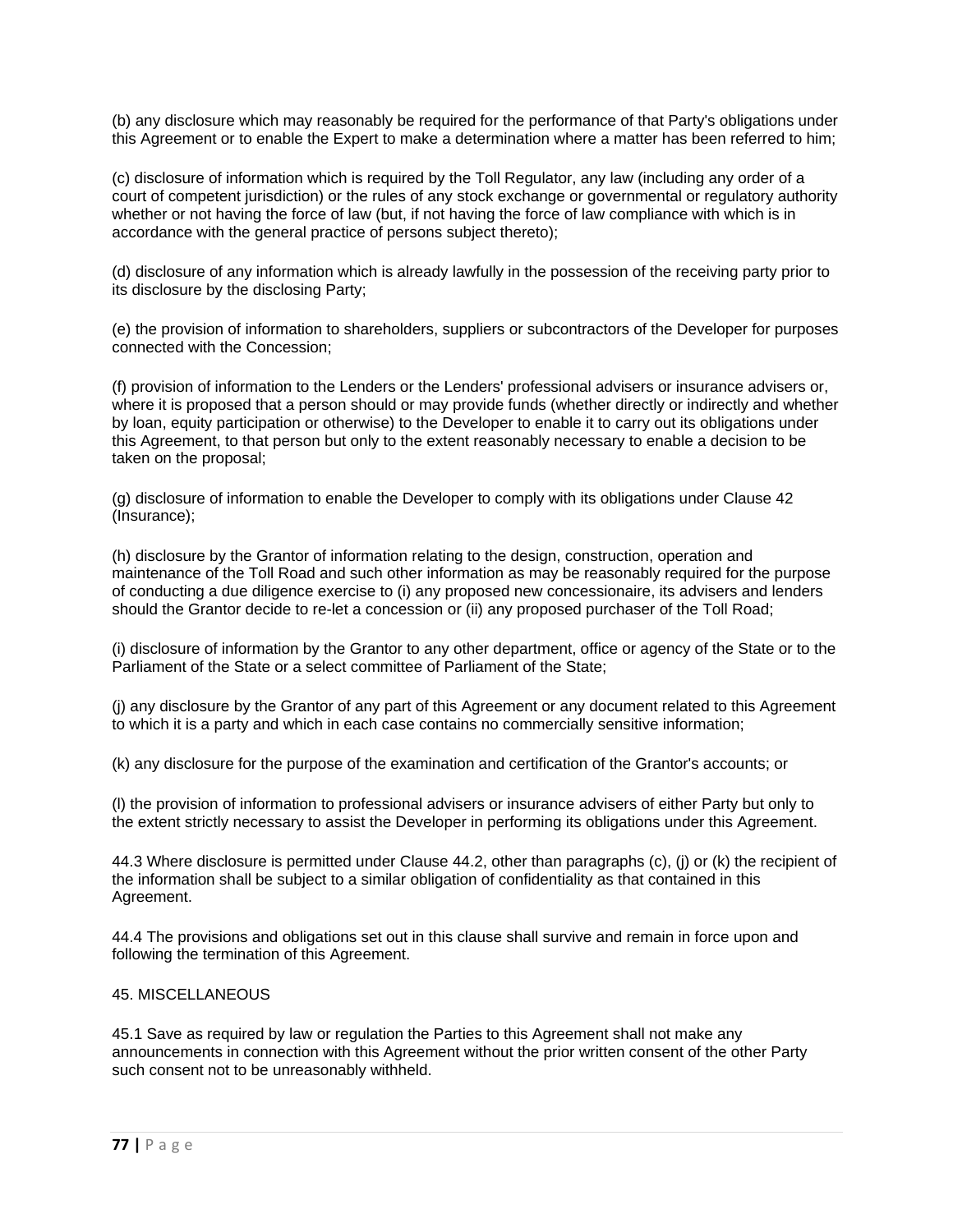45.2 None of the terms, provisions or conditions of this Agreement shall be considered waived by any Party unless a waiver is given in writing by that Party.

45.3 No waiver referred to in Clause 45.2 above shall be a waiver of any past or future default or breach nor shall it create any amendment or addition to or deletion from any of the terms, provisions or conditions of this Agreement unless (and then only to the extent) expressly stipulated in the waiver.

45.4 In entering into this Agreement no Party may rely on any representation, warranty, collateral contract or other assurance (except those set out in this Agreement and the documents referred to in it) made by or on behalf of any other Party before the signature of this Agreement and each of the Parties waives all rights and remedies which, but for this clause, might otherwise be available to him in respect of any such representation, warranty, collateral contract or other assurance; provided that nothing in this clause shall limit or exclude any liability for fraud.

45.5 This Agreement and the relevant documents referred to in it contain the whole agreement between the Parties relating to the subject matter of this Agreement and supersede all previous agreements between the Parties relating to that subject matter.

45.6 The various agreements, exhibits and schedules which together make up this Agreement shall be taken as mutually explanatory of one another and, in the event that the Developer or the Grantor discovers any ambiguities or discrepancies between any of such documents, the same shall be explained and adjusted by mutual agreement between the Grantor and the Developer.

45.7 Each Party agrees, upon the request of the other, to execute any documents and take any further steps as may be reasonably necessary in order to implement and give full effect to this Agreement.

45.8 (a) The invalidity, illegality or unenforceability in whole or in part of any of the provisions of this Agreement shall not affect the validity, legality and enforceability of the remaining part or provisions of this Agreement.

(b) If any of those provisions is void but would be valid if some part of the provision were deleted the provision in question shall apply with such modification as may be necessary to make it valid.

45.9 The Parties will pay interest on any principal sums payable under this Agreement not paid on the date provided for payment under this Agreement, over the period from that date until the date of actual payment at a rate per annum equal to the Reference Rate.

45.10 Nothing in this Agreement shall be construed as creating a partnership or as a contract of employment between the Grantor and the Developer.

45.11 Save as expressly provided otherwise in this Agreement, the Developer shall not be, or be deemed to be, an agent of the Grantor and the Developer shall not hold itself out as having authority or power to bind the Grantor in any way.

45.12 The Developer shall be entitled to retain or set off of any amount due from it to the Grantor under this Agreement against any amounts due by the Grantor under this Agreement or the GPD Loan Agreement to it and the Grantor may retain or set off amounts due from it to the Developer under this Agreement or the GPD Loan Agreement against amounts due to it by the Developer under this Agreement. Notwithstanding this provision, the Grantor may not set off amounts due by the Developer to it against the sums described in Schedule 12, Part 1.2 paragraph (a), Part 1.3 paragraph (a), or Part 1.4 paragraph (a).

### 46. NOTICES PROVISIONS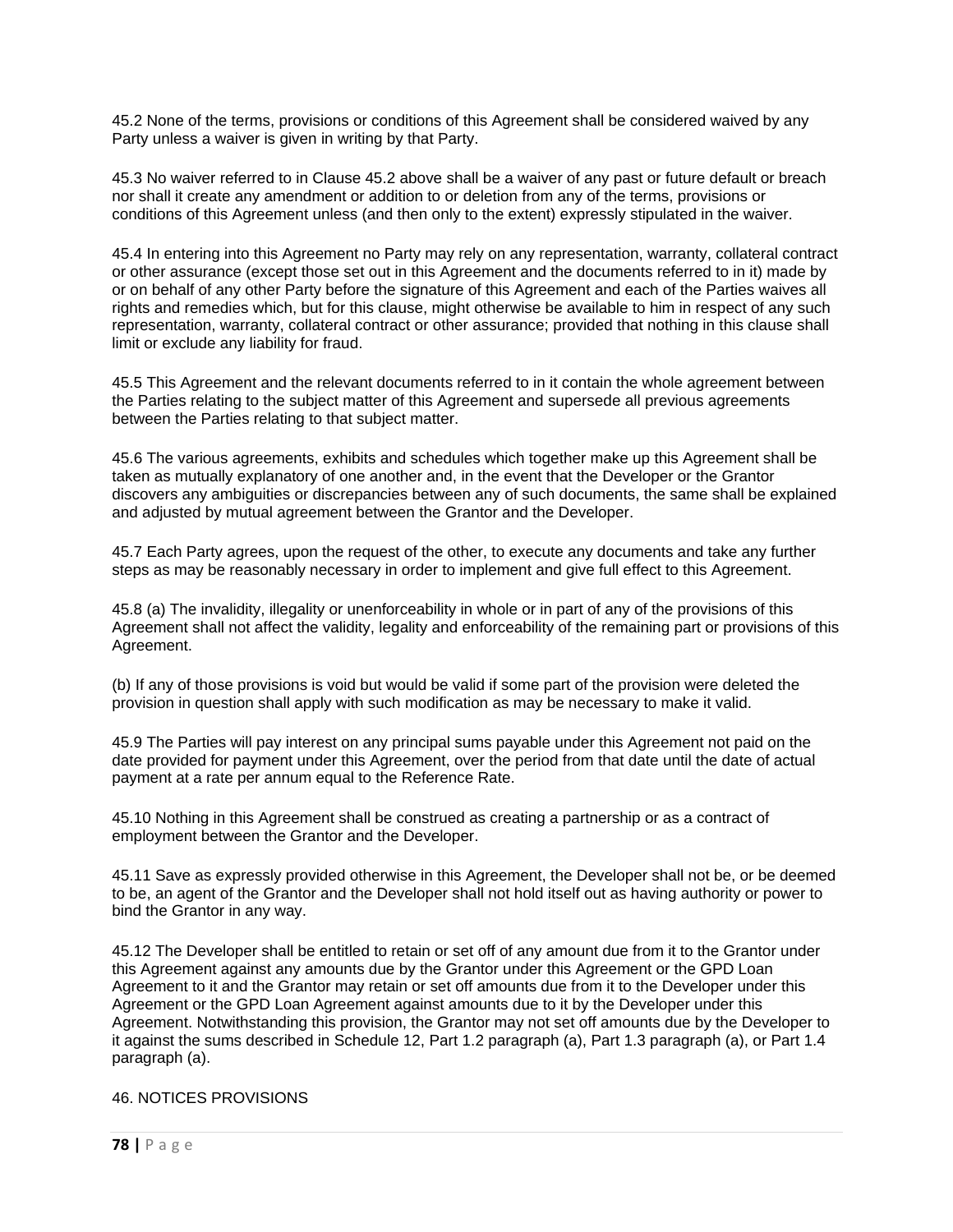46.1 All notices or other communications under this Agreement to any Party shall be deemed to be duly given or made when given in writing and:

(a) when delivered, in the case of personal delivery or post; or

(b) when received by a responsible employee of the recipient (it being agreed that the burden of proving receipt will be on the sender and will not be met by a transmission report generated by the sender's facsimile machine), in the case of facsimile,

in each case to such Party addressed to it at the address given in Clause 46.2 or at such address as such Party may after the date of this Agreement specify in writing for such purpose to the other Party to this Agreement by notice in writing.

46.2 The initial addresses of the Parties are as follows:

(a) Grantor: National Road Operating and Constructing Company Limited

For the attention of: Dr Wayne Reid

Fax Number: +1 876 929 2515

with a copy to: the Guarantor

Grantor's Representative: Mr. David Rogers

Fax Number: +1 876 929 0382; and

(b) Developer: TRANSJAMAICAN HIGHWAY LTD

For the attention of: Mr Pascal Radde

Fax Number: +33131604793

46.3 A written notice includes a notice by facsimile provided that a copy by way of confirmation is also delivered by personal delivery or post.

46.4 A notice or other communication received on a non-working day or after business hours in the place of receipt shall be deemed to be served on the next following working day in such place.

### 47. DISPUTE RESOLUTION AND EXPERT DETERMINATION

47.1 The Parties shall, prior to initiating a reference under this clause or referring a dispute to arbitration under Clause 48 (Disputes), attempt in good faith for a period of 45 days to resolve any dispute or claim arising out of or relating to this Agreement promptly through negotiations between the respective senior executives of the Parties who have authority to settle the same.

47.2 Any dispute arising out of or in connection with this Agreement during, or after the termination of, the Concession Period shall be determined by an Expert in accordance with this clause if:

(a) this Agreement expressly so provides; or

(b) the Parties so agree.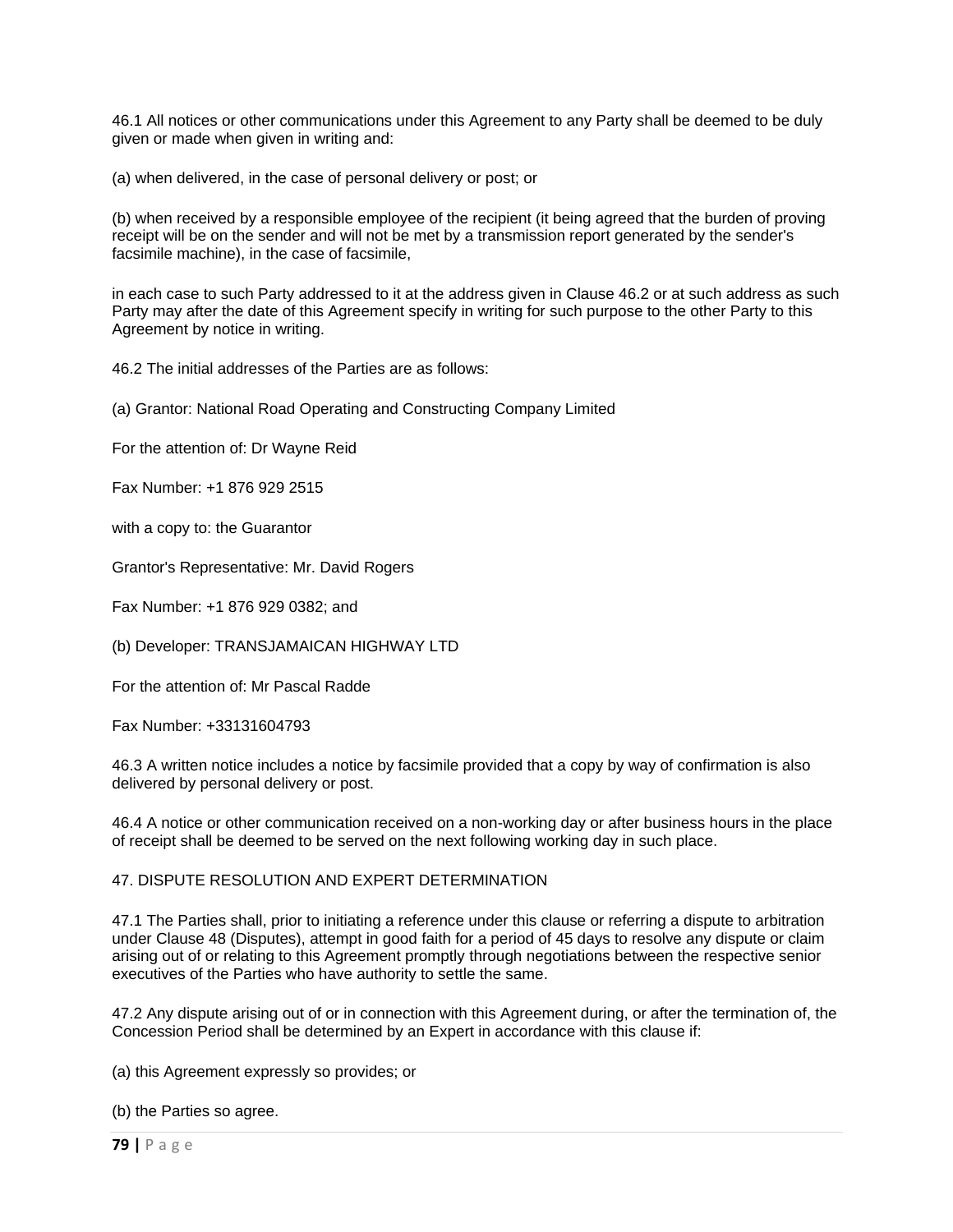47.3 Either Party may initiate the reference of a dispute described in Clause 47.2 above to an Expert by proposing by notice to the other Party the appointment of an Expert.

47.4 The Expert shall be a qualified engineer of neither French nor Jamaican nationality, with at least 10 years of international experience of construction, operation and maintenance of toll roads in both developing and developed countries, except for

(a) disputes about the amounts payable under Clauses 31 (Termination Payments) and calculation of Compensation Amounts where the Expert shall be an investment banker or accountant of neither French nor Jamaican nationality, with at least 10 years of experience in financial modelling for project and concession finance transactions; and

(b) disputes as to whether or not a Change of Law has occurred, where the Expert shall be a Queen's Counsel with at least 10 years experience in construction matters in England,

and shall be appointed by agreement between the Parties, or, if they have not agreed within 14 days after receipt of the notice under Clause 47.3, (for an engineer) by the President of the Institute of Civil Engineers of the United Kingdom, (for an accountant) by the President of the Institute of Chartered Accountants of the United Kingdom, or (for a Queen's Counsel) by the President of the Law Society of the United Kingdom, on the application of either Party. If the Expert has been appointed but is unable to complete the reference another Expert shall be appointed by the Parties, or if they have not agreed on the appointment within 14 days, by the appropriate appointing authority on the application of either Party.

47.5 The Expert shall act as an expert and not as an arbiter. The Parties shall each have the right to make representations to the Expert. There will be no formal hearing. The Expert shall regulate procedure as he sees fit. The Expert shall have the power to open up, review, and revise any certificate, opinion, requisition or notice including any decision of the Grantor's Representative and to determine all matters in dispute. The decision of the Expert shall be (subject to Clause 48.1 below) final and binding on the Parties and can include orders that one or both of the Parties shall pay his costs, stating the proportion, and that one Party shall pay the other Party's costs. The Expert may take such advice and assistance from professional advisers or other third parties as he reasonably considers appropriate to enable him to reach a determination of the dispute.

47.6 Where any provision of this Agreement does not specify the use of expert determination any dispute in relation to that provision, or if for any reason it is not possible to refer a dispute in relation to the rights and obligations of the Parties to expert determination for resolution that dispute, shall be resolved in accordance with Clause 48 (Disputes).

47.7 Any amount which becomes payable as a result of the Expert's decision shall become due and payable within seven days of publication of the decision.

47.8 Any dispute relating to the enforcement of the Expert's decision shall be referred to the courts of Jamaica who will have exclusive jurisdiction to hear such disputes.

### 48. ARBITRATION

48.1 All disputes arising out of or in connection with this Agreement (including any question regarding its existence, validity or termination) during, or after the termination of, the Concession Period which have not been resolved pursuant to Clause 47.1 or which have been so resolved but are disputes either about a sum equal to or in excess of US\$1.5 million; or which involve only a question of law; or in relation to which the decision of an Expert under Clause 47 has been manifestly erroneous, may be referred to and finally settled under the Rules of Conciliation and Arbitration of the International Chamber of Commerce by three arbitrators appointed in accordance with the said Rules. The arbitration shall be conducted in English in London. Pending resolution of the dispute under those rules, the Parties shall treat any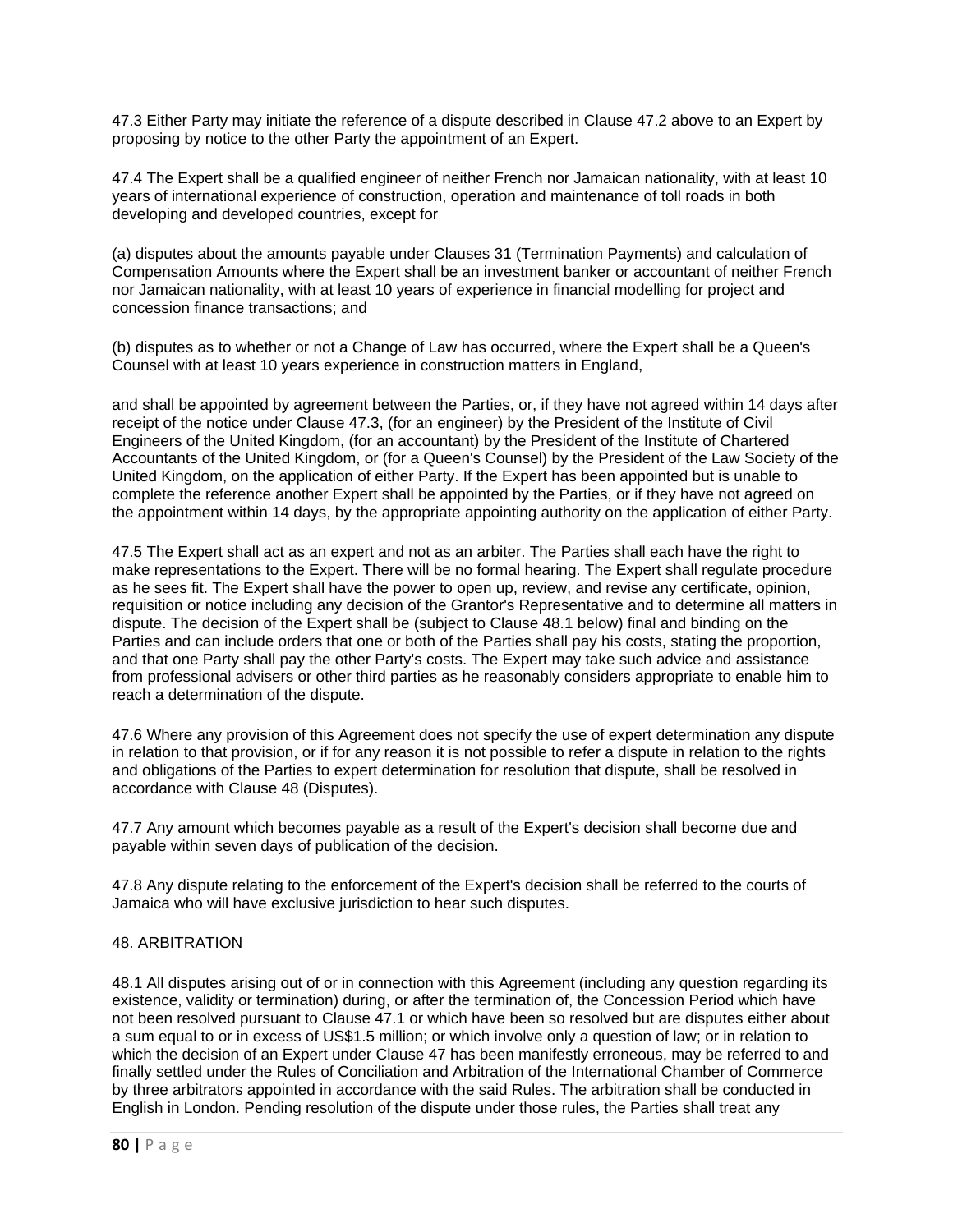resolution of a dispute pursuant to Clause 47.1 as if it had been finally settled and fulfil their obligations under this Agreement and the Project Agreements accordingly. If a dispute which has been resolved pursuant to Clause 47.1 has not been referred to arbitration on the grounds set out in this Clause 48.1 within 60 days of that resolution, then the Parties cease to have the right to refer that dispute to arbitration.

48.2 The arbitrators while determining any dispute shall, without prejudice to the generality of their powers, have power to open up, review and revise any certificate, opinion or notice and any decision of the Grantor's Representative; issue proposed findings at the request of either Party; award compensation, assess and award damages and award expenses to or against any Parties in the arbitration; award interim or part decrees; and award interest at such rate as they think fit on any sum awarded by them (whether interim or final) for any period, whether before or after the date of their award. The award of the arbitrators shall be binding on the Parties.

48.3 Performance of this Agreement shall continue during any expert determination, negotiation or arbitration unless the Parties agree to a suspension or if such continuation is impossible on account of the nature of the dispute.

48.4 With respect to any proceedings for enforcement of an award pursuant to Clause 48 against assets (other than Excepted Assets) of either Party brought in the courts of England:

(a) the Government appoints the High Commissioner of Jamaica in England at 1 Prince Consort Road, London SW7 2BZ, to receive for an on its behalf service of process in such jurisdiction in any such enforcement proceedings.

(b) the Developer shall appoint an agent (to be notified in writing to the Government by not later than Early Financial Close) to receive for and on its behalf service of process in the United Kingdom in any such enforcement proceedings.

(c) each Party agrees to maintain in England duly appointed process agents, notified to the other Party, for the purpose of Clause 48.

(d) each Party agrees that failure by any such process agent to give notice of any process to it shall not impair the validity of such service or of any judgment based thereon.

## 49 JOINDER

49.1 The provisions of Clause 47 and 48 (as appropriate) shall apply, subject to the provisions of this Clause 49.

### 49.2 If:-

(a) a dispute has arisen between any of the parties to any of the Grantor Documents under, out of, or in connection with any other agreement between any of the parties to any of the Grantor Documents ("Related Contract") or under this Agreement ("Related Dispute"); and

(b) one of the parties has initiated the reference of the Related Dispute to an expert or arbitrator(s) in the accordance with the provisions of the Related Contract or one of the Parties has initiated a dispute under this Agreement; and

(c) a dispute or claim arises under this Agreement or under any of the Grantor Documents ("Dispute"); and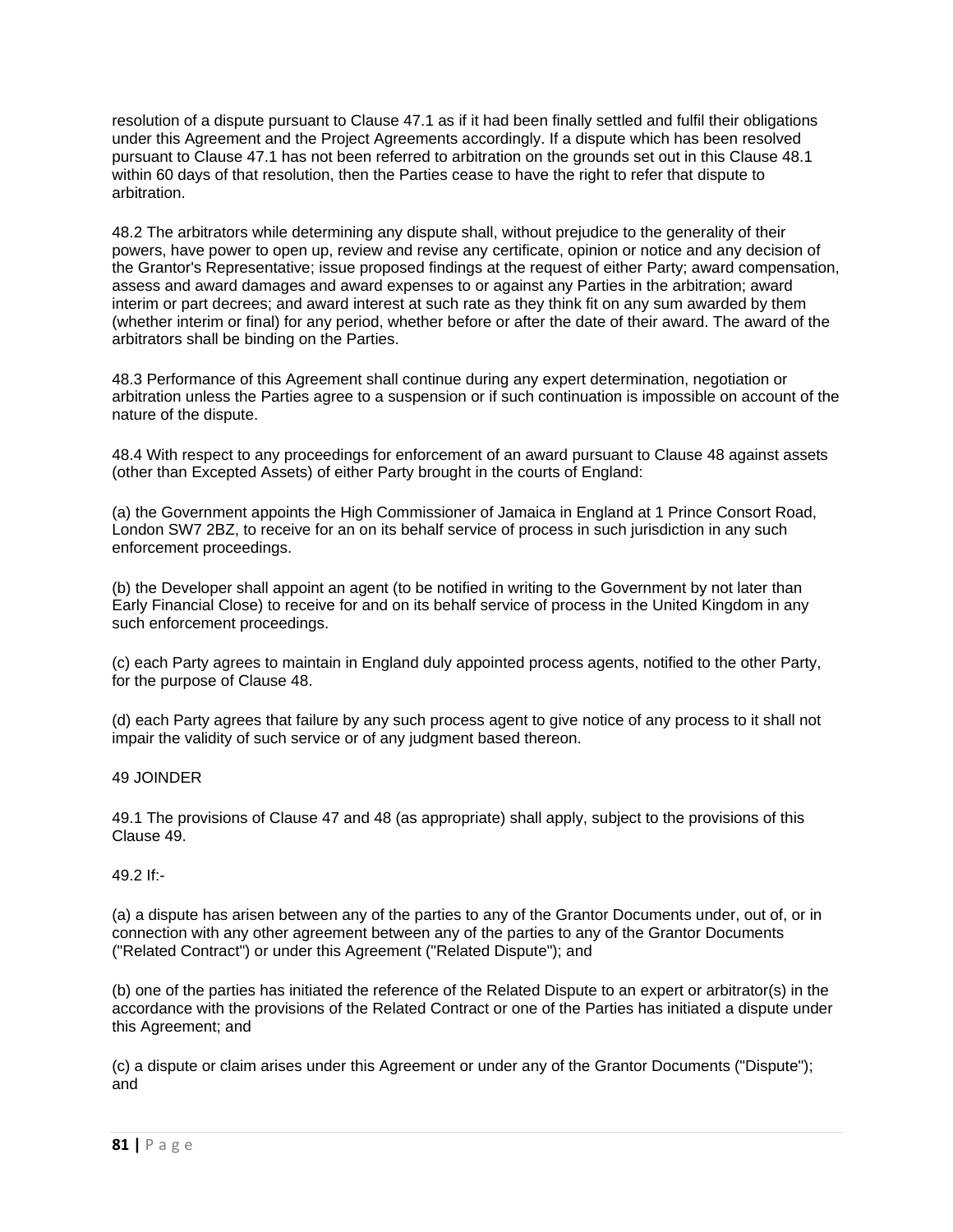(d) in the opinion of either Party ("that Party"), the Dispute is similar to the Related Dispute;

that Party may seek to have the Dispute consolidated and determined together with the Related Dispute ("joined") by giving to the expert or arbitrator(s) appointed in the Related Dispute and to the other Party the particulars set out clause 49.3 below. Such particulars shall be given as soon as practicable and, in any case, no later than 14 days from the date on which that Party becomes aware of the Dispute.

49.3 The particulars referred to in clause 49.2 are:-

(a) a copy of this Agreement;

(b) a statement from that Party summarising:-

(i) the basis and grounds for seeking to have the Dispute and the Related Dispute joined;

(ii) the cases of the parties to the Dispute (if known);

(iii) any relief sought by the parties to the Dispute (if known).

49.4 The other Party may object to the Dispute and the Related Dispute being joined by giving to that Party and the expert or arbitrator(s) appointed in the Related Dispute no later than 7 days after receipt of the particulars referred to in clause 49.3 above a statement setting out the basis and grounds for objecting to the Dispute and the Related Dispute being joined.

49.5 Provided the expert or arbitrator(s) appointed in the Related Dispute is satisfied that, in doing so, there will be no material delay in or material adverse affect on the determination of the Related Dispute, he may no sooner than 28 days after receipt of the particulars referred to in clause 49.3 above and no later than 35 days thereafter (at his discretion) direct that the Dispute and Related Dispute be joined and he shall have the authority and the power referred to in clause 49.7 below.

49.6 Unless the parties agree otherwise, the Dispute and the Related Dispute shall only be joined if the expert or the arbitrator(s) appointed in the Related Dispute receives the particulars set out in clause 49.3 above within the time limit stipulated in clause 49.2.

49.7 The parties agree (subject to clause 49.6) that the expert or arbitrator(s) in the Related Dispute shall have the authority and the power to:-

(a) consolidate and determine together the Dispute and Related Dispute which shall thereafter proceed as if both had been referred at the same time to arbitration or expert determination (as appropriate) in accordance with the Related Procedure; and

(b) direct that all procedural and/or evidential matters arising in both the Dispute and Related Dispute are to be joined in whatever manner the expert or the arbitrator(s) in the Related Dispute considers shall lead to the fair and expeditious resolution of the Dispute and Related Dispute,

and the Parties shall thereafter abide by and implement any such consolidation, direction and determination.

49.7 If the Dispute and the Related Dispute are joined, the expert or the arbitrator(s) in the Related Dispute shall reach a decision on the Dispute and Related Dispute at the same time.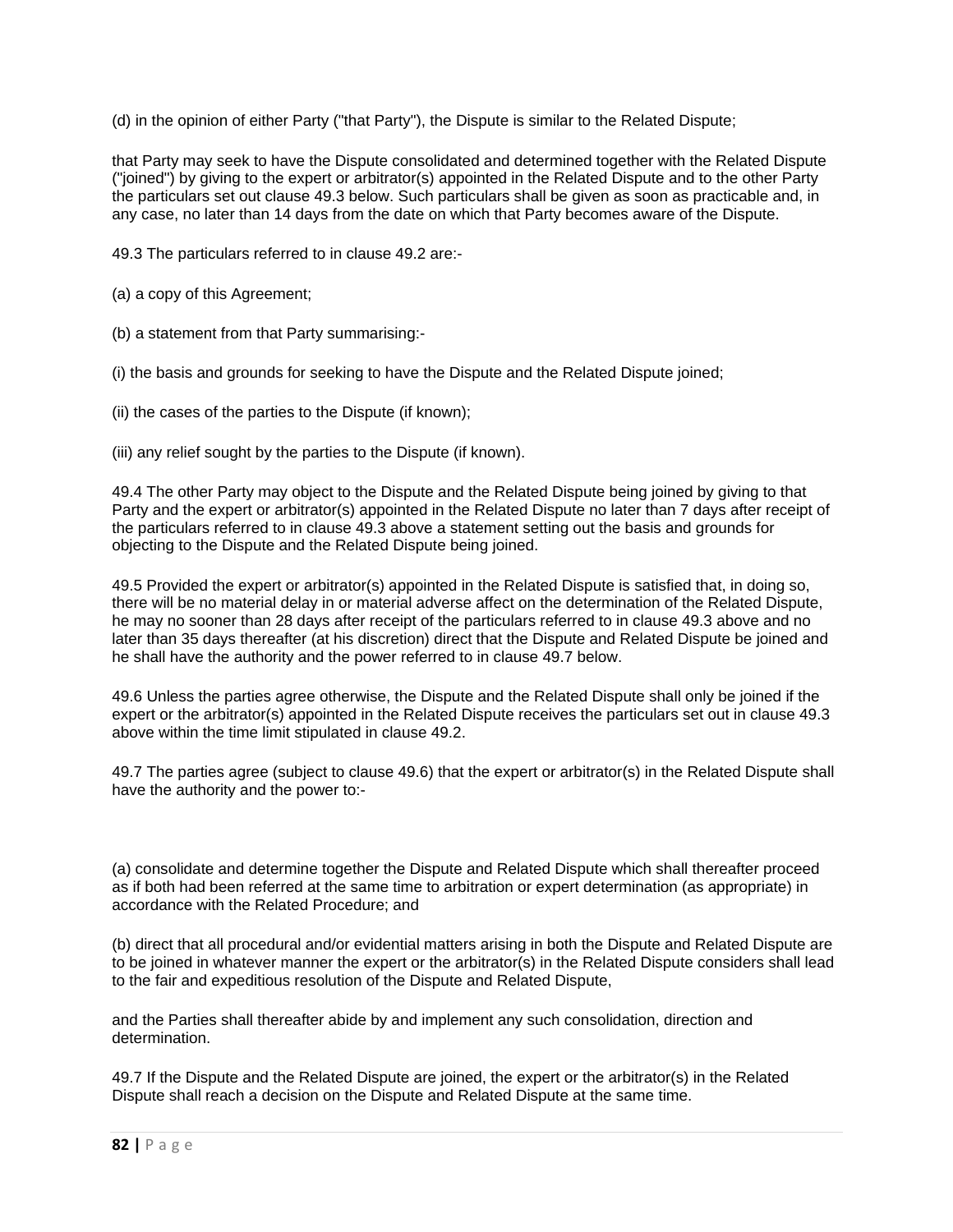49.8 Without fettering or restricting the power and authority of the expert orthe arbitrator(s) in the Related Dispute, it is the intention of the Parties that, in the event that the Dispute and the Related Dispute are joined, the expert or the arbitrator(s) in the Related Dispute shall, insofar as relevant, practicable and appropriate, come to the same conclusion as to the facts and to apply the same reasoning and analysis in reaching a decision on both the Dispute and the Related Dispute.

49.9 Unless the arbitrator(s) or expert appointed in the Related Dispute directs (in accordance with the provisions of this Clause 49 or otherwise by agreement of the Parties) that the Dispute and the Related Dispute shall be joined, the provisions of Clauses 47 or 48 (as appropriate) shall apply (unaffected by this Clause 49) to the determination of the Dispute.

49.10 Notwithstanding any joinder under this Clause 49, the parties in dispute shall continue to fulfil their obligations under the Grantor Documents.

### 50. COSTS AND EXPENSES

The Developer shall bear its own costs and expenses (including advisers' fees and expenses) in connection with the preparation, negotiation and completion of this Agreement.

### 51. GOVERNING LAW

This Agreement shall be governed by, and construed in accordance with, the laws of Jamaica.

IN WITNESS of which this Agreement has been signed by the Parties on the date which appears first on page 1 of this Agreement.

SIGNED by Mr. Kingsley Thomas and Dr. Wayne Reid

on behalf of

NATIONAL ROAD OPERATING AND CONSTRUCTING COMPANY LIMITED

in the presence of:

Miss Candice Rochester

SIGNED by Pascal Radde as Managing Director

on behalf of

TRANSJAMAICAN HIGHWAY LIMITED

in the presence of:

Mr. Emmanuel Rollin

#### SCHEDULE ONE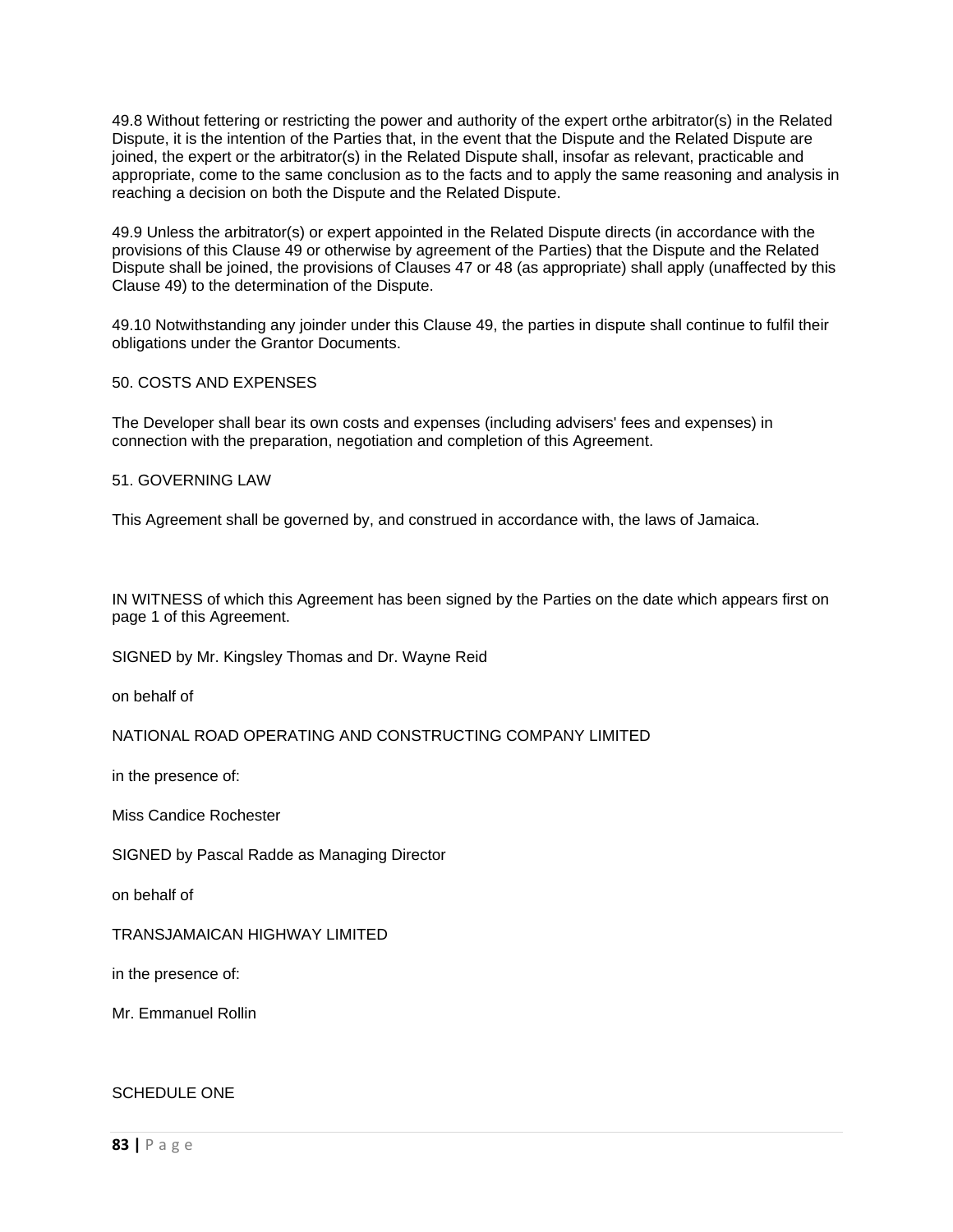# PARTICULARS OF THE DEVELOPER

### Name: TRANSJAMAICAN HIGHWAY LIMITED

Registered Number: 64928

Place of Incorporation: KINGSTON

Registered Office: c/o Hart Muirhead Fatta, 2 St Lucia Avenue, 3rd floor, Kingston 5, Jamaica

Managing Director: Mr. Pascal RADDE

**Shareholder** 

Bouygues Travaux Publics

SCHEDULE TWO

CORE REQUIREMENTS

### PART 1 - CORE DESIGN AND CONSTRUCTION REQUIREMENTS

### 1.1 PRINCIPLES OF THE DESIGN AND CONSTRUCTION CORE REQUIREMENTS

In the design, planning and execution of the Construction Works and all other works and functions associated with the improvement or construction of the Toll Road and Existing Road Sections, the Developer shall take all such action and do all such things (including, without limitation, organising itself, adopting measures and standards, executing procedures, including inspection procedures and safety patrols, and engaging and managing contractors, agents and employees) as will:

• enable the Grantor, to provide an acceptably safe highway in respect of its condition (structural safety), use (road safety) and risks affecting road users and third parties;

• enable the Grantor to fulfil its statutory, administrative and common law obligations;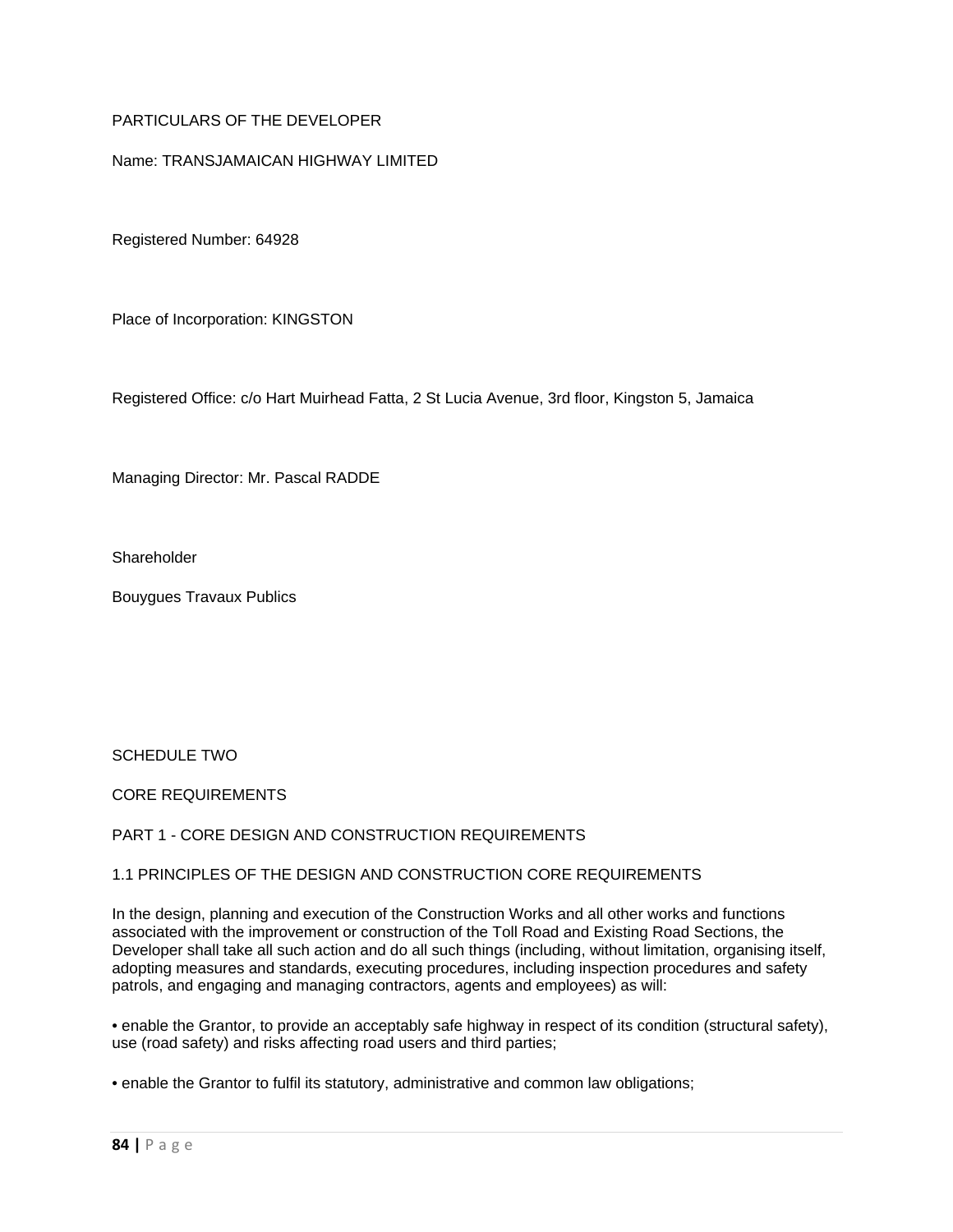• enable police, Competent Authorities, and others with statutory duties or functions in relation to the Toll Road or adjoining roads to perform their duties and functions;

• enable the Grantor to provide a level of service to the public generally during construction or improvement works not inferior to as provided for tolled trunk road and motorway networks equal to or better than the standards specified in Schedule 21 (Technical Standards);

- minimise the risk of damage, disturbance to or destruction of third party property;
- minimise the occurrence and adverse effects of accidents;
- ensure that members of the public are treated with all due courtesy and consideration;
- provide a safe, clear and informative system of road signs;

• ensure road users are given adequate information and forewarning of any events on or any matters affecting the Toll Road as will enable them to minimise any adverse consequence on them of those events or matters;

• ensure standards of reliability, durability, accessibility, operability, maintainability, quality control and assurance, and fitness for purpose are achieved throughout the Concession Period as appropriate to a highway of the character of the Toll Road;

• comply with Grantor Variations, subject to the provisions of Clause 19.2(d);

• comply with the Statutory Requirements and Required Consents;

• achieve the standard required by NRCA in the mitigation of any adverse environmental risk affecting the amenity enjoyed by the owners and occupiers of land adjacent to the Toll Road and to adjoining roads and facilities; and

• achieve a high standard in the appearance and aesthetic quality of the Toll Road and achieve integration of the Toll Road with the character of the surrounding landscape through both sensitive design and sensitive management of all visible elements including those on the Existing Road Sections;

# 1.2 SCOPE OF CORE DESIGN AND CONSTRUCTION REQUIREMENTS

A modern multi-lane limited access, divided and grade-separated highway shall be designed and constructed in accordance with the Core Design and Construction Requirements, the Outline Design and the Design and Construction Specification. The scope of the Core Design and Construction Requirements includes the provision of a full and complete design, securing of all approvals, supply of all materials and performance of all work necessary to construct the Toll Road.

# 1.3 PROJECT LIMITS

The Toll Road, the connecting links and related works shall be located generally within the nominal "Right of Way" as defined on the engineering drawings accompanying the Outline Design.

The Toll Road shall be considered to comprise the following works:

• Kingston to Williamsfield (approximately 72 km incorporating approx. 13 km of the 2-lane Old Harbour Bypass currently under construction, portions of the proposed Porus Bypass within the pre-defined Right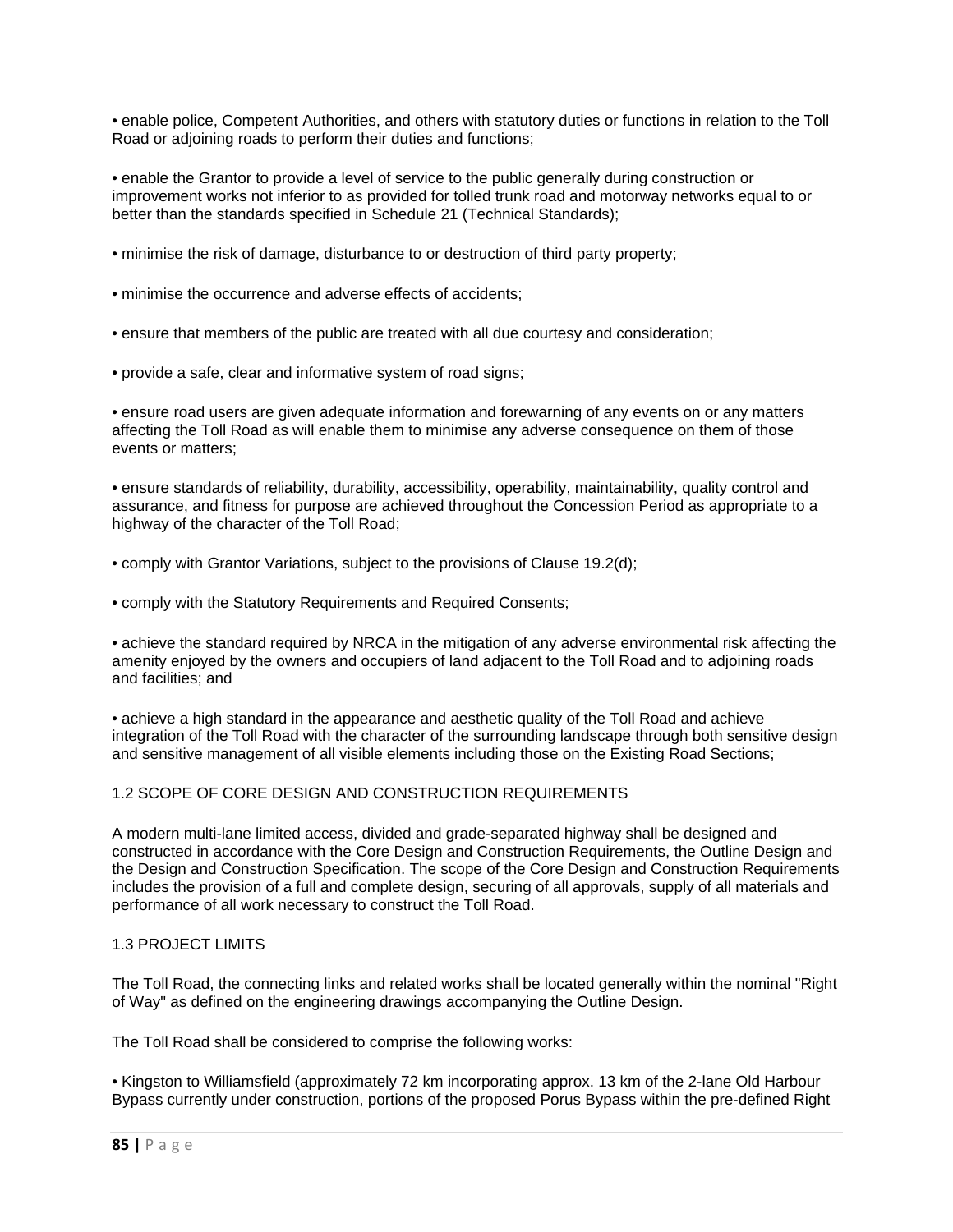of Way, 5 km of the existing Melrose Bypass (2 and 3 lane provision) and including connections to Dyke Road and the Mandela Highway in Kingston and to Highway A2 at Williamsfield); and

• Portmore Causeway/Dyke Road Upgrading (approximately 11.5 km of 6 and 2 lane arterial roadway from 100 m east and 100 m north of the Marcus Garvey Drive/Causeway Road intersection, including upgrading and reconstruction of the intersection to the Dyke Road/Portmore Access Road interchange and including a new 6 lane crossing of Hunt's Bay and demolition of the existing bridge) and including a new 2 lane road link through Portmore and along the existing Dyke Road. The link road and Dyke Road, the junction between Portmore Causeway and Marcus Garvey Drive and the Portmore Mall Roundabout shall be handed back to the Grantor following issue of a Completion Certificate, under the Handback Requirements determined in accordance with Clause 38 (Handback).

# 1.4 DESIGN

## 1.4.1 Responsibility

The Developer shall be responsible for the design of all elements of the Toll Road including the undertaking of supplementary geotechnical investigations, topographic surveys, field investigations and analyses required to complete the design in a professional and competent manner and to obtain the necessary approvals and permits.

The Developer will be responsible for determining the technical standards, specifications and requirements for the review of, and no objection by, the Grantor's Representative, and shall provide independent certification of compliance with such requirements pursuant to the Reviewed Quality Documentation.

### 1.4.2 Management of Design

All detailed design functions for the Toll Road shall be managed under the responsible direction of an appropriately qualified and experienced person appointed by the Developer to be the primary point of contact with the Grantor's Representative on design-related issues.

Design shall be managed in accordance with the Quality Documentation and in particular the methodology for planning and management of the design as prescribed in Schedule 5 (Principles for Quality Documentation).

### 1.4.3 Design Deliverables

The Developer may submit Design and Environmental Documentation for a part or the whole of a Phase or Section of the Toll Road under the review procedures of Clause 13 (Design Information, Drawings and Manuals).

For each part or the whole of a Phase or Section of the Toll Road, the design activities shall be in two stages:

### (i) Design for Approval:

The Design for Approval shall be based upon the Outline Design and include, inter alia, vertical and horizontal alignment indicating the position of the road, proposed cross sections, toll plaza location and layout, definition of the Site, necessary utilities diversion, Environmental Documentation including details of any mitigation measures to be undertaken to counter the environmental impact of the project, etc.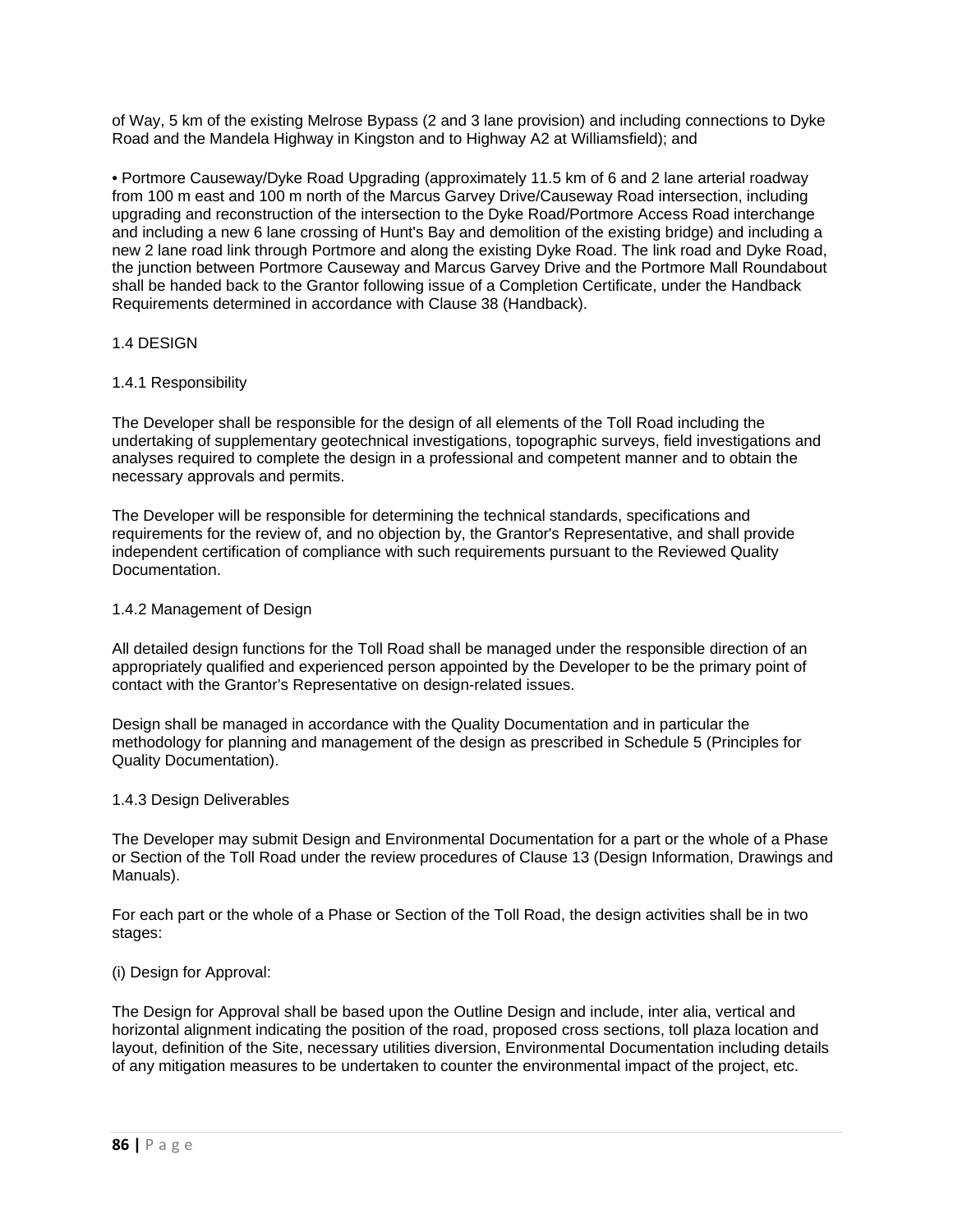The Design for Approval shall include such designs and supporting documentation in a form and level of detail as required by and acceptable to NRCA and NWA and shall be submitted to:

- the Grantor's Representative, for review in accordance with Clause 13
- the Natural Resources Conservation Authority (NRCA), for review and approval
- the National Works Agency (NWA), for review and approval

The Design for Approval shall be in sufficient detail to enable the Grantor to complete the land acquisition and identify utilities diversions, and to enable the Developer to implement the Detailed Design and the Construction Works.

The relevant parts of the Quality Documentation shall be submitted to the Grantor's Representative prior to commencement of the design in accordance with Clause 13A (Quality Documentation Review).

### (ii) Detailed Design

The Detailed Design shall include the preparation of all appropriate documentation to enable the Construction Works to be undertaken in accordance with the Concession Specification and shall be carried out and completed in accordance with the Reviewed Design for Approval and the Competent Authority Consents.

#### 1.4.4 Contents of the Design for Approval

The Developer shall submit and revise a draft copy of the Design for Approval for a part of or the whole of a Phase or Section of the Toll Road in accordance with Clause 13 (Design Information, Drawings and Manuals) until the Design Documentation has been returned by the Grantor's Representative as "reviewed without comments".

The Reviewed Design Documentation comprising the Design for Approval Report, Drawings, Safety Review Report and Environmental Impact Assessment Report shall be updated to reflect the following information:

- Issues raised by National Works Agency
- Issues raised by the National Environmental and Planning Agency
- Issues raised by Grantor's Representative
- Permit Requirements
- Issues raised by Parish Councils and other stakeholders

The content of the Design for Approval of each part or whole of a Phase or Section of the Toll Road shall include, but will not be limited to, the following design documentation, information, and drawings in electronic and hard copy format: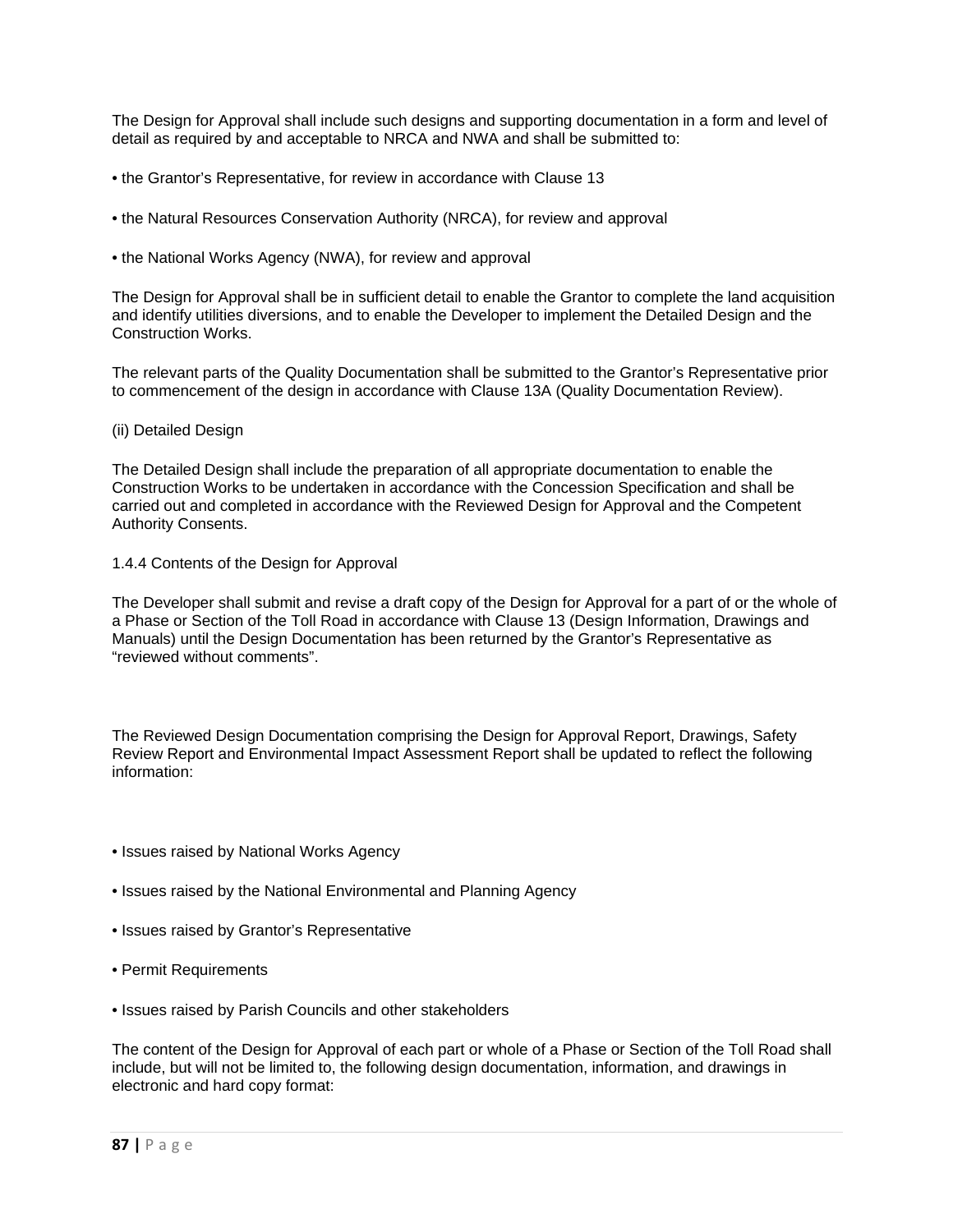- (i) Design for Approval Report:
- Executive summary
- Description of the works
- Core Design and Construction Requirements
- Design and Construction Specification
- Existing and future conditions (Natural and social environment)
- Traffic analysis
- Interchanges
- Grade separations
- Secondary road works
- Conceptual design for bridges
- Ancillary works (truck inspection stations, rest areas,…)
- Tolling facilities and operational systems
- Drainage and storm water management
- Environmental works and mitigation
- Clearance requirements for Utility relocation and coordination
- Demolition and removals
- Land and road reserve requirements ("the Site")
- Temporary limited access requirements
- Temporary and permanent illumination
- Landscaping
- Pavement marking and signage
- Preliminary materials report and pavement design details
- Traffic arrangement during construction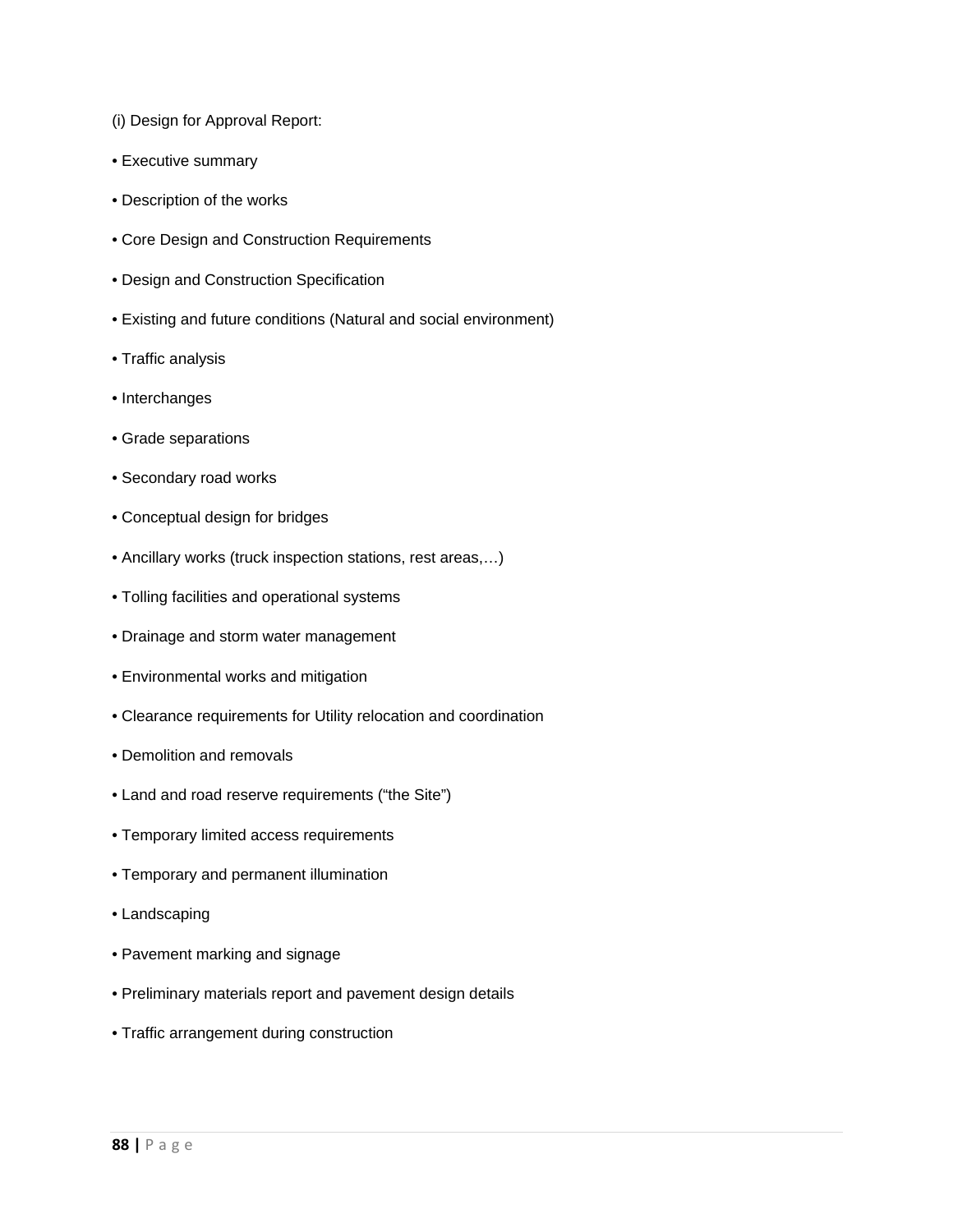(ii) Design for Approval Drawings:

• Layout drawings, indicating horizontal alignment details, intersections and accesses, at a scale not less than 1:2500

- Longitudinal sections indicating proposed vertical alignment
- Typical road cross-sections, drainage and pavement details
- Junctions and interchanges layout
- Toll Plaza location and layout
- Bridges general arrangement drawings
- (iii) Explicit Safety Review Report

A safety review of all aspects of the design shall be undertaken by a qualified and experienced engineer. A Safety Review report shall be submitted indicating that the Design for Approval has been checked and that the highway and related works have been designed in accordance with good safety practices. The University of New Brunswick (Canada) Transportation Group Road Safety Audit (RSA) Guidelines, or approved equivalent, shall be followed.

In addition, the Developer shall adopt the Explicit Safety Assessment Methodology (ESAM) as detailed in the Ontario Ministry of Transportation Document "1998 Update on Roadside Safety Practice" or an approved equivalent methodology Where the Design for Approval varies from the Outline Design, the onus will be on the Developer to demonstrate that the proposed changes result in a safety Benefit/Cost ratio equal to or greater than 1 using ESAM. The Developer shall at all times ensure that the design satisfies the Statutory Requirements for safety.

- (iv) Environmental Impact Assessment Report
- Executive summary
- Description of the proposed project
- Description of the environment including:
- Natural Environment
- Physical Environment (Superficial Soils and Subsurface Conditions)
- Watershed, Drainage and Groundwater
- Forestry, Vegetation and Wildlife
- Social Environment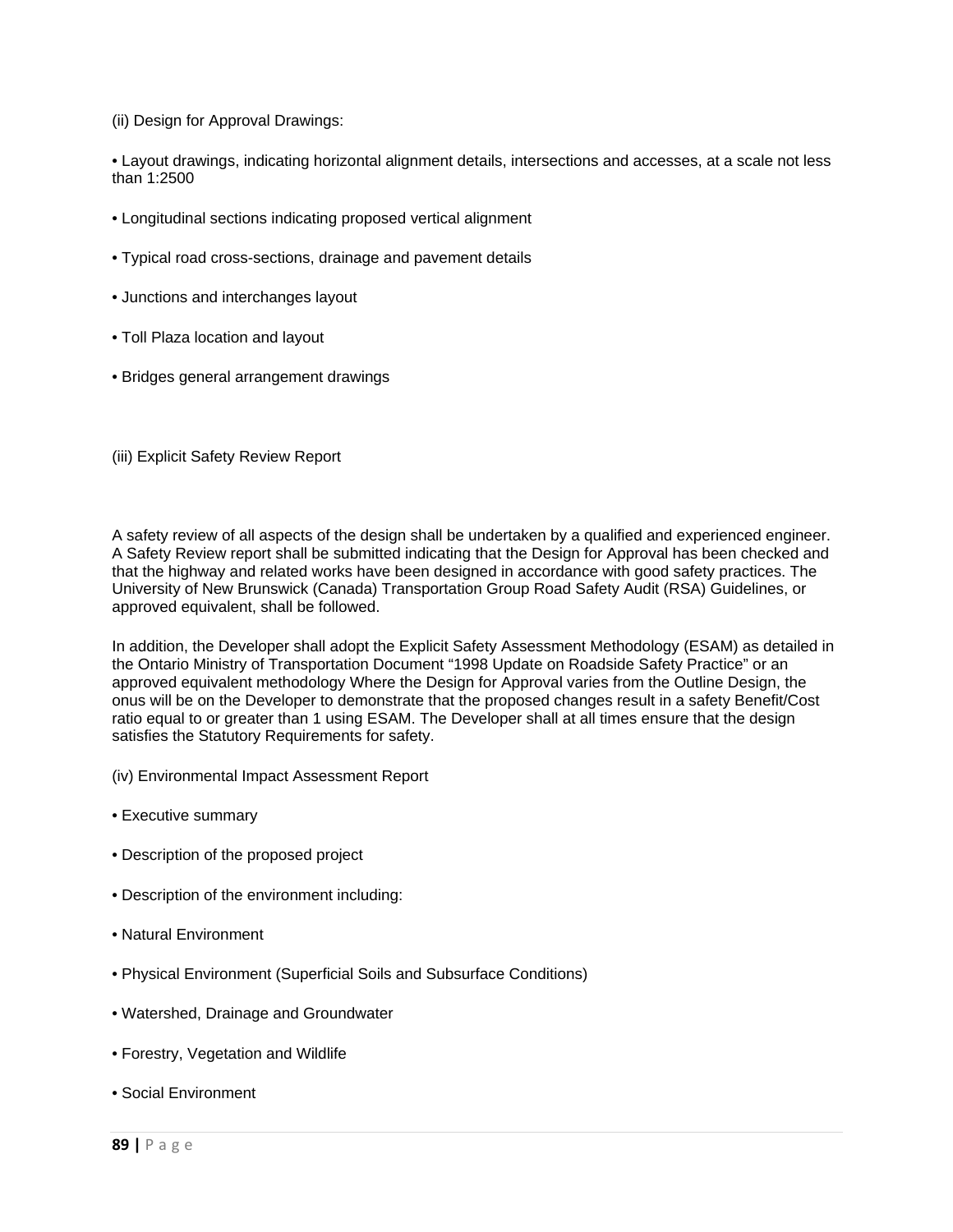- Land Use
- Property affected and relocation of buildings and people
- Graves, Historical, Archaeological and Heritage Resources
- Policy, legal and administrative framework
- Significant environmental impacts
- Analysis of alternatives
- Mitigation measures
- Recommendations for monitoring plan
- List of references
- Photographs, maps and plans as appropriate

For the avoidance of doubt, the documentation comprising the Design for Approval may be insufficient to meet the requirements of the Competent Authorities. The Developer shall satisfy itself as to the suitability and content of all documentation submitted for Competent Authority Consents and comply with all such requirements.

1.4.5 Contents of the Detailed Design

The Developer shall submit a draft copy of the Detailed Design for a part of or the whole of a Phase or Section of the Toll Road in accordance with Clause 13 (Design Information, Drawings and Manuals) and shall resubmit for review any revision to the Reviewed Detailed Design.

In addition, the Design Documentation for a Section of the Toll Road shall be consolidated into a Detailed Design Report specifying the procedures and methodology for undertaking and completing all of the design and construction activities in compliance with the Concession Specification.

The content of the Detailed Design for any part of a Phase or Section of the Toll Road shall include, but will not be limited to the following design documentation, information, and drawings in electronic and hard copy format:

- (i) Detailed Design
- Horizontal Alignment Alternatives, if any

• All working drawings, schedules and designs required for completion of the Construction Works in accordance with the Concession Specification including any temporary works and utility relocation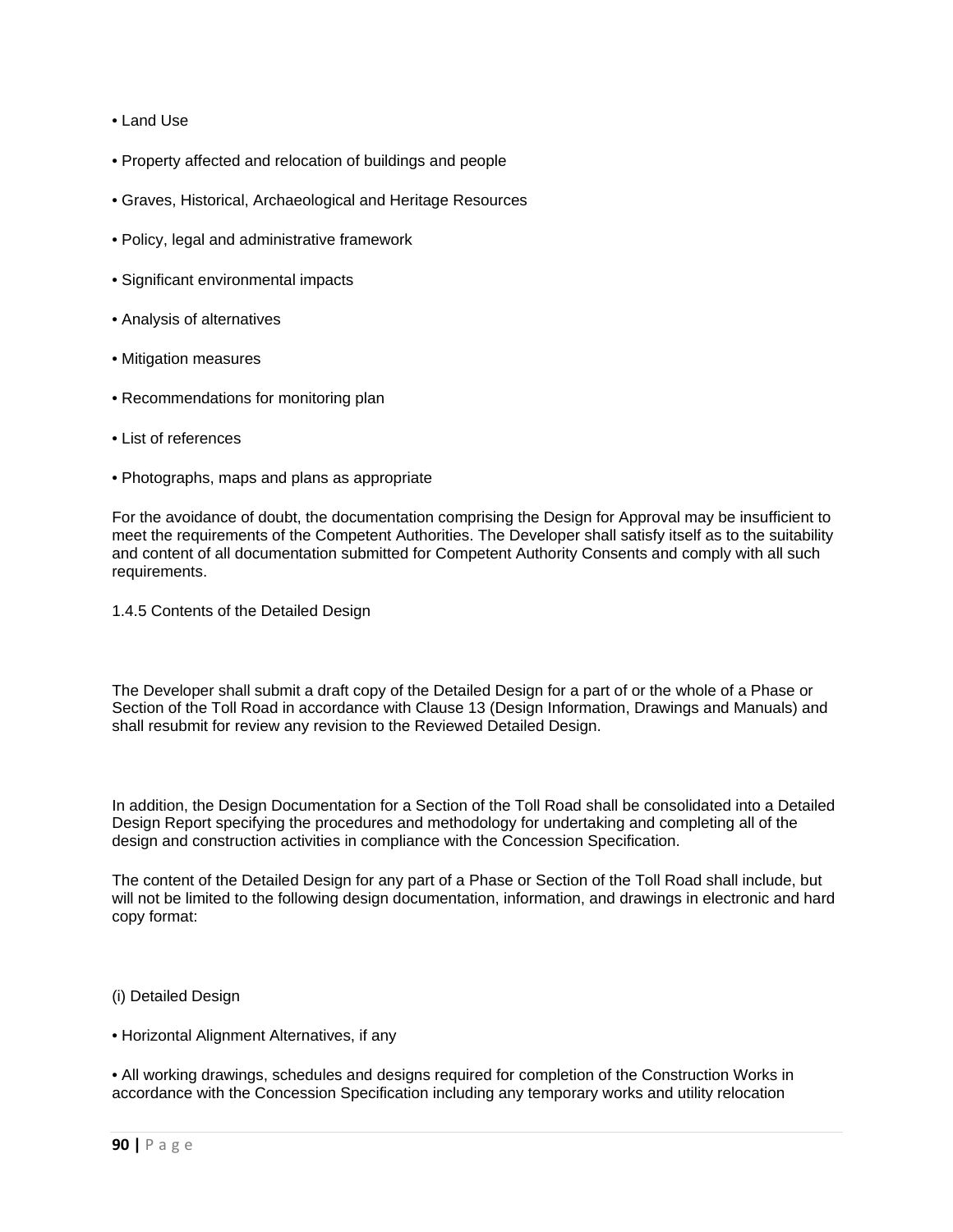• Drainage and Stormwater Temporary Works

• The Design and Construction Specification, Standards, method statements and other provisions required for the Construction Works including temporary works and coordination of utility relocation

- A detailed geotechnical report on the foundations for all structures
- Community Disruption and Liaison Procedures
- (ii) Highway Safety Review Report

The Highway Safety Review Report (HSRR) submitted with the Design for Approval shall be updated and resubmitted with the Detailed Design for review by the Grantor's Representative and will address the following additional items:

• Bridge piers and abutments, incl. scour and erosion protection for piers and abutments located in or adjacent to river beds

- Headwalls of culverts with opening greater than 1.5m
- Ditch inlets in median or in roadside ditches
- Median and roadside barriers (incl. bridge parapets)
- Crash attenuators and energy attenuators
- Signing and pavement marking drawings
- Traffic lights
- Earthworks (under seal pursuant to Clause 1.4.26 of this Part 1 of Schedule 2)
- (iii) Quality Documentation and Management Plans

Prior to construction, other documents shall be submitted to the Grantor's Representative in accordance with Clause 13A (Quality Documentation Review):

- Contractor's Construction Quality Documentation as set out in Schedule 5;
- Environmental Management Plan as approved by NRCA;
- Health and Safety Management Plan
- (iv) Structural Review Report (under seal)

A design review of all bridges and major structures shall be undertaken by a qualified and experienced professional engineer, registered in a jurisdiction acceptable to the Grantor. A Structural Review report shall be submitted under professional seal indicating that the structural calculations have been checked and that the structures have been designed in accordance with the Concession Specification. The Developer shall ensure that the structural review satisfies the requirements for Competent Authority Consent.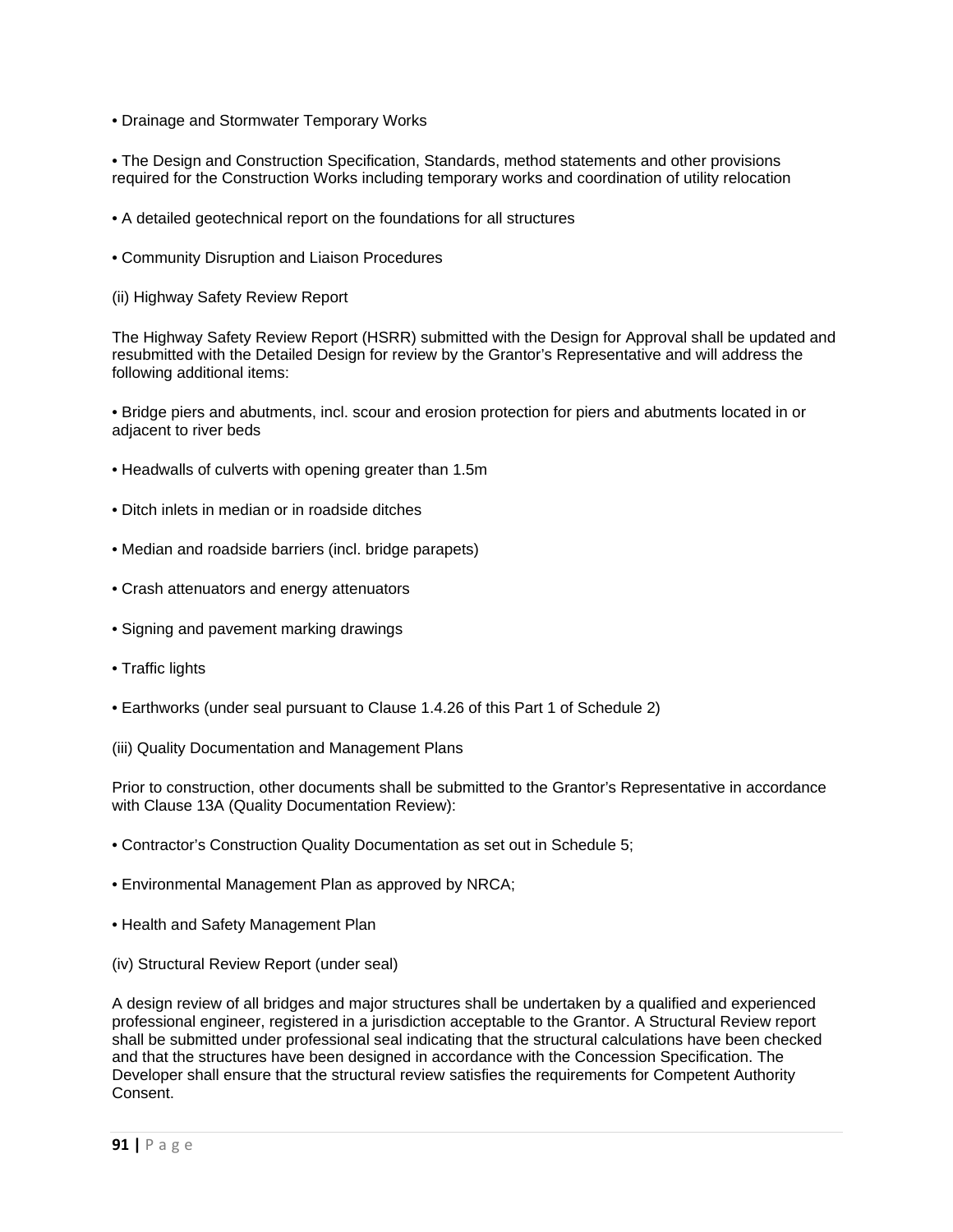### (iv) Detailed Design Report

Upon completion of the design for all parts of a Section of the Toll Road, the Reviewed Design Documentation shall be summarised under a Detailed Design Report comprising a list of documents submitted to the Grantor's Representative for the Section and an executive summary outlining the Detailed Design, Design for Approval Report, Drawings, Structural Review Report, Safety Review Report and Environmental Impact Assessment Report. The completed report shall be submitted to the Grantor's Representative for review.

The following minimum design speeds shall be used in the development of the Design for Approval from the referenced highway standards set out in Schedule 21 (Technical Standards).

Condition Generally Flat to Rolling Terrain Rolling and Hilly Terrain Arterial link Outer

Ramps Outer Ramps Loop Ramps

Location Kingston

to Porus (km 57.9) Porus (km 57.9) to Williamsfield Portmore Causeway 110 km/h

Mainline Design Speed 90 km/h Mainline Design Speed All

Minimum Design Speed 110 km/h 90 km/h 70 km/h 70 km/h 60 km/h 50 km/h

Paved shoulder widths may be reduced on long structures in accordance with the provisions of the Structural Design Criteria and Standards Report. The right shoulder and median width shall be designed and constructed in accordance with the referenced standards set out in Schedule 21 (Technical Standards).

Future widening of The Toll Road shall be triggered by an increase in traffic in accordance with Schedule 17 "Expansion Schemes". Adequate provision shall be made for traffic safety during any interim 2, 4 or 6 lane operating conditions including the provision of median guardrails, crash attenuators or other measures to reduce the possibility of serious accidents. The Developer shall indicate how provisions for future lanes at bridges and grade separation structures shall be accommodated and indicate what advance works, if any, are proposed in anticipation of future widening.

Supplementary transition lanes and speed change lanes shall be added where required by Good Engineering and Operating Practice.

#### 1.4.7 Interchanges

Grade-separated interchanges shall be designed to safely and efficiently accommodate the anticipated traffic in each direction and constructed at the following locations:

Kingston – Williamsfield section:

- km 0.3: Mandela Interchange at the junction with Mandela Highway
- km 1.2: Portmore Interchange at the junction with Portmore Access Road/Dyke Road

• km 7.4: Spanish Town Interchange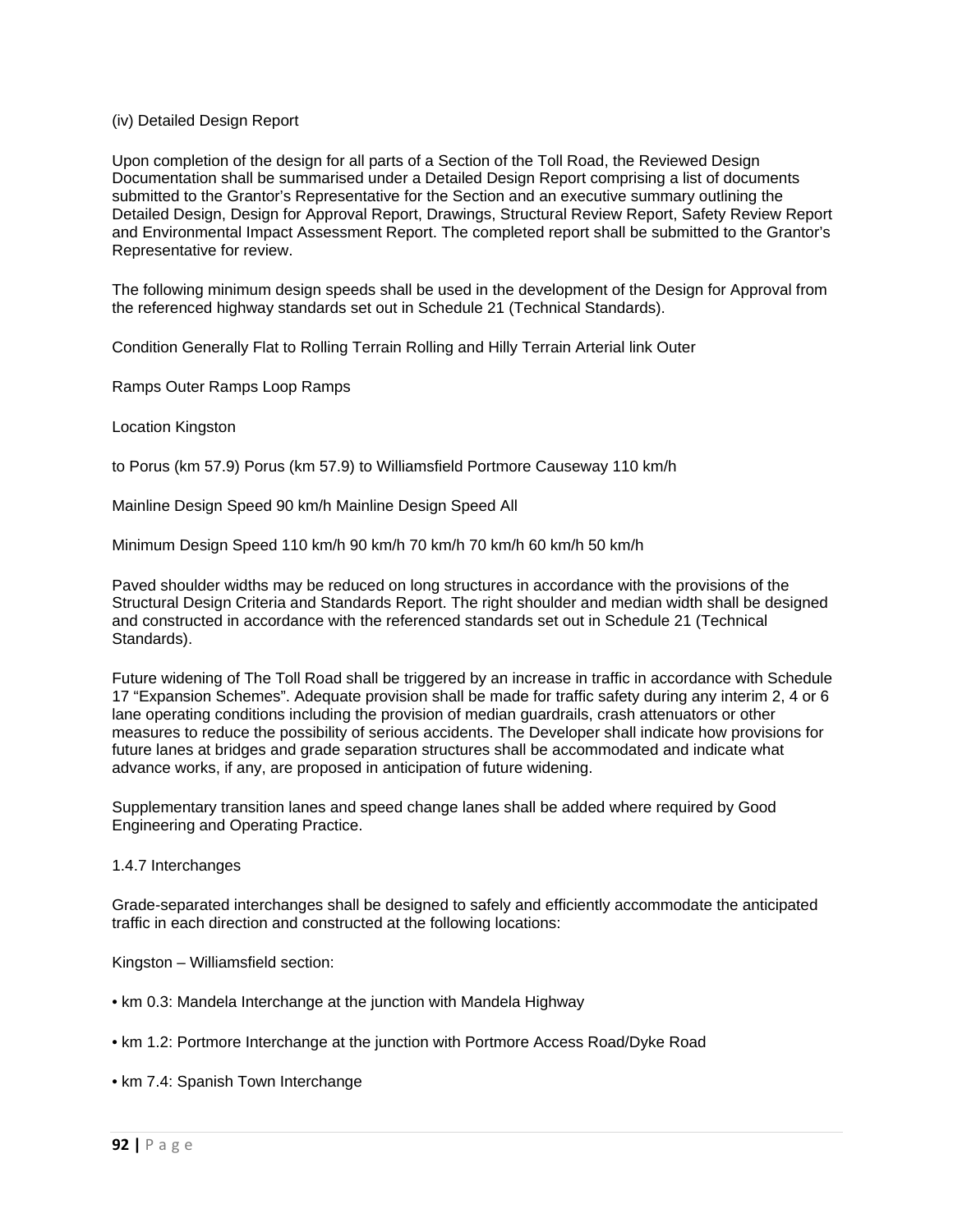- km 26.3 Old Harbour Interchange (currently under construction)
- km 41.4 May Pen Interchange

Portmore Causeway:

• km 193.0: Fort Augusta Interchange

The Fort Augusta interchange shall as a minimum provide access to and egress from the Toll Road along westbound ramps. The at grade intersection between Portmore Causeway and Marcus Garvey Drive shall be rehabilitated and upgraded.

### 1.4.8 Roadway Grade Separations

All existing roads crossing the Toll Road shall be designed and constructed as grade separated

1.4.9 Railway Grade Separations

Grade separations shall be designed and constructed where the Toll Road crosses the railway.

1.4.10 Pedestrian and Farm Crossing Structures including Field Connectors

Supplementary pedestrian and farm animal structures shall be designed and constructed as grade separated crossings.

### 1.4.11 River Bridges

River bridges are defined as structures across rivers and drainage features with spans in excess of 5.0 m.

### 1.4.12 Secondary Roads

A number of secondary roads that cross or infringe on the Toll Road corridor will require modification, realignment and/or reconstruction. The minimum geometric design standards for secondary roads shall be as established according to Jamaican standards for the particular class of road. Where pre-existing conditions are substandard, the secondary roadway shall be reconstructed to minimum Jamaican standards for the class and type of road.

Secondary roads shall be reinstated within the project limits to no less than pre-existing conditions. The project limits for secondary roads passing over or under the Toll Road shall be the toe of the ramps on intersection or the toe of the highway embankment).

Where secondary roads are not required to cross the Toll Road, they shall be terminated in a cul-de-sac to the requirements of the referenced geometric standards set out in Schedule 21 (Technical Standards) or re-aligned and extended to connect to the nearest roadway of comparable standard.

### 1.4.13 Drainage

Major structures (> 5.0 m in span) along the Toll Road shall be designed to convey a 1:100 year storm with a 1.0 m freeboard.

Minor structures shall be designed to convey a 1:10 year storm without surcharging and to convey a 1:100 year storm with a 0.6 m freeboard between the edge of shoulder elevation and the water level.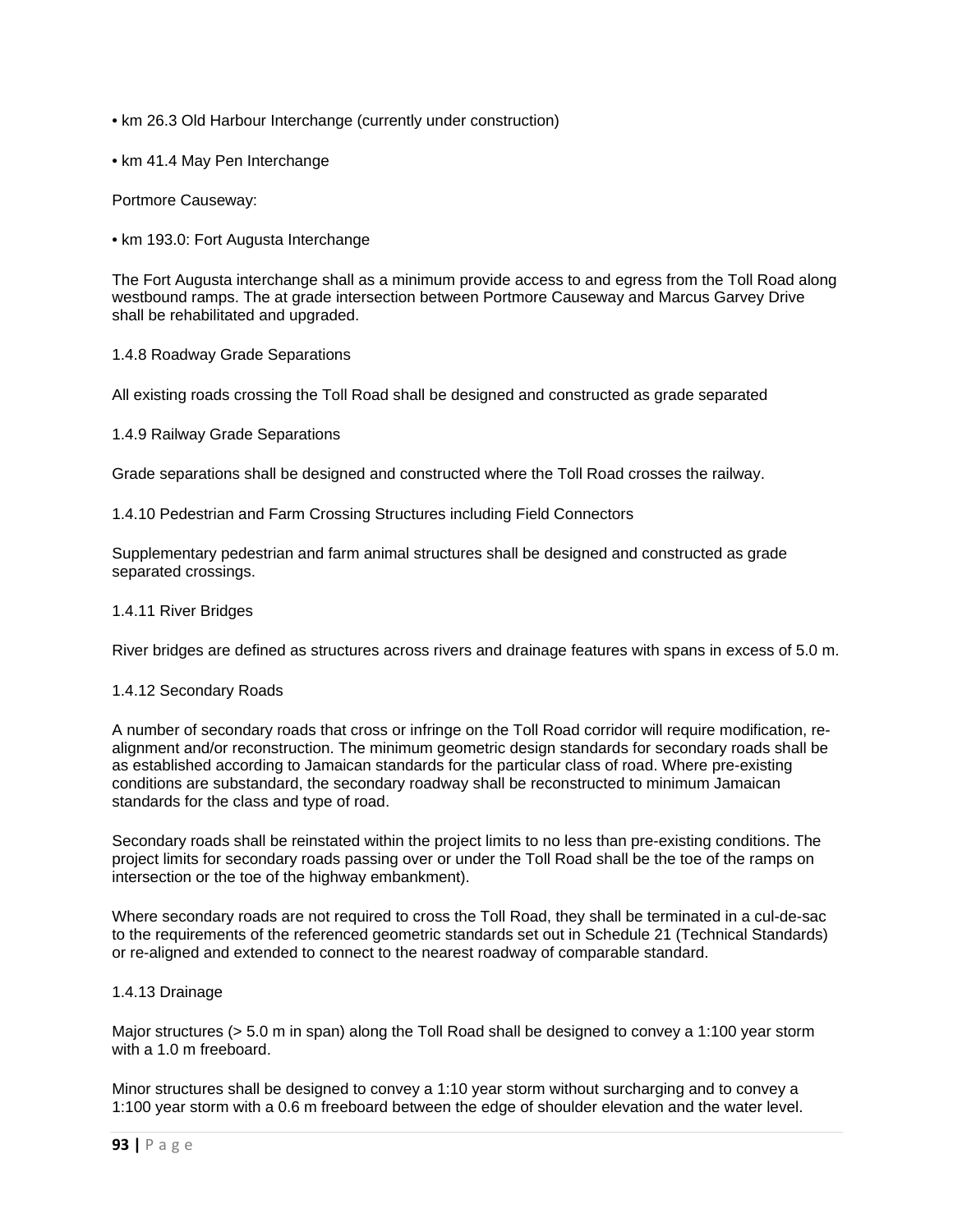Storm sewers shall be designed to convey a 1:2 year storm without surcharging and to convey a 1:100 year storm through the major system with a maximum of 300 mm of flooding.

Connecting links designed to arterial roadway standards (Portmore Causeway) shall be designed to convey a 1:50 year storm with a 0.6 m freeboard; minor structures shall be designed to convey a 1:10 year storm without surcharging, and to convey a 1:50 year storm with a 0.6 m freeboard between the edge of shoulder elevation and the water level.

Minimum culvert sizes shall be 900 mm in diameter. All culverts and drainage works shall be designed for the applied loads and an assumed minimum 75 year service life. Appropriate erosion control measures shall be incorporated in the design. Concrete headwalls are required for all culverts with any opening dimension greater than 1.5m.

### 1.4.14 Pavement Design

Pavement design for The Toll Road, including the arterial connecting links and interchange ramps, shall be undertaken by the Developer based upon the anticipated traffic and operating conditions and the operating and maintenance requirements. The proposed pavement design, including maintenance and rehabilitation schedule, shall be submitted to the Grantor's Representative for review.

## 1.4.15 Structures

Bridges and structures shall be designed in accordance with the recommendations of the Structural Design Criteria and Standards report prepared by Dessau Soprin dated May 2000.

The geometrical design criteria for the provision of future widening shall reflect the road capacity study submitted with the Reviewed Design for Approval. In case of overpasses and underpasses, the requested lateral clearances shall only be reduced, when the protection measures of the piers and abutments warrant an equivalent level of roadside safety, for the particular class of road.

Alternative design codes may be proposed for review by the Grantor under Clause 13, providing that the requirements in relation to a service life of 75 years are equal to or better than those referenced under Schedule 21 (Technical Standards) or the report prepared by Dessau Soprin dated May 2000.

### 1.4.16 Traffic Signals

Traffic signal design shall conform to section B of the latest version of the Manual of Uniform Traffic Control Devices for Canada or approved equivalent. Consideration shall be taken of modifications to "right hand driving" conditions.

Demand-actuated traffic signals, with provision for linkage to a central system, shall be provided at locations close to densely populated areas in and around Kingston and in particular at the following intersections:

Kingston – Williamsfield:

- Km 0 Mandela Highway (from Spanish Town) to the Toll Road
- Km 7.4 Spanish Town Interchange (2)
- Km 26.3 Old Harbour Interchange (2)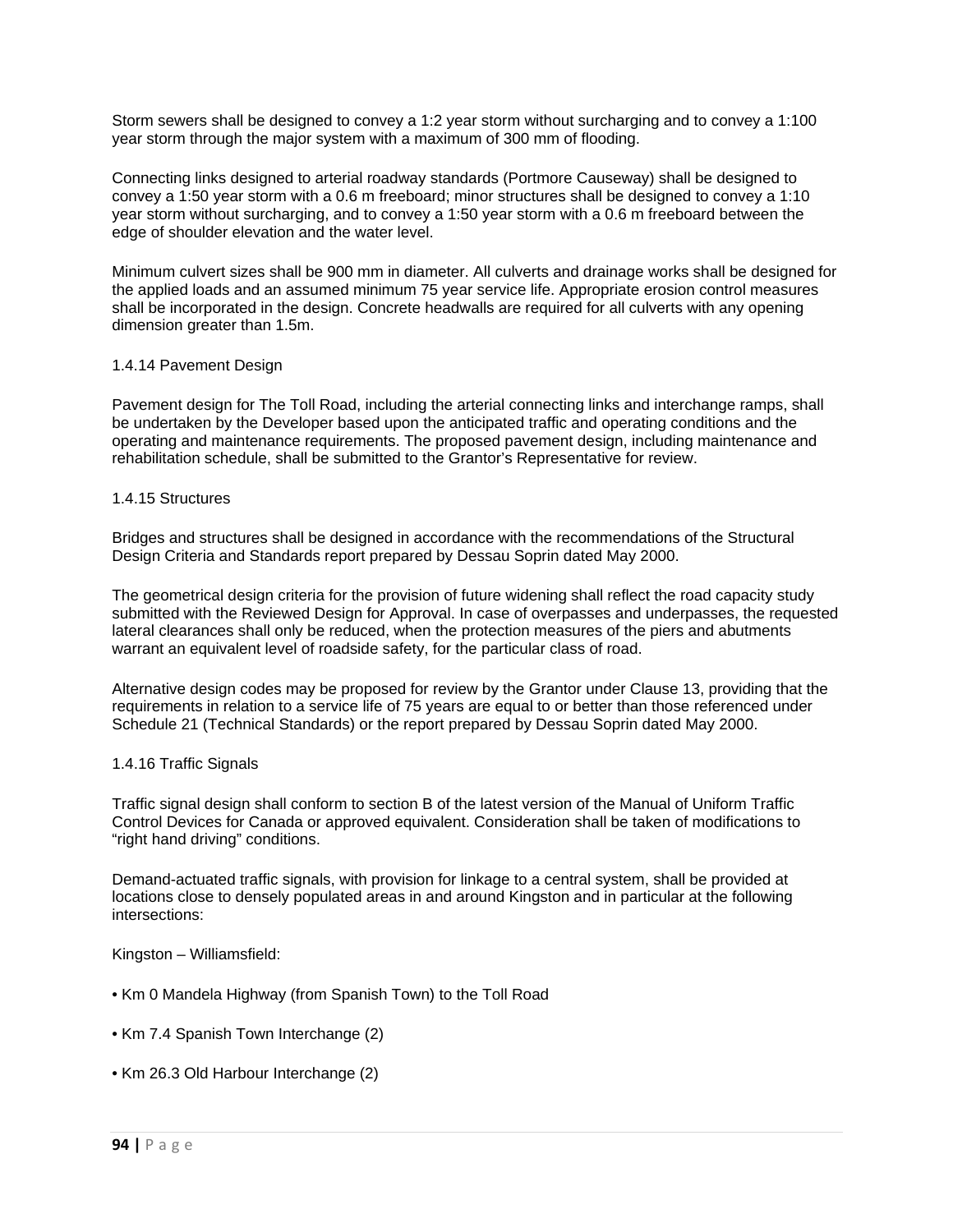# • Km 41.4 May Pen Interchange (2)

Portmore Causeway/Dyke Road

- Km 188.2 Marcus Garvey Drive Causeway
- Km 195.5 Passage Fort Drive Dyke Road
- Km 200.0 Portmore Interchange (2)

An Emergency Call System (SOS) shall be provided along the complete length of the Toll Road.

Automated loop detectors (or equivalent systems) shall be installed on all interchanges, the data being transmitted by optic fibre or radio system to the Operation Centre.

#### 1.4.17 Tolling Facilities

The Developer shall demonstrate a fully integrated tolling strategy through preliminary details of the technologies to be used and a "whole life" approach to the design and construction of the Toll Road.

1.4.18 Commercial Concession Plazas

A commercial and concession plaza shall be provided at the existing Melrose Hill plaza location (km 69). The plaza shall incorporate, in addition to Developer requirements, a minimum of 20 finished concession stalls (each with gross floor area of no less than 10 m2). The plaza shall contain washroom facilities (minimum of 2 urinals and 4 water closets for males and 10 water closet units for females plus a minimum of 4 sinks for males and 6 for females). All necessary services shall be provided including power, water supply, wastewater disposal, solid waste disposal and communications facilities.

### 1.4.19 Illumination

Full illumination shall be provided at the following locations:

- urban area to km 2.3 (Portmore interchange);
- Portmore Causeway;
- all interchanges;
- main toll plazas;
- toll ramps
- Melrose Hill Plaza/rest area

Either high mast or conventional equipment may be used to achieve the following minimum photometric performance in accordance with a specification which is equal to or better than:

Illuminance Level (minimum average maintained):

Highway 6 lux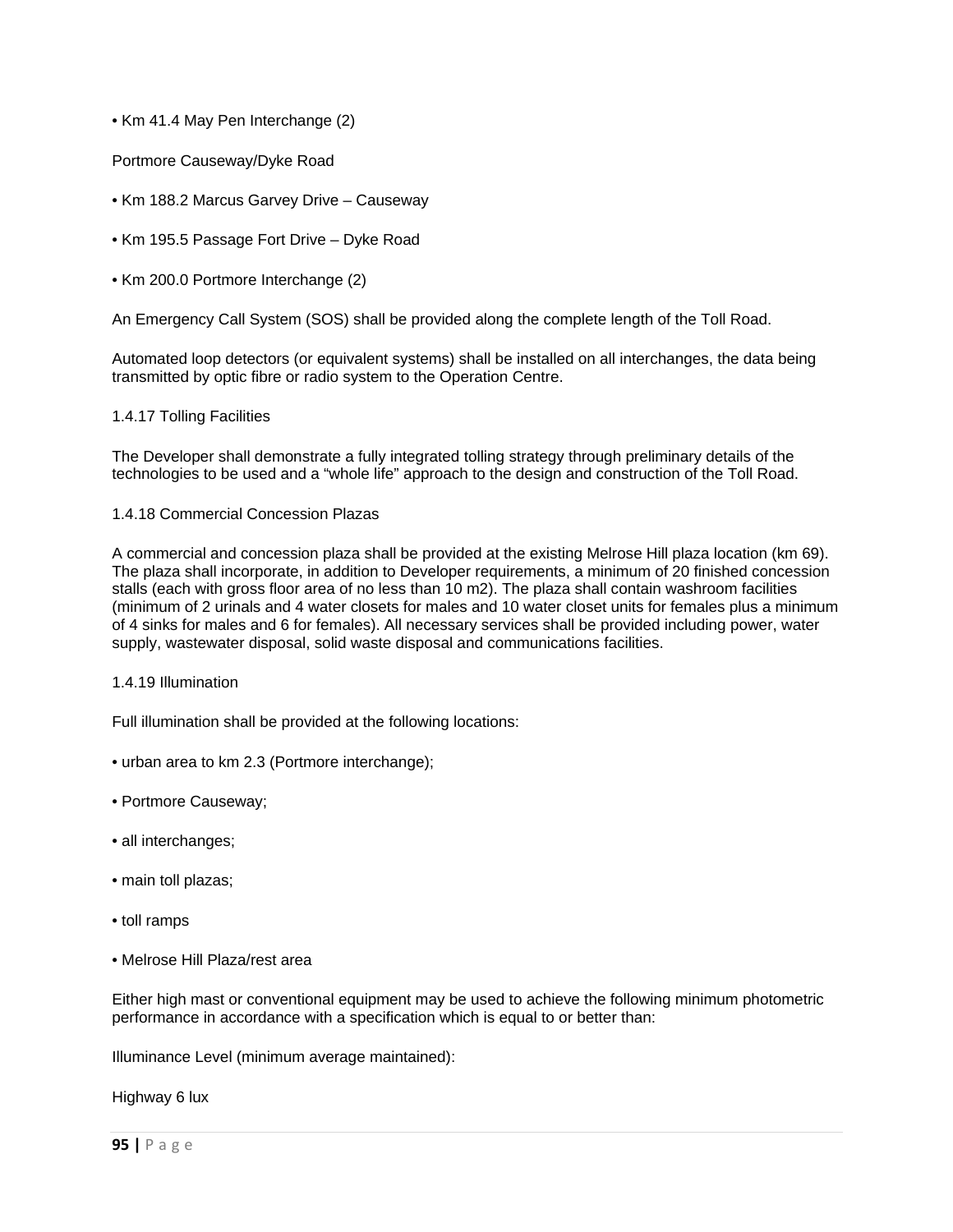Toll plazas: 25 lux

Luminance Level (minimum average maintained): 0.6 cd/m2

Uniformity Ratio:

Longitudinal (Maximum/Minimum) 1.4:1 (0.7)

Overall (Average/Minimum) 3:1 (0.33)

Maximum/Minimum 6:1 (0.14)

LuminanceVeiling Average < 0.3

Calculations shall be based on the area bounded by the travelled roadway including shoulders, extended by an additional 5 m. The limits of partial illumination shall extend for 50m beyond main line tapers and speed change lanes at interchanges and for 50 m beyond the intersection of ramps with secondary roads.

The Developer shall design the lighting to take account of the proximity of adjacent rail and shipping corridors and shall liase with the relevant authorities to ensure that safety is not compromised.

1.4.20 Signing and Pavement Markings

The Developer shall be responsible for the design, installation and maintenance of all permanent signs, pavement markings and indicators required for the safe and efficient operation of the highway including, kilometre markers in both directions, directional signs, distance indicators, advisory signs and pathfinders. Signs and pavement markings shall have an initial minimum retroreflectance of 250 millicandelas/m2/lux and a minimum 5 year Service Life rating.

Due consideration shall be taken in the design of traffic sign, traffic signal and lighting columns for hurricane conditions. (BS K factor of 5)

1.4.21 Fencing and Barriers

The entire Site shall be fenced with a minimum 1.2m high post and wire fence. Pipe grating shall be installed across all ramps to discourage goats, cows and other domesticated animals from entering the Sites. Each ramp shall be equipped with a security gate that may be used to restrict access to the highway.

Permanent median barriers shall be the concrete "New Jersey" type, or approved equivalent. Temporary barriers may be either moveable concrete barriers or steel guard rail type on wooden posts.

Roadside barriers are required for side slopes greater than 1:3 and shall be permanent steel guard rail type on wooden posts. Post and wire guide systems shall not be acceptable.

Barriers shall be continuous with minimum gaps between successive barriers of 100 m. Emergency or maintenance access through the median barrier may be provided at intervals no less than 3 km. A removable steel guard rail type barrier shall be provided at all such openings.

Barrier flares or crash attenuators shall be incorporated at the termination of barriers in the direction of on-coming traffic. Energy attenuators shall be placed to protect "roadway hazards" (bridge piers, utility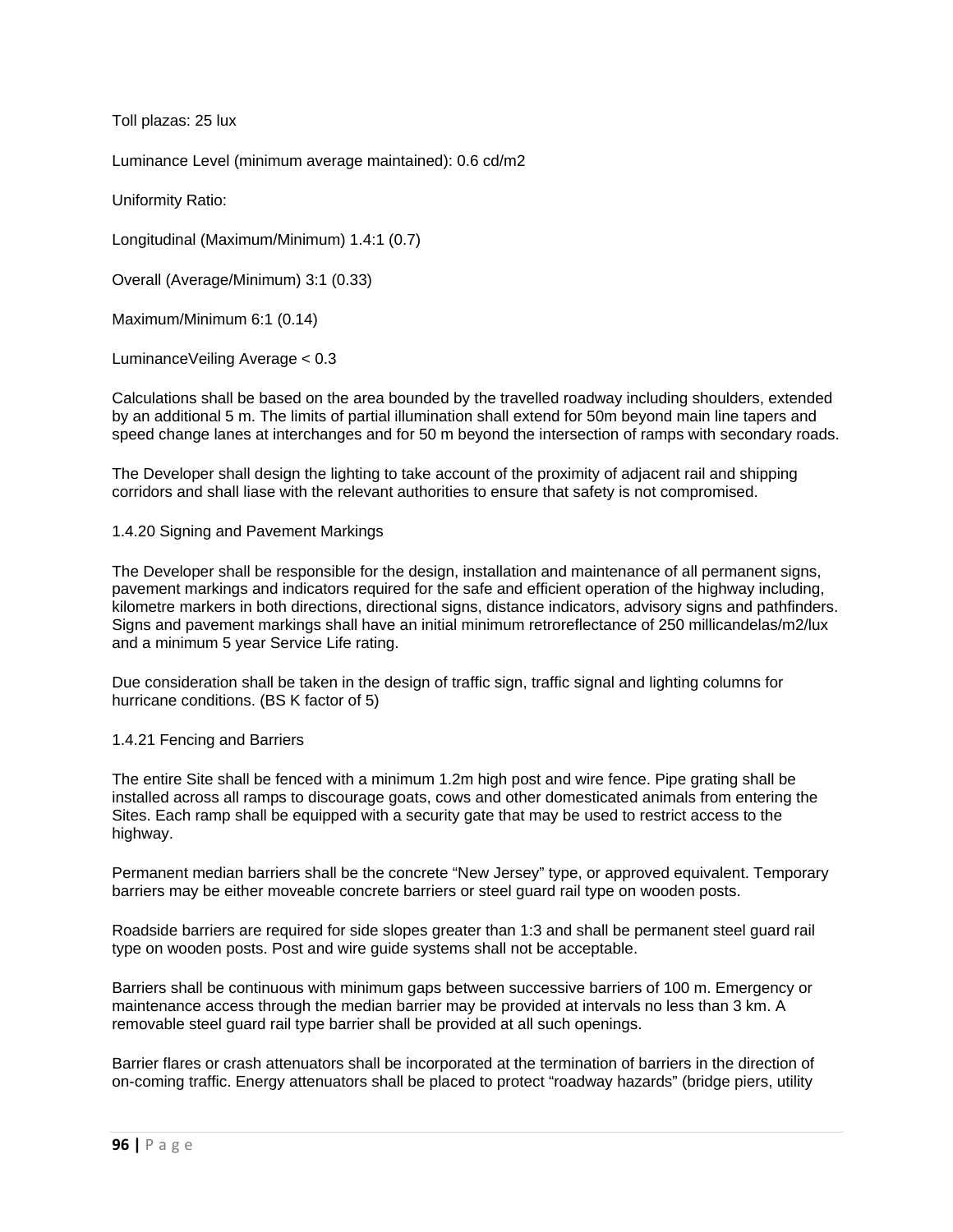poles, lighting posts and other like features) where the hazards are not adequately shielded by a longitudinal barrier.

### 1.4.22 Landscaping

The Developer shall provide a reasonable level of landscape treatment including topsoiling, seeding, fertilising and mulching of all disturbed areas. Additional treatment shall be undertaken at interchanges and rest areas including contour grading and ornamental tree planting (averaging 100 trees/Ha).

### 1.4.23 Emergency Escape Lanes

Emergency escape lanes shall be designed and constructed where required in accordance with applicable design and safety standards.

1.4.24 Vehicle Detection System

Automated loop detectors (or equivalent apparatus) and a central monitoring system (or equivalent) shall be installed to count and monitor traffic in both directions on each lane between each interchange.

1.4.25 Incorporation of Existing Works

The Developer shall incorporate the following National Works Agency projects into the Toll Road:

Phase 1:

- Old Harbour Bypass (under construction)
- Porus Bypass (utilise road Right-of-Way)
- Melrose Bypass, including the rest area (geometric improvements and upgrades required)

The Developer shall undertake such remedial works as are required to upgrade and integrate the works to be incorporated into the Toll Road.

### 1.4.26 Slopes of Cuts and Fills

The Developer shall design the slopes of cuts and fills in order to provide long term stability against failure. Slopes must be protected against erosion and be subjected to a maintenance program to ensure their integrity. Slope stability of rock cuts must take into account the properties of the rock and also the properties of the rock mass. Design of all slopes shall be undertaken and submitted under the seal of a qualified professional engineer indicating that the slopes were designed to ensure the security and safety of the road and the road users.

### 1.4.27 Sinkholes

Treatment of sinkholes shall be in accordance with requirements specified in the Drainage and Hydrology Report, Geotechnical Report and Strategic Environmental Assessment as referenced under Schedule 21 (Technical Standards).

### 1.5 CONSTRUCTION REQUIREMENTS

### 1.5.1 Responsibility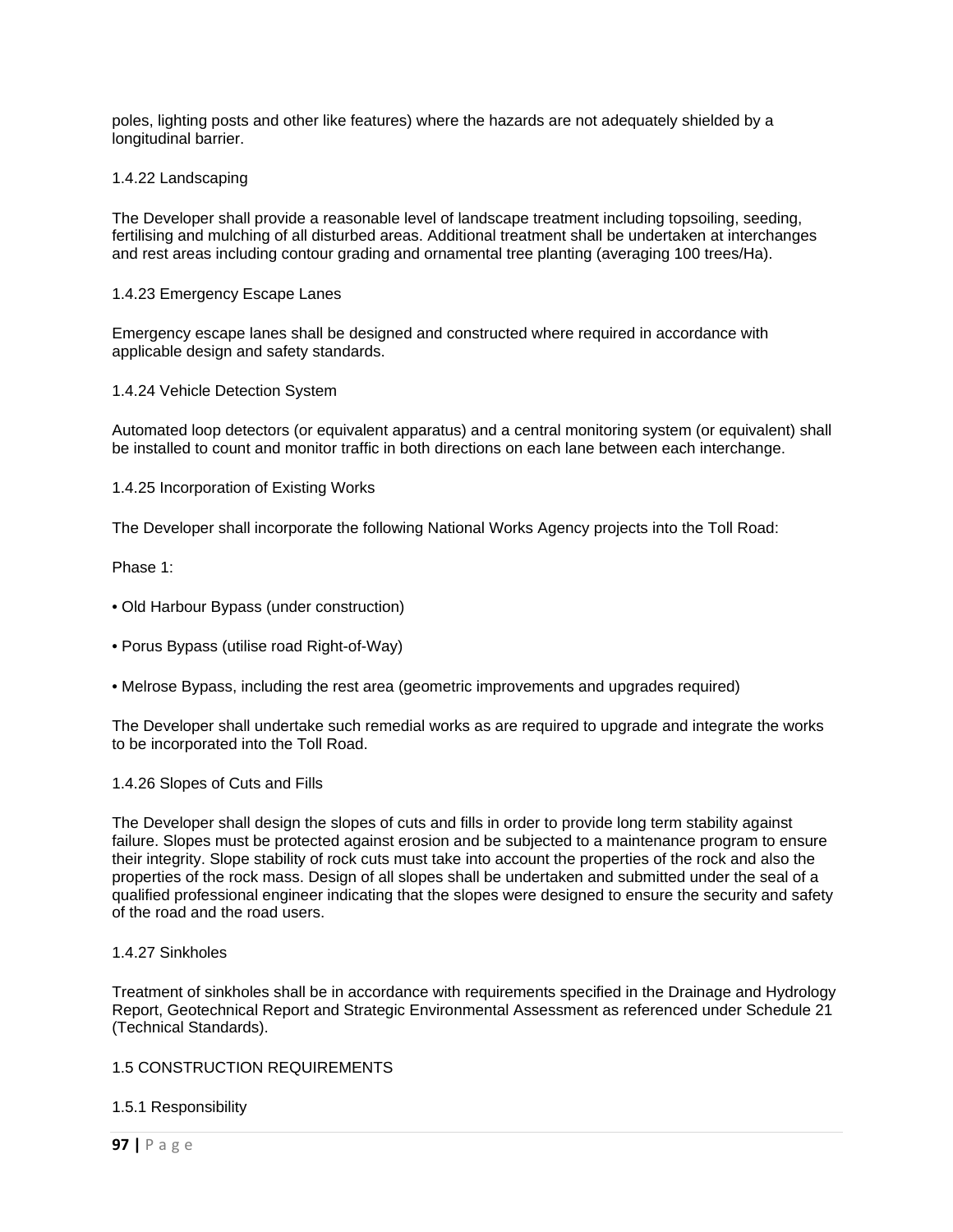The Developer shall be responsible for the construction of all elements of the Toll Road and related works including required environmental mitigation measures, co-ordination of utility relocations, demolitions and removals, and temporary works.

## 1.5.2 Management of Construction

All construction functions for the Toll Road shall be managed under the responsible direction of an appropriately qualified and experienced person appointed by the Developer to be the primary point of contact with the Grantor's Representative on construction related issues.

The Developer shall procure that a logic linked Construction Timetable is prepared using an industry standard computer programme as a CPM (critical path method) GANTT chart to show all the major design and construction activities with the latest and earliest start and finish times. A copy of the computer software shall be made available to the Grantor complete with the baseline Construction Timetable as revised from time to time in accordance with Clause 14 of this Agreement.

Construction shall be managed in accordance with the methodology for planning and management for construction described under the Quality Documentation as prescribed in Schedule 5 (Principles for Quality Documentation)..

### 1.5.3 Traffic Management

In general, the Developer shall maintain access along existing roads running parallel to and crossing the Sites. Permission may be granted for road closings of short duration to facilitate specific construction operation. In particular, it is noted that access to pre-construction service levels across the Portmore Causeway and across the Rio Cobre along the Dyke Road/Portmore access from Mandela Highway must be maintained throughout the construction period.

### 1.5.4 Certification of Work in Accordance with Reviewed Design Documentation

The Developer shall procure certification by a qualified professional engineer that the Construction Works have been completed in accordance with the Reviewed Design Documentation for each Section. Any proposed deviations from the Reviewed Design Documentation shall be resubmitted to the Grantor's Representative for review.

### 1.5.5 Reporting Requirements

Weekly Progress records shall be published on the Project Web Site corresponding to each Section of the Toll Road for which a Design Report has been reviewed. The reports shall contain, at minimum, a narrative description of the work completed in the period, a summary of the materials test results for the period and a summary of issues that require attention.

A digital photographic log shall be maintained beginning with clearly-identified pre-construction record photographs, progress photographs documenting significant stages of construction, and completion photographs.

Monthly reports shall be published on the Project Web Site corresponding to each Section of the Toll Road for which a Design and Construction Report has been reviewed. Monthly reports shall include an updated GANTT schedule, a summary of resources committed during the period and additional information not included in the Weekly Reports.

### 1.5.6 Access to Construction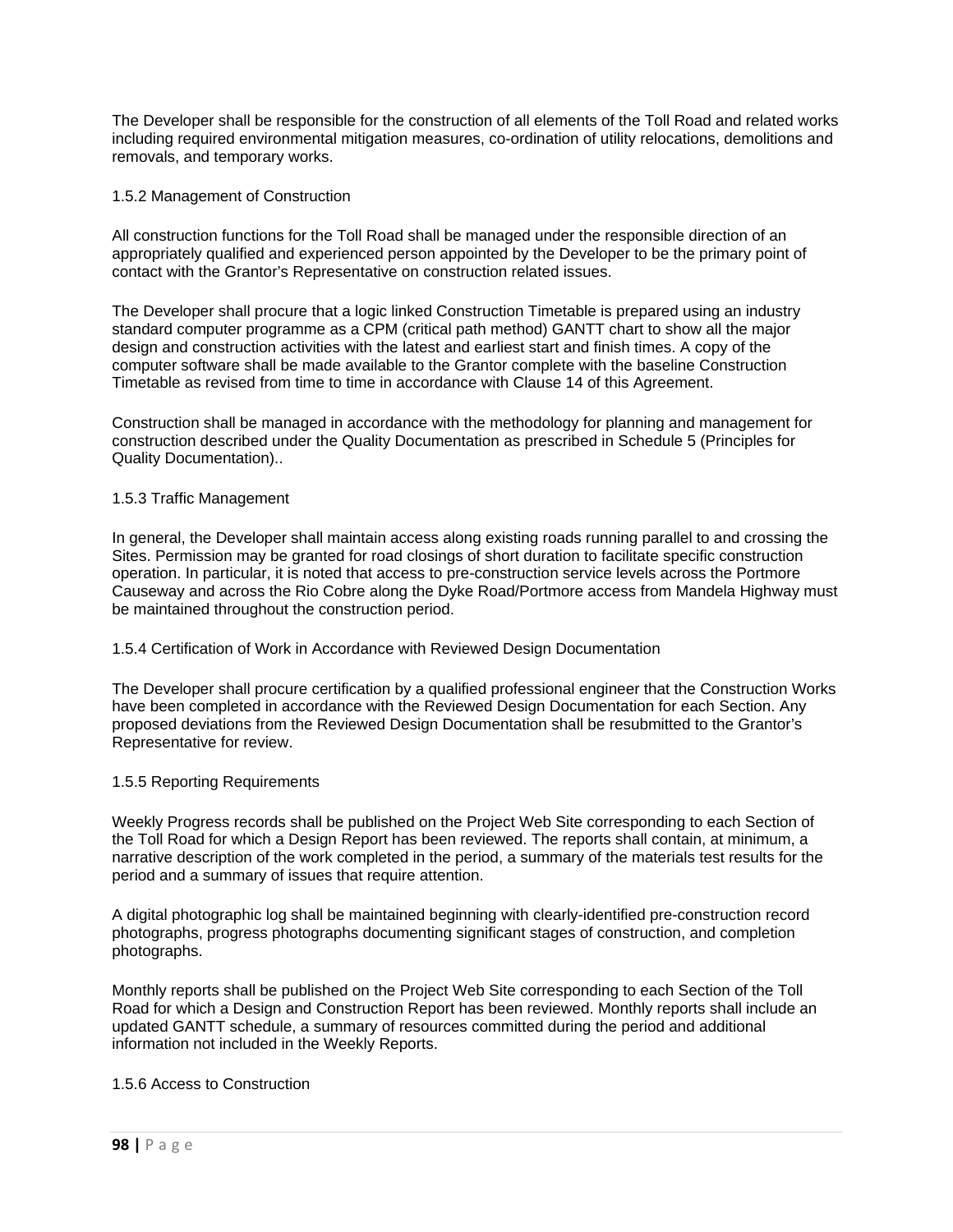The Developer shall facilitate safe access to the works by the Grantor and his designates for the purposes of monitoring progress and conducting independent quality, safety and environmental reviews.

### 1.5.8 Record Drawings and Documents

The Developer shall prepare record drawings and documents that fully describe the completed Construction Works. Unrestricted digital and hard copies of the drawings and documents shall be submitted to the Grantor's Representative for review. The as built record drawings shall be submitted not later than 3 months aftercompletion of each Section. Draft operations and maintenance manuals (including health and safety) and instructions shall be submitted on the date of Handover of a Section.

## 1.5.9 Utility Relocation and Permits

The Developer shall be responsible for coordinating with all utility owners and arranging for utility relocations where required. Any works undertaken for utility providers, or in the vicinity of utilities, shall be undertaken in accordance with the procedures and requirements of the relevant utility. Compliance with such procedures and requirements shall be the sole responsibility of the Developer.

The Developer shall be responsible for obtaining permits to undertake works outside the boundary of the Sites and in the vicinity of utilities and roads which cross the Sites.

# PART 2 - CORE OPERATION AND MAINTENANCE REQUIREMENTS

# 2.1 PRINCIPLES OF THE CORE O&M REQUIREMENTS

In the design, planning and execution of all works and functions associated with the operation, repair and maintenance of the Toll Road and its facilities, the Developer shall take all such action and do all such things (including, without limitation, organising itself, adopting measures and standards, executing procedures, including inspection procedures and safety patrols, and engaging and managing contractors, agents and employees) as will:

• enable the Grantor to provide an acceptably safe highway in respect of its condition (structural safety), use (road safety) and risks affecting road users and third parties;

• enable the Grantor to fulfil its statutory, administrative and common law obligations

• enable police, Competent Authorities, and others with statutory duties or functions in relation to the Toll Road or adjoining roads to perform those duties and functions;

• comply with the appropriate Core Design and Construction Requirements when undertaking new construction or maintenance works during operation of the Toll Road;

• ensure the Toll Road is operated and maintained to no lesser standard than is appropriate for a highway of the character of the Toll Road and for use by the traffic which is reasonably to be expected to use the Toll Road;

• minimise the occurrence and adverse effects of accidents and ensure that all accidents and emergencies are responded to as quickly as possible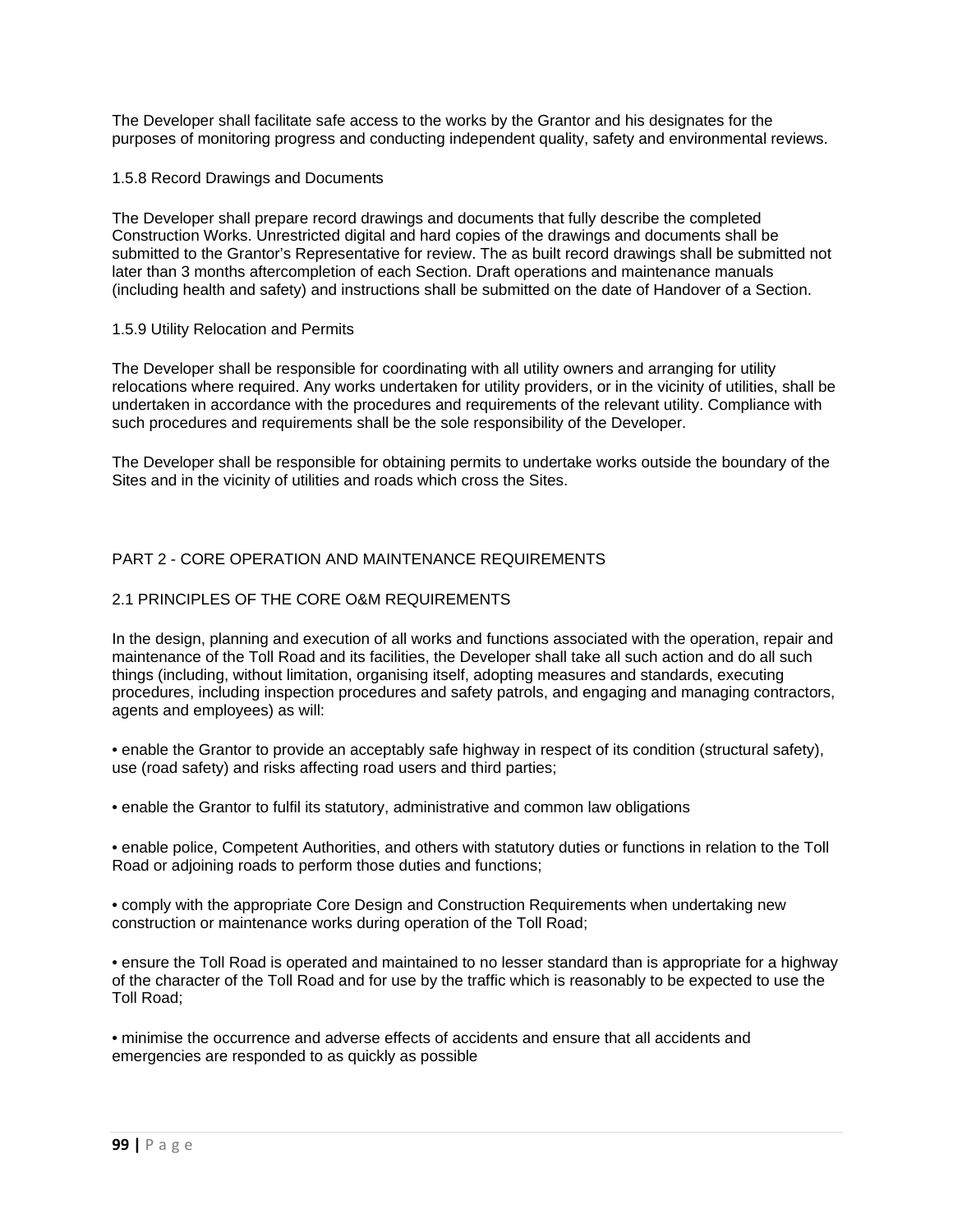• ensure members of the public and others are given adequate opportunity to bring to the attention of the Developer any matters affecting the safety, use and enjoyment of the Toll Road and its facilities

• ensure traffic data and data relating to the operation and maintenance of the Toll Road facilities and the events on the Toll Road are collected and disseminated such that the Grantor, the State and other persons or bodies with statutory duties or functions in relation to the Toll Road or adjoining roads are better able to perform those duties and functions;

### 2.2 PROJECT SPECIFIC REQUIREMENTS

The designed and constructed Toll Road shall be operated and maintained as a safe and efficient highway for the benefit of the travelling public in accordance with the Core O&M Requirements. The scope of the Core O&M Requirements includes the provision of all materials, labour and equipment required in the performance of all work necessary to operate and maintain the Toll Road, including the following:

- Collection of tolls
- Daily maintenance patrols
- Safety management
- Traffic management
- Incident management
- Removal of litter, debris and obstructions
- Maintenance of travelled surfaces
- Maintenance of shoulders
- Maintenance of ditches, watercourses and drainage systems
- Maintenance of landscape features and vegetation
- Maintenance of barriers, crash attenuators and fencing
- Maintenance of road markings and traffic signs
- Maintenance of earth and rock slopes
- Maintenance of rest areas and ancillary works
- Maintenance of bridges and structures (including retaining walls)
- Maintenance of illumination and power supply facilities
- Maintenance of traffic monitoring and control devices
- Maintenance of tolling facilities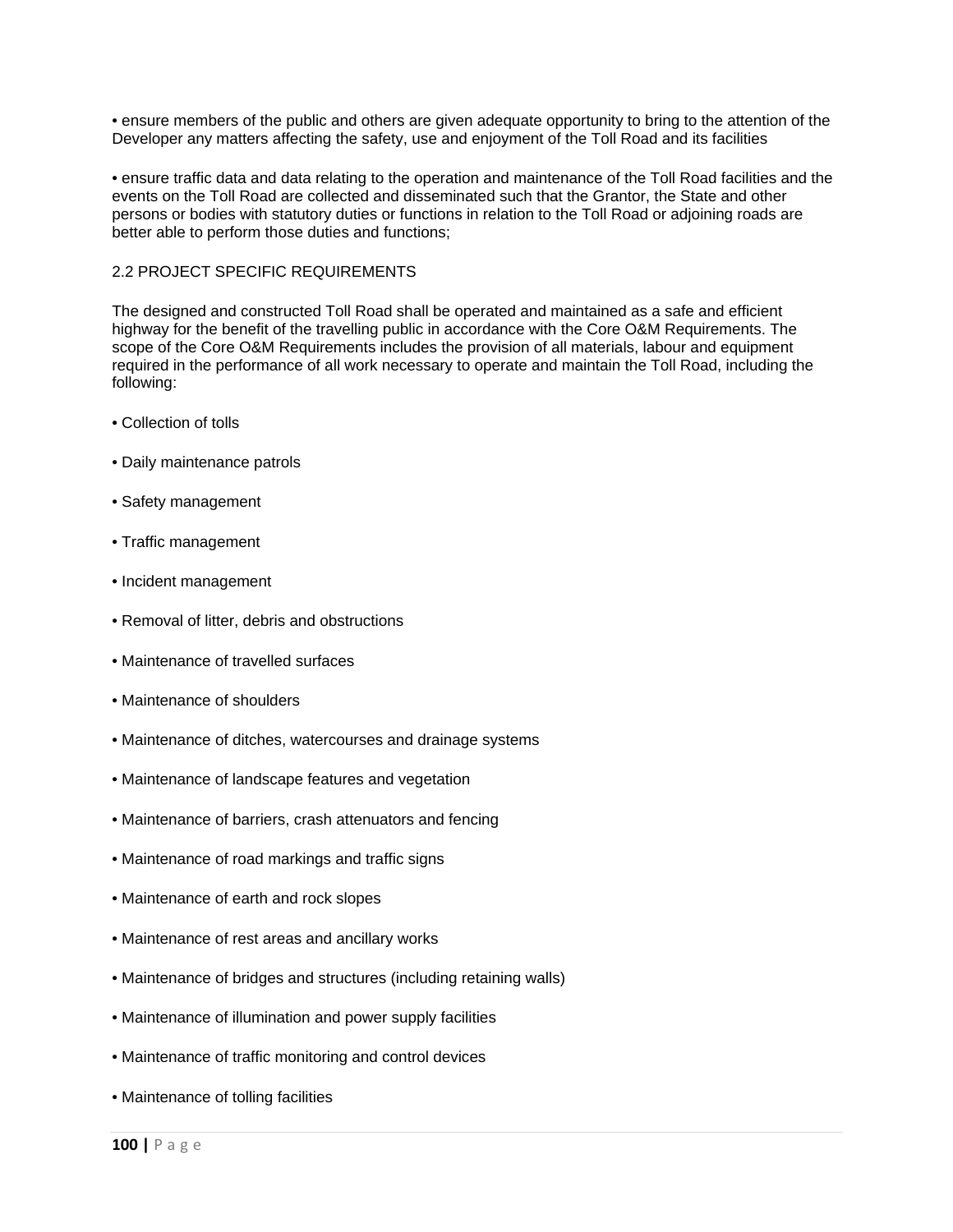• Other works required to operate and maintain a safe and efficient tolled motorway

The Developer shall be responsible for operating, upgrading as necessary and maintaining all works within the limits of the Sites including all temporary and permanent interchange ramps, arterial roadway works, intersection improvements, drainage works and structures associated with the Toll Road.

The Developer shall not be responsible for the surface and shoulders of secondary roadways as well as their drainage features and other highway equipment, with the exception of lighting columns extending 50m beyond main line tapers and speed change lanes at interchanges and extending 50 m beyond the intersection of ramps with secondary roads,.

## 2.3 OPERATION AND MAINTENANCE MANAGEMENT

All operation and management functions for the Toll Road shall be managed by a person appointed by the Developer to be the primary point of contact with the Grantor's Representative on operation and maintenance related issues.

Operation and maintenance shall be managed in accordance with the Quality Documentation and in particular the methodology for planning and management of the operation and maintenance of the Toll Road as prescribed in Schedule 5 (Principles for Quality Documentation).

### 2.4 BASIC MAINTENANCE CRITERIA

Maintenance shall be categorised as routine, corrective and rehabilitation activities.

Routine maintenance shall include daily visual inspections, emergency repairs, removal of physical and visual obstructions, cleaning, vegetation removal, pavement re-marking, illumination maintenance, sign maintenance and related work. Rest areas and public facilities shall be inspected, cleaned and consumables replenished on a daily basis at minimum.

Corrective (or periodic) maintenance shall include resealing of surfaced roads, local shallow milling where good maintenance practice so requires and local resurfacing of full width of the lane, painting of structures and other road elements.

Rehabilitation maintenance shall include road structure repairs through extensive patching, crack sealing and levelling layers of asphalt followed by resealing or thin asphalt overlays to the full width of a lane, addition of a correction layer and/or reconstruction of one in-situ layer, replacement of parapets, refurbishment or replacement of bearings, replacement of expansion joints, repair of concrete spalling, reinstatement of embankments and/or the provision of erosion/scour protection, repair of bridge surfacing. Rehabilitation maintenance shall also include the implementation of extensive improvements in pavement structure undertaken in response to increased traffic demand or loading for the purpose of extending the life expectancy of the Toll Road.

SCHEDULE THREE

**SPECIFICATION** 

# PART 1 – DESIGN AND CONSTRUCTION SPECIFICATION

1.1 PURPOSE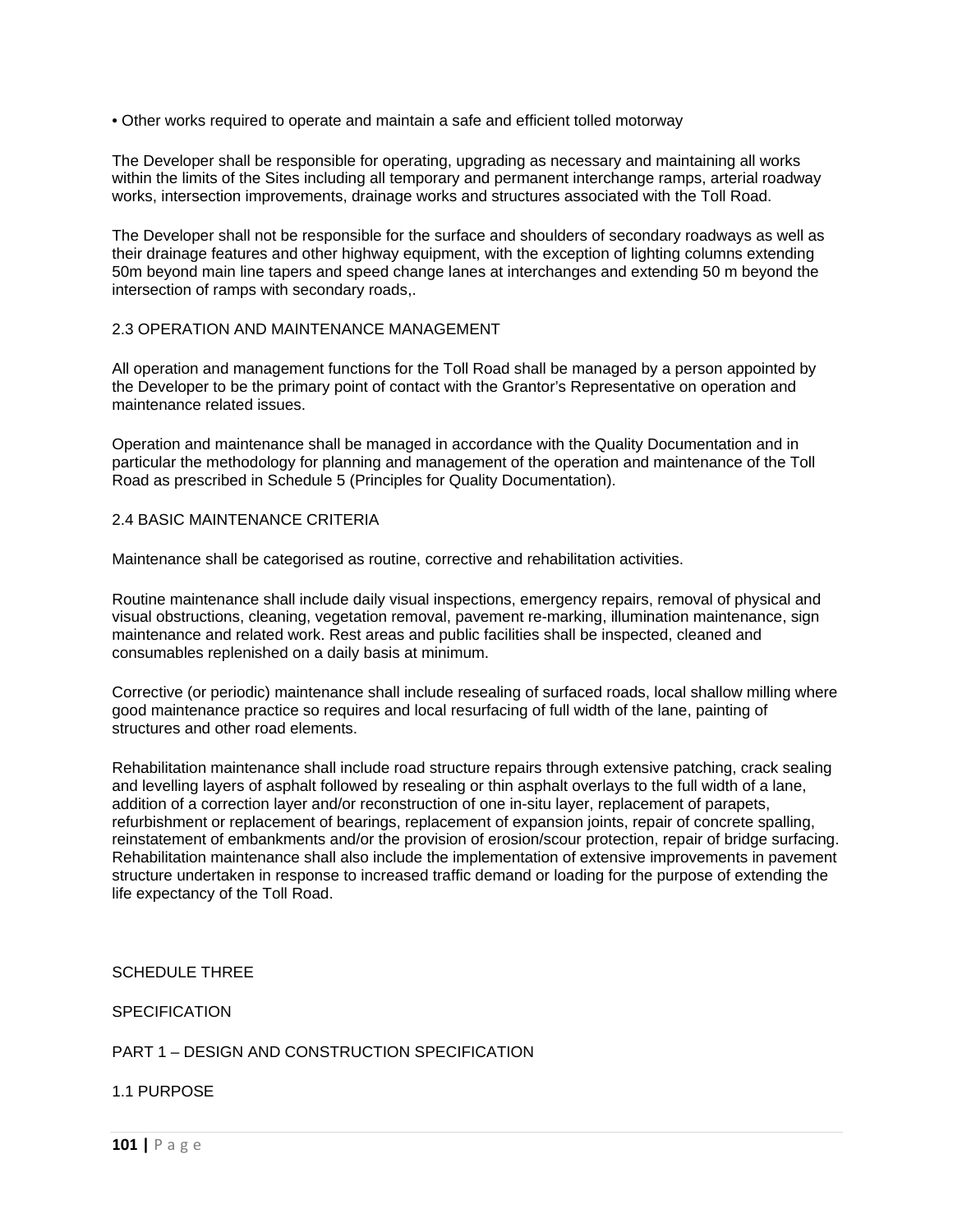The purpose of this Part 1 of Schedule 3 shall be to define the Design and Construction Specification for the Toll Road that the Developer shall, together with the Outline Design, develop and optimise to an equal or better standard.

The Design for Approval shall be developed from the Outline Design in respect of each Phase or Section of the Construction Works so as to allow Detailed Design of that Phase or Section in accordance with the Concession Specification.

The Detailed Design shall be developed from the Design for Approval in respect of each part of a Phase or Section of the Construction Works so as to allow construction of that part in accordance with the Concession Specification.

The Design and Construction Specification, together with the Core Requirements (Schedule 2), the Technical Standards (Schedule 21) and the Outline Design (Schedule 22), describe the standards and requirements for the design, construction, operation and maintenance of the Toll Road.

## 1.2 GENERAL DESCRIPTION

The Highway 2000 Project was conceived to provide a modern multi-lane limited access, divided and grade-separated tolled highway as shown on the General Layout Drawing Nos 01-1 and 02-01 of Schedule 22 (Outline Design) including the provision of:

• a new 4-lane highway between Kingston and the western and northern parts of Jamaica. The Toll Road is limited under Phase 1 to the Sections from Kingston to Williamsfield. The scheme forecasts further developments under Phase 2 from Williamsfield to Montego Bay in the West and from Bushy Park to Ocho Rios in the North.

• a new 4-lane highway under Phase 1 between Kingston and Portmore, along the route of the existing Portmore Causeway, as well as a 2-lane urban highway through Portmore along the existing Dyke Road, which shall be upgraded and remain untolled.

The Toll Road, the connecting links and related works shall be located generally within the nominal Rightof-Way that is identified on the outline design drawings and as prescribed in the Core Requirements.

### 1.3 PHASING OF THE PROJECT

The General Layout on Drawing No 02-1 of the Outline design indicates the phasing of the design and construction works. The tolling strategy for operation of the various Sections and Phases of the Toll Road are set out in Schedule 15 and on Drawing No 08-1 of the Outline Design.

### 1.3.1 Phase 1A: Kingston to Sandy Bay

• the 2 lane single carriageway Old Harbour Bypass (km 21.0 to 33.7) between Bushy Park and Sandy Bay shall be constructed as a divided 2x2 lane carriageway with the addition of a further 2 lanes, median and reconstruction of the northern ramps of the Old Harbour interchange. A main toll plaza shall be constructed to the East of the eastern ramps complete with a highway maintenance centre. The tolling operation of the bypass shall be implemented as an open system.

• the Kingston to Bushy Park Section (km 0.0 to 21.0) shall be constructed as a divided 2x2 lane carriageway with interchanges at km 0.3 (Mandela Highway), 1.2 (Portmore Access Road) and 7.4 (Spanish Town). Toll plazas shall be located on the eastbound ramps of the Spanish Town Interchange with the whole of the tolling operation on the Kingston to Sandy Bay Section implemented as an open system.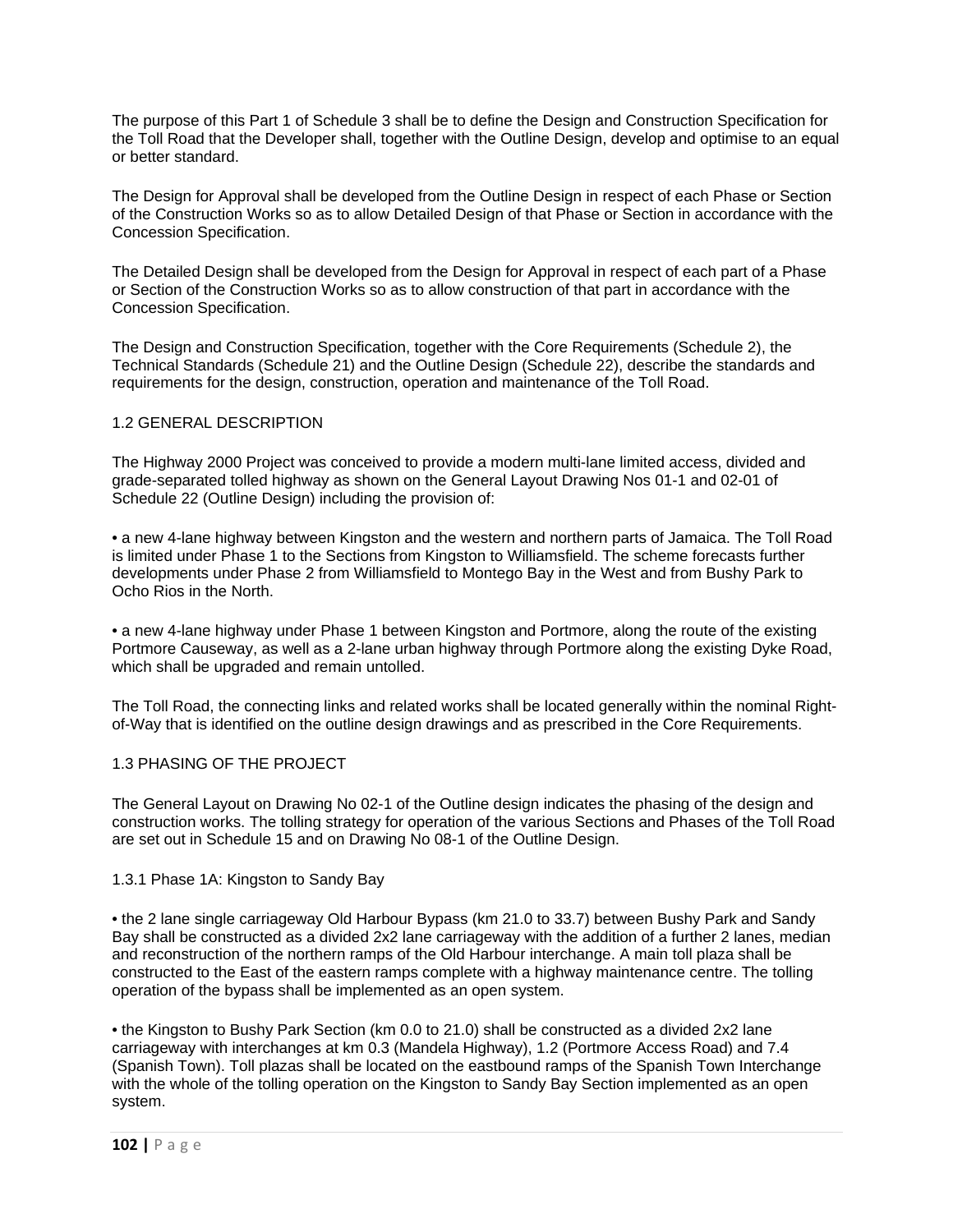## 1.3.2 Phase 1B: Sandy Bay to Williamsfield

• the Sandy Bay to Williamsfield Section (km 33.7 to 71.4) shall be constructed as a divided 2x2 lane carriageway;

• the existing Melrose Bypass shall be incorporated in widened divided 2+3 lane carriageway between km 66.4 and 70.2, realigned as a divided 2x2 lane carriageway between km 70.2 and 70.9 and widened to a divided 2x2 lane cariageway between km 70.9 and 71.4;

• the May Pen interchange shall be constructed at km 41.4 as well as a temporary connection with highway A2 at Williamsfield;

• the Developer shall construct a main toll plaza at Williamsfield, ramp plazas on both eastbound and westbound ramps of the May Pen interchange and on westbound ramps of the Old Harbour interchange and operate the highway under a closed system and Kingston to Old Harbour shall remain as an open system;

• the tolling operation between Old Harbour and Williamsfield shall be operated under a closed system.

### 1.3.3 Portmore Causeway

The congestion problems within the Portmore area shall be addressed through a two phase construction of the new causeway as set out on Drawing Nos 04-24 and 04-25 of the Outline Design:

• the 1st Phase of the causeway shall be constructed as a divided 2x2 lane carriageway between km 188.1 and 190.8 and includes the Hunt's Bay bridge with demolition of the existing bridge. (first deck operated as 4-lanes undivided). The segment between km 190.8 and 193.8 (Portmore entrance) shall be constructed as a divided 2x3 lane. The Fort Augusta interchange shall be restricted to construction of the eastbound ramps only. A main toll plaza shall be located to the west of the bridge, including an operation centre. The causeway shall be operated as an open system.

• The 2nd Phase of the Causeway shall include implementation of widening from a divided 2 x 2 lane to a divided 2 x 3 lane highway, the second deck of the Hunt's Bay bridge as well as construction of the Dyke road improvement and new link through Portmore.

### 1.4 GEOMETRIC DESIGN

### 1.4.1 Main road

The alignment and profile, for both the Kingston to Williamsfield Section and for the Portmore Causeway, are set out on Drawing Nos 04-1 to 04-24 of the Outline Design. The typical cross-sections are shown on Drawing Nos 05-1 to 05-8 of the Outline Design.

The minimum following geometric criteria shall apply:

Condition Flat to Rolling Terrain Rolling Terrain Hilly Terrain Arterial Link Outer Ramps Outer Ramps Loop Ramps

Location Kingston to Porus Porus to W'field Porus to W'field Portmore Causeway Link 110 km/h Mainline Design 90 km/h Mainline Design All

Minimum Design Speed 110 km/h 90 km/h 90 km/h 70 km/h 70 km/h 60 km/h 50 km/h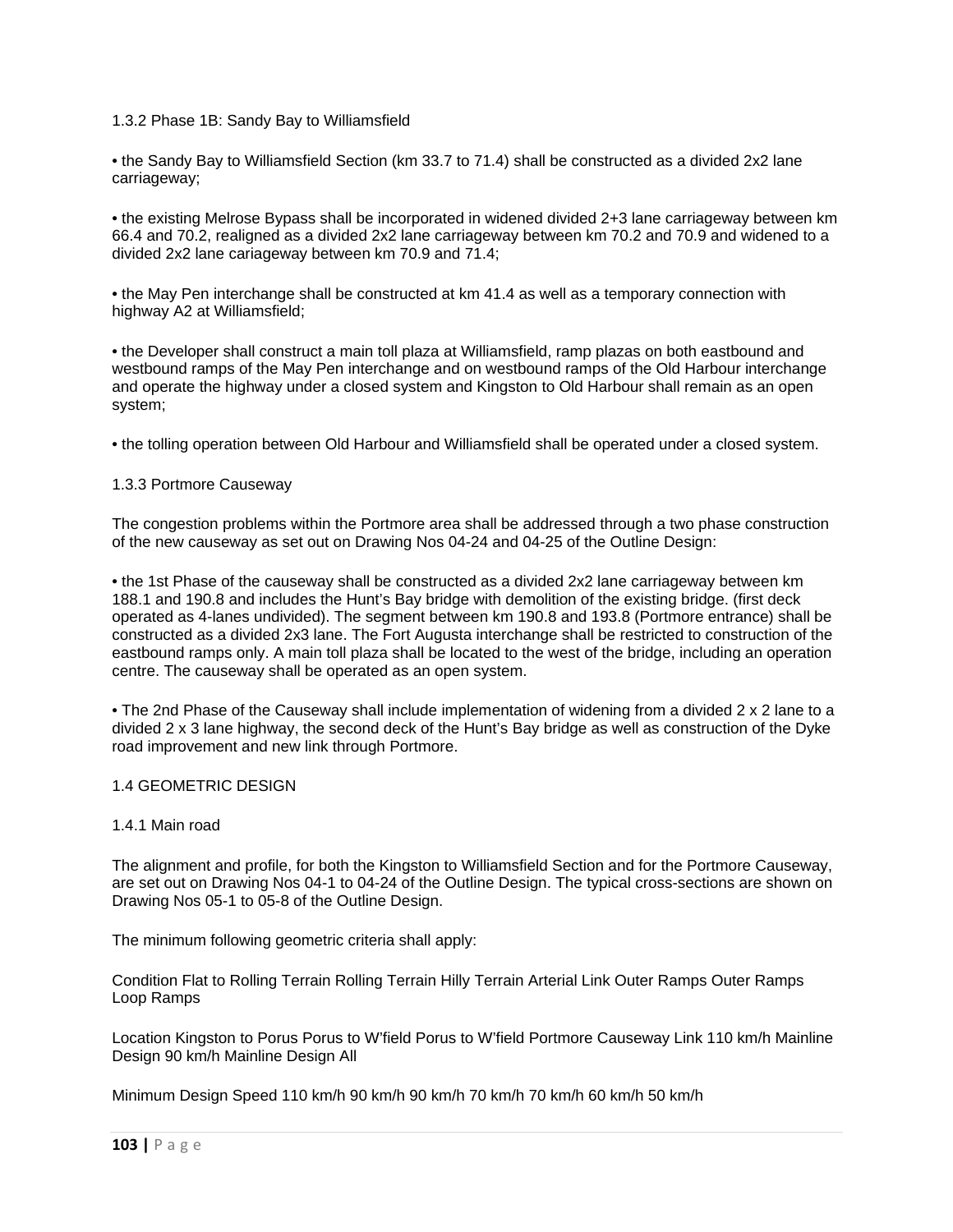Number of Lanes 2+2 2+2 2+3 a 2+2 2+3 a 2+3 2 e 1 1 1 Minimum Stopping Sight Distance 220 m 170 m 170 m 110 m 110 m 85 m 65 m Minimum Horizontal Curve Radius 530 m 300 m 300 m 190 m 190 m 120 m 80 m Maximum Superelevation 8% 8% 8% 6% 6% 6% 8% Maximum Gradient <3% <5% <7% b 5% 6% 6% 6% Minimum Vertical Curve Crest "K" Factor 85 55 55 22 22 15 7 Minimum Vertical Curve Sag "K" Factor 55 40 40 25 25 20 11 Lane Width [m] 3.65 m 3.65 m 3.65 m 3.65[3.5] m 4.80 m 4.80 m 4.80 m Left Shoulder Width 3.0 m 2.5 m c 3.0 m 2.5 m c 2.0 m d 3.0 m 2.5 m c 2.0 m d 2.5 m 2.5 m 2.5 m 2.5 m Right Shoulder Width 1.5 m 1.5 m 1.5 m 1.5 m 1.0 m 1.0 m 1.0 m Minimum Median Width 3.6 m 3.6 m 3.6 m 3.6 m N/A N/A N/A Nominal ROW Width 100 m 100 m 100 m 100 m N/A N/A N/A a widening of existing Melrose by-pass (km 66.4-70.2): 3 climbing lanes, 2 lanes downhill b exceptions within existing Melrose Bypass of 8.1% over 120 m and 8.5% over 160 m c from km 21.0 at the beginning of Old Harbour Bypass d Melrose Bypass adjacent the 3 climbing lanes e road link to Dyke Road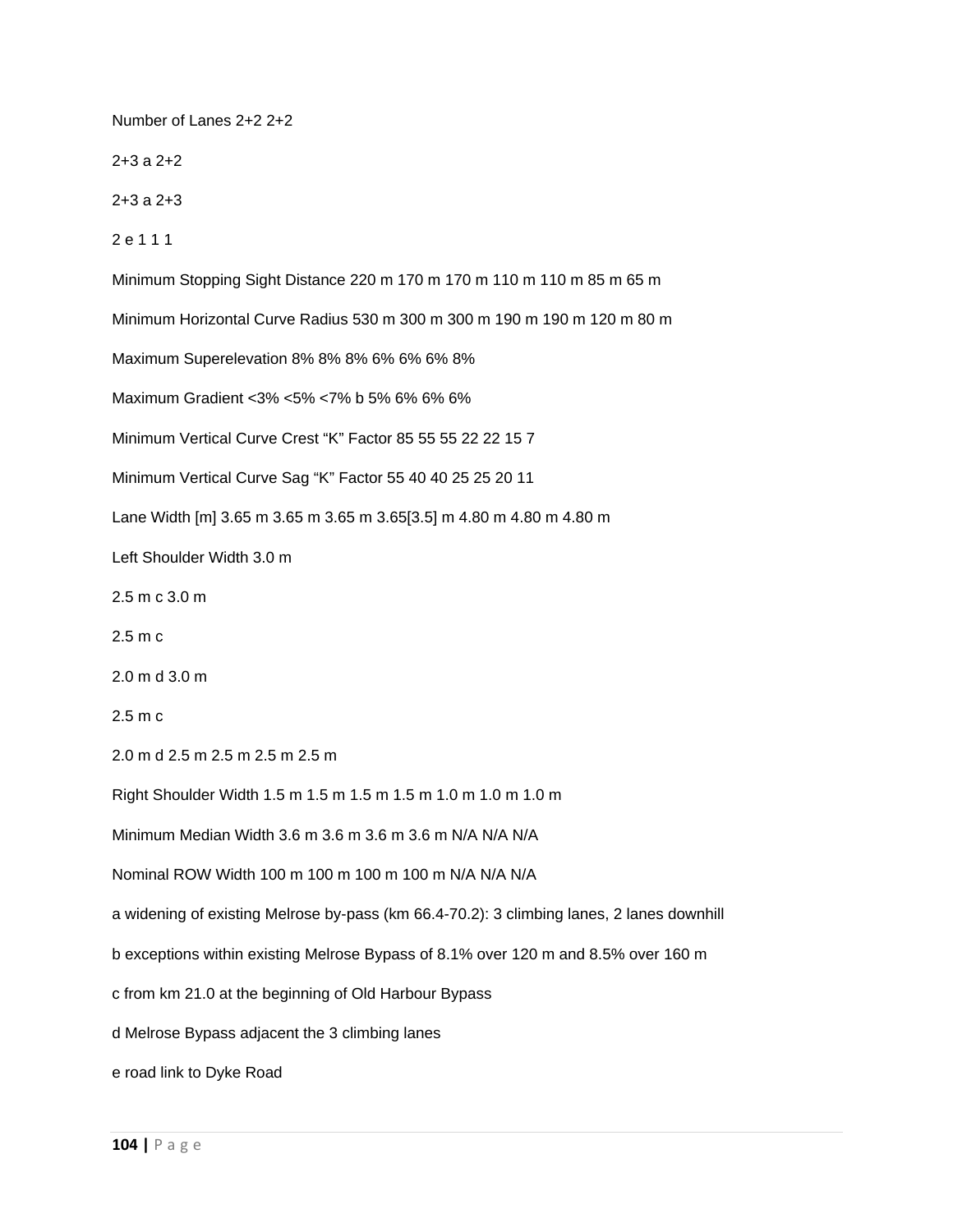## 1.4.2 Interchanges

Interchanges shall be provided in accordance with Clause 1.4.7 of Part 1 of Schedule 2 (Core Requirements) and as shown on Drawing Nos 06-2 to 06-7. The at grade intersection between Portmore Causeway and Marcus Garvey Drive is shown on Drawing No 06-1.

### 1.4.3 Roadway/Railway grade separations, field connectors, river bridges

The grade separated structures between the Toll Road and the existing roads, railway, pedestrian and farm crossings, field connectors, gullies and rivers (defined as structures across rivers and drainage features with spans in excess of 5.0 m) shall be designed and constructed at the outline locations as indicated on Drawing Nos 04-1 to 04-24 and listed in the table on Drawing No 07-1 of Schedule 22 (Outline Design) under the headings:

- number, km and name of the crossing
- type of crossing: overpass, underpass, river bridge,…
- proposed type of structure: precast beams, frame,…
- proposed type of foundations: piles,…
- skew angle
- straight crossed width, and skewed length
- width

The river bridge and gully dimensions, in terms of opening and bridge soffit level, shall comply with the Table 5.2. of the Drainage and Hydrology Report from Dessau Soprin (Illustrative Design) as referenced under Schedule 21 (Technical Standards).

The general arrangement of structures for a typical road overpass, underpass, railway overpass, field connector and river bridge, as well as for the 4 main river bridges, comprising Rio Cobre, Rio Minho, Milk River and Hunt's Bay, shall be as illustrated onDrawing Nos 07 2 to 07 11 of the Outline Design.

An at grade intersection shall be designed for Dyke Road, between km 193.8 and 200.0. The Dyke Road link including the intersection, the junction between Portmore Causeway and Marcus Garvey Drive and Portmore Mall Roundabout shall be treated as urban highways, and shall be handed back to the Grantor upon completion in accordance with the Handback Requirements of Clause 38 (Handback) .

1.4.4. Pavement

The pavement structure shall be based on a design life of 15 years. The principle for the design shall be to provide an evolutive pavement structure. The pavement shall be designed as an "over-dimensioned" foundation (base and sub-base) which shall provide support for the predicted cumulative long term traffic flows. The initial asphalt concrete surfacing shall be provided to an appropriate reduced thickness in compliance with the design standards required for the predicted cumulative traffic flow during the initial years of operation. In addition to routine maintenance, strengthening phases shall be programmed for the provision of further asphalt overlays in accordance with the requirements of the design standards for the recorded and forecasted traffic flows on the Toll Road.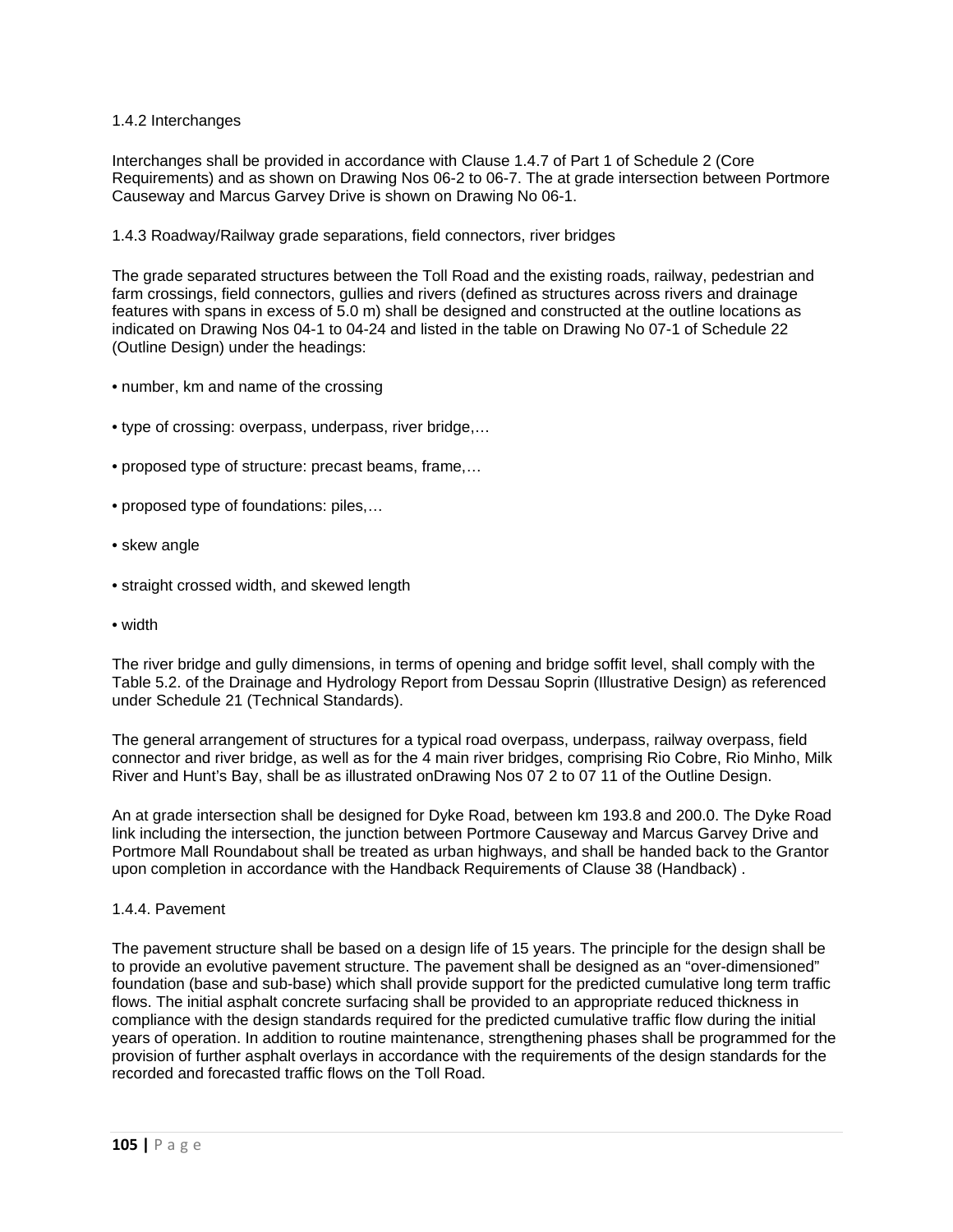The structure shall be semi-rigid comprising asphalt concrete surfacing over graded cement stabilised crushed stone base (plant mixed), over stabilised selected limestone material sub-base (mixed in-situ).

## 1.4.5. Hydrology and drainage

The drainage system shall be designed to accommodate Jamaican climatic conditions, comprising heavy rainfall and rapid runoff, through a system of drainage with two components:

• The minor drainage system, which shall collect runoff resulting from the more frequent storm events and shall be designed to convey the runoff to the outlet at the receiving major drainage system. The minor drainage system shall consist of curbs, gutters, storm sewers, small cross-culverts and roadside ditches.

• The major drainage system follows the route that the runoff takes when capacity of the minor drainage system is exceeded (large water crossings, rivers, etc).

All the bridges and culverts listed in the Table of Clause 1.4.3 of this Part 1 of Schedule 3 act as water crossings and have been taken into account amongst the structures listed in the table on Drawing No 07- 1 of the Outline Design.

Additional crossings shall be designed to comply with the recommended average number of 2.6 per km and shall be designed with a minimum diameter of 900 mm.

The drainage system shall include large roadside ditches (sectional area between 4 to 7 m2) and water crossings in sufficient numbers to match the design storm requirements. Where necessary, additional longitudinal pipe systems will handle the storm flows.

Ditches shall be of a trapezoidal design at the following locations (see cross sections on Drawing Nos 05- 1 to 05-9 of the Outline Design):

• In flat terrain (before km 33.7, and on the Portmore Causeway / Dyke Road): slope of 1:6 from the road edge, depth 1.1 m (2x2 lanes) or 1.2 m (2x3 lanes), overall width 9.8 m or 10.6 m, with sectional areas of respectively 5.9 or 7 m2

• After km 33.7, where the topography generates greater and higher cuts, the size will be reduced to a width of 5.8 m (sectional area of 4.7 m2), with a 1:3 slope (to avoid any requirement for continuous guard rail), or to a width of 4.7 m (sectional area of 3.8 m2) with 1:2 slope and guard rail in areas where cut > 8m. Any reduction in size of the ditches will be compensated by an increased number of water crossings in that relevant zone.

In both cases, a 1.5 m wide concrete lined trapezoidal channel shall be designed to accommodate minor and major flows without scour. A 1 m wide flat strip at the foot of the cut slope (1:5) will act as "rock trap".

In general, all ditches shall be lined where required (longitudinal gradient greater than 3% and where insitu material is likely to scour) with concrete, rip rap, grouted stone, precast concrete elements or asphalt.

The 3.6 m wide median shall be surfaced and sloped away from the barrier. Where the Toll Road is superelevated and the paved surface slopes toward the median, a system of flat gutters (concrete swale) and gullies shall be installed along the New Jersey barrier with longitudinal pipes discharging transversely at intervals to the outside of the carriageway.

Along existing roads (Old Harbour Bypass and Melrose Bypass) where the existing carriageway is crowned, the lane which is sloped towards the new carriageway shall be drained. Openings at the base of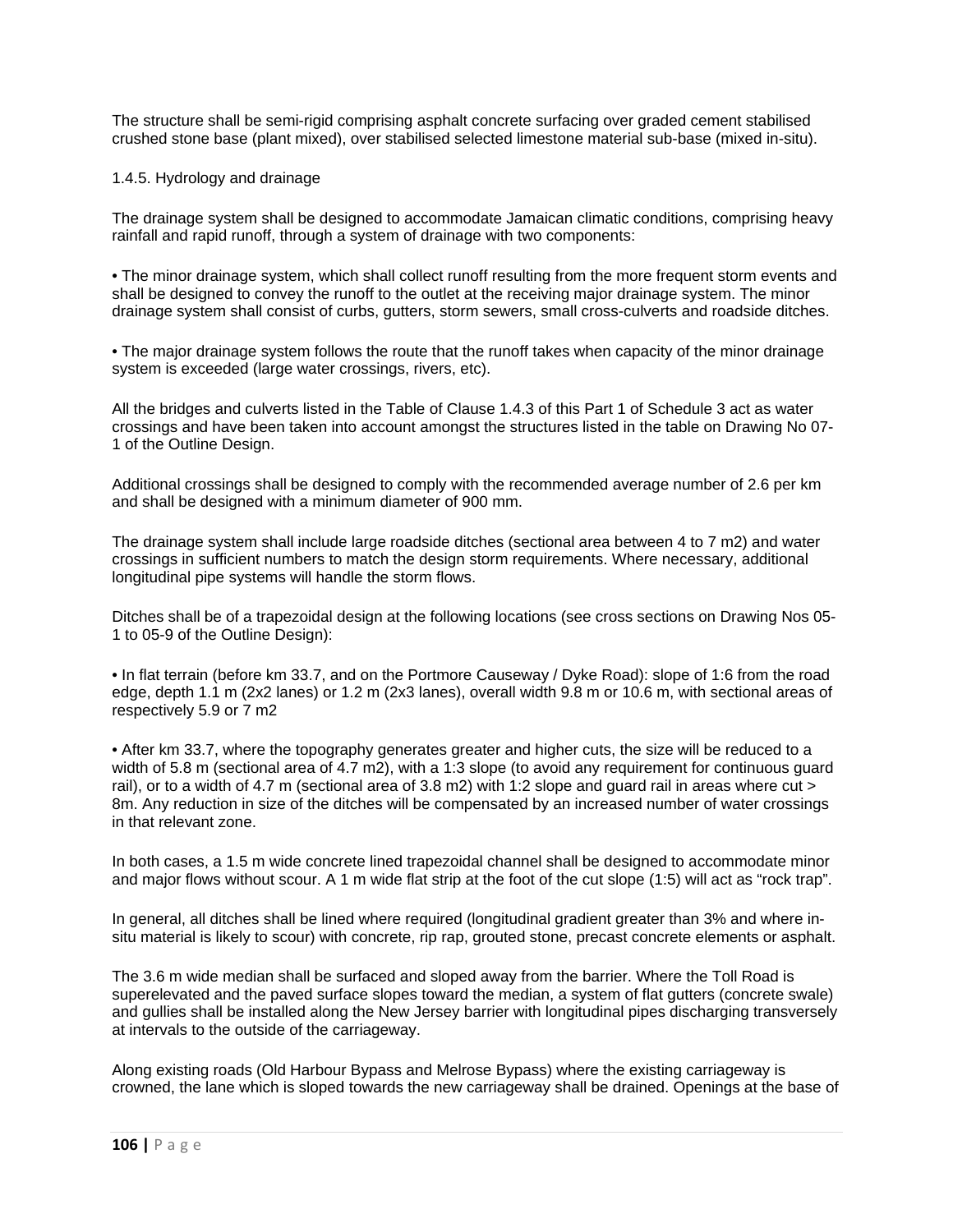the New Jersey barrier shall be constructed to allow the water to be collected by the drainage system located alongside the new carriageway.

The Drainage and Hydrology Report as referenced in Schedule 22 (Technical Standards), assumes that the surface drainage systems for the Toll Road shall not include facilities for storm water quantity or quality control. However, potential drainage impact on existing infrastructure and waterways shall be properly addressed and mitigation measures implemented to minimise the impact.

The Portmore Causeway road structure shall be protected where necessary by stone revetment as indicated on the cross section of Drawing No 05-7 of the Outline Design.

1.4.6 Tolling strategy, facilities and infrastructure

(a) The overall tolling strategy shall be implemented as follows as shown on Schematic Drawing No 08-1 of the Outline Design:

• the first step, comprising a divided 2 x 2 lane Old Harbour by-pass, shall be operated as an open system with a toll barrier implemented to the East of Old Harbour Interchange;

• the second step, comprising the Portmore Causeway (undivided 2x2 lanes), shall be operated as an open system with a toll barrier implemented to the West of the Hunt's Bay Bridge;

• when the whole of Phase 1A has been completed from Kingston to Sandy Bay, the open system will be maintained through the addition of the former toll barriers at Old Harbour East and Portmore causeway and the new toll barriers at the Spanish town Interchange on the ramps towards Kingston;

• when the whole of Phase 1B has been completed from Sandy Bay to Williamsfield, the Old Harbour to Williamsfield Section shall be operated as a closed system with toll barriers at:

- Williamsfield (end of Phase 1) ;
- Old Harbour East (transformed from an open system to a closed system) ;
- Old Harbour (western ramps) and May-Pen interchanges.

• the Sections from Spanish Town to Kingston and Portmore Causeway shall remain operational as open systems.

(b) The location and size of the toll plazas shall be as detailed below. The indicated number of lanes take into account the different types of toll collection systems (cash, credit card, electronic):

- km 7.4 Spanish Town I/C Toll Plaza 2x2 lanes
- km 26.3 Old Harbour I/C Toll Plaza 7 lanes (open system, then closed system)
- km 41.6 May Pen I/C Toll Plaza 2x3 lanes
- km 71.4 Williamsfield Toll Plaza 6 lanes
- km 192.2 Portmore Toll Plaza 21 lanes (open system)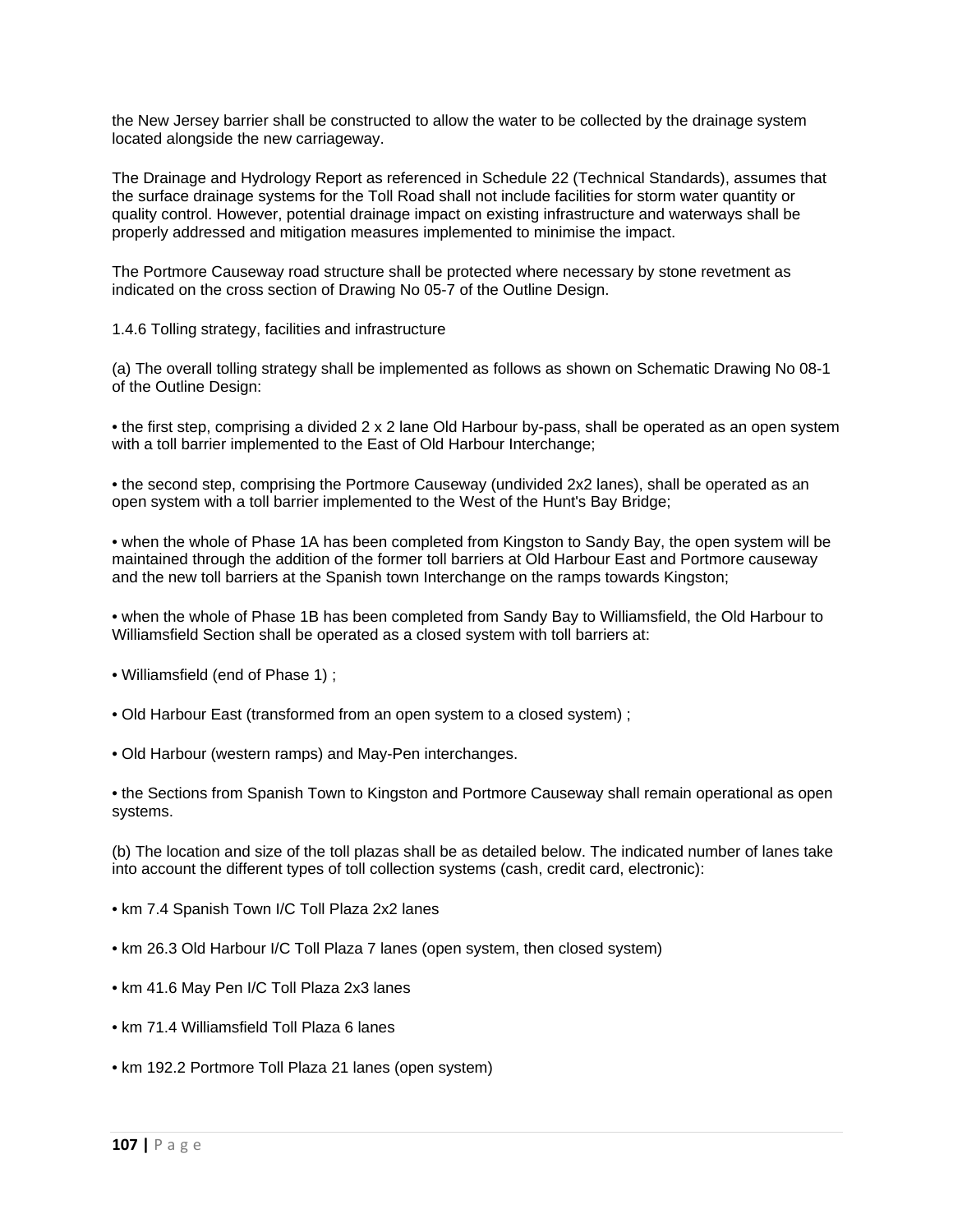(c) The main Operation and Administration building (about 1000 m2) and secondary maintenance facilities shall be constructed at the Portmore Toll Plaza..

The main Maintenance Centre (about 400 m2) and a secondary operation and toll centre (about 250 m2)shall be constructed at the Old Harbour Toll Plaza. A further operation and toll centre (about 250 m2) shall also be provided at the Williamsfield Toll Plaza.

These facilities are schematised on the Drawing Nos 08-2 to 08-4 of the Outline Design.

Provision shall be made for two truck inspection areas (location to be defined).

1.4.7 Rest area and service facilities

The provision of facilities at the Melrose Hill Plaza are detailed under Clause 1.4.18 of Part 1 of Schedule 2 (Core Requirements) and on Drawing No 04-20 of the Outline Design.

1.4.8 Illumination and power supply

The Toll Road shall be illuminated up to 2.3 km (Portmore Interchange) and along the Portmore Causeway.

The main carriageway shall be illuminated by 250W lanterns on 12m high street lampposts at a maximum 48m centres. The lights shall be turned on and off by detectors.

The lighting shall comply with the Core Requirements in terms of illuminance and luminance levels, and uniformity ratios.

All the interchanges shall be illuminated by 150W lanterns on 12m high street lampposts at a maximum 48 m centres. The lights shall be turned on and off by detectors.

The main toll plazas (Old Harbour, Williamsfield and Portmore / Hunt's Bay), as well as the Melrose Hill rest area, shall be illuminated by high mast lighting providing a minimum average illuminance of 25lux. The lights shall be turned on and off by the toll center.

Toll ramps (Spanish Town and May Pen)shall be illuminated by 150W lanterns providing a minimum average illuminance of 25 lux. The lights shall be turned on and off by the toll operator.

If necessary, the approach to main toll plazas and toll ramps (approximately 200 m) shall be illuminated by 150W lanterns on 12m high street lampposts at a maximum 42m centres.

The Developer will arrange for connection to the national grid power supply at its own cost and expense.

1.4.9 Pavement markings and signs

The design of the signing and pavement marking shall comply with the Core Requirements. No allowance shall be made by the Developer for variable message signs.

1.4.10 Barriers, Crash Attenuators and Fencing

The provision of barriers, crash attenuators and fencing are detailed under Clause 1.4.21 of Part 1 of Schedule 2 (Core Requirements) and Drawing Nos 05-1 to 05-8 of the Outline Design.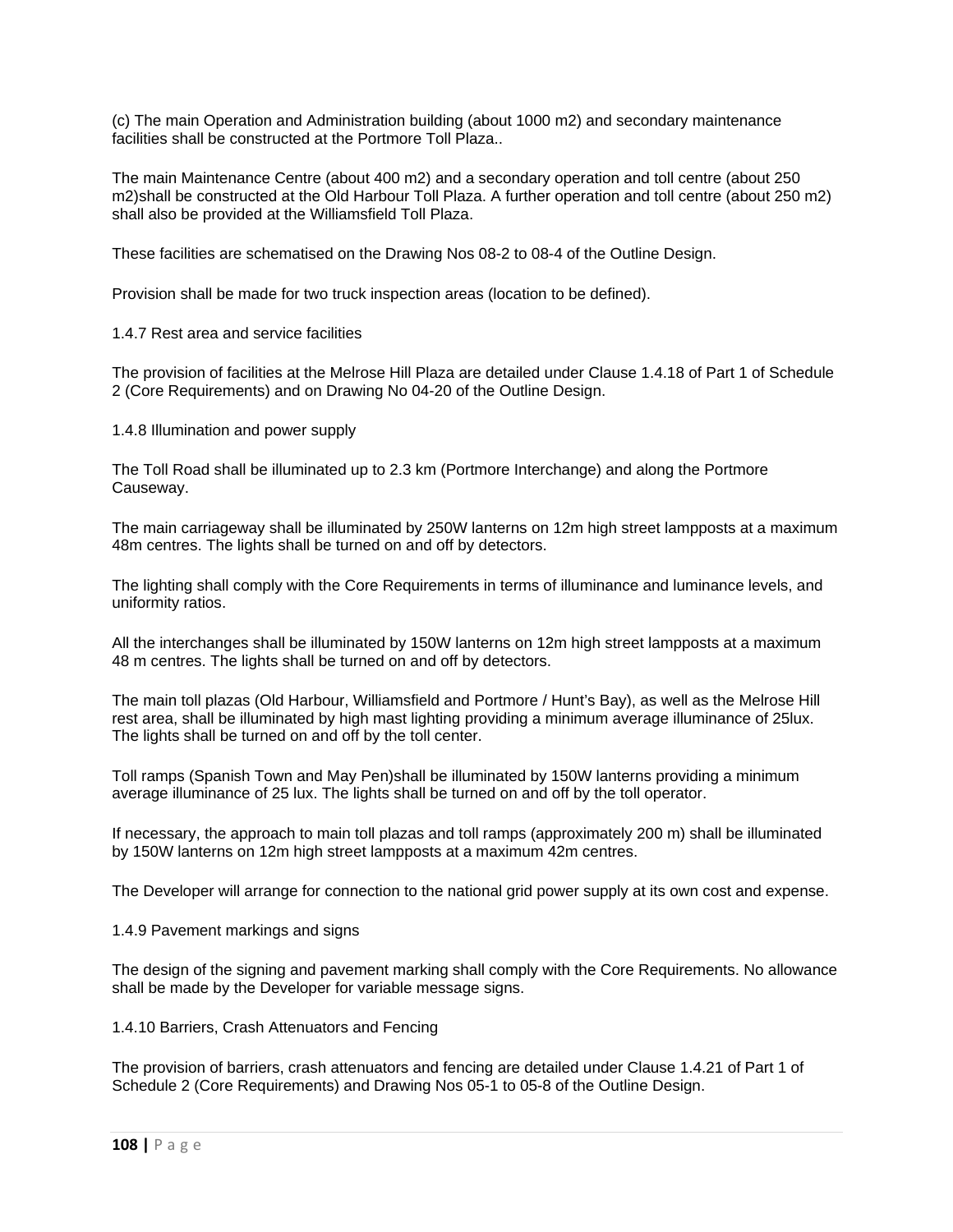# 1.4.11 Other Road Furniture and Ancillary Facilities

The provision of other road furniture and ancillary facilities are detailed under Clause 1.4.16 of Part 1 of Schedule 2 (Core Requirements).

# PART 2 - OPERATION AND MAINTENANCE SPECIFICATION

### SCHEDULE THREE

# TECHNICAL SPECIFICATIONS

# PART 2 - OPERATION AND MAINTENANCE SPECIFICATIONS

### 2.1 PURPOSE

The purpose of this Part 2 of Schedule 3 shall be to define the O&M Specification for the Toll Road that the Developer shall develop and optimise to an equal or better standard.

The O&M Specification, together with the Core Requirements (Schedule 2), the Technical Standards (Schedule 21) and the Outline Design (Schedule 22), describe the standards and requirements for the operation and maintenance of the Toll Road.

### 2.2 RESPONSABILITY AND PROJECT LIMITS

The Developer shall be responsible for operating, upgrading as necessary and maintaining all works within the limits of the Sites including all temporary and permanent interchange ramps, arterial roadway works, intersection improvements, drainage works and structures.

Operation and maintenance limits shall be:

• between Kingston, commencing at the junction with the Mandela Highway and Williamsfield;

• the Portmore Causeway commencing 30 m north of the intersection with Marcus Garvey Drive to a location 30 m north of the Portmore Mall Roundabout.

The Developer shall operate and maintain the Toll Road in accordance with the Concession Specification and ensure that Good Engineering and Operating Practices shall be employed throughout the life of the **Concession** 

The Developer shall provide and update a timetable of its programmed activities in respect of operation and maintenance activities.

# 2.3 ASPHALT PAVEMENTS

#### 2.3.1 Road roughness (riding quality)

The International Roughness Index [IRI] shall be used as a primary indicator of functional pavement condition. A Class 1 or 2 measuring apparatus (as defined in World Bank Technical Paper number 46) is to be used to record measurements by lane in sub-segments of 100 m or less..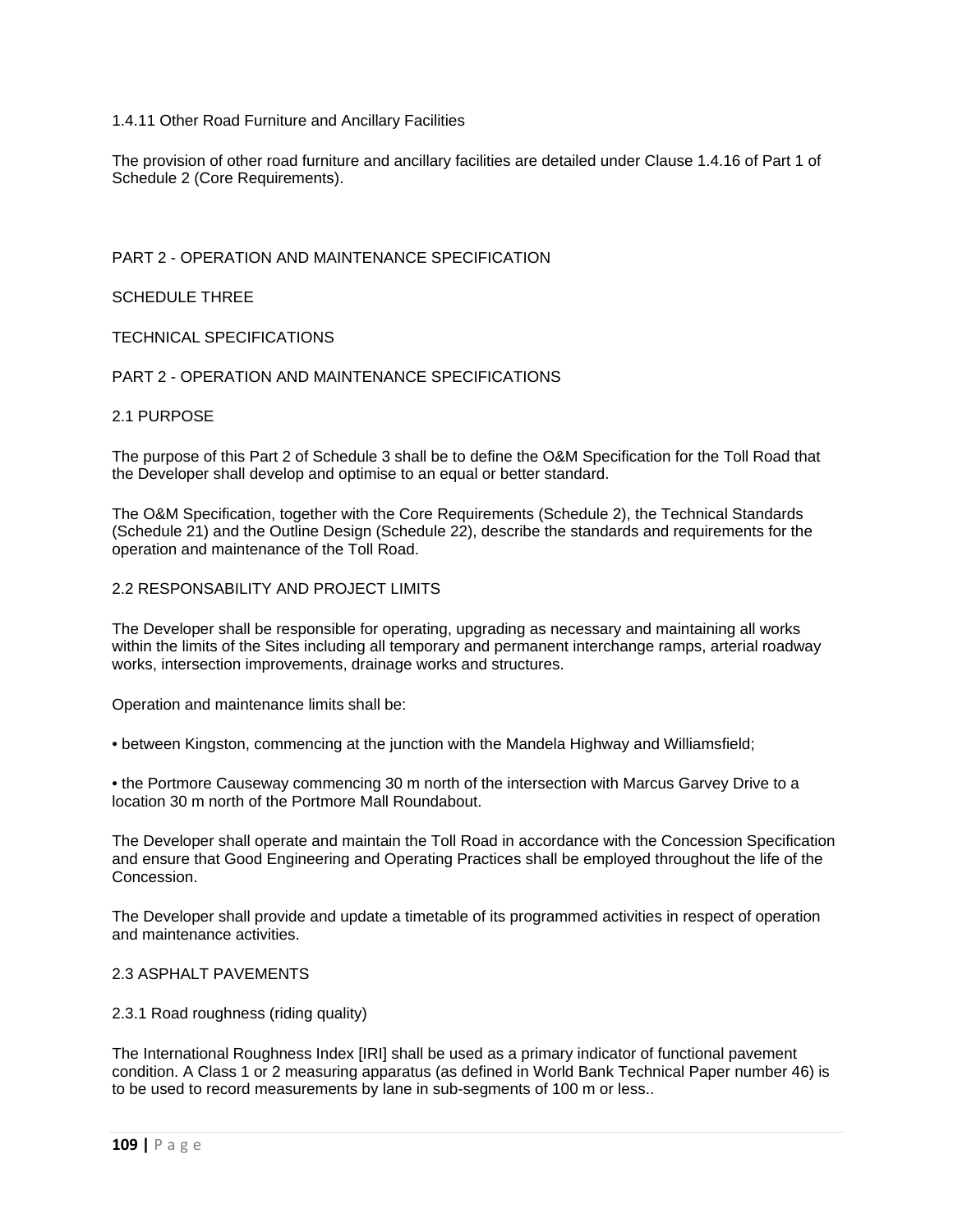Testing interval: measurements taken and recorded as cm/km roughness for every 100 m

Segment length: 1km

Maximum number of segments in any Section with IRI worse than limiting value

1 > 300 cm/km corrective maintenance to segment

5 > 300 cm/km corrective maintenance to Section

1 2 cycles corrective > 300 cm/km rehabilitation maintenance to segment

1 > 350 cm/km rehabilitation maintenance to segment

5 > 350 cm/km rehabilitation maintenance to Section

When one of these criteria is not reached, the Developer shall undertake the appropriate maintenance within 6 months of inspection.

2.3.2 Skid resistance

Segment length : 1 km

Skid resistance shall be monitored and recorded through a minimum of 3 tests per segment (consisting of 10 sub-segments not exceeding 100m) that shall be conducted using the British Pendulum Test. Corrective action is to be taken within 6 months of inspection when the average Skid Resistance falls below 40 in any lane-km. Local conditions of flushing or polishing are to be corrected within 3 months of observation.

2.3.3 Rut depth (Distortions, Rippling and Ponding)

A distortion or ripple shall be recorded as the maximum vertical distance (mm) in the wheel path measured between the road surface and the bottom of three meter straight edge placed transversely or longitudinally across a wheel path.

The measured distortion or ripple shall be no greater than the following:

Distortion 40 mm

Ripple 25 mm (noticeable ridges and valleys)

When one of these criteria is not reached, the Developer shall undertake the appropriate maintenance within 6 months of inspection.

In the event that water ponds in local depressions to a depth greater than 10 mm on the mainline or 20 mm on the shoulders, corrective rehabilitation shall be undertaken within 3 months of inspection.

#### 2.3.4 Pavement cracking

When 150 m of cracks per lane-km are observed, all cracks greater than 10 mm in width shall be routed and sealed within 6 months of inspection. The standard for shoulders shall be 300 m of cracks per 3.0 m wide lane or equivalent.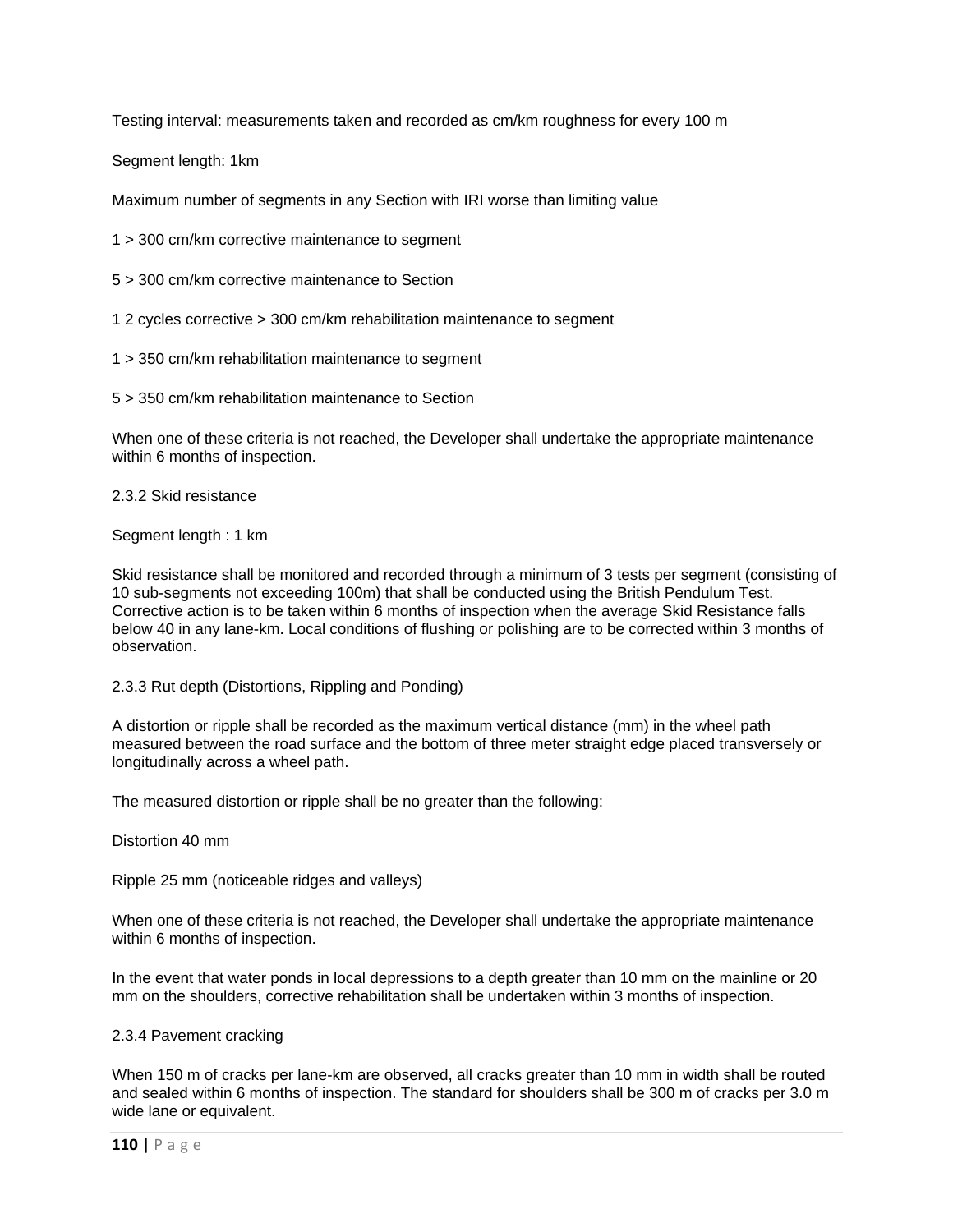### 2.3.5 Frequency of pavement inspections

Complete pavement inspections shall be undertaken prior to opening a new Section for full or partial traffic, within 12 months of handover and at intervals not exceeding 2 years. A Pavement Condition Report shall be prepared and submitted within 3 months of each inspection containing a complete summary of results by kilometre and lane. The inspection shall include a complete road roughness evaluation, skid resistance evaluation, rut depth evaluation and cracking evaluation. The report shall include a summary and safety review of incidents by location during the period. Attention shall be focused on sections having a higher than average number of incidents and on sections that required emergency maintenance during the period. Recommendations shall be made regarding potential safety improvements, corrective maintenance requirements and rehabilitation requirements.

# 2.3.6 Structural condition evaluation

A residual strength evaluation shall be conducted using Dynatest's Falling Weight Deflectometer [FWD], or an approved equivalent device, prior to undertaking a rehabilitation maintenance. At least 10 tests per segment (consisting of 10 sub-segments not exceeding 100m) are to be conducted.

The FWD data, in conjunction with the current and predicted traffic, is to be used to calculate the residual life of the pavement using Dynatest's ELMOD software, or an approved equivalent method. This calculation will help to validate the forecast maintenance strategy during the concession period. A corrective or rehabilitation maintenance strategy is to be developed that will provide a minimum projected residual life expectancy of 8 years following maintenance.

At the end the Concession Period, before the Developer transfers the Toll Road to the Grantor, this method will be used in order to determine the appropriate maintenance to be undertaken to provide the minimum projected residual life specified in Clause 2.9 of this Part 2 of Schedule 3.

# 2.4 BRIDGE AND STRUCTURAL MAINTENANCE

A comprehensive inspection of bridges, river crossings and major structures shall be undertaken by a qualified professional engineer at intervals not exceeding 5 years. Bi-annual inspections shall be undertaken of deck joints, bearings, drainage and safety barriers. Inspections shall be carried out by a qualified professional engineer. The frequency and detail of the inspections shall satisfy the more stringent of the requirements in this Clause 2.4 and those of the National Works Agency.

Comprehensive Bridge Inspection Reports, under the seal of a qualified professional engineer registered in a jurisdiction acceptable to the Grantor, shall include an inventory and condition rating of channels and banks, foundations, bearings, superstructure, deck, surface, expansion joints, railings and barriers, drains and attached utilities.

Inspections and rating of structural components, including retaining walls, shall be completed in accordance with Ontario Ministry of Transportation (Canada) Document :"ONT-86-10 Maintenance of the Highway Infrastructure: Structure Inspection and Evaluation System" (or other equivalent international standard, such as the French "Instruction Technique pour la Surveillance et l'Entretien des Ouvrages d'Art" de la DRCR), which uses rating indices for material condition (MCI) and element conditions (ECI). Each element shall be rated on a scale varying from 1 to 6, with level 1 corresponding to the most critical condition.

Recommendations shall be made for maintenance and rehabilitation works. Prioritisation of rehabilitation and repair works shall be related to condition ratings as follows: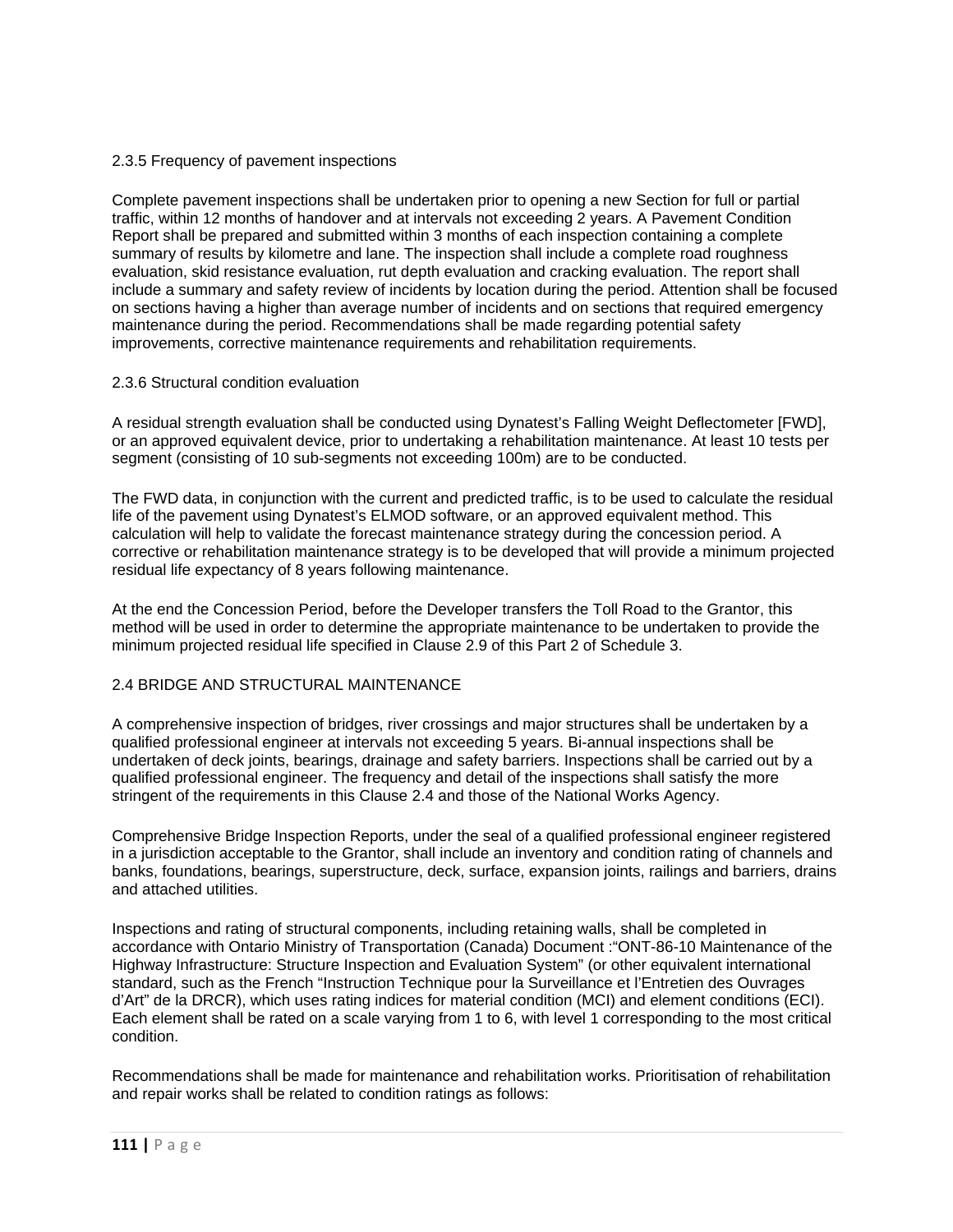MCI or ECI Intervention delay

6 No work required

5 Works required within a 6 to 10 year period

4 Works required within a 3 to 5 year period

3 Works required within a 1 to 2 year period

2 Works required within one year

1 Priority works – Immediate intervention required

Reports shall be submitted to the Grantor's Representative within 3 months of the completion of inspection.

# 2.5 EMERGENCY REPAIRS

Appropriate signs shall be placed to warn travellers of local surface problems that constitute a safety hazard until such time as they are repaired.

In the case of serious hazards, including potholes (greater than 200 mm in width or 75 mm in depth), wash-outs, damaged barriers and damaged attenuators, emergency repairs shall be made or safety measures employed within 48 hours of the first reasonable repair opportunity to protect road users from harm. The repairs or measures taken shall be followed-up with an inspection and report by a qualified inspector within 1 month of the repair or temporary measure employed.

Damaged barriers and crash attenuators shall be permanently repaired within 3 weeks.

# 2.6 OTHER MAINTENANCE

Drainage works, including bridge openings, shall be inspected bi-annually and cleaned of debris before the expected rainy season. Embankment and cutting slopes shall be systematically inspected on a bi annual basis for signs of erosion and various failures. A Drainage Report shall be submitted to the Grantor's Representative within 3 months of the completion of drainage inspections. The report shall contain recommendations for remedial activities where warranted. Remedial activities shall be carried out within 3 months of submitting the Report.

Pavement markings, road studs, traffic signals, traffic signs and road lighting shall be inspected annually. Pavement markings, road studs, traffic signals, traffic signs and road lighting shall be re-marked, repaired or repainted to like-new condition when the measured retro-reflectance falls below 120 millicandelas/m2/lux (average value of 10 equally spaced measurement points per 5 m2 of pavement marking or signs).

A Highway Equipment Condition Report shall be submitted to the Grantor's Representative within 3 months of the completion of inspection. The report shall contain recommendations for remedial activities where warranted. Remedial activities shall be carried out within 3 months of submitting the Report.

Rock cuts higher than 15m shall be inspected by a qualified professional engineer or a geologist at an interval not exceeding 2 years. General stability conditions shall be investigated and a report submitted to the Grantor's Representative within 3 months of inspection. Any local instabilities (loose rocks) shall be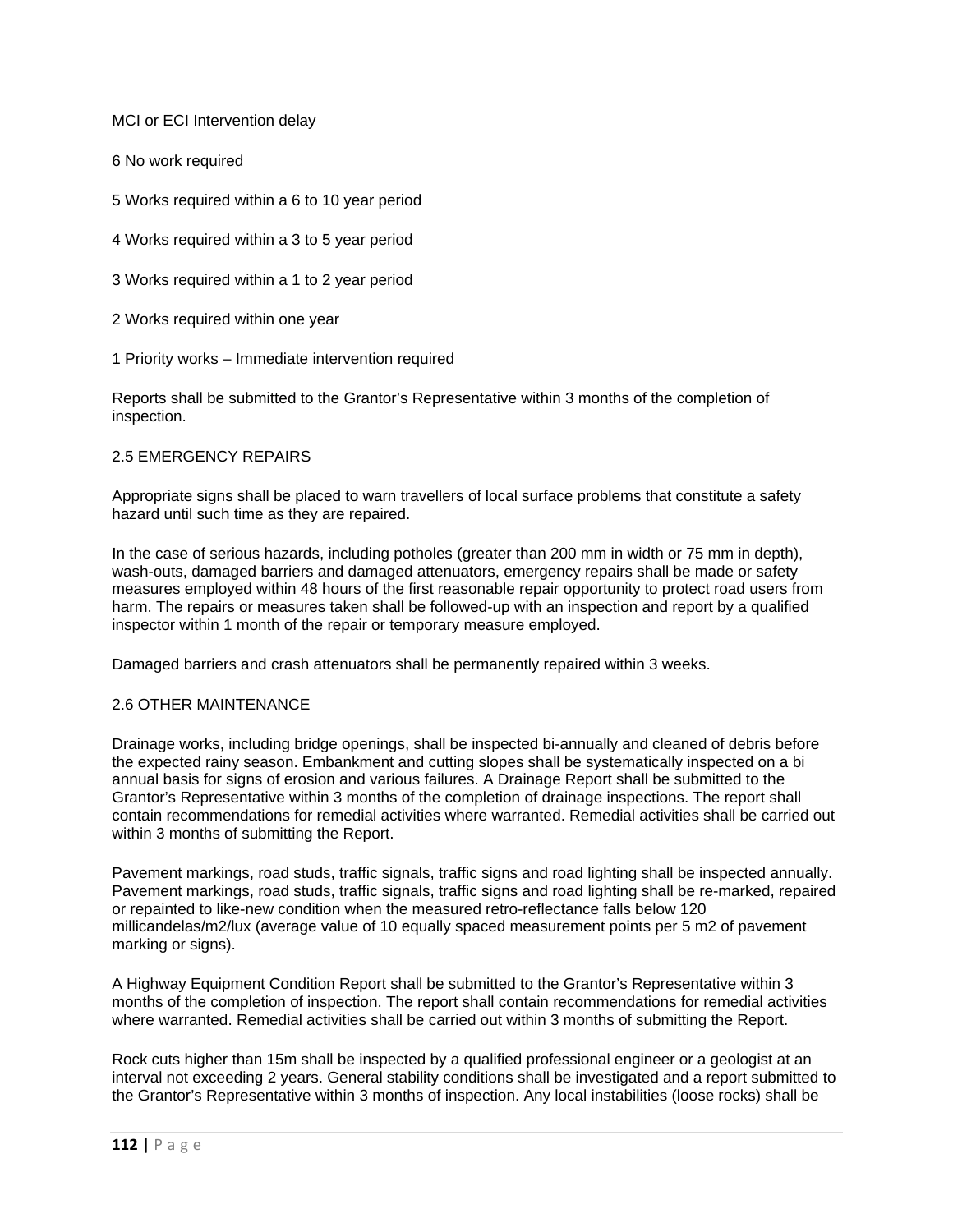corrected within 6 months of inspection. A Slope and Rock Cut Stability Report shall be submitted to the Grantor's Representative within 3 months of the completion of inspections and investigations. The report shall contain recommendations for remedial activities where warranted. Remedial activities shall be carried out within 3 months of submitting the Report.

Vegetation shall be cut-back at least twice per annum, to maintain safe sight distances, hydraulic capacity of ditches and watercourses and safe highway operating conditions.

All fences, including boundary fences, shall be repaired as soon as possible after damage is observed and no later than 48 hours after the observation. Road kill shall be removed as soon as possible after observation and no later than 24 hours after occurrence.

# 2.7 BASIC TOLLING OPERATION CRITERIA

The Developer shall meet the following Levels of Performance and Quality.

### 2.7.1 Toll Collection

(a) The Developer shall ensure that toll booths are manned in a manner such that during each month the levels of service at the toll barriers shall be achieved for the durations stated below save as provided in Clause 2.7.1(e) herein.

(b) The Service Time for users going through a toll plaza (as defined below), is the sum of the waiting time of vehicles in a queue and the transaction time for payment of the toll. The level of service to be provided by the Developer pursuant to Clause 2.7.1(c) shall be determined by reference to the following three categories:

• Level A Service Time between 0 and 90 seconds (queue of 5 vehicles or less for manual lanes in operation);

• Level B Service Time between 90 and 180 seconds (queue of 6 to 10 vehicles for manual lanes);

• Level C Service Time above 180 seconds.

For the purpose of this Clause 2.7.1, the Service Time shall be the average service time calculated for each direction for all toll lanes in operation at a particular toll plaza during a period of 15 minutes.

The Service Time is deemed to begin when the arriving vehicle stops behind the preceding one, and to end when the cashier has given back the change.

(c) If the average daily traffic is less than 40,000 vehicles and/or the peak hour traffic is less than 2,000 vehicles in the peak direction at the Portmore Causeway toll plaza, a sufficient number of toll booths shall be manned to achieve Level A save as provided in Clause 2.7.1(e).

For any particular toll plaza and for each direction at such toll plaza:

• Level C shall not be reached for more than 4 hours in the aggregate for any calendar month;

• Level B and/or C shall not be reached for more than 19 hours in the aggregate for any calendar month.

(d) If all toll lanes are open and if the traffic exceeds the toll plaza capacity, the Developer shall use all reasonable endeavours to minimise the Service Time. The Developer shall investigate the cause of the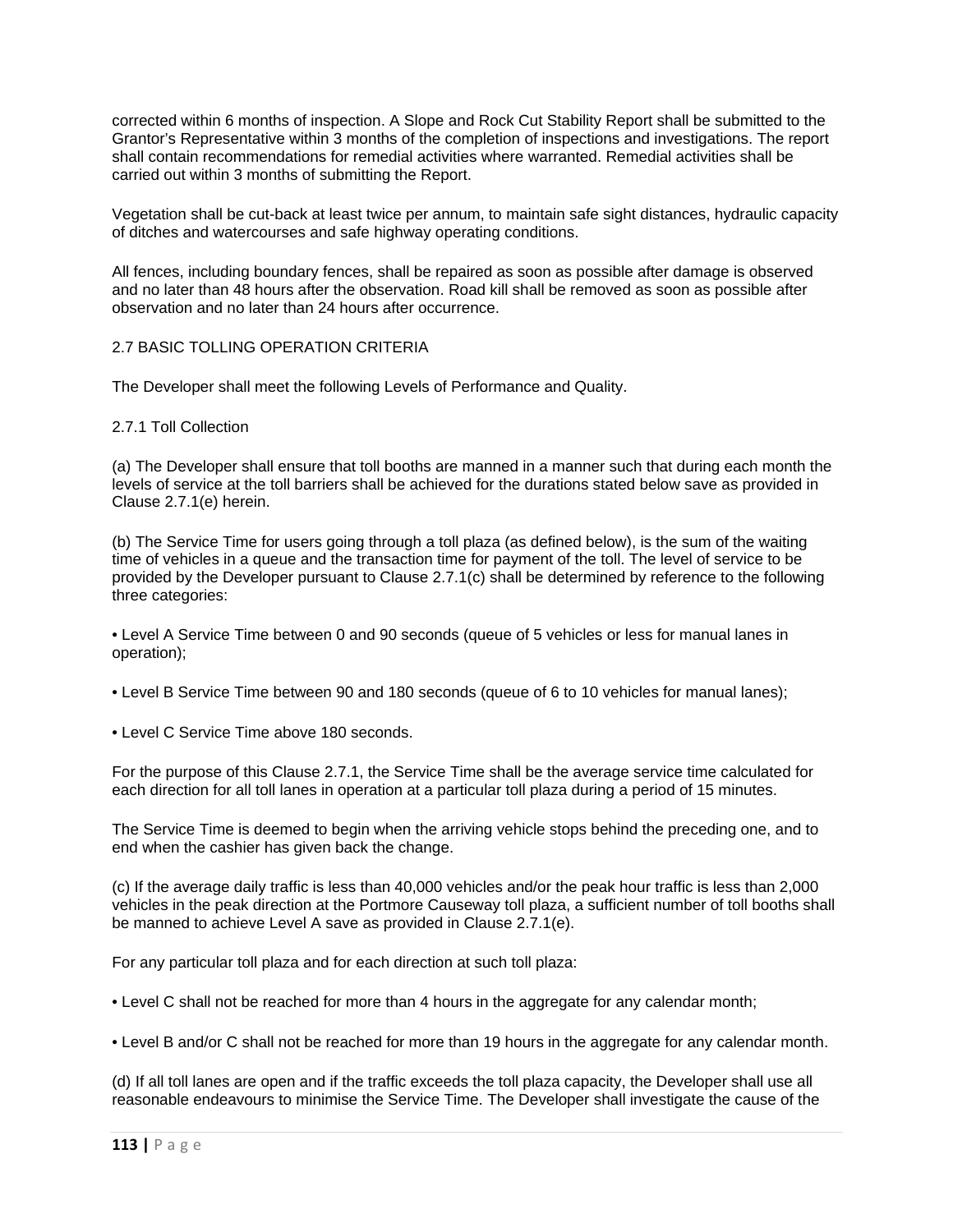reduction in toll booth capacity and shall submit a report to the Grantor within 1 month of such investigation. The report shall identify the measures to be taken to satisfy the requirements of Clause 2.7.1(c). Any recommended measures in respect of the O&M Works of the Toll Road shall be implemented within 3 months of submission of the report.

(e) The Developer shall comply with the level of service set out in Clause 2.7.1(c) save in exceptional circumstances such as exceptional climatic conditions, major accidents, or other causes of delay of a similar nature outside the control of the Developer and save at bank holiday weekends.

(f) The Developer shall, from time to time, agree with the Grantor, or such other entity as may be required from time to time by the Grantor, a proper schedule for statistical observations and records at the toll barriers.

### 2.7.2 Accidents

The Developer shall commence the implementation of safety procedures (road signing, information for users, information for the police) as soon as practicable but in no event later than 30 minutes from notification of an accident provided that the traffic has not been completely interrupted by such accident.

The Developer shall procure the services of local garages for repairs or towing of users' light vehicles and heavy vehicles at the users' expense and shall, enter into agreements with them so that the repair shop responsible for repair or towing of users' cars should reach the site of the accident or breakdown within 30 minutes of notice by the Developer or the police under normal traffic conditions and the repair shop responsible for repair or towing of users' heavy vehicles should reach the site of the accident or breakdown within the time specified in the Operation and Maintenance Manuals.

# 2.7.3 Motorway Patrol

The Developer shall provide regular patrol services to monitor and inspect the tolling facilities in accordance with detailed procedures for auditing as set out in the operation and maintenance manuals. The Developer shall ensure that a register is maintained to record all visits to inspection and checking control points in the following manner:

• Patrol officer to visit each inspection and checking control point, the patrol officer shall inform the operator of the traffic control room;

• Road routine maintenance staff to visit each inspection and checking control point, workers shall inform the operator of the traffic control room;

• Operator staff to visit each inspection and checking control point, all Operator staff members shall inform the operator of the traffic control room.

# 2.8 OTHER REPORTING REQUIREMENTS

Monthly operating reports summarising the following key information for the period are to be submitted to the Grantor in both electronic and hard copy format.:

- Hourly and Daily traffic volumes and per categories
- Daily toll revenues total and per categories
- Daily incident reports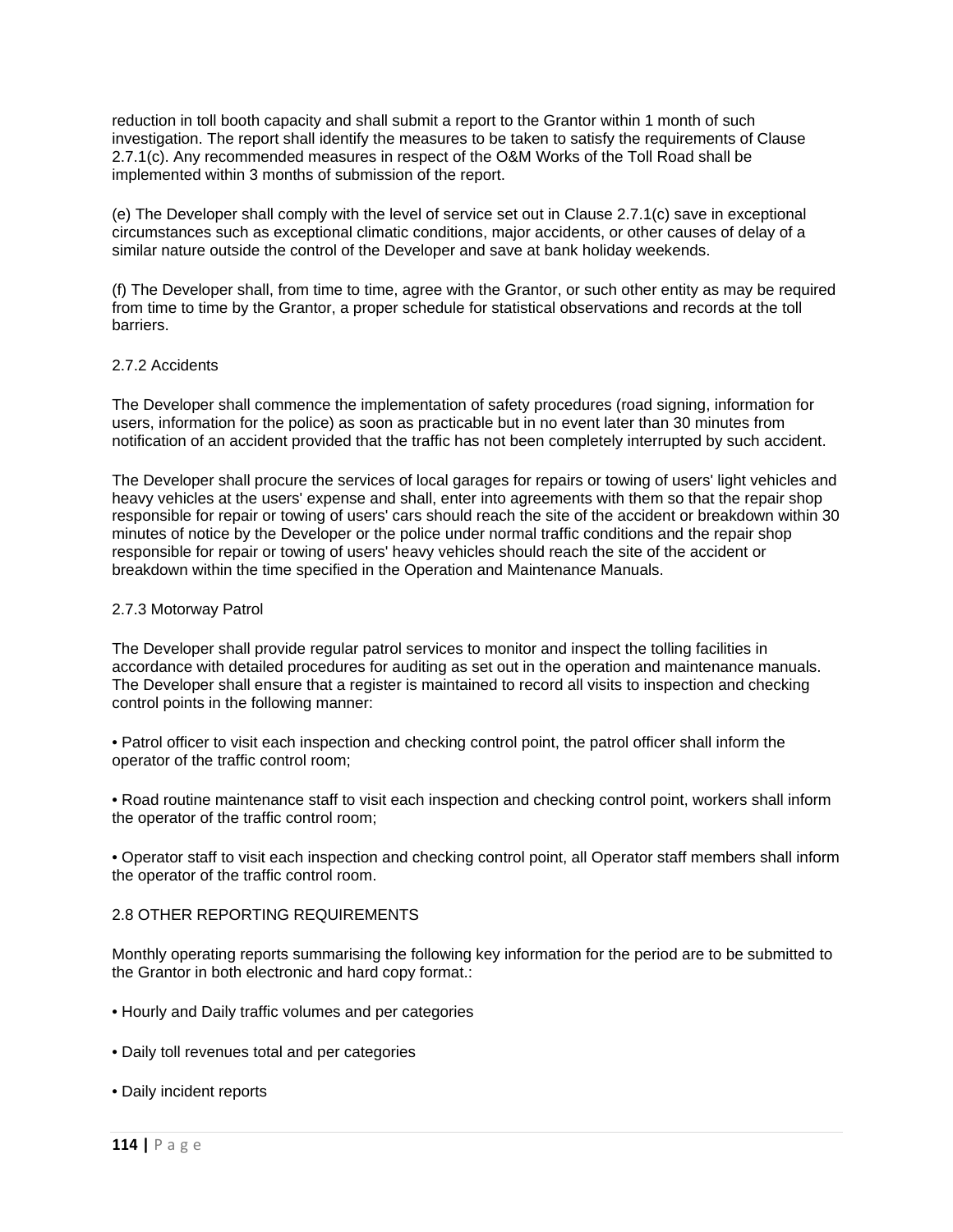- Maintenance activities from monthly maintenance plan
- Quality Assurance (QA)/Quality Control (QC) Management
- Any other related information

The maintenance activities recorded in the monthly operating reports shall include details of the date, lengths, time of day and duration of all lane closures, accurately referenced to the Toll Road kilometre marker posts.

The Developer shall provide the Grantor with a licensed copy, and annual updates during the Concession Period, of an industry-standard infrastructure management system [IMS], or an alternative to be agreed by the Grantor, to assist in the monitoring of pavement, bridge and maintenance management activities. The IMS shall include the following sub-systems:

- Infrastructure Operation and Maintenance Management System;
- Pavement Management System;
- Pavement and Associated Feature Maintenance Management System;
- Bridge Management System;
- Quality Assurance (QA)/Quality Control (QC) Management and Reporting System.

# 2.9 HAND-BACK STANDARDS

The Toll Road shall be handed-back to the Grantor at the end of the Concession Period in a good and operable condition.

All durable components (bridge girders, abutments, piers, culverts, illumination poles, barriers, etc.) of the highway system must have a minimum remaining useful life expectancy of no less than 20 years.

The handback standard for pavements shall meet the minimum criteria as set out in Clause 2.3 of this Part 2 of Schedule 3. The minimum projected residual life expectancy shall be 8 years.

The handback standard for pavements shall be as follows:

Handback Standard

**Condition** 

Pavement

Asphaltic Pavement

Distress All segments must exceed minimum required standard

Road roughness 60% of Maintenance Units must have an IRI <300, No Segment may have an IRI <350

Skid All segment's average value >40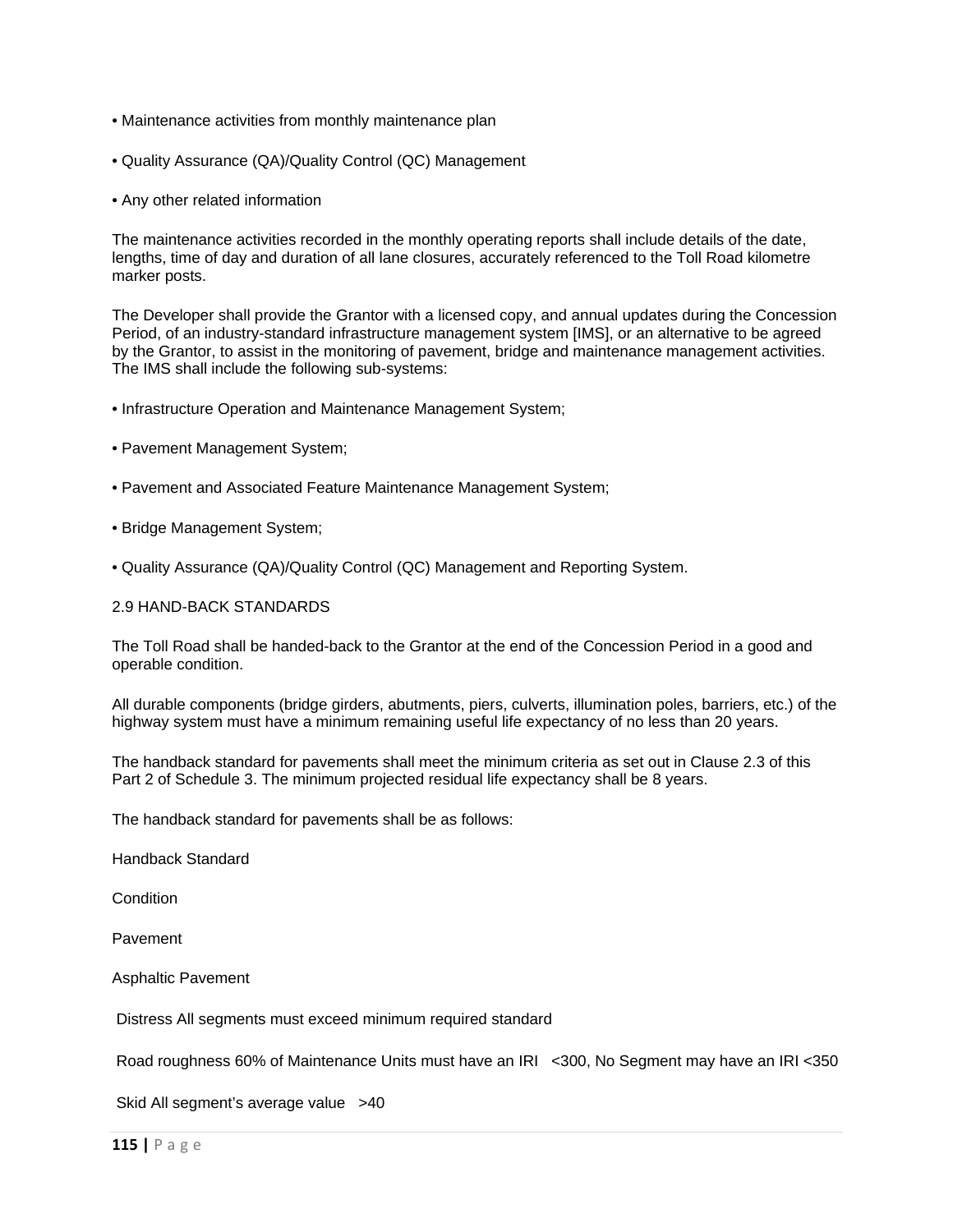Rutting All segment's Rut <20 mm

Strength All segments average > 8 years

All pavement markings must have been re-marked with 5-year quality marker within 2 years of hand-back. All signs and pavement markings must have a measured average retro-reflectance greater than 180 millicandelas/m2/lux with no more than 1% falling below 120 millicandelas/m2/lux (average measurement as detailed under Clause 2.6 of this Part 2 of Schedule 3). All signs must be in place and in good repair.

All fencing, bridge railings, safety barriers and crash attenuators shall be in good repair.

All structural damage and deterioration shall be repaired such that no part of the structure or any of its components shall have a Condition Rating Index lower than 5 for structural parts and 4 for non structural parts.

• Bridge expansion joint seals and bearings shall be no older than 5 years. Elements used for replacement shall have a life expectancy at handback of not less than 15 years;

• All steel structures (except for weathering steel) shall be re-painted within 5 years of hand-back with a painting system having a rated life expectancy at handback of at least 10 years;

• Bridge decks shall have been resurfaced within 5 years of hand-back with a wearing surface having a life expectancy at handback of at least 10 years.

All electrical systems and illumination devices shall be functional (per specification) and in good repair.

Vegetation must be cut-back and landscaping maintained until hand-back.

All drainage works shall have been cleaned and maintained within 6 months of hand-back.

The toll collection system shall be handed-back in a good state of repair. No electronic toll collection or computer equipment shall be older than 5 years. Maintenance facilities and equipment shall be handed back in a good state of repair.

SCHEDULE FOUR

DEVELOPER'S TIMETABLE

SCHEDULE FIVE

PRINCIPLES FOR QUALITY DOCUMENTATION

PART 1

1.1 DEVELOPER'S RESPONSIBILITIES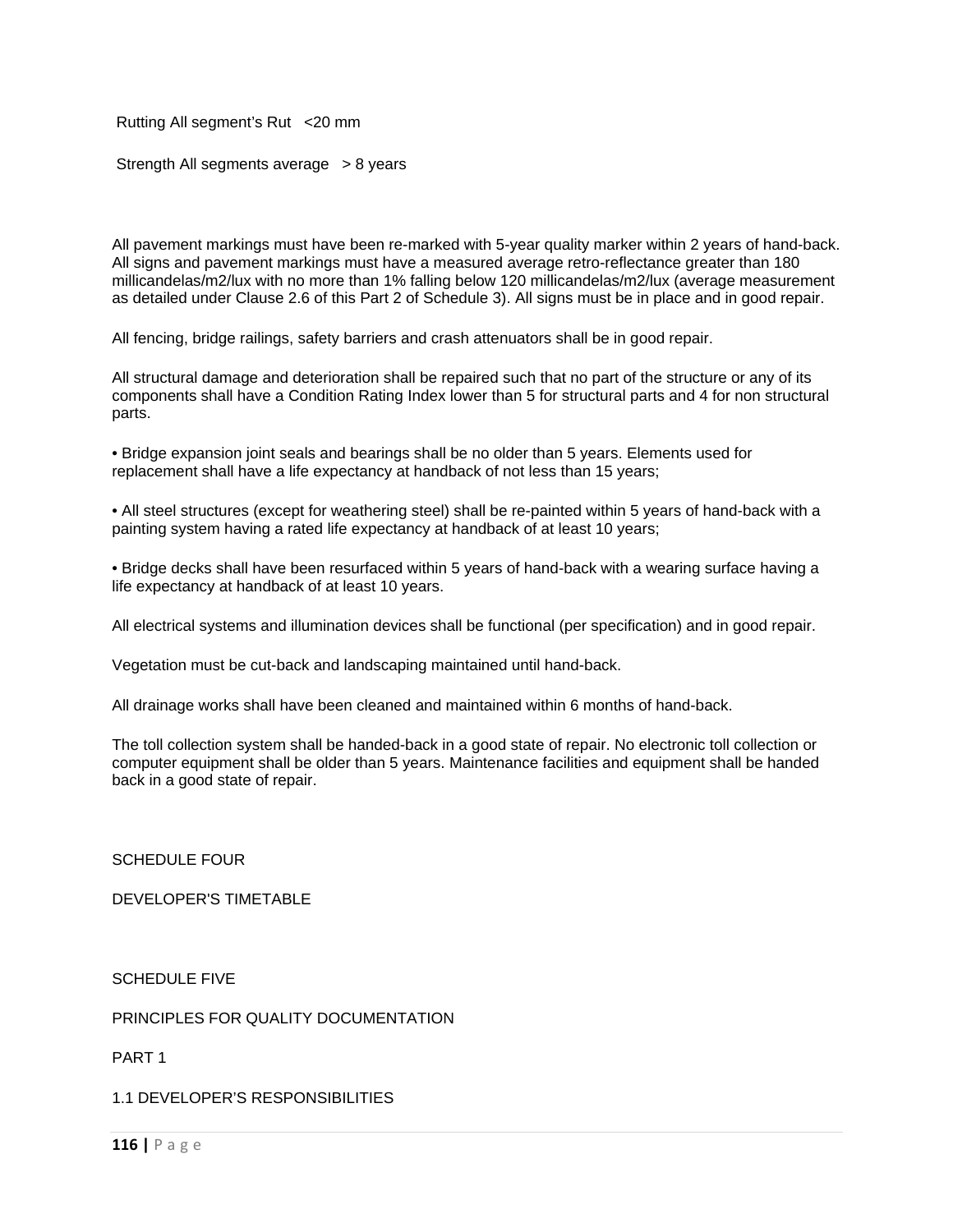The Developer shall submit to the Grantor's Representative environmental and health and safety management plans as part of the Quality Documentation in accordance with the provisions of Clause 13A (Quality Documentation Review). The Quality Documentation, in combination with the management plans, identify the procedures and methodology for managing the Concession and ensuring all parties involved in the design, construction and operation of the Toll Road exercise the required standard of quality control and assurance.

The Quality Documentation shall perform the dual purpose of providing information related to the management of and methodology for the design, construction, operation and maintenance of the Toll Road and its related activities in parallel with the quality management systems of the Developer, Contractor, Operator and other contracting parties.

The Developer's responsibilities include the provision of Quality Documentation that will enable the Grantor to monitor and measure the Developer's performance in the management, design, construction and operation & maintenance of the Toll Road and the level of service being provided to road users over a period of time, including without limitation, its performance in respect of:

- quality;
- environment;
- health & safety;
- road safety;
- Level of Service on Toll Road highway;
- Level of Service at toll plazas;
- traffic data collection and verification;
- downtime of tolling equipment;
- response times for maintenance and attendance at, and clearance of, accidents and incidents;
- litter;
- dealing with complaints and claims from road users and other interested parties;
- road surface condition (including skid resistance, ride quality and residual life);
- condition and availability of equipment (including communication equipment, data recording equipment and road signs);
- encouraging drivers to travel within speed limits (advisory signs);
- dealing with overloaded vehicles;
- management of the landscape and ecology;
- other environmental aspects, including air quality and noise;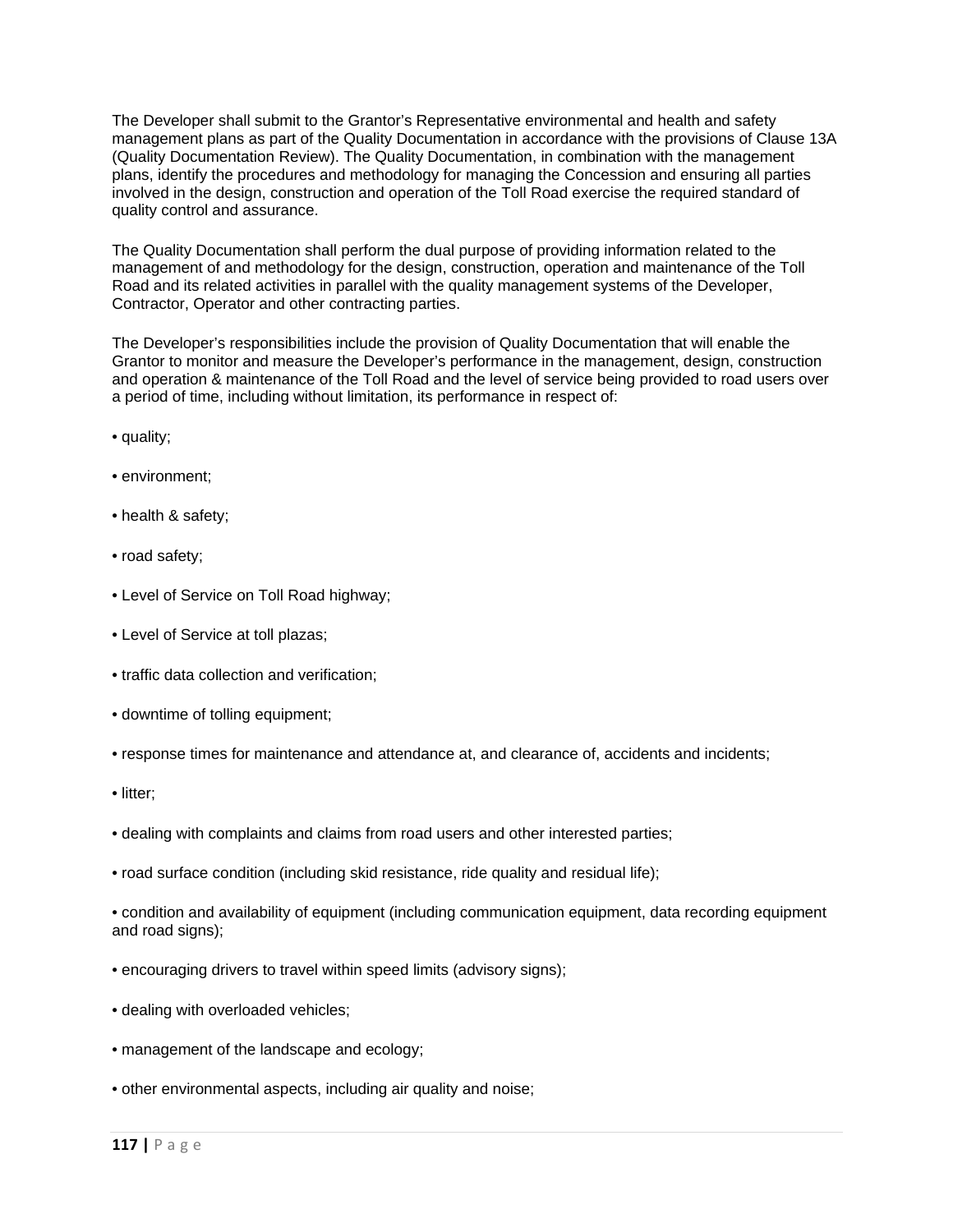• the provision and maintenance of facilities for any class of road user the needs of whom require specific consideration (including without limitation pedestrians, cyclists etc who require to cross the Toll Road);

• impact of the operations on neighbouring road and rail routes with an emphasis on the development of an integrated transport system; and

• consultations and discussions with other interested parties

# 1.2 REVIEW OF THE DEVELOPER'S QUALITY DOCUMENTATION

The parties shall meet regularly, on at least a quarterly basis, to discuss the Developer's, Contractor's and Operator's proposals for Quality Documentation and verify compliance with the criteria set out in the check list contained in Part 2 of Schedule 5.

# 1.3 QUALITY MANAGEMENT SYSTEM

The Developer shall provide Quality Documentation as detailed in Part 2 of this Schedule 5 developed in accordance with BS EN 9001:2000 to a level of detail that would enable the quality management system be Certified.

# 1.4 OPERATION AND MAINTENANCE QUALITY DOCUMENTATION

Operation and maintenance procedures shall be definitive and descriptive. The Developer shall provide a level of detail in equal or greater detail than the Ontario (Canada) Ministry of Transportation Maintenance Special Provisions, or approved equivalent.

### 1.5 ENVIRONMENTAL MANAGEMENT PLAN

The Developer shall provide an environmental management plan in accordance with the ISO 14000 series of standards to a level of detail that can be Certified.

# 1.6 HEALTH AND SAFETY MANAGEMENT PLAN

The Developer shall provide a health and safety management plan to address workplace and public health and safety during all stages of project development, design, construction, operation and maintenance. In particular, the Developer shall comply with the requirements for the application of Explicit Safety Assessment Methods during any design process and the completion of an Safety Review prior to submitting Design and Construction Reports for each Section or any capital works or rehabilitation during the operation and maintenance phase.

PART 2

# 2.1 PRINCIPLES OF QUALITY DOCUMENTATION

The Developer shall submit to the Grantor's Representative Quality Documentation in accordance with the provisions of Clause 13A (Quality Documentation Review). The requirements and principles that apply to the Quality Documentation are as set out in this Part 2 of Schedule 5.

All Quality Documentation submitted by the Developer shall indicate points where no further work or activity shall proceed without documented authorisation of the designated person identified in the related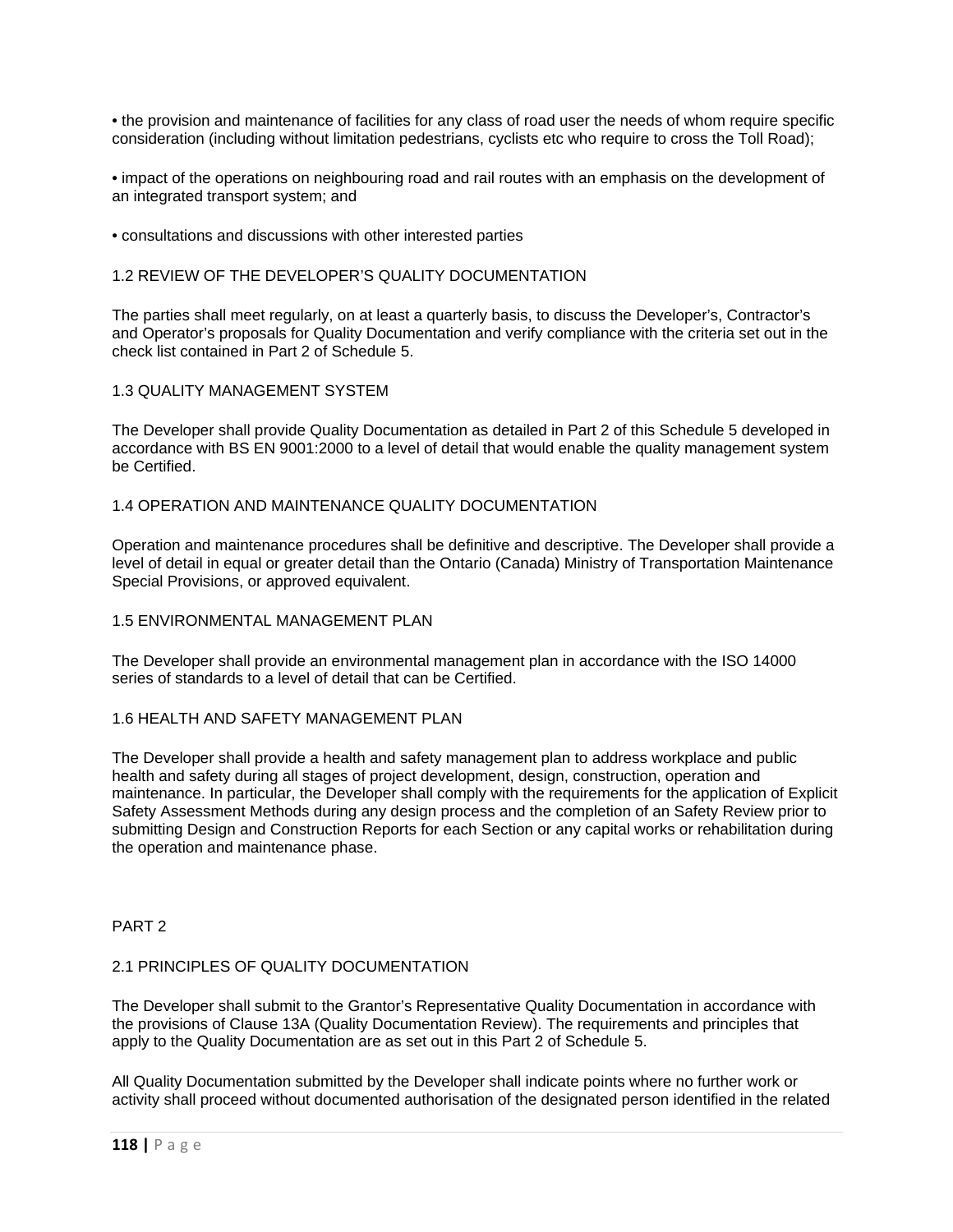work instruction, method statement, inspection and test plan, design review plan, design verification plan, operation and maintenance manual or other control document ("Hold Points").

The Grantor's Representative shall be given the opportunity to indicate where Hold Points are required to enable witnessing by the Grantor's Representative, especially for those items subject to covering up.

The table below indicates content of the Quality Documentation required from each of the parties undertaking works or services for or on behalf of the Developer. The term "Other Parties" includes all subcontractors, subconsultants and suppliers of any tier whether or not employed directly by the Developer. Other Parties shall comply with the requirements of the Quality Documentation applicable to the Contractor or the Operator as the case may be.

# 2.2 LEVEL OF DETAIL FOR QUALITY DOCUMENTATION

No Description Developer Contractor Design Contractor Construction Operator

- 2.1 The Quality Documentation shall include the following details as a summary introduction:
	- a. Executive Summary
	- b. Purpose
	- c. Confidentiality Statement
	- d. Scope of Work
- e. Deliverables, inter alia
	- Environmental Approval Documents
	- Permit Requirements
- Design Reports for Construction Works, ancillary works or Expansion Works
	- Construction Drawings
	- Construction Specifications
	- Other Deliverables

2.2.1 The Quality Documentation shall describe the Quality Management System which as a minimum satisfies the requirements of BS EN ISO 9001:2000 and which includes, inter alia;

a. a quality manual describing how the Quality Management System meets the requirements of BS EN ISO 9001:2000 series both on and off site;

b. a quality plan or plans which follow ISO 10005;

c. other quality documentation, if any, describing the objectives of the party and how the party's obligations will be performed in respect of the Toll Road;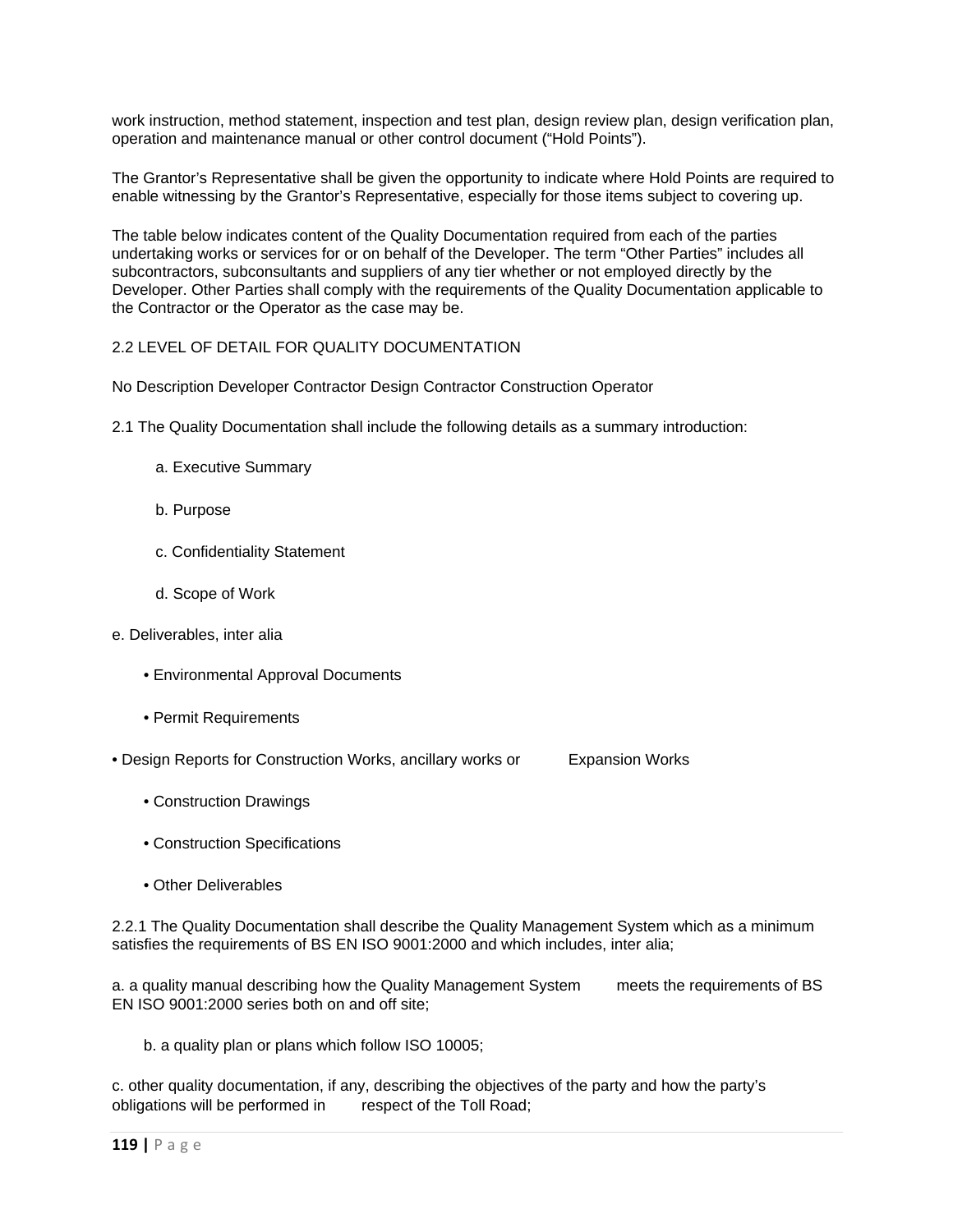d. the details and scope of any current third party certification of operating a Quality Management System which complies with BS EN ISO 9001:2000 for the locations where work will be undertaken:

e. details of the Quality Documentation submitted by subcontractors and suppliers ("Other Parties"), if any, and any other information to demonstrate how the party will meet the requirements imposed by its contract or otherwise in respect of the Concession;

f. where applicable, a description of any joint venture Quality Management System to be operated (including details of any third party certification);

g. auditing and management review of the party's own and its contractors' and subcontractors' activities and Quality Management Systems (including timing and scope);

2.3 The Quality Documentation shall provide details of:

a. organisational structure covering the activities to be performed in respect of this Agreement and the lines of communication with other parties both on and off site;

b. list of contractors/consultants and reference to the location of a list of main subcontracts of the contractors/consultants with reference to related Quality Documentation;

c. relevant party's main contractual arrangements and those of its contractors, subcontractors and subconsultants;

d. responsibilities of contractors and subcontractors in relation to this Concession Agreement;

e. name of the Developer's Representative (in Clause 37);

f. name, job specification and responsibilities of Developer's Quality Director;

g. name, title, job specification and responsibilities of the person with defined authority for establishing, maintaining and reporting on the party's quality management system during the different phases or subphases of the Concession;

h. name, title, and responsibilities of supporting quality management staff reporting to the person with defined authority;

i. names, titles, job specification and responsibilities of key staff and specific experience required for those positions (a copy of the CV for each individual shall be separately submitted to the Grantor's Representative for information upon that individual's appointment) to include the staff responsible for, inter alia;

- Environmental Management
- Safety Management
- Traffic Management
- Survey and Construction Layout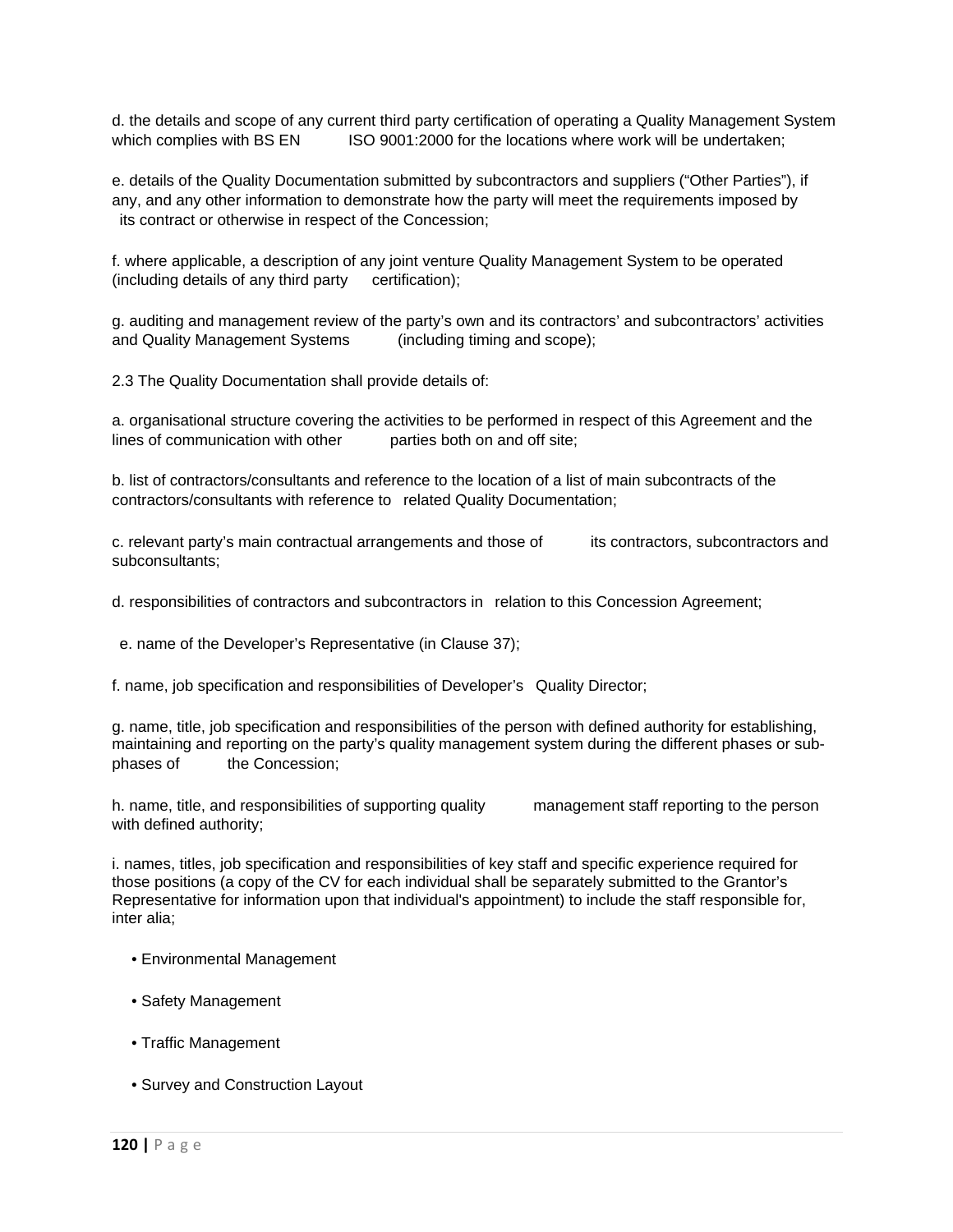- Public Liaison and Communications
- Utility Coordination
- Other Construction Procedures
- Highway Marketing and Communications
- Emergency Response and Incident Management
- Toll Collection Management
- Policing and Enforcement
- Daily Patrols and Monitoring
- Maintenance Management
- General Maintenance
- Pavement Maintenance
- Bridge Maintenance
- Materials Inventory Management
- Fleet and Equipment Management
- Facilities Management
- Ancillary Works and Heavy Repairs

j. names and contact details of key personnel for contractors and subcontractors and any third party with which the relevant party will have dealings in the course of its activities in relation to the Concession (including any on site checking team, if any);

k. a list of written project specific quality and management procedures and the methodology which will be followed to ensure the effective management and implementation of the activities to be undertaken for all relevant technical aspects of the Concession (excluding commercial, legal and financial aspects), indicating any amendments required to its standard practices, (including where any procedure is not pertinent at the time when a quality plan is submitted, a short synopsis of each such procedure);

l. written quality procedures describing how examination of the Construction Works or other services will be performed including, inter alia:

- Geotechnical Site Investigations
- Surveys and Mapping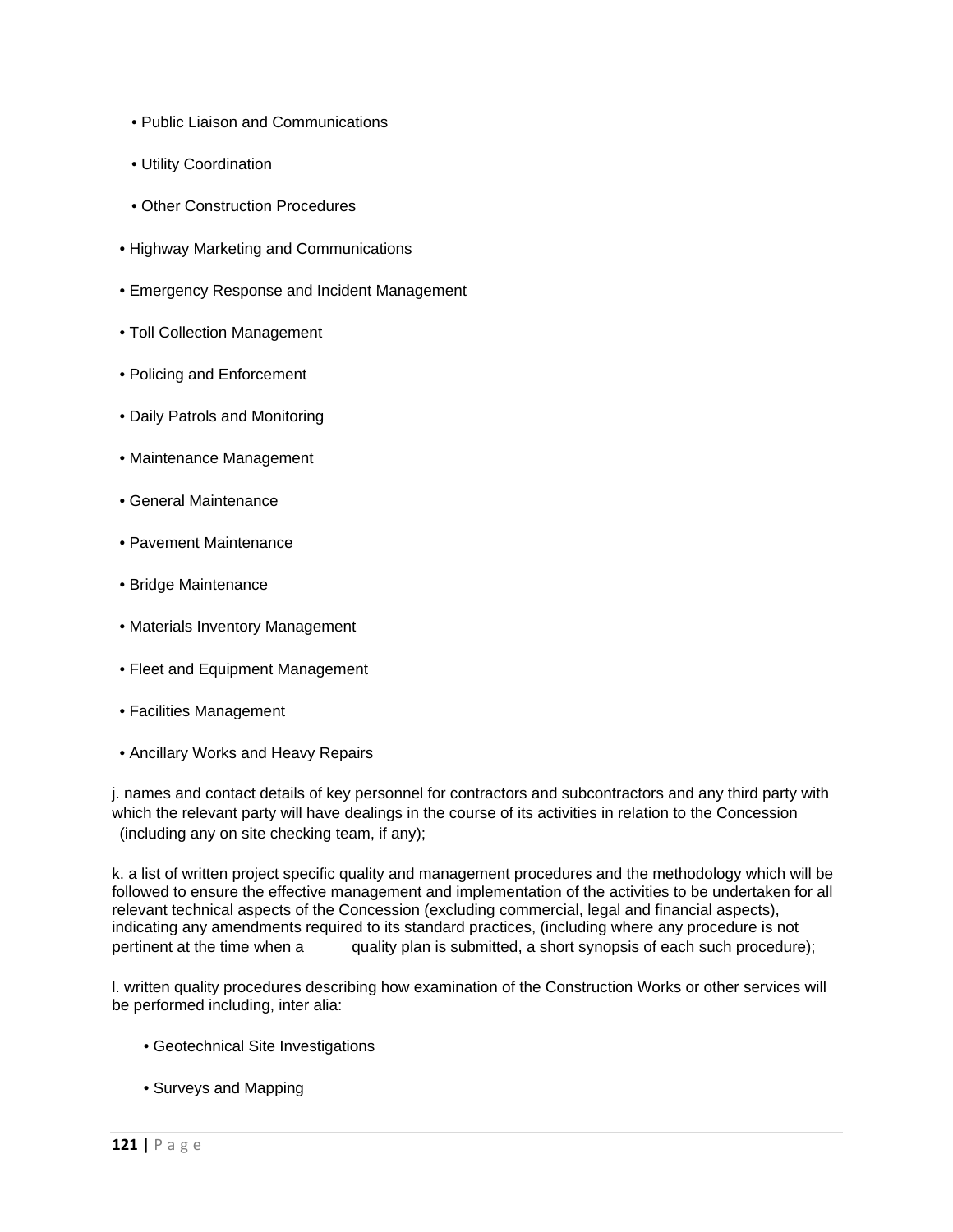- Environmental Investigation and Compliance
- Safety Audit
- Structural Audit
- Aesthetics in Design
- Materials Compliance Testing

m. a list of certificates, reports and other deliverables to be provided, to the Developer and/or Grantor's Representative, and target dates for delivery of the same;

n. a sequence of activities for submission of any written procedure or method statement which allows for its submission to the Grantor's Representative in accordance with the review procedures prior to commencement of the relevant activity;

o. a list of quality records required and retention periods;

p. a list of particular key reference documents, databases, standards, performance and design input criteria (i.e. list of technical appraisal forms);

q. a list of the work instructions or other like detailed documentation describing the activities to be carried out in respect of the Concession which will be followed or applied including any relevant inspection and test plans of the party, its contractors and subcontractors;

r. a list of inspection and test plans or like items identifying the proforma and/or databases to be used for recording the inspection and test results;

s. servicing requirements for equipment including statistical techniques, if any, and their control;

t. handling, storage, package, preservation and delivery of materials, documents, drawings and data to be used in respect of the Concession including, inter alia;

• Filing and Data Management Procedures (including Distribution Lists)

- Project Web Site Protocol
- Network and Intranet Protocols
- Design Files and Models

• CAD Standards (hardware, software, layering, reference files and object libraries)

• Other Administration Requirements

u. method statements for each major activity whether directly undertaken or subcontracted to include, inter alia;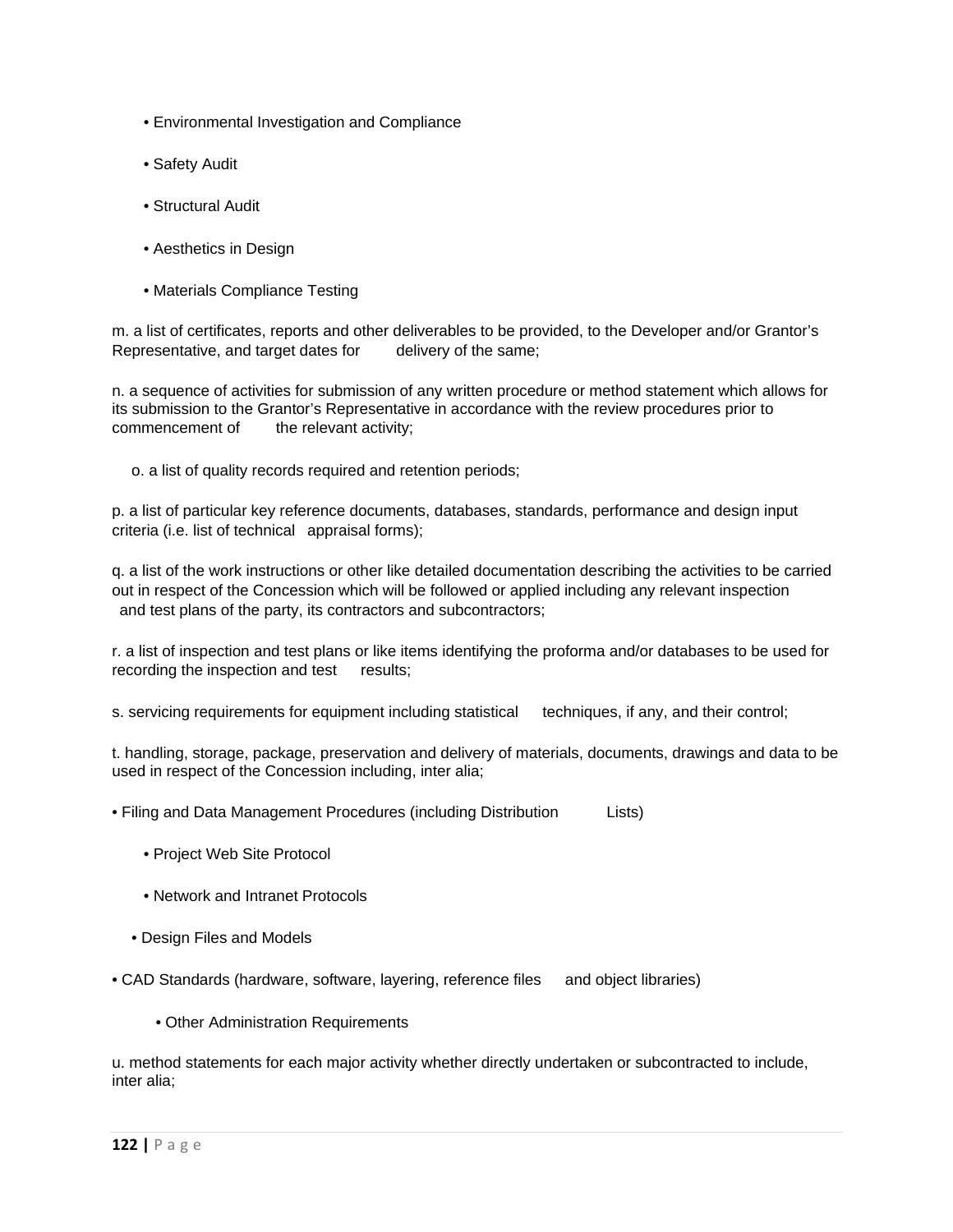- General Approach
- Work Breakdown Structure and Schedule
- Resource Allocation by Task
- Location of Work

v. a logic linked timetable, supported by descriptions of the scope of work for each activity, including the estimation of work completed

w. Developer derived quality performance indicators and the measures adopted by the Developer for monitoring and reporting those indicators;

x. method for managing and controlling changes and modifications to the Quality Documentation;

y. any other measures necessary to meet the party's quality objectives and those imposed by the Developer on its contractors.

z. any other measures to demonstrate how the party will meet its obligations under the this Agreement or otherwise in respect of the Toll Road.

2.4 The Quality Documentation shall detail the arrangements for:

a. interfacing Quality Documentation;

b. controlling the interface between landscaping, ecological and archaeological aspects and other aspects of the design, construction, operation and maintenance of the Toll Road;

c. interfacing with the landscaping, ecological and archaeological aspects of the Toll Road;

d. interfacing between the Contractor, the Operator, subcontractors and independent certifiers including any design engineer, the structural design auditor, the safety auditor, any quality checker, any testing contractor and similar parties and their respective Quality Management Systems during Construction or O& M Works;

e. procurement of services, materials and products and control of contractors, consultants, subcontractors and subconsultants including requirements for the preparation and submission of Quality Documentation and records;

f. quality control for monitoring any work and testing undertaken by subcontractors and suppliers both on and off site, including a resource table and Hold Points;

g. quality control for monitoring any services undertaken in the design office and on site including resource table, Hold Points, design review and certification, verification plans, etc;

h. carrying out examinations of Construction and O&M Works, reviewing of examinations, issuing certificates, observation of testing and reporting results and certification of compliance of all items of Construction or O& M Works by authorised key personnel;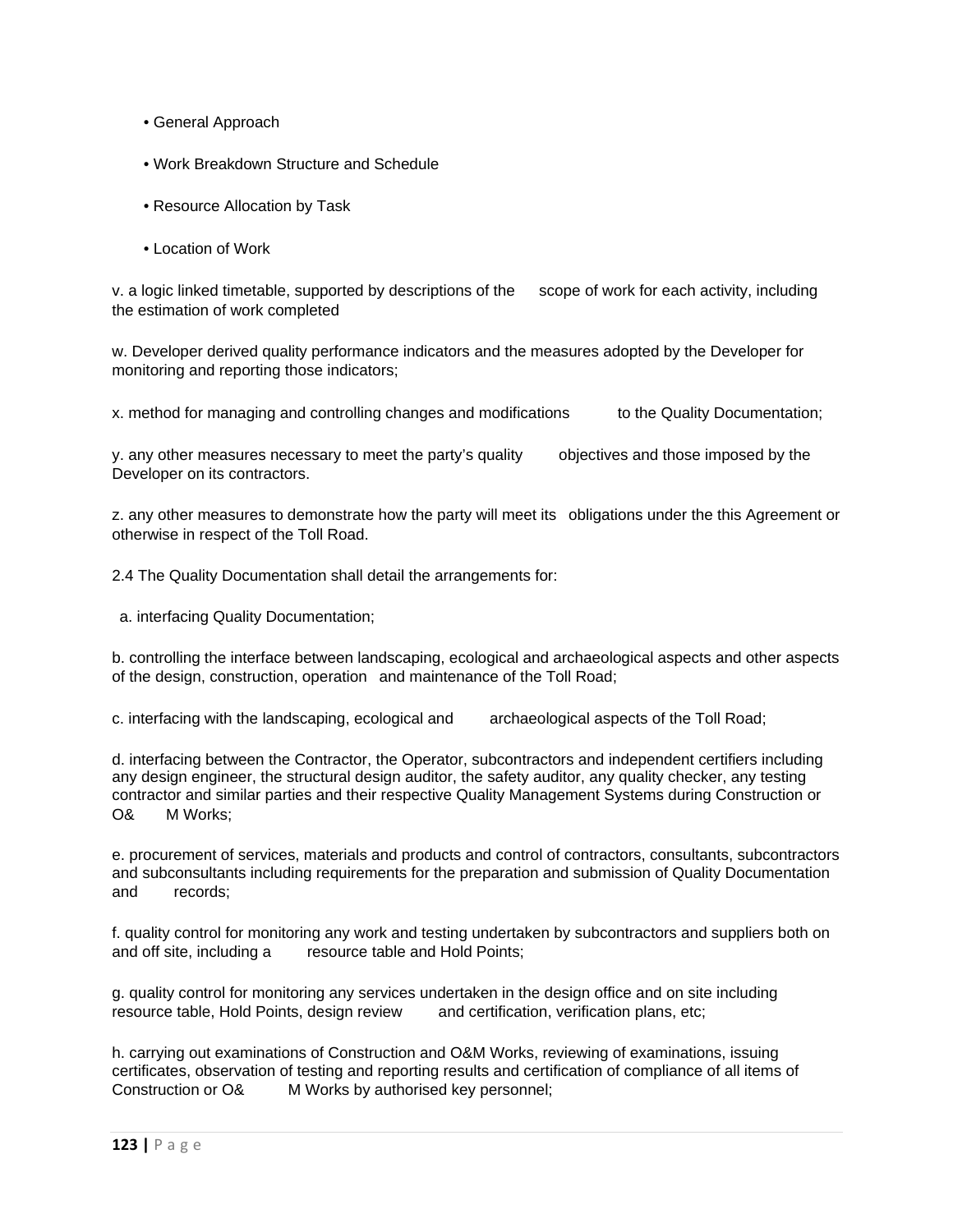i. reporting to the Grantor's Representative the occurrence of any matter listed in Schedule 11 (Penalty Points) including recording and dealing with reports from its contractors and subcontractors concerning any other matter which constitutes or may constitute a breach by the Developer of its obligations under this Agreement in accordance with Clause 15;

j. identification of, dealing with, recording and reporting to the Developer the occurrence of any of the matters listed in Schedule 11 (Penalty Points) and any other matter which constitutes or may constitute a breach by the Developer of its obligations under this Agreement including non conforming work or products and on site problems together with corrective and preventative action reporting in accordance with Clause 15;

k. direct reporting to the Developer by parties not immediately contracted to the Developer of any matter referred to in item j above;

# l. communications procedures

m. consultation with and taking due account of the views of Competent Authorities, (in particular the National Works Agency and the Natural Environmental and Planning Authority) and interested parties;

n. liaison with, document control and reporting between the Developer, the Contractor, the Grantor's Representative, Competent Authorities (in particular the National Works Agency and the Natural Environmental and Planning Authority) and other interested parties, including arrangements to allow the Grantor's Representative to witness activities and designate specific or random Hold Points;

o. liason with the public, press, media and similar parties in accordance with the press media policy of the Grantor;

p. dealing with comments and/or complaints received from road users and others;

q. dealing with the provision of information that may be required by the Government of Jamaica in relation to statements or responses to questions or issues raised by or on behalf of the Jamaican Parliament, or any member thereof in respect of the Toll Road, and that is within the possession of the Developer or any company which is at the relevant time an associated company of the Developer or any of their respective directors, officers, employees, servants or agents;

PART 3

# DEVELOPER'S QUALITY DOCUMENTATION

The Quality Documentation included in this Part 3, identifies those items which have been included at the Concession Award Date solely for the purpose of establishing the minimum requirements of the Quality Documentation, which shall be resubmitted as a complete package of Quality Documentation under the Review Procedure in accordance with Clause 13A.

The relevant items of the Developer's management plans and quality documentation shall include all technical aspects for the management and administration of the respective activities, excluding any commercial, financial and legal aspects as follows:

(a) design management plan;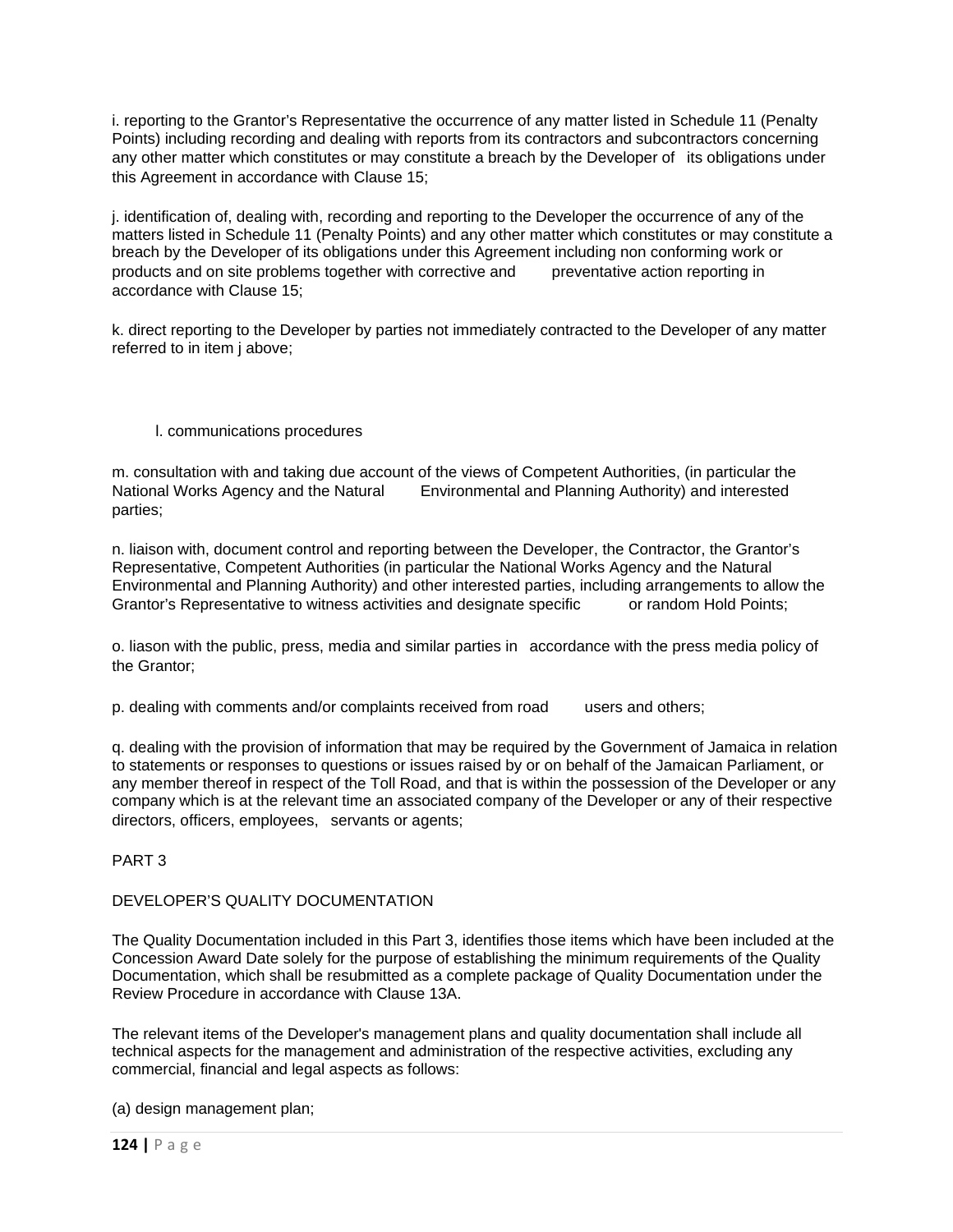- (b) construction management plan;
- (c) operation and maintenance plan;
- (d) quality management plan;
- (e) health and safety and environmental management plan; and
- (f) environmental management plan.

### SCHEDULE SIX

### COMPETENT AUTHORITY CONSENTS

1. Environmental permit to be issued by the Natural Resources Conservation Authority (NRCA) under the procedure agreed with the Executive Director of the NRCA.

2. Consent from the Chief Executive Officer of the National Works Agency (NWA) under the procedure set out in the Main Roads Act.

### SCHEDULE SEVEN

### UTILITIES CLEARANCE PROGRAMME

1. PROVISION OF DUAL CARRIAGEWAY TO OLD HARBOUR BYPASS – km 21.0-33.7

The early start for construction of a dual 2 lane Old Harbour Bypass will require the early availability of the relevant land free from utilities:

• Land for Contractor's site installation at Old Harbour Interchange – km 26.3,at EFC;

• Land for widening bridges at km 21.22, 21.87, 23.70, 24.32, 25.05, 25.86, 27.50, 29.65, 30.13, 30.32, 31.10, 33.50, no later than 2 months after EFC;

- All land for earthworks from km 21.0 to 33.7, no later than 6 months after EFC.
- 2. KINGSTON BUSHY PARK km 0.0-21.0
- No later than 7 months after EFC;
- 3. PORTMORE CAUSEWAY 1st Phase km 190.4-193.8
- 1st phase of Hunt's Bay bridge from km 190.4 to 191.2, no later than 2 months after FC1A;
- Other areas of the Site from km 191.2 to 193.8, no later than 6 months after FC1A;

4. DYKE ROAD – km 193.8-200.0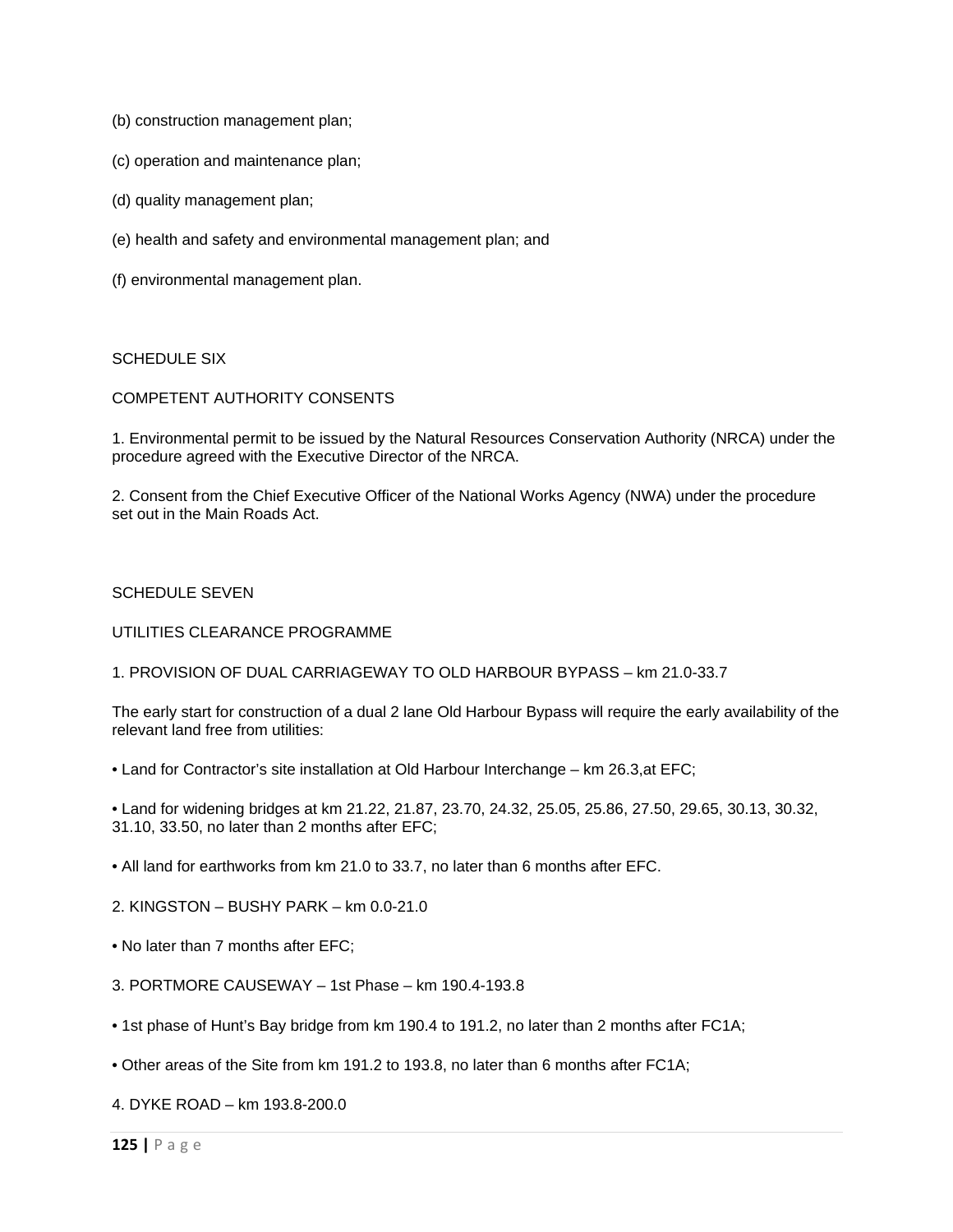- Bridges at km 194.6 and 200.0, no later than 8 months after FC1A;
- Other areas of the Site, no later than 9 months after FC1A;
- 5. PORTMORE CAUSEWAY 2nd Phase km 187.9-191.2
- 2nd phase of Hunt's Bay bridge from km 190.4 to191.2 no later than 18 months after FC1A
- Other areas of the Site from km 187.9 to 190.4, no later than 33 months after FC1A
- 6. SANDY BAY WILLIAMSFIELD km 33.7-71.4
- No later than 4 months after FC1B
- NB For the purposes of this Schedule 7:
- EFC means Early Financial Close;
- FC1A means Financial Close 1A; and
- FC1B means Financial Close 1B.

### SCHEDULE EIGHT

### LAND DELIVERY SCHEDULE

### 1. DUALISATION OF OLD HARBOUR BYPASS – km 21.0 to 33.7

Note: the early start of the construction works on the dualisation of the Old Harbour Bypass requires an early availability of the relevant lands. In order to facilitate the process for the Grantor, the availability will be requested on the following 3 steps:

- Land for site installation at Old Harbour Interchange km 26.3: EFC
- Land for widening bridges at km 21.22, 21.87, 23.70, 24.32, 25.05, 25.86, 27.50, 29.65, 30.13, 30.32, 31.10, 33.50: EFC + 2 months
- Totality of land for earthworks km 21.0 to 33.7: EFC + 6 months
- 2. KINGSTON BUSHY PARK km 0.0-21.0
- $\bullet$  FFC  $+$  4 months
- 3. PORTMORE CAUSEWAY 1st Phase km 190.4 to 193.8
- Land for 1st Hunt's Bay bridge km 190.4 to191.2: FC1A
- Totality of land km 191.2 to193.8: FC1A + 4 months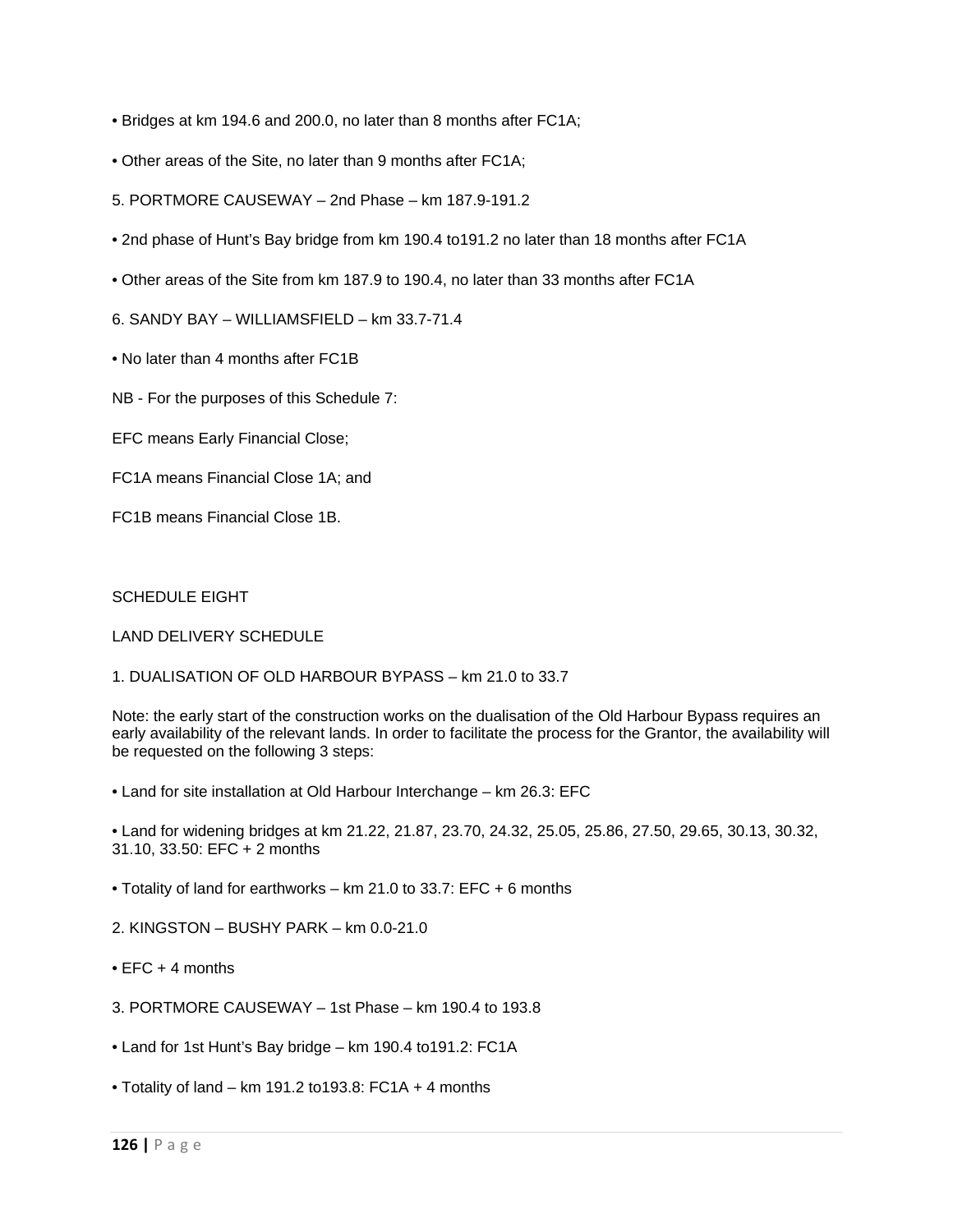- 4. DYKE ROAD km 193.8 to 200.0
- FC1A + 7 months
- 5. PORTMORE CAUSEWAY 2nd Phase km 187.9 to 191.2
- Land for 2nd Hunt's Bay bridge km 190.4 to191.2: FC1A + 18 months
- Totality of land km 187.9 to 190.4: FC1A + 30 months
- 6. SANDY BAY WILLIAMSFIELD km 33.7 to 71.4
- FC1B
- NB For the purposes of this Schedule 8:
- EFC means Early Financial Close;
- FC1A means Financial Close 1A; and
- FC1B means Financial Close Phase 1B.

### SCHEDULE NINE

LAND DOCUMENTS

PART 1 - GENERAL

A master lease which sets out the terms on which the land specified in the schedules to that lease is to be leased by the Grantor to the Developer.

PART 1A - EARLY PROJECT LAND DOCUMENTS

The schedules to the master lease described in Part 1 above which provide for the leasing of the Early Project Sites by the Grantor to the Developer.

PART 1B - PHASE 1A LAND DOCUMENTS

The schedules to the master lease described in Part 1 above which provide for the leasing of the Phase 1A Sites by the Grantor to the Developer.

PART 1C - PHASE 1B LAND DOCUMENTS

The schedules to the master lease described in Part 1 above which provide for the leasing of the Phase 1A Sites by the Grantor to the Developer.

N.B. It is envisaged that the Commissioner of Lands will purchase the freehold of the Sites and grant a lease over them to the Grantor who will then grant a sub-lease to the Developer. The proposed form of Lease will be circulated to the Developer in due course.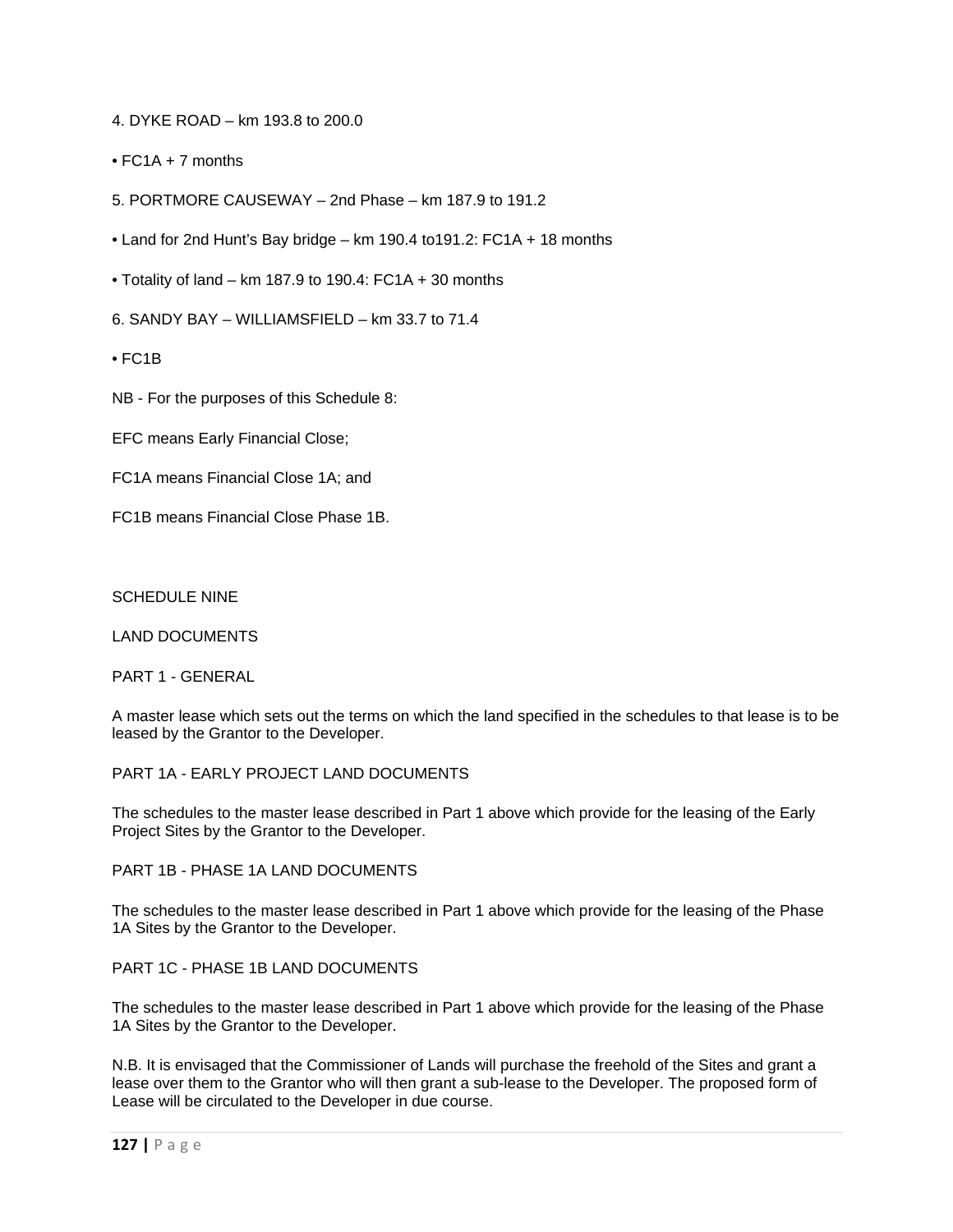# SCHEDULE TEN

# CONDITIONS PRECEDENT AND CONDITIONS SUBSEQUENT

# PART 1

Effective Date Conditions Precedent

The delivery of validly executed copies (except where indicated) of the following agreements to each of the Parties in a form acceptable to the Parties:

- 1. GPD Loan Agreement
- 2. Government Guarantee
- 3. Implementation Agreement
- 4. Shareholders Equity Undertaking
- 6. Letter of Exemption from the Ministry of Finance and Planning
- 8. Financial Model

### PART 2

EFC Developer Conditions Subsequent

The delivery of validly executed copies of the following agreements to the Grantor in a form acceptable to the Grantor and the delivery of a notice to the Grantor that they have become unconditional in all respects (save for any condition relating to the un-conditionality of this Agreement):

- 1. Insurance Certificates
- 2. Construction Contract (including the Construction Timetable and the Schedule of Tasks)
- 3. O&M Agreement term sheet
- 4. Performance Bond for Construction Contract
- 5. Shareholders EFC Letter of Credit

The fulfilment of any condition precedent to the Bridging Financing Agreements within the Developer's control.

PART 3

EFC Joint Conditions Subsequent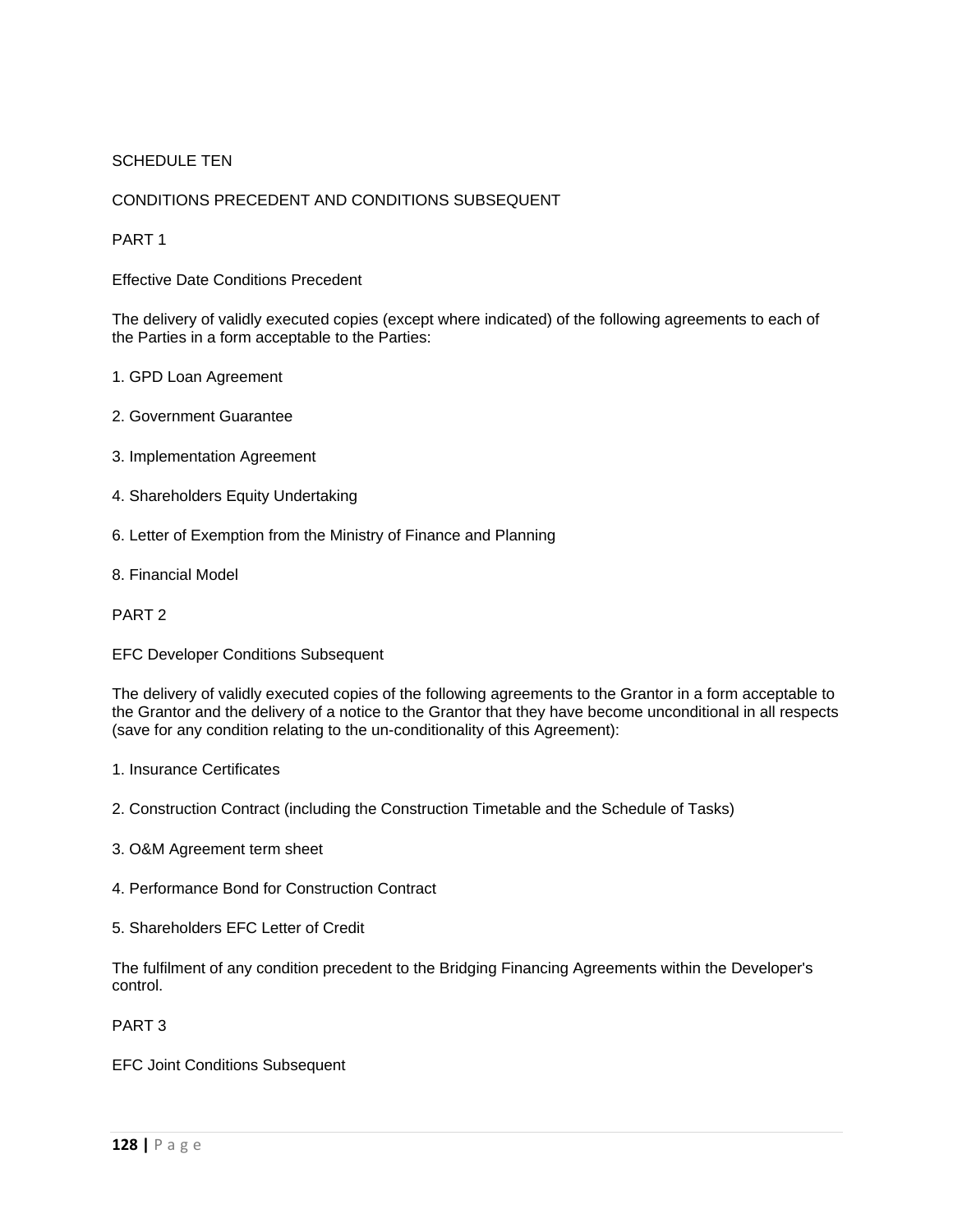The delivery of validly executed copies of the following agreements to each of the Parties in a form acceptable to the Parties and the delivery of a notice to each Party that they have become unconditional in all respects (save for any condition relating to the un-conditionality of this Agreement)

- 1. Construction Warranty
- 2. Intercreditor Agreement
- 3. Step-In Security Agreement
- 4. Bridging Financing Agreements
- 5. Subordinated Debt Agreement
- 6. Form of Head Lease
- 7. Form of Lease
- 8. Custody Agreement

PART 4

EFC Grantor Conditions Subsequent

The delivery of validly executed copies of the following agreements to the Developer in a form acceptable to the Developer and the delivery of a notice to the Developer that they have become unconditional in all respects (save for any condition relating to the un-conditionality of this Agreement):

1. The entry into force of the Toll Roads Bill as an Act of the Parliament of Jamaica and the entry into force and/or validity of any consents necessary to enable Developer to raise tolls

- 2. Agreement for Handover of Existing Road Sections
- 3. Competent Authority Consents
- 4. NROCC Licence
- 5. Tax Exemption Orders
- 6. Grantor Working Capital Reserve Agreement
- 7. Grantor EFC Letter of Credit

The fulfilment of any condition precedent to the Bridging Financing Agreements within the Grantor's control.

PART 5

FC1A Developer Conditions Subsequent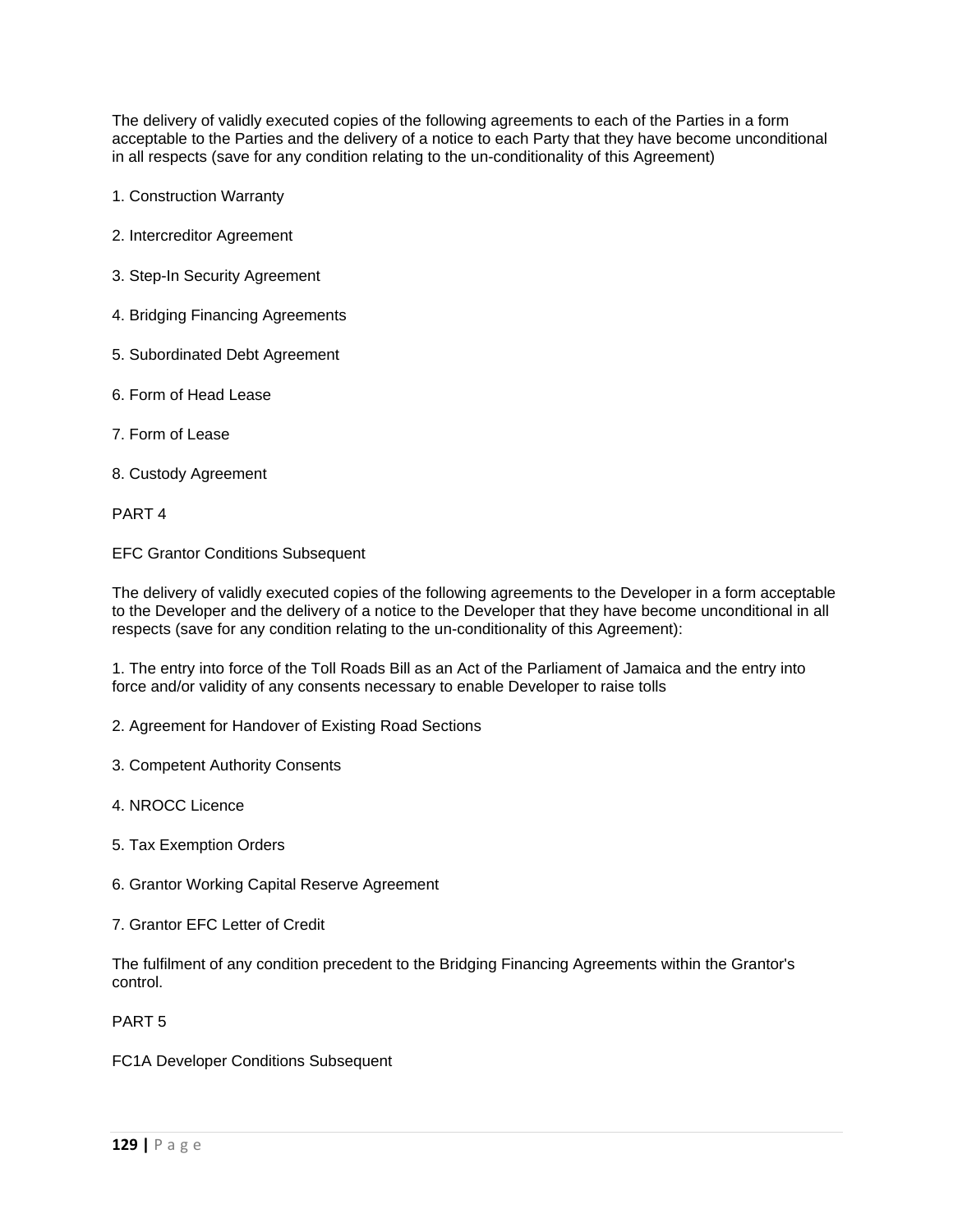The delivery of validly executed copies of the following agreements to the Grantor in a form acceptable to the Grantor and the delivery of a notice to the Grantor that they have become unconditional in all respects (save for any condition relating to the un-conditionality of this Agreement):

1. O&M Agreement

- 2. O&M Warranty
- 3. Performance Bond for O&M Agreement
- 4. Shareholders FC1A Letter of Credit

The fulfilment of any condition precedent to the Phase 1A Financing Agreements within the Developer's control.

PART 6

FC1A Grantor Conditions Subsequent

The delivery of validly executed copies of the following agreements to the Developer in a form acceptable to the Developer and the delivery of a notice to the Developer that they have become unconditional in all respects (save for any condition relating to the un-conditionality of this Agreement):

- 1. Grantor Working Capital Reserve Agreement
- 2. Grantor FC1A Letter of Credit

The fulfilment of any conditions precedent to the FC1A Financing Agreements within the Grantor's control.

# PART 7

FC1A Joint Conditions Subsequent

The delivery of validly executed copies of the following agreements to each of the Parties in a form acceptable to both Parties and the delivery of a notice to each Party that they have become unconditional in all respects (save for any condition relating to the un-conditionality of this Agreement):

1. Phase 1A Financing Agreements

PART 8

### FC1B Developer Conditions Subsequent

Validly executed copies of the following agreements in a form acceptable to the Grantor and the delivery of a notice to the Grantor that they have become unconditional in all respects (save for any condition relating to the un-conditionality of this Agreement):

# 1. Shareholders FC1B Letter of Credit

The fulfilment of any condition precedent to the Phase 1B Financing Agreements within the Developer's control.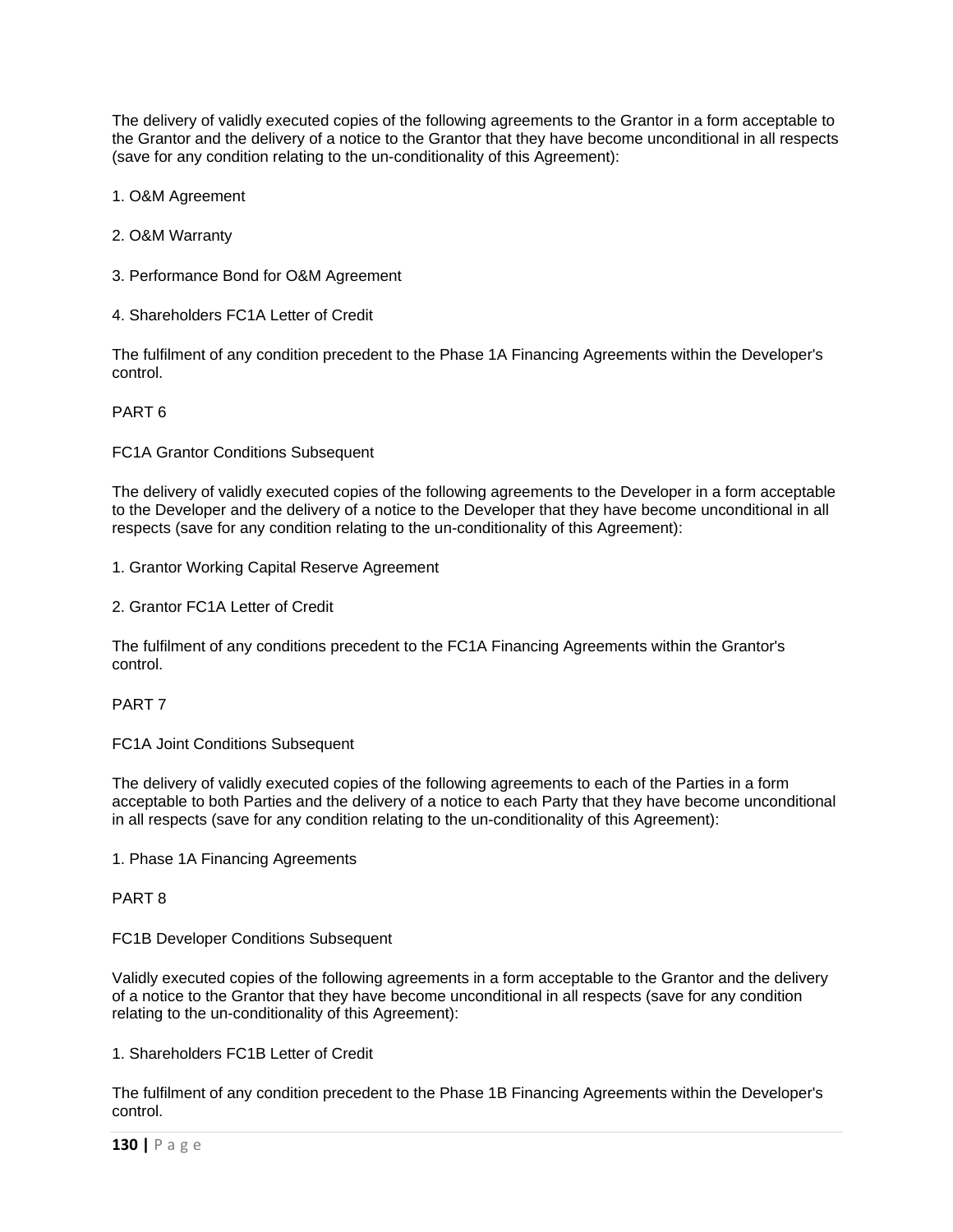### PART 9

FC1B Grantor Conditions Subsequent

The delivery of validly executed copies of the following agreements to the Developer in a form acceptable to the Developer and the delivery of a notice to the Developer that they have become unconditional in all respects (save for any condition relating to the un-conditionality of this Agreement):

1. Grantor FC1B Letter of Credit

The fulfilment of any conditions precedent to the FC1B Financing Agreements within the Grantor's control.

# PART 10

FC1B Joint Conditions Subsequent

The delivery of validly executed copies of the following agreements to each of the Parties in a form acceptable to both Parties and the delivery of a notice to each Party that they have become unconditional in all respects (save for any condition relating to the un-conditionality of this Agreement):

1. Phase 1B Financing Agreements

PART 11

Conditions Precedent to Completion

• The provision of an Opening Strategy Report.

• A formal inspection under the direction of the Project Management Unit. (Highway to be substantially complete and fit for purpose with no safety defects).

• Acceptance of the works and Opening Strategy Report by the Project Management Unit.

• The Opening Strategy Report is be generally in the following format:

Introduction

Background Information

Scope of Work and Location

Proposed Opening Date and Time

Work to be Completed Prior to Opening

Construction Works

Final Inspection

Notification of Stakeholders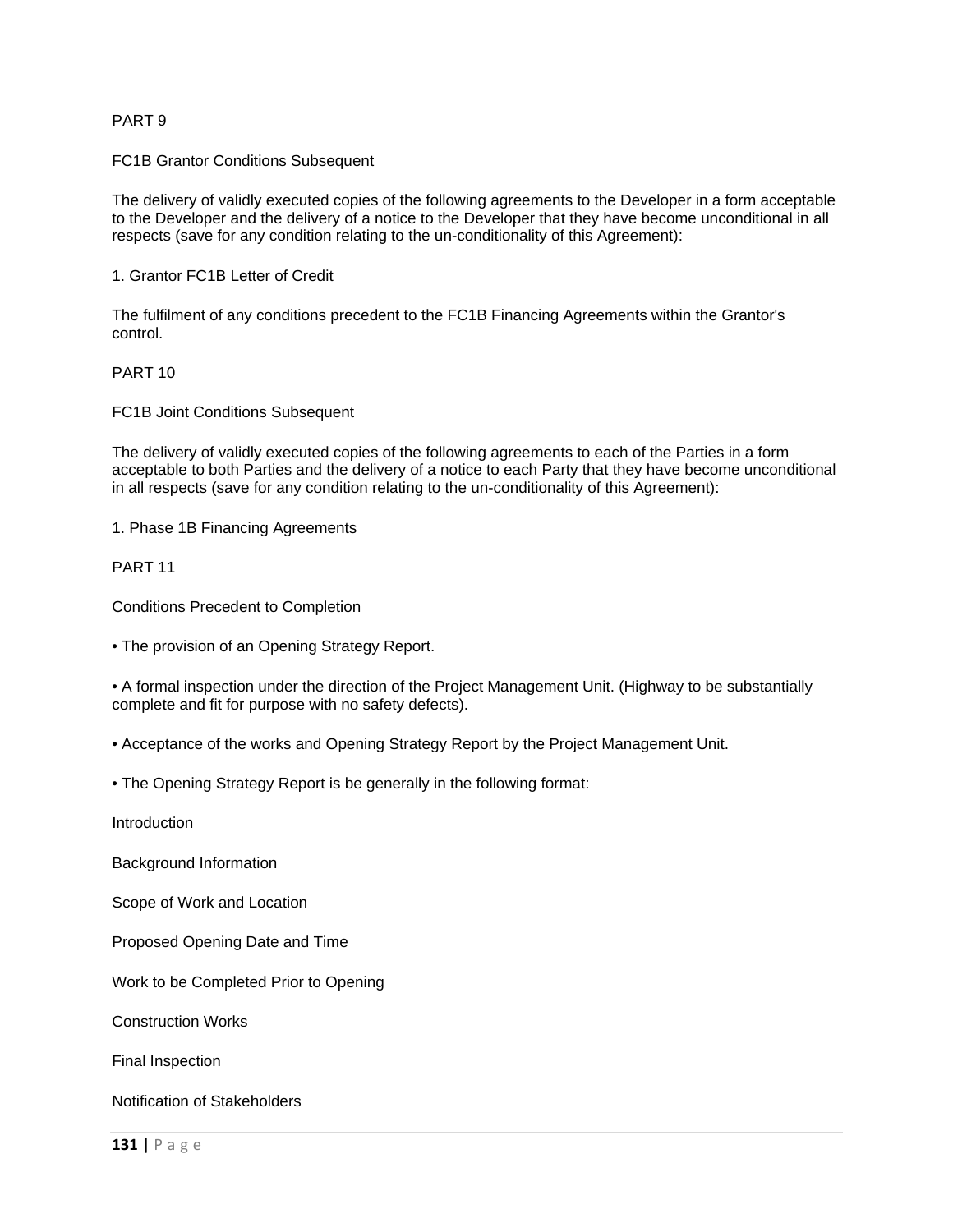Public Officials

Police

Emergency Response

**Utilities** 

Public

**Others** 

Activities on Day of Opening

Pre-opening Inspection

Pre-opening Notifications

Formal Activities

Opening Sequence

Monitoring

Post-Opening Activities

Completion of Construction Works

Initiation of Operations and Maintenance Plan

SCHEDULE ELEVEN

PENALTY POINTS

Ref DESCRIPTION Penalty Points Remedial Period

O&M REQUIREMENTS

1 Provisions of General Application

1.1 Land Issues

1.1.1 Failure by the Developer to execute variations to Leases in the event the Concession Period is extended in accordance with Clause 7.9.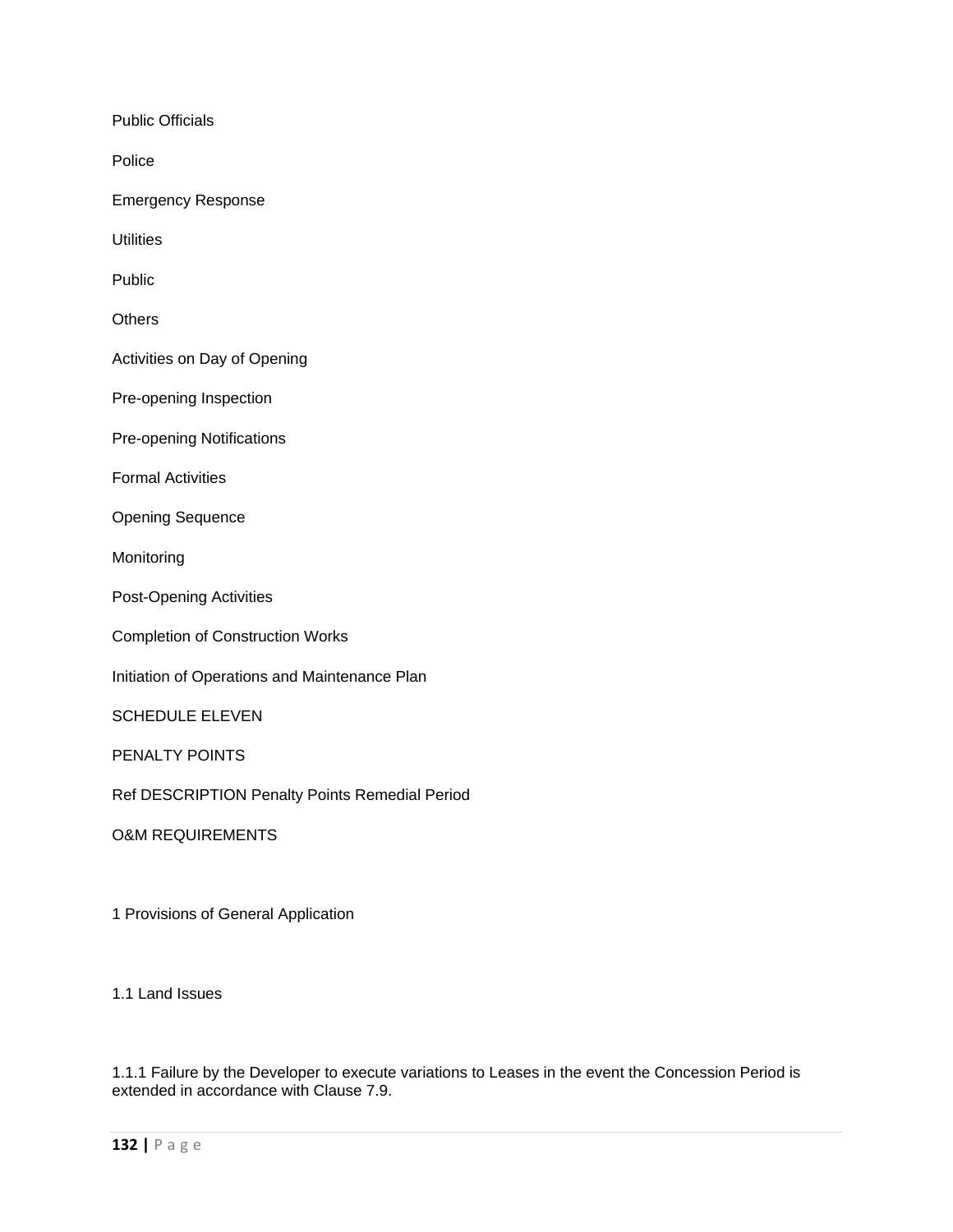5 1 week

1.1.2 Failure to include provisions enabling rights to use, occupy, share or exploit land or other property of the Developer to be terminated and duration of rights for a term no longer than the remaining term of the Concession Agreement in accordance with Clause 7.11.

10 NIL

1.2 Utilities Provision

1.2.1 Failure to procure access for contractors, agents or employees of the Grantor or of the relevant utility company in accordance with Clause 8.4.

3 1 day

1.3 Archaeological Finds

1.3.1 Failure to inform the Grantor's Representative of the discovery of any Archaeological Find as required by Clause 10.2.

5 NIL

1.3.2 Failure to comply with the directions of the Grantor's Representative in relation to removal or disposal in accordance with Clause 10.2.

5 1 day

1.3.3 Failure to prevent the removal or damage of any Archaeological Find as required by Clause 10.3.

5 NIL

1.3.4 Failure to procure access for the Grantor or any Competent Authority to carry out investigations as required by Clause 10.2 and Clause 10.4.

3 1 day

1.4 Operating and Financial Reporting

1.4.1 Failure to submit monthly operating reports summarising key information for the period, including traffic volumes, toll revenues, incident reports, maintenance activities and related information as required by Clause 2.8 of Part 2 of Schedule 3.

2 1 week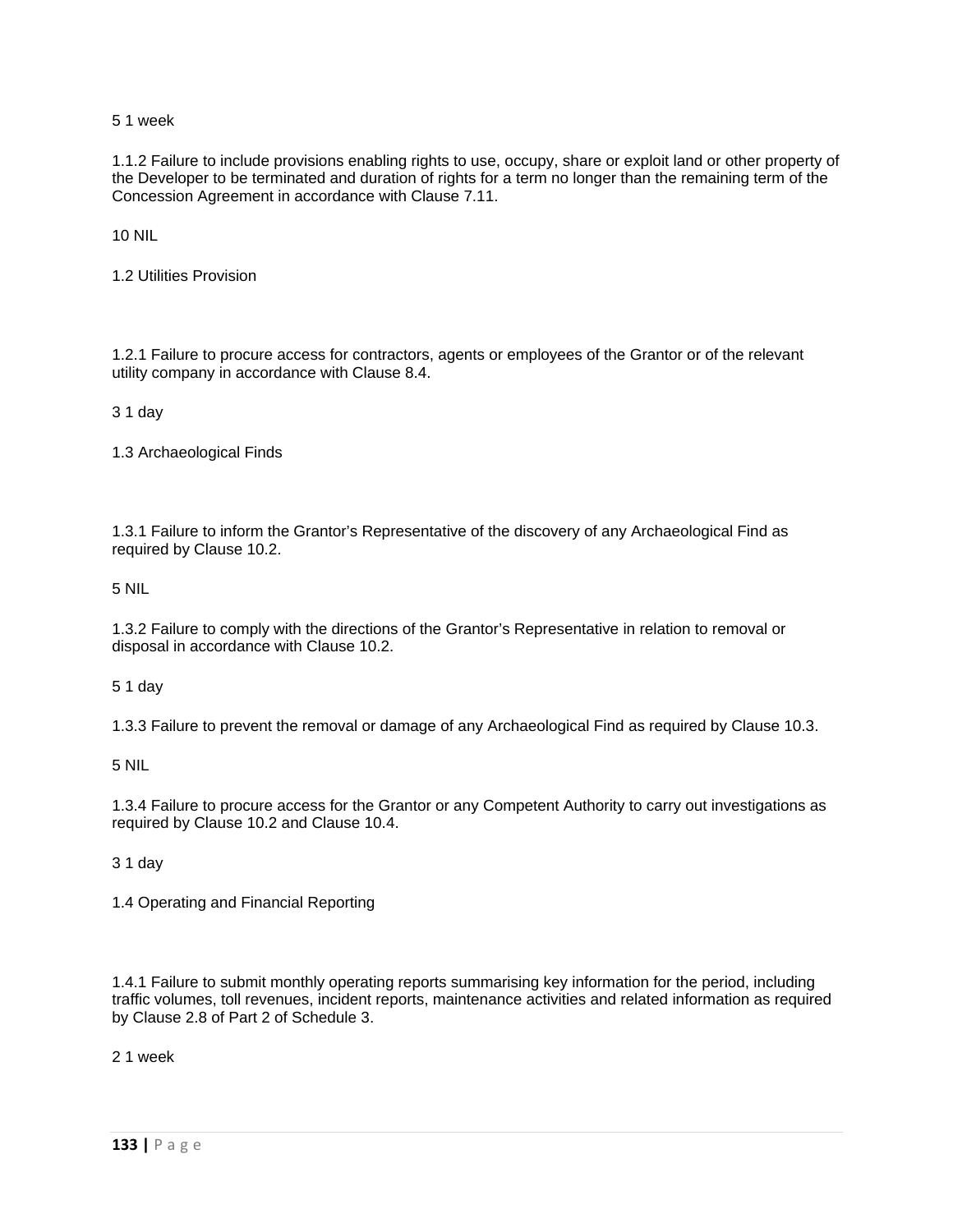1.4.2 Failure to provide the Grantor with a licensed copy, and annual updates during the Concession Period, of an industry-standard infrastructure management system [IMS] system to assist in the monitoring of pavement, bridge and maintenance management activities in electronic and manual format as required by Clause 2.8 of Part 2 of Schedule 3.

2 1 week

1.4.3 Failure to furnish the annual financial statements and information in accordance with Clause 39.3.

5 1 week

1.4.4 Failure to furnish the bi-annual financial statements, reports and information in accordance with Clause 39.4.

3 1 week

1.5 Quality Management

1.5.1 Commencing or permitting the commencement of any aspect of the operation and maintenance of the Toll Road prior to submitting the Quality Documentation in breach of Clause 13B.4.

5 NIL

1.5.2 Failure to submit any proposed change, addition or revision to any aspect of the operation and maintenance of the Toll Road in accordance with Clause 13B.6.

2 1 week

1.5.3 Failure by the Developer or any contractor or sub-contractor to comply with any applicable Quality Documentation under Clause 13B.3(d) in compliance with Clause 13B.1.

1 1 week

1.5.4 Failure to use an accredited laboratory in accordance with Clause 13B.12.

2 1 week

1.5.5 Failure to report on the performance of the quality management system in accordance with Clause 13B.15 and Clause 2.8 of Part 2 of Schedule 3.

5 1 week

1.6 Insurance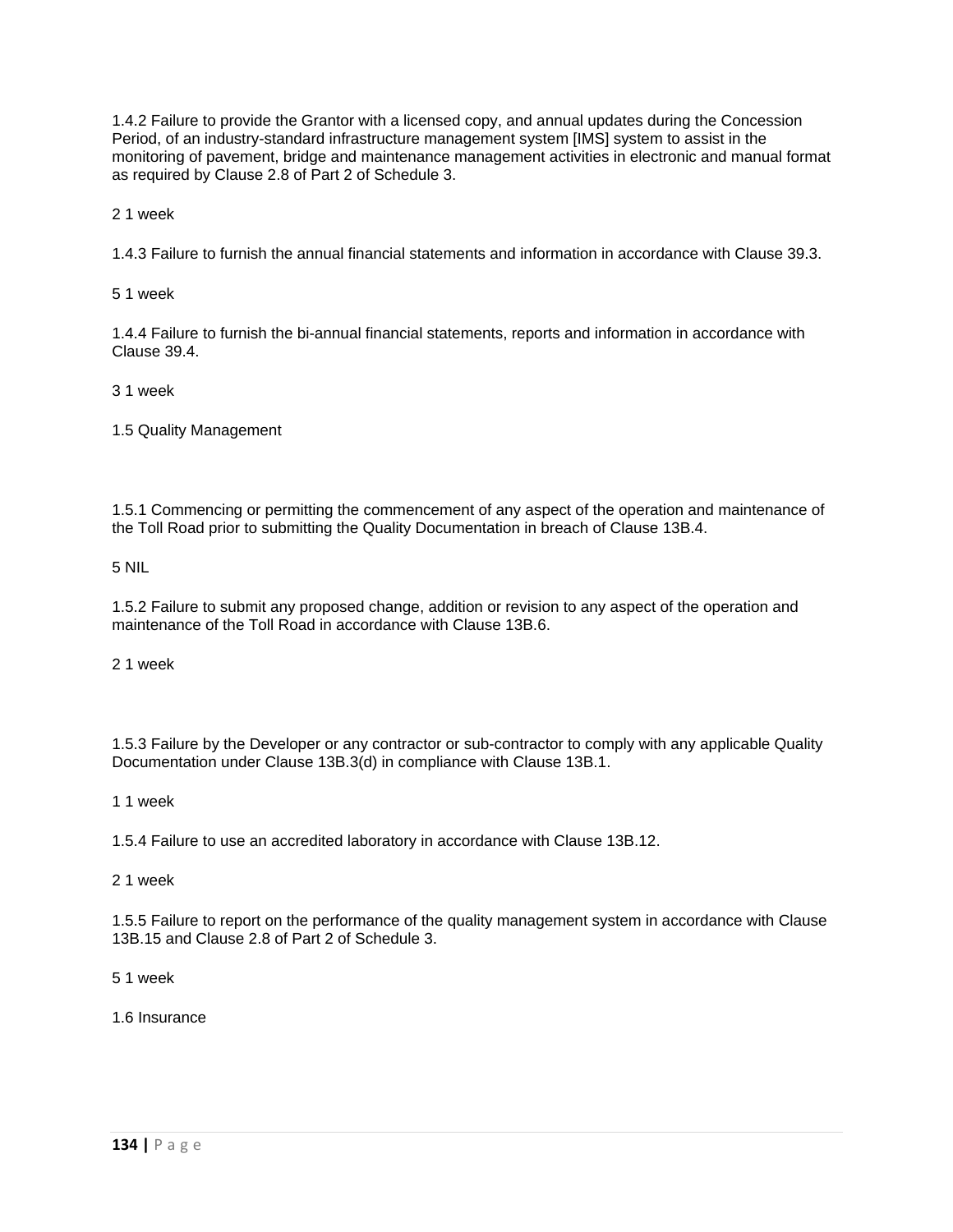1.6.1 Failure to submit details of any insurance or changed insurance that comply with the requirements of Clause 42.4.

3 1 week

1.6.2 Failure to furnish any insurance policy (or a copy thereof certified in a manner acceptable to the Grantor's Representative) in accordance with Clause 42.5.

1 1 day

1.6.3 Failure to provide evidence of payment of premiums and effectiveness of insurances in accordance with Clause 42.5.

1 1 week

1.6.4 Failure to obtain and forward to the Grantor's Representative renewal certificates in accordance with Clause 42.6.

1 1 week

1.6.5 Failure to notify the Grantor of claims and incidents in accordance with Clause 42.8.

3 NIL

1.6.6 Failure to notify the Grantor of any claims and incidents involving third parties, whether or not such claims are insurable under Clause 42.8.

5 NIL

1.6.7 Failure to apply the proceeds received under any policy in accordance with Clause 42.12 to 42.15.

5 NIL

1.7 Emergencies

1.7.1 Failure to ensure that staff, plant, equipment and materials are present at the scene of any Emergency following initial notification of the Emergency to co ordinate arrangements with the Emergency services as required by Clause 18.7, and in accordance with Clause 2.7.2 of Part 2 of Schedule 3.

2 1 hour

1.8 Measurement of Traffic

1.8.1 Failure to maintain hourly and daily records in digital format for each recording location as required by Clause 2.8 of Part 2 of Schedule 3.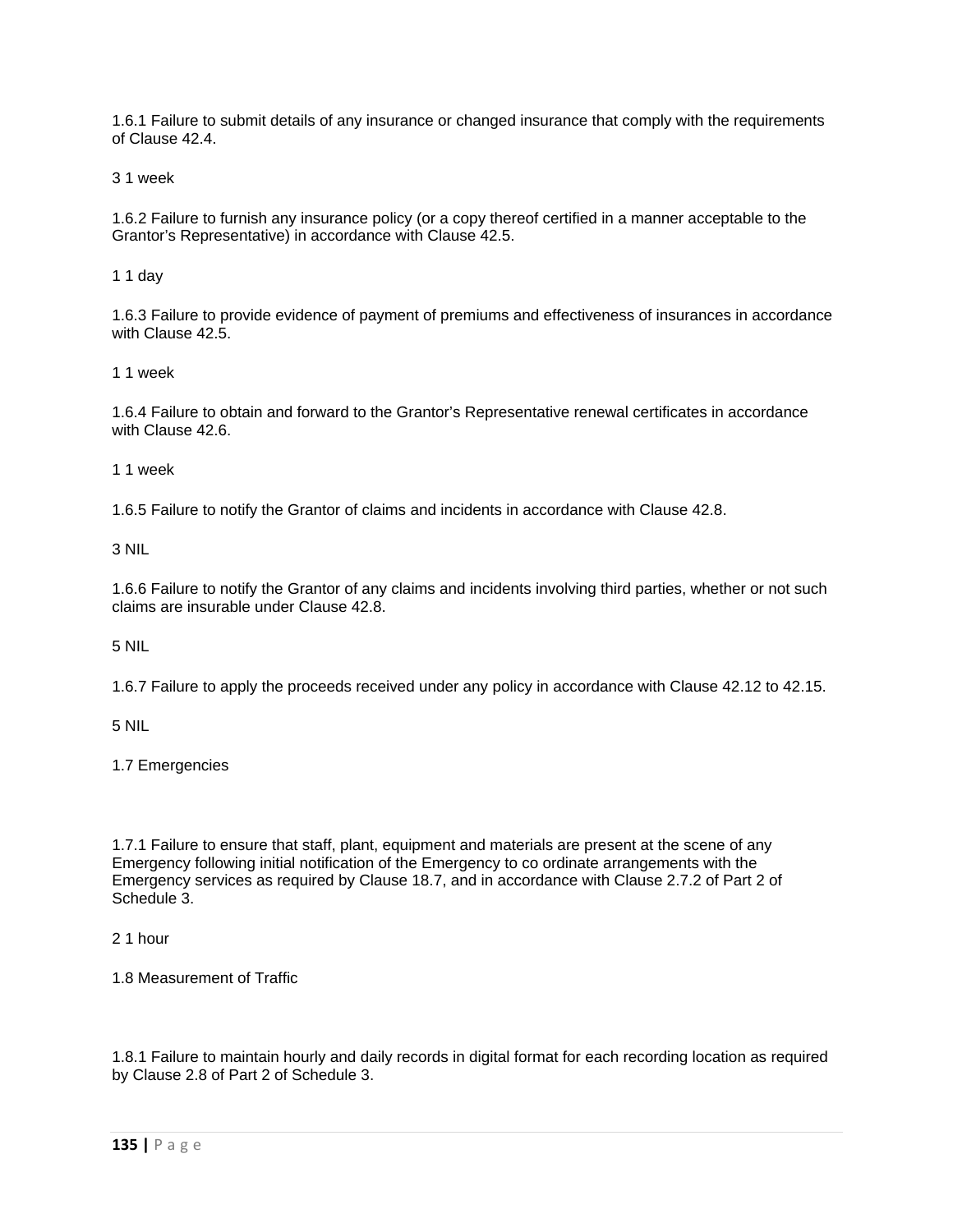3 3 days

1.8.2 Failure to submit the programmed monthly records for each recording location to the Grantor as required by Clause 2.8 of Part 2 of Schedule 3.

2 1 week

1.9 Operation of Toll Barriers

1.9.1 Failure to provide an acceptable Level of Service through toll booths defined under Clause 2.7.1(b) of Part 2 of Schedule 3 as measured by detection loops and recorded electronically.

3 1 week

1.10 Expansion Schemes

1.10.1 Failure to make a proposal for a Developer Variation in accordance with Clause 19A.1 upon the occurrence of an Expansion Scheme Trigger Event as set out in Clause 2 of Schedule 17.

10 1 month

2 Maintenance Works

2.1 Programming

2.1.1 Failure to plan a programme of surveys for traffic data collection or to review or revise any such programme in order to comply with the requirements of Clause 2.1, Clause 2.2 and Clause 2.7.1 of Part 2 of Schedule 3 and in respect of Expansion Scheme Triggers under Schedule 17.

2 1 week

2.1.2 Failure to submit a copy of a programme of operation and maintenance activities in accordance with Clause 2.2 of Part 2 of Schedule 3.

2 1 week

2.1.3 Failure to collect, record, and analyse survey data on a systematic and regular basis in order to comply with the requirements of Clause 2.1, Clause 2.2 and Clause 2.7.1 of Part 2 of Schedule 3 and to establish Expansion Scheme Trigger Events under Schedule 17.

2 1 month

2.2 Recording of Survey Data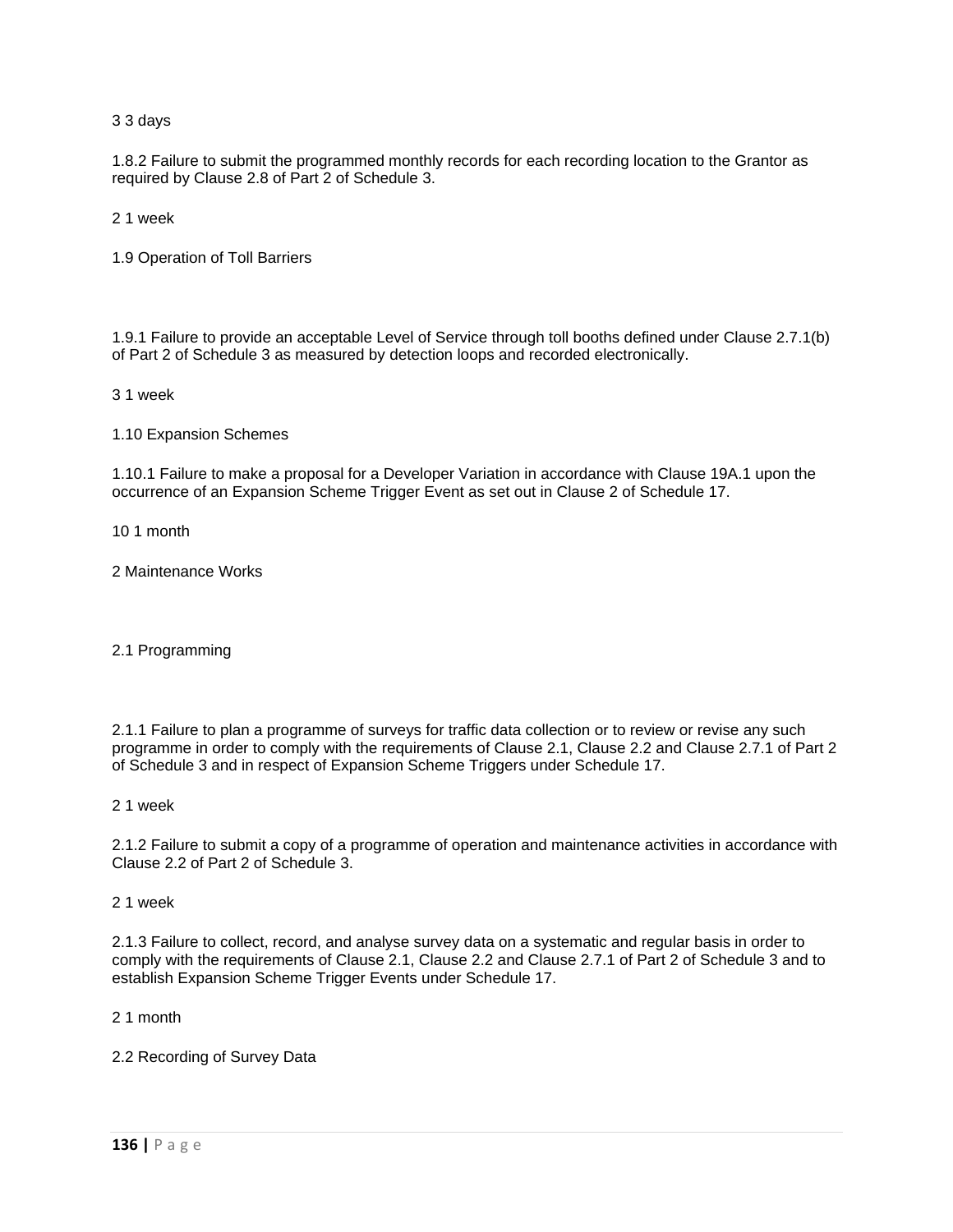2.2.1 Failure to submit a copy of any survey reports or results to, or to provide a list of survey records and make available for inspection by the Grantor's Representative in order to comply with the requirements of Clause 2.1, Clause 2.2 and Clause 2.7.1 of Part 2 of Schedule 3 and to establish Expansion Scheme Trigger Events under Schedule 17.

2 1 week

2.3 Safety and Traffic Management Measures

2.3.1 Failure to provide, erect, maintain, reposition, cover, uncover or remove temporary traffic signs and traffic management equipment in order to ensure traffic flow is convenient and safe at all times in compliance with the requirements of Clause 18.1 and 18.4.

1 1 day

2.3.2 Failure of the Developer to employ a nominated person responsible for traffic safety and control to be on duty at all times in order to fulfil the Developer's obligations under Clause 18.

3 4 hours

2.3.3 Failure to remove or ensure removal of stationary vehicles or obstacles from the carriageway and shoulders of the Toll Road in accordance with Clause 18.5.

5 1 day

2.3.4 Failure to remove or ensure removal of stationary vehicles or obstacles from other areas of the Sites in accordance with Clause 18.5.

5 1 week

2.4 Closure of Sections or Lanes and Alternative Routes

2.4.1 Failure to ensure that all routine closures are clearly signed at least four weeks before implementation in order to limit the inconvenience to road users under the requirements of Clause 18.8.

2 NIL

2.4.2 Failure to procure that traffic signs are erected outside the area of the Toll Road to inform Road Users of closure and alternative routes in order to ensure proper traffic management under Clause 18.4 and to limit the inconvenience to road users under the requirements of Clause 18.8.

2 1 day

2.5 Information

**137 |** Page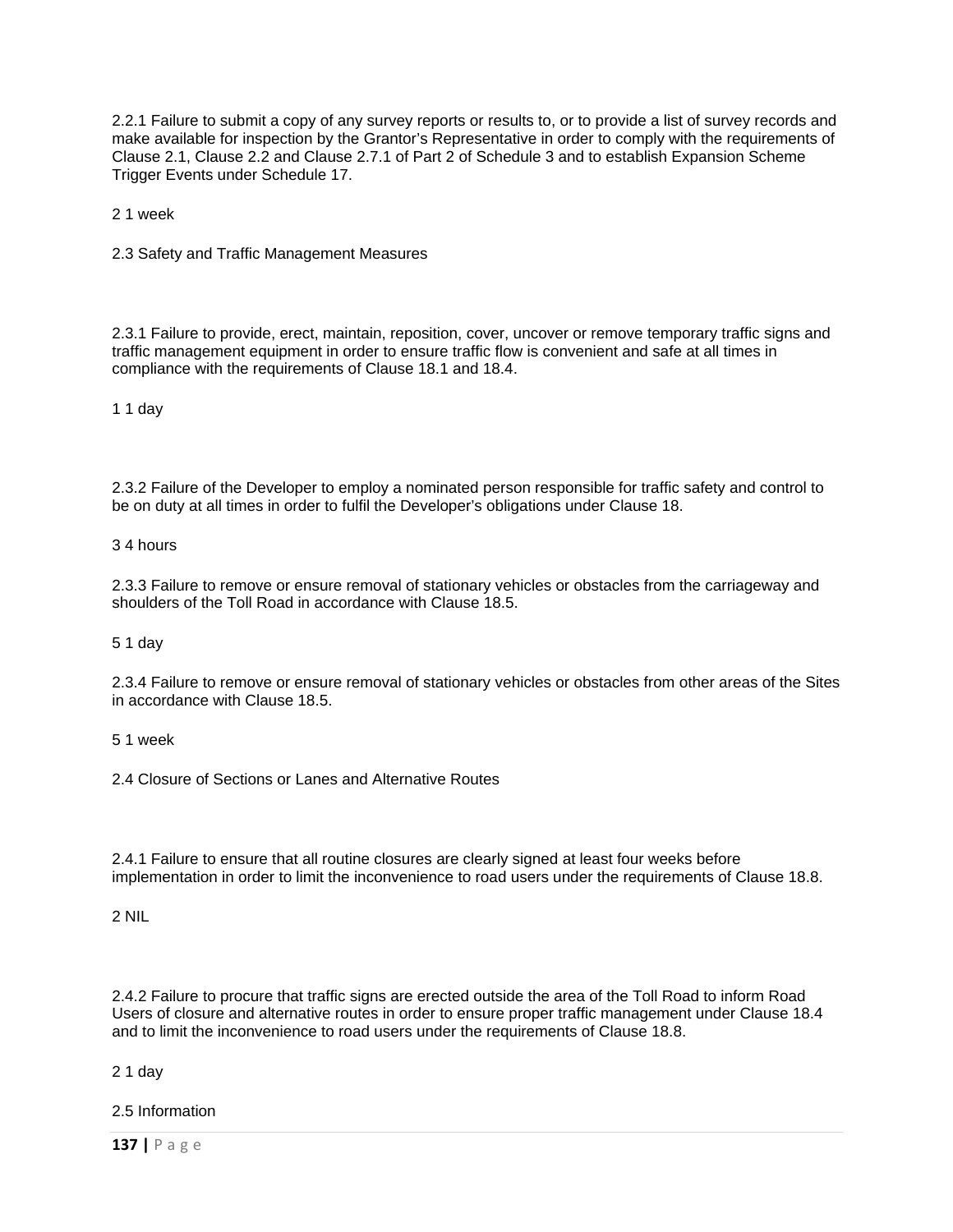2.5.1 Failure to treat the public with due courtesy and consideration when dealing with any written query or complaint, which is brought to the notice of the Grantor by the complainant or his agent, in compliance with Clause 2.1 of Part 1 of Schedule 2.

1 1 week

2.5.2 Failure to record and maintain an up to date register of written queries and complaints thereby ensuring that members of the public are given adequate opportunity to bring to the attention of the Developer any matters affecting the safety, use and enjoyment of the Toll Road and its facilities in compliance with Clause 2.1 of Part 2 of Schedule 2.

1 1 day

2.5.3 Failure to give adequate notice to bus operators who may be affected by proposed roadworks on the Toll Road in order to limit the inconvenience to road users under the requirements of Clause 18.8.

1 1 day

3 Routine Maintenance

3.1 Inspection

3.1.1 Failure to submit and update a programme of inspection and routine maintenance for the Operation and Maintenance of the Toll Road under Clause 2.2 of Part 2 of Schedule 3 including, inter alia, visual inspections, emergency repairs, removal of physical and visual obstructions, cleaning, vegetation removal, pavement re-marking, illumination maintenance, sign maintenance and related work in order to satisfy the requirements of Clause 2.4 of Part 2 of Schedule 2.

2 1 week

3.1.2 Failure to carry out a complete pavement condition inspection within 12 months of handover as required by Clause 2.3.5 of Part 2 of Schedule 3.

2 1 week

3.1.3 Failure to carry out the programmed regular and complete pavement condition inspection at 2 yearly intervals following initial inspection under paragraph 3.1.2 as required by Clause 2.3.5 of Part 2 of Schedule 3.

2 1 week

3.1.4 Failure to submit a Pavement Condition Report within 3 months of each inspection under paragraph 3.1.2 and 3.1.3 containing a complete summary of results by kilometre and lane. The report shall include a summary and safety review of incidents by location during the period as required by Clause 2.3.5 of Part 2 of Schedule 3.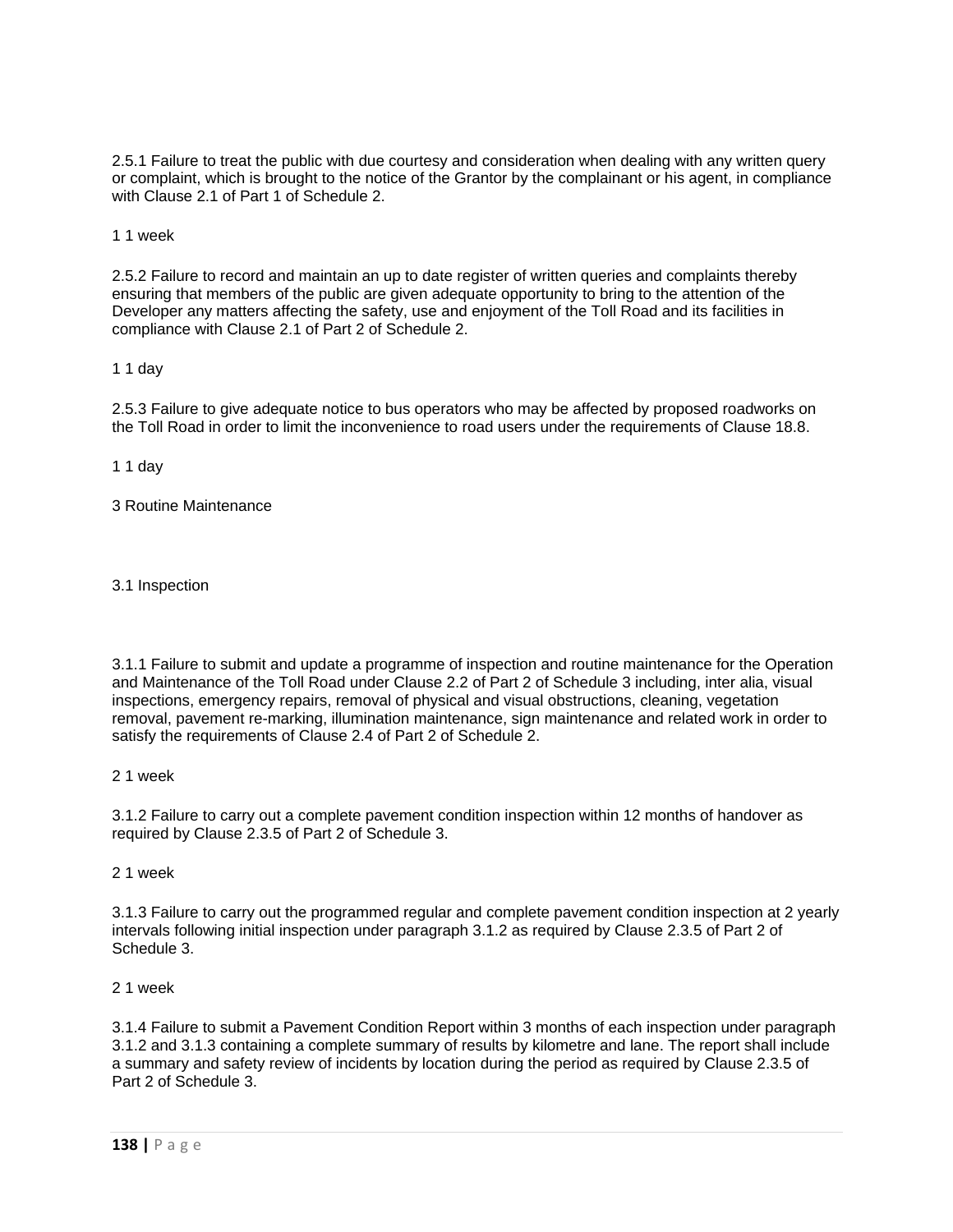2 1 week

3.2 Emergency Repairs

3.2.1 Failure to place appropriate signs to warn travellers of local surface problems that constitute a safety hazard until such time as they are repaired as required by Clause 2.5 of Part 2 of Schedule 3.

3 24 hours

3.2.2 Failure to make emergency repairs or employ safety measure after first reasonable repair opportunity in the case of serious hazards, including potholes (greater than 200 mm in width or 75 mm in depth), wash-outs, damaged barriers and damaged crash attenuators as required by Clause 2.5 of Part 2 of Schedule 3.

10 24 hours

3.2.3 Failure to inspect and submit a report by a qualified inspector following emergency repairs as required by Clause 2.5 of Part 2 of Schedule 3.

2 1 week

3.2.4 Failure to make any permanent repairs to any safety fence within 3 weeks of emergency repair or implementation of safety measures as detailed in paragraph 3.2.2 and in accordance with Clause 2.5 of Part 2 of Schedule 3.

5 1 week

3.2.5 Failure to make any other permanent repairs within 1 month of emergency repair or implementation of safety measures as detailed in paragraph 3.2.2 and in respect of Good Engineering and Operating Practice and the Core Requirement providing for safety of road users.

3 2 weeks

3.3 SURFACE DETERIORATION

3.3.1 Failure to undertake corrective maintenance to a segment of the Toll Road when the IRI of any 1 km segment in a Section exceeds 300 cm/km within 6 months as required by Clause 2.3.1 of Part 2 of Schedule 3.

5 1 month

3.3.2 Failure to undertake corrective maintenance for the entire Section when the IRI of any 5 segments in a Section exceed 300 cm/km within 6 months as required by Clause 2.3.1 of Part 2 of Schedule 3.

5 2 months

3.3.3 Failure to limit the number of corrective maintenance cycles to no more than 2 prior to undertaking rehabilitation maintenance as required by Clause 2.3.1 of Part 2 of Schedule 3.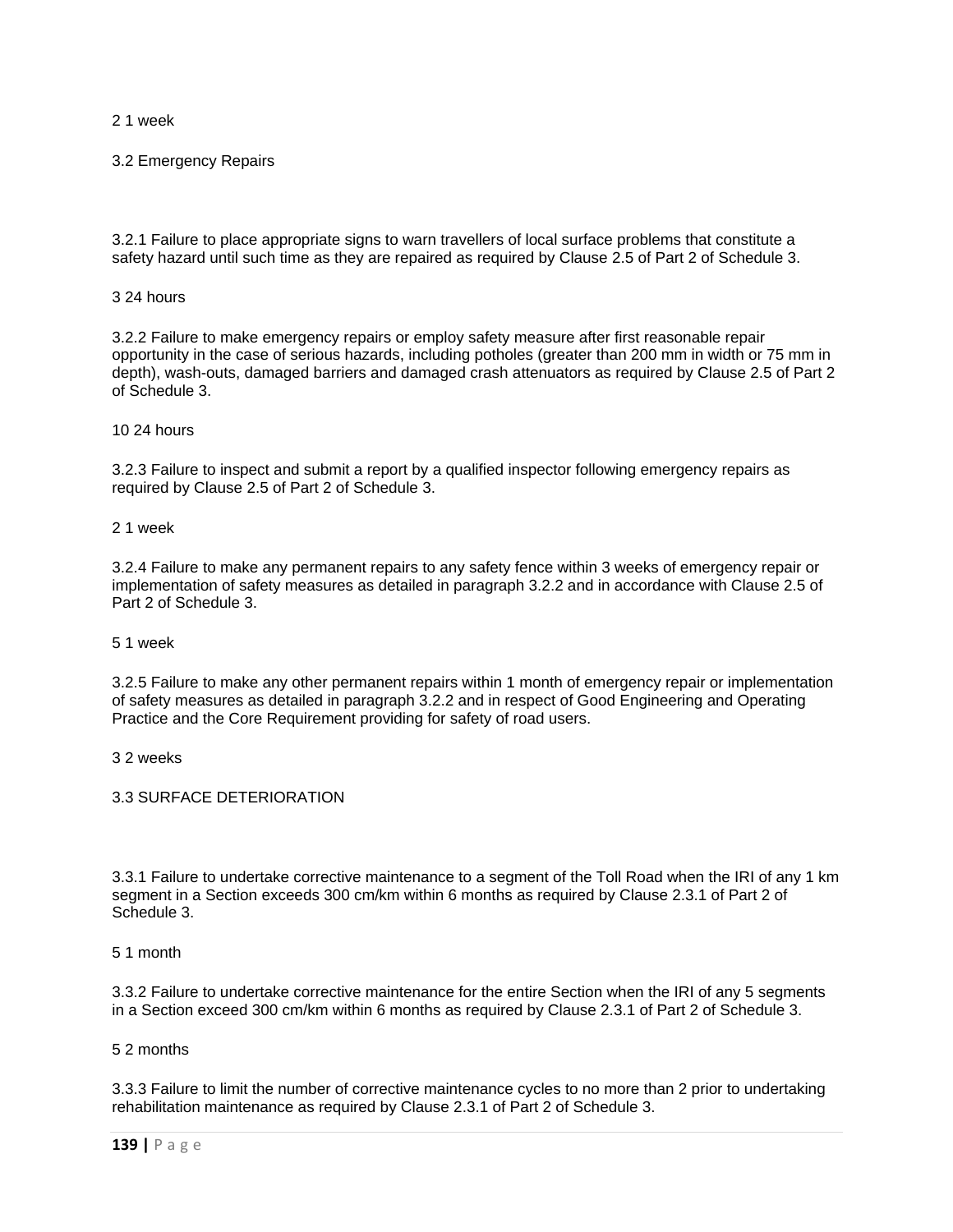### 10 NIL

3.3.4 Failure to undertake rehabilitation maintenance for any 1 km segment when the average IRI is greater than 350 cm/km within 6 months as required by Clause 2.3.1 of Part 2 of Schedule 3.

3 1 month

3.3.5 Failure to rehabilitate the entire Section when the IRI of any 5 segments in a Section exceed 350 cm/km within 6 months as required by Clause 2.3.1 of Part 2 of Schedule 3.

10 3 months

3.3.6 Failure to take corrective action when Skid Resistance falls below 40 in any lane-km within 6 months as required by Clause 2.3.2 of Part 2 of Schedule 3.

### 5 1 month

3.3.7 Failure to take corrective action when local conditions of flushing or polishing are observed within 3 months as required by Clause 2.3.2 of Part 2 of Schedule 3.

2 1 month

3.4 PAVEMENT CRACKING AND DEFORMATION

3.4.1 Failure to correct distortions (greater than 40 mm in 3 m), rippling (noticeable ridges and valleys over 25 mm in height) and wheel track rutting (greater than 20 mm in depth) within 6 months as required by Clause 2.3.3 of Part 2 of Schedule 3.

3 1 month

3.4.2 Failure to correct depression ponding of greater than 10 mm on the mainline and 20 mm on the shoulders within 6 months as required by Clause 2.3.3 of Part 2 of Schedule 3.

3 1 month

3.4.3 Failure to route and seal pavement cracking when 150 m of cracks per lane-km are observed (all cracks greater than 10 mm in width) within 6 months as required by Clause 2.3.4 of Part 2 of Schedule 3.

### 3 1 month

3.4.4 Failure to route and seal shoulder cracking when 300 m of cracks per 3.0 m wide lane or equivalent are observed(all cracks greater than 10 mm in width) within 6 months as required by Clause 2.3.4 of Part 2 of Schedule 3.

3 1 month

### 3.5 Embankments and Cuttings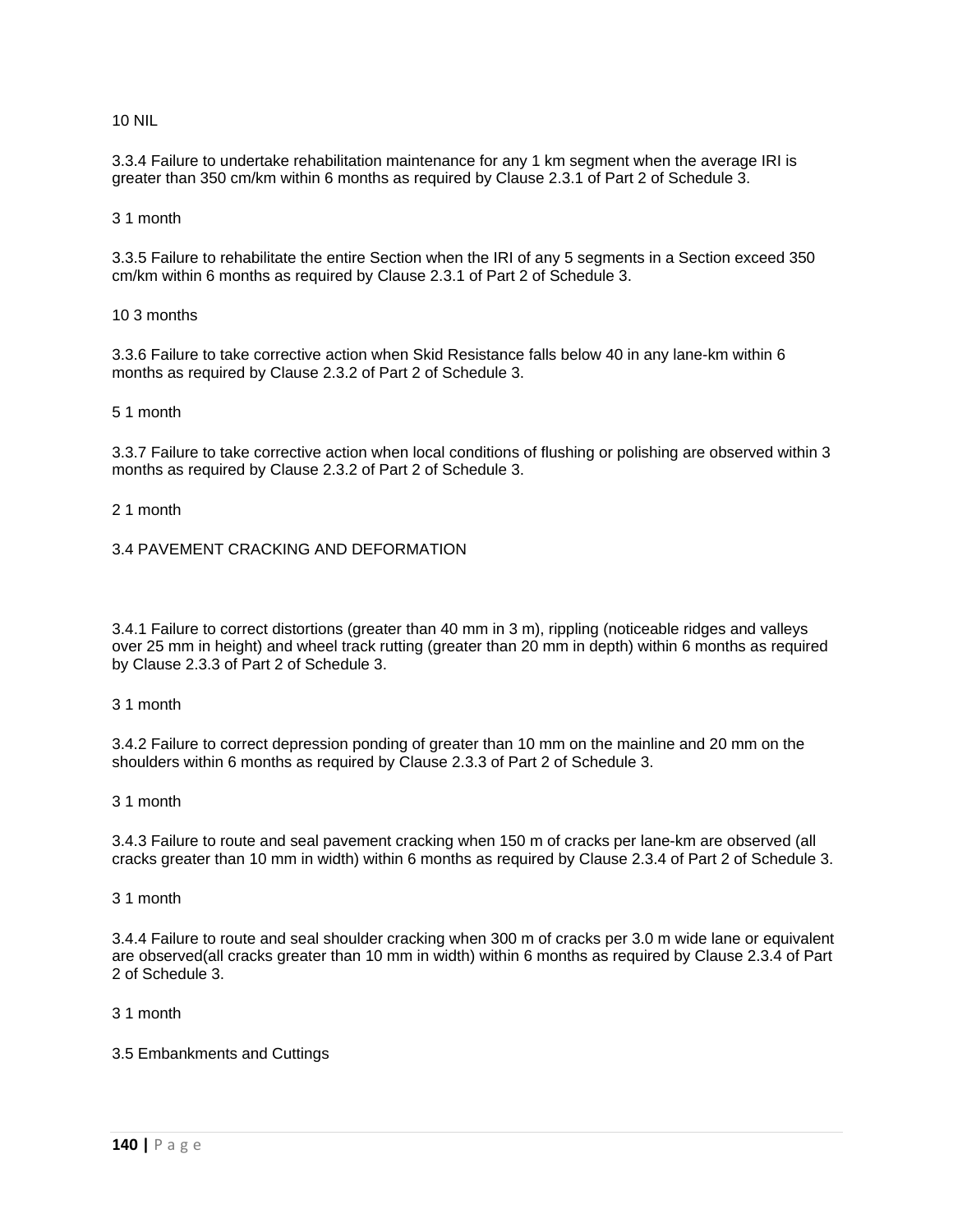3.5.1 Failure to carry out the programmed and updated activities under the Developer's Timetable, for the bi-annual systematic inspection of embankment and cutting slopes for signs of erosion and various failures as required by Clause 2.6 of Part 2 of Schedule 3.

2 1 week

3.5.2 Failure to arrange and carry out the programmed inspection and investigation of rock cuts higher than 15m at intervals not exceeding 2 years by a qualified professional engineer or a geologist as required by Clause 2.6 of Part 2 of Schedule 3.

2 1 week

3.5.3 Failure to submit a Slope and Rock Cut Stability Report on general stability conditions within 3 months of inspection as required by Clause 2.6 of Part 2 of Schedule 3.

3 1 week

3.5.4 Failure to correct any local instabilities (loose rocks) within 6 months of inspection as required by Clause 2.6 of Part 2 of Schedule 3.

10 1 month

3.5.5 Failure to undertake recommended remedial activities, where warranted, within 3 months of submission of Slope and Rock Cut Stability Report as required by Clause 2.6 of Part 2 of Schedule 3.

10 1 month

3.6 Highway Drainage

3.6.1 Failure to carry out the programmed systematic twice-yearly inspection of drainage works, including bridge openings as required by Clause 2.4 and 2.6 of Part 2 of Schedule 3.

2 1 week

3.6.2 Failure to carry out the programmed twice-yearly cleaning of debris from highway drainage before the expected rainy seasons as required by Clause 2.6 of Part 2 of Schedule 3.

5 1 week

3.6.3 Failure to submit the twice-yearly Drainage Report within 3 months of inspection of drainage works, including bridge openings as required by Clause 2.6 of Part 2 of Schedule 3.

2 1 week

3.6.4 Failure to undertake recommended remedial activities within 3 months of submission of the twiceyearly Drainage Report as required by Clause 2.6 of Part 2 of Schedule 3.

10 1 month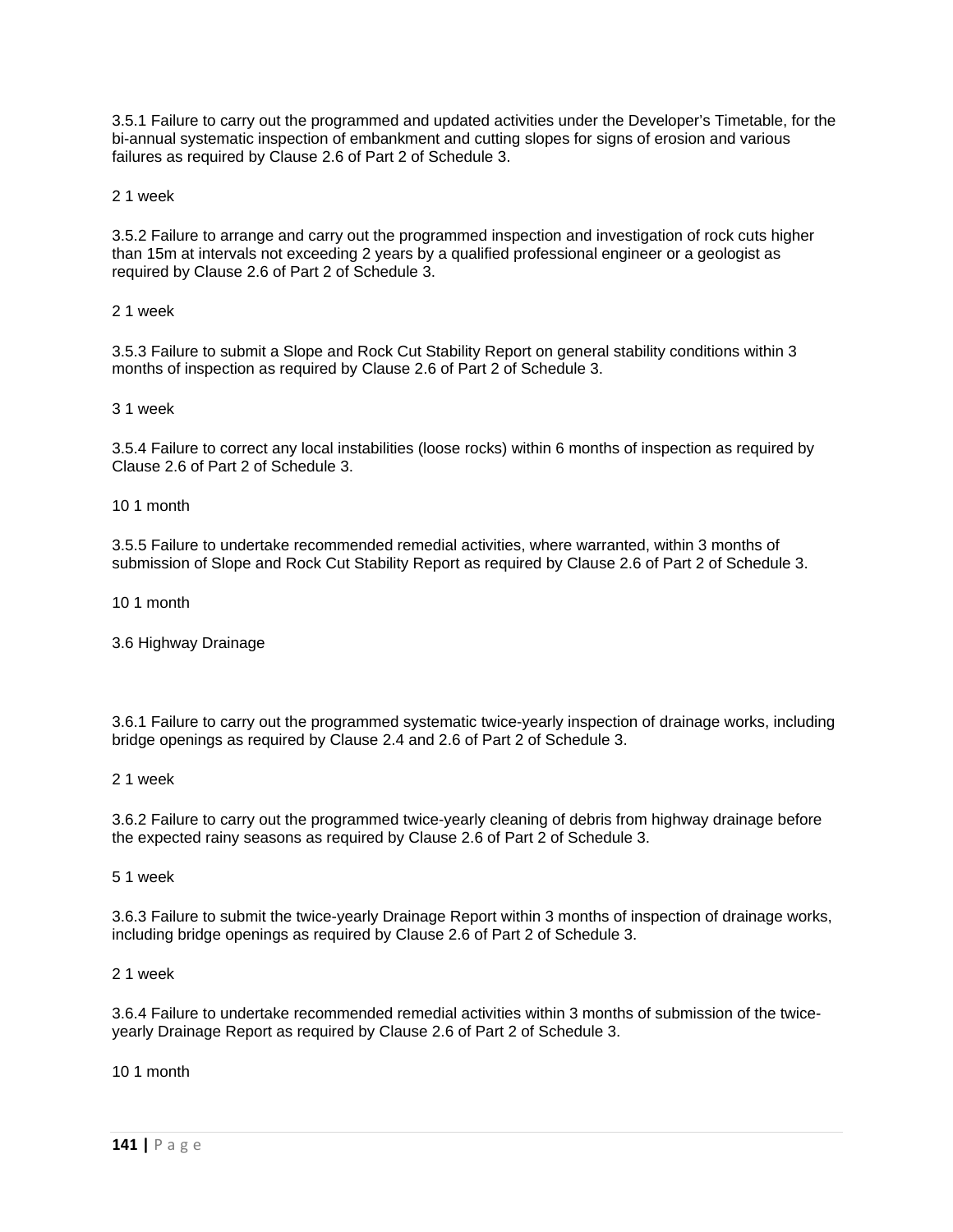3.6.5 Failure to take all reasonable steps to prevent water draining from the Toll Road causing nuisance or damage to any land not forming part of the Site or damage to any third party in respect of Good Engineering and Operating Practice and the Core Requirement to minimise the risk of damage, disturbance to or destruction of third party property under Clause 2.1 of Part 2of Schedule 2.

3 1 week

3.7 Environmental Mitigation Measures

3.7.1 Failure to undertake mitigation measures to limit the impact of contamination on the environment arising from incidents of spillage comprising, inter alia, hazardous materials and petrochemicals in respect of Good Engineering and Operating Practice and the Core Requirement to minimise the risk of damage, disturbance to or destruction of third party property under Clause 2.1 of Part 2of Schedule 2.

# 3 24 hours

3.8 Traffic Signals, Traffic Signs, Pavement Markings and Road Lighting

3.8.1 Failure to carry out the programmed and updated activities under the Developer's Timetable, for the routine inspection and maintenance of any traffic signal, traffic sign, road stud, pavement marking or road lighting installation as required by Clause 2.6 of Part 2 of Schedule 3.

2 1 week

3.8.2 Failure to rectify any observed defect in traffic signals, traffic signs, road studs, road markings and road lighting installations as required by Clause 2.6 of Part 2 of Schedule 3.

3 1 month

3.8.3 Failure to submit a Highway Equipment Condition Report within 3 months of inspection as required by Clause 2.6 of Part 2 of Schedule 3.

### 2 1 week

3.8.4 Failure to undertake recommended remedial activities within 3 months of submission of the Highway Equipment Condition Report as required by Clause 2.6 of Part 2 of Schedule 3.

2 1 month

3.8.5 Failure to re-mark, repair or repaint pavement markings and signs to like-new condition when the measured retroreflectance falls below 120 millicandelas/m2/lux as required by Clause 2.6 of Part 2 of Schedule 3.

2 1 month

3.9 Measuring Equipment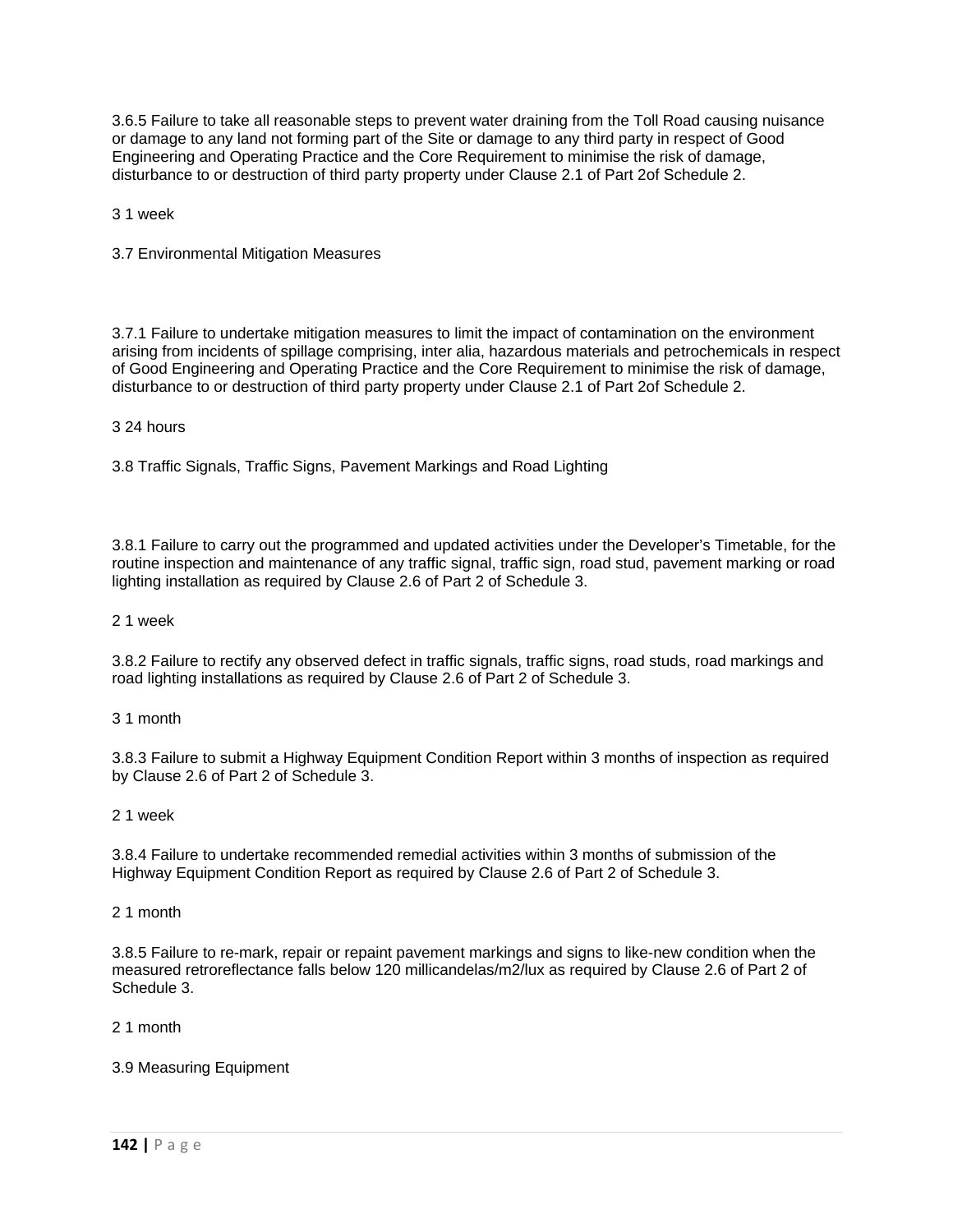3.9.1 Failure to carry out the programmed and updated activities under the Developer's Timetable, for the routine maintenance of any Measuring or data collection Equipment in order to comply with the requirements of Clause 2.1, Clause 2.2 and Clause 2.7.1 of Part 2 of Schedule 3 and to establish Expansion Scheme Trigger Events under Schedule 17.

2 1 month

3.9.2 Failure to protect or make safe any of the Developer's electrical installations in respect of Good Engineering and Operating Practice and the Core Requirement providing for the safety and risks affecting road users and other third parties under Clasue 2.1 of Part 2 of Schedule 3.

3 48 hours

3.10 Boundary Fences and Barriers

3.10.1 Failure to carry out the programmed and updated activities under the Developer's Timetable, for the routine maintenance of any boundary fence or barrier as required by Clause 2.6 of Part 2 of Schedule 3.

2 1 week

3.10.2 Failure to repair boundary fences and barriers as soon as possible and no later than 48 hours after damage is observed as required by Clauses 2.3.4 and 2.6 of Part 2 of Schedule 3.

2 24 hours

3.11 Kerbs, Edgings and Pre-Formed Channels

3.11.1 Failure to carry out the programmed and updated activities under the Developer's Timetable, for the routine maintenance on any kerb, edging or pre-formed channel under related work as required by Clause 2.4 of Part 2 of Schedule 2.

2 1 week

3.12 Planted and Landscaped Areas

3.12.1 Failure to carry out the programmed and updated activities under the Developer's Timetable, for the bi-annual cutting-back of vegetation, to maintain safe sight distances, hydraulic capacity of ditches and watercourses and safe highway operating conditions as required by Clause 2.6 of Part 2 of Schedule 3.

# 2 1 month

3.12.2 Failure to carry out the programmed and updated activities under the Developer's Timetable, for the bi-annual inspection of planted vegetation and trees under related work as required by Clause 2. 4 of Part 2 of Schedule 2.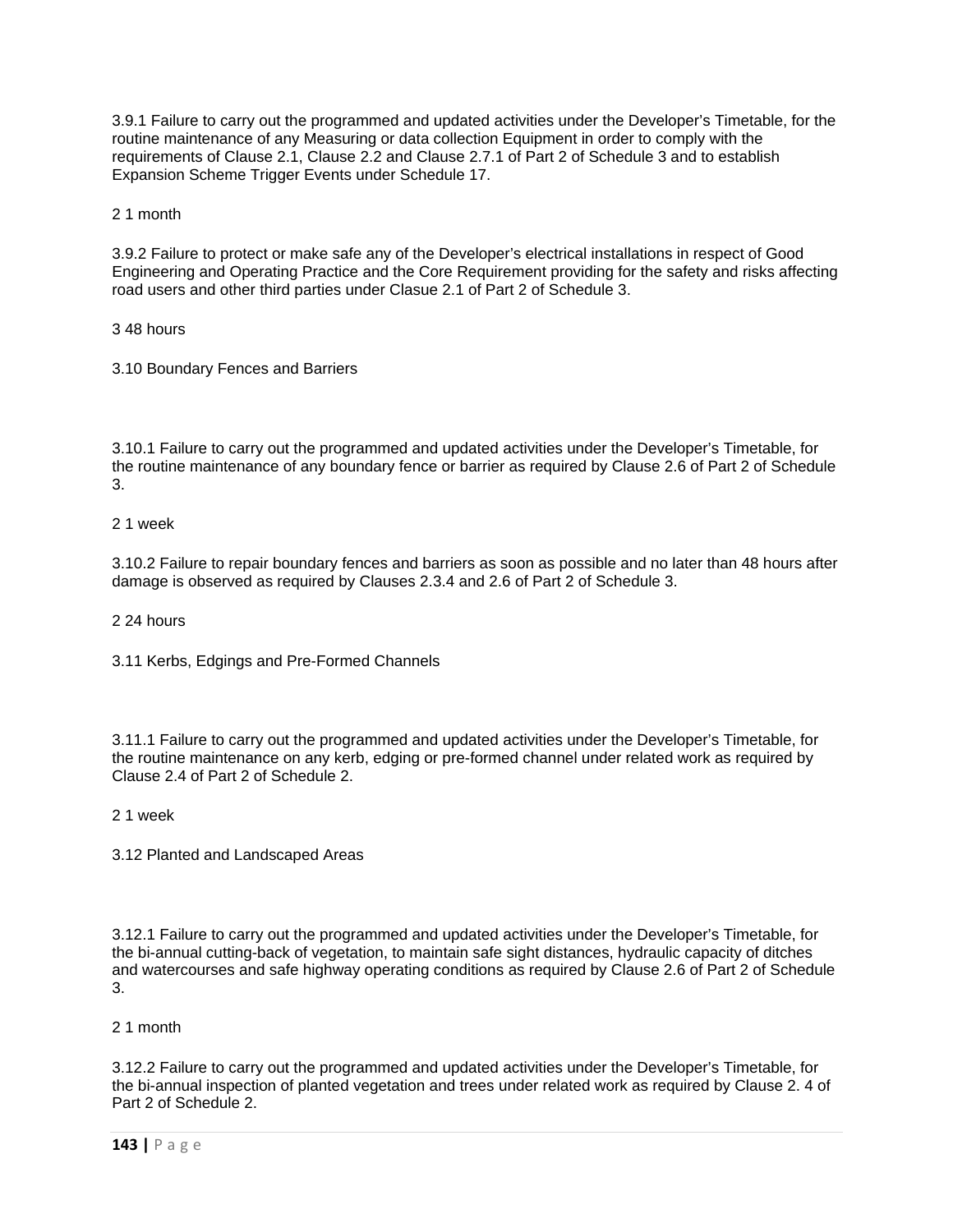2 1 week

3.12.3 Failure to carry out the programmed and updated activities under the Developer's Timetable, for the annual routine maintenance of planted vegetation and trees under related work as required by Clause 2.4 of Part 2 of Schedule 2.

2 1 month

3.13 Sweeping and Cleaning

3.13.1 Failure to carry out the programmed and updated activities under the Developer's Timetable, for the routine maintenance of removing litter, debris and obstructions from all areas of the Site.

2 1 month

3.13.2 Failure to clear and remove major obstructions of debris and road kill from the Toll Road and to sweep and clean as soon as possible after observation and no later than 24 hours as required by Clause 2.6 of Part 2 of Schedule 3.

3 24 hours

3.13.3 Failure to inspect and clean rest areas and public facilities and replenish consumables on a daily basis under related work as required by Clause 2.4 of Part 2 of Schedule 2.

2 1 day

4 Maintenance of Highway Structures

4.1 Records of Highway Structures

4.1.1 Failure to prepare an individual maintenance manual or group maintenance manual in accordance with Clause 13.5.

3 1 week

4.1.2 Failure to prepare or maintain a register of structures and a structure file, including identification, location, all reports, inventories and condition ratings, in order to comply with the requirements of Clause 2.4 of Part 2 of Schedule 3.

2 1 week

4.2 Inspections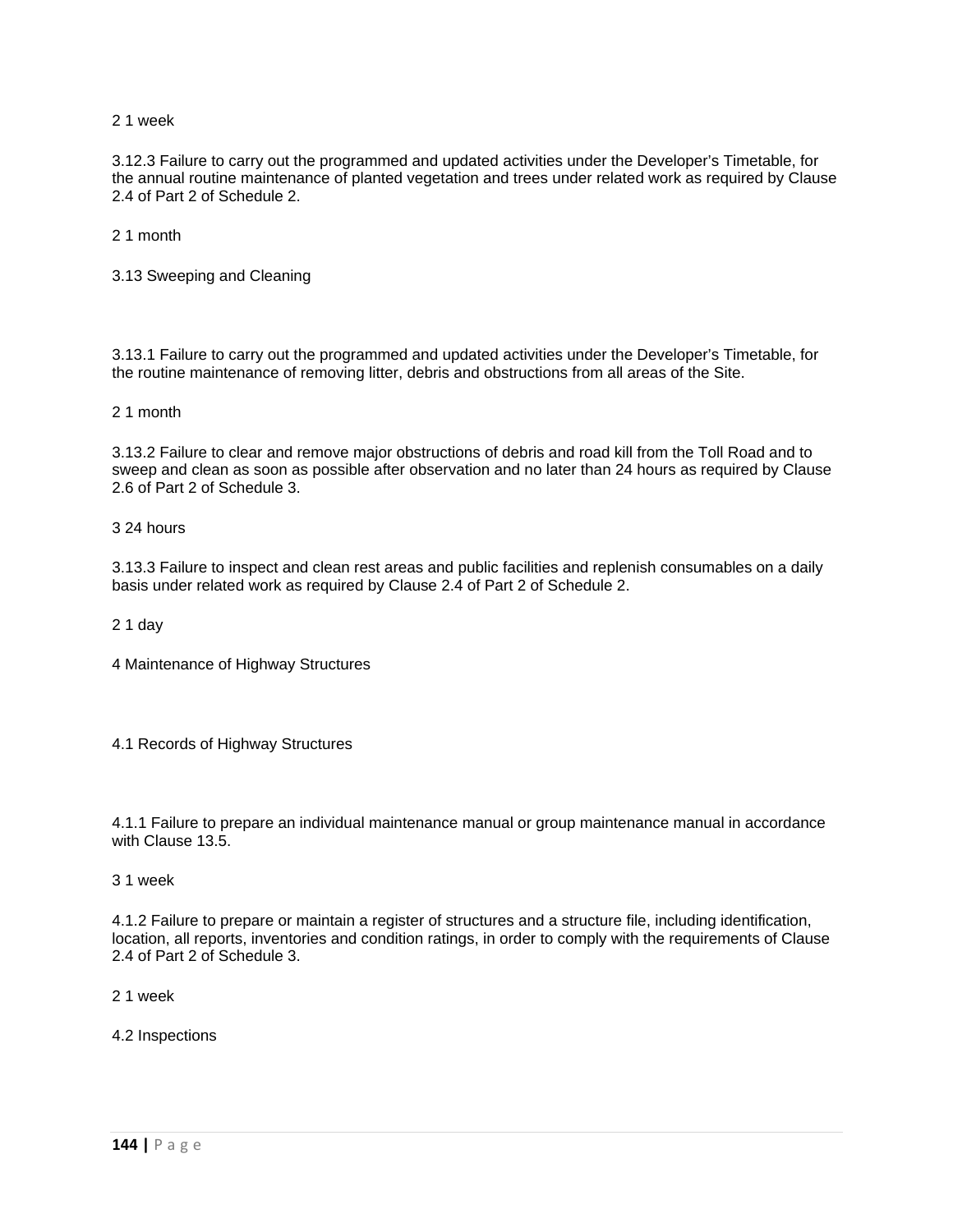4.2.1 Failure to carry out the programmed Bi-annual inspection of deck joints, bearings, drainage and safety barriers by a qualified professional engineer as required by Clause 2.4 of Part 2 of Schedule 3.

2 1 week

4.2.2 Failure to submit a Structural Inspection Report within 3 months of submission of Bi-annual and 5 yearly inspections as required by Clause 2.4 of Part 2 of Schedule 3.

2 1 week

4.2.3 Failure to carry out the programmed comprehensive inspection of bridges, river crossings and major structures every 5 years by a qualified professional engineer as required by Clause 2.4 of Part 2 of Schedule 3.

2 1 week

4.2.4 Failure to submit a Comprehensive Bridge Inspection Report, under the seal of a qualified professional engineer registered in a jurisdiction acceptable to the Grantor, within 3 months of 5 yearly inspections as required by Clause 2.4 of Part 2 of Schedule 3. 2 1 week

### SCHEDULE TWELVE

TERMINATION SUMS

PART 1

GRANTOR RESPONSIBILITY TERMINATION

PART<sub>11</sub>

BEFORE EARLY FINANCIAL CLOSE

A capital sum equal to the Shareholder Contribution Amount applicable to the Early Project which has been contributed at that date less any cash standing to the credit of the accounts of the Developer or any other unexpended portion of that sum;

PART 1.2 EARLY PROJECT

A capital sum equal to the aggregate of:

(a) the Developer Senior Early Project Debt;

(b) the Shareholder Contribution Amount applicable to the Early Project; and

(c) an equity compensation amount calculated to yield the Shareholders an IRR of 16% (taking into account a nominal, after tax, cumulative target IRR).

PART 1.3 - PHASE 1A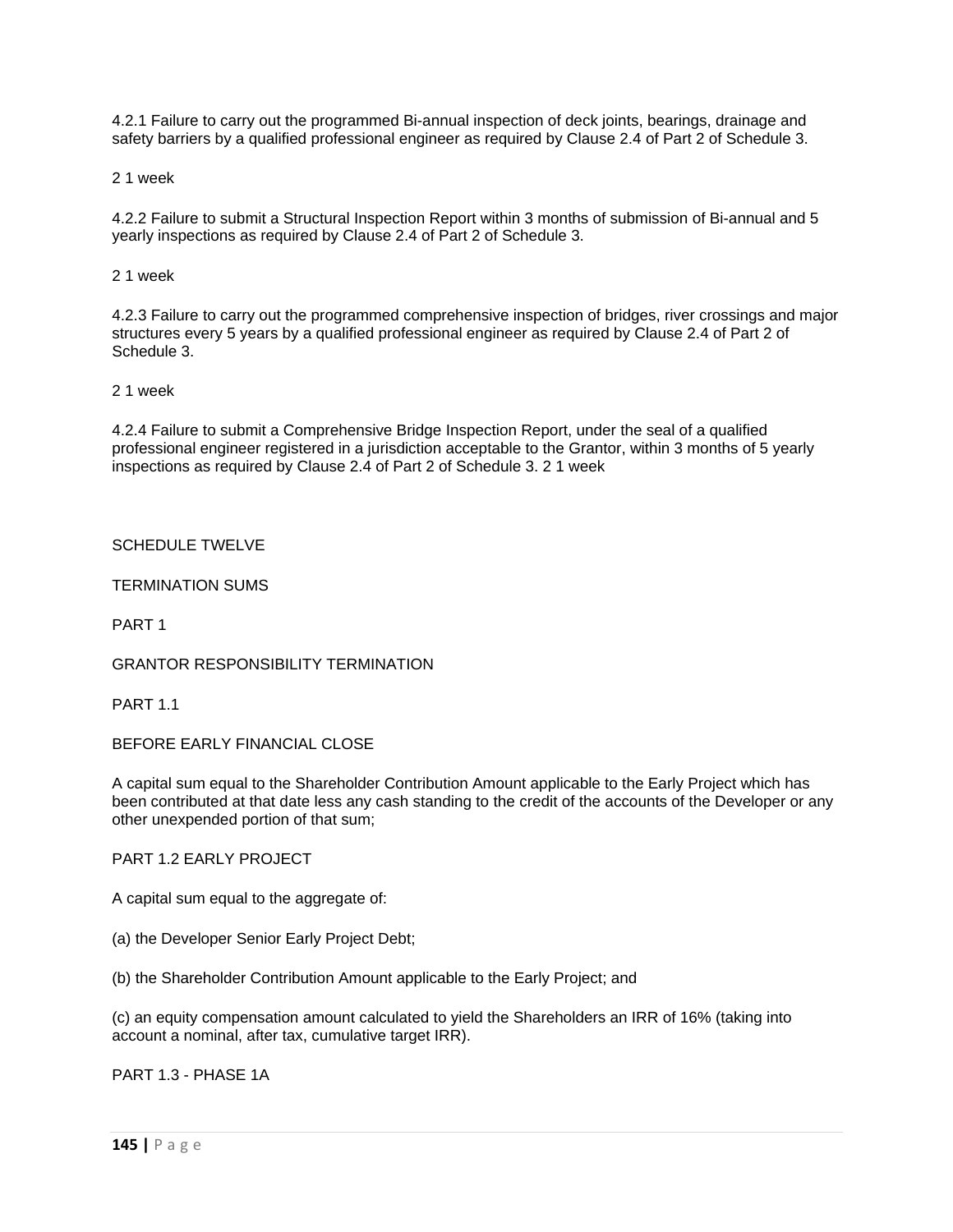A capital sum equal to the aggregate of:

(a) Developer Senior Phase 1A Debt;

(b) the Shareholder Contribution Amount applicable to Phase 1A; and

(c) an equity compensation amount calculated to yield the Shareholders an IRR of 16% (taking into account a nominal, after tax, cumulative target IRR).

PART 1.4 – PHASE 1B

A capital sum equal to the aggregate of:

(a) Developer Senior Phase 1B Debt;

(b) the Shareholder Contribution Amount applicable to Phase 1B; and

(c) an equity compensation amount calculated to yield the Shareholders an IRR of 20% (taking into account a nominal, after tax, cumulative target IRR).

Notwithstanding the provisions of this Part 1 of Schedule 12, if FC1B is not reached by the FC1B Long Stop Date, the equity compensation amount paid to the Developer under Part 1.2 paragraph (c), Part 1.3 paragraph (c) and/or Part 1.4 paragraph (c) will be calculated so that the proportion of the equity compensation amount attributable to the Sponsor will be capped at an IRR (on the relevant Phase of the Project) of 12% (calculated on a real, after-tax basis).

PART 2

DEVELOPER RESPONSIBILITY TERMINATION

PART 21

BEFORE EARLY FINANCIAL CLOSE

Nil

PART 2.2

EARLY PROJECT

A capital sum equal to the Developer Senior Early Project Debt

PART 2.3 - PHASE 1A

A capital sum equal to the Developer Senior Phase 1A Debt

PART 2.4 - PHASE 1B

A capital sum equal to the Developer Senior Phase 1B Debt

PART 3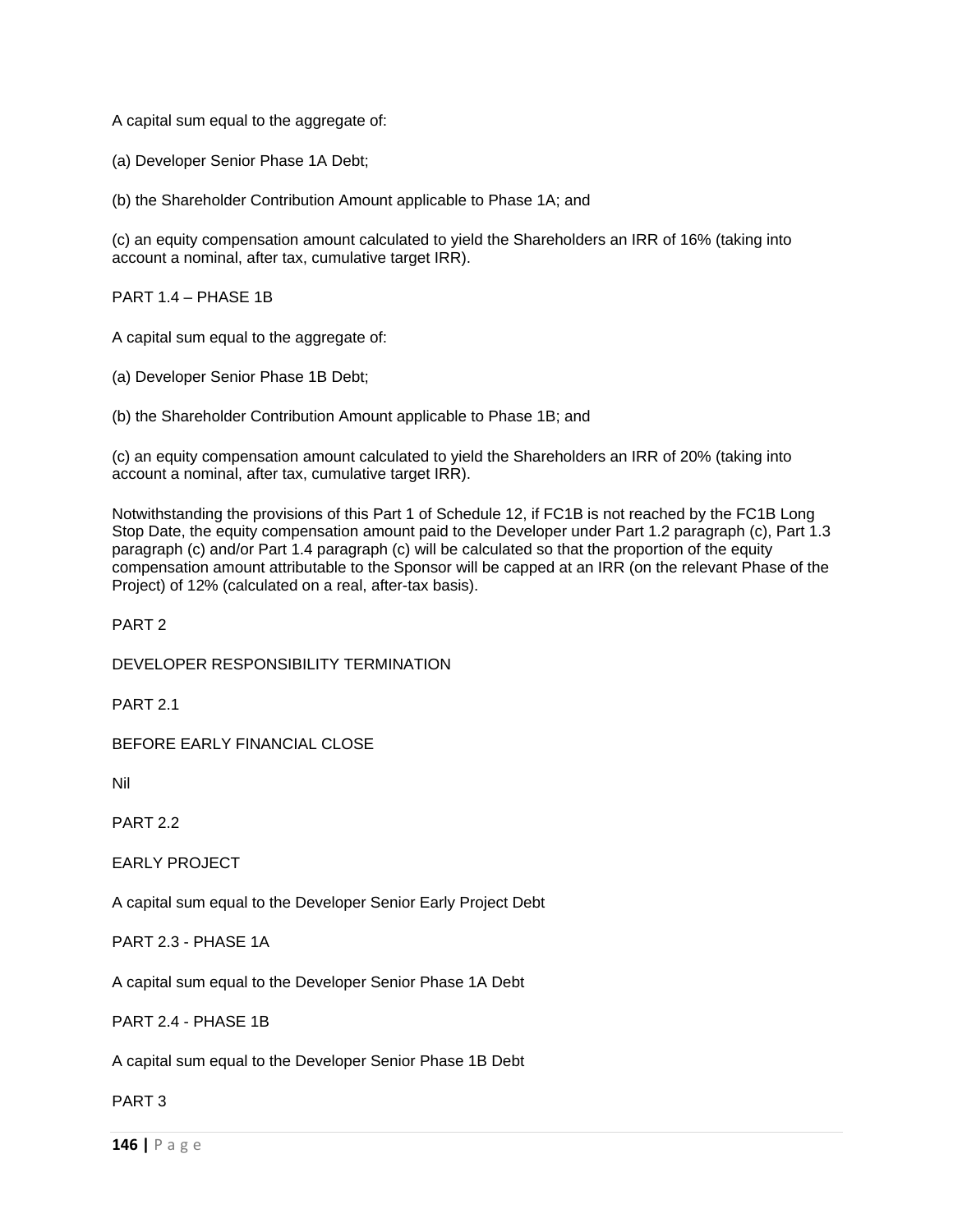## NO RESPONSIBILITY TERMINATION

PART 3.1

BEFORE EARLY FINANCIAL CLOSE

A capital sum equal to fifty percent of the Shareholder Contribution Amount applicable to the Early Project which has been contributed at that date less any cash standing to the credit of the accounts of the Developer or any other unexpended portion of that sum.

PART 3.2

### EARLY PROJECT

A capital sum equal to the aggregate of:

- (a) Developer Senior Early Project Debt; and
- (b) 50% of the Shareholder Contribution Amount applicable to the Early Project.

### PART 3.3 - PHASE 1A

- A capital sum equal to the aggregate of:
- (a) Developer Senior Phase 1A Debt; and
- (b) 50% of the Shareholder Contribution Amount applicable to Phase 1A.
- PART 3.4- PHASE 1B
- A capital sum equal to the aggregate of:
- (a) Developer Senior Phase 1B Debt; and
- (b) 50% of the Shareholder Contribution Amount applicable to Phase 1B.

#### SCHEDULE THIRTEEN

#### HEDGING POLICY

The hedging instruments shall be determined in accordance with the policy described herein with the prior written approval of the Grantor, such approval not to be unreasonably withheld.

### General Principles

1. Any interest rate hedging shall be by means of the purchase by the Developer of interest rate caps or swaps.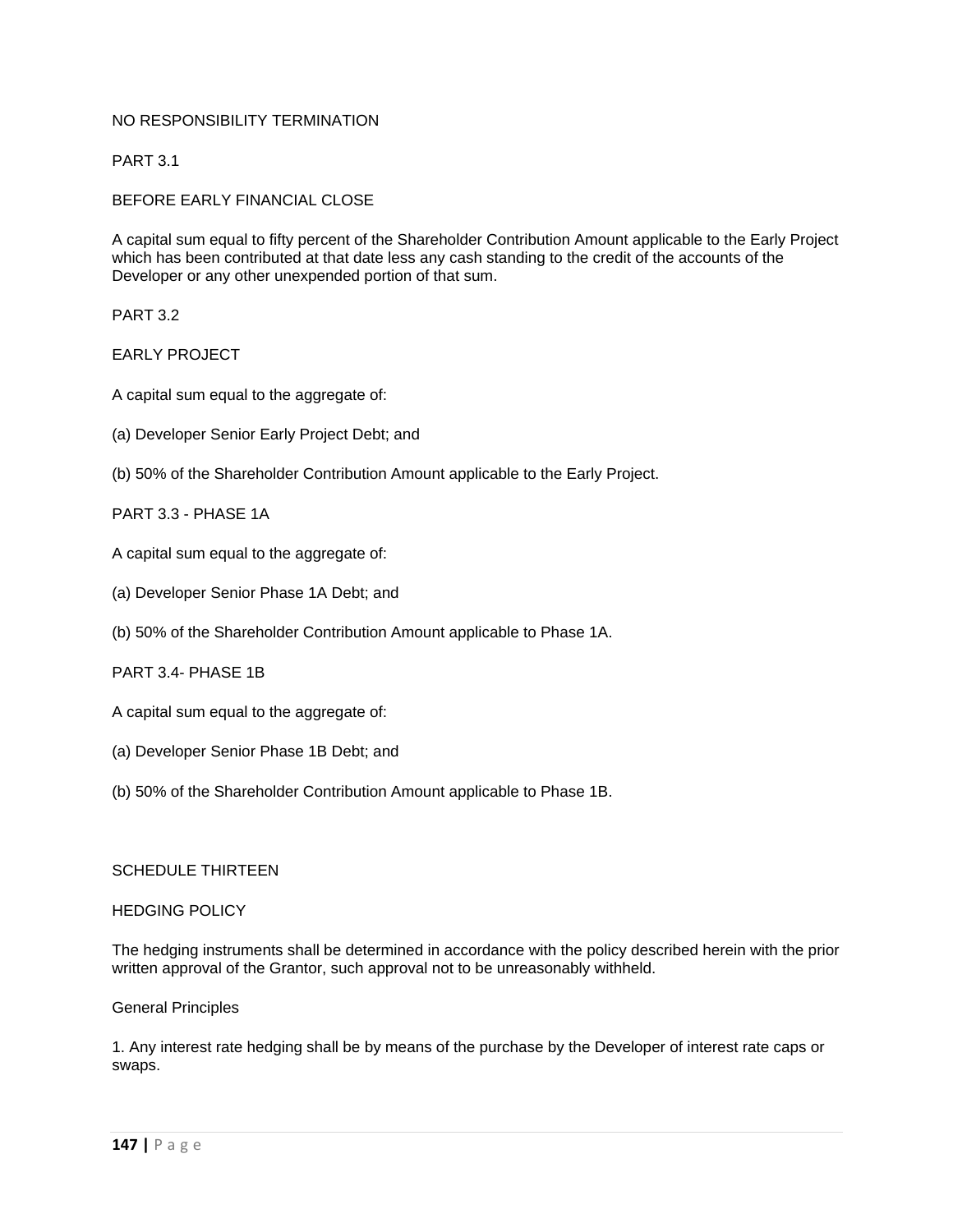2. The counterparty to any hedging instrument shall, at the date of execution of that hedging instrument be a bank or financial institution selected by the Developer which has a long term credit rating of at least "A-" from S&P or "A3" from Moody's (or an equivalent rating from another credit rating agency) and which has agreed to be bound by the terms of the Concession Agreement as a Hedging Counterparty in accordance with the terms thereof.

3. The terms of any hedging instrument shall be based on ISDA documentation subject to such adjustments and amendments as the Grantor may require.

4. Save as agreed between the Developer and the Grantor, the hedging policy in respect of the Phase 1A Financing Agreements and the Phase 1B Financing Agreements shall be as set out above.

Developer Senior Early Project Debt

1. It is intended that the Developer may hedge, in accordance with the above Hedging Policy, the interest rate exposure of the Bridge Loan to the London interbank offered rate for USD at market conditions at the time of the hedge.

### SCHEDULE FOURTEEN

#### **INSURANCE**

### PART 1 - CONSTRUCTION PHASE INSURANCE

- 1. Contractors' all-risks insurance;
- 2. Advance Loss of Profit insurance;
- 3. Professional Indemnity insurance;
- 4. Third party liability insurance;
- 5. Employer's liability insurance;
- 6. Construction plant and equipment insurance; and
- 7. Motor vehicles insurance.

### PART 2 - O&M PHASE INSURANCE

- 1. Property damage insurance;
- 2. Business Interruption insurance;
- 3. Third party liability insurance;
- 4. Employer's liability insurance; and
- 5. Motor vehicles insurance.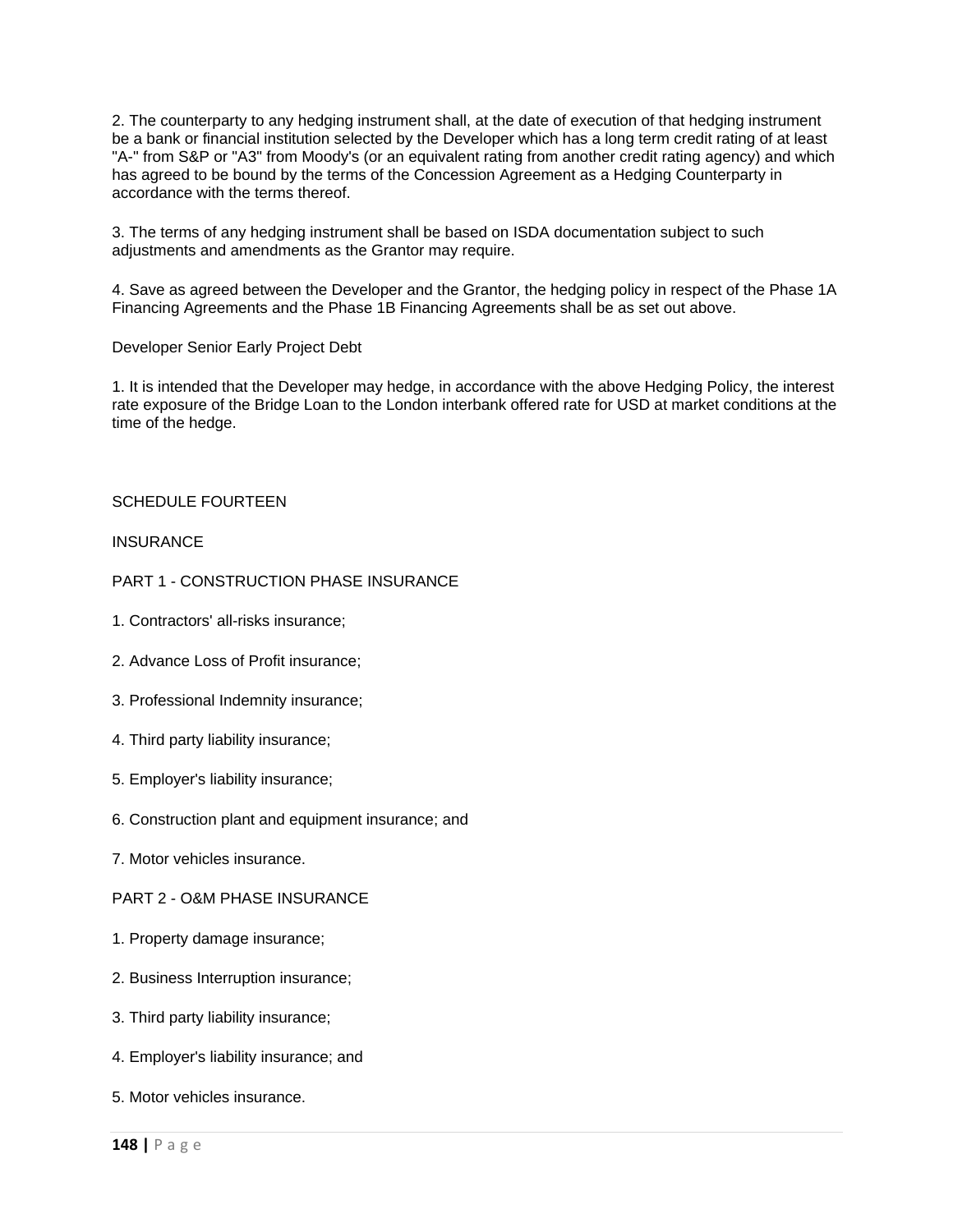## SCHEDULE FIFTEEN

## TOLLING POLICY

## 1. PRINCIPI FS

1.1. Except as otherwise stated in the Agreement or in the Law and as outlined in paragraph 2 (Exempt Vehicles) of this Schedule, all users of the Toll Road, or sections of the Toll Road shall be charged tolls from the Handover Date of any relevant Section.

1.2. The Toll Levels for any period will be set by the Developer, in accordance with the Capped Toll Level for that period. The Capped Toll Level for any period will be calculated from the Initial Toll Level and the escalation formula set out in paragraph 5.2 of this Schedule 15.

1.3. If the Toll Levels set by the Developer are at or below the Capped Toll Level for that period, the Toll Regulator will approve them. However, the Toll Regulator does have the powers to insist that the Developer charges other Toll Levels. In this circumstance, the Developer will be compensated by the Grantor for lost revenue, as calculated by the formula set out in paragraph 7 of this Schedule 15.

1.4 The Developer may not discriminate between different users except:

• Different Toll Levels may be set for different categories of vehicle (as set out in paragraph 3 of this Schedule 15);

• Discounts may be given to certain classes of user, based either on the origin/destination of the trip, or on the residence of the trip maker;

- Discounts may be given in relation to the frequency of the trip;
- Discounts may be given in relation to time based multi access tickets.

1.5. Any such discount schemes must be notified to the Toll Regulator.

1.6 Tolls may be levied either manually at toll barriers or through electronic data collection. However, in the event of electronic data collection being installed, it must always be possible for those without valid electronic transponders to pay tolls and legally access the Toll Road.

#### 2 EXEMPT VEHICLES

Emergency Vehicles on duty, and employees of the developer/ operator may use the Toll Road exempt of any toll charges.

#### 3. VEHICLES CLASSIFICATION

3.1. The Developer shall implement a vehicle classification system as outlined below.

3.2. Any proposal to modify the descriptions of each category, or increase the number of categories shall be submitted to the Toll Regulator, for approval within 30 (thirty) days of receipt of such request. The Toll Regulator shall not unreasonably withhold such approval.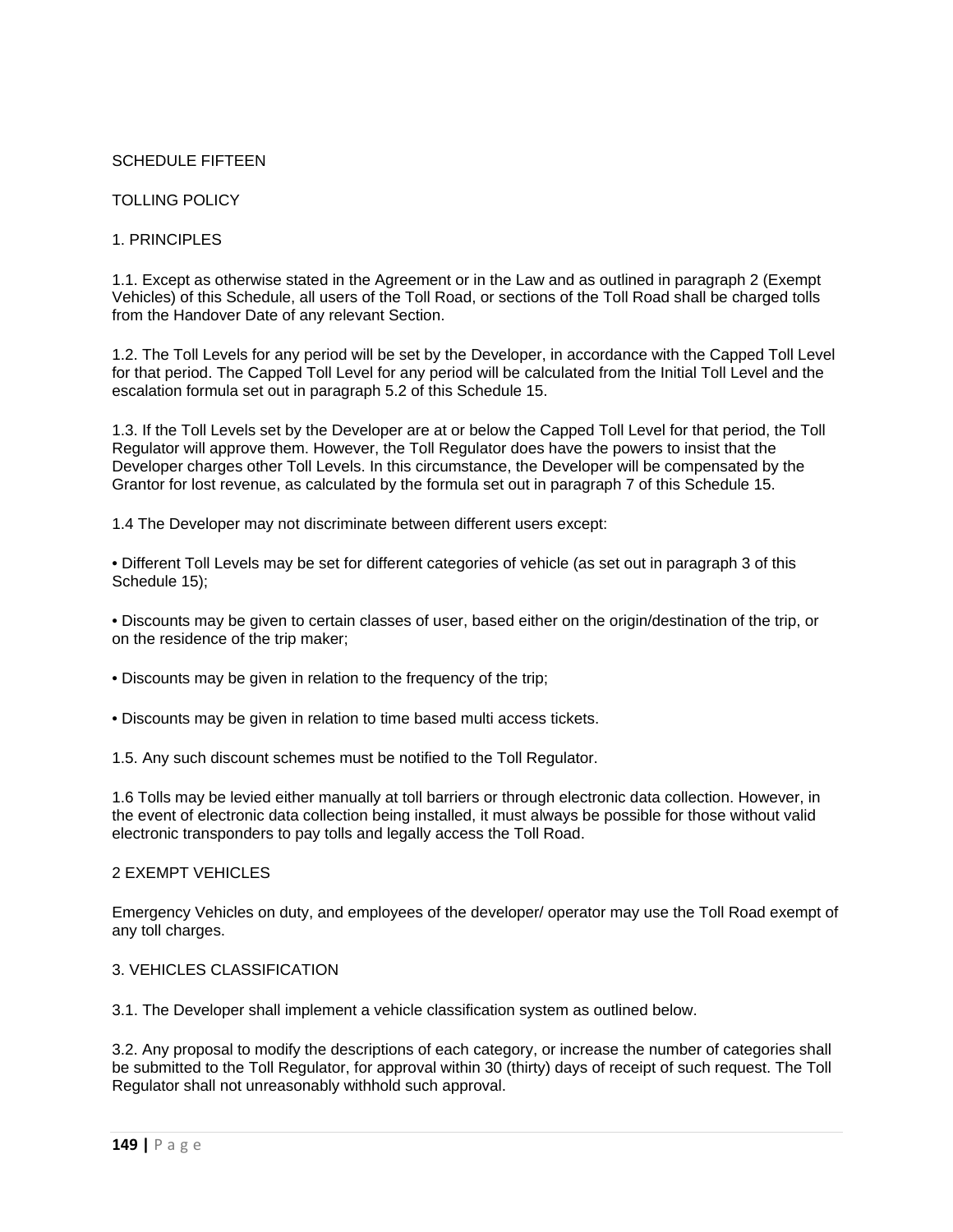3.3. The table below sets out:

1. the description of each of the traffic categories

2. the ratio of the toll for each category with the Initial Toll Level of Class 1 vehicles

Vehicle Category Vehicle Description Toll Ratio

Class 1 less than 5.5 m long and less than 2 m high 1:1

Class 2 Less than 5.5 m long and more than 2 m high 2:1

Class 3 More than 5.5 m long and less than 2 m high 2:1

Class 4 More than 5.5 m long and more than 2 m high 3:1

Class 5 Motorised 2 & 3 wheel vehicles 0.5:1

#### 3. TOLLING SYSTEM

The Developer will be free to implement an Open System or a Closed System or a mix of the two systems.

A Closed System is one in which a vehicle's movement both onto and off the motorway is recorded- and the toll is levied as the vehicle leaves the toll road, calculated on the basis of the movement actually made.

An Open System is one in which passage onto and off the toll road is not recorded – and a fixed toll is levied whenever a vehicle passes through a toll barrier, irrespective of the use made by the vehicle of the toll road.

## 4. INITIAL TOLL LEVEL

4.1. The ceiling for the levels of toll allowed to be charged under this contract will be established in the light of the Initial Toll Level (ITL). ITL, will be set, in Jamaican Dollar 1/01/2001, at the following level for Class 1 vehicles (exclusive of any tax),:

for the Kingston – Mandeville Section (km 0 to km 72):

for closed sections, the ITL will be calculated as distance travelled (in Km) x \$Jam 3.16

for open sections, the ITL will be calculated as the greatest distance that the vehicle might travel on the toll road using this open section of the toll road (in Km) x \$Jam 3.16 (for the avoidance of doubt, if, in Phase 1A, the toll road is operated as an open system between Kingston and Sandy Bay (km 0 to km 34), then the ITL at the toll barrier will be calculated as \$Jam 3.16 x 34), even though some traffic might have only used the toll road for a shorter distance, using intermediate interchanges.

For the barrier on the Portmore Causeway, ITL will be \$Jam 45.10

The Developer is free to propose to the Grantor tariffs lower than those deriving from the ITL and the application of toll increase formula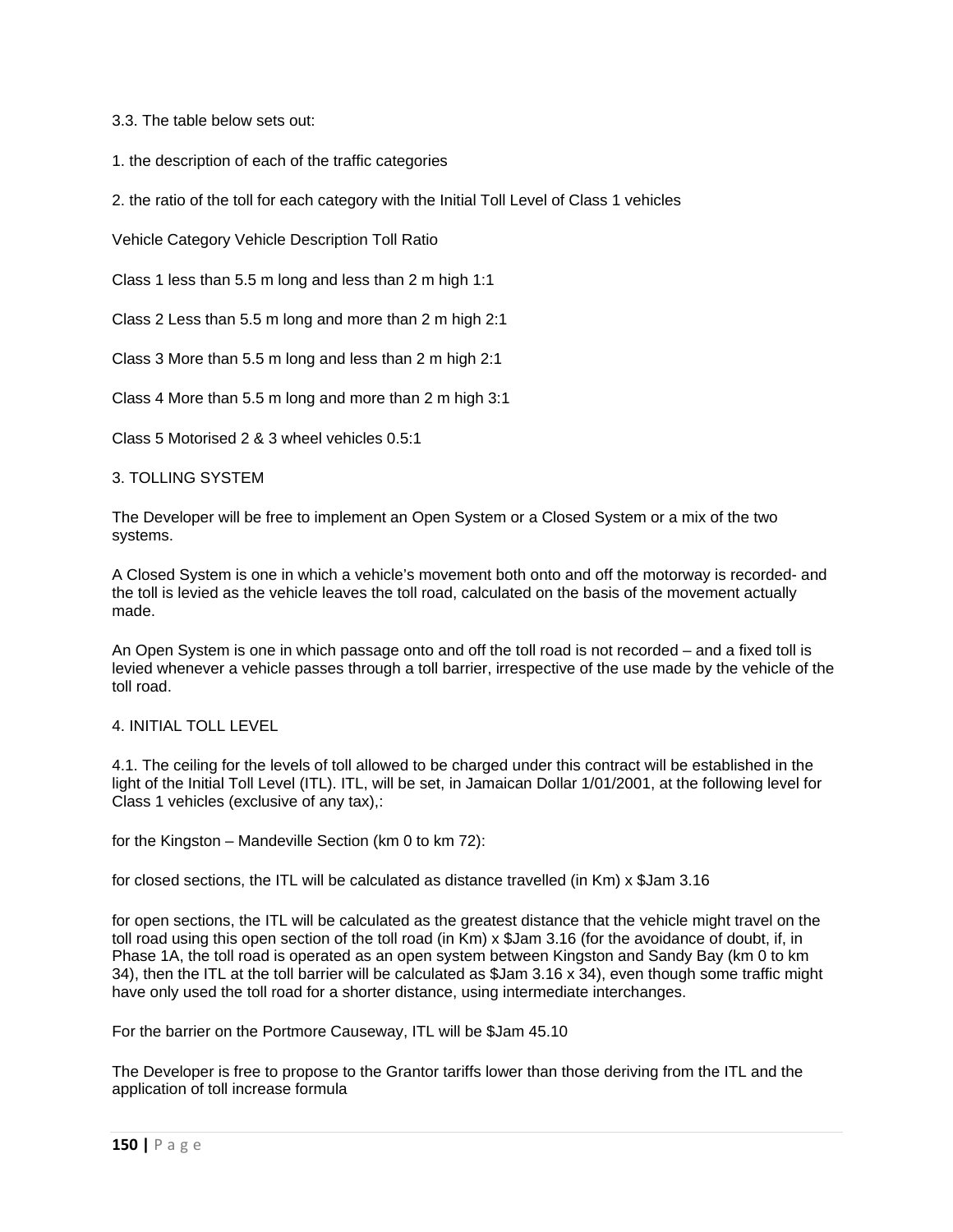# 5. CAPPED TOLL LEVEL

5.1. Subject to the Toll Regulator's approval, the Developer shall be free to increase tolls at no more than six monthly intervals, provided that the average annualised inflation rate for the preceding period does not exceed twenty five percent (25 %) per annum. Should the annual inflation rate exceed this rate, the Developer may, subject to the Toll Regulator's approval, increase tolls at any month end when the retail price increase in the period since the most recent toll increase has been greater than 5%.

5.2 The tolls charged will always be set at a level equal to or less than the Capped Toll Level for that period.

The Capped Toll Level, in period t until the foreign debt is fully repaid, will be calculated as follows:

CTLt = ITL \* Allowed Escalation

where Allowed Escalation is calculated as:

 $AE = Pa, t^*$  ( ( CPI a,t / CPI a,0)  $*(RoE a, t/RoE a, 0)) + P b, t^*$  ( CPI b,t / CPI b,0)  $*(RoE b, t/RoE b, 0))$ + Pc,t  $*($   $($ ....) + Pd,t  $*($   $($ ...) + ......

where  $P$  a,t = proportion of debt in currency a at time t

- $CPI$  a,t = consumer price index in country with currency a at time t
- CPI a,0 = consumer price index in country a at 1/01/2001
- RoE a,t = exchange rate \$Jam in terms of currency a at time t
- RoE a,0 = exchange rate \$Jam in terms of currency a at 1/01/2001
- $P b =$  proportion of debt in currency b
- CPI b = consumer price index in country with currency b
- RoE b = exchange rate \$Jam in terms of currency b

etc

In addition, during the period until foreign debt is repaid, tolls my be increased by a further 1% each year.

For the period after the foreign dent is repaid, the Capped Toll Level will be escalated in line with increase in Jamaican CPI over the preceding year.

5.9 The exchanges rates included in the formula set forth will be those published by the National Bank of Jamaica. The CPI for each country will be the one published by the relevant government statistical office.

6. ROUNDINGS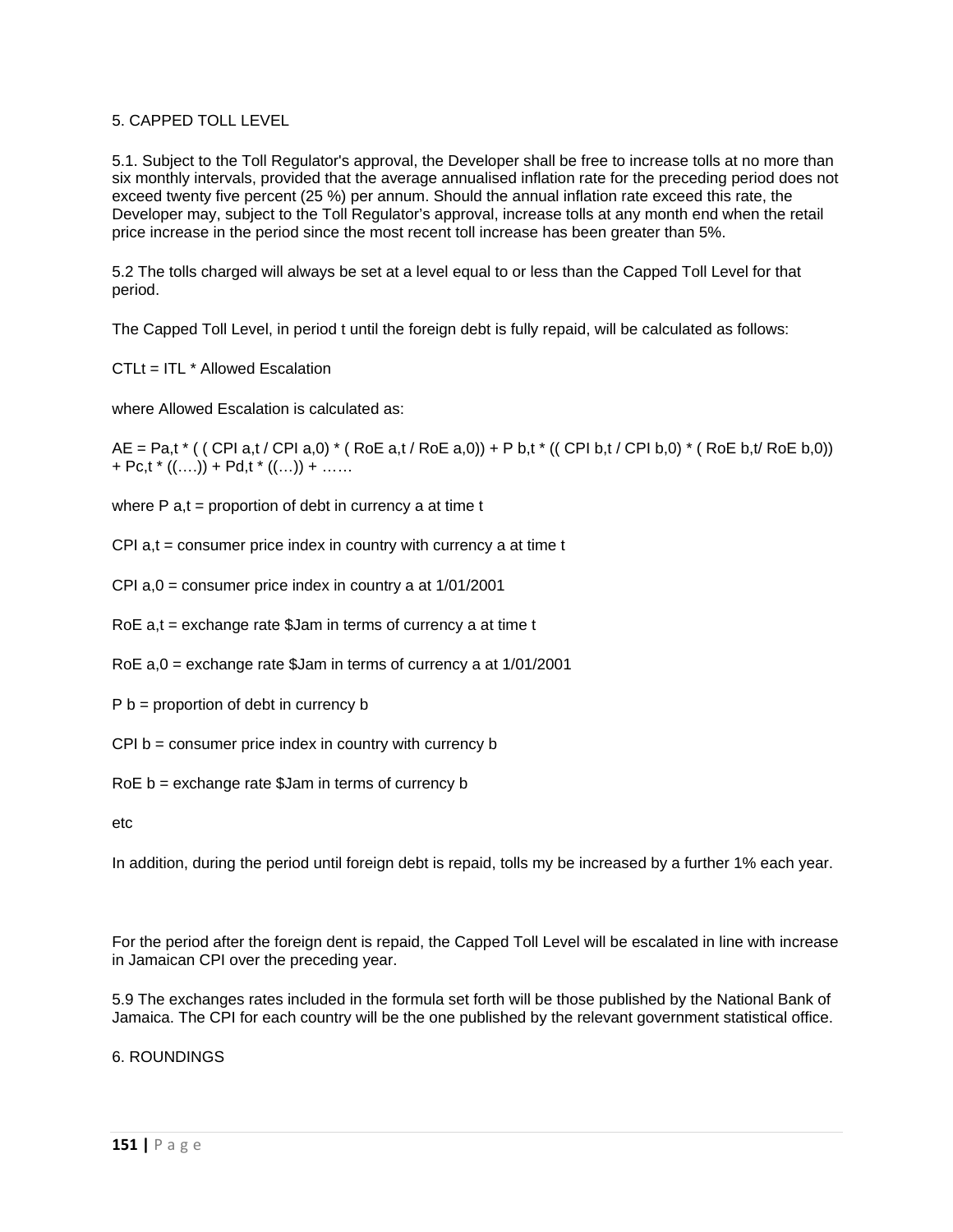6.1. All the tariffs published and implemented shall be rounded at the nearest Jamaican Dollar 1 if the tariff is less than Jamaican Dollar 100 or at the nearest Jamaican Dollar 5 if the tariff is equal to or higher than Jamaican Dollar 100.

6.2. Nevertheless, for calculation purposes, neither the ITL nor the CTL will not be rounded.

## 7. COMPENSATION

7.1. If the Toll Regulator requires the Developer to set a Toll below the Toll Level allowed under the Capped Toll Level, then the Grantor will provide compensation as follows:

Compensation = traffic carried \*(Capped Toll Level – Actual Tolled Level)

Under these conditions, the Developer will be required to complete all obligations under the Core Requirements for maintenance and operation, and under Schedule 17 (Expansion Schemes).

### SCHEDULE SIXTEEN

COMPETENT AUTHORITY CONSENTS - PROCEDURE AND REQUIREMENTS

#### INDICATIVE REQUIREMENTS FOR GRANT OF CONSENT BY THE NATURAL RESOURCES CONSERVATION AUTHORITY

1. Application to Natural Resources Conservation Authority in compliance with Natural Resources Conservation (Permits and Licences) Regulations, 1996.

2. Provision of Environmental Impact Assessment (EIA) (dependent on review of project information form). The NRCA are prepared to accept one environmental impact assessment for each phase of the Toll Road.

3. Commitment of Developer to adhere to mitigation measures as recommended in the Strategic Environmental Assessment (SEA) (separate and apart from any mitigation measures to be identified during conduct of EIA).

4. With specific reference to Phase I - Minimum of four (4) public presentations to be conducted to appraise the public of the proposed highway configuration and the findings, mitigation measures etc. from the impact assessment. Consideration should be given to holding presentations for the benefit of the following communities:-

- Portmore (St. Catherine)
- Spanish Town/Old Harbour (St. Catherine)
- May Pen, (Clarendon) and
- Porus/Williamsfield/Mandeville (Manchester)

N.B. It should be pointed out that any deviations from the preferred alignment as identified in the SEA Report by the Developer may necessitate a new scoping exercise to determine the Terms of Reference for undertaking the EIA.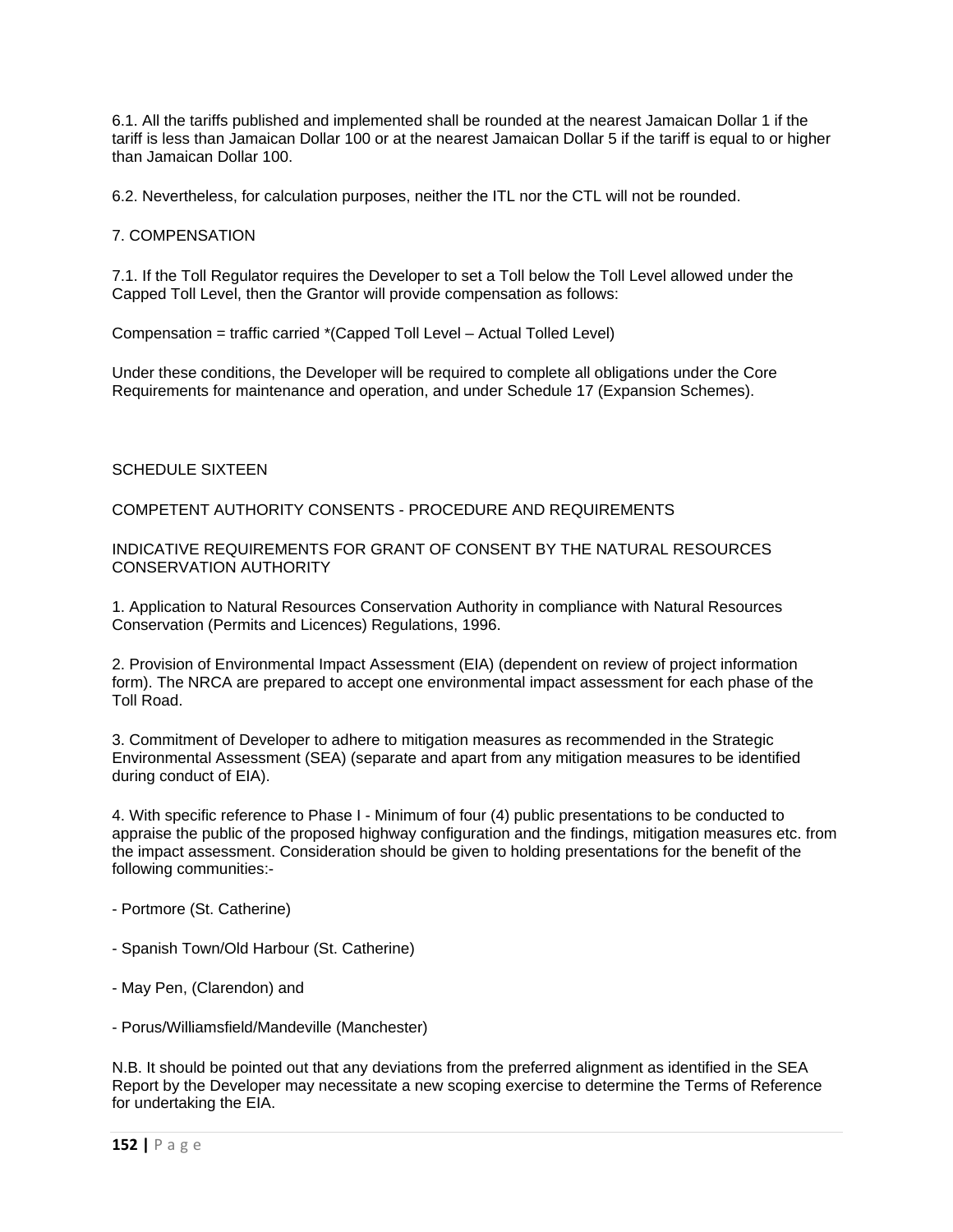# INDICATIVE REQUIREMENTS FOR GRANT OF NWA CONSENT

The required approval procedures for NWA consent are as follows:

1. Submission of Outline Drawings to the NWA

Outline drawings should include:

- (a) Preliminary survey drawings;
- (b) Route selection;
- (c) Bridges/interchange location;

(d) Preliminary sketch proposals are to be submitted for approval before final design; and

(e) Access and exit points to the facility.

Approval will be granted based on conformance to the Agency's standards for gradients, radius of curvature, design speeds etc., for arterial highways. Approval will be granted within thirty (30) days of receipt of the preliminary drawings, provided that the submission is in accordance with the NWA's requirements.

2. Submission of EIA Studies to the Natural Resources Conservation Authority (NRCA)

The Environmental Impact Assessment ("EIA") should be comprehensive and include the potential damage to the physical and social environment and the mitigation measures which will be taken to alleviate the potential adverse impacts. These should include (but are not limited to) the impact on:

- (a) Opening new quarries;
- (b) Watershed and forestry areas;
- (c) Relocation of building and people;
- (d) Historical sites; and
- (e) Graves, etc.,
- in accordance with the requirements of the NRCA.
- 3. Submission of Detailed Drawings for Approval

These should be accompanied by the specifications for designs, specifications for construction, the requirements for safety control, operations and maintenance. In addition, designs and detailed calculations should be submitted for:

- (a) Hydrological and hydraulic investigation;
- (b) Geometric design;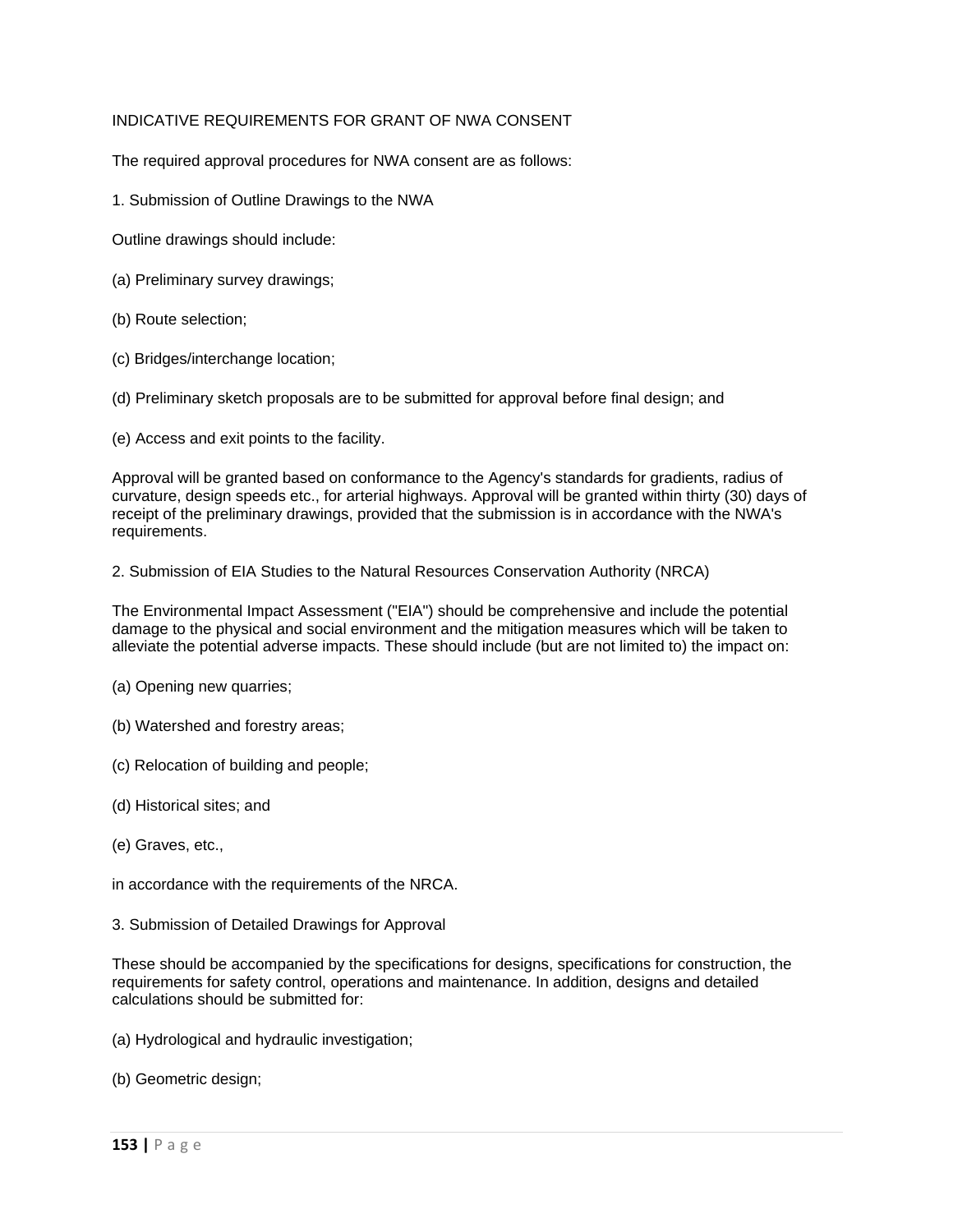- (c) Drainage design;
- (d) Geotechnical design;
- (e) Pavement design;
- (f) Bridge and culvert designs
- (g) Retaining walls design;
- (i) Intersection/interchange designs;
- (j) Street lighting designs;
- (k) Traffic control devices; and
- (l) Temporary works diversion.

Plans should be submitted for the relocation of utilities along with plans for landscaping and environmental protection.

Approval will be granted within forty five (45) days of receipt of the detailed drawings, provided that the submission is in accordance with NWA's standards.

## SCHEDULE SEVENTEEN

## EXPANSION SCHEMES

## 1. PRINCIPLES

- 1.1. The proposed expansion schemes comprise:
- a) for the KINGSTON MANDEVILLE section of Phase 1:

widening the existing 2x2 motorway with the addition of two further running lanes to a 2x3 motorway.

providing new all-direction interchanges

b) for PORTMORE CAUSEWAY:

widening the existing 2x2 causeway to a 2x3 causeway.

1.2. The Developer will be obliged to start the construction of expansion works, within one year of the triggering events described below being reached;

## 2. EXPANSION SCHEME TRIGGER EVENTS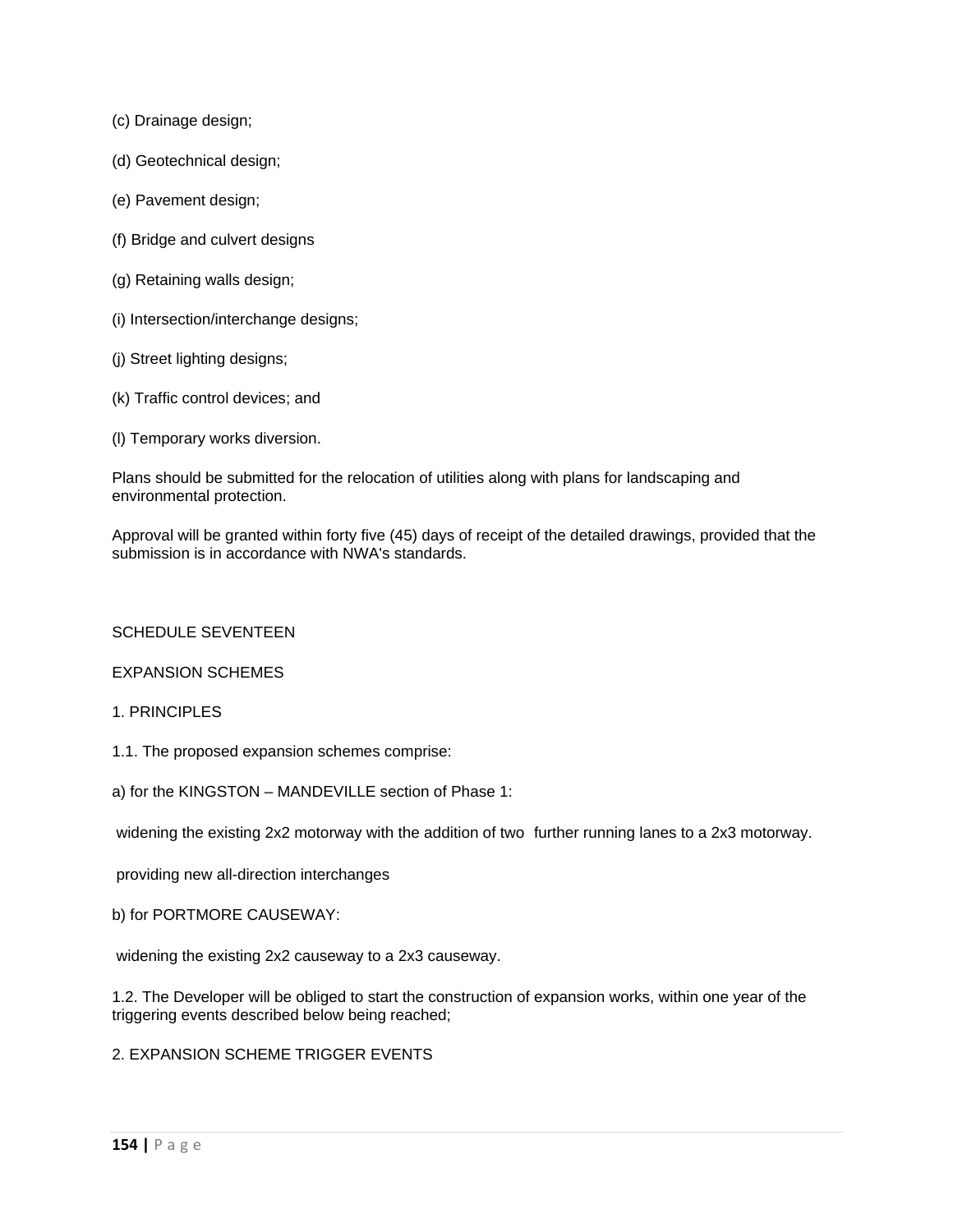2.1 For any section of the KINGSTON – MANDEVILLE motorway, the trigger event for the widening of that section will occur when traffic on that section in one direction reaches 3600 passenger car units ("pcu") per hour for 30 hours or more in a calendar year.

2.2. For the KINGSTON – MANDEVILLE section, the creation of a new interchange shall be triggered when the traffic entering or exiting at an existing interchange reaches an average of 1200 pcu per lane per hour for more than 30 hours in a calendar year. For the avoidance of doubt, a full interchange allows traffic in four (4) directions.

2.3. The Developer shall present, in the annual operating report, the calculation of this threshold by running the data recorded at toll barriers.

2.4. For the PORTMORE CAUSEWAY, expansion of the causeway will be triggered when traffic in any one direction reaches 4000 pcu per hour for 30 hours in any calendar year, as recorded at the toll barrier.

### SCHEDULE EIGHTEEN

#### UPSIDE FORMULA

To the extent that the actual annual traffic revenues are over and above those forecasted in the Base Case Model in 01/01/2001 value, (such excess being defined as "Excess Revenues") to be agreed between the Grantor and the Developer and which model will form the basis for establishing the profile of the Upside Amount to be paid by the Developer to the Grantor, those Excess Revenues shall be shared with the Grantor in the following manner:

1. first band: 100% to the Developer

Provided that the Excess Revenues contribute to an IRR of up to 16% (the Developer's Shareholders real after tax IRR).

2. second band: 50/50 between the Developer and Grantor

Provided that the Excess Revenues contribute to an IRR within the range of 16% (the Developer's Shareholders real after tax cumulative IRR) and 22%.

3. third band: 30% to the Developer and 70% to the Grantor

Provided that the Excess Revenues contribute to an real after tax IRR within the range of 22% and 25%.

4. fourth band: 100% to the Grantor

Provided that the Excess Revenues contribute to an real after tax IRR over and above 25%.

For the avoidance of doubts no Upside Amount in excess of the split here above defined shall be paid by the Developer to the Grantor until the amounts to be distributed to the Shareholders have allowed the above Shareholder's IRR thresholds to be effectively met.

# SCHEDULE NINETEEN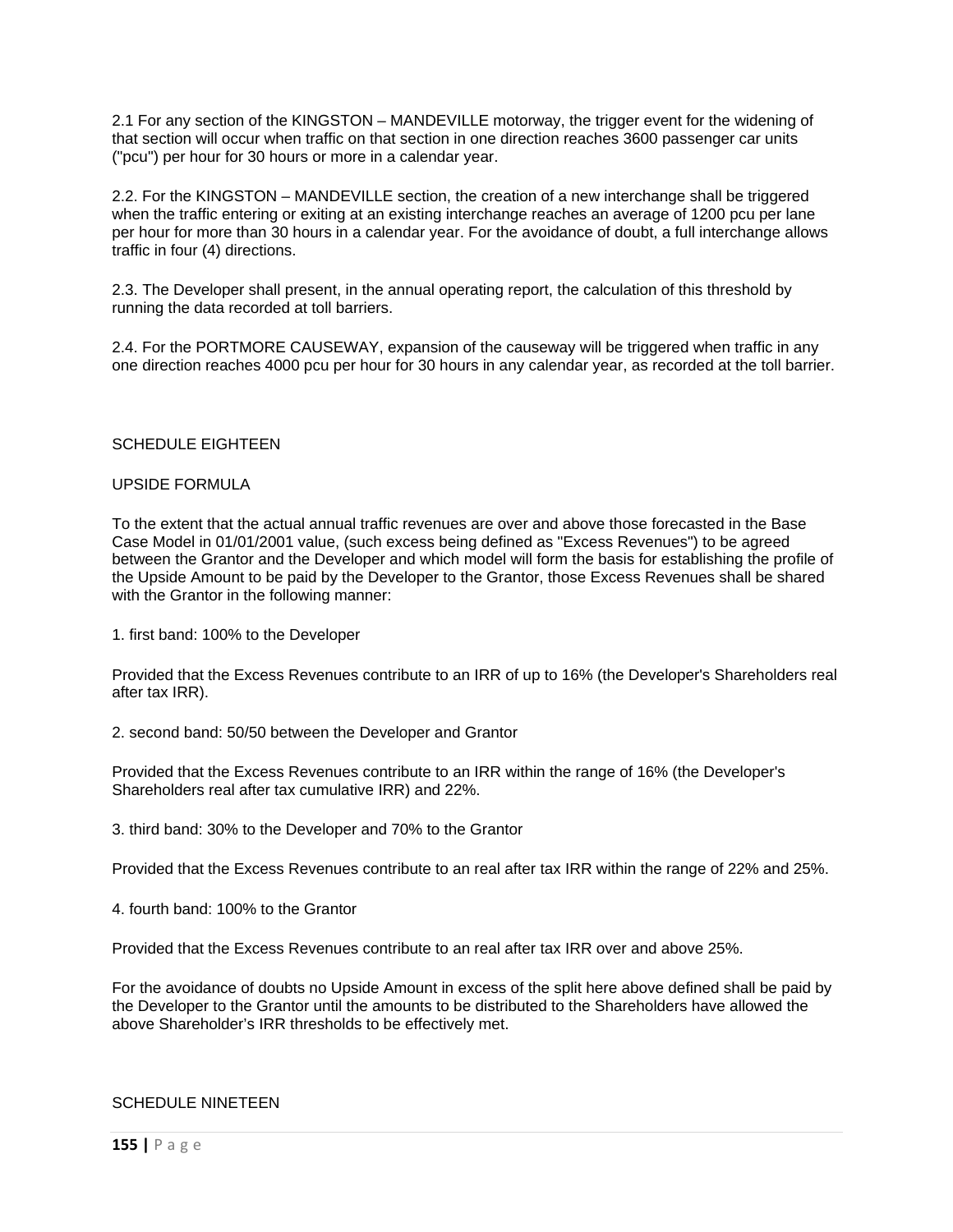# PAYMENT DETERMINATION SCHEDULE

## PART 1 - CERTIFICATES AND PAYMENT

1.1 Certificates and Payment Cost Centres definition

The Early Project Cost and the FC1A Project Cost and the FC1B Project Cost shall consist of 12 Cost Centres and, of which (a) five (5) of them shall be fixed (the "Fixed Cost Centres") (b) four (4) shall be time-related (the "Time Related Cost Centres"), and (c) the remaining three (3) shall be variable (the "Variable Cost Centres").

The application of the Cost Centres set out below will be the same for the implementation of the other phases .

1.1.1 The Fixed Cost Centres shall be:

Cost Centre n°1 : Earthworks

Cost Centre n°2 : Bridges & structures

Cost Centre n°3 : Pavement

Cost Centre n°4 : Highway equipments

Cost Centre n°5 : Tolling equipments & commissioning

1.1.2 The Time Related Cost Centres shall be:

Cost Centre n°6 : Contractor

Cost Centre n°7 : Operator

Cost Centre n°8 : Developer

Cost Centre n°9 : Toll revenue

Cost Centre n°10 : Provision for inflation for EFC Construction Works

1.1.3 The Variable Cost Centres shall be:

Cost Centre n°10 : Provision for inflation for FC1A Construction Works and FC1B Construction Works

Cost Centre n°11 : Interest and fees under the Bridging Financing Agreements and the Phase 1A Financing Agreements and the Phase 1B Financing Agreements (taking into account the effect of any hedging agreements entered into pursuant to the Hedging Policy)

Cost Centre n°12 : Variable Operating Expenses (3% of received Toll Revenues)

1.2 Application for Payment for the Early Project

Payments to the Developer shall be determined as follows: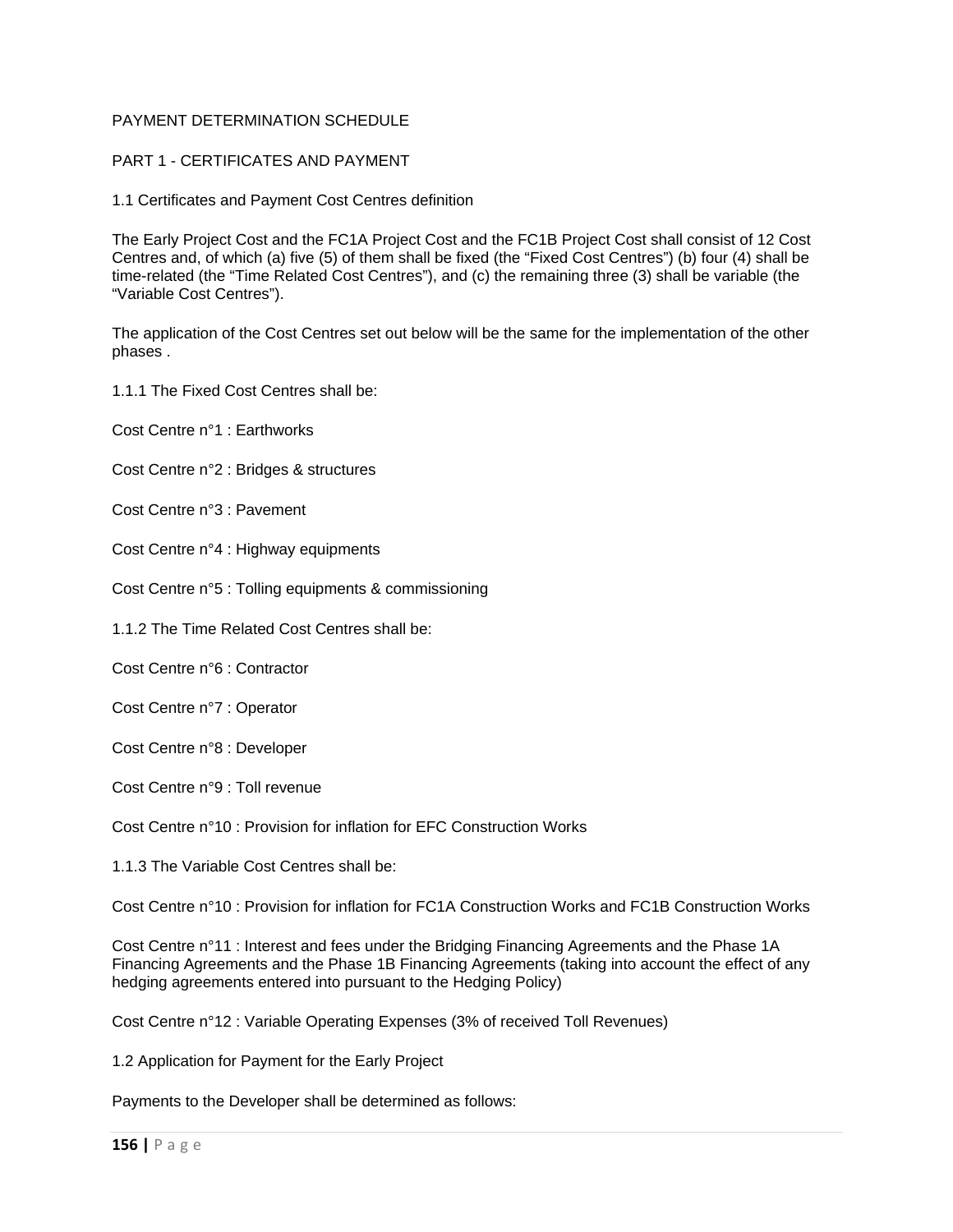1.2.1 Payments to the Developer at Execution of the Concession Agreement and at Early Financial Close

(i) Five (5) Business Days after the execution of the Concession Agreement a preliminary payment (the "Preliminary Payment") consisting of :

- 14.39% of the Cost Centre n°6,
- 18.58% of the Cost Centre n°8,
- 1.63% of the Cost Centre n°10,
- the relevant variable Cost-Centre(s)

(ii) Five (5) Business Days after the Early Financial Close, a first payment (the "EFC First Payment") consisting of:

- 20% of the Cost Centres n°1 to n°5,
- 17,12% of the Cost Centre n°6,
- 11.61% of the Cost Centre n°8,
- 10,34% of the Cost Centre n°10,
- the relevant variable Cost-Centre(s)
- 1.2.2 Monthly Amounts

From the Early Financial Close, payments will be as follows :

(i) Payment due for each of the Fixed Cost Centres shall be calculated as follows:

 $P = CCLS * 0.8 x ( X1 * Y1 + X2 * Y2 + ... + Xn * Yn)$ 

Where:

P: Payment due for each Fixed Cost Centre

CCLS: Fixed Cost Centre lump sum price in USD1/01/2001 value

X1 to Xn: Relevant Cost Centre task percentage for a Phase or Section of the Toll Road as set out in the Schedule of Tasks.

Y1 to Yn: The certified progress of the relevant Fixed Cost Centre Task in the month to which the relevant Monthly Certificate relates, expressed as a percentage.

(ii) Payment for each of the Time Related Cost Centres will be determined by reference to the Payment Schedule.

(iii) Payment for Variable Cost Centres shall be determined as follows: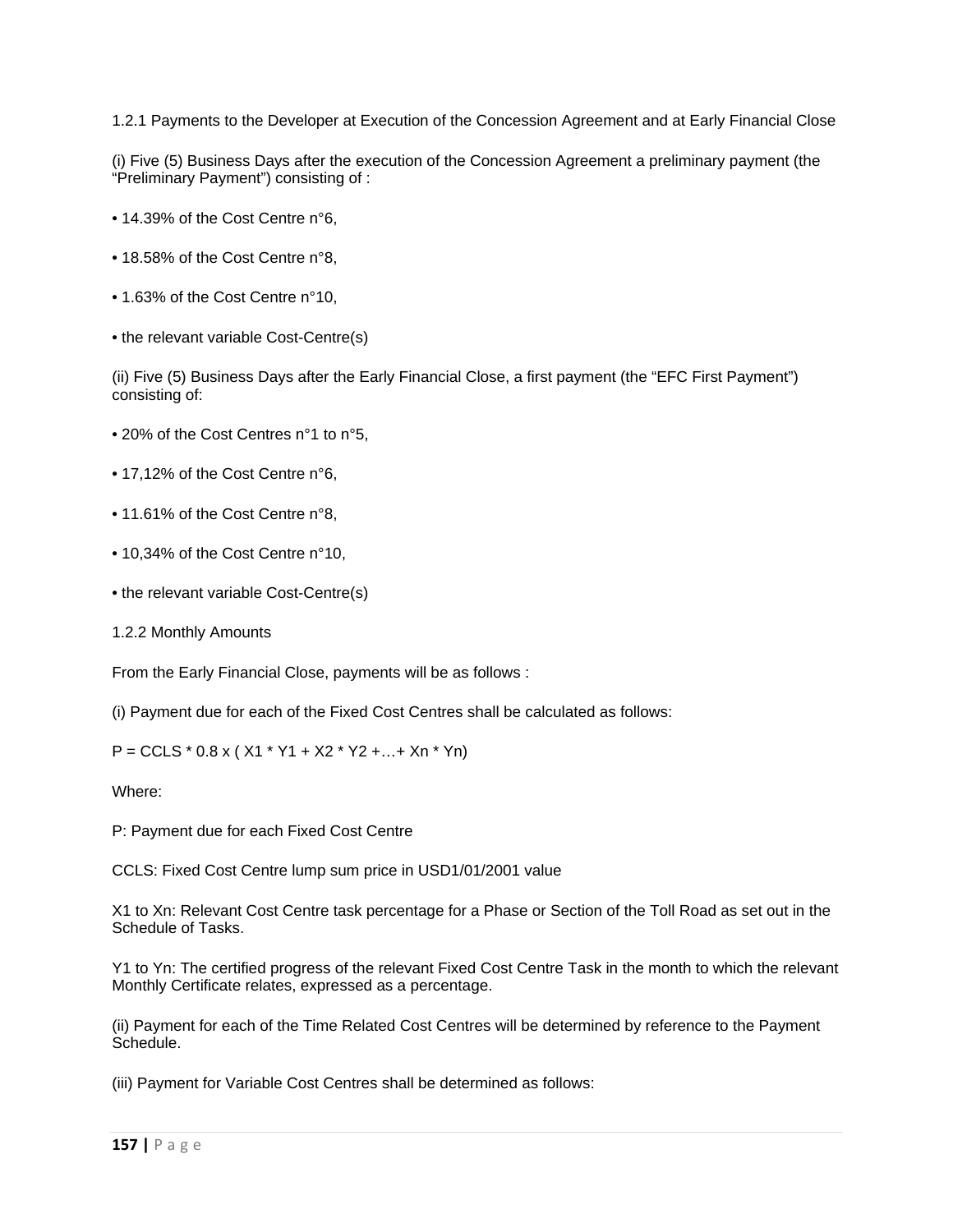Financial fees shall be calculated by the Bridging Bank pursuant to the Bridging Financing Agreement;

Variable Operating Expenses shall be 3% of the received Toll Revenue for the considered month

1.2.3 Split between sources of funding

The respective payments due to the Developer shall be determined as follows:

(i) The Preliminary Payment shall be paid in the proportion of 50% by the Shareholders under the Shareholders Equity Undertaking and 50% by the Grantor as a Disbursement under the GPD Loan Agreement;

(ii) From and including the date of the EFC First Payment until the date at which Bridging Loan has been fully drawn down, Monthly Payments shall be paid by the Bridging Bank only (under the Bridging Loan)

(iii) On the date at which the Bridging Loan has been fully drawn down, and until the completion of the Early Project Construction Works, the payments due to the Developer shall be paid by each of the Grantor (as Disbursements under the GPD Loan Agreement) and the Shareholders (under the Shareholders Equity Undertaking) pro rata, in the following proportions:

(A) Developer's equity 15.50 %,

(B) Grantor Procured Debt 84,50 %

1.3 Application for Payment for the FC1A Project

The indicative provision for inflation shall vary with the prevailing rate of inflation until the date of Financial Close 1A. The parties shall then use their reasonable endeavours to agree a reasonable fixed inflation rate calculated in accordance with the latest United States of America CPI monthly index released by the US Bureau of Labor Statistics and such rate shall be deemed applicable from the Date of Financial Close 1A to the date of the Completion Certificate for Phase 1A.

Payments to the Developer shall be determined as follows:

1.3.1 First Payment to the Developer at Financial Close 1A

Five (5) Business Days after the Financial Close 1A, a first payment (the "FC1A First Payment") consisting of :

• 20% of the Cost Centres n°1 to n°5 for FC1A Construction Works as per the Construction Cost Breakdown Table,

• the relevant Time related Cost Centre(s) determined by reference to the Payment Schedule

• the relevant variable Cost-Centre(s), as follows :

Provision for inflation shall be adjusted from the latest United States of America CPI monthly index released by the US Bureau of Labor Statistics;

Financial fees shall be calculated by the Lenders pursuant to the Financing Agreement;

Variable Operating Expenses shall be 3% of the received Toll Revenue for the considered month.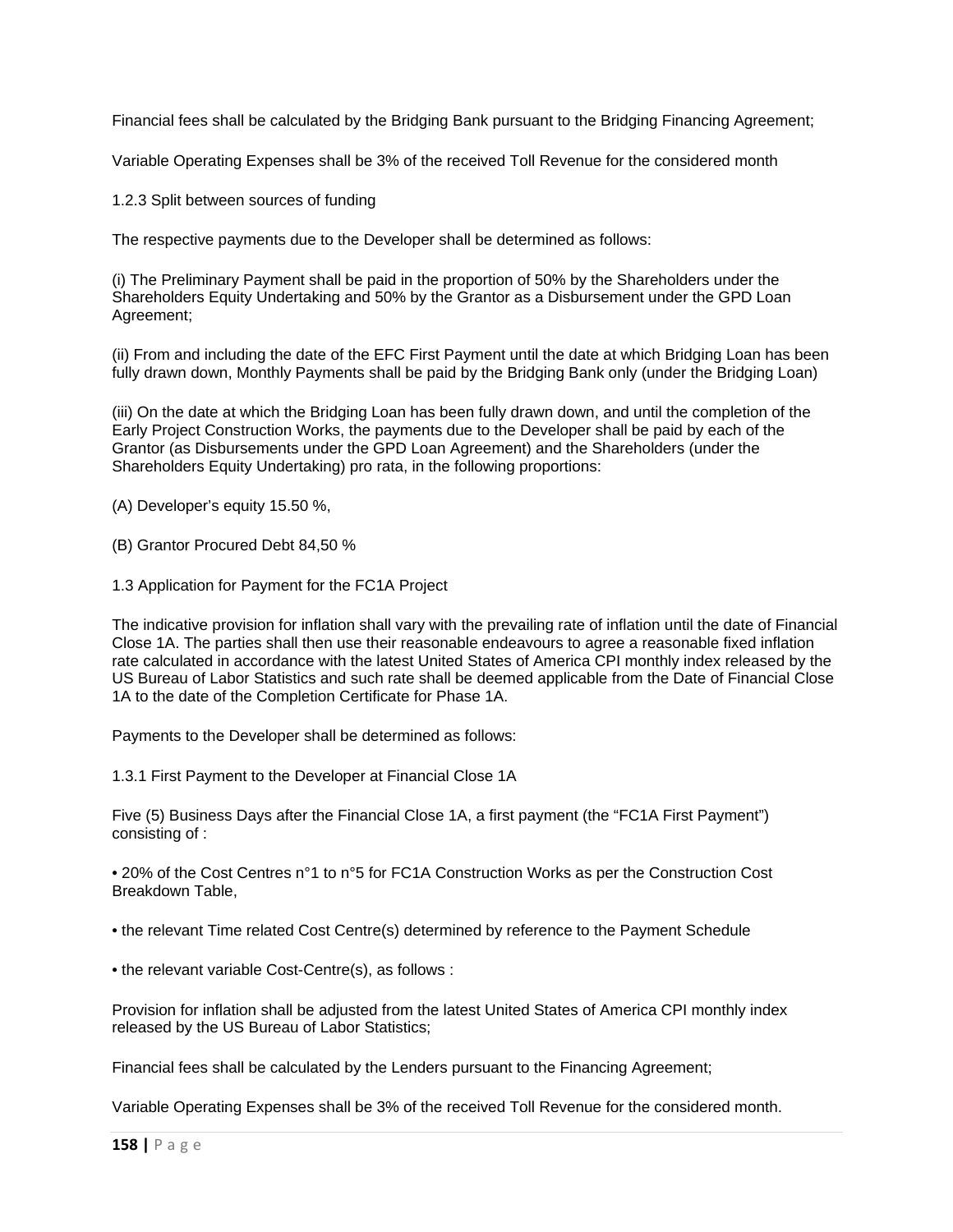For the avoidance of doubt, the Provision for inflation shall only be deemed to be a Variable Cost Centre in the event the Parties fail to agree on a fixed inflation rate applicable from the Date of Financial Close 1A to the date of the Completion Certificate for Phase 1A.

1.3.2 Monthly payments

From FC1A and until Handover Date of the FC1A Construction Works, payment shall be as follows:

(i) Payment due for each of the Fixed Cost Centres shall be calculated as follows:

 $P = CCLS * 0.8 * (X1 * Y1 + X2 * Y2 + ... + Xn * Yn)$ 

Where:

P: Payment due for each Fixed Cost Centre

CCLS: Fixed Cost Centre lump sum price in USD1/01/2001 value

X1 to Xn: Relevant Cost Centre task percentage for a Phase or Section of the Toll Road as set out in the Schedule of Tasks.

Y1 to Yn: The certified progress of the relevant Fixed Cost Centre Task in the month to which the relevant Monthly Certificate relates, expressed as a percentage.

(ii) Payment for each of the Time Related Cost Centres will be determined by reference to the Payment **Schedule** 

(iii) Payment for Variable Cost Centres shall be determined as follows:

Provision for inflation shall be adjusted from the latest United States of America CPI monthly index released by the US Bureau of Labor Statistics;

Financial fees shall be calculated by the Lenders pursuant to the FC1A Financing Agreement;

Variable Operating Expenses shall be 3% of the received Toll Revenue for the considered month.

1.3.3 Split between sources of funding

From the first Monthly Payment after Financial Close 1A, payments shall be paid to the Developer on a pro-rata basis with all the sources of funds available for the Financial Close 1A.

For the avoidance of doubt :

(i) GPD available at FC1A shall be constituted of the remainder portion of the Early Project Commitment of GPD (as defined in the GPD Loan Agreement) at that date ; and

(ii) the equity available at FC1A shall be constituted of the remainder portion of the Early Project Subscription Commitment of equity at that date and the Phase 1A Subscription Commitment of equity (as defined in the Shareholder's Equity Undertaking).

1.4 Application for Payment for the FC1B Project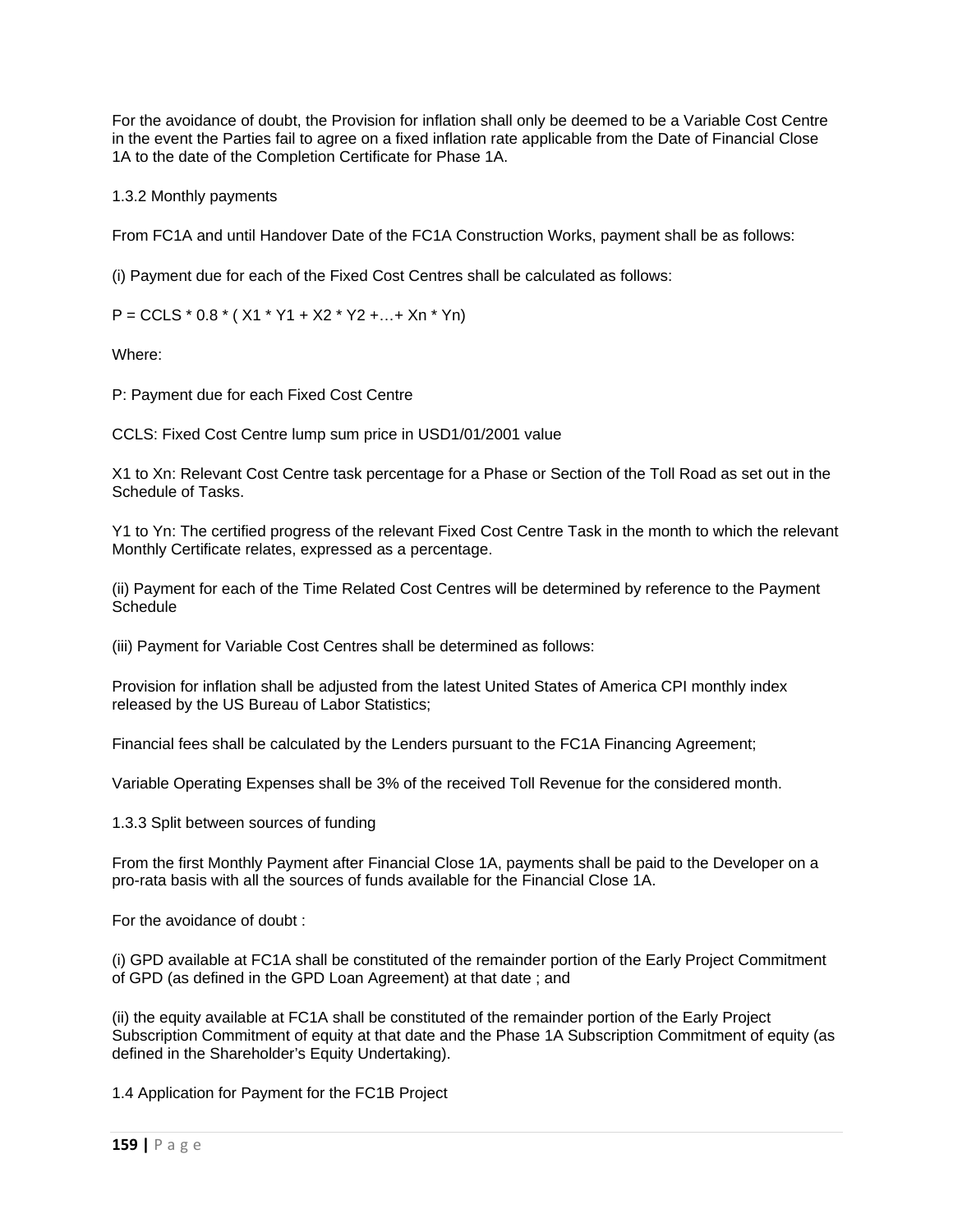The indicative provision for inflation shall vary with the prevailing rate of inflation until the date of Financial Close 1B. The parties shall then use their reasonable endeavours to agree a reasonable fixed inflation rate calculated in accordance with the latest United States of America CPI monthly index released by the US Bureau of Labor Statistics and such rate shall be deemed applicable from the Date of Financial Close 1B to the date of the Completion Certificate for Phase 1B.

Payments to the Developer shall be determined as follows:

1.4.1 First Payment to the Developer at Financial Close 1B

Five (5) Business Days after the Financial Close 1B, a first payment (the "FC1B First Payment") consisting of:

• 20% of the Cost Centres n°1 to n°5 for FC1B Construction Works as per the Construction Cost Breakdown Table,

• the relevant Time related Cost Centre(s) determined by reference to the Payment Schedule

• the relevant variable Cost Centre(s), as follows :

Provision for inflation shall be adjusted from the latest United States of America CPI monthly index released by the US Bureau of Labor Statistics;

Financial fees shall be calculated by the Lenders pursuant to the Financing Agreement;

Variable Operating Expenses shall be 3% of the received Toll Revenue for the considered month.

For the avoidance of doubt, the Provision for inflation shall only be deemed to be a Variable Cost Centre in the event the Parties fail to agree on a fixed inflation rate applicable from the Date of Financial Close 1B to the date of the Completion Certificate for Phase 1B.

1.4.2 Monthly payments

From FC1B and until Handover Date of the FC1B Construction Works, payment shall be as follows:

(i) Payment due for each of the Fixed Cost Centres shall be calculated as follows:

 $P = CCLS * 0.8 * (X1 * Y1 + X2 * Y2 + ... + Xn * Yn)$ 

Where:

P: Payment due for each Fixed Cost Centre

CCLS: Fixed Cost Centre lump sum price in USD1/01/2001 value

X1 to Xn: Relevant Cost Centre task percentage for a Phase or Section of the Toll Road as set out in the Schedule of Tasks.

Y1 to Yn: The certified progress of the relevant Fixed Cost Centre Task in the month to which the relevant Monthly Certificate relates, expressed as a percentage.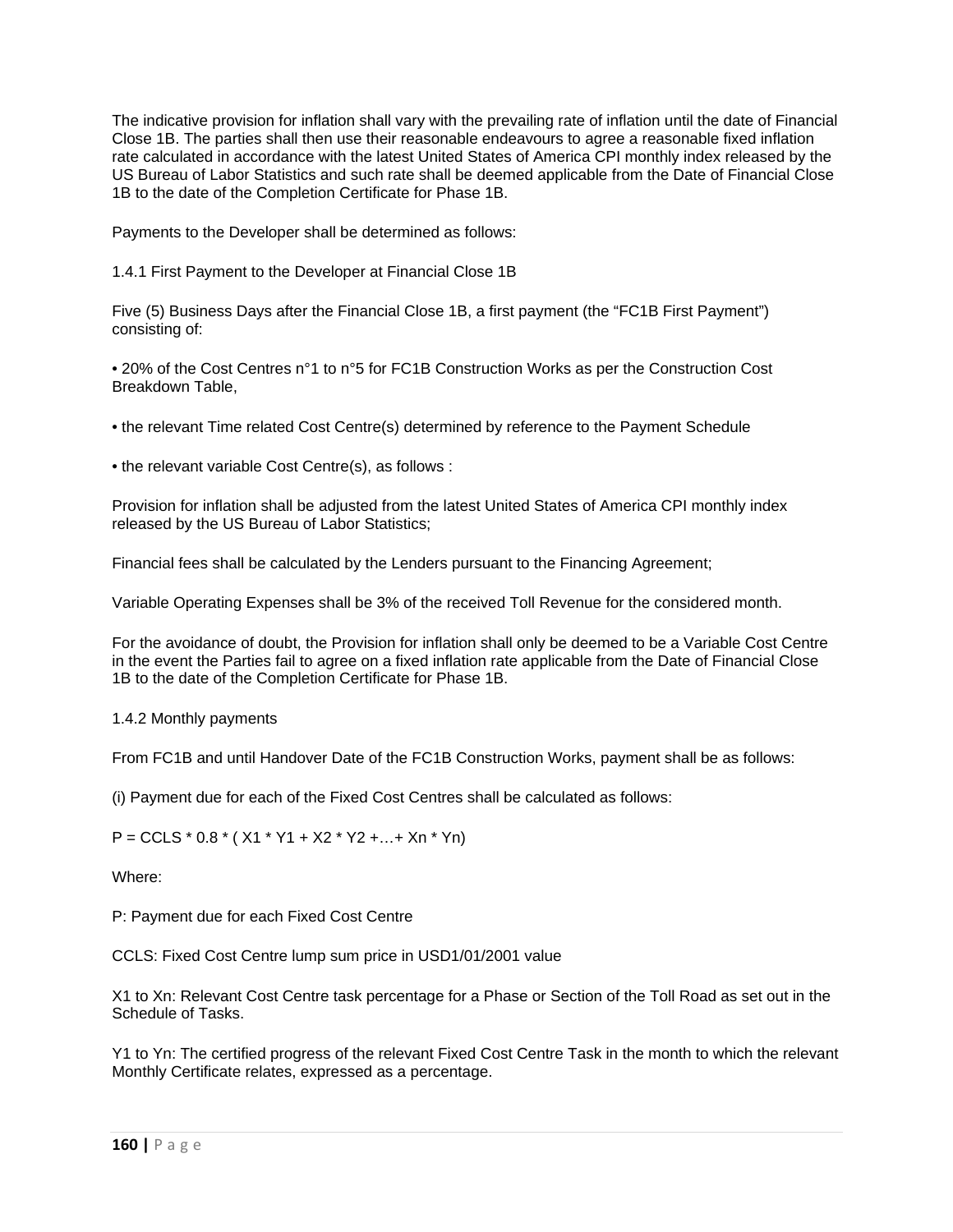(ii) Payment for each of the Time Related Cost Centres will be determined by reference to the Payment Schedule.

(iii) Payment for Variable Cost Centres shall be determined as follows:

Provision for inflation shall be adjusted from the latest United States of America CPI monthly index released by the US Bureau of Labor Statistics;

Financial fees shall be calculated by the Lenders pursuant to the FC1B Financing Agreement;

Variable Operating Expenses shall be 3% of the received Toll Revenue for the considered month

1.4.3 Split between sources of funding

From the first Monthly Payment after Financial Close 1B, payments shall be paid to the Developer on a pro-rata basis with all the sources of funds available for the Financial Close 1B.

For the avoidance of doubt :

(iii) GPD available at FC1B shall be constituted of the remainder portion of the Early Project Commitment of GPD at that date and the Phase 1B Commitment of GPD (as defined in the GPD Loan Agreement) ; and

(iv) the equity available at FC1B shall be constituted of the remainder portion of the Early Project Subscription Commitment of equity at that date and of the remainder portion of the Phase 1A Subscription Commitment of equity at that date and of the Phase 1B Subscription Commitment of equity (as defined in the Shareholder's Equity Undertaking).

### PART 2 - PAYMENT SCHEDULE

#### SCHEDULE TWENTY

#### INDEX, RATES AND LIQUIDATED DAMAGES

The amount and formula for certain values set out in this Agreement are as follows:

1. Clause 1.1 - "Indexed" Indexed in accordance with increases in the Jamaican CPI, as documented by the Statistical Institute of Jamaica

2. Clause 1.1 - "Reference Rate" the rate of interest per annum equal to 1% plus the rate at which dollar deposits are offered from time to time to prime banks in the London interbank market

3. Clauses 12.5, 12.6 and 12.7 - daily delay liquidated damages for final completion of Early Project, Phase 1A and Phase 1B US\$20,000 per day up to a maximum of 5% of contract price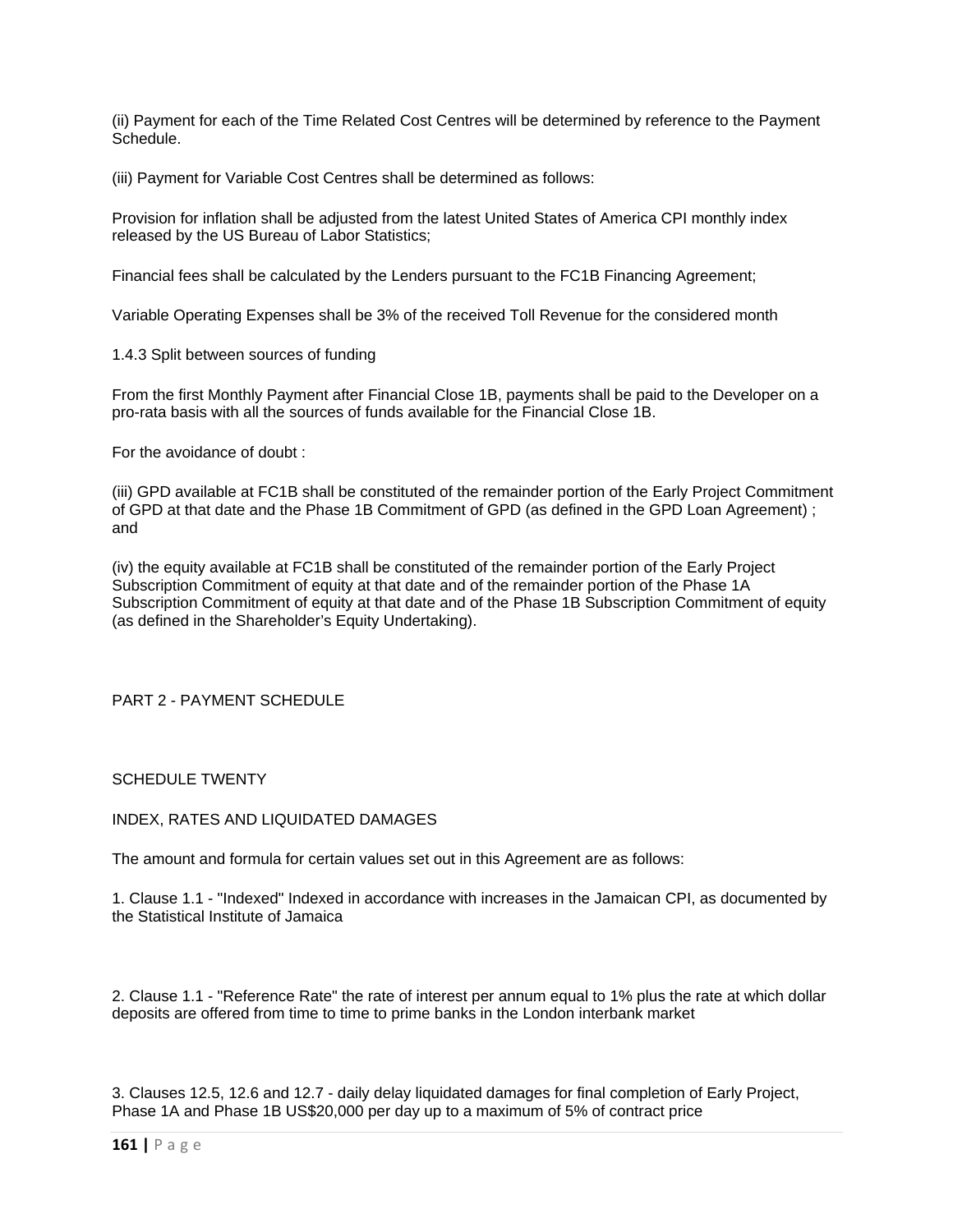## SCHEDULE TWENTY ONE

## TECHNICAL STANDARDS

### **PART 1 – TECHNICAL STANDARDS**

1.1 The Developer shall be responsible for determining the technical standards and requirements of the draft Design Documentation submitted to the Grantor's Representative for review in accordance with Clause 13 (Design Information, Drawings and Manuals) and for then certifying compliance of the Construction Works with the Reviewed Design Documentation.

1.2 The design and construction of the Toll Road shall be to the more stringent of Jamaican or North American technical standards and specifications. Other European standards of international recognition may be considered in lieu of North American standards provided that they are materially equivalent or superior.

Where neither a Jamaican, European or North American standard or specification exist or do not address a particular issue, the Developer may propose an alternative standard of international recognition.

1.3 The following list of documents provides an indication of the minimum standards and requirements to be used in the design and construction of the Toll Road:

 Design Manuals, Procedures and Guidelines published by the Transportation Association of Canada [TAC] including: Geometric Design Guide for Canadian Roads Urban Supplement to the Geometric Design Guide Guide for the Design of Roadway Lighting Manual of Uniform Traffic Control Devices Highway Capacity Manual, Special Report 209, Third Edition, Transportation Research Board, National Research Council, Washington, D.C., 1998 Ontario Provincial Standard Specifications Volumes 1-4 Design Manuals, Procedures and Guidelines published by the Ontario Ministry of Transportation including: Bridge Clearance and Load Restriction Manual Concrete Culvert Design and Detailing Manual Contract Design Estimating and Documentation Manual Drainage Manual Electrical Engineering Manuals (Volumes 1-4) Form-work and False-work Manual Highway Engineering Standard Drawings: Structural Signing Policy Manual Ontario Traffic Signal Control Specifications Pavement Design and Rehabilitation Manual Post Tensioned Decks Integral Abutments Pre-stressed Concrete Manual Roadside Safety Manual Sign Support Manual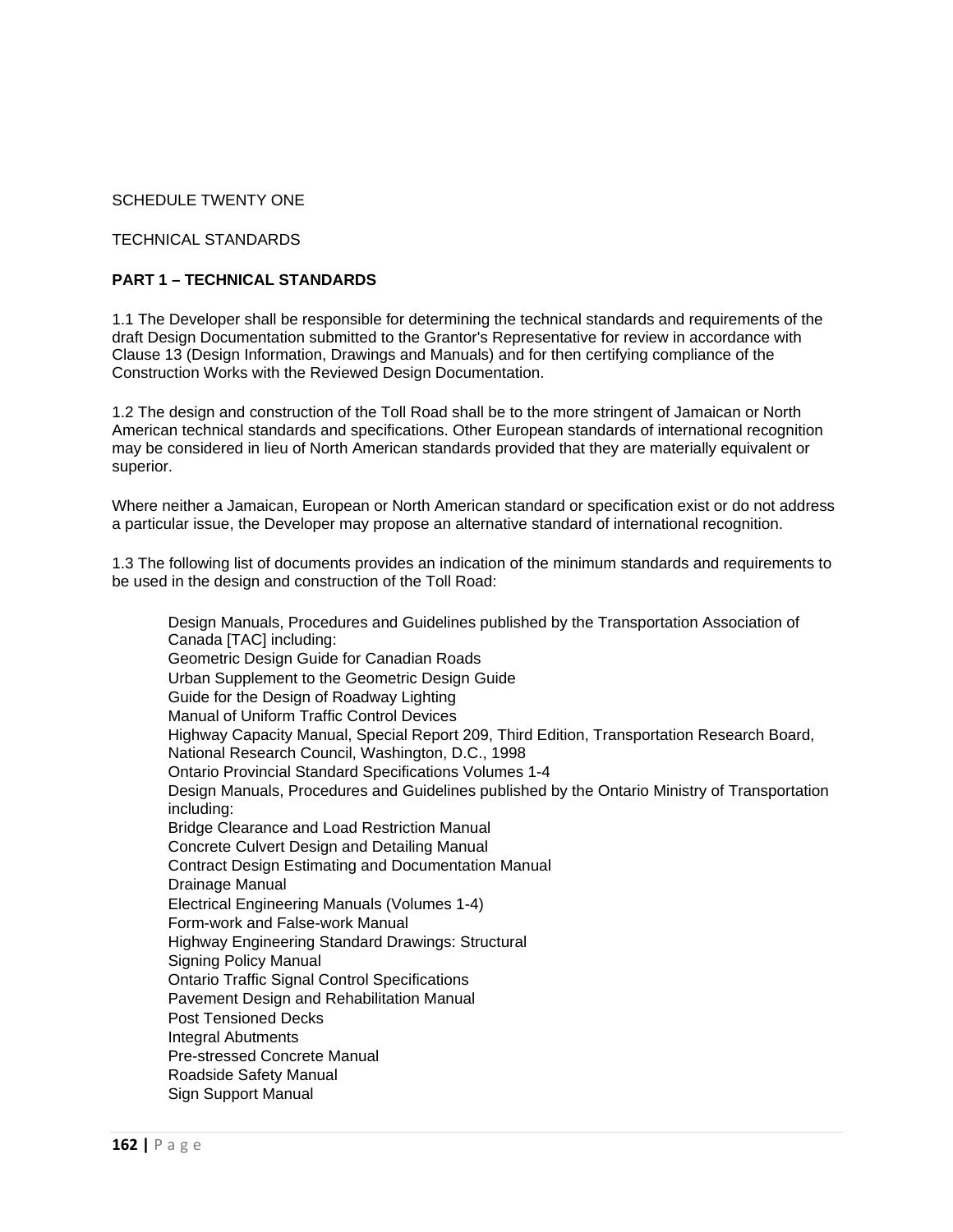Structural Manual Structure Inspection Manual Structural Steel Coating Manual Structural Rehabilitation Manual Traffic Control Manual for Roadway Work Operations Pavement design: French Ministry of Transportation – Highway and Traffic Department -LCPC – SETRA – Pavement structures of new carriageways (Structures Types de Chaussées Neuves, 1993 Design Manuals, Procedures and Guidelines published by the American Association of State Highway and Transportation Officials [AASHTO] including: Guide for the Design of Pavement Structures for Rigid and Flexible Pavements British Standards Institute BS 5400, Part 2 (highway loads) Canadian Standards Association CAN/CSA-S6-88 "Design of Highway Bridges" Other Publications and Standards published by the Canadian Standards Association and British Standards Institute The University of New Brunswick (Canada) Transportation Group Road Safety Audit (RSA) **Guidelines**  Explicit Safety Assessment Methodology (ESAM) as detailed in the Ontario Ministry of Transportation Document "1998 Update on Roadside Safety Practice" Guidelines in ACI publication MP-1 for aesthetic treatment in structural designs

Reports from the Illustrative Design by Dessau Soprin, Jentech Consultants Ltd and Environmental Solutions Ltd

- Drainage and Hydrology Report Volume I and II Dated June 2000
- Hunt's Bay Portmore Causeway Report Dated June 2000
- Geotechnical Study Report Dated June 2000
- Structural Design Criteria and Standards Report Dated June 2000
- Strategic Environmental Assessment Report Volume I to IV Dated June 2000

North American and European technical standards and specifications are to be modified, where appropriate, to reflect the Jamaican standard of driving on the left side of the road.

#### PART 2 – OPERATION AND MAINTENANCE

2.1 The Developer shall be responsible for determining the technical standards and requirements for operating and maintaining the Toll Road which shall be no less stringent than those detailed in the Reviewed Design Documentation and the reviewed operating and maintenance manuals and instructions submitted to the Grantor's Representative for review in accordance with Clause 13 (Design Information, Drawings and Manuals).

2.2 The Developer shall also be responsible for certifying compliance of the O&M Works with the Reviewed Design Documentation and the reviewed operating and maintenance manuals and instructions.

2.3 The Developer shall adopt such standards and requirements that represent Good Engineering and Operating Practices throughout the life of the Concession.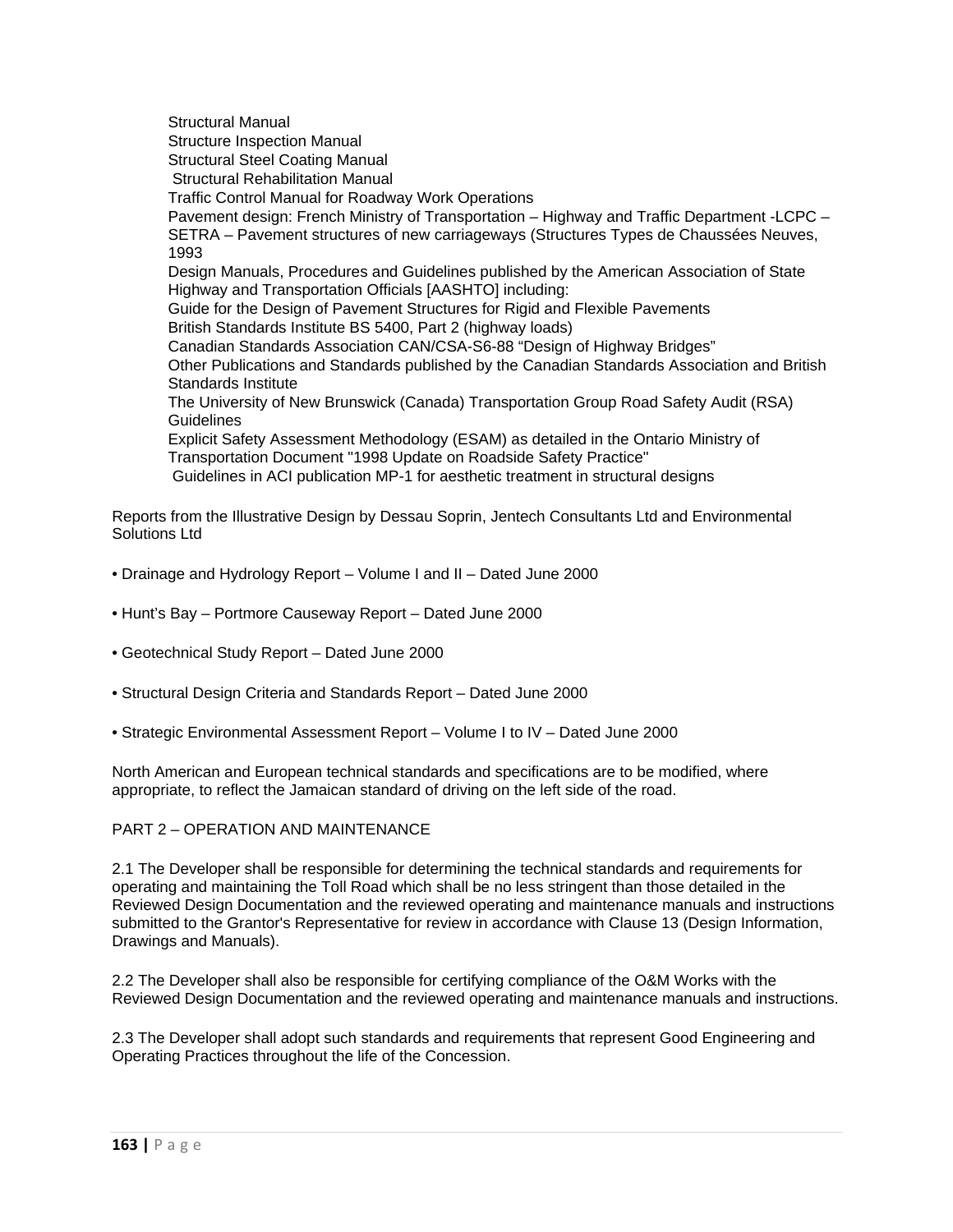## SCHEDULE TWENTY TWO

#### OUTLINE DESIGN AND DRAWINGS

CONFORMED COPY

DATED 21st November, 2001

NATIONAL ROAD OPERATING AND CONSTRUCTING COMPANY LIMITED

- and -

TRANSJAMAICAN HIGHWAY LIMITED

\_\_\_\_\_\_\_\_\_\_\_\_\_\_\_\_\_\_\_\_\_\_\_\_\_\_\_\_\_\_

\_\_\_\_\_\_\_\_\_\_\_\_\_\_\_\_\_\_\_\_\_\_\_\_\_\_\_\_\_\_

#### CONCESSION AGREEMENT

in respect of

the Highway 2000 Project

in Jamaica

as amended by the inclusion of various pages initialled by the parties on

21 November, 2002, a Closing Agreement dated 22nd February, 2002,

and a Deed of Subordination dated 22nd February, 2002

ALLEN & OVERY

London

PG:217950.1

TABLE OF CONTENTS

Clause Page

1. Interpretation 1

2. Conditions Precedent, Effective Date, Conditions Subsequent and Financial Closes 1A and 1B 26

3. Representations and Warranties 27

4. Concession Period 30

5. General and Construction Obligations 31

6. Phase 1B Construction and Phase 2 Right of Refusal 32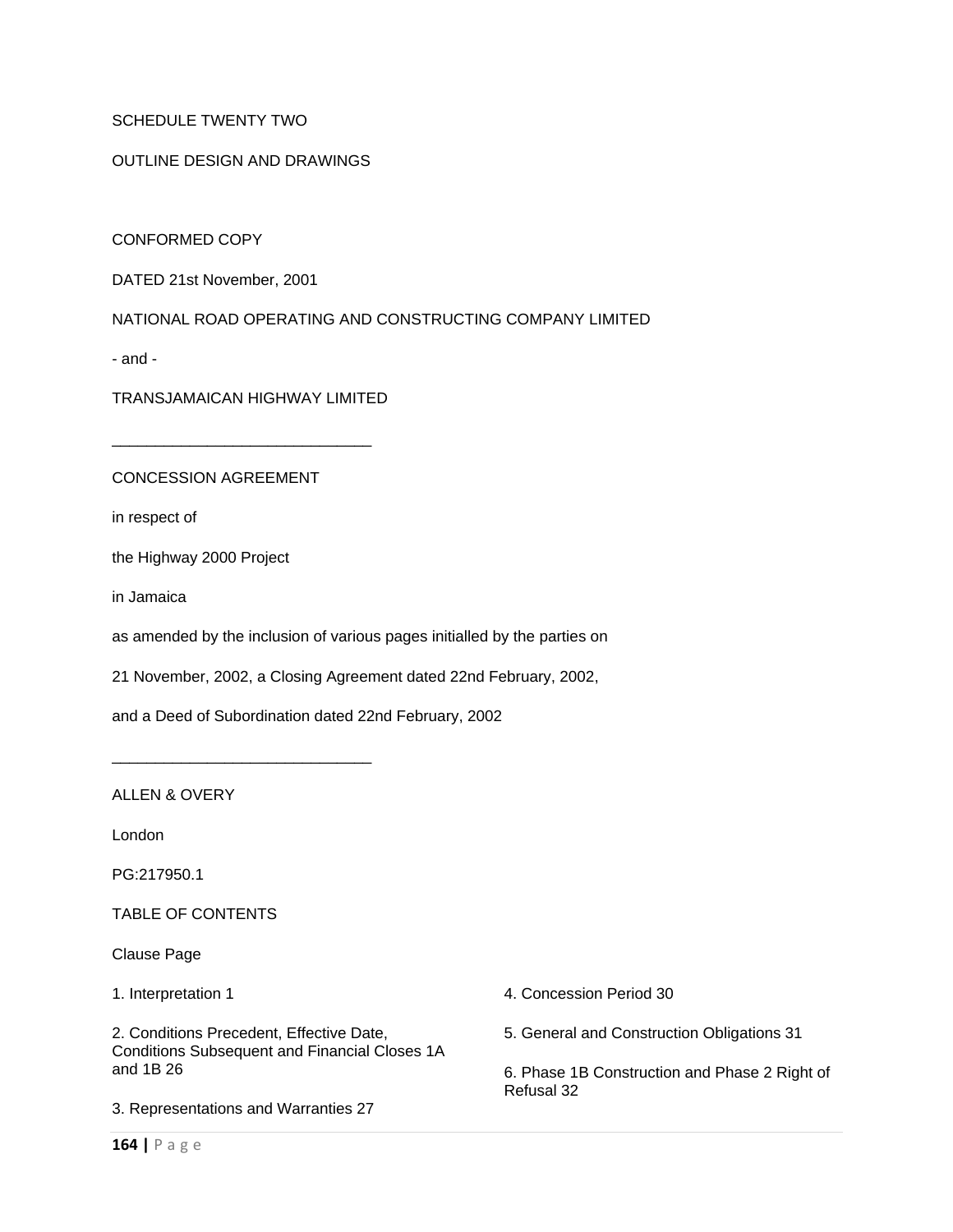- 7. Land Issues and Other Grantor Obligations 32
- 8. Utilities Provisions 34
- 9. Own Enquiries 35
- 10. Archaeological Finds and Contaminated Land 35
- 11. Statutory Requirements and Required Consents 36
- 12. Time for Completion 37
- 13. Design Information, Drawings and Manuals 39
- 13A. Quality Documentation Review 41
- 13B. Quality Documentation Content 43
- 14. Timetables 46
- 15. Monitoring of Performance 46
- 16. Construction Completion 47
- 17. Operation and Maintenance 49
- 18. Traffic Management 51
- 19. Grantor Variations 51
- 19A. Developer Variation 53
- 20. Change of Law 54
- 21. Step-In Rights 55
- 22. Toll Revenues 56
- 23. Secondary Developments 56
- 24. Developer Payments 57
- 24A. Certificates and Payment 58
- 25. Compensation Amount 61
- 26. Force Majeure 64
- 27. Termination by Developer 65
- 28. Termination by Grantor 66
- 29. Bankruptcy and Insolvency 69
- 30. Voluntary Termination 69
- 31. Termination Payments 69
- 32. Other Consequences of Termination 74
- 33. Transfers, Amendments and Distributions 75
- 34. Assignment and Security 76
- 35. Sub-Contractors 77
- 36. Grantor's Representative 78
- 37. Developer's Representative 78
- 38. Handback 79
- 39. Financial Statements and Reporting 81
- 40. Financial Model 82
- 41. Indemnity 82
- 42. Insurance 84
- 43. Intellectual Property Rights 87
- 44. Confidentiality 88
- 45. Miscellaneous 90
- 46. Notices Provisions 91
- 47. Dispute Resolution and Expert Determination 92
- 48. Arbitration 93
- 49 Joinder 94
- 50. Costs and Expenses 96
- 51. Governing Law 96